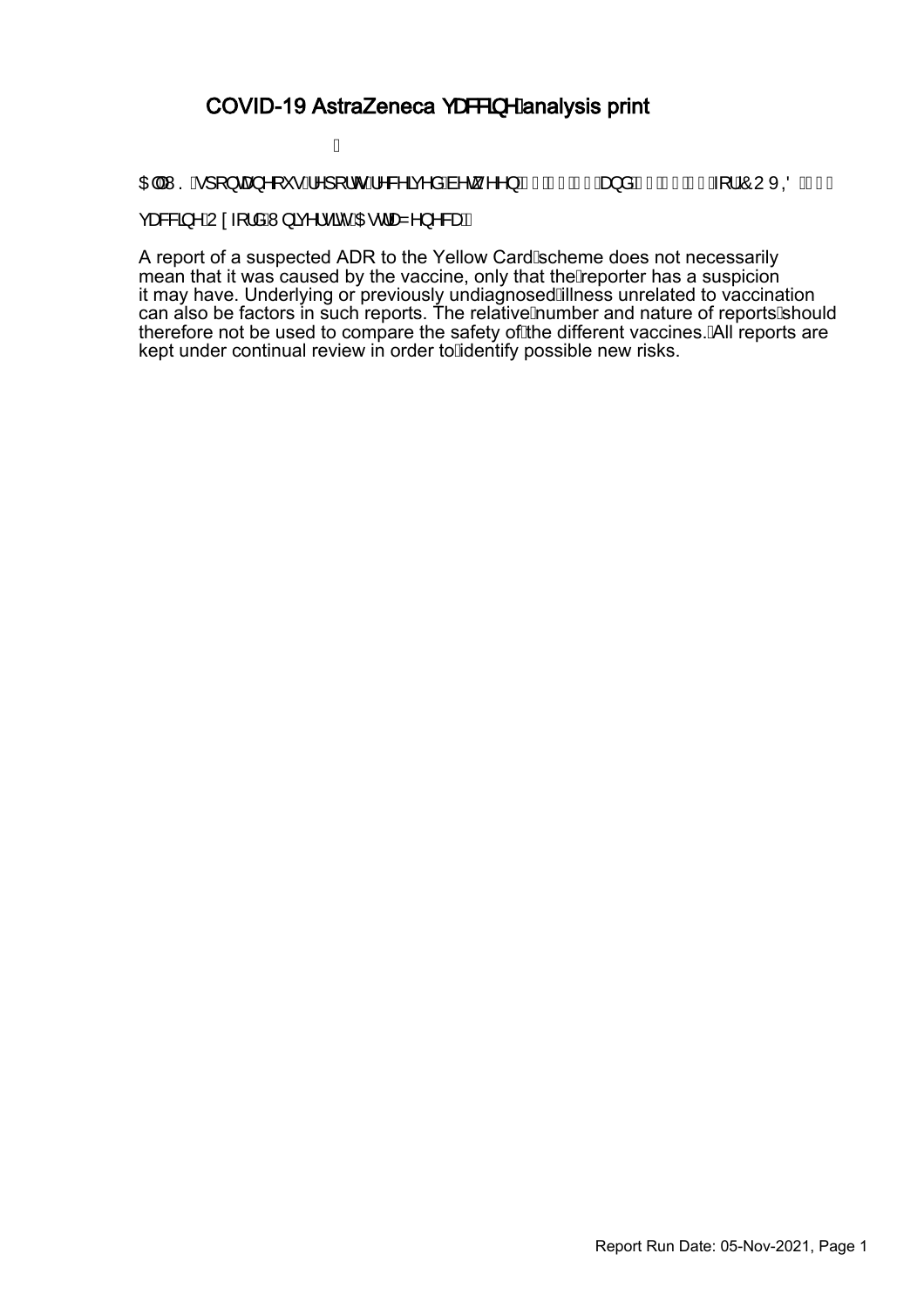### Name: COVID-19 vaccine AstraZeneca analysis print

| <b>Reaction Name</b>                   | <u>Total</u>   | <b>Fatal</b>                          |
|----------------------------------------|----------------|---------------------------------------|
| <b>Blood disorders</b>                 |                |                                       |
| Anaemia deficiencies                   |                |                                       |
| Anaemia folate deficiency              | $\overline{2}$ | 0                                     |
| Anaemia vitamin B12 deficiency         | 15             | $\mathbf 0$                           |
| Deficiency anaemia                     | 1              | $\mathbf{0}$                          |
| Iron deficiency anaemia                | 16             | $\mathbf{0}$                          |
| Pernicious anaemia                     | 6              | $\overline{0}$                        |
| <b>Anaemias NEC</b>                    |                |                                       |
| Anaemia                                | 169            | $\mathbf 0$                           |
| Autoimmune anaemia                     |                | $\mathbf 0$                           |
| Blood loss anaemia                     | 4              | $\overline{0}$                        |
| Hypochromic anaemia                    | 3              | $\mathbf{0}$                          |
| Microcytic anaemia                     | 1              | $\overline{0}$                        |
| Normocytic anaemia                     | 4              | 0                                     |
| Anaemias haemolytic NEC                |                |                                       |
| Haemolytic anaemia                     | 11             | $\mathbf 0$                           |
| Anaemias haemolytic immune             |                |                                       |
| Autoimmune haemolytic anaemia          | 8              | $\mathbf 0$                           |
| Cold type haemolytic anaemia           | 1              | $\mathbf 0$                           |
| Anaemias haemolytic mechanical factor  |                |                                       |
| Atypical haemolytic uraemic syndrome   |                | 0                                     |
| Red cell fragmentation syndrome        | 1              | 0                                     |
| <b>Bleeding tendencies</b>             |                |                                       |
| Increased tendency to bruise           | 135            | $\mathbf 0$                           |
| Spontaneous haematoma                  | 8              | $\overline{0}$                        |
| Spontaneous haemorrhage                | $\overline{c}$ | $\mathbf 0$                           |
| <b>Coagulation factor deficiencies</b> |                |                                       |
| Acquired haemophilia                   | 1              | $\mathbf 0$                           |
| Hypofibrinogenaemia                    | 4              | $\overline{0}$                        |
| Coagulopathies                         |                |                                       |
| Abnormal clotting factor               | 11             | $\mathbf 0$                           |
| Antiphospholipid syndrome              | 29             | $\boldsymbol{0}$                      |
| Coagulopathy                           | 78             | $\overline{0}$                        |
| Disseminated intravascular coagulation | 19             |                                       |
| Hypercoagulation                       | 24             | $\begin{array}{c} 2 \\ 1 \end{array}$ |
| Hyperfibrinogenaemia                   | 1              | $\overline{0}$                        |
| Hypocoagulable state                   | 1              | $\overline{0}$                        |
| Eosinophilic disorders                 |                |                                       |
| Eosinophilia                           | 22             | $\mathbf 0$                           |
| Hypereosinophilic syndrome             | 1              | $\mathbf 0$                           |
| Haematological cysts and polyps        |                |                                       |
| Splenic cyst                           | 1              | $\mathbf 0$                           |
| Haematological disorders               |                |                                       |
| <b>Blood disorder</b>                  | 12             | $\mathbf 0$                           |
| Bone marrow disorder                   | $\overline{c}$ | $\pmb{0}$                             |
| Bone marrow oedema                     | 1              | $\boldsymbol{0}$                      |
| Mast cell activation syndrome          | 10             | $\overline{0}$                        |
| Mastocytosis                           | $\overline{3}$ | $\boldsymbol{0}$                      |
| Methaemoglobinaemia                    | 1              | $\overline{0}$                        |
| <b>Haemolyses NEC</b>                  |                |                                       |
| Haemolysis                             | 11             | $\boldsymbol{0}$                      |
| Leukocytoses NEC                       |                |                                       |
| Leukocytosis                           | 4              | $\mathbf 0$                           |
| Lymphocytosis                          | 11             | $\mathbf 0$                           |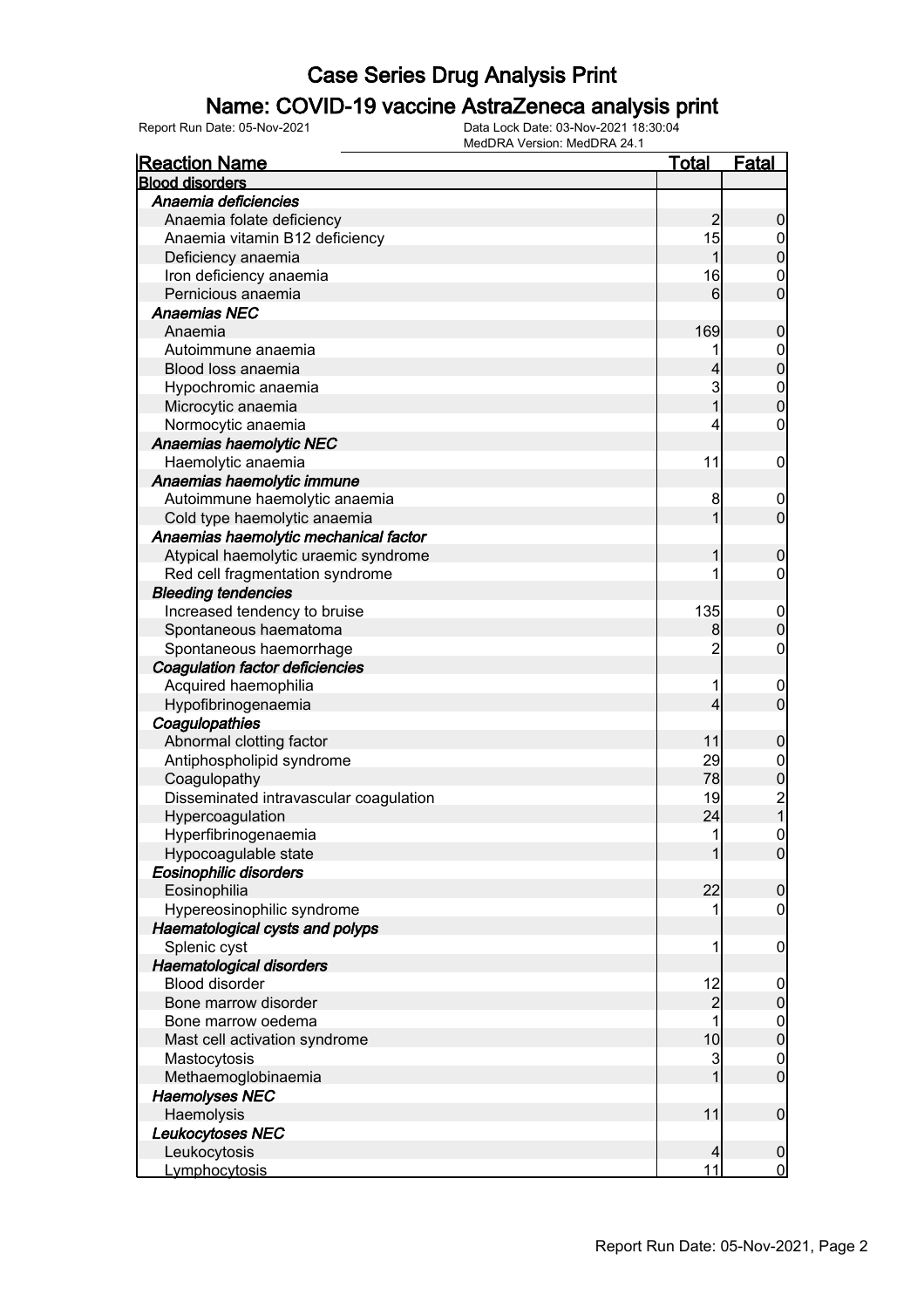### Name: COVID-19 vaccine AstraZeneca analysis print

| <b>Reaction Name</b>                             | <u>Total</u>    | <b>Fatal</b>                     |
|--------------------------------------------------|-----------------|----------------------------------|
| Blood disorders cont'd<br><b>Blood disorders</b> |                 |                                  |
| Monocytosis                                      | $\overline{2}$  | $\overline{0}$                   |
| Neutrophilia                                     | 14              | $\overline{0}$                   |
| Leukopenias NEC                                  |                 |                                  |
| Leukopenia                                       | 13              | $\mathbf 0$                      |
| Lymphopenia                                      | 9               | $\mathbf 0$                      |
| Lymphatic system disorders NEC                   |                 |                                  |
| Abdominal lymphadenopathy                        | 1               | $\boldsymbol{0}$                 |
| Hilar lymphadenopathy                            | 1               |                                  |
| Lymph node fibrosis                              | 1               | $\begin{matrix}0\\0\end{matrix}$ |
| Lymph node pain                                  | 576             |                                  |
| Lymphadenitis                                    | 32              | $\begin{matrix}0\\0\end{matrix}$ |
| Lymphadenopathy                                  | 4907            |                                  |
| Lymphadenopathy mediastinal                      |                 | $0\atop 0$                       |
| Lymphatic disorder                               | $\overline{c}$  |                                  |
| Lymphoid tissue hyperplasia                      | $\overline{1}$  | $\begin{matrix}0\\0\end{matrix}$ |
| Pseudolymphoma                                   | 4               | $\pmb{0}$                        |
| Marrow depression and hypoplastic anaemias       |                 |                                  |
| Aplastic anaemia                                 | 6               | $\boldsymbol{0}$                 |
| Cytopenia                                        | 1               | $\mathbf 0$                      |
| Myelosuppression                                 | 5               | $\mathbf{0}$                     |
| Pancytopenia                                     | 18              | $\overline{0}$                   |
| Neutropenias                                     |                 |                                  |
| Agranulocytosis                                  | $\overline{4}$  | $\pmb{0}$                        |
| Autoimmune neutropenia                           | $\overline{c}$  |                                  |
| Febrile neutropenia                              | $\overline{1}$  | $\begin{matrix}0\\0\end{matrix}$ |
| Neutropenia                                      | 82              | $\boldsymbol{0}$                 |
| <b>Platelet disorders NEC</b>                    |                 |                                  |
| Platelet anisocytosis                            | $\overline{4}$  | $\mathbf 0$                      |
| Platelet disorder                                | $6\overline{6}$ | $\overline{0}$                   |
| Polycythaemia (excl rubra vera)                  |                 |                                  |
| Polycythaemia                                    | 3               | $\mathbf 0$                      |
| Stress polycythaemia                             | $\overline{3}$  | $\pmb{0}$                        |
| Purpuras (excl thrombocytopenic)                 |                 |                                  |
| Purpura non-thrombocytopenic                     | 3               | $\boldsymbol{0}$                 |
| Red blood cell abnormal findings NEC             |                 |                                  |
| Anisocytosis                                     |                 | $\Omega$                         |
| Macrocytosis                                     | $\frac{3}{3}$   | $\overline{0}$                   |
| Poikilocytosis                                   | 1               | $\mathbf 0$                      |
| Polychromasia                                    | $\overline{4}$  | $\pmb{0}$                        |
| Rouleaux formation                               | 1               | $\mathbf 0$                      |
| Sickle cell trait and disorders                  |                 |                                  |
| Sickle cell anaemia with crisis                  | $6 \overline{}$ | $\mathbf 0$                      |
| Spleen disorders                                 |                 |                                  |
| Spleen disorder                                  | 1               | $\mathbf 0$                      |
| Splenic artery thrombosis                        | 3               | $\pmb{0}$                        |
| Splenic haemorrhage                              | 1               | $\boldsymbol{0}$                 |
| Splenic infarction                               | 16              | $\pmb{0}$                        |
| Splenic thrombosis                               | 1               | $\boldsymbol{0}$                 |
| Splenic varices                                  | 1               | $\mathbf 0$                      |
| Splenic vein thrombosis                          | 11              | $\boldsymbol{0}$                 |
| Splenomegaly                                     | 7               | $\mathbf 0$                      |
| Splenorenal shunt                                | 1               | $\mathbf 0$                      |
| <b>Thrombocytopenias</b>                         |                 |                                  |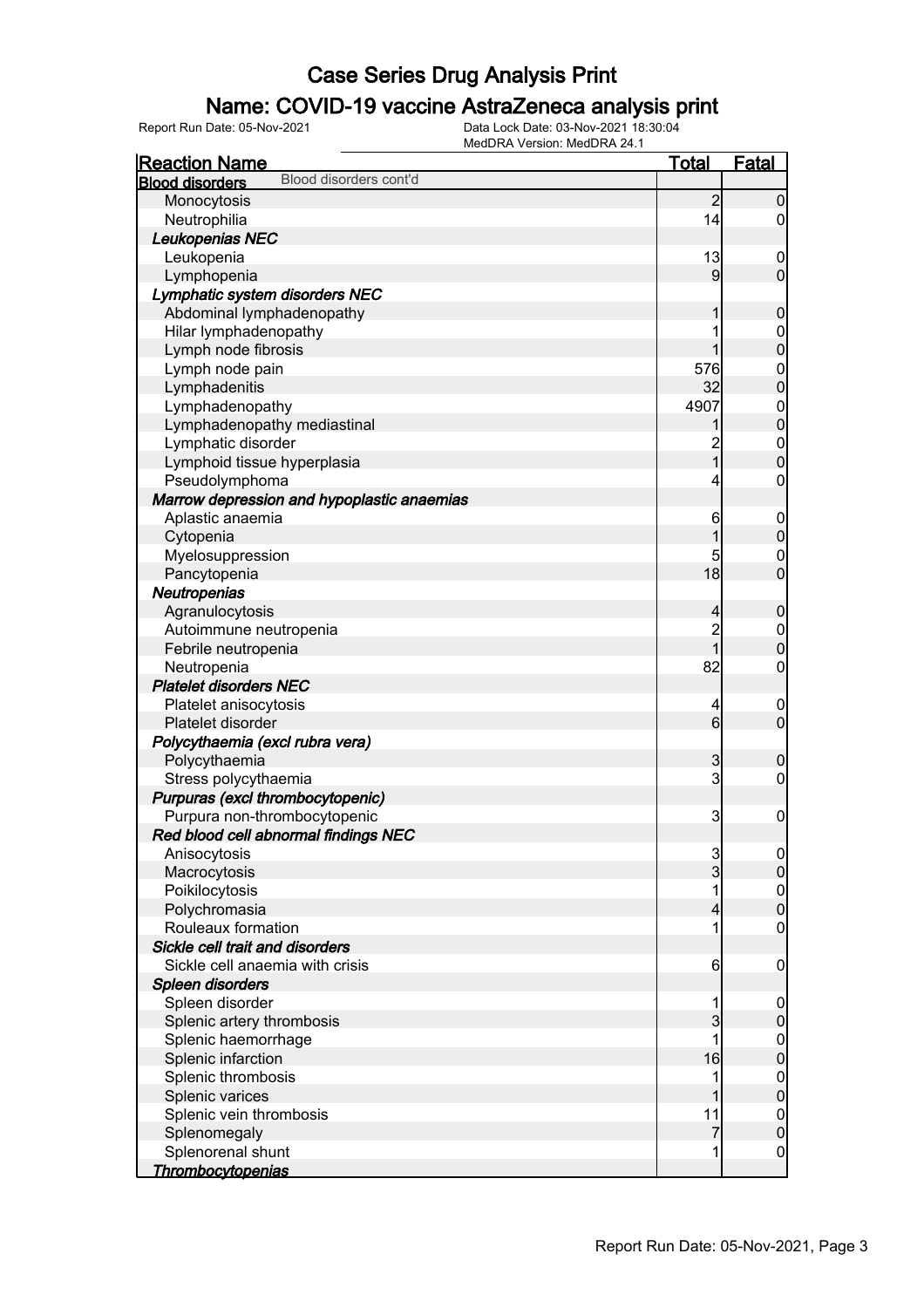### Name: COVID-19 vaccine AstraZeneca analysis print

| <b>Reaction Name</b>                             | Total | Fatal |
|--------------------------------------------------|-------|-------|
| Blood disorders cont'd<br><b>Blood disorders</b> |       |       |
| Autoimmune heparin-induced thrombocytopenia      |       |       |
| Heparin-induced thrombocytopenia                 | 13    |       |
| Immune thrombocytopenia                          | 227   |       |
| Thrombocytopenia                                 | 878   | 6     |
| Thrombocytopenic purpura                         |       |       |
| Thrombosis with thrombocytopenia syndrome        |       |       |
| Thrombotic thrombocytopenic purpura              | 10    |       |
| Thrombocytoses                                   |       |       |
| Thrombocytosis                                   | 12    |       |
| White blood cell abnormal findings NEC           |       |       |
| White blood cell disorder                        |       |       |
| <b>Blood disorders SOC TOTAL</b>                 | 7554  |       |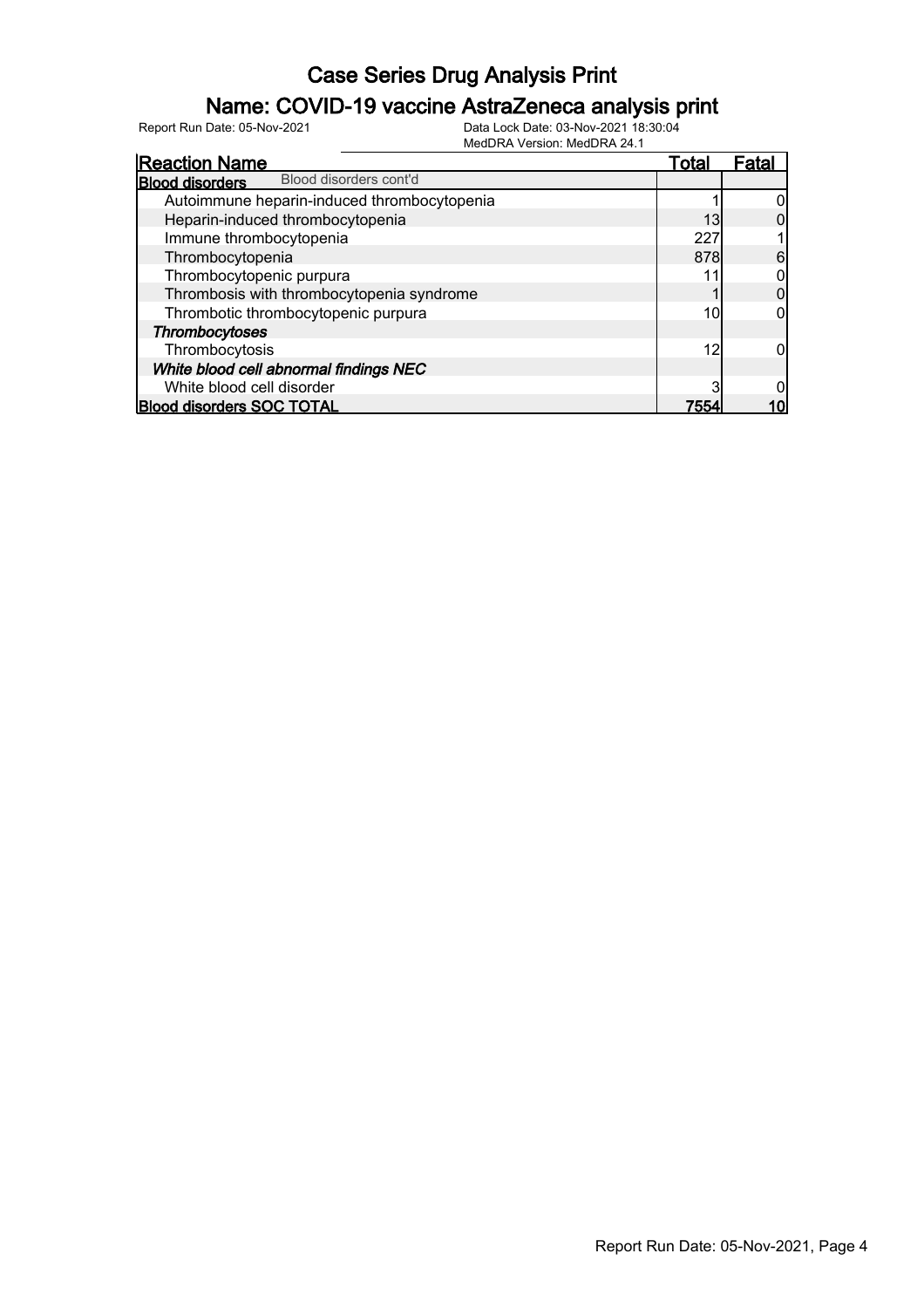### Name: COVID-19 vaccine AstraZeneca analysis print

| <b>Reaction Name</b>                     | Total          | <b>Fatal</b>                               |
|------------------------------------------|----------------|--------------------------------------------|
| <b>Cardiac disorders</b>                 |                |                                            |
| Aortic valvular disorders                |                |                                            |
| Aortic valve incompetence                | 3              | 0                                          |
| Aortic valve sclerosis                   |                | 0                                          |
| Aortic valve stenosis                    |                | 0                                          |
| <b>Cardiac conduction disorders</b>      |                |                                            |
| Atrioventricular block                   | 28             |                                            |
| Atrioventricular block complete          | 3              | $\mathbf 0$                                |
| Atrioventricular block first degree      | $\overline{c}$ | 0                                          |
| Atrioventricular block second degree     | 5              | $\mathbf 0$                                |
| Bundle branch block                      | $\overline{2}$ | 0                                          |
| Bundle branch block left                 | 10             | $\mathbf{0}$                               |
| Bundle branch block right                | 4              | 0                                          |
| Long QT syndrome                         |                | $\mathbf{0}$                               |
| Trifascicular block                      | 2              | 0                                          |
| <b>Cardiac disorders NEC</b>             |                |                                            |
| Acute cardiac event                      | 4              | $\overline{c}$                             |
| Atrial thrombosis                        | 5              | $\mathbf{0}$                               |
| Cardiac disorder                         | 79             |                                            |
| Cardiac dysfunction                      | $\overline{c}$ |                                            |
| Cardiac ventricular thrombosis           | 12             | $\frac{0}{2}$                              |
| Cardiovascular disorder                  | 9              | $\mathbf{0}$                               |
| Cardiovascular insufficiency             | 10             | 0                                          |
| Intracardiac thrombus                    | 16             | $\overline{c}$                             |
| Cardiac hypertensive complications       |                |                                            |
| Hypertensive heart disease               | $\overline{c}$ | $\mathbf 0$                                |
| Cardiac infections and inflammations NEC |                |                                            |
| Carditis                                 | 2              | 0                                          |
| Cardiac signs and symptoms NEC           |                |                                            |
| Cardiac discomfort                       | 15             | 0                                          |
| Cardiovascular symptom                   | 3              | 0                                          |
| Palpitations                             | 5348           |                                            |
| Cardiac valve disorders NEC              |                |                                            |
| Cardiac valve disease                    | 4              |                                            |
| Heart valve incompetence                 | 4              | 0                                          |
| Cardiomyopathies                         |                |                                            |
| Cardiomyopathy                           | 14             |                                            |
| Congestive cardiomyopathy                | 12             |                                            |
| Stress cardiomyopathy                    | 5 <sub>5</sub> | $\overline{0}$                             |
| <b>Coronary artery disorders NEC</b>     |                |                                            |
| Arteriosclerosis coronary artery         | 6              |                                            |
| Coronary artery disease                  | 7              | 0                                          |
| Coronary artery dissection               | $\overline{5}$ |                                            |
| Coronary artery embolism                 | 1              | $\mathbf 0$                                |
| Coronary artery occlusion                | $\overline{2}$ | 0                                          |
| Coronary artery thrombosis               | 23             | 3                                          |
| <b>Heart failures NEC</b>                |                |                                            |
| Cardiac failure                          | 94             | 12                                         |
| Cardiac failure acute                    | 13             | $\overline{\mathbf{r}}$                    |
| Cardiac failure chronic                  |                | 1                                          |
| Cardiac failure congestive               | $\frac{2}{5}$  |                                            |
| Cardiogenic shock                        | 10             | $\begin{array}{c} 2 \\ 2 \\ 1 \end{array}$ |
| Cardiopulmonary failure                  | 1              |                                            |
| Ventricular failure                      | 1              | $\mathbf 0$                                |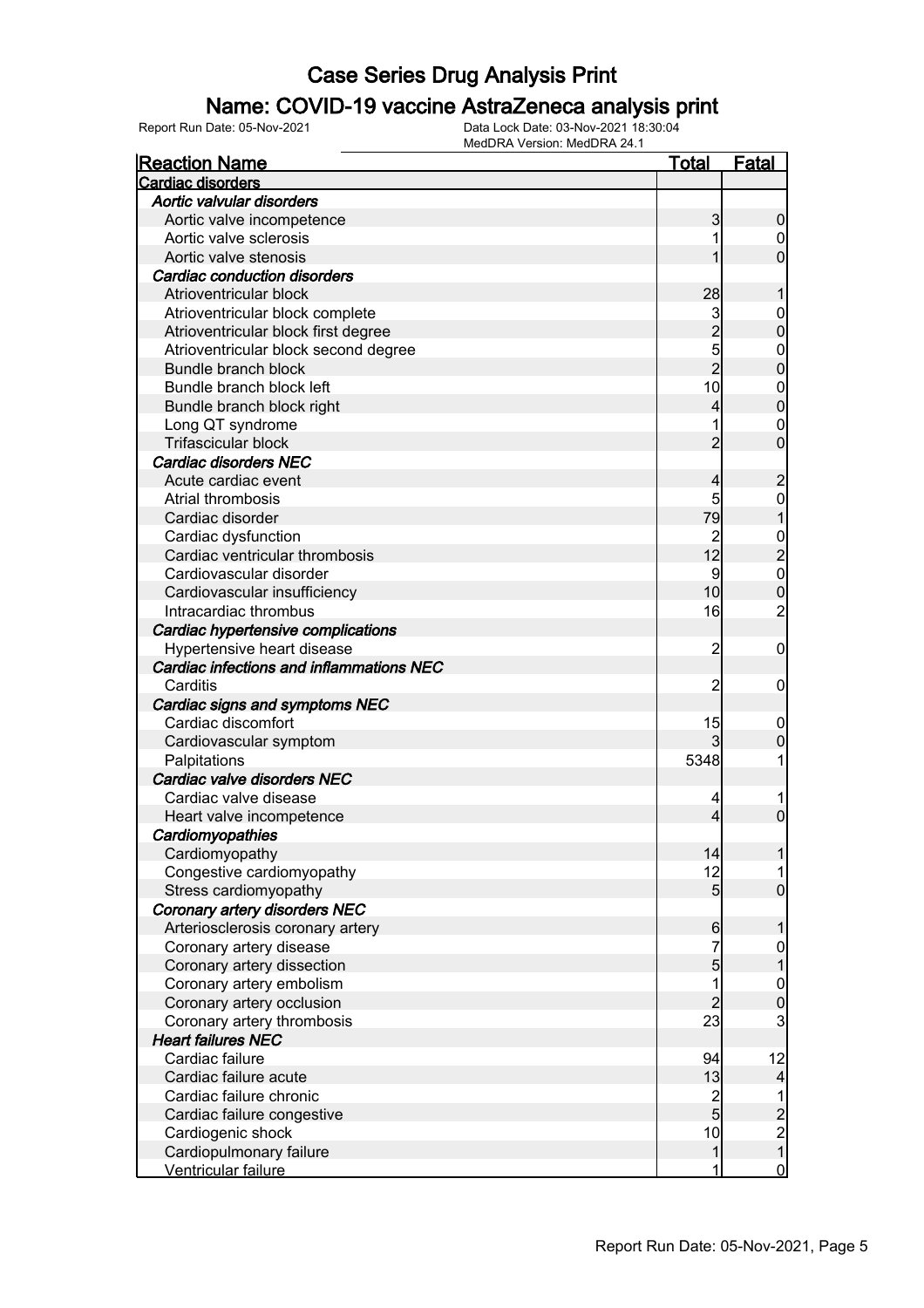### Name: COVID-19 vaccine AstraZeneca analysis print

| <b>Reaction Name</b>                          | <b>Total</b>    | <b>Fatal</b>                       |
|-----------------------------------------------|-----------------|------------------------------------|
| Cardiac disorders cont'd<br>Cardiac disorders |                 |                                    |
| Ischaemic coronary artery disorders           |                 |                                    |
| Acute coronary syndrome                       | 9               | $\boldsymbol{0}$                   |
| Acute myocardial infarction                   | 85              | 13                                 |
| Angina pectoris                               | 233             | $\boldsymbol{0}$                   |
| Angina unstable                               | 17              | $\boldsymbol{0}$                   |
| Arteriospasm coronary                         | 6               | 0                                  |
| Microvascular coronary artery disease         | $\overline{2}$  | $\mathbf 0$                        |
| Myocardial infarction                         | 421             | 52                                 |
| Myocardial ischaemia                          | 27              | 12                                 |
| Prinzmetal angina                             | 1               | $\mathbf 0$                        |
| Left ventricular failures                     |                 |                                    |
| Acute left ventricular failure                |                 | $\mathbf 0$                        |
| Left ventricular failure                      | $\frac{2}{8}$   | 1                                  |
| Mitral valvular disorders                     |                 |                                    |
| Ischaemic mitral regurgitation                | 1               | $\mathbf 0$                        |
| Mitral valve disease                          |                 | $\mathbf 0$                        |
| Mitral valve incompetence                     | 7               | $\mathbf 0$                        |
| Mitral valve prolapse                         | 4               | $\boldsymbol{0}$                   |
| <b>Myocardial disorders NEC</b>               |                 |                                    |
| Cardiac aneurysm                              |                 | $\mathbf 0$                        |
| Cardiac sarcoidosis                           | 1               | $\mathbf 0$                        |
| Cardiomegaly                                  | 31              |                                    |
| Diastolic dysfunction                         | $\overline{c}$  | $\pmb{0}$                          |
| <b>Dilatation ventricular</b>                 |                 | $\boldsymbol{0}$                   |
| Left atrial dilatation                        | 1               | $\mathbf 0$                        |
| Left ventricular dilatation                   | $\overline{c}$  | $\mathbf 0$                        |
| Left ventricular dysfunction                  | $\overline{19}$ | $\mathbf 0$                        |
| Left ventricular hypertrophy                  |                 | $\boldsymbol{0}$                   |
| Myocardial fibrosis                           | 1               | $\mathbf 0$                        |
| Myocardial injury                             | 11              | $\boldsymbol{0}$                   |
| Myocardial rupture                            | 1               | $\mathbf 0$                        |
| Right atrial dilatation                       |                 | $\boldsymbol{0}$                   |
| Right ventricular dilatation                  | $\frac{2}{3}$   | $\pmb{0}$                          |
| Right ventricular dysfunction                 | 4               | $\mathbf{0}$                       |
| Systolic dysfunction                          | $\mathbf{1}$    | $\overline{0}$                     |
| Ventricular dyskinesia                        | 1               |                                    |
| Ventricular hypertrophy                       | $5\overline{)}$ | $\overline{0}$<br>$\mathbf{1}$     |
| Ventricular hypokinesia                       | $\overline{c}$  | $\mathbf 0$                        |
| Noninfectious myocarditis                     |                 |                                    |
| Autoimmune myocarditis                        | 1               |                                    |
| Myocarditis                                   | 144             | $\boldsymbol{0}$<br>$\overline{2}$ |
| Noninfectious pericarditis                    |                 |                                    |
| Pericarditis                                  | 184             | $\boldsymbol{0}$                   |
| <b>Pericardial disorders NEC</b>              |                 |                                    |
|                                               | $\overline{2}$  |                                    |
| Cardiac tamponade                             |                 | $\overline{c}$                     |
| Pericardial effusion                          | 35              | $\frac{0}{3}$                      |
| Pericardial haemorrhage                       | 6               |                                    |
| Pericardial rub                               |                 | $\mathbf 0$                        |
| Rate and rhythm disorders NEC                 |                 |                                    |
| Arrhythmia                                    | 145             | $\frac{3}{0}$                      |
| Arrhythmia neonatal                           |                 |                                    |
| Bradycardia                                   | 81              | $\overline{0}$                     |
| Brugada syndrome                              | 1               | $\overline{0}$                     |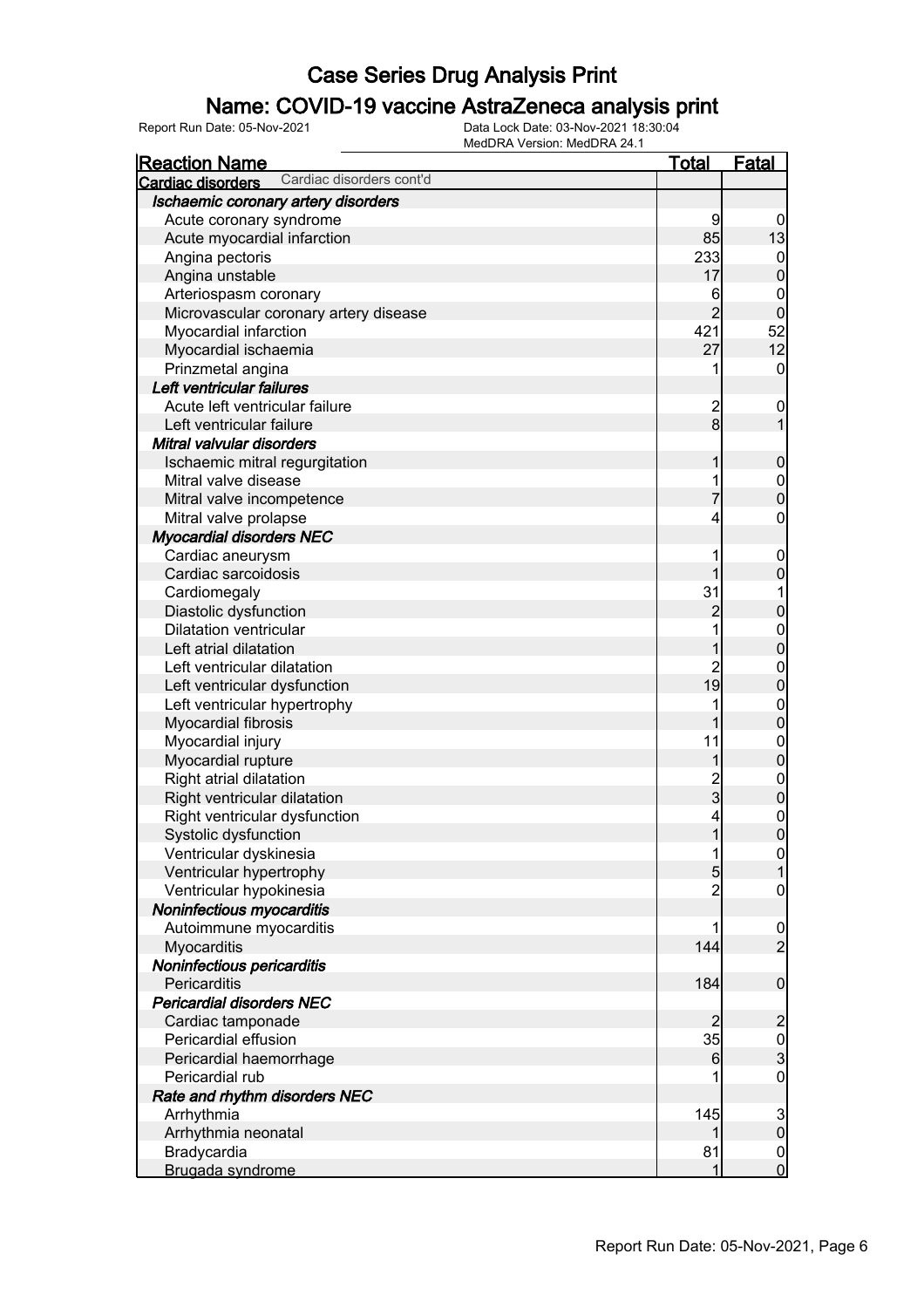### Name: COVID-19 vaccine AstraZeneca analysis print

| <b>Reaction Name</b>                          | <u>Total</u>                           | <b>Fatal</b>                     |
|-----------------------------------------------|----------------------------------------|----------------------------------|
| Cardiac disorders cont'd<br>Cardiac disorders |                                        |                                  |
| Cardiac fibrillation                          | 9                                      | 0                                |
| Cardiac flutter                               | 272                                    | $\overline{0}$                   |
| Extrasystoles                                 | 153                                    | $\mathbf 0$                      |
| <b>Heart alternation</b>                      | 3                                      | $\overline{0}$                   |
| Paroxysmal arrhythmia                         | $\overline{2}$                         | $\mathbf{0}$                     |
| Postural orthostatic tachycardia syndrome     | 22                                     | $\overline{0}$                   |
| Tachyarrhythmia                               | 11                                     | $\mathbf{0}$                     |
| Tachycardia                                   | 1295                                   | $\overline{0}$                   |
| <b>Right ventricular failures</b>             |                                        |                                  |
| Right ventricular failure                     | $\overline{3}$                         | $\overline{1}$                   |
| Supraventricular arrhythmias                  |                                        |                                  |
| Arrhythmia supraventricular                   | 16                                     | 0                                |
| <b>Atrial fibrillation</b>                    | 328                                    |                                  |
| <b>Atrial flutter</b>                         | 42                                     | 0                                |
| Atrial tachycardia                            | 3                                      |                                  |
| Sinus arrest                                  | $\overline{1}$                         | 0<br>0                           |
| Sinus arrhythmia                              | 3                                      |                                  |
| Sinus bradycardia                             | $\overline{\mathbf{4}}$                | $\begin{matrix}0\\0\end{matrix}$ |
| Sinus node dysfunction                        | $\overline{c}$                         | $\mathbf 0$                      |
| Sinus tachycardia                             | 71                                     | $\overline{1}$                   |
| Supraventricular extrasystoles                |                                        | $\mathbf{0}$                     |
| Supraventricular tachycardia                  | 43                                     | $\overline{0}$                   |
| Tricuspid valvular disorders                  |                                        |                                  |
| Tricuspid valve incompetence                  | 7                                      | $\mathbf 0$                      |
| Ventricular arrhythmias and cardiac arrest    |                                        |                                  |
| Cardiac arrest                                | 173                                    | 36                               |
| Cardio-respiratory arrest                     | 3                                      |                                  |
| Pulseless electrical activity                 | 8                                      | $\overline{0}$                   |
| Ventricular arrhythmia                        | $\begin{array}{c} 2 \\ 18 \end{array}$ | 0                                |
| Ventricular extrasystoles                     |                                        | 0                                |
| Ventricular fibrillation                      | 9                                      |                                  |
| Ventricular tachycardia                       | 17                                     |                                  |
| <b>Cardiac disorders SOC TOTAL</b>            | 9814                                   | 170                              |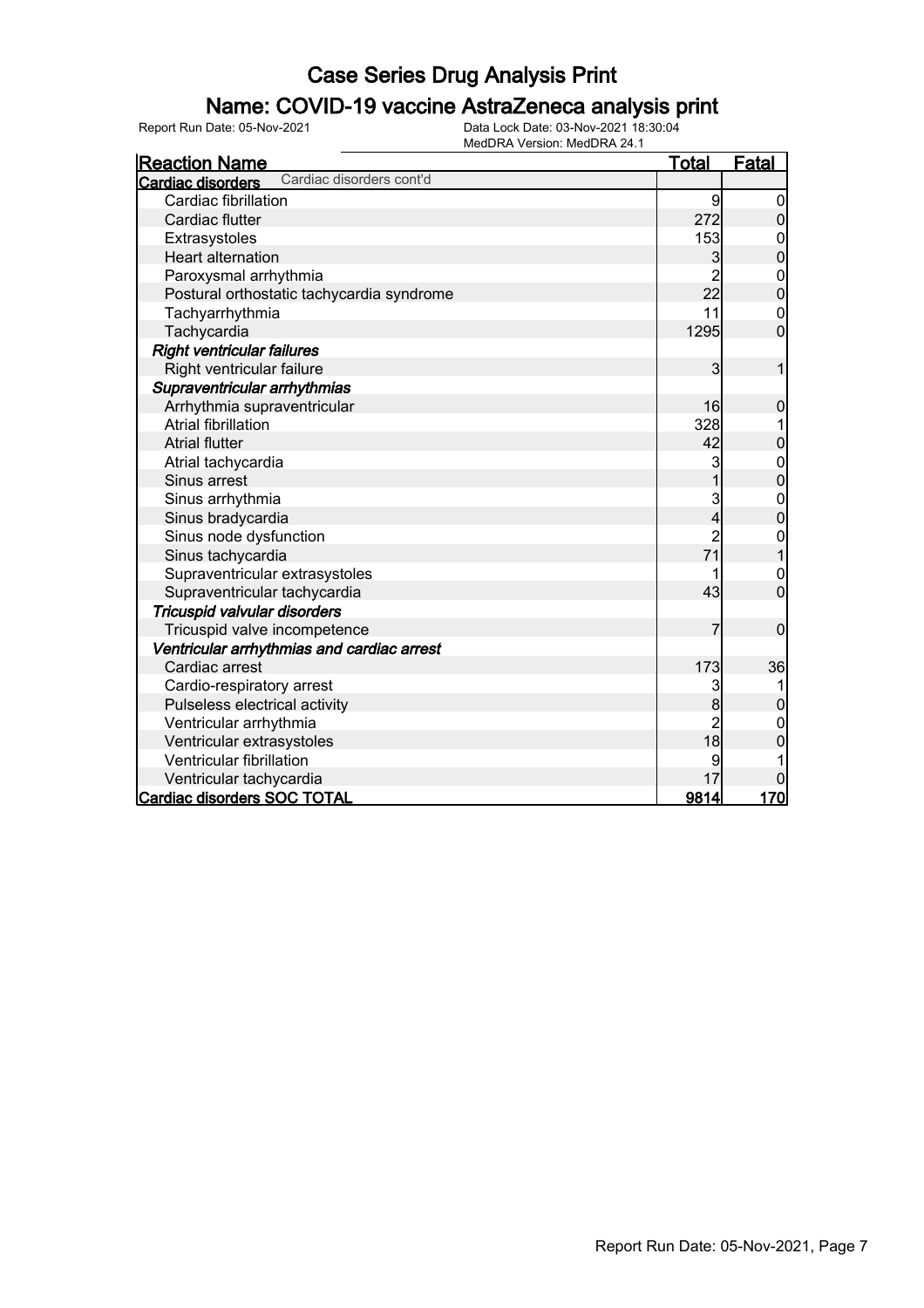#### Name: COVID-19 vaccine AstraZeneca analysis print

| <u>Reaction Name</u>                                                  | <u>Total</u>            | <b>Fatal</b>     |
|-----------------------------------------------------------------------|-------------------------|------------------|
| <b>Congenital disorders</b>                                           |                         |                  |
| Autosomal chromosomal abnormalities                                   |                         |                  |
| Trisomy 18                                                            | 1                       | 0                |
| Trisomy 21                                                            | 1                       | 0                |
| Cardiac disorders congenital NEC                                      |                         |                  |
| Heart disease congenital                                              | 13                      | 0                |
| Cardiac septal defects congenital                                     |                         |                  |
| Hypertrophic cardiomyopathy                                           | 3                       | $\overline{0}$   |
| Ventricular septal defect                                             | 1                       | $\overline{0}$   |
| Central nervous system disorders congenital NEC                       |                         |                  |
| <b>Brain malformation</b>                                             |                         | 0                |
| Encephalocele                                                         | 1                       | $\mathbf 0$      |
| Neural tube defect                                                    |                         |                  |
| Spina bifida                                                          | $\overline{c}$          | $\mathbf 0$      |
| Syringomyelia                                                         | 1                       | $\overline{0}$   |
| Cerebellar disorders congenital                                       |                         |                  |
| Arnold-Chiari malformation                                            | $\overline{2}$          | $\mathbf 0$      |
| Cerebral disorders congenital                                         |                         |                  |
| Anencephaly                                                           | 1                       | 0                |
| Cerebral palsy                                                        | $\overline{c}$          | 0                |
| Coagulation disorders congenital                                      |                         |                  |
| Congenital thrombocyte disorder                                       | 1                       | $\mathbf 0$      |
| Factor VII deficiency                                                 |                         | 0                |
| Protein C deficiency                                                  | 1                       | 0                |
| <b>Congenital disorders NEC</b>                                       |                         |                  |
| Congenital anomaly                                                    | 3                       | $\overline{0}$   |
| Congenital midline defect                                             | 1                       | $\mathbf 0$      |
| Multiple congenital abnormalities                                     | 1                       | $\mathbf 0$      |
| Young's syndrome                                                      | 1                       | $\overline{0}$   |
| Connective tissue disorders congenital                                |                         |                  |
| Ehlers-Danlos syndrome                                                | 6                       | $\mathbf 0$      |
| Diaphragmatic disorders congenital                                    |                         |                  |
| Congenital diaphragmatic hernia                                       | $\overline{2}$          | $\mathbf 0$      |
| Gene mutations and other alterations NEC                              |                         |                  |
| Tuberous sclerosis complex                                            | 1                       | $\mathbf 0$      |
| Great vessel disorders congenital                                     |                         |                  |
| Coarctation of the aorta                                              |                         | $\Omega$         |
| Transposition of the great vessels                                    | 1                       | $\overline{0}$   |
| Haemoglobinopathies congenital                                        |                         |                  |
| Sickle cell trait                                                     | 1                       | 0                |
| Immune system abnormalities congenital                                |                         |                  |
| Combined immunodeficiency                                             | 1                       | 0                |
| Inborn errors of porphyrin metabolism                                 |                         |                  |
| Porphyria acute                                                       | 1                       | 0                |
| Lacrimal system disorders congenital                                  |                         |                  |
| Dacryostenosis congenital                                             | 1                       | 0                |
| Lysosomal storage disorders                                           |                         |                  |
| Mucolipidosis                                                         | 1                       | 0                |
| Male reproductive tract disorders congenital                          |                         |                  |
| Hydrocele                                                             | $\overline{\mathbf{c}}$ | $\boldsymbol{0}$ |
| Micropenis                                                            | $\overline{2}$          | 0                |
| Penoscrotal fusion                                                    | 3                       | 0                |
| Musculoskeletal and connective tissue disorders of face, neck and jaw |                         |                  |
| <u>congenital</u>                                                     |                         |                  |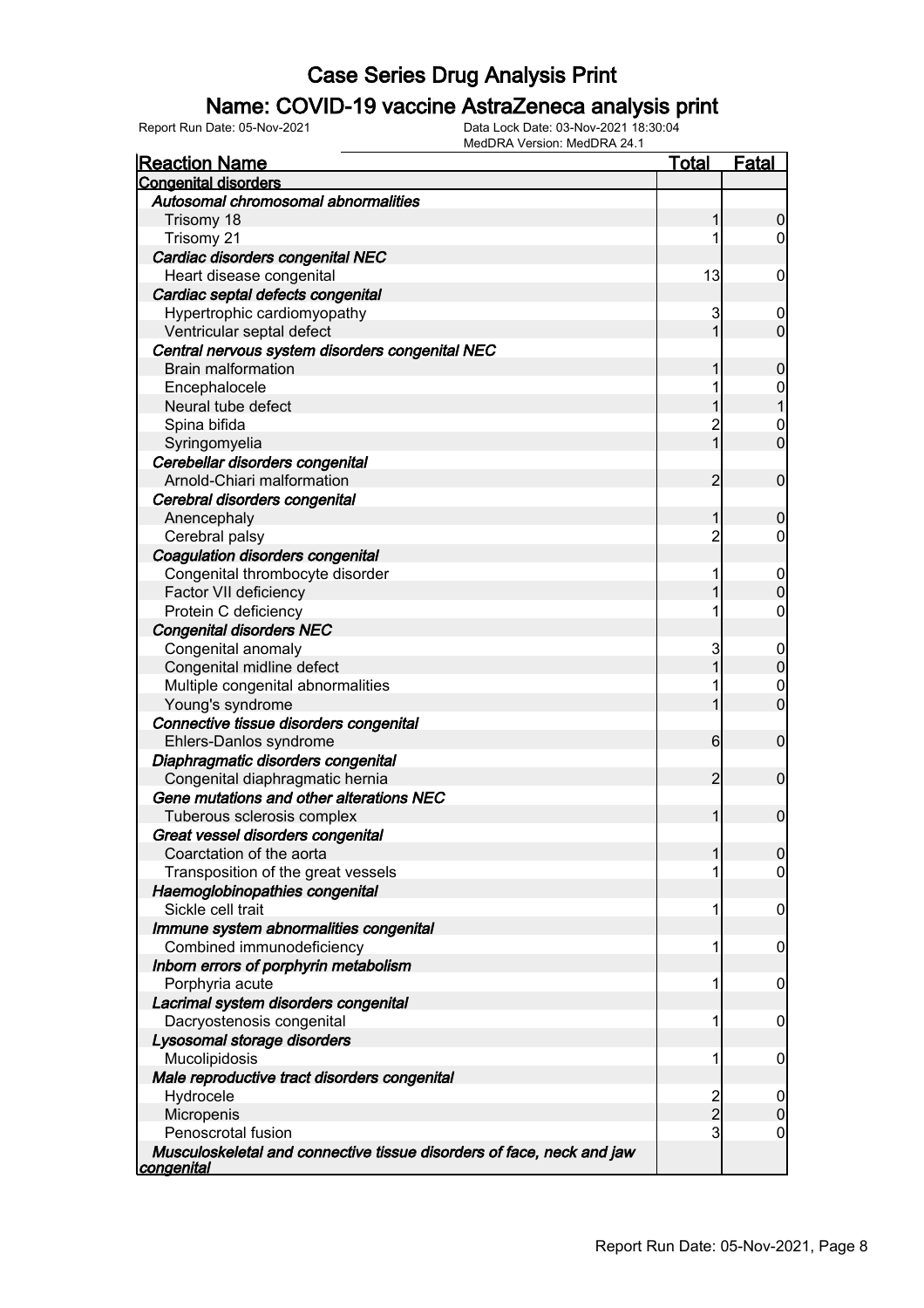### Name: COVID-19 vaccine AstraZeneca analysis print

| <b>Reaction Name</b>                                                | <b>Total</b>   | <u>Fatal</u>   |
|---------------------------------------------------------------------|----------------|----------------|
| <b>Congenital disorders</b> Congenital disorders cont'd             |                |                |
| <b>Branchial cyst</b>                                               | 3              | $\overline{0}$ |
| Musculoskeletal and connective tissue disorders of limbs congenital |                |                |
| Limb reduction defect                                               | 2              | 0              |
| Os trigonum                                                         |                | 0              |
| Musculoskeletal disorders congenital NEC                            |                |                |
| Congenital multiplex arthrogryposis                                 |                | $\Omega$       |
| Dysmorphism                                                         |                | 0              |
| Neurological disorders congenital NEC                               |                |                |
| Epilepsy with myoclonic-atonic seizures                             |                | 0              |
| Familial hemiplegic migraine                                        |                | $\overline{0}$ |
| Spinal muscular atrophy                                             |                | 0              |
| Tourette's disorder                                                 | 2              | $\overline{0}$ |
| Ocular disorders congenital NEC                                     |                |                |
| <b>Colour blindness</b>                                             | 8 <sup>1</sup> | $\overline{0}$ |
| Pancreatic disorders congenital                                     |                |                |
| Hereditary pancreatitis                                             |                | $\mathbf 0$    |
| Peripheral nervous system disorders congenital NEC                  |                |                |
| Paroxysmal extreme pain disorder                                    | 12             | $\mathbf 0$    |
| Pulmonary and bronchial disorders congenital                        |                |                |
| Cystic fibrosis                                                     | 2              | $\mathbf{0}$   |
| Sex chromosomal abnormalities                                       |                |                |
| Klinefelter's syndrome                                              |                | $\overline{0}$ |
| Tongue disorders congenital                                         |                |                |
| Ankyloglossia congenital                                            |                | $\Omega$       |
| Macroglossia                                                        |                | 0              |
| Vascular anomalies congenital NEC                                   |                |                |
| Arteriovenous malformation                                          |                | 0              |
| <b>Congenital disorders SOC TOTAL</b>                               | 103            |                |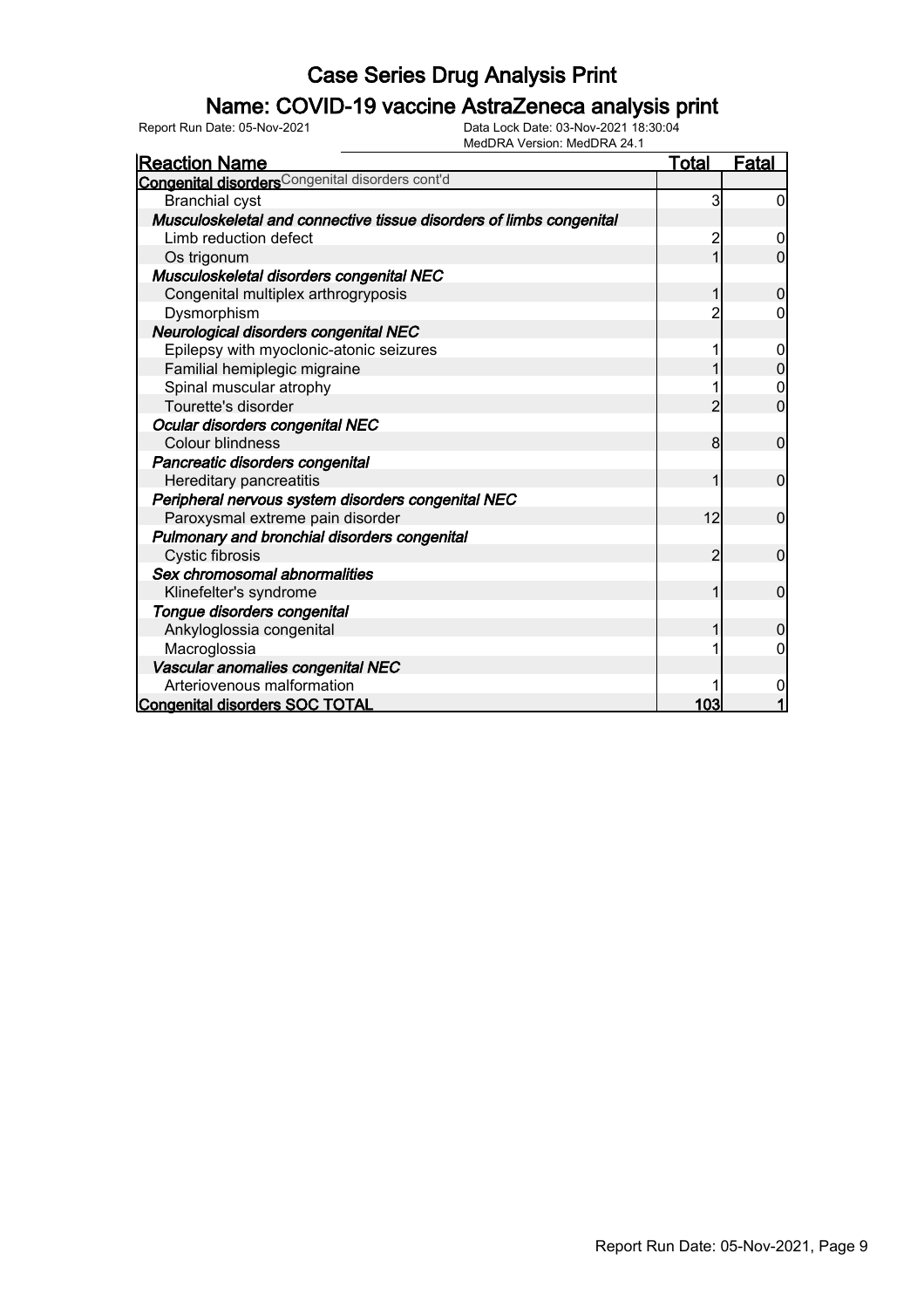#### Name: COVID-19 vaccine AstraZeneca analysis print

| <b>Reaction Name</b>                             | <u>Total</u>   | <u>Fatal</u>     |
|--------------------------------------------------|----------------|------------------|
| Ear disorders                                    |                |                  |
| Ear disorders NEC                                |                |                  |
| Aural polyp                                      | 1              | $\boldsymbol{0}$ |
| Ear canal erythema                               |                | $\overline{0}$   |
| Ear congestion                                   | 34             | $\mathbf 0$      |
| Ear discomfort                                   | 120            | $\mathbf{0}$     |
| Ear disorder                                     | 21             | $\overline{0}$   |
| Ear haemorrhage                                  | 18             | $\mathbf{0}$     |
| Ear pain                                         | 2061           | $\overline{0}$   |
| Ear pruritus                                     | 7              | $\mathbf{0}$     |
| Ear swelling                                     | 72             | $\overline{0}$   |
| Otorrhoea                                        | 8              | $\mathbf{0}$     |
| Paraesthesia ear                                 | 1              | $\overline{0}$   |
| Eustachian tube disorders                        |                |                  |
| Eustachian tube disorder                         | 7              | $\boldsymbol{0}$ |
| Eustachian tube dysfunction                      | 5              | $\boldsymbol{0}$ |
| Eustachian tube obstruction                      | 8              | $\overline{0}$   |
| <b>External ear disorders NEC</b>                |                |                  |
| Excessive cerumen production                     | 38             | $\mathbf 0$      |
| External ear pain                                | 14             | $\mathbf{0}$     |
| Juvenile spring eruption                         | 1              | $\mathbf 0$      |
| Red ear syndrome                                 | 5              | $\boldsymbol{0}$ |
| <b>External ear infections and inflammations</b> |                |                  |
| External ear inflammation                        | $\overline{4}$ | $\boldsymbol{0}$ |
| <b>Hearing disorders NEC</b>                     |                |                  |
| Auditory disorder                                | 8              | $\mathbf 0$      |
| <b>Hearing losses</b>                            |                |                  |
| Conductive deafness                              |                | $\boldsymbol{0}$ |
| Deafness                                         | 383            | 1                |
| Deafness bilateral                               | 18             | $\mathbf{0}$     |
| Deafness neurosensory                            | 38             | $\mathbf 0$      |
| Deafness transitory                              | 4              | $\mathbf{0}$     |
| Deafness unilateral                              | 56             | $\mathbf 0$      |
| Hypoacusis                                       | 239            | $\mathbf{0}$     |
| Mixed deafness                                   | 3              | $\overline{0}$   |
| Neurosensory hypoacusis                          | $\overline{c}$ | $\mathbf 0$      |
| Sudden hearing loss                              | 75             | 0                |
| Hyperacusia                                      |                |                  |
| Hyperacusis                                      | 170            | $\mathbf 0$      |
| Inner ear disorders NEC                          |                |                  |
| Inner ear disorder                               | 6              | $\mathbf 0$      |
| Meniere's disease                                | 30             | $\overline{0}$   |
| Vestibular disorder                              | 8              | $\overline{0}$   |
| Inner ear infections and inflammations           |                |                  |
| Autoimmune inner ear disease                     | 1              | $\mathbf 0$      |
| Inner ear inflammation                           | 5              | $\overline{0}$   |
| Inner ear signs and symptoms                     |                |                  |
| Motion sickness                                  | 128            | $\boldsymbol{0}$ |
| Phobic postural vertigo                          | 2              | $\boldsymbol{0}$ |
| <b>Tinnitus</b>                                  | 4153           | $\boldsymbol{0}$ |
| Vertigo                                          | 2214           | $\pmb{0}$        |
| Vertigo labyrinthine                             | 13             | $\mathbf 0$      |
| Vertigo positional                               | 155            | $\boldsymbol{0}$ |
| <u>Middle ear disorders NEC</u>                  |                |                  |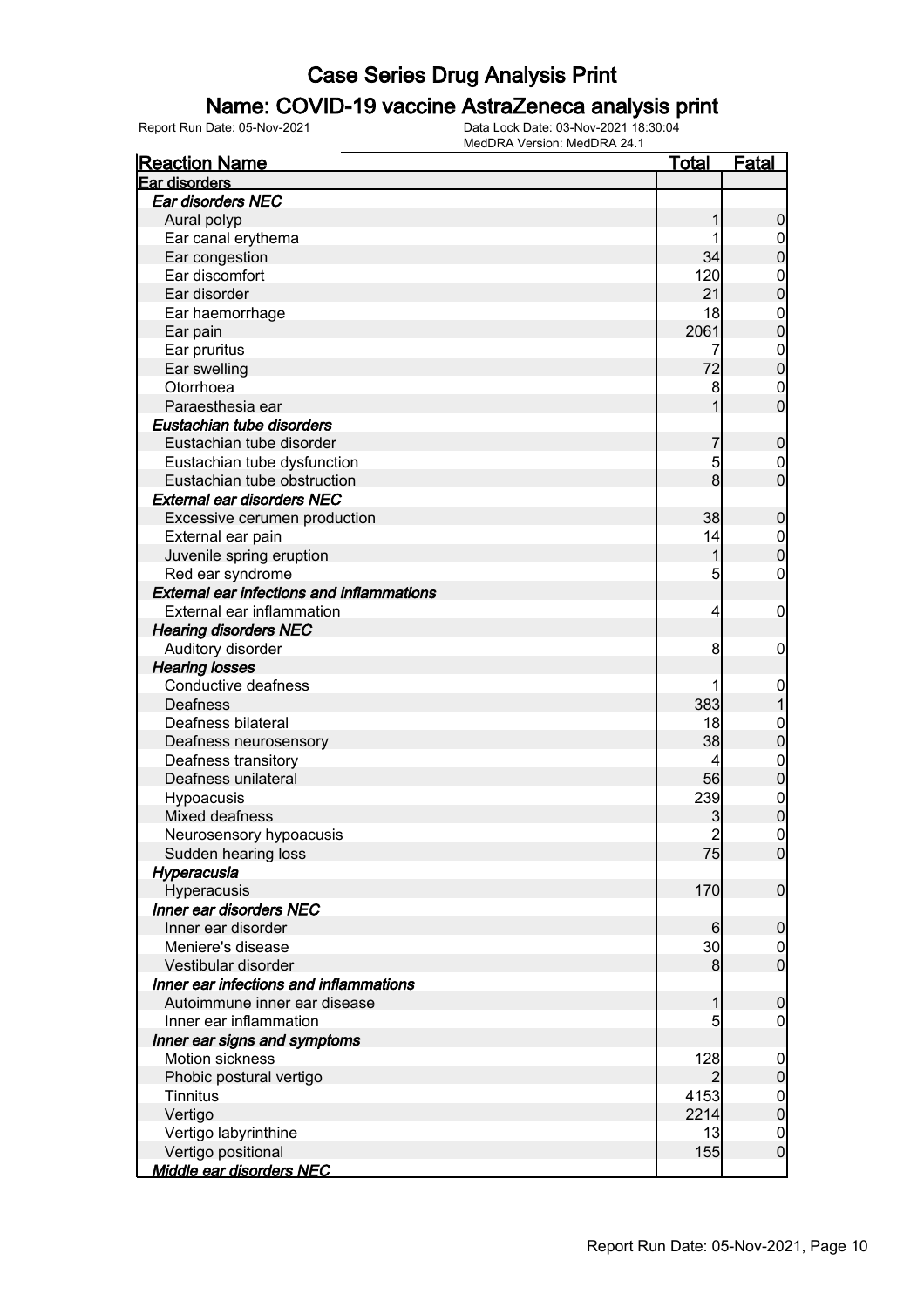### Name: COVID-19 vaccine AstraZeneca analysis print

| <b>Reaction Name</b>                          | ⊺otal | ⊢ata⊑ |
|-----------------------------------------------|-------|-------|
| Ear disorders cont'd<br>Ear disorders         |       |       |
| Middle ear disorder                           |       |       |
| Middle ear effusion                           | 6     |       |
| Tympanic membrane disorders (excl infections) |       |       |
| Tympanic membrane perforation                 |       |       |
| Ear disorders SOC TOTAL                       | 10150 |       |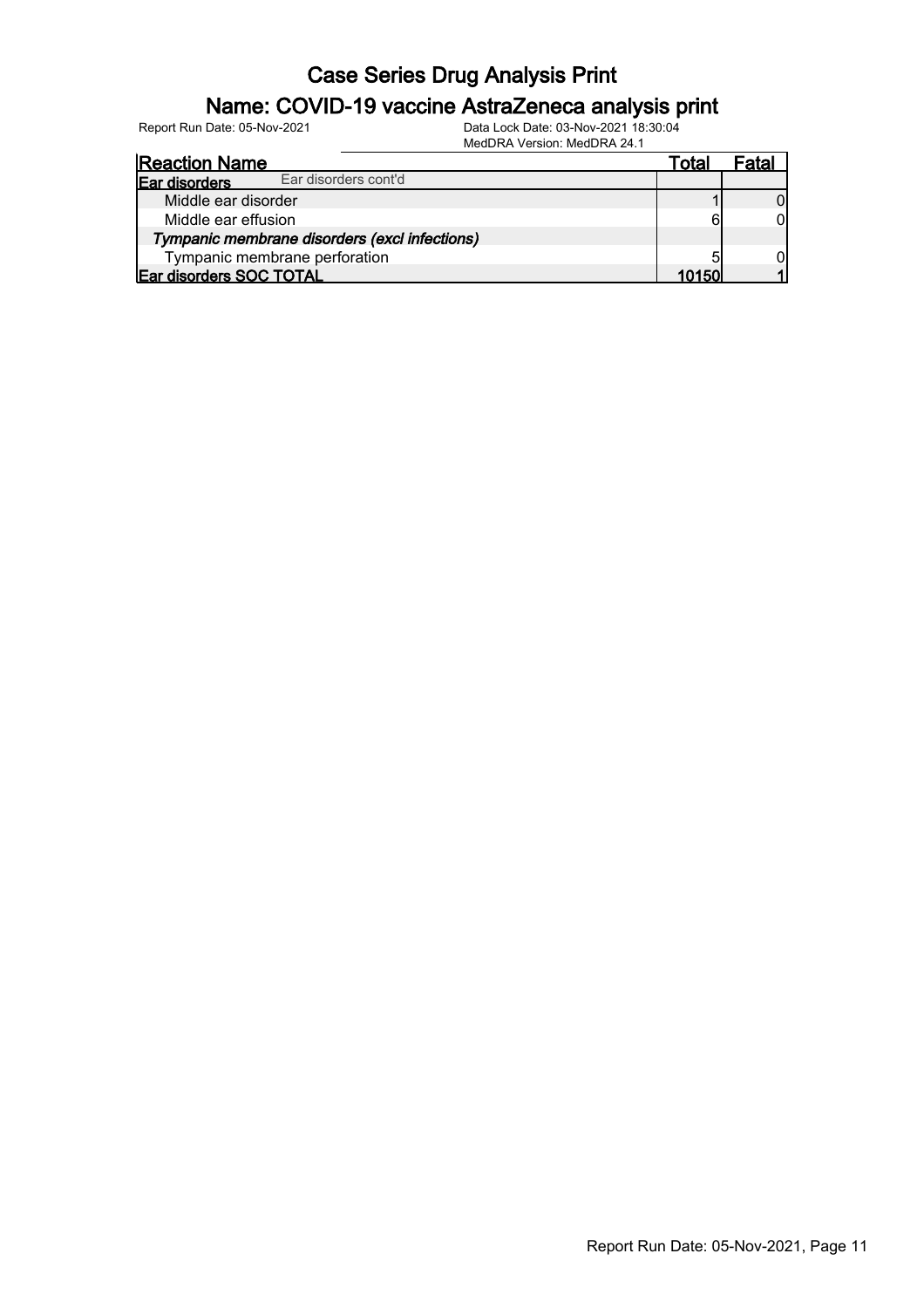### Name: COVID-19 vaccine AstraZeneca analysis print

| <b>Reaction Name</b>                            | <b>Total</b>   | <b>Fatal</b>                     |
|-------------------------------------------------|----------------|----------------------------------|
| <b>Endocrine disorders</b>                      |                |                                  |
| Acute and chronic thyroiditis                   |                |                                  |
| Autoimmune thyroiditis                          | 8              | $\boldsymbol{0}$                 |
| Thyroiditis                                     | 20             | $\overline{0}$                   |
| Thyroiditis acute                               |                | $\mathbf 0$                      |
| Thyroiditis chronic                             |                | $\mathbf 0$                      |
| Thyroiditis subacute                            | 8              | $\overline{0}$                   |
| <b>Adrenal cortical hyperfunctions</b>          |                |                                  |
| Cushing's syndrome                              | $\overline{c}$ | $\mathbf 0$                      |
| Cushingoid                                      | $\mathbf{5}$   | $\overline{0}$                   |
| <b>Adrenal cortical hypofunctions</b>           |                |                                  |
| Addison's disease                               | 2              | $\mathbf 0$                      |
| Adrenal insufficiency                           | 22             | $\pmb{0}$                        |
| Adrenocortical insufficiency acute              | 30             | $\mathbf 0$                      |
| Glucocorticoid deficiency                       | 1              | $\overline{0}$                   |
| <b>Adrenal gland disorders NEC</b>              |                |                                  |
| Adrenal disorder                                | 1              | $\mathbf 0$                      |
| Adrenal haemorrhage                             | 7              | $\boldsymbol{0}$                 |
| Adrenal mass                                    | 1              | $\overline{0}$                   |
| <b>Adrenal thrombosis</b>                       | 1              |                                  |
| Adrenomegaly                                    | $\overline{c}$ | $\begin{matrix}0\\0\end{matrix}$ |
| Haemorrhagic adrenal infarction                 | 4              | $\pmb{0}$                        |
| Anterior pituitary hyperfunction                |                |                                  |
| Hyperprolactinaemia                             | $\overline{2}$ | $\boldsymbol{0}$                 |
| Anterior pituitary hypofunction                 |                |                                  |
| Hypopituitarism                                 |                | $\boldsymbol{0}$                 |
| Luteal phase deficiency                         | 2<br>2         | $\mathbf 0$                      |
| Ectopic endocrine disorders                     |                |                                  |
| Carcinoid syndrome                              | 1              | $\boldsymbol{0}$                 |
| Endocrine abnormalities of gonadal function NEC |                |                                  |
| Oestrogenic effect                              | 1              | $\boldsymbol{0}$                 |
| <b>Endocrine abnormalities of puberty</b>       |                |                                  |
| Delayed menarche                                | 1              | $\mathbf 0$                      |
| Premature menarche                              | 17             | $\mathbf 0$                      |
| Female gonadal function disorders               |                |                                  |
| Anovulatory cycle                               | 22             | $\boldsymbol{0}$                 |
| Ovulation delayed                               | 15             | 0                                |
| <b>Hyperparathyroid disorders</b>               |                |                                  |
| Hyperparathyroidism                             | $\overline{2}$ | $\mathbf 0$                      |
| <b>Hypoparathyroid disorders</b>                |                |                                  |
| Hypoparathyroidism                              | $\overline{c}$ | $\mathbf 0$                      |
| Primary hypoparathyroidism                      | 1              | $\mathbf 0$                      |
| <b>Hypothalamic and pituitary disorders NEC</b> |                |                                  |
| Hypothalamo-pituitary disorder                  |                | $\mathbf 0$                      |
| Pituitary apoplexy                              | $\frac{2}{2}$  | $\pmb{0}$                        |
| Pituitary haemorrhage                           | 1              | $\boldsymbol{0}$                 |
| Secondary adrenocortical insufficiency          | 1              | $\mathbf 0$                      |
| Posterior pituitary disorders                   |                |                                  |
| Diabetes insipidus                              | 8              | $\mathbf 0$                      |
| Inappropriate antidiuretic hormone secretion    | 1              | $\mathbf 0$                      |
| <b>Thyroid disorders NEC</b>                    |                |                                  |
| Autoimmune thyroid disorder                     | 1              | $\mathbf 0$                      |
| Euthyroid sick syndrome                         | 1              | $\pmb{0}$                        |
| Goitre                                          | 25             | $\mathbf 0$                      |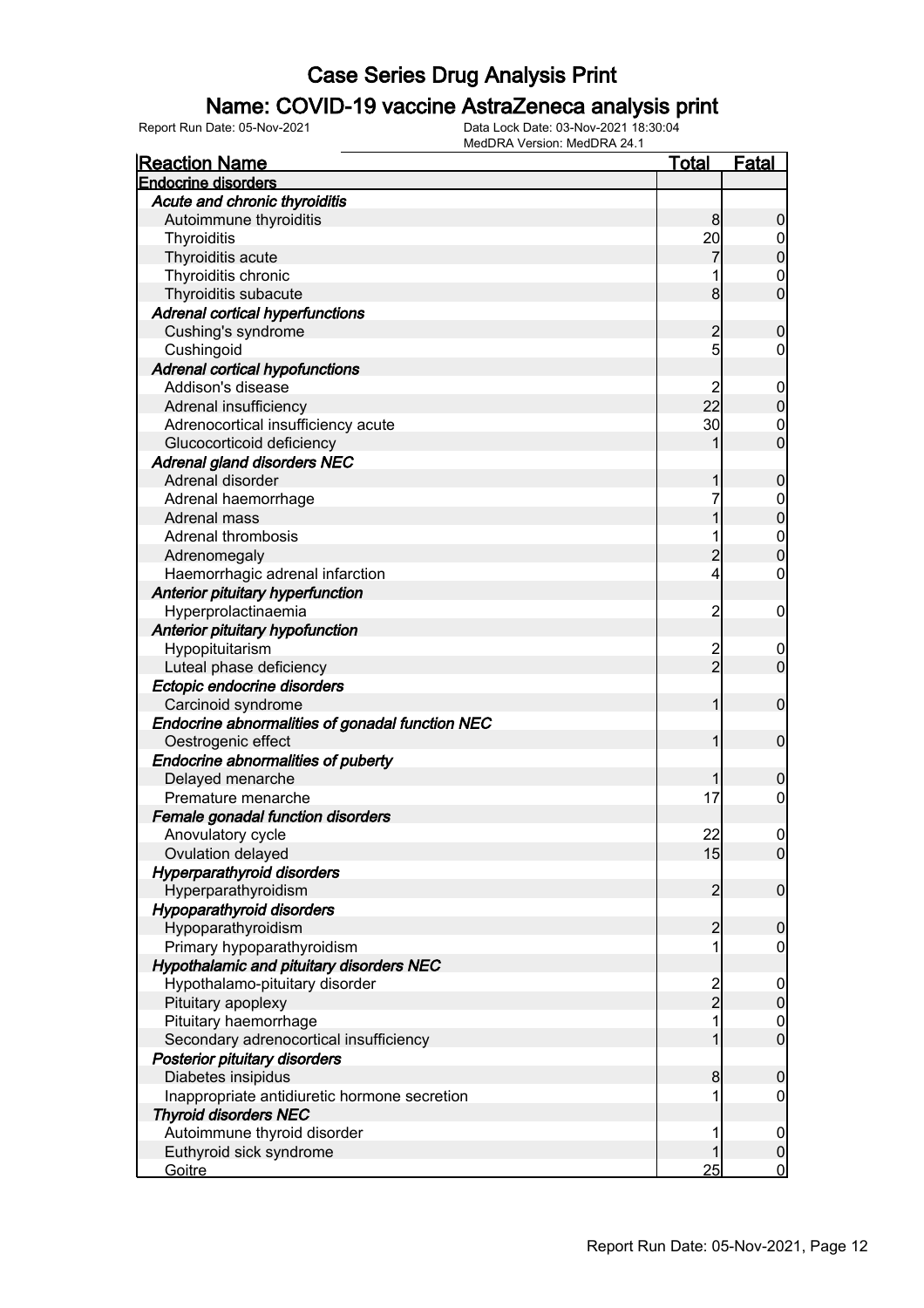### Name: COVID-19 vaccine AstraZeneca analysis print

| <b>Reaction Name</b>                                  | <u>Total</u> | Fatal |
|-------------------------------------------------------|--------------|-------|
| <b>Endocrine disorders</b> Endocrine disorders cont'd |              |       |
| Thyroid disorder                                      | 20           |       |
| Thyroid mass                                          |              |       |
| Thyroid pain                                          | 17           |       |
| <b>Thyroid hyperfunction disorders</b>                |              |       |
| Basedow's disease                                     | 18           |       |
| Hyperthyroidism                                       | 57           |       |
| Thyrotoxic crisis                                     | 6            |       |
| <b>Thyroid hypofunction disorders</b>                 |              |       |
| Hypothyroidism                                        | 57           |       |
| <b>Thyroid neoplasms</b>                              |              |       |
| Thyroid cyst                                          |              |       |
| <b>Endocrine disorders SOC TOTAL</b>                  | 416          |       |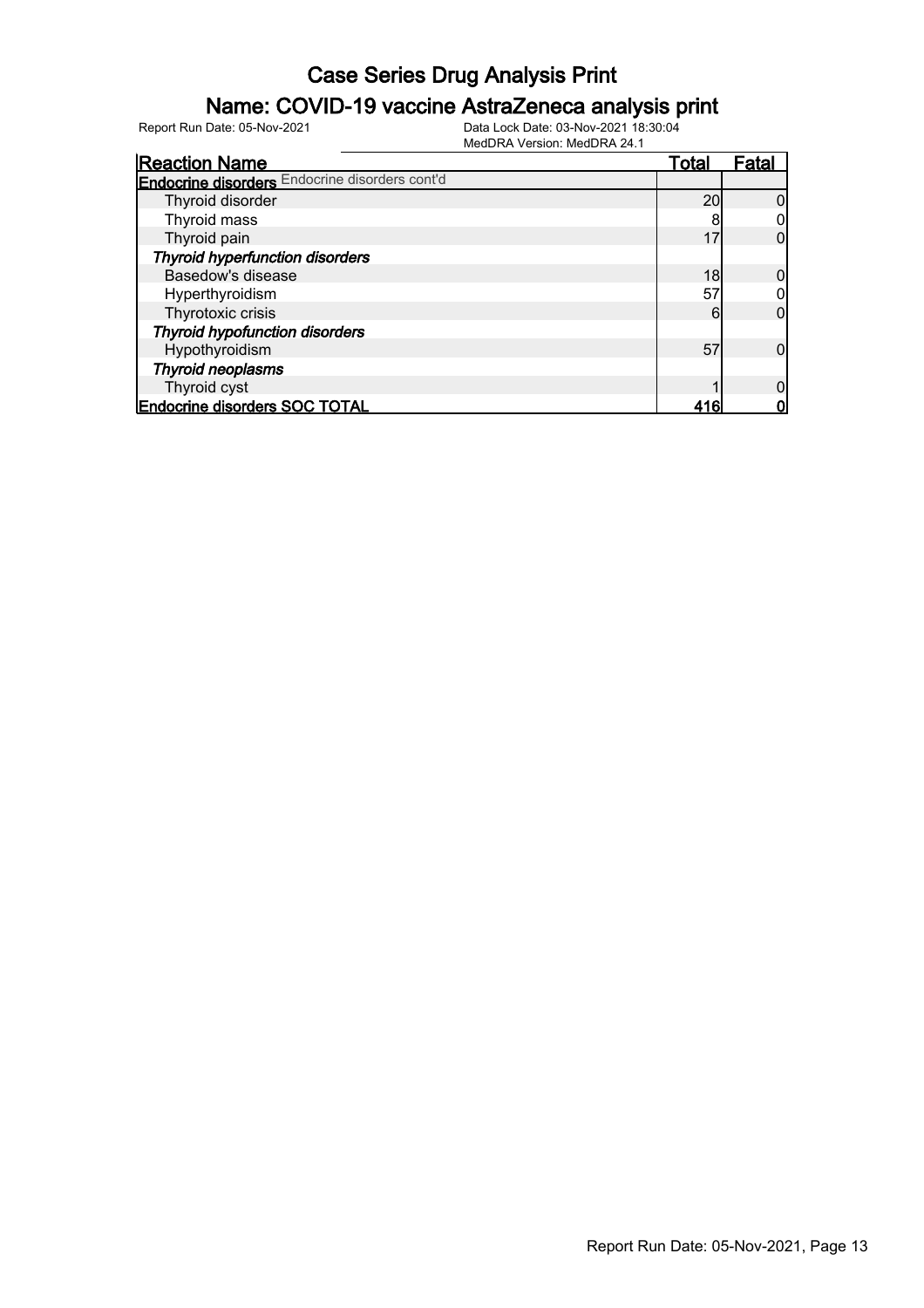### Name: COVID-19 vaccine AstraZeneca analysis print

| <b>Reaction Name</b>                                              | <u>Total</u>   | <b>Fatal</b>                     |
|-------------------------------------------------------------------|----------------|----------------------------------|
| Eve disorders                                                     |                |                                  |
| Amblyopic vision impairment                                       |                |                                  |
| Amblyopia                                                         | 12             | $\overline{0}$                   |
| <b>Cataract conditions</b>                                        |                |                                  |
| Cataract                                                          | 19             | $\mathbf 0$                      |
| Cataract cortical                                                 | $\overline{c}$ | $\boldsymbol{0}$                 |
| Cataract subcapsular                                              | $\overline{4}$ | $\mathbf 0$                      |
| Choroid and vitreous haemorrhages and vascular disorders          |                |                                  |
| Vitreous haematoma                                                | 1              | $\mathbf 0$                      |
| Vitreous haemorrhage                                              | 7              | $\overline{0}$                   |
| Choroid and vitreous structural change, deposit and degeneration  |                |                                  |
| Chorioretinopathy                                                 | 2              | $\mathbf 0$                      |
| Vitreous detachment                                               | 56             | $\mathbf 0$                      |
| Vitreous floaters                                                 | 200            | $\mathbf 0$                      |
| Vitreous opacities                                                | 1              | $\mathbf 0$                      |
| Colour blindness (incl acquired)                                  |                |                                  |
| Dyschromatopsia                                                   | 17             | $\mathbf 0$                      |
| Conjunctival and corneal bleeding and vascular disorders          |                |                                  |
| Conjunctival haemorrhage                                          | 126            | $\mathbf 0$                      |
| Corneal neovascularisation                                        | 1              |                                  |
|                                                                   | 1              | $\overline{0}$<br>$\overline{0}$ |
| Scleral haemorrhage                                               |                |                                  |
| Conjunctival infections, irritations and inflammations            |                |                                  |
| Conjunctival hyperaemia                                           | 2              | $\mathbf 0$                      |
| Conjunctivitis allergic                                           | $\overline{2}$ | $\overline{0}$                   |
| Conjunctival structural change, deposit and degeneration          |                |                                  |
| Conjunctival bleb                                                 | 1              | $\mathbf 0$                      |
| Conjunctival disorder                                             | 1              | $\overline{0}$                   |
| Corneal infections, oedemas and inflammations                     |                |                                  |
| Keratitis                                                         | $\overline{4}$ | $\mathbf 0$                      |
| Ulcerative keratitis                                              | $\overline{4}$ | $\overline{0}$                   |
| Corneal structural change, deposit and degeneration               |                |                                  |
| Corneal perforation                                               | 1              | $\mathbf 0$                      |
| Corneal scar                                                      | 1              | $\overline{0}$                   |
| <b>Eyelid movement disorders</b>                                  |                |                                  |
| Blepharospasm                                                     | 149            | 0                                |
| Excessive eye blinking                                            | 8              | $\mathsf{O}\xspace$              |
| Eyelid function disorder                                          | 1              | 0                                |
| Eyelid myokymia                                                   | $\overline{2}$ | 0                                |
| Eyelid ptosis                                                     | 59             | $\pmb{0}$                        |
| Paralytic lagophthalmos                                           |                | $\overline{0}$                   |
| Glaucomas (excl congenital)                                       |                |                                  |
| Angle closure glaucoma                                            | 5              | $\mathbf 0$                      |
| Glaucoma                                                          | 13             | $\overline{0}$                   |
| Iris and ciliary body structural change, deposit and degeneration |                |                                  |
| Eye colour change                                                 | 9              | $\boldsymbol{0}$                 |
| Iris and uveal tract infections, irritations and inflammations    |                |                                  |
| Autoimmune uveitis                                                | 1              | $\mathbf 0$                      |
| Iridocyclitis                                                     | 23             | $\overline{0}$                   |
| <b>Iritis</b>                                                     | 13             | $\pmb{0}$                        |
| <b>Uveitis</b>                                                    | 48             | $\mathbf 0$                      |
| <b>Lacrimation disorders</b>                                      |                |                                  |
| Dry eye                                                           | 312            | $\mathbf 0$                      |
| Lacrimation increased                                             | 258            | $\overline{0}$                   |
| Lens structural change, deposit and degeneration (excl cataracts) |                |                                  |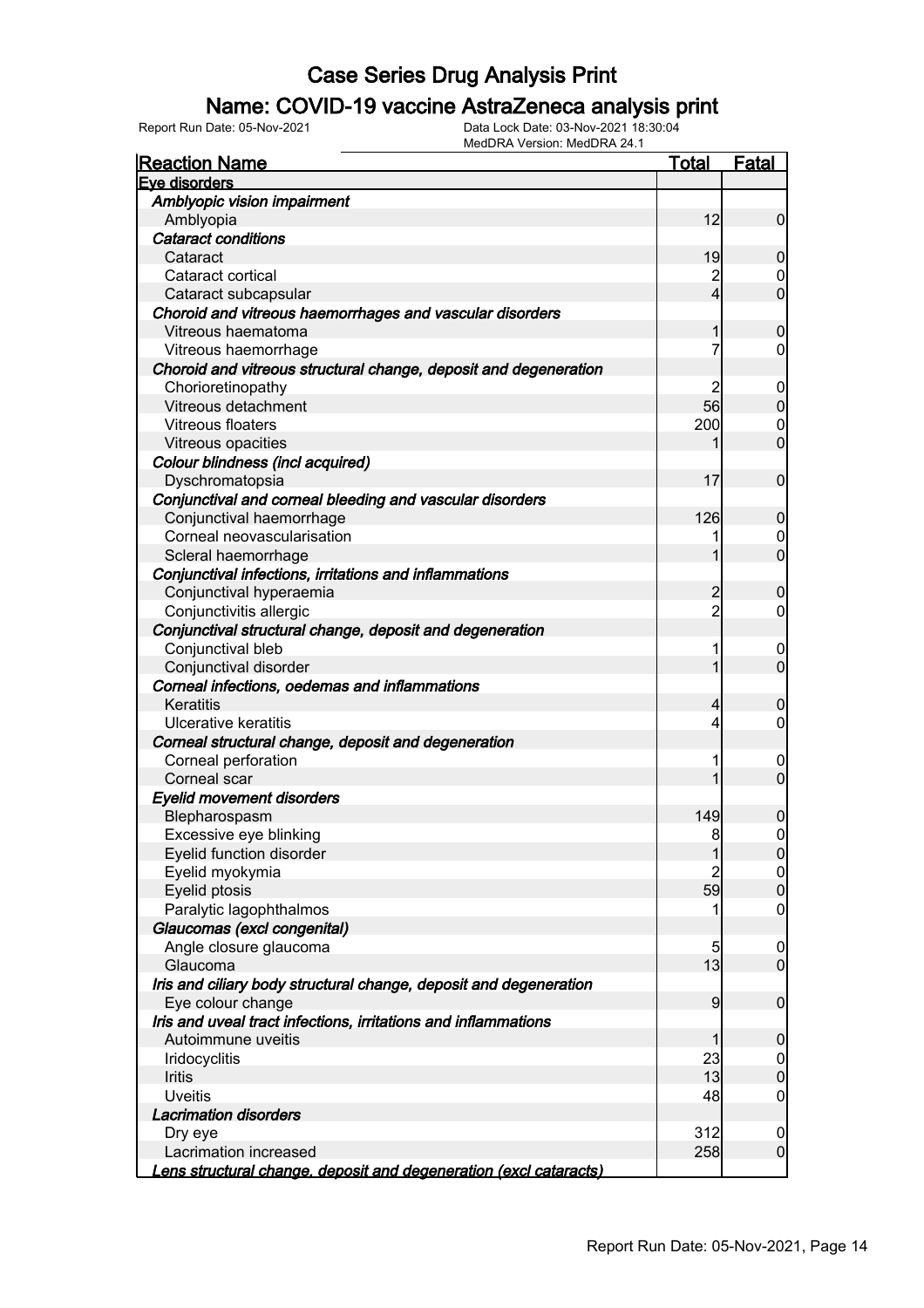### Name: COVID-19 vaccine AstraZeneca analysis print

| <b>Reaction Name</b>                                             | <b>Total</b>            | <b>Fatal</b>     |
|------------------------------------------------------------------|-------------------------|------------------|
| Eye disorders cont'd<br>Eve disorders                            |                         |                  |
| Anterior capsule contraction                                     | 1                       | $\overline{0}$   |
| Lid bleeding and vascular disorders                              |                         |                  |
| Eyelid bleeding                                                  | $\mathbf{3}$            | $\mathbf 0$      |
| Eyelid haematoma                                                 | 3                       | $\overline{0}$   |
| Lid, lash and lacrimal infections, irritations and inflammations |                         |                  |
| <b>Blepharitis</b>                                               | 29                      | $\mathbf 0$      |
| Chalazion                                                        | $\frac{2}{5}$           | $\mathbf 0$      |
| Eczema eyelids                                                   |                         | $\boldsymbol{0}$ |
| Erythema of eyelid                                               | $\overline{7}$          | $\overline{0}$   |
| Eyelid cyst                                                      | 16                      | $\boldsymbol{0}$ |
| <b>Eyelid irritation</b>                                         | $\overline{\mathbf{4}}$ | $\overline{0}$   |
| Eyelid margin crusting                                           | 1                       | $\mathbf{0}$     |
| Eyelid oedema                                                    | 12                      | $\overline{0}$   |
| Eyelid rash                                                      | 15                      | $\boldsymbol{0}$ |
| Meibomianitis                                                    | 1                       | $\mathbf 0$      |
| Swelling of eyelid                                               | 130                     | $\boldsymbol{0}$ |
| Lid, lash and lacrimal structural disorders                      |                         |                  |
| <b>Blepharal pigmentation</b>                                    | 1                       | $\mathbf 0$      |
| Ectropion                                                        | 1                       | $\pmb{0}$        |
| Eyelid exfoliation                                               | $\frac{3}{5}$           | $\boldsymbol{0}$ |
| Eyelid skin dryness                                              |                         | $\mathbf 0$      |
| Eyelid thickening                                                | 4                       | $\boldsymbol{0}$ |
| Growth of eyelashes                                              | 10                      | $\mathbf 0$      |
| Lagophthalmos                                                    | 4                       | $\boldsymbol{0}$ |
| Ocular bleeding and vascular disorders NEC                       |                         |                  |
| Eye haematoma                                                    | 4                       | $\mathbf 0$      |
| Eye haemorrhage                                                  | 109                     | $\mathbf 0$      |
| Ocular retrobulbar haemorrhage                                   | 1                       | $\boldsymbol{0}$ |
| Ocular vascular disorder                                         | $\overline{2}$          | $\mathbf 0$      |
| Ophthalmic vein thrombosis                                       | $\overline{3}$          | $\boldsymbol{0}$ |
| Ocular cysts and polyps                                          |                         |                  |
| Vitreous cyst                                                    | 1                       | $\mathbf 0$      |
| <b>Ocular disorders NEC</b>                                      |                         |                  |
| Dark circles under eyes                                          | 10                      | $\mathbf 0$      |
| Eye disorder                                                     | 39                      | $\boldsymbol{0}$ |
| Eye oedema                                                       | 18                      | 0                |
| Eye pain                                                         | 3325                    | 0                |
| Eye swelling                                                     | 621                     | $\overline{0}$   |
| Eye symptom                                                      | 11                      | $\overline{0}$   |
| Eye ulcer                                                        | 10                      | $\overline{0}$   |
| Eyelid disorder                                                  | 17                      | $\overline{0}$   |
| Eyelid pain                                                      | 20                      | $\boldsymbol{0}$ |
| Eyelids pruritus                                                 | 12                      | $\overline{0}$   |
| Ocular discomfort                                                | 83                      | $\boldsymbol{0}$ |
| Periorbital discomfort                                           | 1                       | $\overline{0}$   |
| Periorbital oedema                                               | 17                      | $\boldsymbol{0}$ |
| Periorbital pain                                                 | $\overline{4}$          | $\overline{0}$   |
| Periorbital swelling                                             | 107                     | $\boldsymbol{0}$ |
| Retinal disorder                                                 | $\overline{2}$          | $\overline{0}$   |
| Retinal fovea disorder                                           |                         | $\overline{0}$   |
| Ocular infections, inflammations and associated manifestations   |                         |                  |
| Autoimmune eye disorder                                          | 1                       | $\mathbf 0$      |
| Eye allergy                                                      | 31                      | 0                |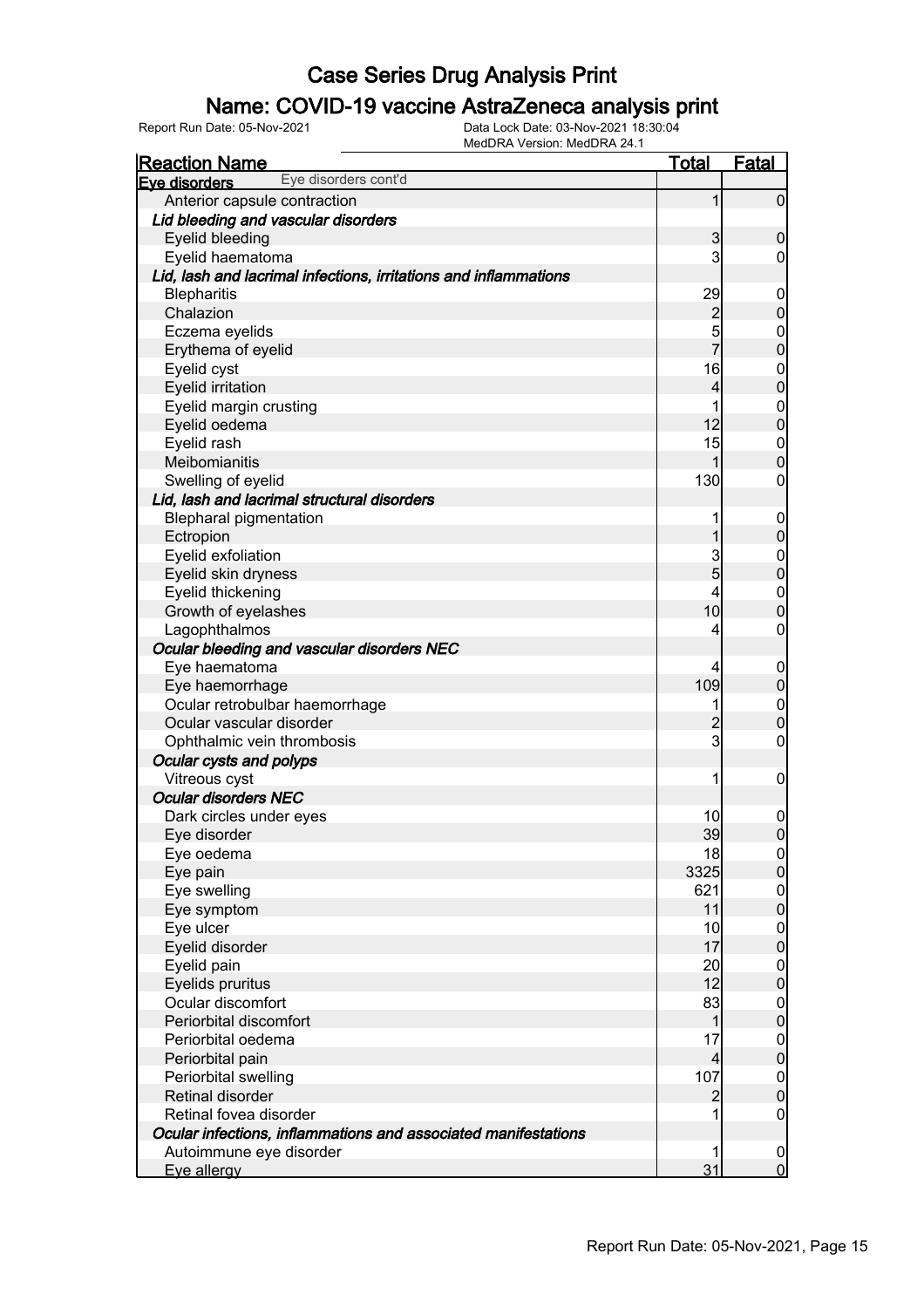### Name: COVID-19 vaccine AstraZeneca analysis print

| <b>Reaction Name</b>                                       | <u>Total</u>   | <b>Fatal</b>                         |
|------------------------------------------------------------|----------------|--------------------------------------|
| Eye disorders cont'd<br>Eve disorders                      |                |                                      |
| Eye discharge                                              | 27             | $\overline{0}$                       |
| Eye inflammation                                           | 33             | $\overline{0}$                       |
| Eye irritation                                             | 202            | $\overline{0}$                       |
| Eye pruritus                                               | 302            | $\mathbf 0$                          |
| Limbal swelling                                            | 8              | $\boldsymbol{0}$                     |
| Ocular hyperaemia                                          | 457            | $\overline{0}$                       |
| Ocular rosacea                                             | 1              | $\mathbf 0$                          |
| Ocular nerve and muscle disorders                          |                |                                      |
| Extraocular muscle paresis                                 | 13             | $\mathbf 0$                          |
| Eye movement disorder                                      | 55             | $\pmb{0}$                            |
| Gaze palsy                                                 | 4              | $\mathbf 0$                          |
| Ocular myasthenia                                          | $\overline{c}$ | $\mathbf{0}$                         |
| Ophthalmoplegia                                            | 1              |                                      |
| Parinaud syndrome                                          | 1              | $0\atop 0$                           |
| <b>Strabismus</b>                                          | 5              | $\boldsymbol{0}$                     |
| <b>Ocular sensation disorders</b>                          |                |                                      |
| Abnormal sensation in eye                                  | 26             | $\mathbf 0$                          |
| Asthenopia                                                 | 359            | $\pmb{0}$                            |
| Eye paraesthesia                                           | 5              | $\overline{0}$                       |
| Eyelid sensory disorder                                    | 5              | $\overline{0}$                       |
| Foreign body sensation in eyes                             | 36             | $\boldsymbol{0}$                     |
| Hypoaesthesia eye                                          | 29             | $\overline{0}$                       |
| Photophobia                                                | 1063           | $\mathbf 0$                          |
| <b>Optic disc abnormalities NEC</b>                        |                |                                      |
| Optic atrophy                                              | 1              |                                      |
| Optic discs blurred                                        | 3              | $\mathbf 0$<br>$\mathbf 0$           |
| Papilloedema                                               | 14             | $\mathbf 0$                          |
|                                                            |                |                                      |
| Optic nerve bleeding and vascular disorders                |                |                                      |
| Optic disc haemorrhage                                     | 2<br>11        | $\mathbf 0$                          |
| Optic ischaemic neuropathy                                 | 1              | $\mathbf 0$                          |
| Optic nerve sheath haemorrhage                             |                | $\boldsymbol{0}$                     |
| Orbital infections, inflammations and irritations          |                |                                      |
| Parophthalmia                                              | 1              | $\mathbf 0$                          |
| Orbital structural change, deposit and degeneration        |                |                                      |
| Lid sulcus deepened                                        | 3              | $\mathbf 0$                          |
| <b>Pupil disorders</b>                                     |                |                                      |
| Holmes-Adie pupil                                          | 1              | $\overline{0}$                       |
| <b>Miosis</b>                                              | 14             | $\pmb{0}$                            |
| <b>Mydriasis</b>                                           | 35             | $\begin{matrix} 0 \\ 0 \end{matrix}$ |
| Pupil fixed                                                | 14             |                                      |
| Pupillary deformity                                        | 1              | $\begin{matrix} 0 \\ 0 \end{matrix}$ |
| Pupillary reflex impaired                                  | $\overline{3}$ |                                      |
| Pupils unequal                                             | 11             | $\mathbf 0$                          |
| Refractive and accommodative disorders                     |                |                                      |
| Altered visual depth perception                            | 5              | $\mathbf 0$                          |
| Hypermetropia                                              | $\overline{2}$ | $\pmb{0}$                            |
| Myopia                                                     | $\overline{5}$ | $\begin{matrix} 0 \\ 0 \end{matrix}$ |
| Refraction disorder                                        | $\overline{1}$ |                                      |
| Retinal bleeding and vascular disorders (excl retinopathy) |                |                                      |
| Retinal aneurysm                                           | $\overline{c}$ | $\mathbf 0$                          |
| Retinal artery embolism                                    | 5              | $\overline{0}$                       |
| Retinal artery occlusion                                   | 24             | $\pmb{0}$                            |
| Retinal haemorrhage                                        | 19             | $\overline{0}$                       |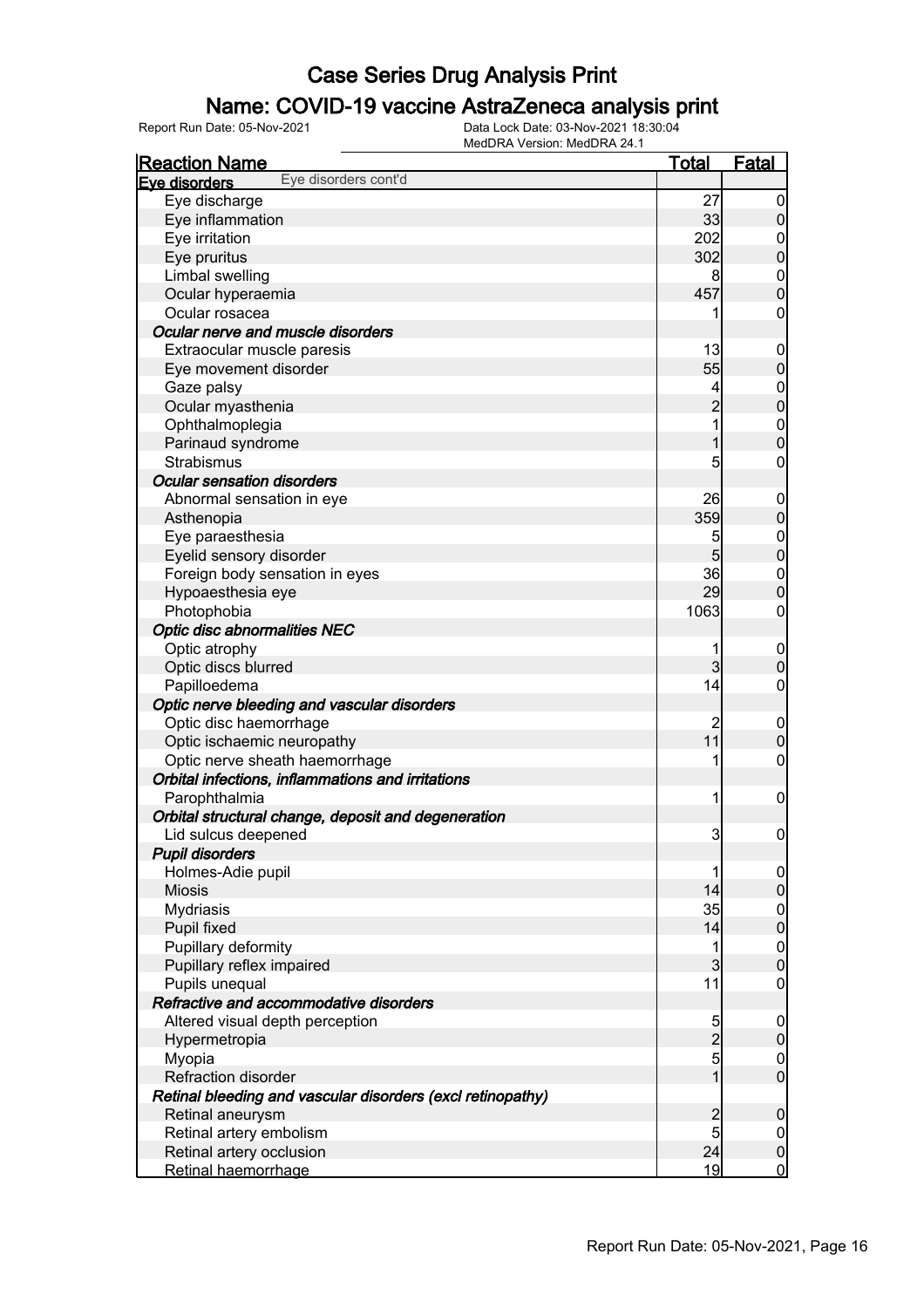### Name: COVID-19 vaccine AstraZeneca analysis print

| <u>Reaction Name</u>                                       | <u>Total</u>   | Fatal            |
|------------------------------------------------------------|----------------|------------------|
| Eye disorders cont'd<br>Eye disorders                      |                |                  |
| <b>Retinal infarction</b>                                  | 1              | $\mathbf 0$      |
| Retinal ischaemia                                          |                | 0                |
| Retinal vascular occlusion                                 | 2<br>3         | $\overline{0}$   |
| Retinal vascular thrombosis                                | 4              | $\boldsymbol{0}$ |
| Retinal vein occlusion                                     | 96             | $\overline{0}$   |
| Retinal vein thrombosis                                    | 8              | $\mathbf{0}$     |
| Retinal vein varices                                       |                | $\overline{0}$   |
| Retinal vessel avulsion                                    |                | $\boldsymbol{0}$ |
| Retinal structural change, deposit and degeneration        |                |                  |
| Macular cyst                                               | 1              | $\mathbf 0$      |
| Macular degeneration                                       | 9              | $\pmb{0}$        |
| Macular detachment                                         |                | $\mathbf{0}$     |
| Macular hole                                               | $\overline{2}$ | $\mathbf 0$      |
| Macular rupture                                            | 1              | $\mathbf{0}$     |
| Maculopathy                                                | $\overline{3}$ | $\mathbf 0$      |
| Neovascular age-related macular degeneration               | 12             | $\mathbf{0}$     |
| Retinal detachment                                         | 28             | $\mathbf 0$      |
| <b>Retinal drusen</b>                                      | 1              | $\mathbf{0}$     |
| <b>Retinal tear</b>                                        | 19             | $\mathbf 0$      |
| <b>Retinal toxicity</b>                                    | 5              | $\mathbf 0$      |
| Vitreoretinal traction syndrome                            |                | $\overline{0}$   |
| Retinal, choroid and vitreous infections and inflammations |                |                  |
| Cystoid macular oedema                                     | 1              | $\boldsymbol{0}$ |
| Macular oedema                                             | 8              | $\boldsymbol{0}$ |
| Retinal oedema                                             | $\overline{2}$ | $\pmb{0}$        |
| <b>Retinal vasculitis</b>                                  | 1              | $\boldsymbol{0}$ |
| <b>Retinopathies NEC</b>                                   |                |                  |
| Acute macular neuroretinopathy                             | 5              | $\mathbf 0$      |
| Diabetic retinopathy                                       | $\overline{2}$ | $\boldsymbol{0}$ |
| Retinal exudates                                           | 18             | $\mathbf 0$      |
| Retinopathy                                                | 8              | $\overline{0}$   |
| Scleral infections, irritations and inflammations          |                |                  |
| Episcleritis                                               | 18             | $\boldsymbol{0}$ |
| <b>Scleritis</b>                                           | 13             | 0                |
| Scleral structural change, deposit and degeneration        |                |                  |
| Scleral discolouration                                     | 1              | $\overline{0}$   |
| Structural change, deposit and degeneration of eye NEC     |                |                  |
| Deposit eye                                                | 1              | $\overline{0}$   |
| Endocrine ophthalmopathy                                   | 4              | $\overline{0}$   |
| Exophthalmos                                               | 6              | $\boldsymbol{0}$ |
| Eye opacity                                                | 1              | $\overline{0}$   |
| <b>Visual colour distortions</b>                           |                |                  |
| Chloropsia                                                 | $\overline{2}$ | $\boldsymbol{0}$ |
| Chromatopsia                                               | 1              | $\mathbf 0$      |
| Cyanopsia                                                  | $\overline{3}$ | $\mathbf 0$      |
| Erythropsia                                                | 7              | $\boldsymbol{0}$ |
| Xanthopsia                                                 | $\overline{9}$ | $\overline{0}$   |
| <b>Visual disorders NEC</b>                                |                |                  |
| Charles Bonnet syndrome                                    | 1              | $\mathbf 0$      |
| Delayed dark adaptation                                    |                | $\overline{0}$   |
| Diplopia                                                   | 335            | $\pmb{0}$        |
| Dysmetropsia                                               |                | $\overline{0}$   |
| Halo vision                                                | 13             | $\overline{0}$   |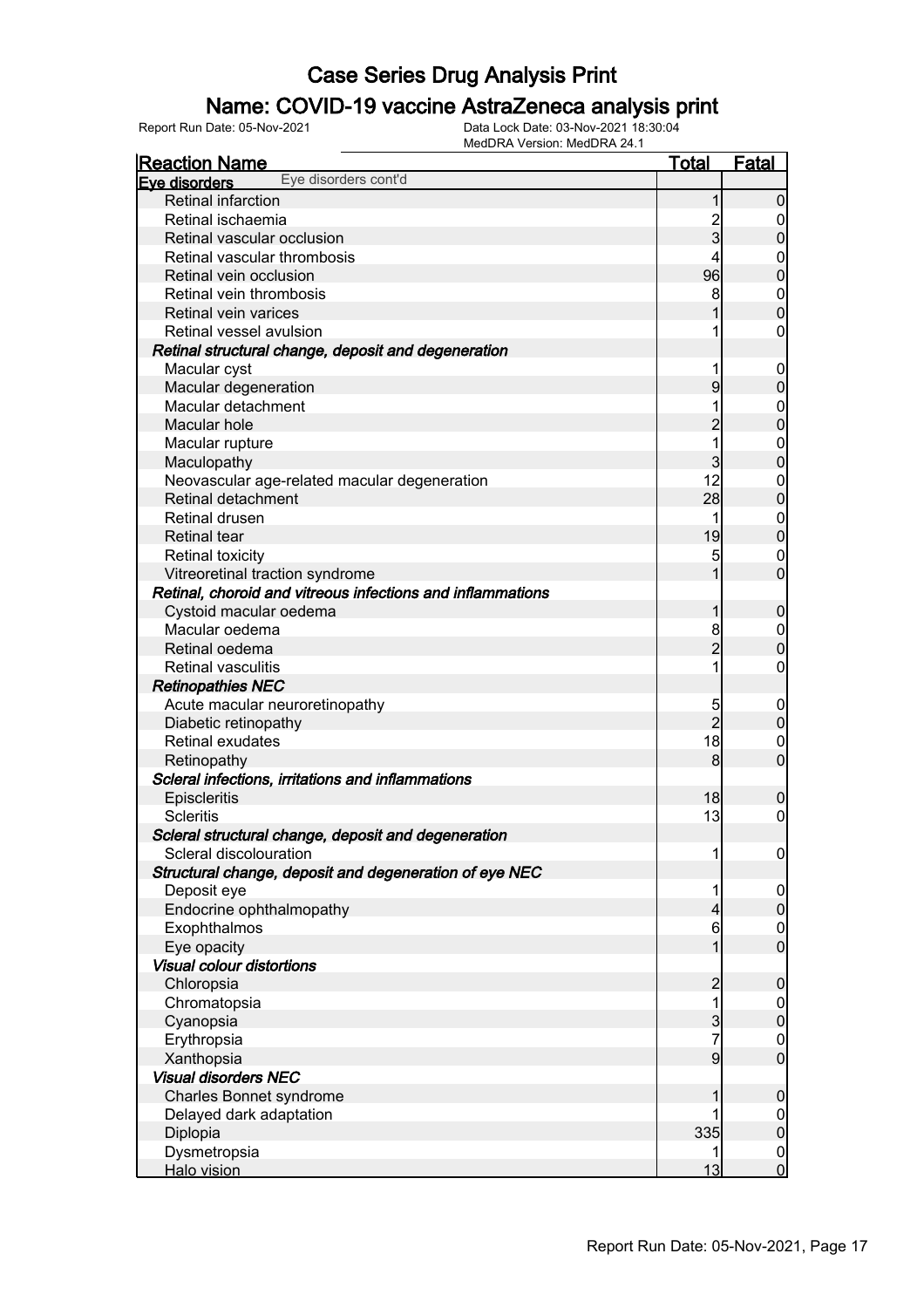### Name: COVID-19 vaccine AstraZeneca analysis print

| <u>Reaction Name</u>                                    | <b>Total</b>   | <b>Fatal</b>   |
|---------------------------------------------------------|----------------|----------------|
| Eye disorders cont'd<br>Eve disorders                   |                |                |
| Metamorphopsia                                          | 39             |                |
| Oscillopsia                                             |                |                |
| Photopsia                                               | 333            | 0              |
| Scintillating scotoma                                   | 10             | 0              |
| Vision blurred                                          | 3025           | 0              |
| Visual brightness                                       | 10             | 0              |
| Visual snow syndrome                                    | 5              | 0              |
| <b>Visual field disorders</b>                           |                |                |
| Visual field defect                                     | 42             | 0              |
| Visual impairment and blindness (excl colour blindness) |                |                |
| Amaurosis fugax                                         | 9              | 0              |
| <b>Blindness</b>                                        | 298            | 0              |
| <b>Blindness day</b>                                    |                | 0              |
| <b>Blindness transient</b>                              | 25             | 0              |
| <b>Blindness unilateral</b>                             | 41             | 0              |
| Central vision loss                                     | $\overline{2}$ | $\mathbf 0$    |
| Night blindness                                         | 5              | 0              |
| Sudden visual loss                                      | 5              | $\overline{0}$ |
| Visual acuity reduced                                   | 40             | 0              |
| Visual acuity reduced transiently                       |                | 0              |
| Visual impairment                                       | 780            | 0              |
| <b>Visual pathway disorders</b>                         |                |                |
| Optic nerve compression                                 |                | 0              |
| Optic nerve disorder                                    |                | 0              |
| Optic neuropathy                                        |                | 0              |
| <b>Eve disorders SOC TOTAL</b>                          | 14233          | $\overline{0}$ |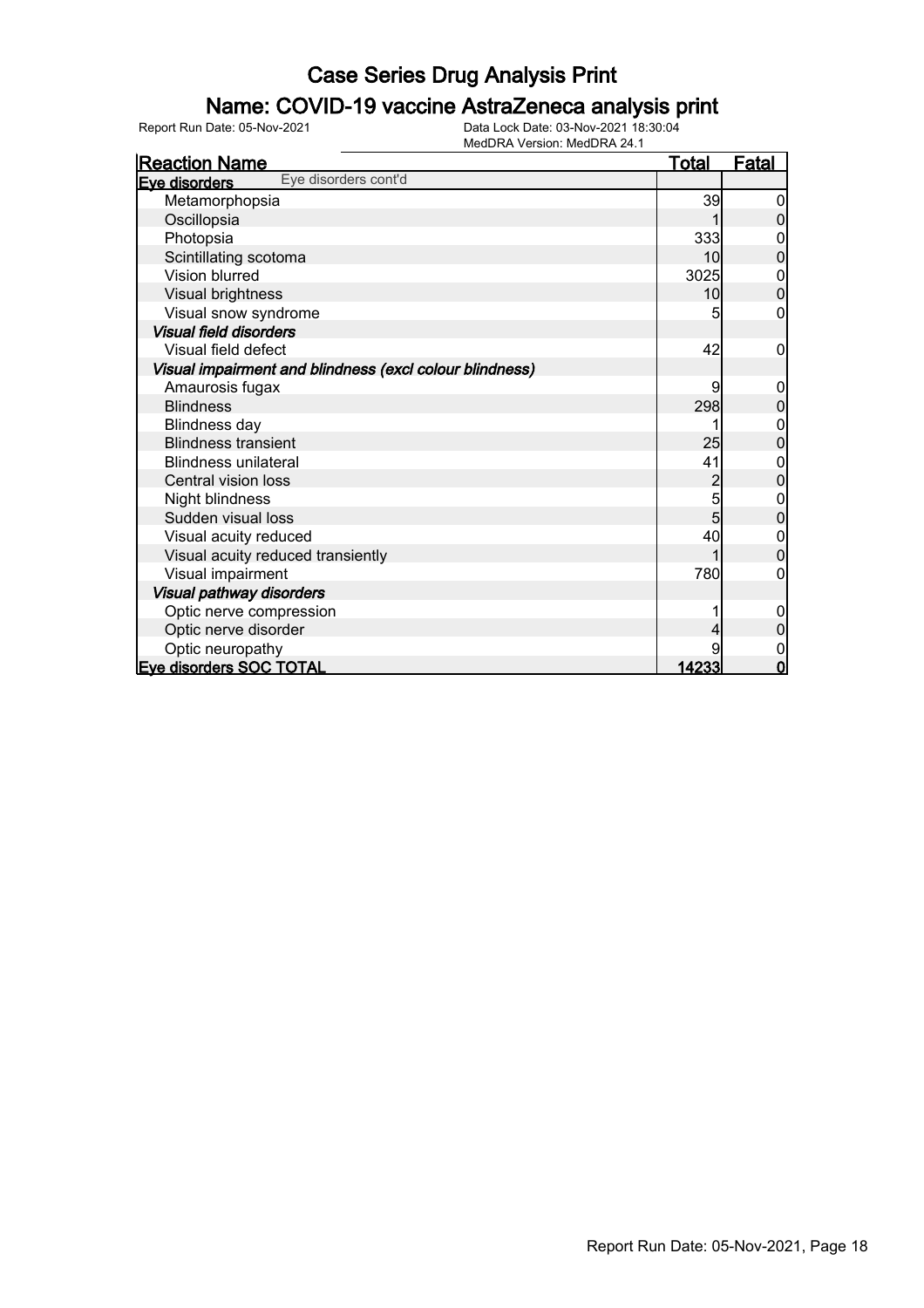#### Name: COVID-19 vaccine AstraZeneca analysis print

| <b>Reaction Name</b>                                                 | <u>Total</u>    | <b>Fatal</b>     |
|----------------------------------------------------------------------|-----------------|------------------|
| <b>Gastrointestinal disorders</b>                                    |                 |                  |
| Abdominal findings abnormal                                          |                 |                  |
| Abdominal mass                                                       | $\overline{4}$  | $\boldsymbol{0}$ |
| Gastrointestinal sounds abnormal                                     | 26              | $\overline{0}$   |
| <b>Abdominal hernias NEC</b>                                         |                 |                  |
| Internal hernia                                                      | 1               | $\mathbf 0$      |
| Acute and chronic pancreatitis                                       |                 |                  |
| Obstructive pancreatitis                                             |                 |                  |
| Pancreatitis                                                         | 39              |                  |
| Pancreatitis acute                                                   | 19              | $\frac{2}{0}$    |
| Pancreatitis chronic                                                 |                 | $\overline{0}$   |
| Pancreatitis necrotising                                             |                 | $\mathbf 0$      |
| Anal and rectal disorders NEC                                        |                 |                  |
| Anal fissure                                                         | $\overline{2}$  | $\mathbf 0$      |
| Anal and rectal pains                                                |                 |                  |
| Proctalgia                                                           | 27              | $\mathbf 0$      |
| Anal and rectal signs and symptoms                                   |                 |                  |
| Anal blister                                                         |                 | $\mathbf 0$      |
| Anal hypoaesthesia                                                   | 2<br>7          | $\mathbf 0$      |
| Anal inflammation                                                    |                 | $\mathbf{0}$     |
| Anal paraesthesia                                                    | 2<br>2<br>5     | $\mathbf 0$      |
| Anal pruritus                                                        |                 | $\mathbf{0}$     |
| Anal spasm                                                           | $\overline{1}$  | $\mathbf 0$      |
| Anorectal discomfort                                                 | 12              | $\mathbf{0}$     |
| Anorectal swelling                                                   | 1               | $\mathbf 0$      |
| Rectal discharge                                                     |                 | $\mathbf{0}$     |
| Rectal spasm                                                         | $\overline{c}$  | $\mathbf 0$      |
| Rectal tenesmus                                                      | $\overline{2}$  | $\mathbf 0$      |
| Anal and rectal ulcers and perforation                               |                 |                  |
| Anal ulcer                                                           | $\overline{2}$  | $\mathbf 0$      |
| <b>Benign oral cavity neoplasms</b>                                  |                 |                  |
| Mouth cyst                                                           | 14              | $\mathbf 0$      |
| Tongue cyst                                                          | 5               | $\mathbf 0$      |
| Tongue polyp                                                         | $\overline{2}$  | $\boldsymbol{0}$ |
| Colitis (excl infective)                                             |                 |                  |
| Autoimmune colitis                                                   | $\frac{4}{3}$   | $\boldsymbol{0}$ |
| Colitis                                                              | 59              | $\overline{0}$   |
| Colitis ischaemic                                                    | 7               | 1                |
| Colitis microscopic                                                  | 6               | $\pmb{0}$        |
| Colitis ulcerative                                                   | 105             | $\boldsymbol{0}$ |
| Crohn's disease                                                      | 102             | $\mathbf 0$      |
| Inflammatory bowel disease                                           | 13              | $\mathbf 0$      |
| <b>Terminal ileitis</b>                                              | 1               | $\boldsymbol{0}$ |
| Cystic pancreatic disorders                                          |                 |                  |
| Pancreatic cyst                                                      | 1               | $\boldsymbol{0}$ |
| Dental and periodontal infections and inflammations<br>Dental caries | $5\overline{)}$ | $\boldsymbol{0}$ |
| Dental developmental disorders and anomalies                         |                 |                  |
| Tooth impacted                                                       | 1               | $\boldsymbol{0}$ |
| <b>Dental disorders NEC</b>                                          |                 |                  |
| <b>Diastema</b>                                                      | 1               | $\boldsymbol{0}$ |
| Loose tooth                                                          | 3               | $\overline{0}$   |
| Malpositioned teeth                                                  | $\overline{3}$  | $\pmb{0}$        |
| <b>Teething</b>                                                      | 21              | $\overline{0}$   |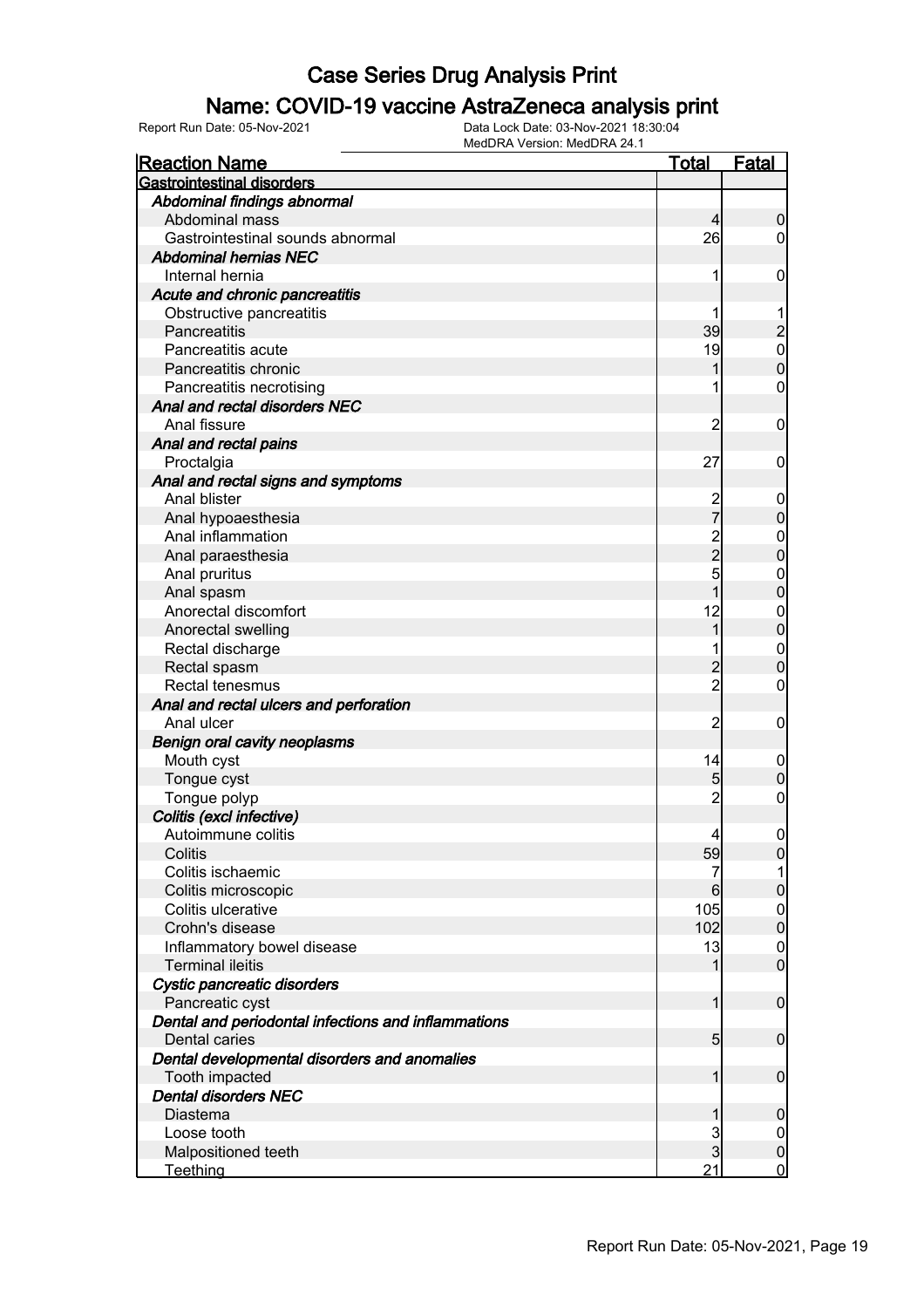### Name: COVID-19 vaccine AstraZeneca analysis print

| <b>Reaction Name</b>                                        | <b>Total</b>   | Fatal                      |
|-------------------------------------------------------------|----------------|----------------------------|
| Gastrointestinal disordersointestinal disorders cont'd      |                |                            |
| Tooth disorder                                              | 4              | $\mathbf 0$                |
| Tooth socket haemorrhage                                    | 2              | 0                          |
| Dental pain and sensation disorders                         |                |                            |
| Dental discomfort                                           | 12             | $\mathbf 0$                |
| Dental paraesthesia                                         | 18             | $\boldsymbol{0}$           |
| Hyperaesthesia teeth                                        | 66             | $\mathbf 0$                |
| Hypoaesthesia teeth                                         | $\overline{2}$ | $\mathbf 0$                |
| Toothache                                                   | 341            | 0                          |
| Dental pulp disorders                                       |                |                            |
| Dental pulp disorder                                        |                | $\mathbf 0$                |
| Dental surface disorders                                    |                |                            |
| Tooth discolouration                                        | 19             | $\mathbf 0$                |
| Diaphragmatic hernias                                       |                |                            |
| Hiatus hernia                                               | 20             | $\mathbf 0$                |
| Diarrhoea (excl infective)                                  |                |                            |
| Diarrhoea                                                   | 8872           | $\mathbf 0$                |
| Diarrhoea haemorrhagic                                      | 34             | $\mathbf 0$                |
| Diverticula                                                 |                |                            |
| Diverticulum                                                | 10             | $\mathbf 0$                |
| Duodenal and small intestinal stenosis and obstruction      |                |                            |
| Small intestinal obstruction                                |                | $\boldsymbol{0}$           |
| Superior mesenteric artery syndrome                         |                | 0                          |
| Duodenal ulcers and perforation                             |                |                            |
| Duodenal ulcer                                              |                | $\mathbf 0$                |
| Duodenal ulcer haemorrhage                                  | $\overline{2}$ |                            |
| Dyspeptic signs and symptoms                                |                |                            |
| Dyspepsia                                                   | 887            | $\mathbf 0$                |
| Epigastric discomfort                                       | 20             | 0                          |
| Eructation                                                  | 105            | $\mathbf 0$                |
| <b>Faecal abnormalities NEC</b>                             |                |                            |
| Abnormal faeces                                             | 24             | $\boldsymbol{0}$           |
| Faecaloma                                                   |                | $\boldsymbol{0}$           |
| Faeces discoloured                                          | 54             | $\mathbf 0$                |
| Faeces hard                                                 |                | $\mathbf 0$                |
| Faeces pale                                                 | 7              | $\overline{0}$             |
| Faeces soft                                                 | 23             | 0                          |
| Mucous stools                                               | 16             | $\overline{0}$             |
| Flatulence, bloating and distension                         |                |                            |
| Abdominal distension                                        | 702            | 1                          |
| Flatulence                                                  | 398            | $\boldsymbol{0}$           |
| Gastric and oesophageal haemorrhages                        |                |                            |
| Gastric haemorrhage                                         | 15             | 1                          |
| Gastric ulcers and perforation                              |                |                            |
| Gastric ulcer                                               | 14             | $\overline{0}$             |
| Gastric ulcer haemorrhage                                   | 1              | $\boldsymbol{0}$           |
| Gastric ulcer perforation                                   |                | $\mathbf 0$                |
| Gastritis (excl infective)                                  |                |                            |
|                                                             |                |                            |
| Chronic gastritis<br>Gastritis                              | 5<br>108       | $\mathbf 0$<br>$\mathbf 0$ |
|                                                             | 16             |                            |
| Reflux gastritis                                            |                | $\mathbf 0$                |
| Gastrointestinal and abdominal pains (excl oral and throat) |                |                            |
| Abdominal migraine                                          | 3              | $\mathbf 0$                |
| Abdominal pain                                              | 4550           | $\overline{0}$             |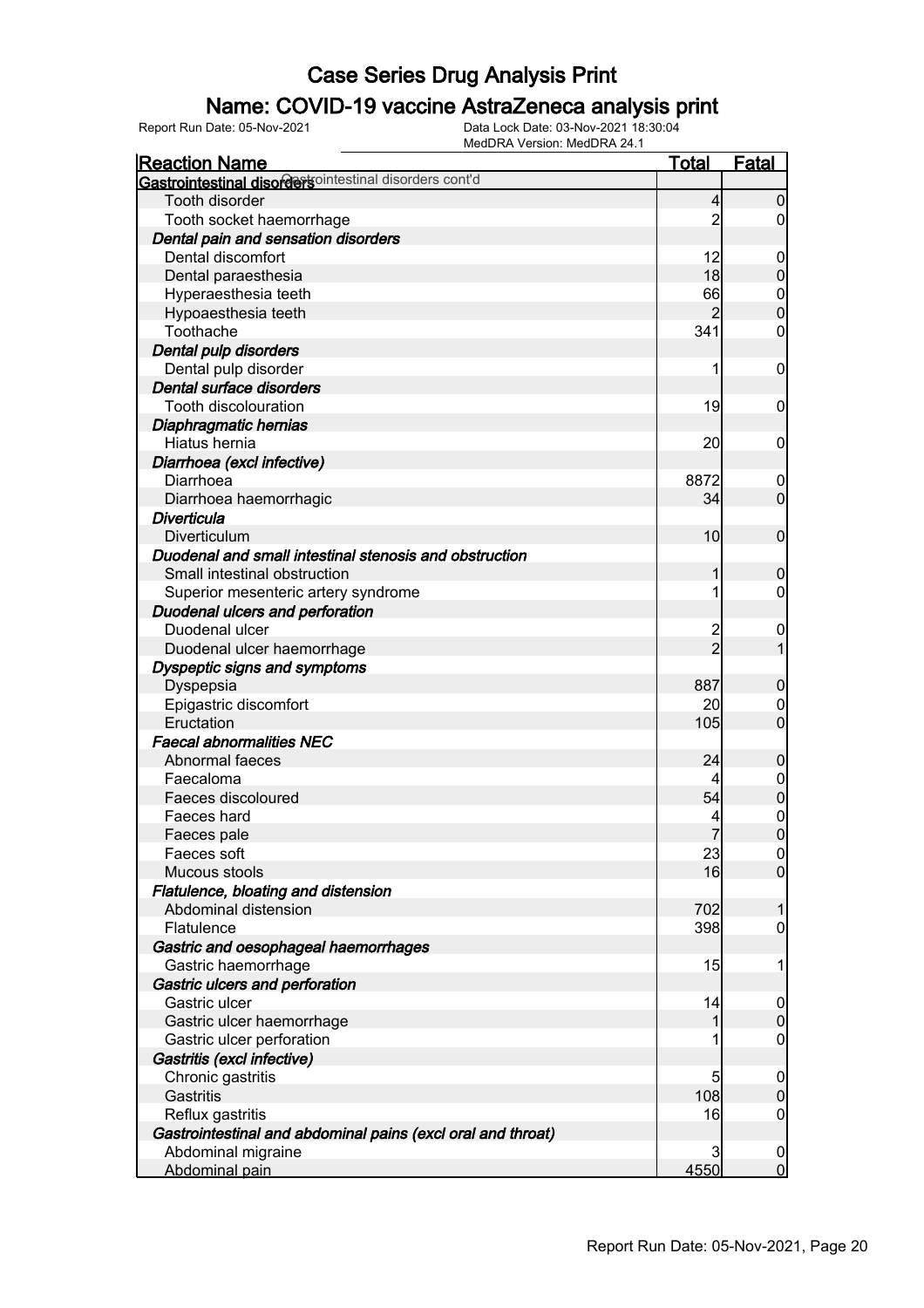#### Name: COVID-19 vaccine AstraZeneca analysis print

| <b>Reaction Name</b>                                            | <u>Total</u>   | Fatal            |
|-----------------------------------------------------------------|----------------|------------------|
| Gastrointestinal disordersointestinal disorders cont'd          |                |                  |
| Abdominal pain lower                                            | 265            | $\overline{0}$   |
| Abdominal pain upper                                            | 5241           | $\overline{0}$   |
| Abdominal rigidity                                              | 62             | $\mathbf 0$      |
| Abdominal tenderness                                            | 22             | $\mathbf 0$      |
| Gastrointestinal pain                                           | 326            | $\mathbf 0$      |
| Oesophageal pain                                                | 9              | $\mathbf 0$      |
| Gastrointestinal atonic and hypomotility disorders NEC          |                |                  |
| Constipation                                                    | 488            | $\boldsymbol{0}$ |
| Duodenogastric reflux                                           | 3              | $\boldsymbol{0}$ |
| Gastric dilatation                                              | 18             | $\overline{0}$   |
| Gastrooesophageal reflux disease                                | 239            |                  |
| Impaired gastric emptying                                       | 6              | $0\atop 0$       |
| Infrequent bowel movements                                      | 3              | $\mathbf 0$      |
| Intestinal dilatation                                           | 1              | $\overline{0}$   |
| Gastrointestinal disorders NEC                                  |                |                  |
| Appendix disorder                                               | 3              | $\boldsymbol{0}$ |
| Food poisoning                                                  | 13             | $\boldsymbol{0}$ |
| Functional gastrointestinal disorder                            | 18             | $\overline{0}$   |
| Gastric disorder                                                | 13             | $\boldsymbol{0}$ |
| Gastrointestinal disorder                                       | 45             | $\overline{0}$   |
| Gastrointestinal oedema                                         | 3              |                  |
| Gastroptosis                                                    | $\overline{1}$ | $0$<br>0         |
| Neurogenic bowel                                                | 3              | $\mathbf 0$      |
| Stomach mass                                                    | $\overline{2}$ | $\overline{0}$   |
| Gastrointestinal dyskinetic disorders                           |                |                  |
| Bowel movement irregularity                                     | 8              | $\boldsymbol{0}$ |
| Change of bowel habit                                           | 20             | $\boldsymbol{0}$ |
| Dyschezia                                                       | 13             | $\mathbf 0$      |
| Gastrointestinal motility disorder                              | 5              | $\mathbf 0$      |
| Oesophageal achalasia                                           | 4              | $\overline{0}$   |
| Gastrointestinal fistulae                                       |                |                  |
| Anal fistula                                                    | 1              | $\mathbf 0$      |
| Gastrointestinal inflammatory disorders NEC                     |                |                  |
| Appendicitis noninfective                                       | $\overline{c}$ | $\boldsymbol{0}$ |
| Enteritis                                                       | $\mathbf{1}$   | $\overline{0}$   |
| Gastrointestinal inflammation                                   | $\overline{2}$ | 0                |
| Gastrointestinal tract irritation                               | 4              | 0                |
| Intestinal angioedema                                           | 1              | $\mathbf 0$      |
| Ischaemic enteritis                                             |                | $\mathbf 0$      |
| Gastrointestinal mucosal dystrophies and secretion disorders    |                |                  |
| Achlorhydria                                                    | 1              | $\overline{0}$   |
| Barrett's oesophagus                                            |                | $\mathbf 0$      |
| Hyperchlorhydria                                                | 4              | $\mathbf 0$      |
| Gastrointestinal necrosis and gangrene (excl gangrenous hernia) |                |                  |
| Gastrointestinal necrosis                                       | 1              | $\mathbf 0$      |
| Gastrointestinal signs and symptoms NEC                         |                |                  |
| Abdominal discomfort                                            | 1588           | $\boldsymbol{0}$ |
| Abdominal symptom                                               | 6              | $\pmb{0}$        |
| Acute abdomen                                                   | 18             | $\mathbf 0$      |
| Anal incontinence                                               | 53             | $\overline{0}$   |
| Breath odour                                                    | 25             | $\mathbf 0$      |
| Dysphagia                                                       | 282            | $\boldsymbol{0}$ |
| Intestinal congestion                                           | 1              | $\overline{0}$   |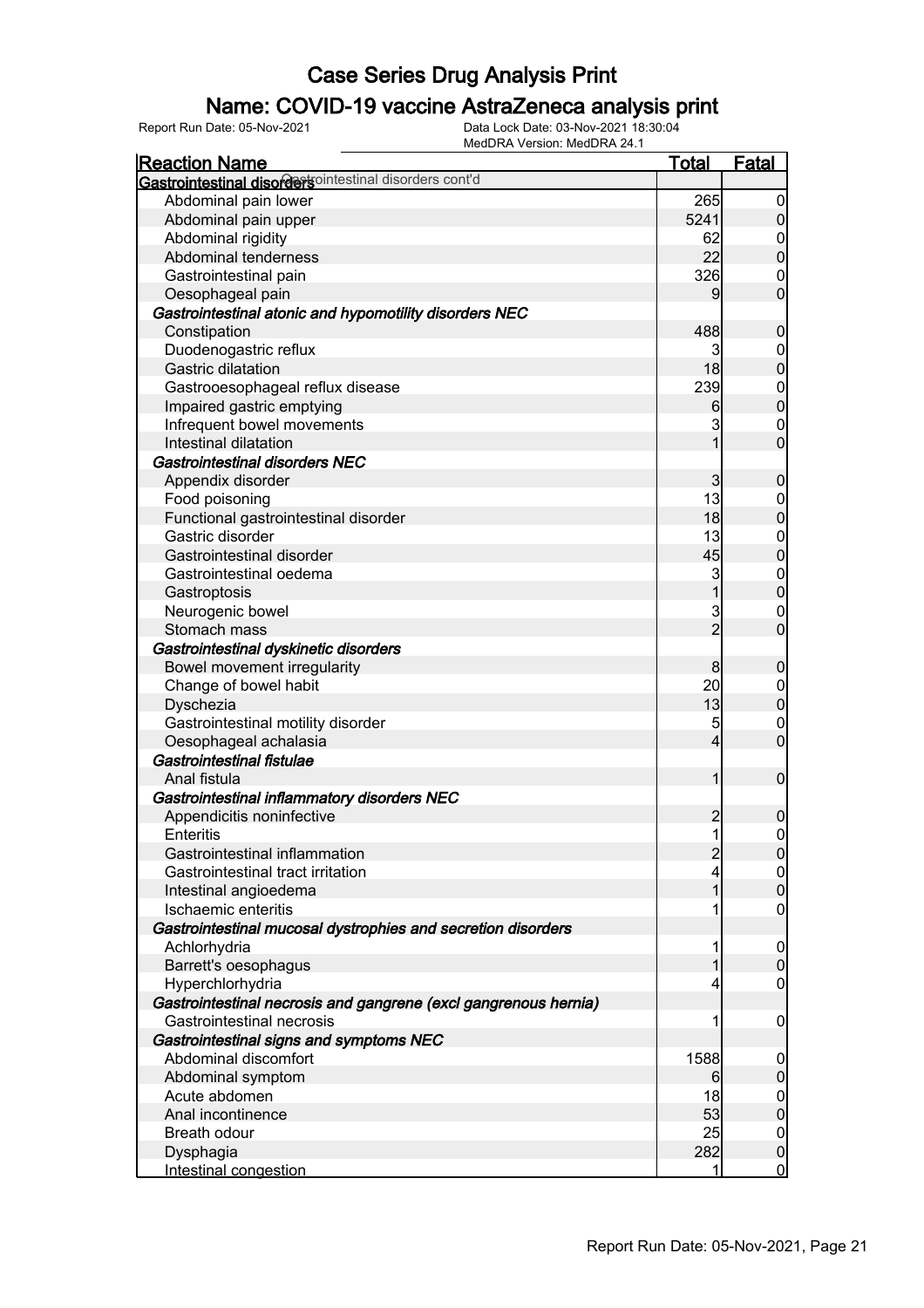### Name: COVID-19 vaccine AstraZeneca analysis print

| <b>IVICULAR VEISIOII. IVICULAX 24.</b><br><b>Reaction Name</b> | <u>Total</u>   | Fatal                                |
|----------------------------------------------------------------|----------------|--------------------------------------|
| <b>Gastrointestinal disorders</b> ointestinal disorders cont'd |                |                                      |
| Odynophagia                                                    | 34             | $\overline{0}$                       |
| Oesophageal discomfort                                         |                | 0                                    |
| Gastrointestinal spastic and hypermotility disorders           |                |                                      |
| Cardiospasm                                                    | 2              |                                      |
| Defaecation urgency                                            | 17             | $\mathbf 0$                          |
| Frequent bowel movements                                       | 49             | $\mathbf 0$                          |
| Irritable bowel syndrome                                       | 146            | $\overline{0}$                       |
| Oesophageal spasm                                              | 6              | 0                                    |
| Gastrointestinal stenosis and obstruction NEC                  |                |                                      |
| Intestinal obstruction                                         | 5              | $\mathbf 0$                          |
| Intussusception                                                | 1              | $\overline{0}$                       |
| Volvulus                                                       |                |                                      |
| Gastrointestinal ulcers and perforation, site unspecified      |                |                                      |
| Diverticular perforation                                       |                | $\mathbf 0$                          |
| Gastrointestinal perforation                                   | $\frac{2}{1}$  | $\mathbf 0$                          |
| Gastrointestinal ulcer                                         |                | 0                                    |
| Gastrointestinal vascular malformations                        |                |                                      |
| Gastric antral vascular ectasia                                | 11             | 0                                    |
| Gastrointestinal vascular occlusion and infarction             |                |                                      |
| Intestinal infarction                                          | 6              |                                      |
| Intestinal ischaemia                                           | 34             |                                      |
| Mesenteric artery embolism                                     | 1              | $\mathbf 0$                          |
| Mesenteric artery stenosis                                     | 1              | $\overline{0}$                       |
| Mesenteric artery thrombosis                                   | 3              | $\mathbf 0$                          |
| Mesenteric vein thrombosis                                     | 20             | $\overline{0}$                       |
| Mesenteric venous occlusion                                    | 1              | $\mathbf{0}$                         |
| Thrombosis mesenteric vessel                                   | 4              | $\overline{0}$                       |
| Visceral venous thrombosis                                     | 14             |                                      |
| Gingival disorders, signs and symptoms NEC                     |                |                                      |
| Amalgam tattoo                                                 |                | $\mathbf 0$                          |
| Epulis                                                         |                | $\mathbf 0$                          |
| Gingival atrophy                                               |                | $\mathbf{0}$                         |
| <b>Gingival blister</b>                                        | 23             | $\overline{0}$                       |
| Gingival discomfort                                            | 6              | $\mathbf{0}$                         |
| Gingival disorder                                              | 17             | $\overline{0}$                       |
| Gingival hypertrophy                                           |                | $\overline{0}$                       |
| Gingival oedema                                                | $\overline{2}$ | $\overline{0}$                       |
| Gingival pain                                                  | 234            |                                      |
| Gingival pruritus                                              | 1              | $\begin{matrix} 0 \\ 0 \end{matrix}$ |
| Gingival recession                                             | $\overline{2}$ | $\begin{matrix} 0 \\ 0 \end{matrix}$ |
| Gingival swelling                                              | 51             |                                      |
| Gingival ulceration                                            | 8              | $\begin{matrix}0\\0\end{matrix}$     |
| Gingivitis ulcerative                                          | $\overline{2}$ |                                      |
| Noninfective gingivitis                                        | 24             | $\mathbf 0$                          |
| Gingival haemorrhages                                          |                |                                      |
| Gingival bleeding                                              | 173            | $\boldsymbol{0}$                     |
| Haemorrhoids and gastrointestinal varices (excl oesophageal)   |                |                                      |
| Anorectal varices                                              |                | $\mathbf 0$                          |
| Haemorrhoidal haemorrhage                                      | 4              | $\overline{0}$                       |
| Haemorrhoids                                                   | 68             | $\boldsymbol{0}$                     |
| Haemorrhoids thrombosed                                        | 13             | $\overline{0}$                       |
| Inguinal hernias                                               |                |                                      |
| Inguinal hernia                                                | 3              | $\mathbf 0$                          |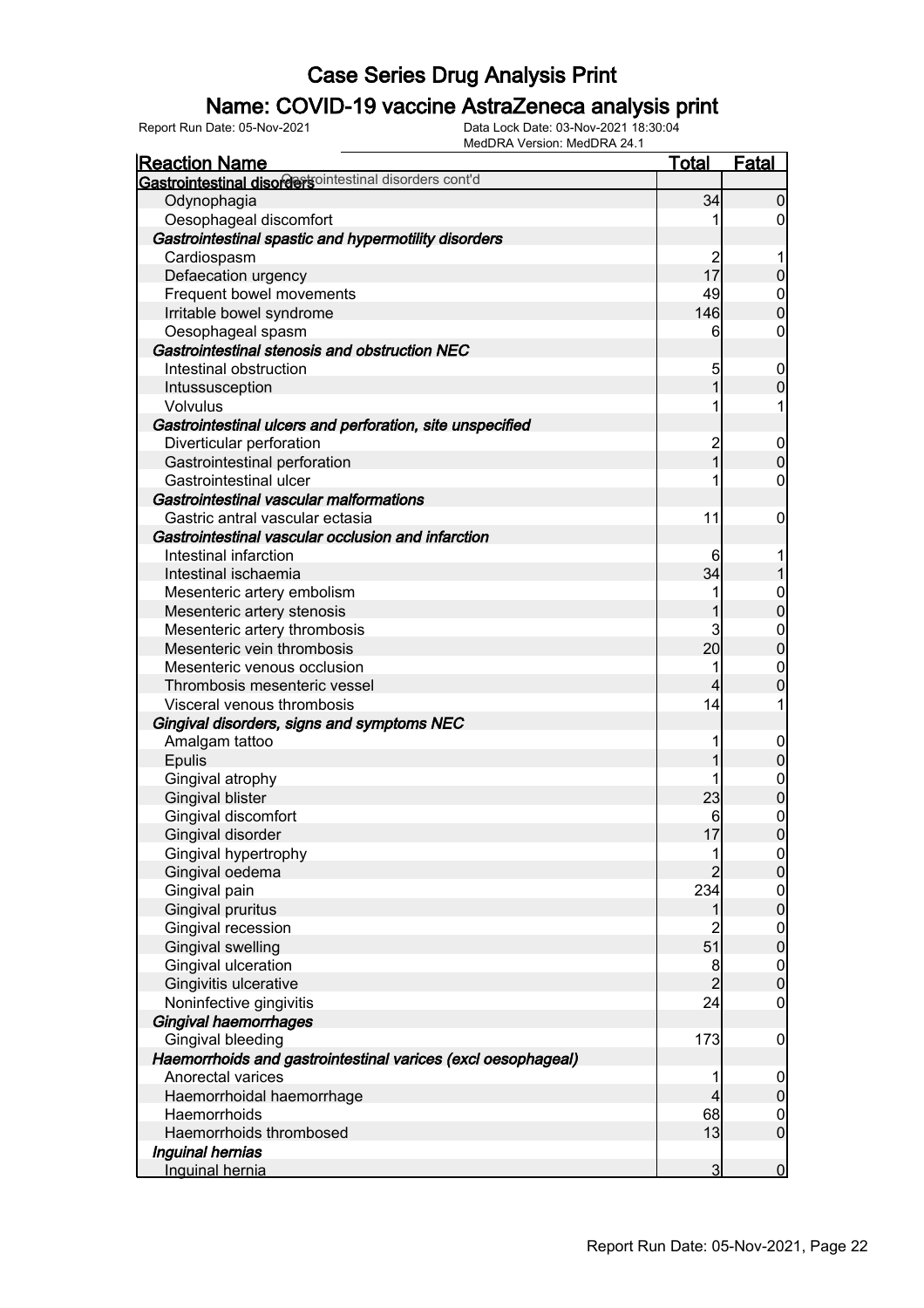### Name: COVID-19 vaccine AstraZeneca analysis print

| <b>Reaction Name</b>                                   | <b>Total</b>   | <b>Fatal</b>                     |
|--------------------------------------------------------|----------------|----------------------------------|
| Gastrointestinal disordersointestinal disorders cont'd |                |                                  |
| <b>Intestinal haemorrhages</b>                         |                |                                  |
| Anal haemorrhage                                       | 45             | $\boldsymbol{0}$                 |
| Intestinal haemorrhage                                 |                | $\mathbf 0$                      |
| Lower gastrointestinal haemorrhage                     | $\overline{c}$ | $\overline{0}$                   |
| Mesenteric haemorrhage                                 | 5              |                                  |
| Rectal haemorrhage                                     | 118            | $0\atop 0$                       |
| Small intestinal haemorrhage                           | 27             | $\boldsymbol{0}$                 |
| Intestinal ulcers and perforation NEC                  |                |                                  |
| Intestinal perforation                                 | 5              | $\mathbf 0$                      |
| Large intestine perforation                            | 1              | $\mathbf 0$                      |
| Large intestinal stenosis and obstruction              |                |                                  |
| Large intestinal obstruction                           | 1              | $\mathbf 0$                      |
| Large intestinal stenosis                              | 1              | $\boldsymbol{0}$                 |
| <b>Malabsorption syndromes</b>                         |                |                                  |
| Bile acid malabsorption                                |                | $\boldsymbol{0}$                 |
| Coeliac disease                                        | 22             | $\mathbf 0$                      |
| Steatorrhoea                                           | 1              | $\boldsymbol{0}$                 |
| Nausea and vomiting symptoms                           |                |                                  |
|                                                        |                |                                  |
| Acetonaemic vomiting<br>Cyclic vomiting syndrome       | 1              | $\boldsymbol{0}$                 |
| Discoloured vomit                                      | 19             | $\mathbf 0$                      |
|                                                        |                | $\mathbf{0}$                     |
| Faecal vomiting                                        | 3              | $\overline{0}$                   |
| Infantile spitting up                                  |                | $\begin{matrix}0\\0\end{matrix}$ |
| Infantile vomiting                                     | 6              |                                  |
| Nausea                                                 | 33341          | $\begin{matrix}0\\0\end{matrix}$ |
| Regurgitation                                          | 3              |                                  |
| Retching                                               | 234            | $\boldsymbol{0}$                 |
| Vomiting                                               | 11329          | $\mathbf 0$                      |
| Vomiting projectile                                    | 153            | $\boldsymbol{0}$                 |
| Non-site specific gastrointestinal haemorrhages        |                |                                  |
| Gastrointestinal haemorrhage                           | 39             | 1                                |
| Haematemesis                                           | 79             | $\pmb{0}$                        |
| Haematochezia                                          | 104            | $0\atop 0$                       |
| Intra-abdominal haematoma                              |                |                                  |
| Intra-abdominal haemorrhage                            | $\overline{2}$ | $\mathbf 0$                      |
| Melaena                                                | 10             | $\overline{0}$                   |
| Upper gastrointestinal haemorrhage                     | 9              | $\overline{0}$                   |
| Oesophageal disorders NEC                              |                |                                  |
| Oesophageal disorder                                   | $\overline{c}$ | $\mathbf 0$                      |
| Oesophageal stenosis and obstruction                   |                |                                  |
| Acquired oesophageal web                               | 1              | $\mathbf 0$                      |
| Oesophageal obstruction                                | 1              | $\overline{0}$                   |
| Oesophageal ulcers and perforation                     |                |                                  |
| Oesophageal rupture                                    | 1              | 1                                |
| Oesophageal ulcer                                      | 1              | $\boldsymbol{0}$                 |
| Oesophageal varices                                    |                |                                  |
| Varices oesophageal                                    | 1              | $\mathbf 0$                      |
| Oesophagitis (excl infective)                          |                |                                  |
| Eosinophilic oesophagitis                              | 3              | $\mathbf 0$                      |
| Oesophagitis                                           | 19             | $\mathbf 0$                      |
| Oral dryness and saliva altered                        |                |                                  |
| Aptyalism                                              | 4              | $\mathbf 0$                      |
| Dry mouth                                              | 1146           | $\overline{0}$                   |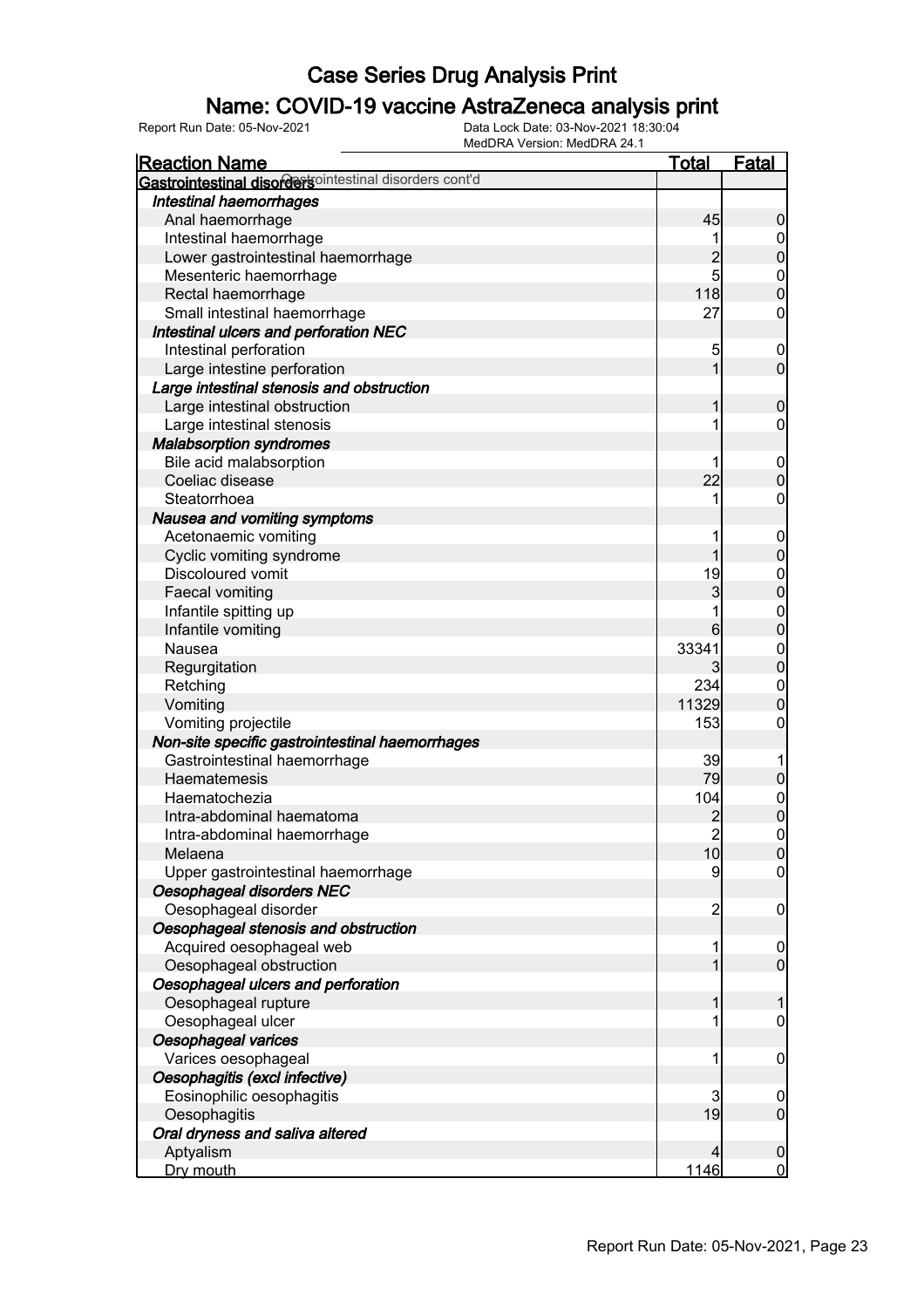### Name: COVID-19 vaccine AstraZeneca analysis print

| <b>Reaction Name</b>                                   | <b>Total</b>   | <b>Fatal</b>                   |
|--------------------------------------------------------|----------------|--------------------------------|
| Gastrointestinal disordersointestinal disorders cont'd |                |                                |
| Lip dry                                                | 78             | $\boldsymbol{0}$               |
| Saliva altered                                         | 7              | $\overline{0}$                 |
| Saliva discolouration                                  |                | $\boldsymbol{0}$               |
| Salivary hypersecretion                                | 94             | 0                              |
| Oral soft tissue disorders NEC                         |                |                                |
| Angina bullosa haemorrhagica                           | 4              | $\mathbf 0$                    |
| Chapped lips                                           | 24             | $\mathbf 0$                    |
| <b>Cheilitis</b>                                       | 39             | $\boldsymbol{0}$               |
| Chronic cheek biting                                   | 1              | $\mathbf 0$                    |
| Enlarged uvula                                         | 11             | $\boldsymbol{0}$               |
| Leukoplakia oral                                       | $\overline{2}$ | $\mathbf 0$                    |
| Lip blister                                            | 36             | $\boldsymbol{0}$               |
| Lip disorder                                           | 5 <sub>5</sub> | $\mathbf 0$                    |
| Oral disorder                                          | 19             | $\boldsymbol{0}$               |
| Oral lichen planus                                     | 14             | $\mathbf 0$                    |
| Oral papule                                            |                | $\boldsymbol{0}$               |
| Palatal disorder                                       | $\frac{2}{2}$  | $\mathbf 0$                    |
| <b>Uvulitis</b>                                        | 5              | $\boldsymbol{0}$               |
| Oral soft tissue haemorrhages                          |                |                                |
| Lip haemorrhage                                        | 4              | $\mathbf 0$                    |
| Mouth haemorrhage                                      | 55             | $\mathbf 0$                    |
| Oral blood blister                                     | 54             | $\mathbf 0$                    |
| Oral purpura                                           | $\overline{2}$ | $\mathbf 0$                    |
| Oral soft tissue infections                            |                |                                |
| Angular cheilitis                                      | 11             | $\boldsymbol{0}$               |
| Oral soft tissue signs and symptoms                    |                |                                |
| Anaesthesia oral                                       | 8              | $\mathbf 0$                    |
| Burning mouth syndrome                                 | 16             | $\mathbf 0$                    |
| Coating in mouth                                       | $\overline{4}$ | $\mathbf 0$                    |
| Hypoaesthesia oral                                     | 661            |                                |
| Lip discolouration                                     |                | $\boldsymbol{0}$<br>$\pmb{0}$  |
| Lip erythema                                           |                |                                |
| Lip exfoliation                                        | 9              | $\boldsymbol{0}$<br>$\pmb{0}$  |
|                                                        | 61             |                                |
| Lip pain                                               | 16             | $\mathbf{0}$<br>$\overline{0}$ |
| Lip pruritus                                           |                |                                |
| Oral discharge<br>Oral discomfort                      | 1<br>104       | 0 <br>$\mathbf 0$              |
|                                                        |                |                                |
| Oral mucosal blistering                                | 34             | $\boldsymbol{0}$               |
| Oral mucosal discolouration                            | 1              | $\mathbf 0$                    |
| Oral mucosal eruption                                  | 29             | $\boldsymbol{0}$               |
| Oral mucosal erythema<br>Oral mucosal exfoliation      | $\overline{4}$ | $\mathbf 0$                    |
|                                                        | 10             | $\boldsymbol{0}$               |
| Oral mucosal roughening                                | $\overline{3}$ | $\mathbf 0$                    |
| Oral pain                                              | 359            | $\boldsymbol{0}$               |
| Oral pruritus                                          | 20             | $\mathbf 0$                    |
| Paraesthesia oral                                      | 856            | $\overline{0}$                 |
| Oral soft tissue swelling and oedema                   |                |                                |
| Lip oedema                                             | 10             | $\mathbf 0$                    |
| Lip swelling                                           | 974            | $\pmb{0}$                      |
| Mouth swelling                                         | 130            | $\overline{0}$                 |
| Oedema mouth                                           |                | $\pmb{0}$                      |
| Palatal oedema                                         |                | $\overline{0}$                 |
| <b>Palatal swelling</b>                                | 14             | $\mathbf 0$                    |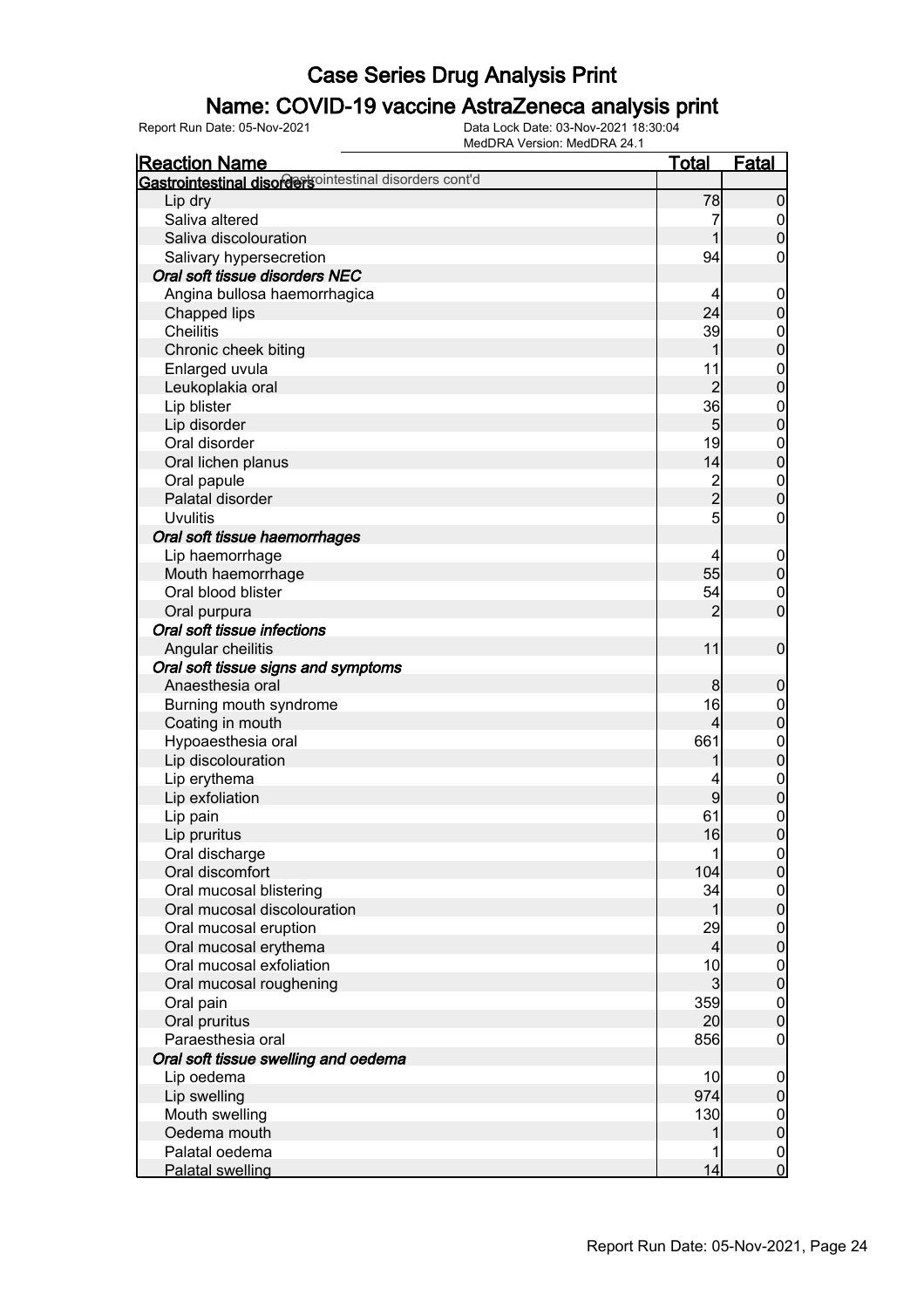### Name: COVID-19 vaccine AstraZeneca analysis print

| <b>Reaction Name</b>                                   | <b>Total</b>                           | <b>Fatal</b>                         |
|--------------------------------------------------------|----------------------------------------|--------------------------------------|
| Gastrointestinal disordersointestinal disorders cont'd |                                        |                                      |
| <b>Pancreatic disorders NEC</b>                        |                                        |                                      |
| Pancreatic disorder                                    |                                        | $\boldsymbol{0}$                     |
| Pancreatic mass                                        |                                        | 0                                    |
| Pancreatic steatosis                                   |                                        | $\mathbf 0$                          |
| Peptic ulcers and perforation                          |                                        |                                      |
| Peptic ulcer                                           | 2                                      | $\boldsymbol{0}$                     |
| Peptic ulcer haemorrhage                               | 8                                      | 0                                    |
| Peritoneal and retroperitoneal disorders               |                                        |                                      |
| Ascites                                                | 7                                      | $\mathbf 0$                          |
| Pneumoperitoneum                                       |                                        | $\mathbf 0$                          |
| Peritoneal and retroperitoneal fibrosis and adhesions  |                                        |                                      |
| Abdominal adhesions                                    | $\overline{2}$                         | $\mathbf 0$                          |
| Peritoneal and retroperitoneal haemorrhages            |                                        |                                      |
| Haemoperitoneum                                        | $\overline{2}$                         | $\boldsymbol{0}$                     |
| Retroperitoneal haemorrhage                            | 1                                      | 0                                    |
| <b>Rectal inflammations NEC</b>                        |                                        |                                      |
| Proctitis                                              |                                        |                                      |
|                                                        | 5                                      | $\mathbf 0$                          |
| Salivary gland disorders NEC                           |                                        |                                      |
| Salivary gland calculus                                | 4                                      | $\mathbf 0$                          |
| Salivary gland cyst                                    |                                        | $\mathbf 0$                          |
| Salivary gland mass                                    |                                        | $\mathbf 0$                          |
| Salivary gland pain                                    | 13                                     | $\mathbf 0$                          |
| Salivary gland enlargements                            |                                        |                                      |
| Parotid gland enlargement                              | 14                                     | $\boldsymbol{0}$                     |
| Salivary gland enlargement                             | 6                                      | 0                                    |
| Salivary gland infections and inflammations            |                                        |                                      |
| Noninfective sialoadenitis                             | 2                                      | $\mathbf 0$                          |
| <b>Stomatitis and ulceration</b>                       |                                        |                                      |
| Aphthous ulcer                                         | 64                                     | $\mathbf 0$                          |
| Lip ulceration                                         | 17                                     | $\boldsymbol{0}$                     |
| Mouth ulceration                                       | 761                                    | $\mathbf 0$                          |
| Stomatitis                                             | 108                                    | $\overline{0}$                       |
| Tongue disorders                                       |                                        |                                      |
| Acquired macroglossia                                  |                                        | $\boldsymbol{0}$                     |
| Glossitis                                              | 18                                     | $\mathbf 0$                          |
| Plicated tongue                                        | 4                                      | 0                                    |
| Tongue disorder                                        | 32                                     | $\Omega$                             |
| Tongue geographic                                      | 5                                      | $\mathbf 0$                          |
| Tongue haemorrhage                                     | $\begin{array}{c} 2 \\ 32 \end{array}$ | $\begin{matrix} 0 \\ 0 \end{matrix}$ |
| Tongue ulceration                                      |                                        |                                      |
| Trichoglossia                                          | 7                                      | $\mathbf 0$                          |
| Tongue signs and symptoms                              |                                        |                                      |
| Glossodynia                                            | 262                                    | $\boldsymbol{0}$                     |
| Scalloped tongue                                       | 4                                      | $\mathbf 0$                          |
| Stiff tongue                                           | 6                                      |                                      |
| Strawberry tongue                                      |                                        | $0\atop 0$                           |
| Swollen tongue                                         | 622                                    |                                      |
| Tongue blistering                                      | 28                                     | $0$<br>0                             |
| Tongue coated                                          | 36                                     |                                      |
| Tongue discolouration                                  | 40                                     | $\begin{matrix} 0 \\ 0 \end{matrix}$ |
| Tongue discomfort                                      | 57                                     | $\boldsymbol{0}$                     |
| Tongue dry                                             | 23                                     | $\mathbf 0$                          |
| Tongue eruption                                        | 12                                     | $\overline{0}$                       |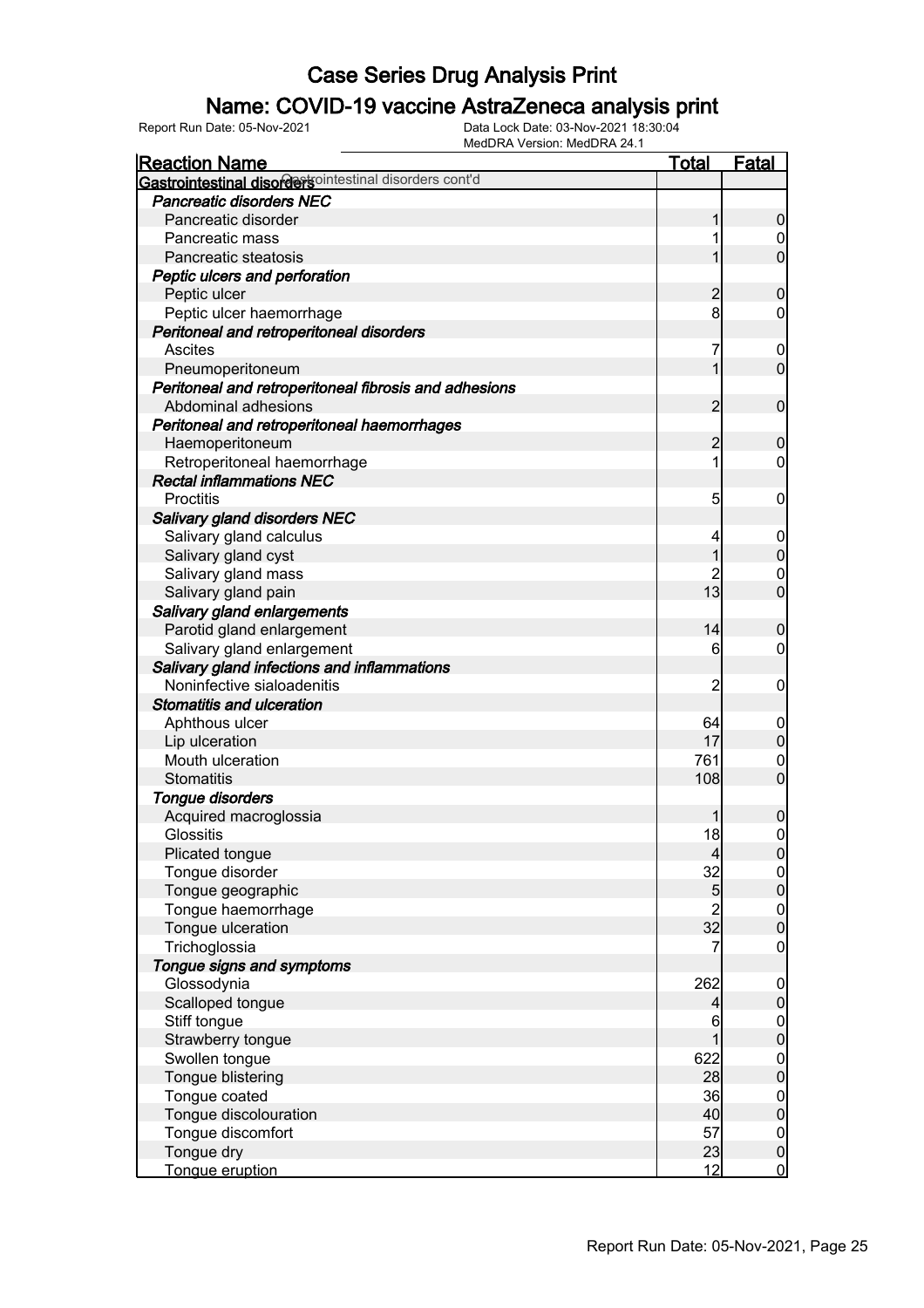### Name: COVID-19 vaccine AstraZeneca analysis print

| <b>Reaction Name</b>                                   | Total | Fatal |
|--------------------------------------------------------|-------|-------|
| Gastrointestinal disordersointestinal disorders cont'd |       |       |
| Tongue erythema                                        |       |       |
| Tongue exfoliation                                     |       |       |
| Tongue movement disturbance                            |       |       |
| Tongue oedema                                          |       |       |
| Tongue pruritus                                        |       |       |
| Tongue rough                                           |       |       |
| Tongue spasm                                           |       |       |
| <b>Tooth missing</b>                                   |       |       |
| <b>Tooth loss</b>                                      |       |       |
| Gastrointestinal disorders SOC TOTAL                   | 7951  |       |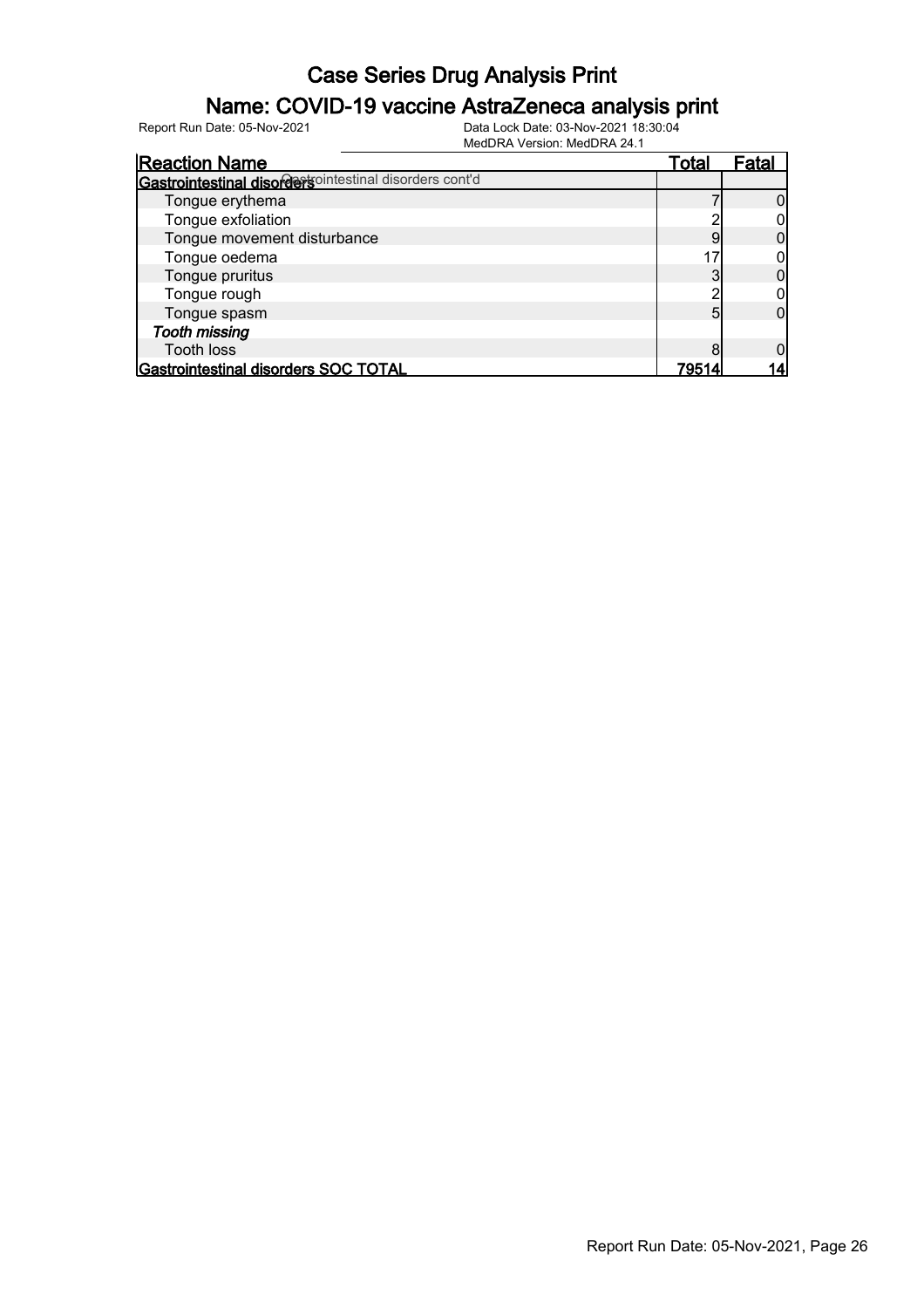### Name: COVID-19 vaccine AstraZeneca analysis print

| <b>Reaction Name</b>                        | <u>Total</u>                               | <u>Fatal</u>                |
|---------------------------------------------|--------------------------------------------|-----------------------------|
| General disorders                           |                                            |                             |
| <b>Administration site reactions NEC</b>    |                                            |                             |
| Administration site bruise                  | 18                                         | $\boldsymbol{0}$            |
| Administration site coldness                |                                            | $\overline{0}$              |
| Administration site erythema                | 6                                          | $\mathbf 0$                 |
| Administration site extravasation           |                                            | $\mathbf{0}$                |
| Administration site haemorrhage             |                                            | $\overline{0}$              |
| Administration site indentation             |                                            | $\mathbf{0}$                |
| Administration site induration              |                                            | $\overline{0}$              |
| Administration site injury                  |                                            | $\mathbf{0}$                |
| Administration site irritation              |                                            | $\overline{0}$              |
| Administration site mass                    |                                            | $\mathbf{0}$                |
| Administration site movement impairment     |                                            | $\mathbf 0$                 |
| Administration site pain                    | 44                                         | $\mathbf{0}$                |
| Administration site rash                    | $\overline{5}$                             | $\mathbf 0$                 |
| Administration site reaction                | 6                                          | $\mathbf{0}$                |
| Administration site swelling                | 3                                          | $\mathbf 0$                 |
| Administration site urticaria               | 5                                          |                             |
| Administration site warmth                  | $\overline{2}$                             | $\mathbf{0}$<br>$\mathbf 0$ |
| Puncture site bruise                        | 61                                         |                             |
|                                             | 1                                          | $\mathbf{0}$<br>$\mathbf 0$ |
| Puncture site haemorrhage                   | 22                                         |                             |
| Puncture site pain                          |                                            | $\mathbf{0}$                |
| Puncture site reaction                      | 3                                          | $\overline{0}$              |
| Puncture site swelling                      |                                            | $\mathbf 0$                 |
| Vessel puncture site bruise                 | $\overline{2}$                             | $\overline{0}$              |
| Adverse effect absent                       |                                            |                             |
| No adverse event                            | 2                                          | $\mathbf 0$                 |
| Application and instillation site reactions |                                            |                             |
| Application site acne                       | 1                                          | $\mathbf 0$                 |
| Application site bruise                     | 25                                         | $\mathbf 0$                 |
| Application site burn                       | $\vert 4 \vert$                            | $\mathbf 0$                 |
| Application site coldness                   | $\overline{c}$                             | $\mathbf{0}$                |
| Application site discharge                  | $\overline{1}$                             | $\mathbf 0$                 |
| Application site discolouration             | $\overline{c}$                             | $\mathbf{0}$                |
| Application site erythema                   | 29                                         | $\mathbf 0$                 |
| Application site exfoliation                | 1                                          | $\boldsymbol{0}$            |
| Application site haemorrhage                | 1                                          | 0                           |
| Application site hypersensitivity           | 1                                          | $\overline{0}$              |
| Application site hypoaesthesia              | $\begin{array}{c} 2 \\ 2 \\ 1 \end{array}$ | $\overline{0}$              |
| Application site inflammation               |                                            | $\boldsymbol{0}$            |
| Application site joint pain                 |                                            | $\mathbf 0$                 |
| Application site laceration                 | 1                                          | $\boldsymbol{0}$            |
| Application site movement impairment        |                                            | $\mathbf 0$                 |
| Application site odour                      | 1                                          | $\boldsymbol{0}$            |
| Application site pain                       | 52                                         | $\mathbf 0$                 |
| Application site pruritus                   | 20 <sup>°</sup>                            | $\boldsymbol{0}$            |
| Application site rash                       | $\overline{\mathcal{L}}$                   | $\mathbf 0$                 |
| Application site reaction                   |                                            | $\boldsymbol{0}$            |
| Application site scar                       | 1                                          | $\mathbf 0$                 |
| Application site swelling                   | 4                                          | $\boldsymbol{0}$            |
| Application site vesicles                   | 14                                         | $\mathbf 0$                 |
| Application site warmth                     |                                            | $\boldsymbol{0}$            |
| Application site wound                      | $\frac{2}{1}$                              | $\mathbf 0$                 |
| Instillation site bruise                    | 1                                          | $\overline{0}$              |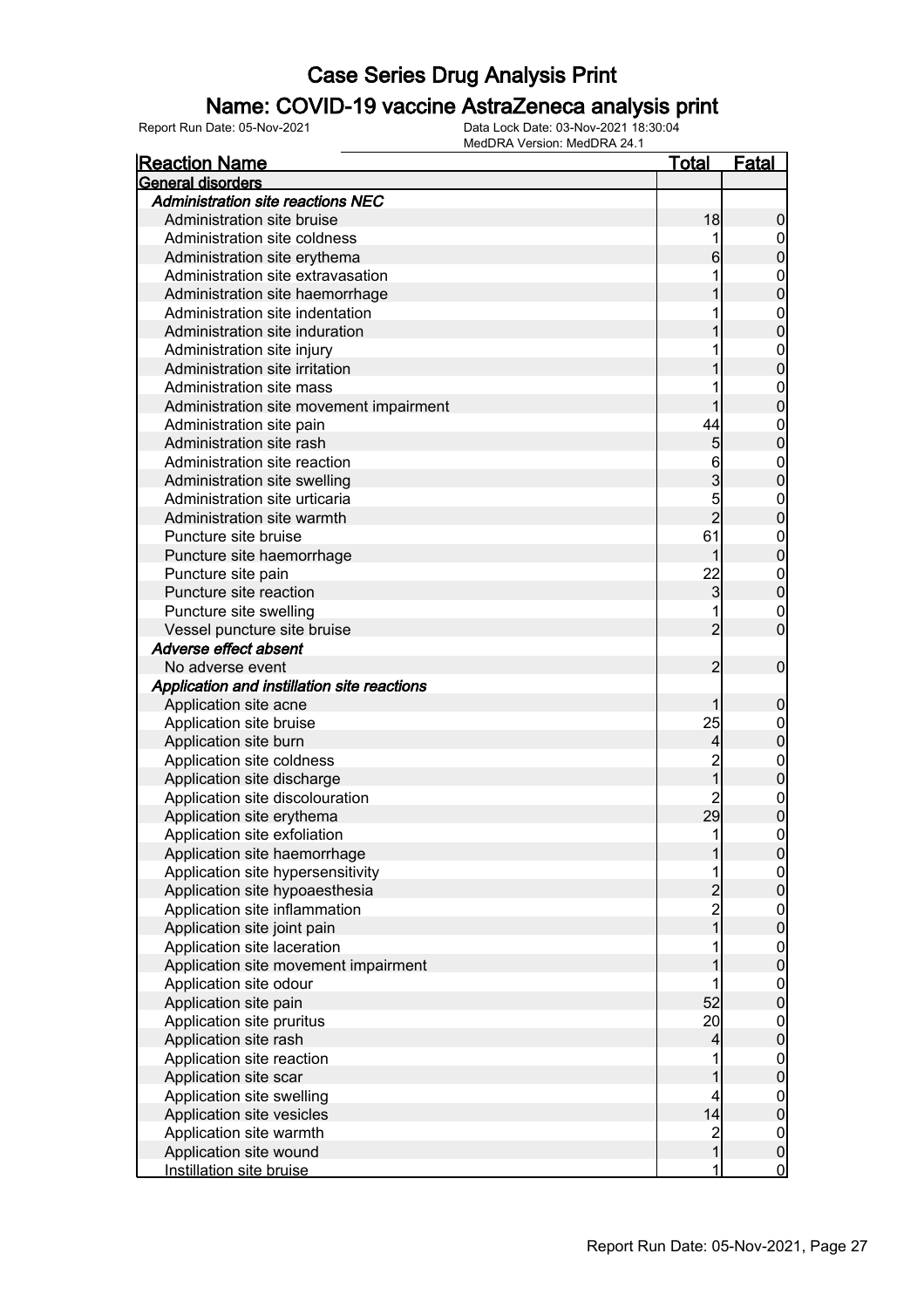### Name: COVID-19 vaccine AstraZeneca analysis print

| <b>Reaction Name</b>                                 | <b>Total</b> | <b>Fatal</b>                    |
|------------------------------------------------------|--------------|---------------------------------|
| General disorders cont'd<br><b>General disorders</b> |              |                                 |
| Instillation site discomfort                         | 1            | $\boldsymbol{0}$                |
| Instillation site pain                               | 5            | $\boldsymbol{0}$                |
| Instillation site pruritus                           | 1            | $\boldsymbol{0}$                |
| Instillation site warmth                             | 12           | 0                               |
| <b>Asthenic conditions</b>                           |              |                                 |
| Asthenia                                             | 4995         | $\mathbf 0$                     |
| Chronic fatigue syndrome                             | 159          | $\pmb{0}$                       |
| Decreased activity                                   | 16           | $\mathbf 0$                     |
| Fatigue                                              | 50117        | $\mathbf 0$                     |
| Malaise                                              | 12568        | $\mathbf 0$                     |
| Sluggishness                                         | 29           | $\mathbf 0$                     |
| <b>Body temperature altered</b>                      |              |                                 |
| Hyperthermia                                         | 13           | $\mathbf 0$                     |
| Hypothermia                                          | 58           | 0                               |
| Temperature regulation disorder                      | 29           | $\mathbf 0$                     |
| Breast complications associated with device          |              |                                 |
| Capsular contracture associated with breast implant  | 1            | $\mathbf 0$                     |
| Complications associated with device NEC             |              |                                 |
| Complication of device removal                       | 1            | $\mathbf 0$                     |
| Injury associated with device                        | 10           | $\mathbf 0$                     |
| Medical device site joint pain                       | 1            | $\mathbf 0$                     |
| <b>Phantom shocks</b>                                | 4            | 0                               |
| Death and sudden death                               |              |                                 |
| Brain death                                          | 4            |                                 |
| Cardiac death                                        | 4            |                                 |
| Clinical death                                       |              |                                 |
| Death                                                | 307          | 30i                             |
| Drowning                                             | 1            | 0                               |
| Hanging                                              | 1            |                                 |
| Sudden death                                         | 40           | 40                              |
| Sudden unexplained death in epilepsy                 | 1            | 1                               |
| <b>Febrile disorders</b>                             |              |                                 |
| Hyperpyrexia                                         | 42           |                                 |
| Masked fever                                         |              | $\mathbf 0$                     |
|                                                      | 1            | $\mathbf{0}$<br>$\overline{0}$  |
| PFAPA syndrome<br>Pyrexia                            | 55068        |                                 |
| <b>Feelings and sensations NEC</b>                   |              | 0                               |
| Chills                                               |              |                                 |
|                                                      | 43026        | $\overline{0}$<br>$\mathbf 0$   |
| Early satiety                                        | 3303         |                                 |
| Feeling abnormal<br>Feeling cold                     |              | $\boldsymbol{0}$<br>$\mathbf 0$ |
| Feeling drunk                                        | 5253         |                                 |
|                                                      | 131<br>2441  | $\overline{0}$                  |
| Feeling hot                                          |              | $\mathbf 0$                     |
| Feeling jittery                                      | 43           | $\overline{0}$                  |
| Feeling of body temperature change                   | 960          | $\pmb{0}$                       |
| Feeling of relaxation                                |              | $\overline{0}$                  |
| Hangover                                             | 196          | $\mathbf 0$                     |
| Humidity intolerance                                 | 1            | $\overline{0}$                  |
| Hunger                                               | 82           | $\mathbf 0$                     |
| Sensation of blood flow                              | 15           | $\overline{0}$                  |
| Sensation of foreign body                            | 53           | $\pmb{0}$                       |
| Temperature intolerance                              | 89           | $\overline{0}$                  |
| <b>Thirst</b>                                        | 1265         | $\overline{0}$                  |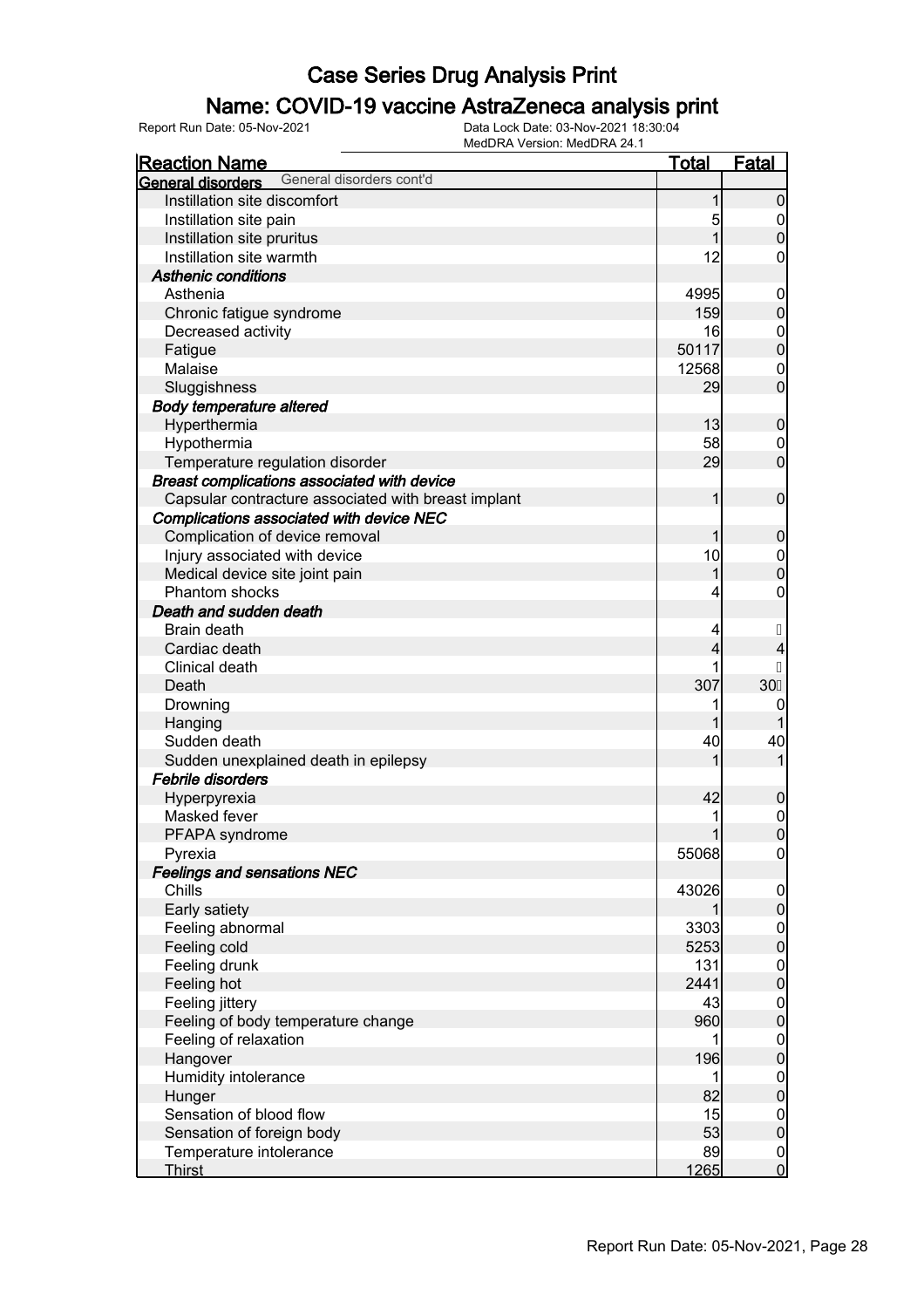### Name: COVID-19 vaccine AstraZeneca analysis print

| <u>Reaction Name</u>                          | <u>Total</u>   | <b>Fatal</b>                                    |
|-----------------------------------------------|----------------|-------------------------------------------------|
| General disorders cont'd<br>General disorders |                |                                                 |
| Thirst decreased                              | 11             | $\overline{0}$                                  |
| <b>Fibrosis NEC</b>                           |                |                                                 |
| Fibrosis                                      | 7              | 0                                               |
| Gait disturbances                             |                |                                                 |
| Decreased gait velocity                       | 3              | $\mathbf 0$                                     |
| Gait disturbance                              | 468            | $\pmb{0}$                                       |
| Gait inability                                | 220            | $\mathbf{0}$                                    |
| Loss of control of legs                       | 58             | $\overline{0}$                                  |
| General signs and symptoms NEC                |                |                                                 |
| Apparent death                                |                | $\mathbf 0$                                     |
| Chronic disease                               |                | $\mathbf 0$                                     |
| Condition aggravated                          | 307            | $\mathbf 0$                                     |
| Crepitations                                  | 10             | $\mathbf{0}$                                    |
| Crying                                        | 301            | $\mathbf 0$                                     |
| Deformity                                     | 1              | $\mathbf{0}$                                    |
| Developmental delay                           | 3              | $\overline{0}$                                  |
| Discharge                                     | 10             | $\mathbf{0}$                                    |
| Disease progression                           | 3              | 1                                               |
| Disease recurrence                            | $\overline{2}$ | $\mathbf{0}$                                    |
| Effusion                                      | 1              | $\overline{0}$                                  |
| Energy increased                              | 26             | $\mathbf{0}$                                    |
| Exercise tolerance decreased                  | 42             | $\overline{0}$                                  |
| Foaming at mouth                              | 6              |                                                 |
| General physical health deterioration         | 33             | $\begin{array}{c} 0 \\ 2 \\ 0 \\ 0 \end{array}$ |
| General symptom                               | 11             |                                                 |
| Glassy eyes                                   | 7              |                                                 |
| High-pitched crying                           | 8              | $\mathbf{0}$                                    |
| III-defined disorder                          | 11             | $\overline{0}$                                  |
| <b>Illness</b>                                | 5054           | $\mathbf{0}$                                    |
| Impaired self-care                            |                | $\overline{0}$                                  |
| Induration                                    | 21             | $\mathbf{0}$                                    |
| Influenza like illness                        | 9587           | $\overline{0}$                                  |
| Irritability postvaccinal                     | 3              | $\boldsymbol{0}$                                |
| Local reaction                                | 155            | $\overline{0}$                                  |
| Moaning                                       | 9              | $\mathbf 0$                                     |
| Multiple organ dysfunction syndrome           | 23             | 12                                              |
| Nonspecific reaction                          | $\mathbf{3}$   | 0                                               |
| Organ failure                                 | $\overline{2}$ | $\mathbf 0$                                     |
| Perforation                                   | $\mathbf{3}$   | $\overline{0}$                                  |
| Performance status decreased                  |                | $\overline{0}$                                  |
| Peripheral swelling                           | 5900           | $\mathbf{0}$                                    |
| Pre-existing condition improved               | 17             | $\mathbf 0$                                     |
| Premature ageing                              |                | $\mathbf 0$                                     |
| Prolapse                                      |                | $\mathbf 0$                                     |
| Screaming                                     | 30             | $\mathbf{0}$                                    |
| Secretion discharge                           | 35             | $\mathbf 0$                                     |
| Sensitivity to weather change                 | 3              | $\mathbf 0$                                     |
| <b>Stenosis</b>                               | $\overline{2}$ | $\mathbf 0$                                     |
| Swelling                                      | 2769           | $\mathbf{0}$                                    |
| Swelling face                                 | 1082           | $\overline{0}$                                  |
| Symptom masked                                | 1              | $\overline{0}$                                  |
| Symptom recurrence                            | 4              | $\pmb{0}$                                       |
| <b>Tissue discolouration</b>                  | 1              | $\overline{0}$                                  |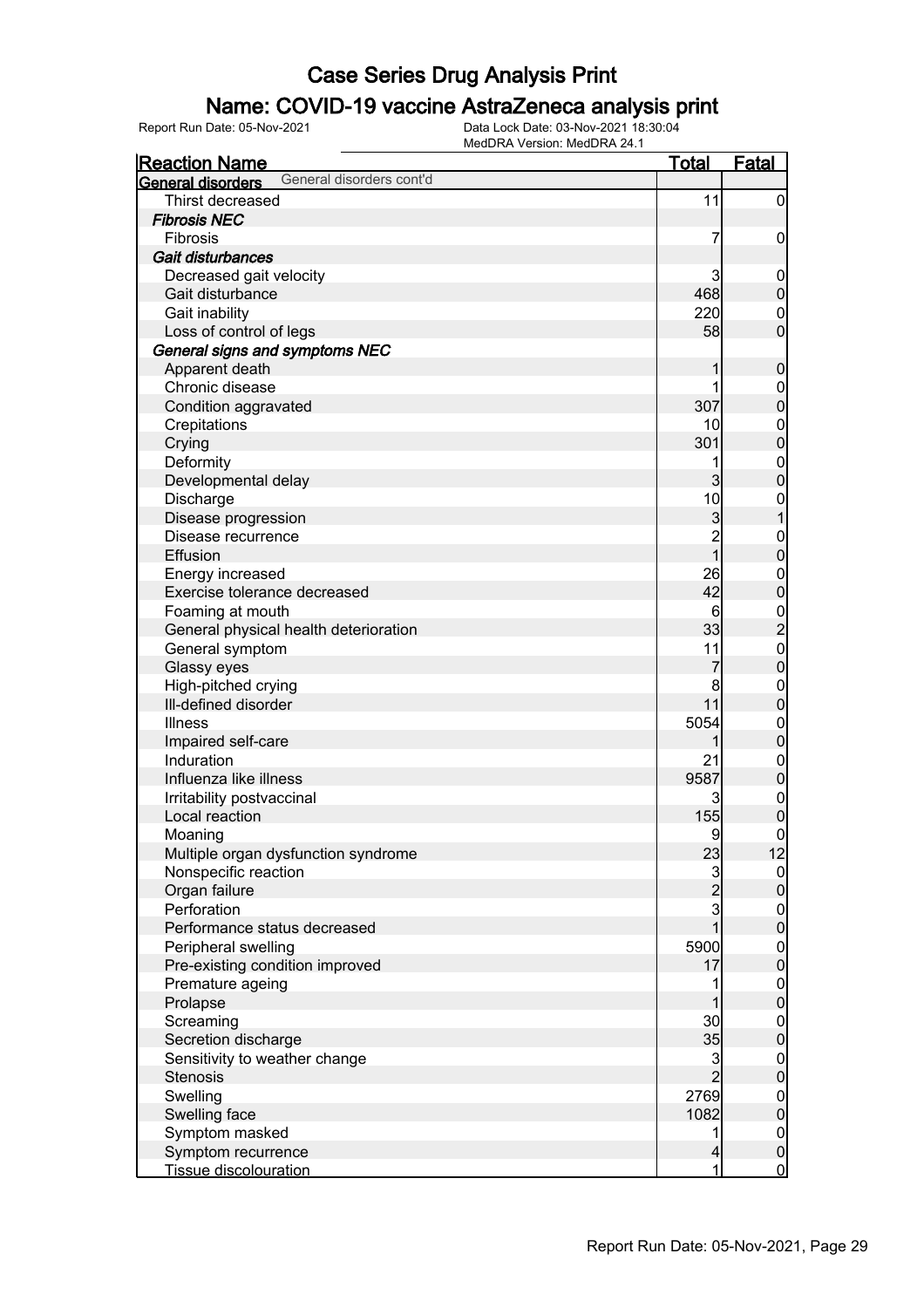### Name: COVID-19 vaccine AstraZeneca analysis print

| <u>Reaction Name</u>                                                                                                                                                                                                                                                                                                                                                                                                                                                                                                                                                      | <u>Total</u>                                                                                                                | <u>Fatal</u>                                                                                                                                                                                                                                                                      |
|---------------------------------------------------------------------------------------------------------------------------------------------------------------------------------------------------------------------------------------------------------------------------------------------------------------------------------------------------------------------------------------------------------------------------------------------------------------------------------------------------------------------------------------------------------------------------|-----------------------------------------------------------------------------------------------------------------------------|-----------------------------------------------------------------------------------------------------------------------------------------------------------------------------------------------------------------------------------------------------------------------------------|
| General disorders cont'd<br>General disorders                                                                                                                                                                                                                                                                                                                                                                                                                                                                                                                             |                                                                                                                             |                                                                                                                                                                                                                                                                                   |
| <b>Tissue infiltration</b>                                                                                                                                                                                                                                                                                                                                                                                                                                                                                                                                                | 1                                                                                                                           | $\overline{0}$                                                                                                                                                                                                                                                                    |
| Unevaluable event                                                                                                                                                                                                                                                                                                                                                                                                                                                                                                                                                         | 9                                                                                                                           | 0                                                                                                                                                                                                                                                                                 |
| <b>Healing abnormal NEC</b>                                                                                                                                                                                                                                                                                                                                                                                                                                                                                                                                               |                                                                                                                             |                                                                                                                                                                                                                                                                                   |
| Impaired healing                                                                                                                                                                                                                                                                                                                                                                                                                                                                                                                                                          | $\overline{5}$                                                                                                              | $\mathbf 0$                                                                                                                                                                                                                                                                       |
| <b>Hernias NEC</b>                                                                                                                                                                                                                                                                                                                                                                                                                                                                                                                                                        |                                                                                                                             |                                                                                                                                                                                                                                                                                   |
| Hernia                                                                                                                                                                                                                                                                                                                                                                                                                                                                                                                                                                    | 6                                                                                                                           | 0                                                                                                                                                                                                                                                                                 |
| Implant and catheter site reactions                                                                                                                                                                                                                                                                                                                                                                                                                                                                                                                                       |                                                                                                                             |                                                                                                                                                                                                                                                                                   |
| Catheter site urticaria                                                                                                                                                                                                                                                                                                                                                                                                                                                                                                                                                   | 1                                                                                                                           | $\mathbf 0$                                                                                                                                                                                                                                                                       |
| Implant site coldness                                                                                                                                                                                                                                                                                                                                                                                                                                                                                                                                                     |                                                                                                                             | $\mathbf 0$                                                                                                                                                                                                                                                                       |
| Implant site discharge                                                                                                                                                                                                                                                                                                                                                                                                                                                                                                                                                    | 1                                                                                                                           | $\mathbf{0}$                                                                                                                                                                                                                                                                      |
| Implant site discolouration                                                                                                                                                                                                                                                                                                                                                                                                                                                                                                                                               | 4                                                                                                                           | $\overline{0}$                                                                                                                                                                                                                                                                    |
| Implant site hypoaesthesia                                                                                                                                                                                                                                                                                                                                                                                                                                                                                                                                                | $\overline{c}$                                                                                                              | $\mathbf{0}$                                                                                                                                                                                                                                                                      |
| Implant site pain                                                                                                                                                                                                                                                                                                                                                                                                                                                                                                                                                         | 4                                                                                                                           | $\overline{0}$                                                                                                                                                                                                                                                                    |
| Implant site rash                                                                                                                                                                                                                                                                                                                                                                                                                                                                                                                                                         | 1                                                                                                                           | $\mathbf{0}$                                                                                                                                                                                                                                                                      |
| Implant site swelling                                                                                                                                                                                                                                                                                                                                                                                                                                                                                                                                                     | 3                                                                                                                           | $\overline{0}$                                                                                                                                                                                                                                                                    |
| Implant site urticaria                                                                                                                                                                                                                                                                                                                                                                                                                                                                                                                                                    | 3                                                                                                                           | $\mathbf{0}$                                                                                                                                                                                                                                                                      |
| Implant site vesicles                                                                                                                                                                                                                                                                                                                                                                                                                                                                                                                                                     | $\overline{1}$                                                                                                              | $\overline{0}$                                                                                                                                                                                                                                                                    |
| Implant site warmth                                                                                                                                                                                                                                                                                                                                                                                                                                                                                                                                                       | 7                                                                                                                           | $\mathbf 0$                                                                                                                                                                                                                                                                       |
| <b>Inflammations</b>                                                                                                                                                                                                                                                                                                                                                                                                                                                                                                                                                      |                                                                                                                             |                                                                                                                                                                                                                                                                                   |
| Granuloma                                                                                                                                                                                                                                                                                                                                                                                                                                                                                                                                                                 | 2                                                                                                                           | $\mathbf 0$                                                                                                                                                                                                                                                                       |
| Inflammation                                                                                                                                                                                                                                                                                                                                                                                                                                                                                                                                                              | 834                                                                                                                         | $\boldsymbol{0}$                                                                                                                                                                                                                                                                  |
| Papillitis                                                                                                                                                                                                                                                                                                                                                                                                                                                                                                                                                                | 1                                                                                                                           | $\mathbf{0}$                                                                                                                                                                                                                                                                      |
| Systemic inflammatory response syndrome                                                                                                                                                                                                                                                                                                                                                                                                                                                                                                                                   | 6                                                                                                                           | $\overline{0}$                                                                                                                                                                                                                                                                    |
| Infusion site reactions                                                                                                                                                                                                                                                                                                                                                                                                                                                                                                                                                   |                                                                                                                             |                                                                                                                                                                                                                                                                                   |
| Infusion site bruising                                                                                                                                                                                                                                                                                                                                                                                                                                                                                                                                                    | 1                                                                                                                           | $\mathbf 0$                                                                                                                                                                                                                                                                       |
| Infusion site discomfort                                                                                                                                                                                                                                                                                                                                                                                                                                                                                                                                                  | 1                                                                                                                           |                                                                                                                                                                                                                                                                                   |
| Infusion site erythema                                                                                                                                                                                                                                                                                                                                                                                                                                                                                                                                                    | 3                                                                                                                           | $\boldsymbol{0}$<br>$\mathbf 0$                                                                                                                                                                                                                                                   |
| Infusion site joint pain                                                                                                                                                                                                                                                                                                                                                                                                                                                                                                                                                  | 1                                                                                                                           |                                                                                                                                                                                                                                                                                   |
| Infusion site mass                                                                                                                                                                                                                                                                                                                                                                                                                                                                                                                                                        | 5                                                                                                                           | $\mathbf{0}$<br>$\overline{0}$                                                                                                                                                                                                                                                    |
| Infusion site mobility decreased                                                                                                                                                                                                                                                                                                                                                                                                                                                                                                                                          | 1                                                                                                                           |                                                                                                                                                                                                                                                                                   |
| Infusion site nodule                                                                                                                                                                                                                                                                                                                                                                                                                                                                                                                                                      | $\overline{2}$                                                                                                              | $\mathbf{0}$<br>$\overline{0}$                                                                                                                                                                                                                                                    |
| Infusion site pain                                                                                                                                                                                                                                                                                                                                                                                                                                                                                                                                                        | 14                                                                                                                          |                                                                                                                                                                                                                                                                                   |
| Infusion site urticaria                                                                                                                                                                                                                                                                                                                                                                                                                                                                                                                                                   | $\overline{c}$                                                                                                              | $\mathbf{0}$<br>$\overline{0}$                                                                                                                                                                                                                                                    |
| Infusion site warmth                                                                                                                                                                                                                                                                                                                                                                                                                                                                                                                                                      | 6                                                                                                                           | 0                                                                                                                                                                                                                                                                                 |
|                                                                                                                                                                                                                                                                                                                                                                                                                                                                                                                                                                           |                                                                                                                             |                                                                                                                                                                                                                                                                                   |
|                                                                                                                                                                                                                                                                                                                                                                                                                                                                                                                                                                           |                                                                                                                             |                                                                                                                                                                                                                                                                                   |
|                                                                                                                                                                                                                                                                                                                                                                                                                                                                                                                                                                           |                                                                                                                             |                                                                                                                                                                                                                                                                                   |
|                                                                                                                                                                                                                                                                                                                                                                                                                                                                                                                                                                           |                                                                                                                             |                                                                                                                                                                                                                                                                                   |
|                                                                                                                                                                                                                                                                                                                                                                                                                                                                                                                                                                           |                                                                                                                             |                                                                                                                                                                                                                                                                                   |
|                                                                                                                                                                                                                                                                                                                                                                                                                                                                                                                                                                           |                                                                                                                             |                                                                                                                                                                                                                                                                                   |
|                                                                                                                                                                                                                                                                                                                                                                                                                                                                                                                                                                           |                                                                                                                             |                                                                                                                                                                                                                                                                                   |
|                                                                                                                                                                                                                                                                                                                                                                                                                                                                                                                                                                           |                                                                                                                             |                                                                                                                                                                                                                                                                                   |
|                                                                                                                                                                                                                                                                                                                                                                                                                                                                                                                                                                           |                                                                                                                             |                                                                                                                                                                                                                                                                                   |
|                                                                                                                                                                                                                                                                                                                                                                                                                                                                                                                                                                           |                                                                                                                             |                                                                                                                                                                                                                                                                                   |
|                                                                                                                                                                                                                                                                                                                                                                                                                                                                                                                                                                           |                                                                                                                             |                                                                                                                                                                                                                                                                                   |
|                                                                                                                                                                                                                                                                                                                                                                                                                                                                                                                                                                           |                                                                                                                             |                                                                                                                                                                                                                                                                                   |
|                                                                                                                                                                                                                                                                                                                                                                                                                                                                                                                                                                           |                                                                                                                             |                                                                                                                                                                                                                                                                                   |
|                                                                                                                                                                                                                                                                                                                                                                                                                                                                                                                                                                           |                                                                                                                             |                                                                                                                                                                                                                                                                                   |
|                                                                                                                                                                                                                                                                                                                                                                                                                                                                                                                                                                           |                                                                                                                             |                                                                                                                                                                                                                                                                                   |
|                                                                                                                                                                                                                                                                                                                                                                                                                                                                                                                                                                           |                                                                                                                             |                                                                                                                                                                                                                                                                                   |
|                                                                                                                                                                                                                                                                                                                                                                                                                                                                                                                                                                           |                                                                                                                             |                                                                                                                                                                                                                                                                                   |
|                                                                                                                                                                                                                                                                                                                                                                                                                                                                                                                                                                           |                                                                                                                             |                                                                                                                                                                                                                                                                                   |
|                                                                                                                                                                                                                                                                                                                                                                                                                                                                                                                                                                           |                                                                                                                             |                                                                                                                                                                                                                                                                                   |
| Injection site reactions<br>Injected limb mobility decreased<br>Injection site atrophy<br>Injection site bruising<br>Injection site coldness<br>Injection site cyst<br>Injection site deformation<br>Injection site discharge<br>Injection site discolouration<br>Injection site discomfort<br>Injection site dryness<br>Injection site erythema<br>Injection site exfoliation<br>Injection site extravasation<br>Injection site haematoma<br>Injection site haemorrhage<br>Injection site hypersensitivity<br>Injection site hypoaesthesia<br>Injection site indentation | 45<br>$\overline{9}$<br>126<br>6<br>6<br>1<br>8<br>21<br>1<br>592<br>1<br>$\frac{2}{3}$<br>19<br>5 <sub>5</sub><br>15<br>22 | $\Omega$<br>$\overline{0}$<br>$0$<br>0<br>$\begin{matrix} 0 \\ 0 \end{matrix}$<br>$\boldsymbol{0}$<br>$\overline{0}$<br>$\mathbf{0}$<br>$\overline{0}$<br>$\mathbf{0}$<br>$\overline{0}$<br>$\mathbf{0}$<br>$\overline{0}$<br>$\boldsymbol{0}$<br>$\overline{0}$<br>$\frac{0}{0}$ |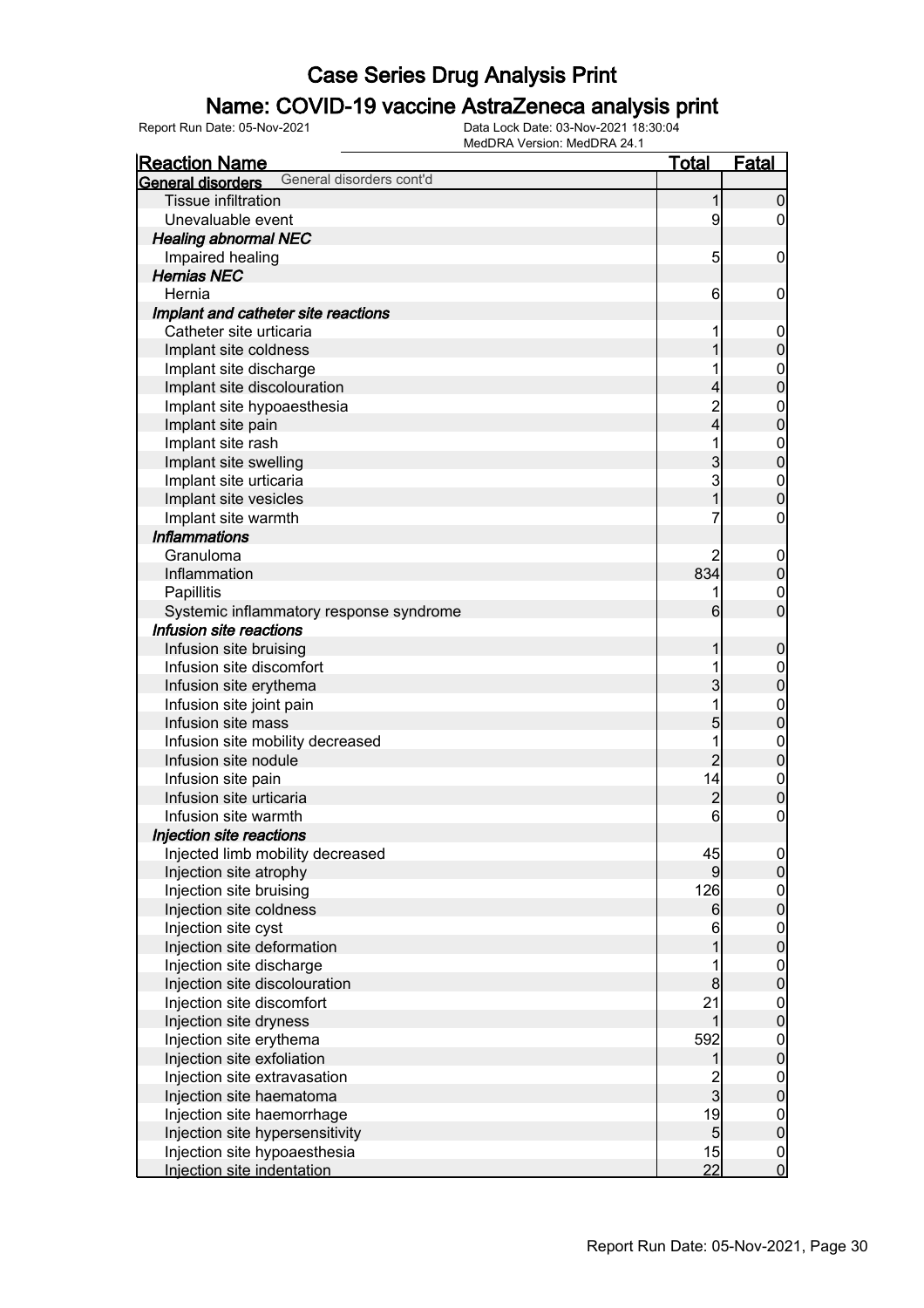### Name: COVID-19 vaccine AstraZeneca analysis print

| <b>Reaction Name</b>                                 | <u>Total</u>             | <b>Fatal</b>                       |
|------------------------------------------------------|--------------------------|------------------------------------|
| General disorders cont'd<br><b>General disorders</b> |                          |                                    |
| Injection site induration                            | 10                       | $\overline{0}$                     |
| Injection site inflammation                          | 65                       | $\pmb{0}$                          |
| Injection site injury                                | $\vert 4 \vert$          | $\boldsymbol{0}$                   |
| Injection site irritation                            | $\overline{\mathbf{4}}$  | $\mathbf 0$                        |
| Injection site joint discomfort                      | 1                        |                                    |
| Injection site joint erythema                        | 8                        | $0$<br>0                           |
| Injection site joint pain                            | 35                       |                                    |
| Injection site joint swelling                        | 1                        | $0$<br>0                           |
| Injection site mass                                  | 1423                     |                                    |
| Injection site movement impairment                   | 5                        | $0$<br>0                           |
| Injection site muscle weakness                       |                          |                                    |
| Injection site necrosis                              | 2<br>7                   | $0$<br>0                           |
| Injection site nerve damage                          | 1                        |                                    |
| Injection site nodule                                | $\overline{\mathcal{L}}$ | $0$<br>0                           |
| Injection site oedema                                | 27                       |                                    |
| Injection site pain                                  | 4495                     | $0$<br>0                           |
| Injection site papule                                | 2                        |                                    |
| Injection site paraesthesia                          | 26                       | $0$<br>0                           |
| Injection site pruritus                              | 299                      |                                    |
| Injection site rash                                  | 307                      | $0$<br>0                           |
| Injection site reaction                              | 122                      |                                    |
| Injection site scab                                  | $\overline{4}$           | $0$<br>0                           |
| Injection site scar                                  | 6                        |                                    |
| Injection site swelling                              | 256                      | $0$<br>0                           |
| Injection site thrombosis                            | 1                        |                                    |
| Injection site ulcer                                 | 1                        | $0$<br>0                           |
| Injection site urticaria                             | 41                       |                                    |
|                                                      | 15                       | $\boldsymbol{0}$<br>$\overline{0}$ |
| Injection site vesicles                              | 354                      |                                    |
| Injection site warmth<br><b>Interactions</b>         |                          | $\mathbf 0$                        |
|                                                      |                          |                                    |
| Drug interaction<br>Food interaction                 | 33                       | $\mathbf 0$                        |
|                                                      | $\overline{2}$<br>12     | $\pmb{0}$                          |
| Inhibitory drug interaction                          |                          | $\mathbf 0$                        |
| <b>Mass conditions NEC</b>                           |                          |                                    |
| Cyst                                                 | 33                       | $\boldsymbol{0}$                   |
| Mass                                                 | 92                       | 0                                  |
| Nodule                                               | 25                       | $\overline{0}$                     |
| Pelvic mass                                          | 1                        | $\overline{0}$                     |
| Mucosal findings abnormal                            |                          |                                    |
| Mucosa vesicle                                       | $\frac{2}{2}$            | $\pmb{0}$                          |
| Mucosal disorder                                     | $\overline{1}$           | $\mathbf 0$                        |
| Mucosal dryness                                      |                          | $\mathbf 0$                        |
| Mucosal haemorrhage                                  | 11                       | $\boldsymbol{0}$                   |
| Mucosal inflammation                                 | 11                       | $\overline{0}$                     |
| Mucosal pain                                         | 2<br>1                   | $\boldsymbol{0}$                   |
| Mucosal ulceration                                   |                          | $\overline{0}$                     |
| Oedema mucosal                                       | $\mathbf{3}$             | $\mathbf 0$                        |
| Polyp                                                | $\overline{5}$           | $\overline{0}$                     |
| <b>Necrosis NEC</b>                                  |                          |                                    |
| Fat necrosis                                         | $\overline{4}$           | $\pmb{0}$                          |
| Necrosis                                             | 8                        | 0                                  |
| Oedema NEC                                           |                          |                                    |
| Face oedema                                          | 34                       | $\overline{0}$                     |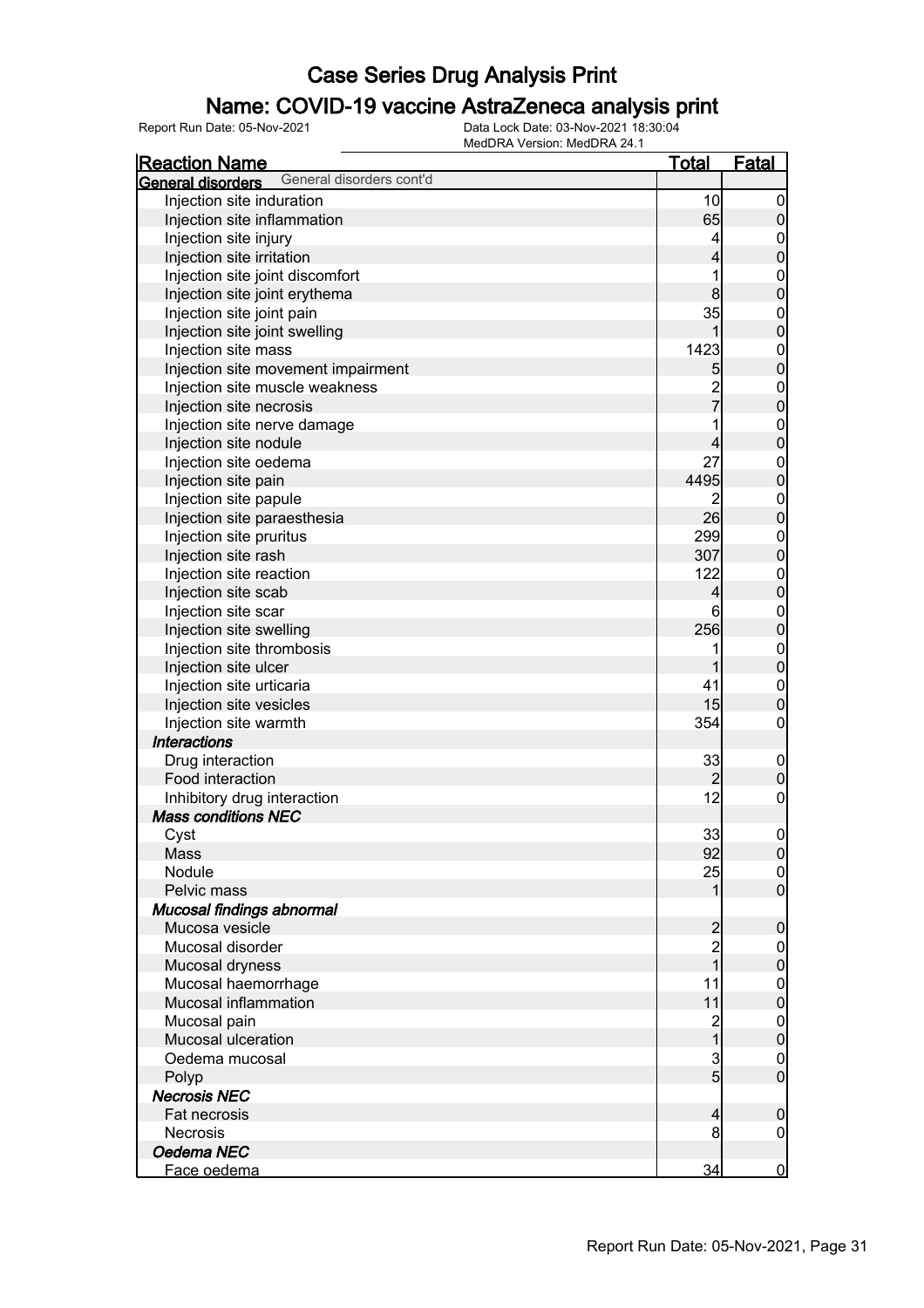### Name: COVID-19 vaccine AstraZeneca analysis print

| <b>Reaction Name</b>                                 | <u>Total</u>   | <b>Fatal</b>                         |
|------------------------------------------------------|----------------|--------------------------------------|
| General disorders cont'd<br><b>General disorders</b> |                |                                      |
| Localised oedema                                     | 11             | $\mathbf 0$                          |
| Oedema                                               | 88             | $\overline{0}$                       |
| Oedema peripheral                                    | 163            | $\overline{0}$                       |
| Pain and discomfort NEC                              |                |                                      |
| Axillary pain                                        | 752            | $\mathbf 0$                          |
| Chest discomfort                                     | 2081           |                                      |
| Chest pain                                           | 5548           | $0\atop 0$                           |
| <b>Discomfort</b>                                    | 637            |                                      |
| Facial discomfort                                    | 21             | $0\atop 0$                           |
| Facial pain                                          | 286            |                                      |
| Hernia pain                                          | $\overline{2}$ | $\begin{matrix} 0 \\ 0 \end{matrix}$ |
| Inflammatory pain                                    | 30             |                                      |
| Non-cardiac chest pain                               | 45             | $0\atop 0$                           |
| Pain                                                 | 17435          |                                      |
| Suprapubic pain                                      |                | $0\atop 0$                           |
| Tenderness                                           | 1836           |                                      |
| Visceral pain                                        | 2              | $\begin{matrix} 0 \\ 0 \end{matrix}$ |
| Therapeutic and nontherapeutic responses             |                |                                      |
| Adverse drug reaction                                | 33             | $\mathbf 0$                          |
| Adverse event                                        | 6              |                                      |
| Adverse food reaction                                | 1              | $0\atop 0$                           |
| Adverse reaction                                     | 12             |                                      |
| Diet failure                                         | 1              | $\begin{matrix}0\\0\end{matrix}$     |
|                                                      | 1              |                                      |
| Drug effect less than expected                       | 171            | $\mathbf{0}$<br>$\mathbf{1}$         |
| Drug ineffective                                     |                |                                      |
| Drug intolerance                                     | 9              | $0$<br>0                             |
| Idiosyncratic drug reaction                          | 1              |                                      |
| Immediate post-injection reaction                    | 4              | $\begin{matrix}0\\0\end{matrix}$     |
| Inadequate analgesia                                 | 32             |                                      |
| No reaction on previous exposure to drug             | 16             | $0\atop 0$                           |
| Remission not achieved                               | 1              |                                      |
| Similar reaction on previous exposure to drug        | 1              | $0$<br>0                             |
| Therapeutic product effect decreased                 | 3              |                                      |
| Therapeutic product effect delayed                   | 1              | $\begin{matrix}0\\0\end{matrix}$     |
| Therapeutic product effect incomplete                | $\overline{2}$ |                                      |
| Therapeutic product effect prolonged                 | 11             | $\frac{0}{0}$                        |
| Therapeutic product ineffective                      | 9              |                                      |
| Therapeutic reaction time decreased                  | 1              | $0\atop 0$                           |
| Therapeutic response decreased                       | 1              |                                      |
| Therapeutic response delayed                         | 1              | $\begin{matrix} 0 \\ 0 \end{matrix}$ |
| Therapeutic response shortened                       | $\overline{2}$ |                                      |
| Therapeutic response unexpected                      | 173            | $0\atop 0$                           |
| Therapy non-responder                                | $\overline{3}$ |                                      |
| <b>Treatment failure</b>                             | 14             | $0\atop 0$                           |
| Treatment noncompliance                              | 1              |                                      |
| Vaccination failure                                  | 42             | $\begin{matrix} 0 \\ 0 \end{matrix}$ |
| Vaccine positive rechallenge                         | $\mathbf{1}$   |                                      |
| <b>Trophic disorders</b>                             |                |                                      |
| Atrophy                                              | 4              | $\boldsymbol{0}$                     |
| Calcinosis                                           |                | $\boldsymbol{0}$                     |
| Dysplasia                                            | $\frac{2}{3}$  | $\overline{0}$                       |
| Hyperplasia                                          | $\overline{2}$ | $\boldsymbol{0}$                     |
| <b>Ulcers NEC</b>                                    |                |                                      |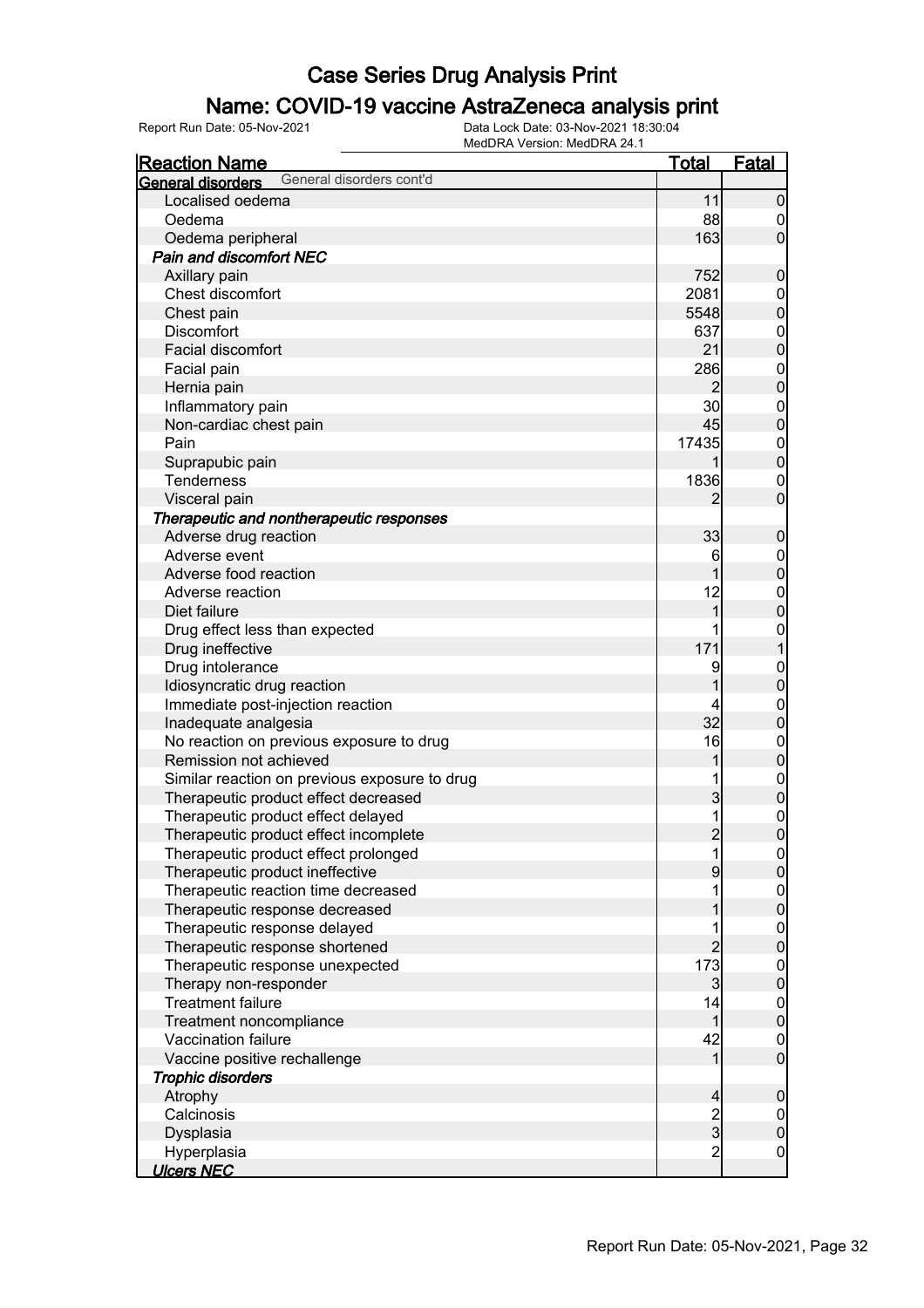### Name: COVID-19 vaccine AstraZeneca analysis print

| <u>Reaction Name</u>                                 | <u>Total</u>   | <b>Fatal</b>     |
|------------------------------------------------------|----------------|------------------|
| General disorders cont'd<br><b>General disorders</b> |                |                  |
| Ulcer                                                | 48             | $\boldsymbol{0}$ |
| Ulcer haemorrhage                                    | 3              | $\mathbf 0$      |
| Vaccination site reactions                           |                |                  |
| Extensive swelling of vaccinated limb                | 19             | $\mathbf 0$      |
| Shoulder injury related to vaccine administration    | 76             | $\boldsymbol{0}$ |
| Vaccination site atrophy                             | 1              | 0                |
| Vaccination site bruising                            | 137            | $\mathbf{0}$     |
| Vaccination site coldness                            |                | 0                |
| Vaccination site cyst                                | 3              | $\mathbf{0}$     |
| Vaccination site discharge                           | 1              | 0                |
| Vaccination site discolouration                      | 17             | $\mathbf{0}$     |
| Vaccination site discomfort                          | 49             | 0                |
| Vaccination site dryness                             | 1              | $\mathbf{0}$     |
| Vaccination site erythema                            | 711            | 0                |
| Vaccination site extravasation                       | 1              | $\mathbf{0}$     |
| Vaccination site granuloma                           | 8              | 0                |
| Vaccination site haematoma                           | 1              | $\mathbf{0}$     |
| Vaccination site haemorrhage                         | 10             | 0                |
| Vaccination site hyperaesthesia                      | 1              | $\mathbf{0}$     |
| Vaccination site hypersensitivity                    | 4              | 0                |
| Vaccination site hypoaesthesia                       | 25             | $\mathbf{0}$     |
| Vaccination site induration                          | 70             | 0                |
| Vaccination site inflammation                        | 56             | $\mathbf{0}$     |
| Vaccination site injury                              | 4              | $\overline{0}$   |
| Vaccination site irritation                          | 15             | $\mathbf{0}$     |
| Vaccination site joint discomfort                    | $\overline{c}$ | $\overline{0}$   |
| Vaccination site joint erythema                      | 5              | $\mathbf{0}$     |
| Vaccination site joint inflammation                  | 1              | 0                |
| Vaccination site joint movement impairment           | 16             | $\mathbf{0}$     |
| Vaccination site joint pain                          | 52             | 0                |
| Vaccination site joint swelling                      | 3              | $\mathbf{0}$     |
| Vaccination site joint warmth                        | $\overline{2}$ | $\overline{0}$   |
| Vaccination site lymphadenopathy                     | $\overline{c}$ | $\mathbf{0}$     |
| Vaccination site mass                                | 564            | $\overline{0}$   |
| Vaccination site movement impairment                 | 97             | $\overline{0}$   |
| Vaccination site nodule                              |                | U                |
| Vaccination site oedema                              |                | 0                |
| Vaccination site pain                                | 2083           | 0                |
| Vaccination site papule                              | 3              | $\boldsymbol{0}$ |
| Vaccination site paraesthesia                        | 12             | $\overline{0}$   |
| Vaccination site pruritus                            | 111            | $\boldsymbol{0}$ |
| Vaccination site rash                                | 191            | $\overline{0}$   |
| Vaccination site reaction                            | 26             | $\boldsymbol{0}$ |
| Vaccination site scab                                | $\overline{c}$ | 0                |
| Vaccination site scar                                | 7              | $\boldsymbol{0}$ |
| Vaccination site swelling                            | 508            | $\overline{0}$   |
| Vaccination site urticaria                           | 12             | $\boldsymbol{0}$ |
| Vaccination site vesicles                            | 11             | $\overline{0}$   |
| Vaccination site warmth                              | 379            | 0                |
| Vascular complications associated with device        |                |                  |
| Vascular stent occlusion                             | 1              | 0                |
| Vascular stent thrombosis                            | 1              | $\mathbf 0$      |
| Withdrawal and rebound effects                       |                |                  |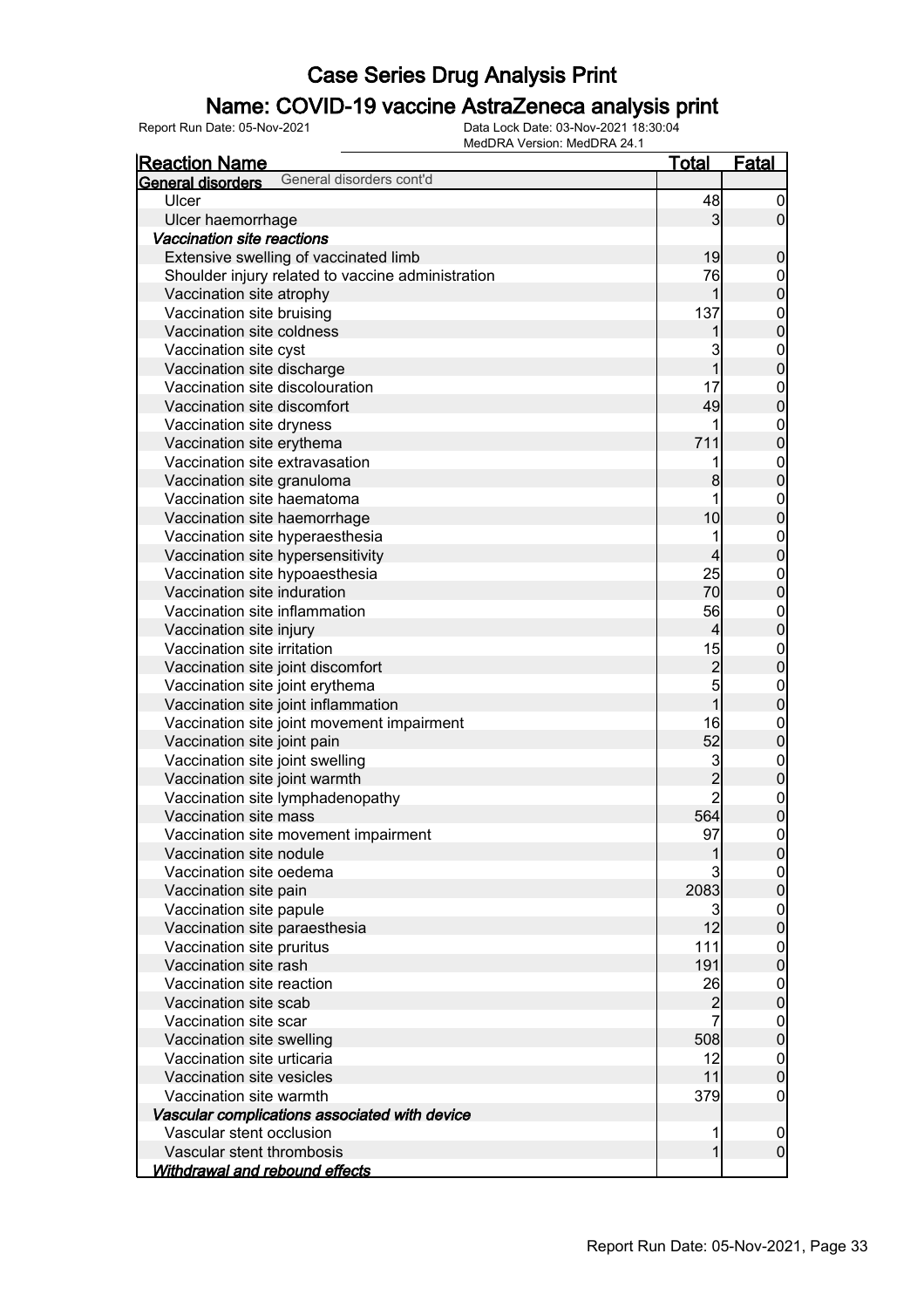#### Name: COVID-19 vaccine AstraZeneca analysis print

| <b>Reaction Name</b>                          | Total  | Fatal |
|-----------------------------------------------|--------|-------|
| General disorders cont'd<br>General disorders |        |       |
| Drug withdrawal syndrome                      |        |       |
| Withdrawal syndrome                           | 102    |       |
| General disorders SOC TOTAL                   | 251554 | 31 G  |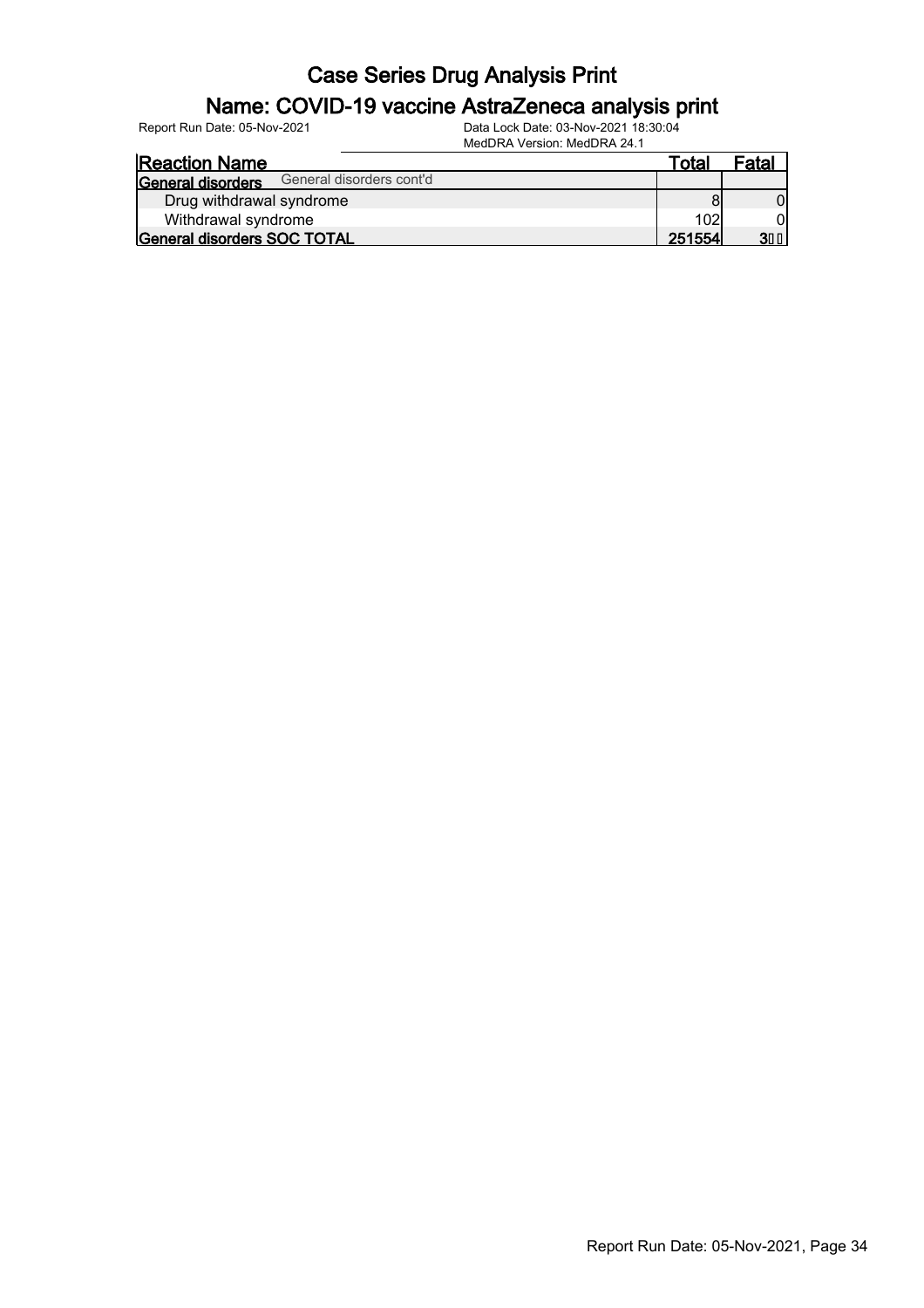#### Name: COVID-19 vaccine AstraZeneca analysis print

| <b>Reaction Name</b>                            | <u>Total</u>    | <b>Fatal</b>     |
|-------------------------------------------------|-----------------|------------------|
| <b>Hepatic disorders</b>                        |                 |                  |
| <b>Bile duct infections and inflammations</b>   |                 |                  |
| <b>Biliary colic</b>                            | 31              | 0                |
| Cholangitis                                     | 3               | 0                |
| <b>Cholecystitis and cholelithiasis</b>         |                 |                  |
| Cholecystitis                                   | 16              | $\overline{0}$   |
| Cholecystitis acute                             | 2               | 0                |
| Cholelithiasis                                  | 15              | 0                |
| <b>Cholestasis and jaundice</b>                 |                 |                  |
| Cholestasis                                     | 6               | $\overline{0}$   |
| Jaundice                                        | 54              | $\mathbf 0$      |
| Jaundice cholestatic                            | 12              | $\mathbf{0}$     |
| Ocular icterus                                  |                 | $\overline{0}$   |
| Gallbladder disorders NEC                       |                 |                  |
| Gallbladder disorder                            | 2               | $\mathbf 0$      |
| Gallbladder oedema                              | 1               | $\mathbf 0$      |
| Gallbladder polyp                               |                 | $\overline{0}$   |
| Hepatic and hepatobiliary disorders NEC         |                 |                  |
| Liver disorder                                  | 18              | $\mathbf 0$      |
| Hepatic enzymes and function abnormalities      |                 |                  |
| Hepatic function abnormal                       | 12              | $\mathbf 0$      |
| <b>Hepatic failure and associated disorders</b> |                 |                  |
| Acute hepatic failure                           | 2               | 0                |
| Hepatic failure                                 | 12              |                  |
| Subacute hepatic failure                        | 3               | 0                |
| <b>Hepatic fibrosis and cirrhosis</b>           |                 |                  |
| Hepatic cirrhosis                               | 9               |                  |
| Primary biliary cholangitis                     | 1               | 0                |
| <b>Hepatic vascular disorders</b>               |                 |                  |
| Budd-Chiari syndrome                            | $\overline{c}$  |                  |
| Hepatic artery thrombosis                       |                 | 0                |
| Hepatic haemorrhage                             |                 | 0                |
| Hepatic hypoperfusion                           |                 | 0                |
| Hepatic infarction                              | $\overline{c}$  |                  |
| Hepatic vascular thrombosis                     | $\overline{2}$  | 0                |
| Hepatic vein thrombosis                         | 16              | 0                |
| Portal hypertension                             | $\overline{4}$  | U                |
| Portal vein phlebitis                           | 1               | $\overline{0}$   |
| Portal vein thrombosis                          | 71              | 4                |
| Portosplenomesenteric venous thrombosis         | $\overline{c}$  | $\boldsymbol{0}$ |
| <b>Hepatobiliary signs and symptoms</b>         |                 |                  |
| Hepatic pain                                    | 79              | $\mathbf 0$      |
| Hepatomegaly                                    | 5               | $\mathbf 0$      |
| Liver tenderness                                | $6 \overline{}$ | $\mathbf 0$      |
| <b>Hepatocellular damage and hepatitis NEC</b>  |                 |                  |
| Acute yellow liver atrophy                      | 1               | $\mathbf 0$      |
| Autoimmune hepatitis                            |                 | 0                |
| Cholestatic liver injury                        |                 | $\mathbf 0$      |
| Drug-induced liver injury                       |                 | 0                |
| Hepatic necrosis                                |                 | $\boldsymbol{0}$ |
| Hepatic steatosis                               | 12              | $\overline{0}$   |
| Hepatitis                                       | 30              | $\boldsymbol{0}$ |
| Hepatitis acute                                 | 7               |                  |
| Immune-mediated hepatitis                       | 1               | $\overline{0}$   |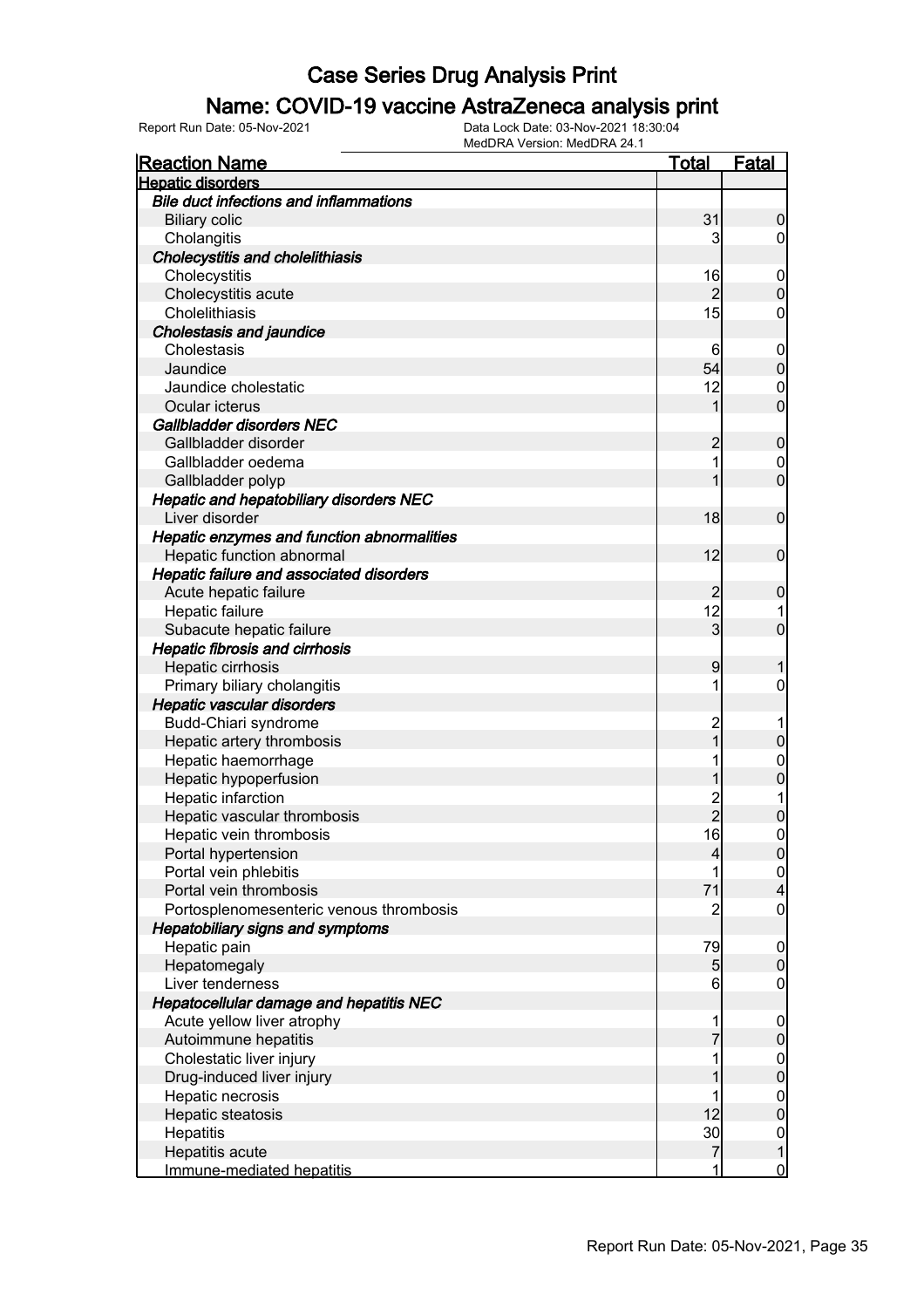### Name: COVID-19 vaccine AstraZeneca analysis print

| <b>Reaction Name</b>                                 | Total | ⊦atal |
|------------------------------------------------------|-------|-------|
| Hepatic disorders cont'd<br><b>Hepatic disorders</b> |       |       |
| Ischaemic hepatitis                                  |       |       |
| Liver injury                                         | 25    |       |
| Nonalcoholic fatty liver disease                     |       |       |
| Reye's syndrome                                      |       |       |
| Obstructive bile duct disorders (excl neoplasms)     |       |       |
| <b>Biliary obstruction</b>                           |       |       |
| Sphincter of Oddi dysfunction                        |       |       |
| Hepatic disorders SOC TOTAL                          | 4R    |       |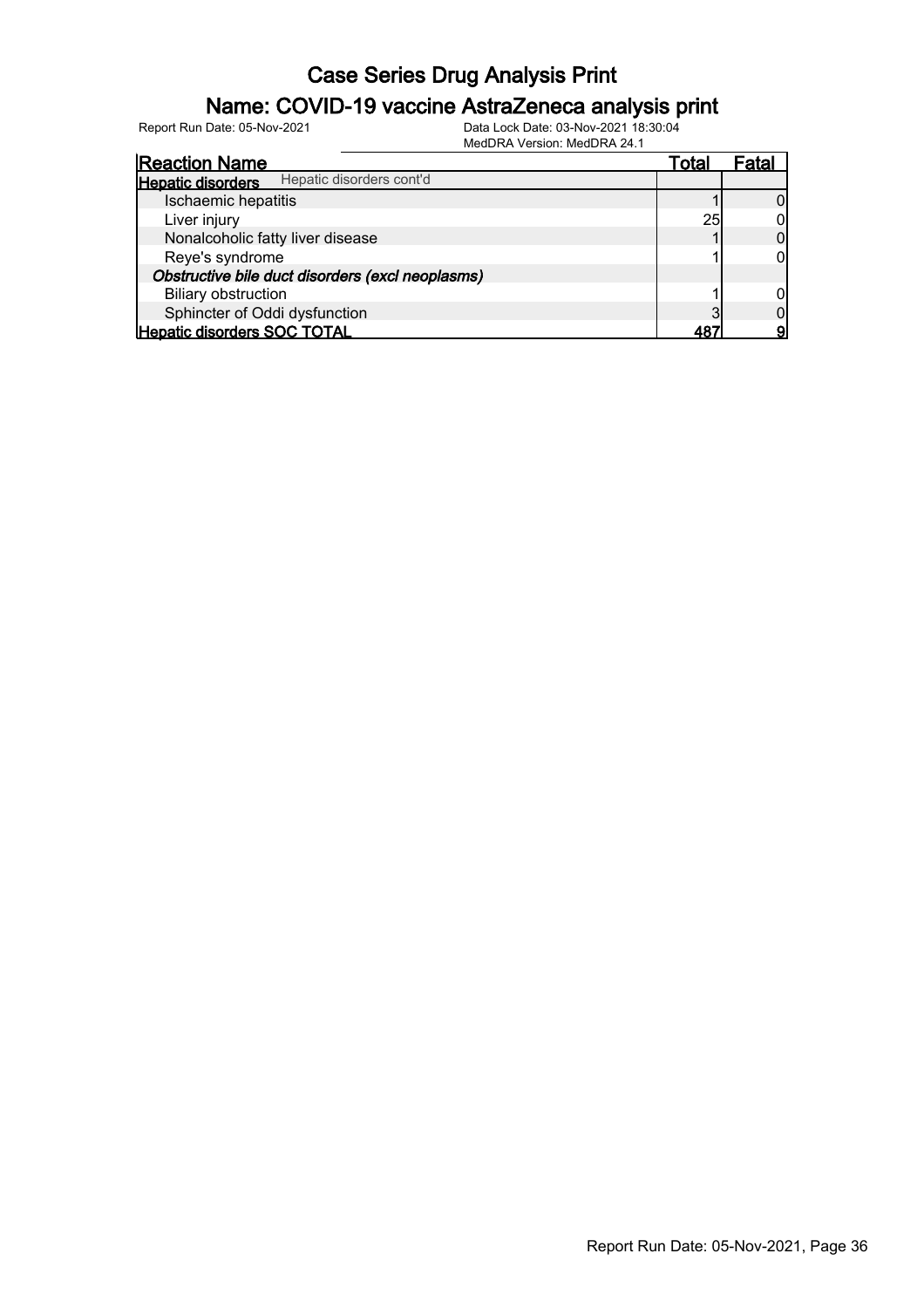#### Name: COVID-19 vaccine AstraZeneca analysis print

| <b>Reaction Name</b>                                          | Total          | Fatal                      |
|---------------------------------------------------------------|----------------|----------------------------|
| Immune system disorders                                       |                |                            |
| Acute and chronic sarcoidosis                                 |                |                            |
| Sarcoidosis                                                   | 27             | $\mathbf 0$                |
| <b>Allergic conditions NEC</b>                                |                |                            |
| Allergic oedema                                               | 21             | $\mathbf 0$                |
| Allergy to animal                                             |                | $\boldsymbol{0}$           |
| Allergy to arthropod bite                                     |                | $\mathbf 0$                |
| Allergy to arthropod sting                                    |                | $\boldsymbol{0}$           |
| Allergy to metals                                             |                | $\mathbf 0$                |
| Allergy to sting                                              |                | $\boldsymbol{0}$           |
| Allergy to venom                                              |                | $\mathbf 0$                |
| Dust allergy                                                  |                | $\mathbf 0$                |
| Hypersensitivity                                              | 1494           | $\mathbf{1}$               |
| Infusion related hypersensitivity reaction                    | 5              | $\boldsymbol{0}$           |
| Mite allergy                                                  | $\overline{2}$ | $\mathbf 0$                |
| Multiple allergies                                            | 22             | $\mathbf 0$                |
| Serum sickness                                                | 15             | $\mathbf 0$                |
| Serum sickness-like reaction                                  | 14             | $\boldsymbol{0}$           |
| Type I hypersensitivity                                       |                | $\mathbf 0$                |
| Type III immune complex mediated reaction                     |                | $\mathbf 0$                |
| Type IV hypersensitivity reaction                             | 4              | $\overline{0}$             |
| Allergies to foods, food additives, drugs and other chemicals |                |                            |
| Allergic reaction to excipient                                | 3              | $\boldsymbol{0}$           |
|                                                               | 7              |                            |
| Allergy to chemicals                                          |                | $\mathbf 0$<br>$\mathbf 0$ |
| Allergy to vaccine                                            | 61             |                            |
| Contrast media reaction                                       | 4              | $\mathbf 0$                |
| Drug hypersensitivity                                         | 69             | $\mathbf 0$                |
| Food allergy                                                  | 47             | $\boldsymbol{0}$           |
| Milk allergy                                                  |                | $\mathbf 0$                |
| Oral allergy syndrome                                         |                | $\mathbf 0$                |
| Reaction to colouring                                         | $\overline{2}$ | $\boldsymbol{0}$           |
| Reaction to excipient                                         | 14             | $\mathbf 0$                |
| Reaction to preservatives                                     | 15             | $\boldsymbol{0}$           |
| Rubber sensitivity                                            | $\frac{2}{3}$  | $\boldsymbol{0}$           |
| Smoke sensitivity                                             |                | $\overline{0}$             |
| Anaphylactic and anaphylactoid responses                      |                |                            |
| Anaphylactic reaction                                         | 691            | $\overline{2}$             |
| Anaphylactic shock                                            | 121            | 0                          |
| Anaphylactoid reaction                                        | 23             | $\overline{0}$             |
| Anaphylactoid shock                                           | 4              | $\mathbf 0$                |
| <b>Atopic disorders</b>                                       |                |                            |
| Atopy                                                         | 3              | $\overline{0}$             |
| Seasonal allergy                                              | 140            | $\overline{0}$             |
| <b>Autoimmune disorders NEC</b>                               |                |                            |
| Autoimmune disorder                                           | 62             | $\boldsymbol{0}$           |
| <b>Autoinflammatory diseases</b>                              |                |                            |
| Autoinflammatory disease                                      | 1              | $\boldsymbol{0}$           |
| Endocrine autoimmune disorders                                |                |                            |
| Hashitoxicosis                                                | 1              | $\boldsymbol{0}$           |
| Immune and associated conditions NEC                          |                |                            |
| Bacille Calmette-Guerin scar reactivation                     | 35             | $\mathbf 0$                |
| Cytokine release syndrome                                     | $\overline{c}$ | $\overline{0}$             |
| Cytokine storm                                                | 4              | $\pmb{0}$                  |
| Haemophagocytic lymphohistiocytosis                           | 14             | $\mathbf{1}$               |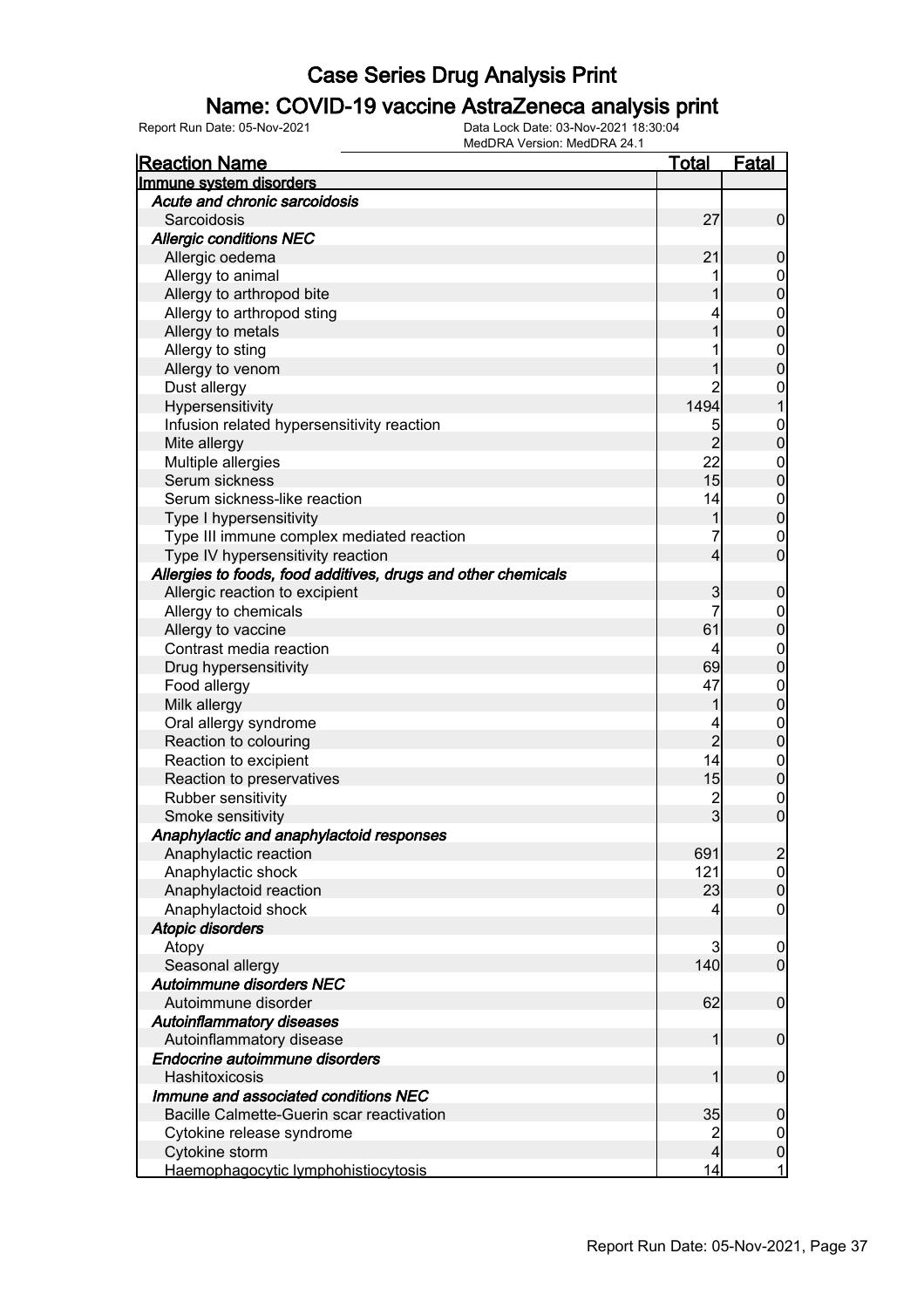### Name: COVID-19 vaccine AstraZeneca analysis print

| <b>Reaction Name</b>                                      | Total | Fatal |
|-----------------------------------------------------------|-------|-------|
| <b>Immune system disorders</b> ne system disorders cont'd |       |       |
| Hypocomplementaemia                                       |       |       |
| Immune system disorder                                    | 47    |       |
| Immune-mediated adverse reaction                          | 10    |       |
| Immunisation reaction                                     |       |       |
| Multiple chemical sensitivity                             |       |       |
| Pre-engraftment immune reaction                           |       |       |
| Sensitisation                                             | 33    |       |
| <b>Immunodeficiency disorders NEC</b>                     |       |       |
| Immunodeficiency                                          | 9     |       |
| Immunosuppression                                         | 6     |       |
| <b>Transplant rejections</b>                              |       |       |
| Corneal graft rejection                                   | 3     |       |
| Transplant rejection                                      |       |       |
| <b>Vasculitides</b>                                       |       |       |
| Anti-neutrophil cytoplasmic antibody positive vasculitis  |       |       |
| Eosinophilic granulomatosis with polyangiitis             |       |       |
| Immune system disorders SOC TOTAL                         | 3082  | 5     |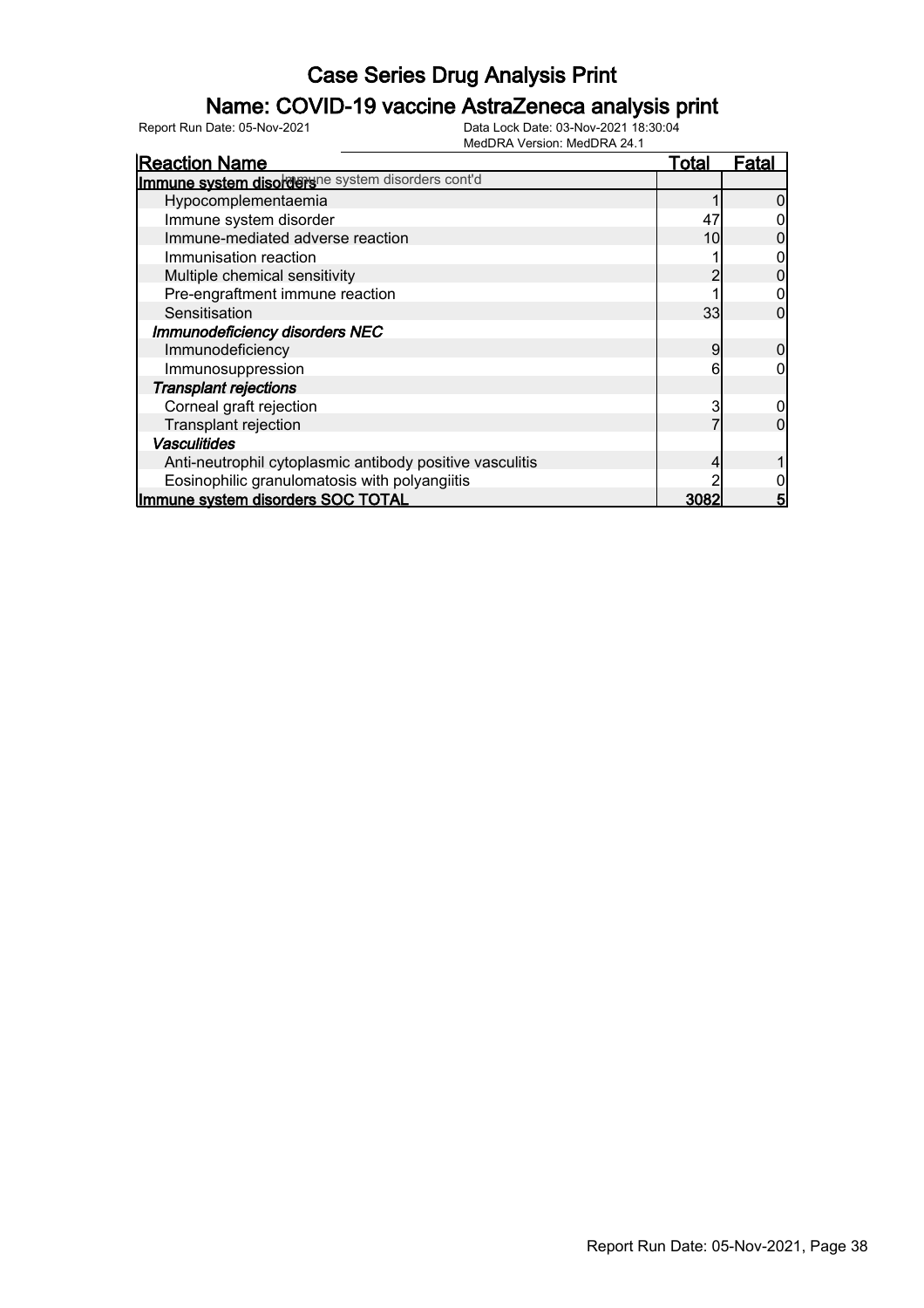#### Name: COVID-19 vaccine AstraZeneca analysis print

| <b>Reaction Name</b>                      | <u>Total</u>   | <b>Fatal</b>     |
|-------------------------------------------|----------------|------------------|
| Infections                                |                |                  |
| Abdominal and gastrointestinal infections |                |                  |
| Abdominal infection                       |                | 0                |
| Abdominal wall infection                  |                | 0                |
| Anal abscess                              |                | 0                |
| Appendicitis                              | 40             | $\boldsymbol{0}$ |
| Appendicitis perforated                   | 3              | 0                |
| Diarrhoea infectious                      |                | $\mathbf{0}$     |
| <b>Diverticulitis</b>                     | 32             | $\mathbf{0}$     |
| <b>Dysentery</b>                          | 5              | $\mathbf{0}$     |
| Gastric infection                         | 1              | $\mathbf 0$      |
| Gastroenteritis                           | 43             | $\mathbf{0}$     |
| <b>Gastrointestinal infection</b>         | 5              | $\mathbf 0$      |
| Large intestine infection                 | $\overline{2}$ | $\mathbf{0}$     |
| Peritonitis                               | $\overline{3}$ | $\overline{0}$   |
| <b>Adenoviral infections</b>              |                |                  |
| Adenovirus infection                      | 1              | $\boldsymbol{0}$ |
| <b>Bacillary infections</b>               |                |                  |
| <b>Bacillus infection</b>                 |                | $\mathbf 0$      |
| <b>Bacterial infections NEC</b>           |                |                  |
| Abscess bacterial                         |                |                  |
| Administration site cellulitis            |                | 0                |
|                                           | 11             | $\boldsymbol{0}$ |
| Arthritis bacterial                       |                | 0                |
| <b>Bacterial infection</b>                | 34             | 1                |
| <b>Bacterial vaginosis</b>                | 4              | 0                |
| Bacterial vulvovaginitis                  |                | $\mathbf{0}$     |
| <b>Cellulitis</b>                         | 529            | $\overline{0}$   |
| Cellulitis orbital                        | $\overline{c}$ | $\mathbf{0}$     |
| Ear infection bacterial                   | $\overline{2}$ | $\boldsymbol{0}$ |
| <b>Endocarditis bacterial</b>             | $\overline{c}$ | $\mathbf{0}$     |
| Eye infection bacterial                   | 1              | $\mathbf{0}$     |
| <b>Folliculitis</b>                       | 11             | $\mathbf{0}$     |
| Gangrene                                  | 3              | $\mathbf 0$      |
| Injection site cellulitis                 | 8              | $\boldsymbol{0}$ |
| Meningitis bacterial                      |                | $\mathbf 0$      |
| Perichondritis                            | 1              | $\overline{0}$   |
| Periorbital cellulitis                    | 5              | 0                |
| Pneumonia bacterial                       | $6 \mid$       |                  |
| Post procedural cellulitis                |                | 0                |
| Skin bacterial infection                  | 6              | $\mathbf 0$      |
| Urinary tract infection bacterial         | 5 <sup>1</sup> | $\mathbf 0$      |
| Vaccination site cellulitis               | 22             | $\boldsymbol{0}$ |
| <b>Bone and joint infections</b>          |                |                  |
| Abscess jaw                               | 1              | $\mathbf 0$      |
| Arthritis infective                       | 4              | $\mathbf 0$      |
| <b>Bursitis infective</b>                 |                | $\boldsymbol{0}$ |
| Intervertebral discitis                   | $\frac{2}{3}$  | $\overline{0}$   |
| Osteomyelitis                             | $\overline{2}$ | 1                |
| <b>Bordetella infections</b>              |                |                  |
| Pertussis                                 | 3              | $\mathbf 0$      |
| <b>Borrelial infections</b>               |                |                  |
| Erythema migrans                          | $\overline{c}$ | $\mathbf 0$      |
| Lyme disease                              | 8              | $\pmb{0}$        |
| <b>Relapsing fever</b>                    | 1              | $\overline{0}$   |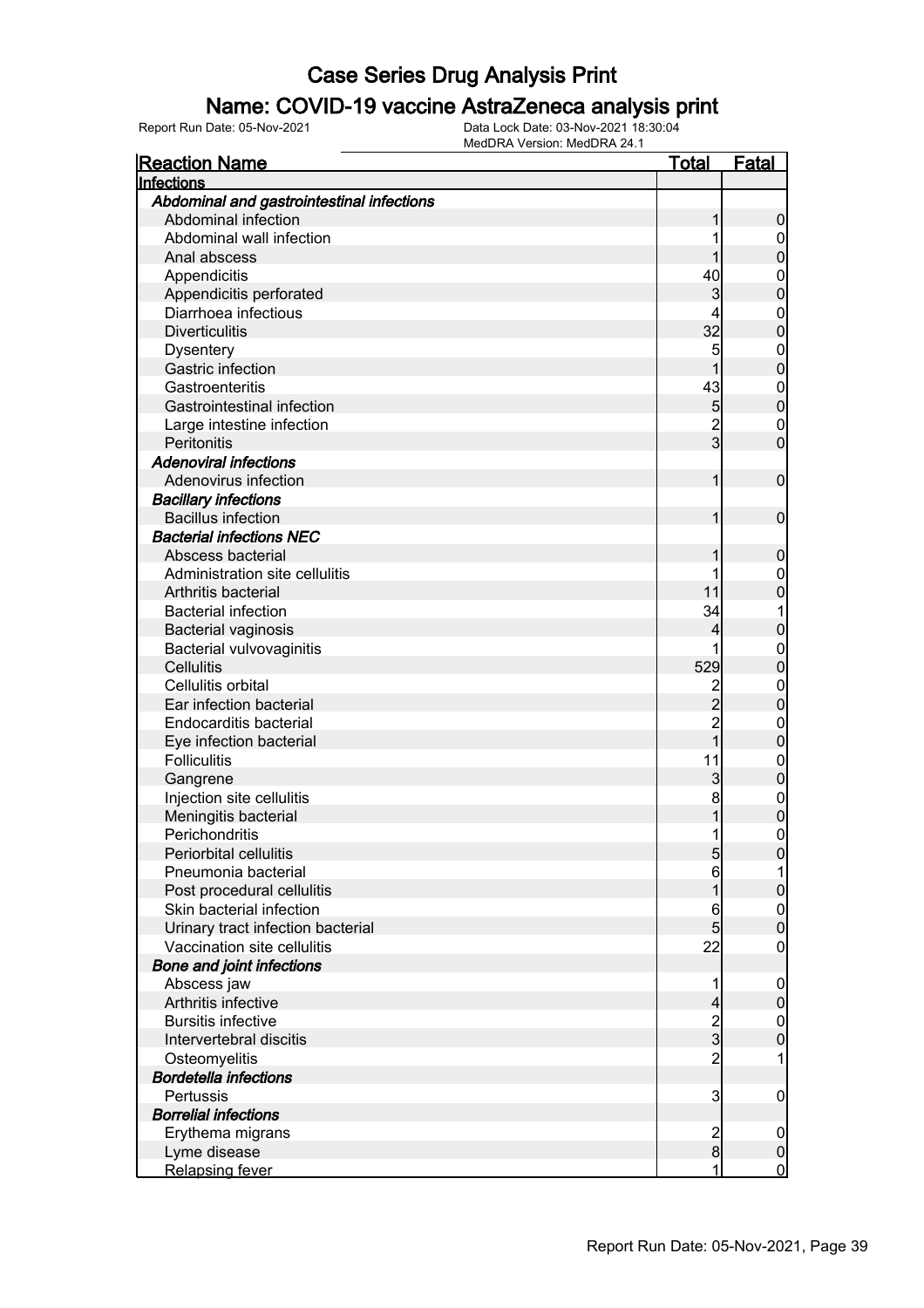### Name: COVID-19 vaccine AstraZeneca analysis print

| <b>Reaction Name</b>                         | <b>Total</b>   | <b>Fatal</b>     |
|----------------------------------------------|----------------|------------------|
| Infections cont'd<br>Infections              |                |                  |
| <b>Breast infections</b>                     |                |                  |
| <b>Breast abscess</b>                        |                | $\mathbf 0$      |
| <b>Mastitis</b>                              | 47             | $\overline{0}$   |
| <b>Brucella infections</b>                   |                |                  |
| <b>Brucellosis</b>                           | 1              | $\boldsymbol{0}$ |
| <b>Caliciviral infections</b>                |                |                  |
| Gastroenteritis norovirus                    | 1              | $\boldsymbol{0}$ |
| Norovirus infection                          | 1              | 0                |
| <b>Campylobacter infections</b>              |                |                  |
| Campylobacter colitis                        |                | $\mathbf 0$      |
| Campylobacter gastroenteritis                |                | $\mathbf 0$      |
| Campylobacter infection                      |                | 0                |
| Candida infections                           |                |                  |
| Anal candidiasis                             | $\overline{c}$ | $\mathbf 0$      |
| Balanitis candida                            | $\mathbf{1}$   | $\pmb{0}$        |
| Candida infection                            | 80             | $\mathbf 0$      |
| Oral candidiasis                             | 60             | $\mathbf 0$      |
| Skin candida                                 | 3              | $\mathbf 0$      |
| Vulvovaginal candidiasis                     | 58             | $\overline{0}$   |
| Cardiac infections                           |                |                  |
| Acute endocarditis                           | $\overline{c}$ | $\boldsymbol{0}$ |
| Cardiac infection                            | 1              | $\mathbf 0$      |
| Endocarditis                                 | 5              | $\mathbf 0$      |
| Myocarditis infectious                       |                | $\boldsymbol{0}$ |
| Central nervous system and spinal infections |                |                  |
| <b>Brain abscess</b>                         | $\overline{c}$ | $\mathbf 0$      |
| Cavernous sinus thrombosis                   | $\overline{9}$ | $\pmb{0}$        |
| Central nervous system infection             | $\overline{2}$ | $\mathbf 0$      |
| Encephalitis                                 | 44             | $\mathbf 0$      |
| Encephalomyelitis                            | 3              | $\mathbf{0}$     |
| <b>Extradural abscess</b>                    | 1              | $\mathbf 0$      |
| Meningitis                                   | 29             | $\mathbf 0$      |
| <b>Myelitis</b>                              | 21             | $\boldsymbol{0}$ |
| <b>Chlamydial infections</b>                 |                |                  |
| Chlamydial infection                         | 1              | $\boldsymbol{0}$ |
| Clostridia infections                        |                |                  |
| Clostridium difficile colitis                | $\overline{4}$ | $\overline{0}$   |
| Clostridium difficile infection              | $\overline{c}$ | $\overline{0}$   |
| <b>Tetanus</b>                               | $\overline{3}$ | $\overline{0}$   |
| <b>Coronavirus infections</b>                |                |                  |
| Asymptomatic COVID-19                        | 5              | $\boldsymbol{0}$ |
| COVID-19                                     | 1034           | 29               |
| COVID-19 pneumonia                           | 70             | 10               |
| Coronavirus infection                        | 7              | $\overline{0}$   |
| Post-acute COVID-19 syndrome                 | 14             | $\pmb{0}$        |
| SARS-CoV-2 sepsis                            | 1              | $\boldsymbol{0}$ |
| Severe acute respiratory syndrome            | 5              | $\mathbf 0$      |
| Suspected COVID-19                           | 44             | $\mathbf 0$      |
| Vaccine derived SARS-CoV-2 infection         | 1              | $\mathbf 0$      |
| Corynebacteria infections                    |                |                  |
| Diphtheria                                   | $\overline{2}$ | $\boldsymbol{0}$ |
| Coxiella infections                          |                |                  |
| Q fever                                      | 113            | $\overline{0}$   |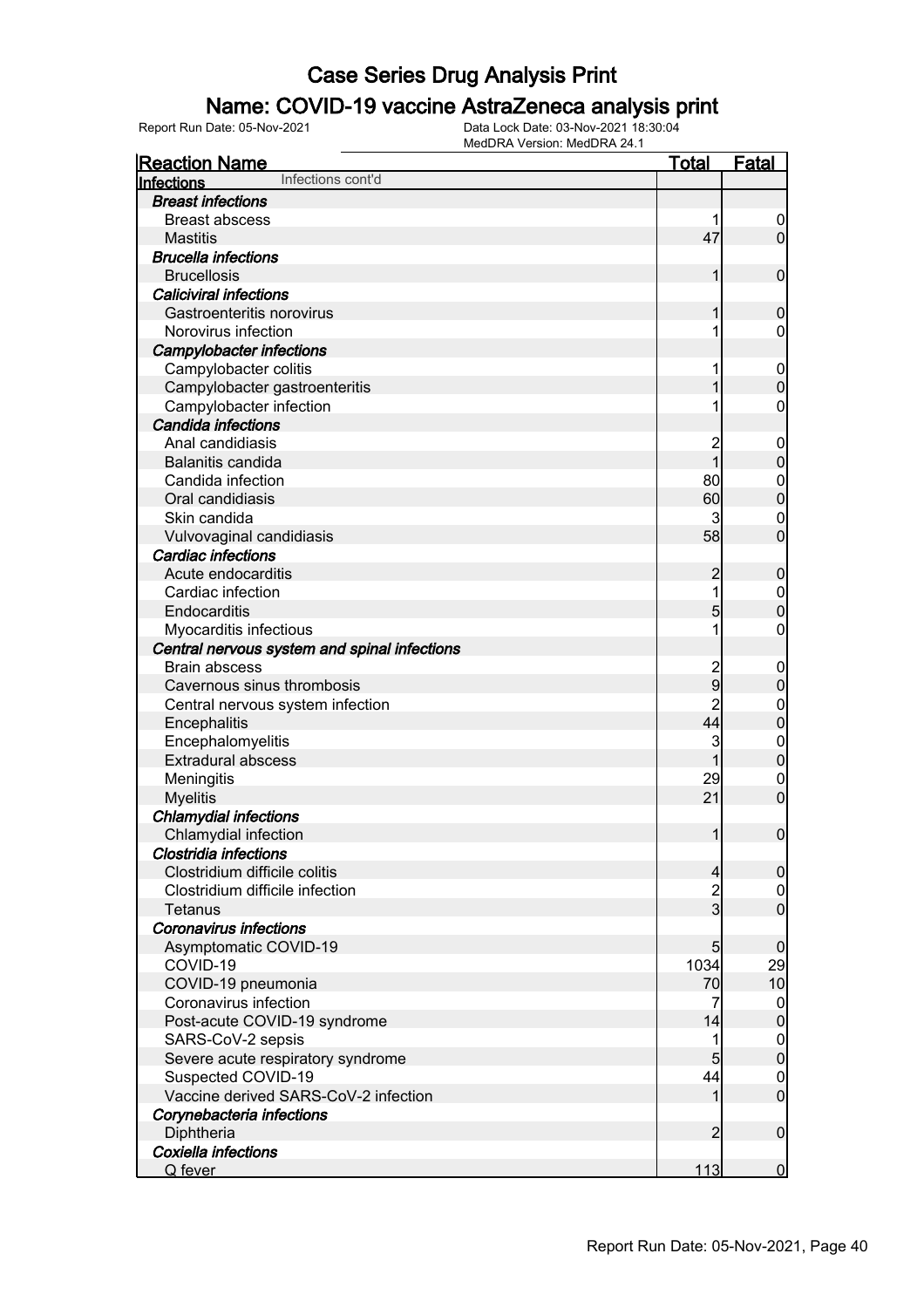### Name: COVID-19 vaccine AstraZeneca analysis print

| <b>Reaction Name</b>                      | <b>Total</b>   | <b>Fatal</b>     |
|-------------------------------------------|----------------|------------------|
| Infections cont'd<br>Infections           |                |                  |
| Coxsackie viral infections                |                |                  |
| Coxsackie bronchitis                      | 1              | $\mathbf 0$      |
| <b>Cytomegaloviral infections</b>         |                |                  |
| Encephalitis cytomegalovirus              | 1              | $\mathbf 0$      |
| Dental and oral soft tissue infections    |                |                  |
| Abscess oral                              | 4              | $\mathbf 0$      |
| Gingival abscess                          | 9              | 0                |
| Gingivitis                                | 30             | $\mathbf 0$      |
| Lip infection                             |                | $\mathbf 0$      |
| Oral infection                            |                | $\mathbf 0$      |
| Oral pustule                              | 3              | $\mathbf 0$      |
| Parotitis                                 | 15             | $\mathbf 0$      |
| Pericoronitis                             |                | $\mathbf 0$      |
| Periodontitis                             | 3<br>2         | $\mathbf 0$      |
| Pulpitis dental                           |                | $\mathbf 0$      |
| Sialoadenitis                             | 3              | $\mathbf 0$      |
| Tongue abscess                            | 4              | $\mathbf 0$      |
| Tooth abscess                             | 16             | $\boldsymbol{0}$ |
| Tooth infection                           | 14             | 0                |
| Ear infections                            |                |                  |
| Ear infection                             | 140            | $\mathbf 0$      |
| Labyrinthitis                             | 185            | $\pmb{0}$        |
| Mastoiditis                               | 5              | $\boldsymbol{0}$ |
| Otitis externa                            | 7              | $\mathbf 0$      |
| Otitis media                              | 8              | $\mathbf 0$      |
| Otitis media chronic                      | 14             | $\mathbf 0$      |
| Otosalpingitis                            | 1              | $\boldsymbol{0}$ |
| <b>Ectoparasitic infestations</b>         |                |                  |
| Acarodermatitis                           | 9              | $\mathbf 0$      |
| Infestation                               |                | $\pmb{0}$        |
| Trombidiasis                              | 3              | $\mathbf 0$      |
| <b>Epstein-Barr viral infections</b>      |                |                  |
| Epstein-Barr virus infection              | 4              | $\mathbf 0$      |
| Epstein-Barr virus infection reactivation | $\overline{c}$ | $\pmb{0}$        |
| Infectious mononucleosis                  | 59             | $\boldsymbol{0}$ |
| <b>Escherichia infections</b>             |                |                  |
| Escherichia infection                     |                | $\overline{0}$   |
| Escherichia sepsis                        | $\frac{2}{2}$  | $\overline{0}$   |
| Eye and eyelid infections                 |                |                  |
| Conjunctivitis                            | 85             | $\boldsymbol{0}$ |
| Eye infection                             | 45             | $\overline{0}$   |
| Eyelid boil                               | 3              | $\pmb{0}$        |
| Eyelid infection                          | 4              | $\overline{0}$   |
| Hordeolum                                 | 42             | $\pmb{0}$        |
| Keratouveitis                             | 1              | $\mathbf 0$      |
| <b>Retinitis</b>                          | $\overline{2}$ | $\overline{0}$   |
| Female reproductive tract infections      |                |                  |
| Endometritis                              | $\overline{c}$ | $\boldsymbol{0}$ |
| Fallopian tube abscess                    |                | $\overline{0}$   |
| Genital infection female                  |                | $\pmb{0}$        |
| Ovarian abscess                           |                | $\mathbf 0$      |
| Pelvic inflammatory disease               | $\overline{c}$ | $\pmb{0}$        |
| Pyometra                                  | 1              | 1                |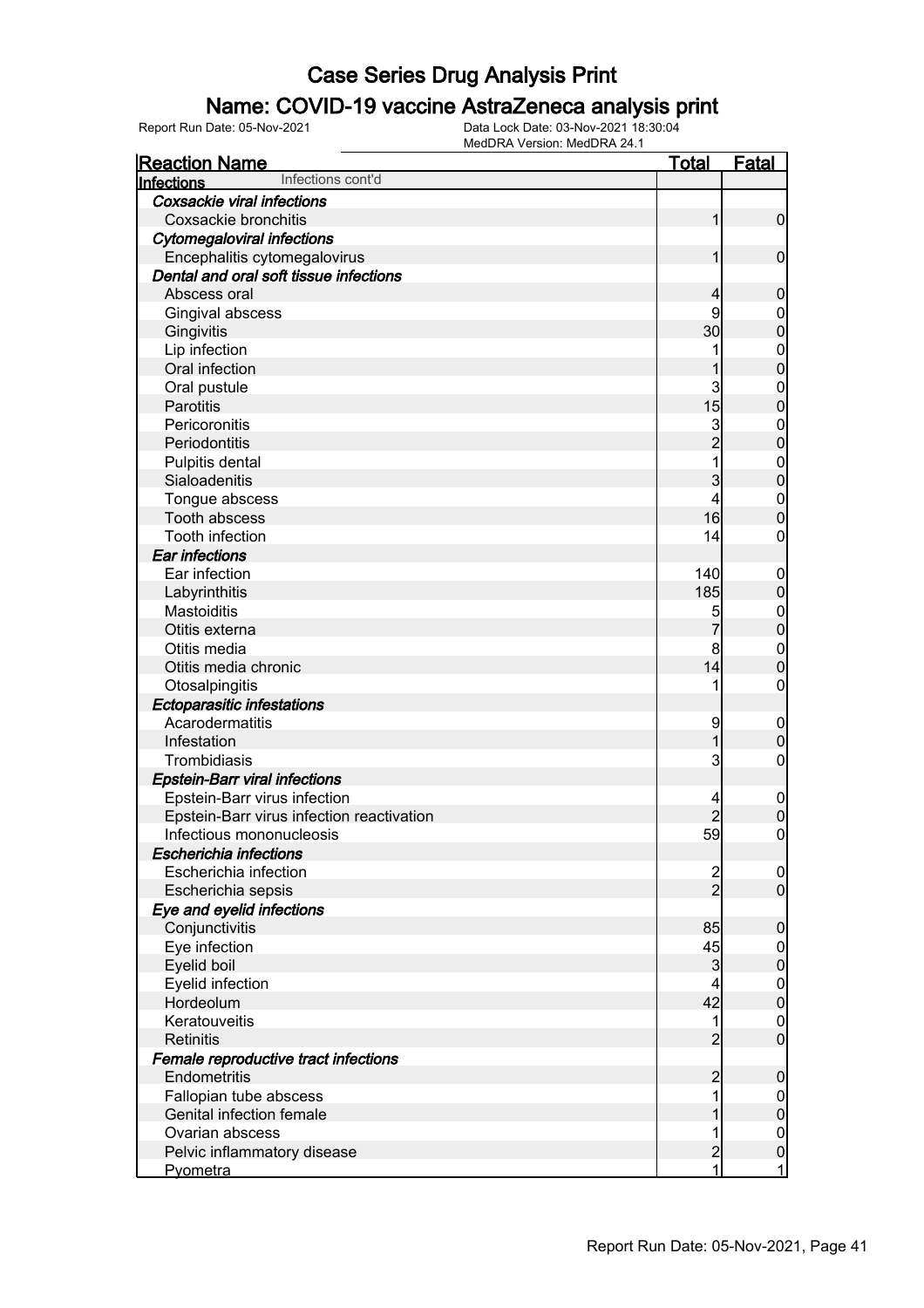### Name: COVID-19 vaccine AstraZeneca analysis print

| <u>Reaction Name</u>                                | <b>Total</b>                          | <b>Fatal</b>     |
|-----------------------------------------------------|---------------------------------------|------------------|
| Infections cont'd<br><b>Infections</b>              |                                       |                  |
| Vaginal abscess                                     | $\mathbf{3}$                          | $\boldsymbol{0}$ |
| Vaginal infection                                   | 5                                     | 0                |
| Vulval abscess                                      | 1                                     | $\mathbf 0$      |
| <b>Flaviviral infections</b>                        |                                       |                  |
| Dengue fever                                        | 1                                     | $\mathbf 0$      |
| Yellow fever                                        | 1                                     | 0                |
| Yellow fever vaccine-associated neurotropic disease | 1                                     | $\mathbf 0$      |
| <b>Fungal infections NEC</b>                        |                                       |                  |
| Ear infection fungal                                | $\overline{2}$                        | $\mathbf 0$      |
| Fungal infection                                    | 27                                    | $\mathbf 0$      |
| Fungal skin infection                               | 10                                    | $\mathbf 0$      |
| Oral fungal infection                               | 1                                     | $\boldsymbol{0}$ |
| Overgrowth fungal                                   | 1                                     | $\overline{0}$   |
| Severe asthma with fungal sensitisation             | 5                                     | $\boldsymbol{0}$ |
| Tonsillitis fungal                                  | $\overline{1}$                        | $\overline{0}$   |
| Vulvovaginal mycotic infection                      | 4                                     | $\boldsymbol{0}$ |
| <b>Helicobacter infections</b>                      |                                       |                  |
| Helicobacter infection                              | 1                                     | $\mathbf 0$      |
| <b>Hepatitis virus infections</b>                   |                                       |                  |
| <b>Hepatitis E</b>                                  | 1                                     | $\mathbf 0$      |
| <b>Hepatobiliary and spleen infections</b>          |                                       |                  |
| <b>Biliary sepsis</b>                               | 5                                     |                  |
| Liver abscess                                       | 1                                     | $\pmb{0}$        |
| Splenic infection                                   | 1                                     | $\boldsymbol{0}$ |
| <b>Herpes viral infections</b>                      |                                       |                  |
| Eczema herpeticum                                   | 3                                     | $\mathbf 0$      |
| <b>Genital herpes</b>                               | 79                                    | $\pmb{0}$        |
| Genital herpes simplex                              | 1                                     | $\boldsymbol{0}$ |
| Genital herpes zoster                               |                                       | $\overline{0}$   |
| Haemorrhagic varicella syndrome                     | 1                                     | $\mathbf{0}$     |
| Herpes dermatitis                                   | $\overline{2}$                        | $\mathbf 0$      |
| Herpes ophthalmic                                   | 16                                    | $\mathbf{0}$     |
| Herpes pharyngitis                                  | 1                                     | $\mathbf 0$      |
| Herpes simplex                                      | 46                                    | $\mathbf{0}$     |
| Herpes simplex reactivation                         | $\overline{4}$                        | $\overline{0}$   |
| Herpes virus infection                              | 4                                     | 0                |
| Herpes zoster                                       | 1596                                  | $\overline{0}$   |
| Herpes zoster disseminated                          | 1                                     | $\overline{0}$   |
| Herpes zoster oticus                                | 14                                    | $\overline{0}$   |
| Herpes zoster reactivation                          | $\begin{array}{c} 2 \\ 1 \end{array}$ | $\mathbf 0$      |
| Meningoencephalitis herpetic                        |                                       | $\overline{0}$   |
| Nasal herpes                                        | 16                                    | $\boldsymbol{0}$ |
| Ophthalmic herpes simplex                           | $\overline{2}$                        | $\mathbf 0$      |
| Ophthalmic herpes zoster                            | 10                                    | $\boldsymbol{0}$ |
| Oral herpes                                         | 710                                   | $\mathbf 0$      |
| Varicella                                           | 41                                    | $\overline{0}$   |
| Varicella zoster virus infection                    | $\overline{4}$                        | $\overline{0}$   |
| <b>Infections NEC</b>                               |                                       |                  |
| Abscess                                             | 52                                    | $\boldsymbol{0}$ |
| Abscess limb                                        | 25                                    | $\overline{0}$   |
| Abscess soft tissue                                 | $\mathbf{3}$                          | $\mathbf 0$      |
| Catheter site infection                             | 1                                     | $\boldsymbol{0}$ |
| <b>Coinfection</b>                                  | 1                                     | $\mathbf 0$      |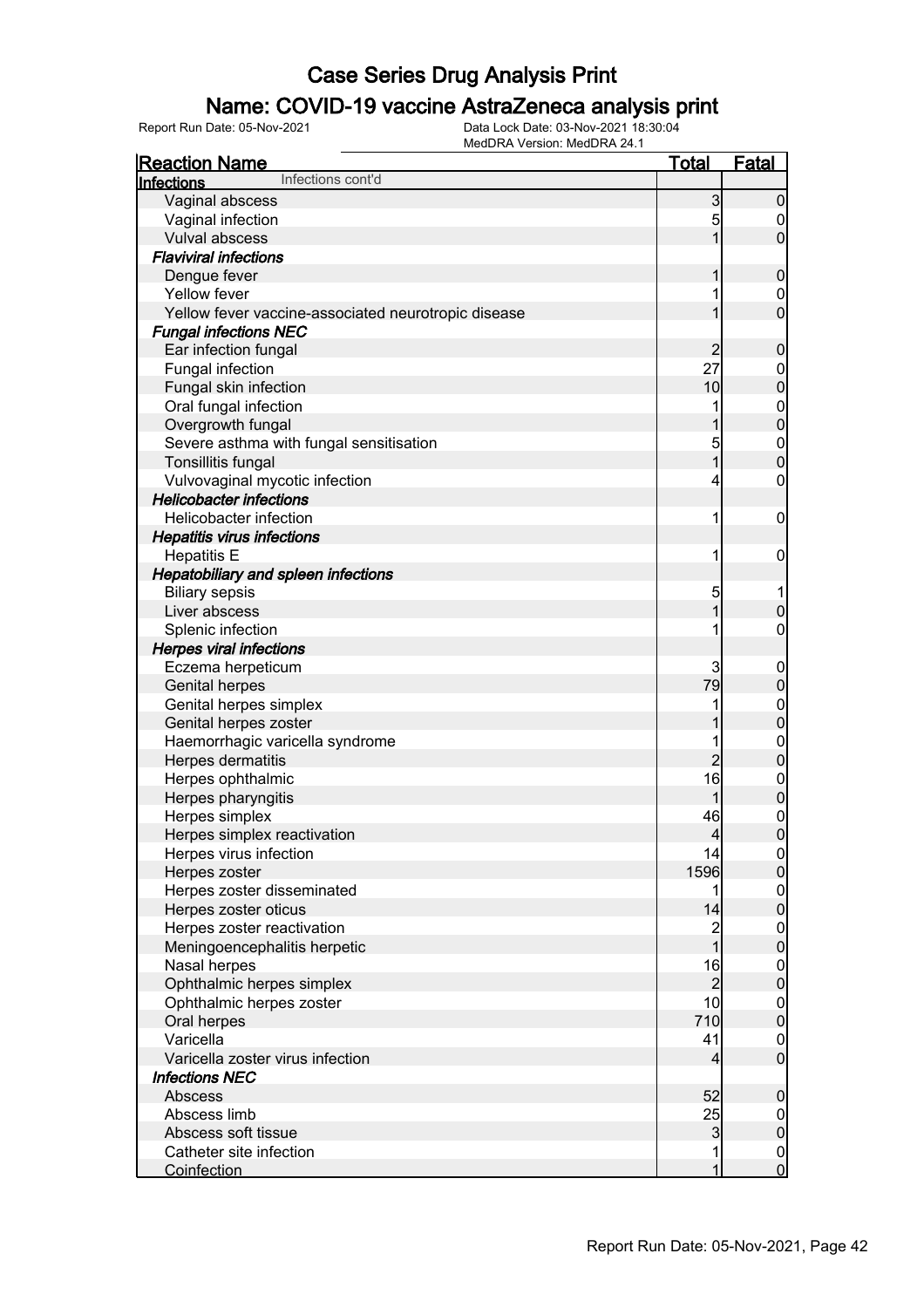### Name: COVID-19 vaccine AstraZeneca analysis print

| <b>Reaction Name</b>                                | <u>Total</u>   | <b>Fatal</b>     |
|-----------------------------------------------------|----------------|------------------|
| Infections cont'd<br>Infections                     |                |                  |
| Device related infection                            | 3              | $\boldsymbol{0}$ |
| Empyema                                             |                | 0                |
| <b>Genital abscess</b>                              |                | $\boldsymbol{0}$ |
| Groin abscess                                       |                | 0                |
| Groin infection                                     |                | $\mathbf{0}$     |
| Infected bite                                       |                | 0                |
| Infected cyst                                       | 4              | $\mathbf{0}$     |
| Infection                                           | 526            | 4                |
| Infection in an immunocompromised host              | 3              | $\mathbf{0}$     |
| Infectious thyroiditis                              |                | $\mathbf 0$      |
| Injection site abscess                              | 3              | $\mathbf{0}$     |
| Injection site infection                            | 21             | $\overline{0}$   |
| Localised infection                                 | 106            | $\mathbf{0}$     |
| Lymph gland infection                               | 8              | $\mathbf 0$      |
| Lymph node abscess                                  | $\overline{c}$ | $\mathbf{0}$     |
| Omphalitis                                          | $\overline{1}$ | $\mathbf 0$      |
| Pathogen resistance                                 | 3              | $\mathbf{0}$     |
| Pelvic infection                                    |                | $\mathbf 0$      |
| Pyuria                                              |                | $\mathbf{0}$     |
| Respiratory tract infection                         |                | $\mathbf 0$      |
| Toxic shock syndrome                                |                | $\mathbf{0}$     |
| Vaccination site abscess                            |                | $\mathbf 0$      |
| Vaccination site infection                          | 23             | $\mathbf{0}$     |
| Vaccine breakthrough infection                      | 3              | $\mathbf 0$      |
| <b>Vestibulitis</b>                                 | 4              | $\mathbf{0}$     |
| Wound abscess                                       | 1              | $\overline{0}$   |
| Infectious disorders carrier                        |                |                  |
| SARS-CoV-2 carrier                                  |                | $\boldsymbol{0}$ |
| Infectious transmissions                            |                |                  |
| Secondary transmission                              | 16             | 0                |
| Vaccine virus shedding                              | 1              | 0                |
| Influenza viral infections                          |                |                  |
| H1N1 influenza                                      | 1              | $\mathbf 0$      |
| H2N2 influenza                                      | 3              | 0                |
| Influenza                                           | 6784           | $\overline{0}$   |
| <b>Klebsiella infections</b>                        |                |                  |
| Pneumonia klebsiella                                | 1              | $\boldsymbol{0}$ |
| Lower respiratory tract and lung infections         |                |                  |
| Atypical pneumonia                                  | 2              | $\boldsymbol{0}$ |
| <b>Bronchitis</b>                                   | 28             | 0                |
| Infectious pleural effusion                         | 4              | 0                |
| Infective exacerbation of bronchiectasis            |                | 0                |
| Infective pulmonary exacerbation of cystic fibrosis |                |                  |
| Lower respiratory tract infection                   | 310            | 4                |
| Pleural infection                                   |                | 0                |
| Pneumonia                                           | 264            | 28               |
| Pneumonia aspiration                                | 25             | $6\phantom{.}6$  |
| Sputum purulent                                     |                | $\mathbf 0$      |
| Male reproductive tract infections                  |                |                  |
| Epididymitis                                        | 8              | 0                |
| Orchitis                                            | 5 <sub>l</sub> | $\mathbf 0$      |
| Molluscum contagiosum viral infections              |                |                  |
| Molluscum contagiosum                               | 1              | $\bf{0}$         |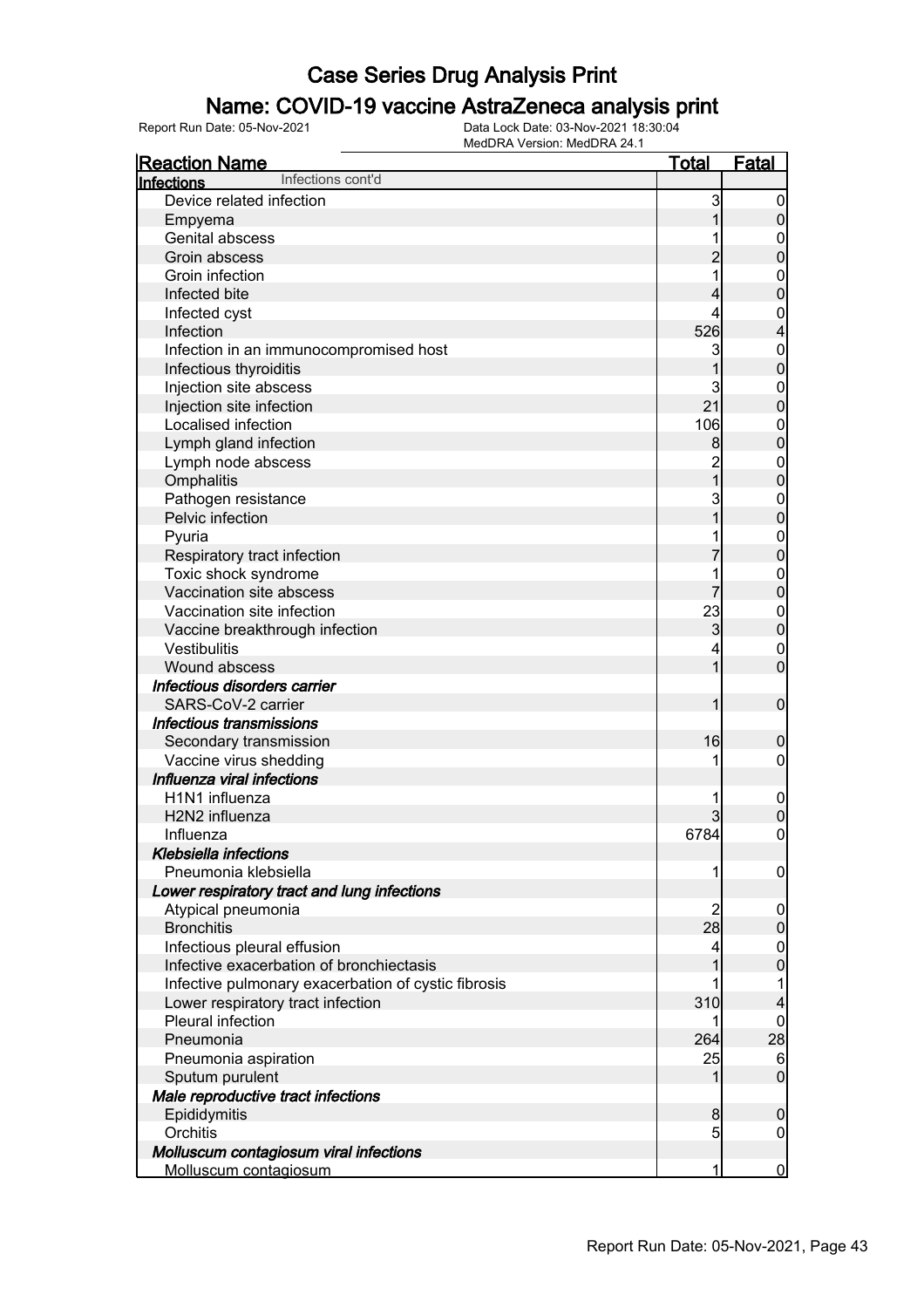### Name: COVID-19 vaccine AstraZeneca analysis print

| <b>Reaction Name</b>                                     | <u>Total</u>   | <b>Fatal</b>                  |
|----------------------------------------------------------|----------------|-------------------------------|
| Infections cont'd<br>Infections                          |                |                               |
| <b>Mumps viral infections</b>                            |                |                               |
| <b>Mumps</b>                                             | 13             | $\boldsymbol{0}$              |
| Muscle and soft tissue infections                        |                |                               |
| Muscle abscess                                           |                | $\boldsymbol{0}$              |
| Necrotising fasciitis                                    | 1              | $\mathbf 0$                   |
| Soft tissue infection                                    | 5              | $\mathbf 0$                   |
| Neisseria infections                                     |                |                               |
| Gonorrhoea                                               | 1              | $\mathbf 0$                   |
| <b>Orthopox viral infections</b>                         |                |                               |
| Cow pox                                                  |                | $\boldsymbol{0}$              |
| Vaccinia virus infection                                 | $\overline{2}$ | $\mathbf 0$                   |
| Papilloma viral infections                               |                |                               |
| Papilloma viral infection                                | 1              | $\mathbf 0$                   |
| Paravaccinia infections                                  |                |                               |
| Paravaccinia                                             | 1              | $\mathbf 0$                   |
| <b>Phleboviral infections</b>                            |                |                               |
| Severe fever with thrombocytopenia syndrome              | 2              | $\mathbf 0$                   |
| <b>Plasmodia infections</b>                              |                |                               |
| Malaria                                                  | 7              | $\mathbf 0$                   |
| <b>Pneumocystis infections</b>                           |                |                               |
| Pneumocystis jirovecii pneumonia                         | 1              | $\mathbf 0$                   |
| Prion-associated disorders                               |                |                               |
| Creutzfeldt-Jakob disease                                | 3              | $\mathbf 0$                   |
| <b>Pseudomonal infections</b>                            |                |                               |
| Pseudomonas infection                                    | 1              | $\mathbf 0$                   |
| <b>Retroviral infections</b>                             |                |                               |
| Acquired immunodeficiency syndrome                       | $\overline{c}$ | $\boldsymbol{0}$              |
| <b>HIV</b> infection                                     | 3              | $\mathbf 0$                   |
| HIV-associated neurocognitive disorder                   | 1              | $\mathbf 0$                   |
| Persistent generalised lymphadenopathy                   | 1              | $\mathbf 0$                   |
| <b>Rotaviral infections</b><br>Gastroenteritis rotavirus | 1              |                               |
| Rotavirus infection                                      | 1              | $\mathbf 0$<br>$\overline{0}$ |
| Rubella viral infections                                 |                |                               |
| Rubella                                                  | 1              | $\boldsymbol{0}$              |
| Rubeola viral infections                                 |                |                               |
| <b>Measles</b>                                           | 6              | $\mathbf 0$                   |
| Salmonella infections                                    |                |                               |
| <b>Typhoid fever</b>                                     | $\overline{2}$ | $\mathbf 0$                   |
| Sepsis, bacteraemia, viraemia and fungaemia NEC          |                |                               |
| Abdominal sepsis                                         | 1              | $\mathbf 0$                   |
| Bacteraemia                                              |                | 0                             |
| Neutropenic sepsis                                       | 8              | $\boldsymbol{0}$              |
| Pelvic sepsis                                            |                | 0                             |
| Sepsis                                                   | 113            | 13                            |
| Sepsis syndrome                                          | 1              | $\boldsymbol{0}$              |
| Septic pulmonary embolism                                | 1              | $\boldsymbol{0}$              |
| Septic rash                                              | 13             | $\mathbf{0}$                  |
| Septic shock                                             | 4              | 1                             |
| Urosepsis                                                | 10             | 1                             |
| Viraemia                                                 | $\overline{4}$ | $\overline{0}$                |
| Skin structures and soft tissue infections               |                |                               |
| <b>Blister infected</b>                                  | 1              | $\overline{0}$                |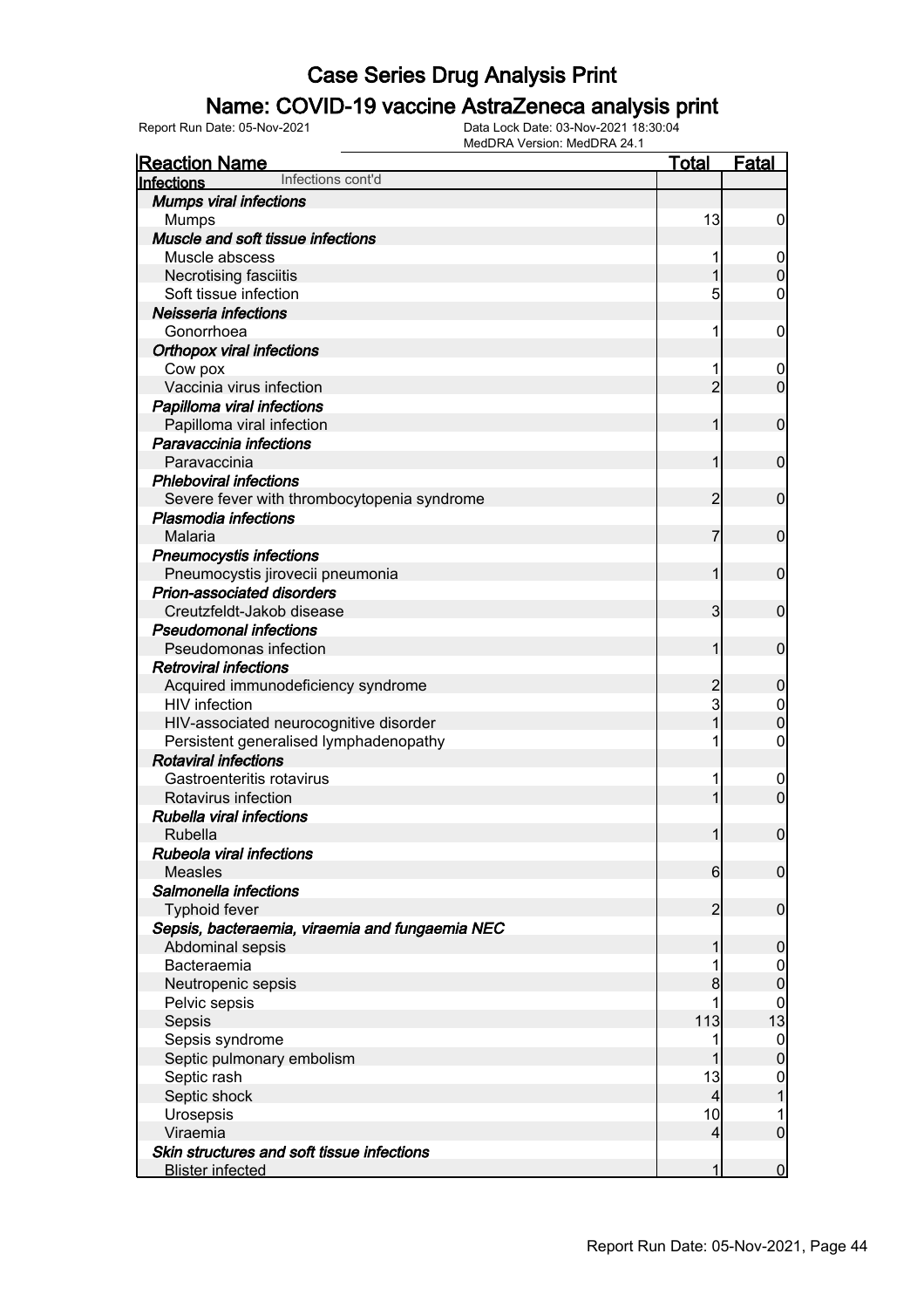### Name: COVID-19 vaccine AstraZeneca analysis print

| <b>Reaction Name</b>                            | <u>Total</u>                               | <b>Fatal</b>                     |
|-------------------------------------------------|--------------------------------------------|----------------------------------|
| Infections cont'd<br>Infections                 |                                            |                                  |
| Carbuncle                                       | 1                                          | $\overline{0}$                   |
| Dermatitis infected                             | 10                                         | $\pmb{0}$                        |
| Dermo-hypodermitis                              | 1                                          | $\mathbf{0}$                     |
| Eczema infected                                 | 3                                          | $\overline{0}$                   |
| Impetigo                                        | 12                                         |                                  |
| Infected dermal cyst                            | $\overline{3}$                             | $0\atop 0$                       |
| Pilonidal cyst                                  | $\overline{2}$                             |                                  |
| Pustule                                         | 26                                         | $\begin{matrix}0\\0\end{matrix}$ |
| Rash pustular                                   | 19                                         | $\boldsymbol{0}$                 |
| Skin infection                                  | 73                                         | $\mathbf 0$                      |
| Subcutaneous abscess                            | 9                                          | $\mathbf{0}$                     |
| Vaccination site pustule                        | 5                                          | $\overline{0}$                   |
| Staphylococcal infections                       |                                            |                                  |
| Furuncle                                        | 55                                         | $\pmb{0}$                        |
| Pneumonia staphylococcal                        | 1                                          | $\boldsymbol{0}$                 |
| Staphylococcal bacteraemia                      |                                            | $\overline{0}$                   |
| Staphylococcal infection                        |                                            | $\mathbf{0}$                     |
| Staphylococcal scalded skin syndrome            | $\begin{array}{c} 2 \\ 2 \\ 1 \end{array}$ | $\overline{0}$                   |
| Staphylococcal sepsis                           | 4                                          | $\mathbf 1$                      |
| Toxic shock syndrome staphylococcal             | 1                                          | $\overline{0}$                   |
| Vulvovaginitis staphylococcal                   | 1                                          | $\pmb{0}$                        |
| <b>Streptococcal infections</b>                 |                                            |                                  |
|                                                 |                                            |                                  |
| Beta haemolytic streptococcal infection         | 1                                          | $\boldsymbol{0}$                 |
| Cellulitis streptococcal                        | 1                                          | $\mathbf 0$                      |
| Erysipelas                                      | 1                                          | $\mathbf{0}$<br>$\overline{1}$   |
| Meningitis pneumococcal                         | $\overline{c}$                             |                                  |
| Pharyngitis streptococcal                       | 9                                          | $0\atop 0$                       |
| Pneumonia pneumococcal                          | $\overline{1}$                             |                                  |
| Scarlet fever                                   | 1                                          | $\begin{matrix}0\\0\end{matrix}$ |
| Streptococcal bacteraemia                       | 1                                          |                                  |
| Streptococcal infection                         | $\mathbf{3}$                               | $\mathbf{0}$                     |
| Tonsillitis streptococcal                       | $\overline{1}$                             | $\overline{0}$                   |
| <b>Tinea infections</b>                         |                                            |                                  |
| Body tinea                                      | 8                                          | $\boldsymbol{0}$                 |
| Tinea cruris                                    | $\overline{2}$                             | $\mathsf{O}\xspace$              |
| Tinea infection                                 | $\mathbf{3}$                               | 0                                |
| Tinea pedis                                     | $\vert 4 \vert$                            | 0                                |
| Tinea versicolour                               | $\overline{2}$                             | $\overline{0}$                   |
| <b>Treponema infections</b>                     |                                            |                                  |
| Neurosyphilis                                   | $\mathbf{1}$                               | $\boldsymbol{0}$                 |
| Syphilis                                        | $\overline{4}$                             | $\overline{0}$                   |
| <b>Trypanosomal infections</b>                  |                                            |                                  |
| African trypanosomiasis                         | 6                                          | $\mathbf 0$                      |
| <b>Tuberculous infections</b>                   |                                            |                                  |
| Disseminated Bacillus Calmette-Guerin infection | 1                                          | $\mathbf 0$                      |
| Erythema induratum                              | 1                                          | $\pmb{0}$                        |
| Lymph node tuberculosis                         | $\mathbf{3}$                               | $\boldsymbol{0}$                 |
| Meningitis tuberculous                          | $\overline{1}$                             | $\mathbf 0$                      |
| Pulmonary tuberculosis                          | $\overline{c}$                             | $\boldsymbol{0}$                 |
| Tuberculosis                                    | $\overline{4}$                             | $\mathbf 0$                      |
| <b>Upper respiratory tract infections</b>       |                                            |                                  |
| Acute sinusitis                                 | $6 \,$                                     | $\mathbf 0$                      |
| Chronic sinusitis                               | 16                                         | $\overline{0}$                   |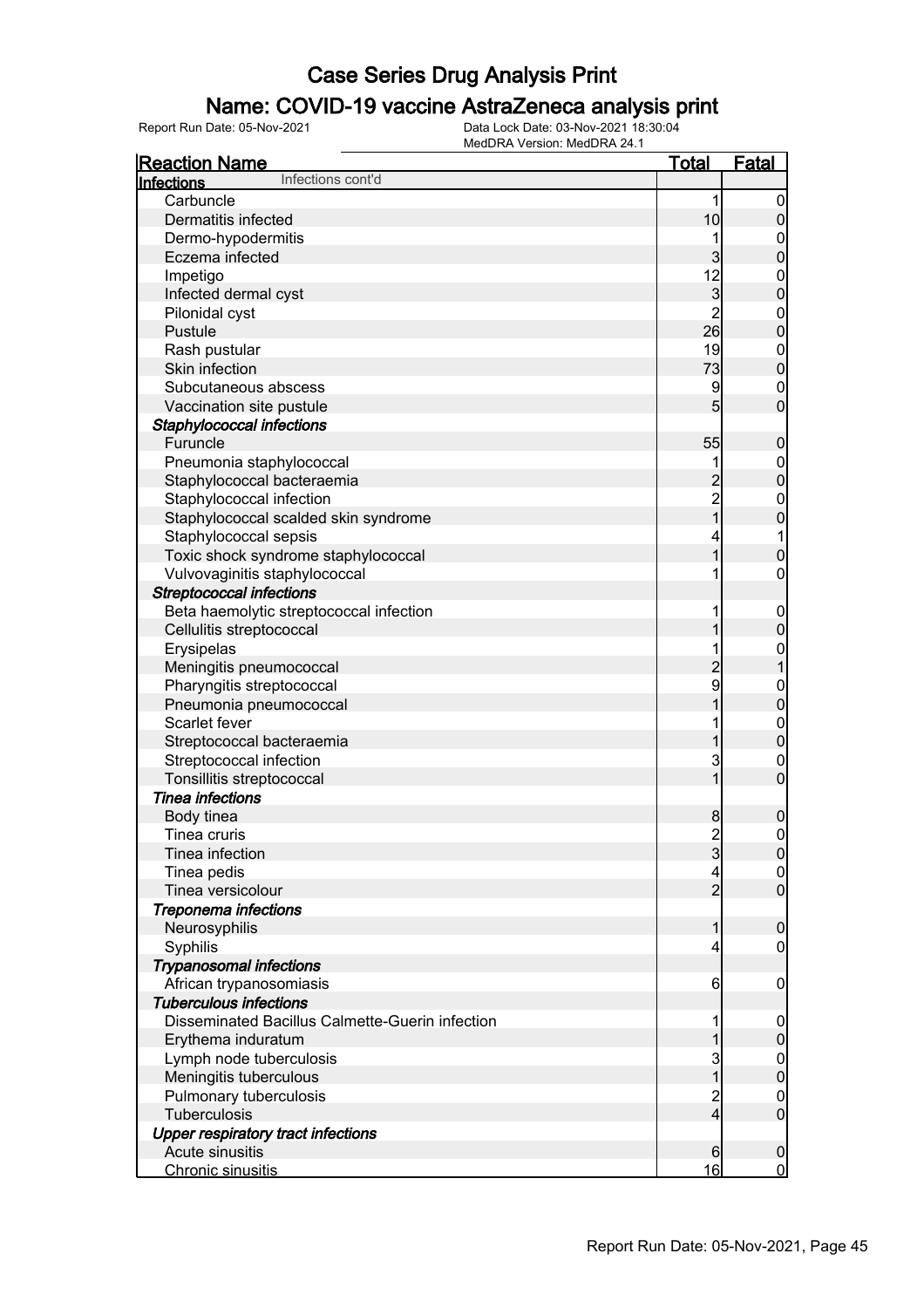#### Name: COVID-19 vaccine AstraZeneca analysis print

| <b>Reaction Name</b>              | <u>Total</u>                     | <b>Fatal</b>                         |
|-----------------------------------|----------------------------------|--------------------------------------|
| Infections cont'd<br>Infections   |                                  |                                      |
| Croup infectious                  | 1                                | $\boldsymbol{0}$                     |
| Epiglottitis                      | 1                                | $\overline{0}$                       |
| Laryngitis                        | 37                               | $\pmb{0}$                            |
| Nasal vestibulitis                |                                  | $\boldsymbol{0}$                     |
| Nasopharyngitis                   | 1899                             | $\overline{0}$                       |
| Peritonsillar abscess             | 1                                |                                      |
| Pharyngeal abscess                | 1                                | $0\atop 0$                           |
| Pharyngitis                       | 41                               |                                      |
| <b>Rhinitis</b>                   | 53                               | $\begin{matrix}0\\0\end{matrix}$     |
| Sinobronchitis                    | 1                                |                                      |
| <b>Sinusitis</b>                  | 387                              | $\begin{matrix} 0 \\ 0 \end{matrix}$ |
| Tonsillitis                       | 88                               | $\boldsymbol{0}$                     |
| <b>Tracheitis</b>                 | $\overline{2}$                   | $\overline{0}$                       |
| Upper respiratory tract infection | 10                               | $\boldsymbol{0}$                     |
| <b>Urinary tract infections</b>   |                                  |                                      |
|                                   | 99                               |                                      |
| Cystitis                          |                                  | $\boldsymbol{0}$                     |
| Genitourinary tract infection     | 1                                | $\mathbf 0$                          |
| Kidney infection                  | 60                               | $0\atop 0$                           |
| Pyelonephritis                    | 7                                |                                      |
| Pyelonephritis acute              | 1                                | $\begin{matrix} 0 \\ 0 \end{matrix}$ |
| Pyelonephritis chronic            | 1                                |                                      |
| Renal abscess                     | $\overline{c}$<br>$\overline{1}$ | $\mathbf{0}$                         |
| <b>Urethritis</b>                 |                                  | $\overline{0}$                       |
| Urinary tract infection           | 261                              | $\mathbf 0$                          |
| <b>Vascular infections</b>        |                                  |                                      |
| Haematoma infection               | $\overline{\mathbf{c}}$          | $\boldsymbol{0}$                     |
| Infected lymphocele               | $\overline{1}$                   | $\mathbf 0$                          |
| Infected varicose vein            | 1                                | $\boldsymbol{0}$                     |
| Lymphangitis                      | $6 \overline{6}$                 | $\overline{0}$                       |
| <b>Viral infections NEC</b>       |                                  |                                      |
| Arthritis viral                   | $\overline{c}$                   | $\boldsymbol{0}$                     |
| <b>Bronchitis viral</b>           | 1                                | $\boldsymbol{0}$                     |
| Conjunctivitis viral              | 1                                | $\mathbf 0$                          |
| Ear infection viral               | $\frac{2}{8}$                    | $\begin{matrix} 0 \\ 0 \end{matrix}$ |
| Encephalitis viral                |                                  |                                      |
| Eye infection viral               | 1                                | 0                                    |
| <b>Gastritis viral</b>            | 1                                | 0                                    |
| Gastroenteritis viral             | 68                               | $\overline{0}$                       |
| Gastrointestinal viral infection  | 1                                | $\mathbf 0$                          |
| Hepatitis viral                   | $\overline{c}$                   | $\boldsymbol{0}$                     |
| Meningitis viral                  | 20                               | $\mathbf 0$                          |
| Pleurisy viral                    | 1                                |                                      |
| Pneumonia viral                   | 10                               | $\begin{matrix} 0 \\ 1 \end{matrix}$ |
| Post viral fatigue syndrome       | 142                              |                                      |
| Sweating fever                    | 739                              | $0\atop 0$                           |
| Vestibular neuronitis             | 39                               | $\boldsymbol{0}$                     |
| Viral diarrhoea                   | $\overline{4}$                   | $\mathbf 0$                          |
| Viral infection                   | 87                               | $\boldsymbol{0}$                     |
| Viral labyrinthitis               | 7                                | $\mathbf 0$                          |
| Viral myelitis                    | 1                                | $\boldsymbol{0}$                     |
| Viral myocarditis                 |                                  | $\mathbf 0$                          |
| Viral pericarditis                | $\frac{2}{5}$                    |                                      |
| Viral pharyngitis                 | 31                               | $\begin{matrix} 0 \\ 0 \end{matrix}$ |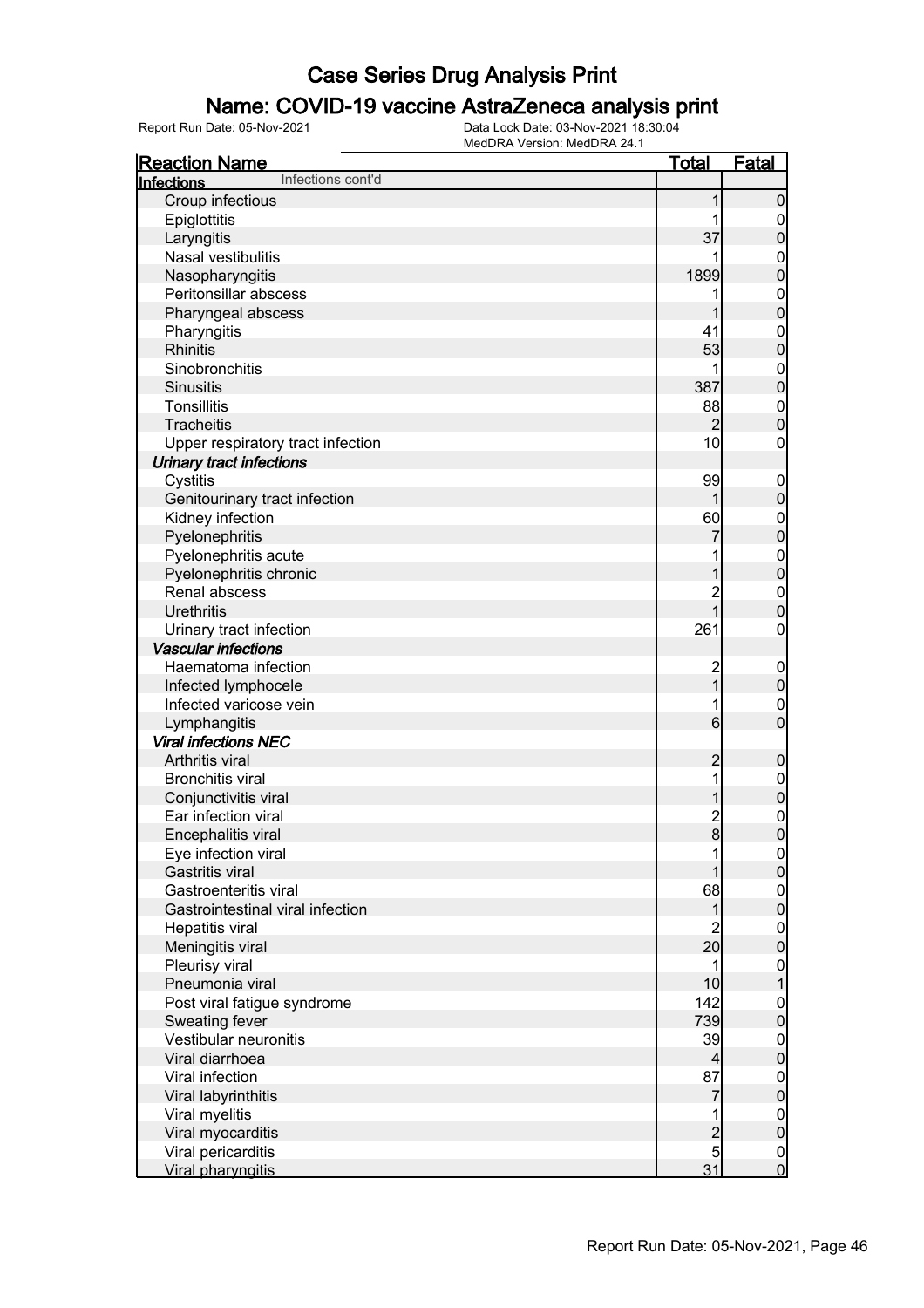### Name: COVID-19 vaccine AstraZeneca analysis print

| <b>Reaction Name</b>                    | Total  | Fatal |
|-----------------------------------------|--------|-------|
| Infections cont'd<br><b>Infections</b>  |        |       |
| Viral rash                              | 80     |       |
| Viral sepsis                            |        |       |
| Viral sinusitis                         |        |       |
| Viral tonsillitis                       |        |       |
| Viral upper respiratory tract infection |        |       |
| Infections SOC TOTAL                    | 18922. | 1051  |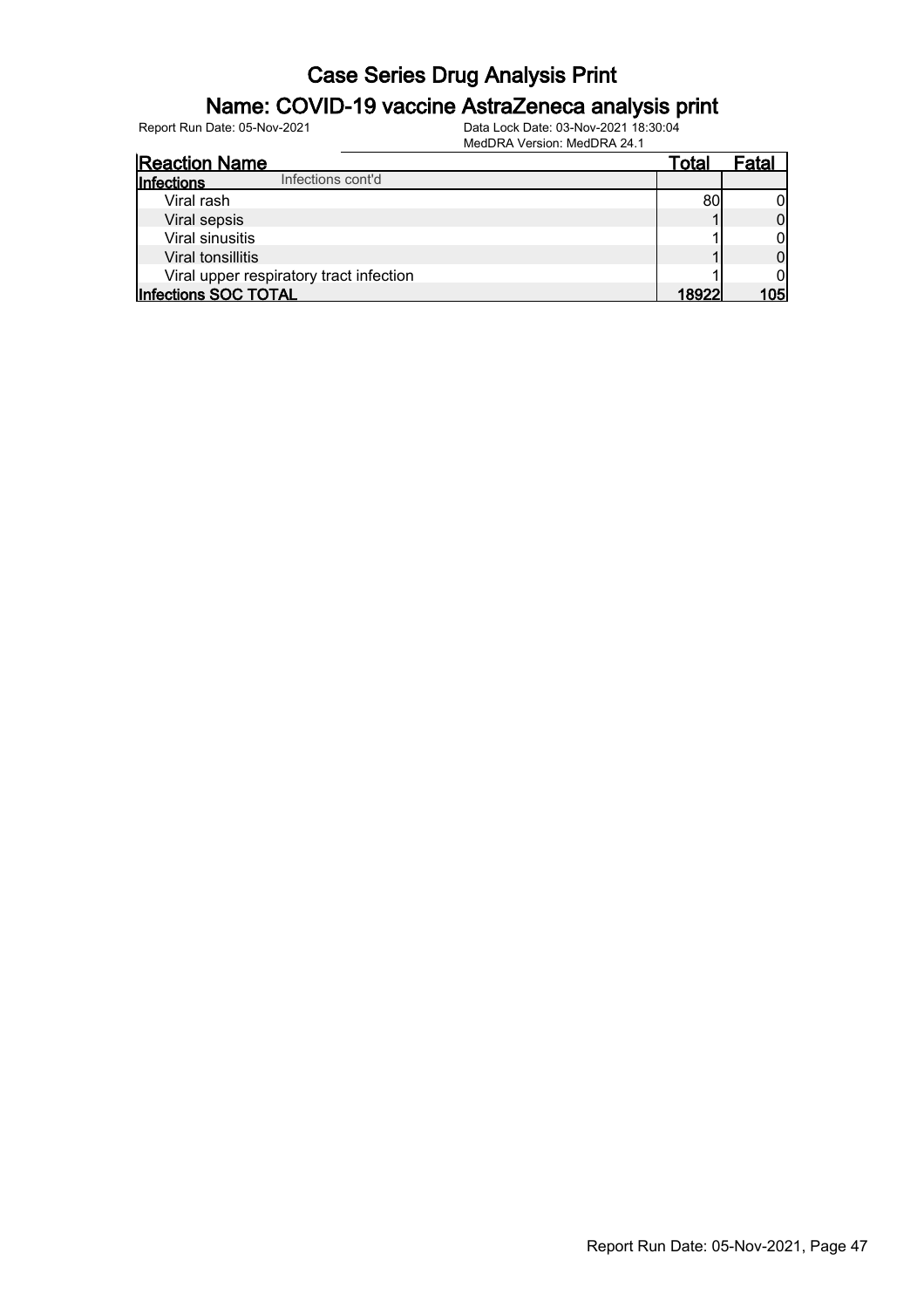#### Name: COVID-19 vaccine AstraZeneca analysis print

| <b>Reaction Name</b>                            | <u>Total</u>   | <b>Fatal</b>     |
|-------------------------------------------------|----------------|------------------|
| Injuries                                        |                |                  |
| Abdominal and gastrointestinal injuries NEC     |                |                  |
| Abdomen crushing                                | 3              | 0                |
| Abdominal injury                                |                | 0                |
| Colon injury                                    |                | 0                |
| Lip injury                                      |                | 0                |
| Mouth injury                                    | 2<br>3         | 0                |
| Oral contusion                                  | 13             | $\mathbf{0}$     |
| Palate injury                                   | 2              | 0                |
| Pelvic bone injury                              | 1              | $\mathbf{0}$     |
| Splenic rupture                                 | 4              | 0                |
| Tongue injury                                   | 3              | $\mathbf{0}$     |
| <b>Tooth fracture</b>                           | 1              | O                |
| Tooth injury                                    | 2              | 0                |
| Accidental exposures to product                 |                |                  |
| Accidental exposure to product                  | 23             | $\boldsymbol{0}$ |
| Accidental exposure to product packaging        |                | 0                |
|                                                 |                |                  |
| Anaesthetic and allied procedural complications |                |                  |
| Airway complication of anaesthesia              |                | 0                |
| Anaesthetic complication                        | 3              | $\mathbf{0}$     |
| Anaesthetic complication neurological           |                | 0                |
| Delayed recovery from anaesthesia               | 5              | $\mathbf 0$      |
| Sedation complication                           | 4              | 0                |
| Atmospheric pressure injuries                   |                |                  |
| <b>Barotrauma</b>                               |                | 0                |
| Decompression sickness                          | $\frac{2}{3}$  | 0                |
| Hypobarism                                      |                | 0                |
| <b>Bone and joint injuries NEC</b>              |                |                  |
| Bursa injury                                    | $\overline{c}$ | 0                |
| Cartilage injury                                | $\overline{c}$ | $\mathbf{0}$     |
| Joint injury                                    | 12             | $\Omega$         |
| Synovial rupture                                | $\overline{c}$ | 0                |
| Cardiac and vascular procedural complications   |                |                  |
| Deep vein thrombosis postoperative              | 1              | $\mathbf 0$      |
| Ischaemic contracture of the left ventricle     |                | 0                |
| Vascular access site bruising                   | 1              | 0                |
| Vascular graft occlusion                        |                | $\overline{0}$   |
| Vascular graft thrombosis                       | 1              | $\overline{0}$   |
| Vascular pseudoaneurysm                         |                | 0                |
| Vasoplegia syndrome                             |                | 0                |
| Cardiovascular injuries                         |                |                  |
| Vascular injury                                 | 11             | $\mathbf 0$      |
| Venous injury                                   |                | $\overline{0}$   |
| Cerebral injuries NEC                           |                |                  |
| <b>Brain contusion</b>                          | 16             | 0                |
| <b>Brain herniation</b>                         | 6              | 0                |
| Concussion                                      | 9              | 0                |
| Craniocerebral injury                           | 1              | $\boldsymbol{0}$ |
| Epidural haemorrhage                            |                | 0                |
| Extradural haematoma                            |                | $\boldsymbol{0}$ |
| Subarachnoid haematoma                          | 2<br>3         | 0                |
| Subdural haematoma                              | 15             | 1                |
| Subdural haemorrhage                            | $\overline{5}$ | 0                |
| Traumatic intracranial haemorrhage              | 1              | $\mathbf 0$      |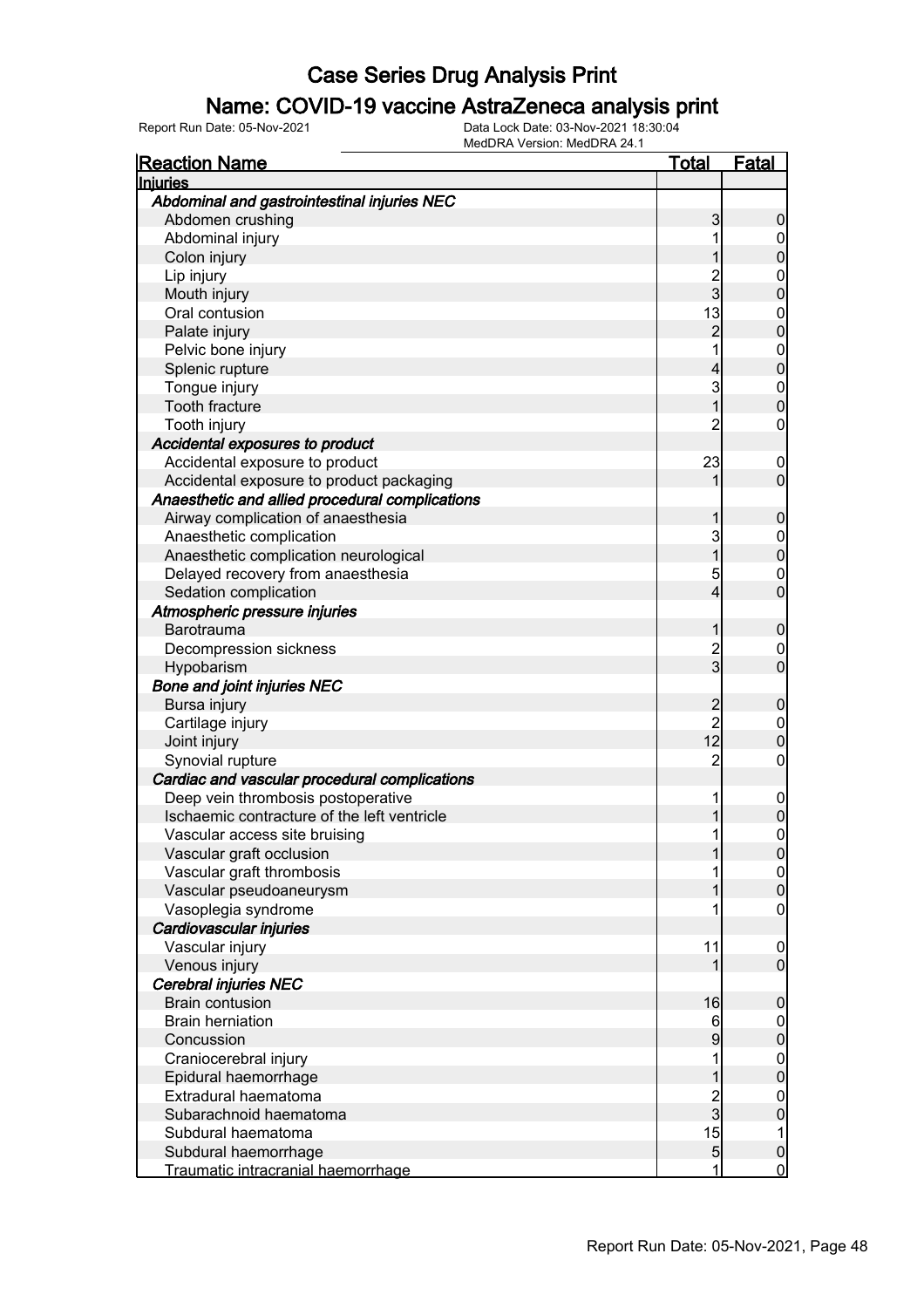### Name: COVID-19 vaccine AstraZeneca analysis print

| <b>Reaction Name</b>                                            | <b>Total</b>                               | <b>Fatal</b>                         |
|-----------------------------------------------------------------|--------------------------------------------|--------------------------------------|
| Injuries cont'd<br><b>Injuries</b>                              |                                            |                                      |
| <b>Chemical injuries</b>                                        |                                            |                                      |
| Chemical burn                                                   | $\frac{2}{2}$                              | $\overline{0}$                       |
| Chemical burn of oral cavity                                    |                                            | $\mathbf 0$                          |
| Chemical burn of skin                                           | $\overline{7}$                             | $\boldsymbol{0}$                     |
| Chemical phlebitis                                              | $\overline{2}$                             | $\overline{0}$                       |
| Chest and respiratory tract injuries NEC                        |                                            |                                      |
| Asbestosis                                                      | 1                                          | $\boldsymbol{0}$                     |
| Chest crushing                                                  | 14                                         | $0$<br>0                             |
| Chest injury                                                    | $\begin{array}{c} 2 \\ 2 \\ 1 \end{array}$ |                                      |
| Foreign body in throat                                          |                                            | $0\atop 0$                           |
| Traumatic haemothorax                                           |                                            |                                      |
| Traumatic lung injury                                           | 1                                          | $\pmb{0}$                            |
| Conditions caused by cold                                       |                                            |                                      |
| Chillblains                                                     | 76                                         | $\boldsymbol{0}$                     |
| Frostbite                                                       | 1                                          | $\overline{0}$                       |
| Cranial nerve injuries                                          |                                            |                                      |
| Cranial nerve injury                                            | 1                                          | $\pmb{0}$                            |
| Optic nerve injury                                              | 7                                          | $0$<br>0                             |
| Vth nerve injury                                                | 1                                          |                                      |
| Ear injuries NEC                                                |                                            |                                      |
| Deafness traumatic                                              | 1                                          | $\mathbf 0$                          |
| Exposures associated with pregnancy, delivery and lactation     |                                            |                                      |
| Drug exposure before pregnancy                                  | 1                                          | $\mathbf 0$                          |
| Exposure during pregnancy                                       | 17                                         | $0$<br>0                             |
| Exposure via breast milk                                        | 112                                        |                                      |
| Foetal exposure during pregnancy                                | 30                                         | $0\atop 0$                           |
| Maternal exposure before pregnancy                              | 13                                         |                                      |
| Maternal exposure during breast feeding                         | 1372                                       | $0\atop 0$                           |
| Maternal exposure during pregnancy                              | 368                                        |                                      |
| Maternal exposure timing unspecified                            | $\overline{\mathbf{c}}$<br>$\overline{2}$  | $\begin{matrix} 0 \\ 0 \end{matrix}$ |
| Paternal exposure during pregnancy                              |                                            |                                      |
| <b>Exposures to agents or circumstances NEC</b>                 |                                            |                                      |
| Exposure to SARS-CoV-2                                          | 7<br>1                                     | $\mathbf 0$                          |
| Exposure to household chemicals<br>Exposure to toxic agent      | 1                                          | $\begin{matrix} 0 \\ 0 \end{matrix}$ |
| Exposure to vaccinated person                                   | 3                                          |                                      |
| Eye injuries NEC                                                |                                            | 0                                    |
| Cataract traumatic                                              | 1                                          | $\overline{0}$                       |
| Eye contusion                                                   | 57                                         | $\pmb{0}$                            |
| Eye injury                                                      | 49                                         | $\overline{0}$                       |
| Eyelid contusion                                                | 5                                          | $\pmb{0}$                            |
| Foreign body in eye                                             |                                            | $\boldsymbol{0}$                     |
| Hyphaema                                                        | $\frac{2}{1}$                              | $\mathbf 0$                          |
| Injury corneal                                                  | 1                                          | $\boldsymbol{0}$                     |
| Periorbital haematoma                                           | 1                                          | $\mathbf 0$                          |
| Periorbital haemorrhage                                         | 1                                          | $\boldsymbol{0}$                     |
| Retinal injury                                                  | 4                                          | $\mathbf 0$                          |
| Superficial injury of eye                                       | 1                                          | $\boldsymbol{0}$                     |
| <b>Traumatic iritis</b>                                         | 1                                          | $\mathbf 0$                          |
| Foetal and neonatal conditions associated with product exposure |                                            |                                      |
| Intoxication by breast feeding                                  | 1                                          | $\mathbf 0$                          |
| <b>Fractures and dislocations NEC</b>                           |                                            |                                      |
| Fracture                                                        | $\overline{2}$                             | $\overline{0}$                       |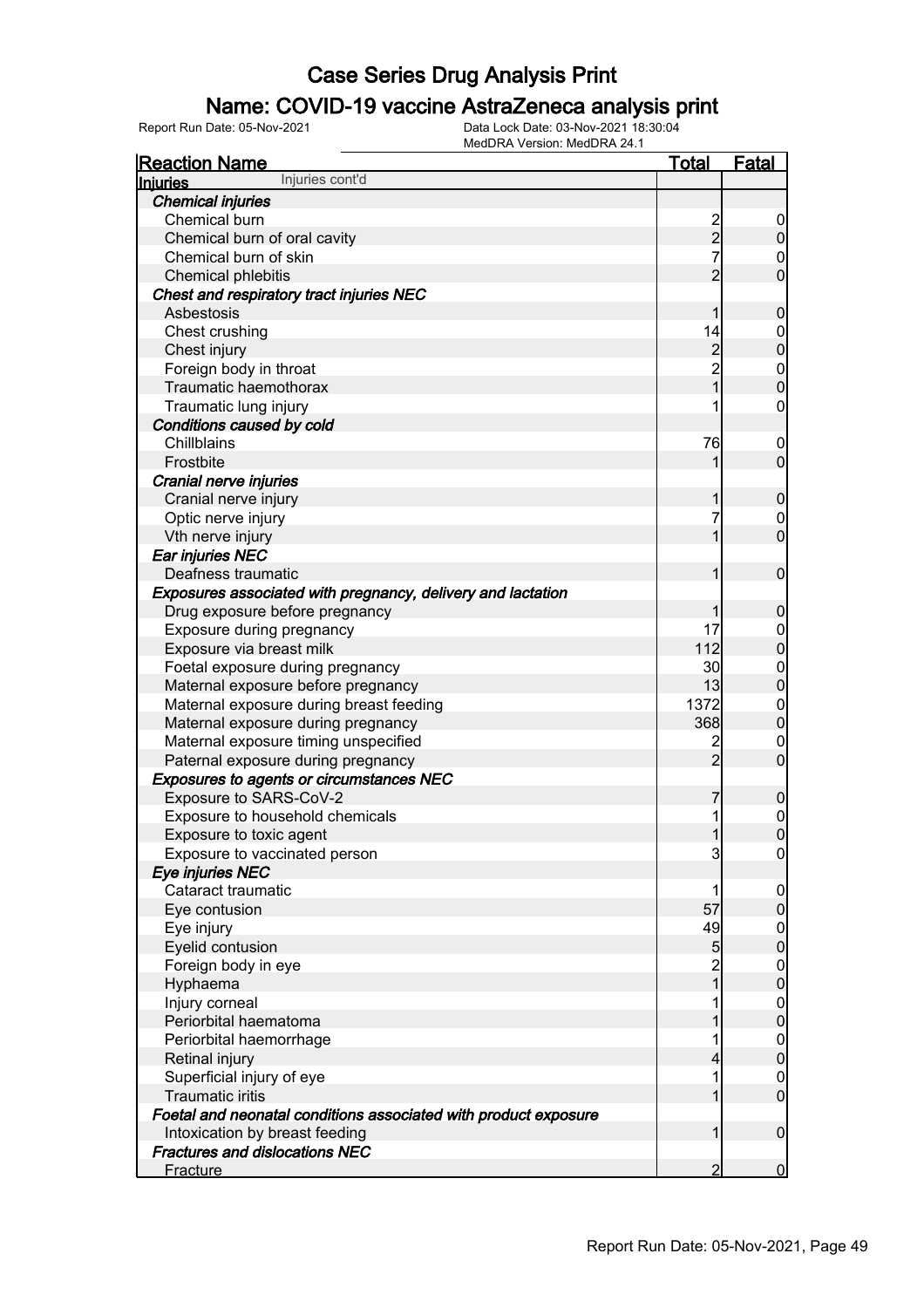### Name: COVID-19 vaccine AstraZeneca analysis print

| <b>Reaction Name</b>                                               | <u>Total</u>     | <b>Fatal</b>                         |
|--------------------------------------------------------------------|------------------|--------------------------------------|
| Injuries cont'd<br><b>Injuries</b>                                 |                  |                                      |
| Joint dislocation                                                  | 13               | $\boldsymbol{0}$                     |
| Multiple fractures                                                 | $\overline{2}$   | $\overline{0}$                       |
| <b>Stress fracture</b>                                             | 4                | $\overline{0}$                       |
| Traumatic fracture                                                 | 1                | $\mathbf 0$                          |
| Gastrointestinal and hepatobiliary procedural complications        |                  |                                      |
| Anastomotic ulcer                                                  | 1                | $\boldsymbol{0}$                     |
| Peripancreatic fluid collection                                    | 1                | $\overline{0}$                       |
| Procedural nausea                                                  | 27               | $\mathbf 0$                          |
| Procedural vomiting                                                | 7                | 0                                    |
| Heat injuries (excl thermal burns)                                 |                  |                                      |
| Heat cramps                                                        | $\overline{c}$   | $\mathbf 0$                          |
| Heat exhaustion                                                    | $\overline{4}$   | $\pmb{0}$                            |
| <b>Heat illness</b>                                                | 4                | $\mathbf 0$                          |
| Heat oedema                                                        | 13               | $\mathbf 0$                          |
| Heat stroke                                                        | 11               | 0                                    |
| Intentional product misuses                                        |                  |                                      |
| Intentional product misuse                                         | 10               | $\mathbf 0$                          |
| Intentional product use issues                                     |                  |                                      |
| Intentional dose omission                                          | 14               | $\mathbf 0$                          |
| Intentional product use issue                                      | 1                | $\mathbf 0$                          |
| Limb fractures and dislocations                                    |                  |                                      |
| Ankle fracture                                                     | 3                | $\boldsymbol{0}$                     |
| Atypical femur fracture                                            | 1                | $\boldsymbol{0}$                     |
| Clavicle fracture                                                  | 22               | $\mathbf 0$                          |
| Femoral neck fracture                                              |                  | $\mathbf{0}$                         |
| Femur fracture                                                     |                  | $\bf{0}$                             |
| Foot fracture                                                      | 2<br>2<br>2<br>1 | $\mathbf{0}$                         |
| Humerus fracture                                                   |                  | $\mathbf 0$                          |
| Lower limb fracture                                                | 3                | $\mathbf{0}$                         |
| Patella fracture                                                   | 1                | $\mathbf 0$                          |
| Tibia fracture                                                     | 1                | $\mathbf{0}$                         |
| Upper limb fracture                                                | 3                | $\mathbf 0$                          |
| Wrist fracture                                                     | 3                | $\boldsymbol{0}$                     |
| Medication errors, product use errors and issues NEC               |                  |                                      |
| Circumstance or information capable of leading to medication error | 14               | $\mathbf 0$                          |
| Device use issue                                                   | 1                | $\overline{0}$                       |
| Dose calculation error                                             | $\overline{3}$   | 이                                    |
| Drug titration error                                               | $\overline{1}$   | $\overline{0}$                       |
| Inadequate aseptic technique in use of product                     | $\frac{2}{5}$    |                                      |
| Intercepted medication error                                       |                  | $\begin{matrix} 0 \\ 0 \end{matrix}$ |
| Medication error                                                   | 93               |                                      |
| Prescription drug used without a prescription                      | $\overline{c}$   | $\begin{matrix} 0 \\ 0 \end{matrix}$ |
| Product use in unapproved indication                               | 1                | $\begin{matrix} 0 \\ 0 \end{matrix}$ |
| Product use issue                                                  | $\bf{8}$         |                                      |
| Vaccination error                                                  | 9                | $\begin{matrix} 0 \\ 0 \end{matrix}$ |
| Wrong device used                                                  | $\overline{1}$   |                                      |
| Wrong drug                                                         | 5                |                                      |
| Wrong route                                                        | $\mathbf 1$      | $\begin{matrix} 0 \\ 0 \end{matrix}$ |
| Wrong schedule                                                     | $\overline{2}$   | $0\atop 0$                           |
| Wrong technique in product usage process                           | 10               |                                      |
| Muscle, tendon and ligament injuries                               |                  |                                      |
| Epicondylitis                                                      | 27               | $\mathbf 0$                          |
| Ligament injury                                                    | $\overline{3}$   | $\overline{0}$                       |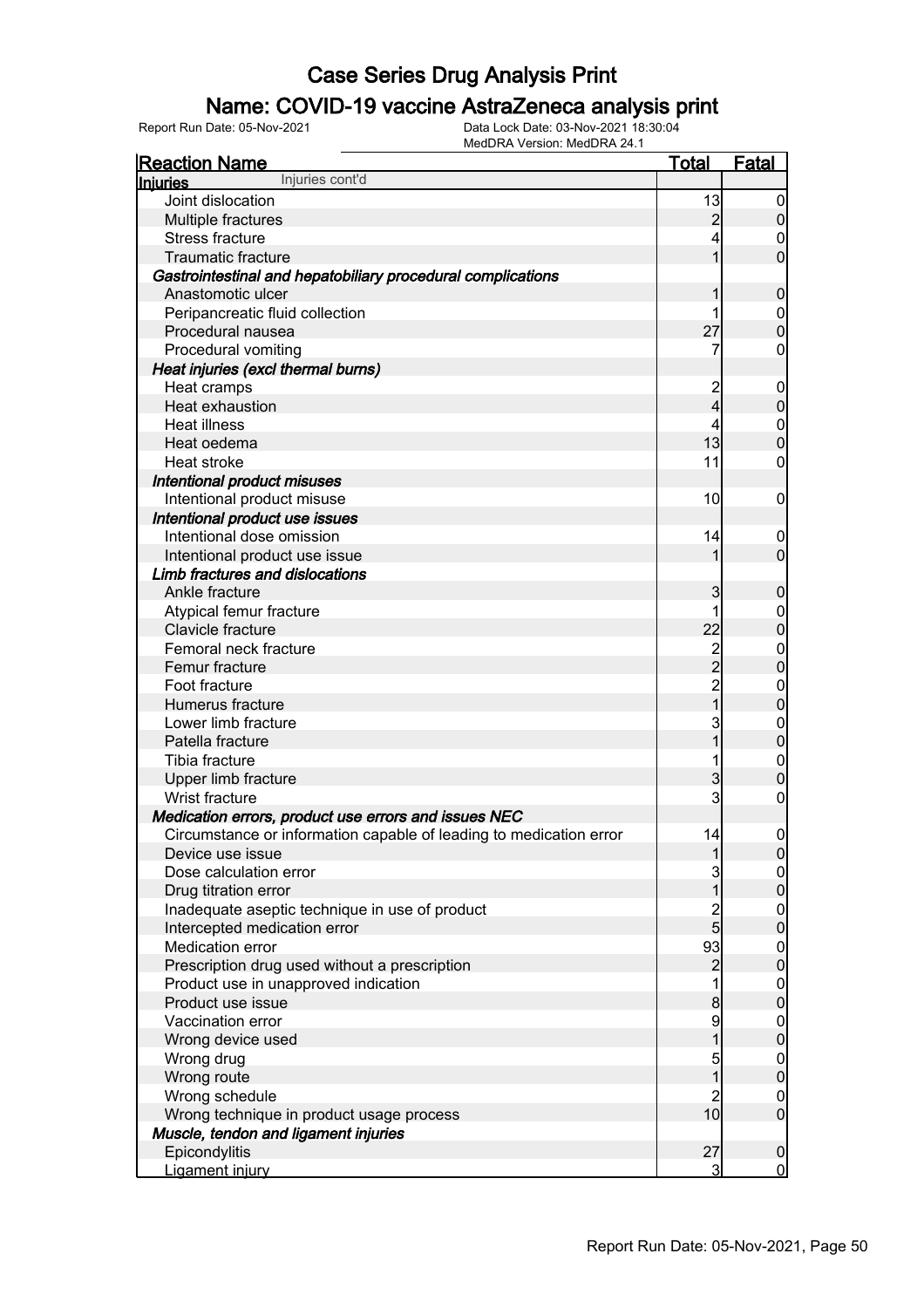### Name: COVID-19 vaccine AstraZeneca analysis print

| <b>Reaction Name</b>                                  | <u>Total</u>   | <b>Fatal</b>                         |
|-------------------------------------------------------|----------------|--------------------------------------|
| Injuries cont'd<br><b>Injuries</b>                    |                |                                      |
| Ligament rupture                                      | $\overline{2}$ | $\mathbf 0$                          |
| Ligament sprain                                       | 20             | $\boldsymbol{0}$                     |
| Muscle injury                                         | 61             | $\mathbf 0$                          |
| Muscle rupture                                        | 19             |                                      |
| Muscle strain                                         | 50             | $0\atop 0$                           |
| Post-traumatic neck syndrome                          | 4              |                                      |
| Repetitive strain injury                              | 3              | $0\atop 0$                           |
| Tendon injury                                         | 6              |                                      |
| Tendon rupture                                        | 27             | $\begin{matrix}0\\0\end{matrix}$     |
| Nerve injuries NEC                                    |                |                                      |
| Nerve injury                                          | 177            | $\boldsymbol{0}$                     |
| Neurological and psychiatric procedural complications |                |                                      |
| Post lumbar puncture syndrome                         | 8              | $\boldsymbol{0}$                     |
| Posterior fossa syndrome                              | 1              | $\mathbf{0}$                         |
| Procedural dizziness                                  | 37             | $\overline{0}$                       |
| Non-occupational environmental exposures              |                |                                      |
| Exposure to chemical pollution                        | 1              | $\boldsymbol{0}$                     |
| Exposure to extreme temperature                       | 4              |                                      |
| Exposure to noise                                     | $\overline{2}$ | $\begin{matrix} 0 \\ 0 \end{matrix}$ |
| Non-site specific injuries NEC                        |                |                                      |
| Accident                                              | 1              | $\boldsymbol{0}$                     |
| Animal bite                                           | 1              |                                      |
| Arthropod bite                                        |                | $\begin{matrix}0\\0\end{matrix}$     |
| Arthropod sting                                       | 13             |                                      |
| <b>Bite</b>                                           | 1              | $\begin{matrix}0\\0\end{matrix}$     |
| Child maltreatment syndrome                           |                |                                      |
| Electric shock                                        | 34             | $\begin{matrix}0\\0\end{matrix}$     |
| Extraskeletal ossification                            | 1              |                                      |
| Fall                                                  | 282            | $\begin{matrix}0\\0\end{matrix}$     |
| Foreign body                                          | $\overline{c}$ |                                      |
| Inflammation of wound                                 | 4              | $0\atop 0$                           |
| Injury                                                | 21             |                                      |
| Internal injury                                       | 1              | $\begin{matrix}0\\0\end{matrix}$     |
| Nervous system injury                                 | 4              |                                      |
| Post concussion syndrome                              | $\overline{2}$ | $\begin{matrix} 0 \\ 0 \end{matrix}$ |
| Road traffic accident                                 |                |                                      |
| Soft tissue injury                                    | $\frac{2}{6}$  | 이<br>$\overline{0}$                  |
| Sports injury                                         | 1              |                                      |
| Struck by lightning                                   | 1              | $0\atop 0$                           |
| Tissue injury                                         | 4              |                                      |
| Traumatic haematoma                                   | $\overline{3}$ | $0\atop 0$                           |
| Traumatic shock                                       | 1              |                                      |
| Wound                                                 | 10             | $0\atop 0$                           |
| Wound complication                                    | 14             |                                      |
| Wound haemorrhage                                     | 11             | $\begin{matrix} 0 \\ 0 \end{matrix}$ |
| Wound secretion                                       | 4              | $\boldsymbol{0}$                     |
| Non-site specific procedural complications            |                |                                      |
| Administration related reaction                       | 1              |                                      |
| Incision site erythema                                | 1              | $\boldsymbol{0}$<br>$\pmb{0}$        |
| Incision site haemorrhage                             | 1              |                                      |
| Incision site oedema                                  | 1              | $\boldsymbol{0}$<br>$\mathbf 0$      |
| Incision site pain                                    | 10             |                                      |
| Infusion related reaction                             | 19             | $\begin{matrix}0\\0\end{matrix}$     |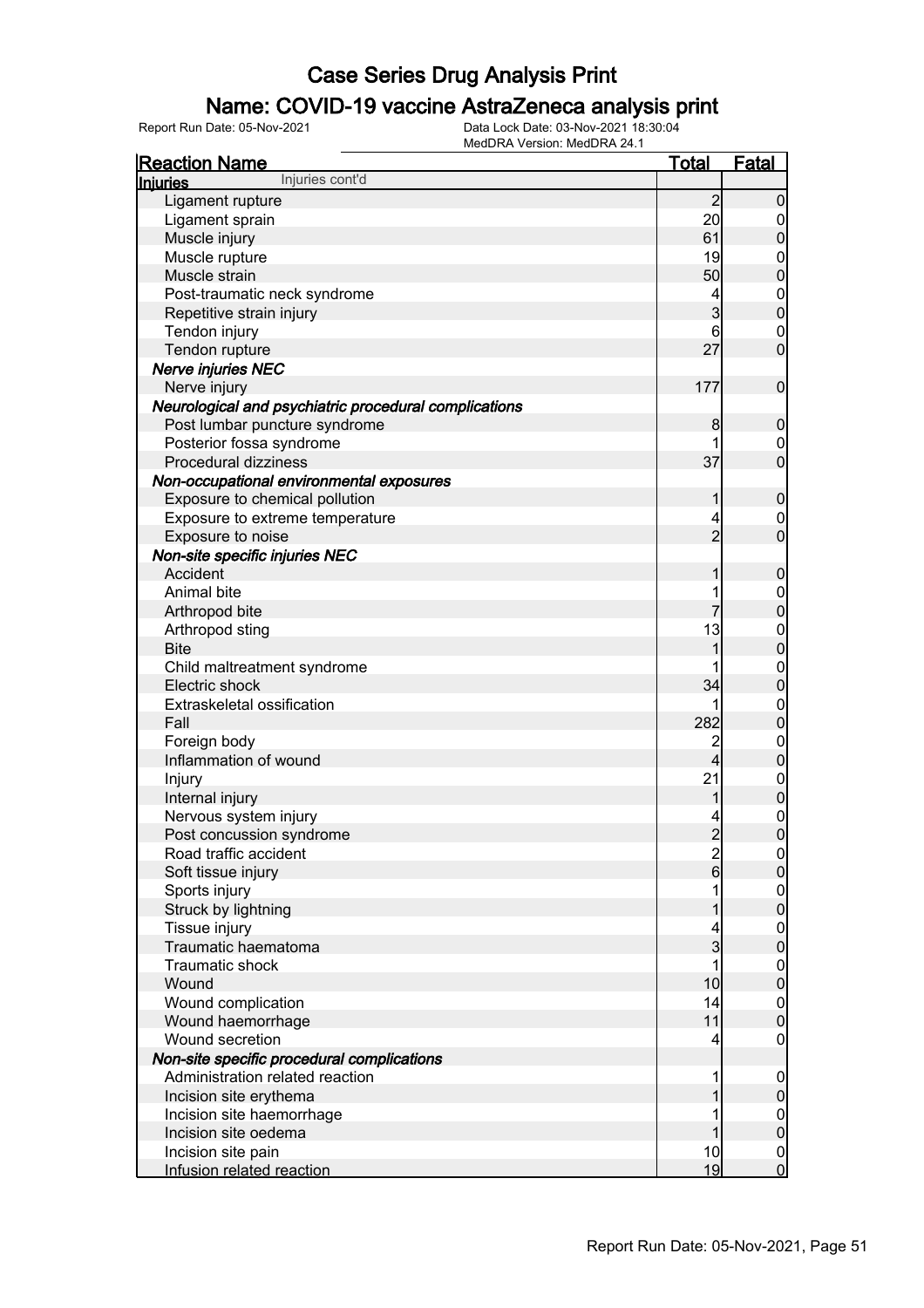### Name: COVID-19 vaccine AstraZeneca analysis print

| Injuries cont'd<br>Injuries<br>Injection related reaction<br>610<br>Needle fatigue<br>Post procedural complication<br>35<br>Post procedural contusion<br>2<br>Post procedural discomfort<br>Post procedural haematoma<br>Post procedural haemorrhage<br>Procedural hypertension<br>Procedural pain<br>8<br>Procedural site reaction<br>Suture related complication<br>1<br><b>Occupational exposures</b><br>Occupational exposure to product<br>1<br>Off label uses<br>Off label use<br>51<br><b>Overdoses NEC</b><br>Intentional overdose<br>12<br>54<br>Overdose<br>Prescribed overdose<br>1<br>Pathways and sources of exposure<br>Exposure via body fluid<br>1<br>Exposure via partner<br>Exposure via unknown route<br>1<br>Peripheral nerve injuries<br>Brachial plexus injury<br>2<br>–<br>2<br>Median nerve injury<br>Radial nerve injury<br>1<br>Sciatic nerve injury<br>3<br>Ulnar nerve injury<br>Poisoning and toxicity<br>Alcohol poisoning<br>3 | 0<br>0<br>0<br>0<br>$\mathbf{0}$<br>0<br>$\mathbf{0}$<br>0<br>$\mathbf{0}$<br>O<br>0<br>0<br>0<br>0<br>0<br>0 |
|---------------------------------------------------------------------------------------------------------------------------------------------------------------------------------------------------------------------------------------------------------------------------------------------------------------------------------------------------------------------------------------------------------------------------------------------------------------------------------------------------------------------------------------------------------------------------------------------------------------------------------------------------------------------------------------------------------------------------------------------------------------------------------------------------------------------------------------------------------------------------------------------------------------------------------------------------------------|---------------------------------------------------------------------------------------------------------------|
|                                                                                                                                                                                                                                                                                                                                                                                                                                                                                                                                                                                                                                                                                                                                                                                                                                                                                                                                                               |                                                                                                               |
|                                                                                                                                                                                                                                                                                                                                                                                                                                                                                                                                                                                                                                                                                                                                                                                                                                                                                                                                                               |                                                                                                               |
|                                                                                                                                                                                                                                                                                                                                                                                                                                                                                                                                                                                                                                                                                                                                                                                                                                                                                                                                                               |                                                                                                               |
|                                                                                                                                                                                                                                                                                                                                                                                                                                                                                                                                                                                                                                                                                                                                                                                                                                                                                                                                                               |                                                                                                               |
|                                                                                                                                                                                                                                                                                                                                                                                                                                                                                                                                                                                                                                                                                                                                                                                                                                                                                                                                                               |                                                                                                               |
|                                                                                                                                                                                                                                                                                                                                                                                                                                                                                                                                                                                                                                                                                                                                                                                                                                                                                                                                                               |                                                                                                               |
|                                                                                                                                                                                                                                                                                                                                                                                                                                                                                                                                                                                                                                                                                                                                                                                                                                                                                                                                                               |                                                                                                               |
|                                                                                                                                                                                                                                                                                                                                                                                                                                                                                                                                                                                                                                                                                                                                                                                                                                                                                                                                                               |                                                                                                               |
|                                                                                                                                                                                                                                                                                                                                                                                                                                                                                                                                                                                                                                                                                                                                                                                                                                                                                                                                                               |                                                                                                               |
|                                                                                                                                                                                                                                                                                                                                                                                                                                                                                                                                                                                                                                                                                                                                                                                                                                                                                                                                                               |                                                                                                               |
|                                                                                                                                                                                                                                                                                                                                                                                                                                                                                                                                                                                                                                                                                                                                                                                                                                                                                                                                                               |                                                                                                               |
|                                                                                                                                                                                                                                                                                                                                                                                                                                                                                                                                                                                                                                                                                                                                                                                                                                                                                                                                                               |                                                                                                               |
|                                                                                                                                                                                                                                                                                                                                                                                                                                                                                                                                                                                                                                                                                                                                                                                                                                                                                                                                                               |                                                                                                               |
|                                                                                                                                                                                                                                                                                                                                                                                                                                                                                                                                                                                                                                                                                                                                                                                                                                                                                                                                                               |                                                                                                               |
|                                                                                                                                                                                                                                                                                                                                                                                                                                                                                                                                                                                                                                                                                                                                                                                                                                                                                                                                                               |                                                                                                               |
|                                                                                                                                                                                                                                                                                                                                                                                                                                                                                                                                                                                                                                                                                                                                                                                                                                                                                                                                                               |                                                                                                               |
|                                                                                                                                                                                                                                                                                                                                                                                                                                                                                                                                                                                                                                                                                                                                                                                                                                                                                                                                                               |                                                                                                               |
|                                                                                                                                                                                                                                                                                                                                                                                                                                                                                                                                                                                                                                                                                                                                                                                                                                                                                                                                                               |                                                                                                               |
|                                                                                                                                                                                                                                                                                                                                                                                                                                                                                                                                                                                                                                                                                                                                                                                                                                                                                                                                                               |                                                                                                               |
|                                                                                                                                                                                                                                                                                                                                                                                                                                                                                                                                                                                                                                                                                                                                                                                                                                                                                                                                                               |                                                                                                               |
|                                                                                                                                                                                                                                                                                                                                                                                                                                                                                                                                                                                                                                                                                                                                                                                                                                                                                                                                                               |                                                                                                               |
|                                                                                                                                                                                                                                                                                                                                                                                                                                                                                                                                                                                                                                                                                                                                                                                                                                                                                                                                                               | $\mathbf 0$                                                                                                   |
|                                                                                                                                                                                                                                                                                                                                                                                                                                                                                                                                                                                                                                                                                                                                                                                                                                                                                                                                                               | 0                                                                                                             |
|                                                                                                                                                                                                                                                                                                                                                                                                                                                                                                                                                                                                                                                                                                                                                                                                                                                                                                                                                               | 0                                                                                                             |
|                                                                                                                                                                                                                                                                                                                                                                                                                                                                                                                                                                                                                                                                                                                                                                                                                                                                                                                                                               |                                                                                                               |
|                                                                                                                                                                                                                                                                                                                                                                                                                                                                                                                                                                                                                                                                                                                                                                                                                                                                                                                                                               | 0                                                                                                             |
|                                                                                                                                                                                                                                                                                                                                                                                                                                                                                                                                                                                                                                                                                                                                                                                                                                                                                                                                                               | 0                                                                                                             |
|                                                                                                                                                                                                                                                                                                                                                                                                                                                                                                                                                                                                                                                                                                                                                                                                                                                                                                                                                               | $\mathbf{0}$                                                                                                  |
|                                                                                                                                                                                                                                                                                                                                                                                                                                                                                                                                                                                                                                                                                                                                                                                                                                                                                                                                                               | 0                                                                                                             |
|                                                                                                                                                                                                                                                                                                                                                                                                                                                                                                                                                                                                                                                                                                                                                                                                                                                                                                                                                               | 0                                                                                                             |
|                                                                                                                                                                                                                                                                                                                                                                                                                                                                                                                                                                                                                                                                                                                                                                                                                                                                                                                                                               |                                                                                                               |
|                                                                                                                                                                                                                                                                                                                                                                                                                                                                                                                                                                                                                                                                                                                                                                                                                                                                                                                                                               | 0                                                                                                             |
| Chemical poisoning                                                                                                                                                                                                                                                                                                                                                                                                                                                                                                                                                                                                                                                                                                                                                                                                                                                                                                                                            | 0                                                                                                             |
| Metal poisoning<br>$\overline{\mathbf{c}}$                                                                                                                                                                                                                                                                                                                                                                                                                                                                                                                                                                                                                                                                                                                                                                                                                                                                                                                    | $\mathbf{0}$                                                                                                  |
| 6<br>Poisoning                                                                                                                                                                                                                                                                                                                                                                                                                                                                                                                                                                                                                                                                                                                                                                                                                                                                                                                                                | 0                                                                                                             |
| $\overline{c}$<br>Systemic toxicity                                                                                                                                                                                                                                                                                                                                                                                                                                                                                                                                                                                                                                                                                                                                                                                                                                                                                                                           | 0                                                                                                             |
| Toxicity to various agents<br>10 <sup>1</sup>                                                                                                                                                                                                                                                                                                                                                                                                                                                                                                                                                                                                                                                                                                                                                                                                                                                                                                                 | $\Omega$                                                                                                      |
| Product administration errors and issues                                                                                                                                                                                                                                                                                                                                                                                                                                                                                                                                                                                                                                                                                                                                                                                                                                                                                                                      |                                                                                                               |
| Accidental overdose<br>4                                                                                                                                                                                                                                                                                                                                                                                                                                                                                                                                                                                                                                                                                                                                                                                                                                                                                                                                      | 0                                                                                                             |
| $\overline{2}$<br>Accidental underdose                                                                                                                                                                                                                                                                                                                                                                                                                                                                                                                                                                                                                                                                                                                                                                                                                                                                                                                        | 0                                                                                                             |
| $\overline{5}$<br>Contraindicated product administered                                                                                                                                                                                                                                                                                                                                                                                                                                                                                                                                                                                                                                                                                                                                                                                                                                                                                                        | 0                                                                                                             |
| Drug administered in wrong device                                                                                                                                                                                                                                                                                                                                                                                                                                                                                                                                                                                                                                                                                                                                                                                                                                                                                                                             | 0                                                                                                             |
| 2<br>Duplicate therapy error                                                                                                                                                                                                                                                                                                                                                                                                                                                                                                                                                                                                                                                                                                                                                                                                                                                                                                                                  | 0                                                                                                             |
| 26<br>Expired product administered                                                                                                                                                                                                                                                                                                                                                                                                                                                                                                                                                                                                                                                                                                                                                                                                                                                                                                                            | 0                                                                                                             |
| Extra dose administered<br>10                                                                                                                                                                                                                                                                                                                                                                                                                                                                                                                                                                                                                                                                                                                                                                                                                                                                                                                                 | $\overline{0}$                                                                                                |
| Inappropriate schedule of product administration<br>104                                                                                                                                                                                                                                                                                                                                                                                                                                                                                                                                                                                                                                                                                                                                                                                                                                                                                                       | 0                                                                                                             |
| Incomplete course of vaccination<br>48                                                                                                                                                                                                                                                                                                                                                                                                                                                                                                                                                                                                                                                                                                                                                                                                                                                                                                                        | 0                                                                                                             |
| Incorrect dose administered<br>12                                                                                                                                                                                                                                                                                                                                                                                                                                                                                                                                                                                                                                                                                                                                                                                                                                                                                                                             | 0                                                                                                             |
| $\overline{2}$<br>Incorrect product administration duration                                                                                                                                                                                                                                                                                                                                                                                                                                                                                                                                                                                                                                                                                                                                                                                                                                                                                                   | 0                                                                                                             |
| Incorrect product formulation administered                                                                                                                                                                                                                                                                                                                                                                                                                                                                                                                                                                                                                                                                                                                                                                                                                                                                                                                    | 0                                                                                                             |
| 54<br>Incorrect route of product administration                                                                                                                                                                                                                                                                                                                                                                                                                                                                                                                                                                                                                                                                                                                                                                                                                                                                                                               | 0                                                                                                             |
| $\overline{c}$                                                                                                                                                                                                                                                                                                                                                                                                                                                                                                                                                                                                                                                                                                                                                                                                                                                                                                                                                |                                                                                                               |
| Intercepted product administration error<br>Lack of vaccination site rotation<br>1                                                                                                                                                                                                                                                                                                                                                                                                                                                                                                                                                                                                                                                                                                                                                                                                                                                                            |                                                                                                               |
| 3<br>Poor quality product administered                                                                                                                                                                                                                                                                                                                                                                                                                                                                                                                                                                                                                                                                                                                                                                                                                                                                                                                        | $\mathbf 0$<br>$\boldsymbol{0}$                                                                               |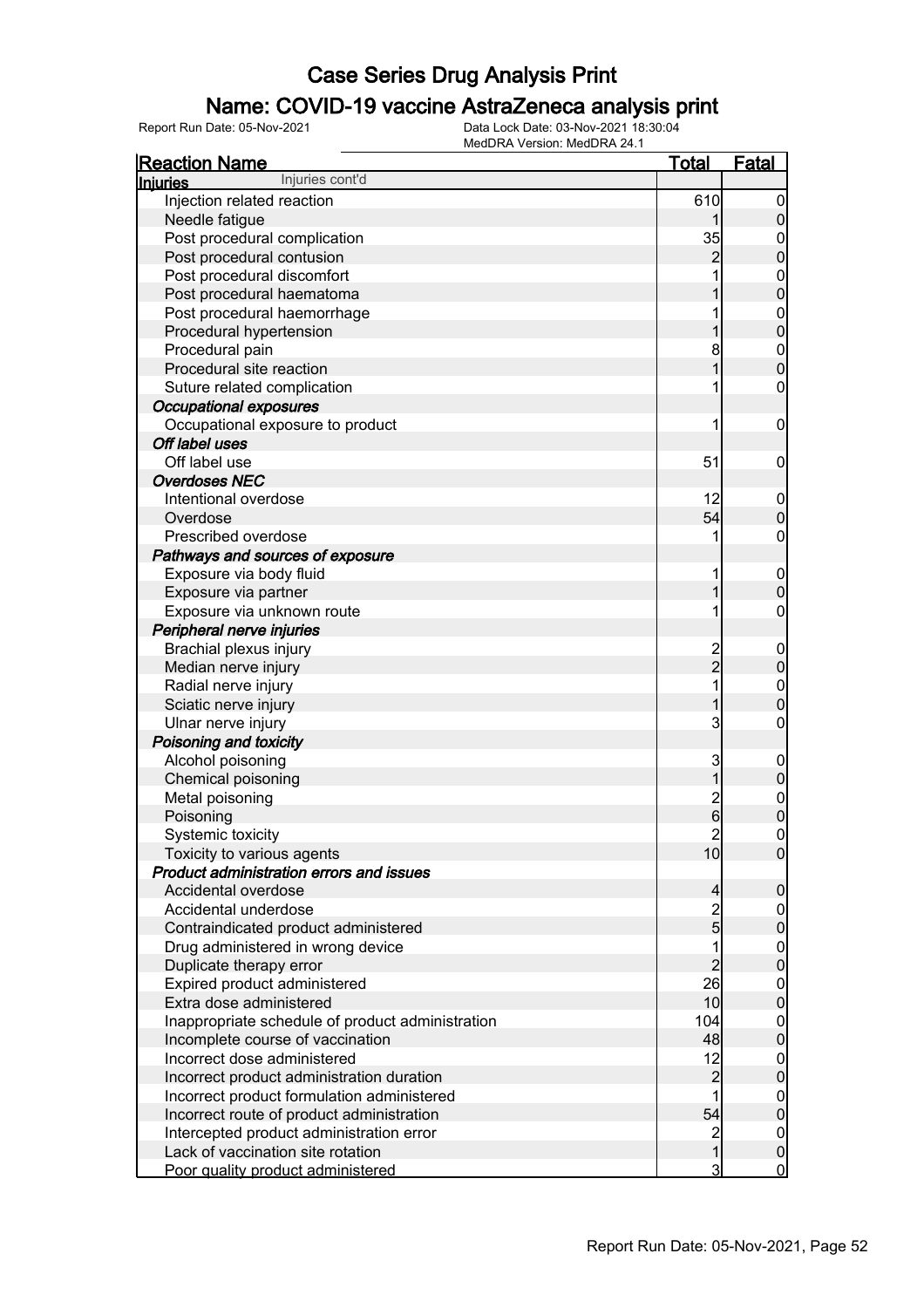### Name: COVID-19 vaccine AstraZeneca analysis print

| <b>Fatal</b><br>Injuries cont'd<br>Injuries<br>Product administered at inappropriate site<br>23<br>$\Omega$<br>Product administered to patient of inappropriate age<br>29<br>0<br>Product administration error<br>28<br>0<br>Product dose omission issue<br>34<br>$\mathbf 0$<br>0<br>Wrong patient received product<br>22<br>Wrong product administered<br>0<br>Product confusion errors and issues<br>Product label confusion<br>1<br>$\mathbf 0$<br>$\overline{2}$<br>Product name confusion<br>$\overline{0}$<br>1<br>Product packaging confusion<br>0<br>Product dispensing errors and issues<br>Product dispensing error<br>15<br>0<br>Product monitoring errors and issues<br>Documented hypersensitivity to administered product<br>1<br>$\mathbf 0$<br>Labelled drug-drug interaction medication error<br>$\overline{0}$<br>Product monitoring error<br>0<br>Product prescribing errors and issues<br>Contraindicated product prescribed<br>10<br>$\overline{0}$<br>$\overline{0}$<br>Product prescribing error<br>5<br>Product selection errors and issues<br>Product selection error<br>3<br>$\mathbf 0$<br>Product storage errors and issues in the product use system<br>Intercepted product storage error<br>0<br>7<br>Product storage error<br>0<br>Product transcribing errors and communication issues<br>Product communication issue<br>1<br>0<br><b>Radiation injuries</b><br>53<br>Sunburn<br>0<br>Renal and urinary tract injuries NEC<br><b>Bladder injury</b><br>1<br>$\overline{0}$<br>$\overline{2}$<br>$\overline{0}$<br>Kidney rupture<br>Reproductive system and breast injuries<br>Penile contusion<br>3<br>$\boldsymbol{0}$<br>1<br>Penis injury<br>$\boldsymbol{0}$<br>$\overline{0}$<br>Uterine rupture<br>Reproductive tract and breast procedural complications<br>Ovarian injury<br>$\overline{0}$<br>1<br>Postmastectomy lymphoedema syndrome<br>1<br>$\overline{0}$ |
|----------------------------------------------------------------------------------------------------------------------------------------------------------------------------------------------------------------------------------------------------------------------------------------------------------------------------------------------------------------------------------------------------------------------------------------------------------------------------------------------------------------------------------------------------------------------------------------------------------------------------------------------------------------------------------------------------------------------------------------------------------------------------------------------------------------------------------------------------------------------------------------------------------------------------------------------------------------------------------------------------------------------------------------------------------------------------------------------------------------------------------------------------------------------------------------------------------------------------------------------------------------------------------------------------------------------------------------------------------------------------------------------------------------------------------------------------------------------------------------------------------------------------------------------------------------------------------------------------------------------------------------------------------------------------------------------------------------------------------------------------------------------------------------------------------------------------------------------------------------------------------------------------------|
|                                                                                                                                                                                                                                                                                                                                                                                                                                                                                                                                                                                                                                                                                                                                                                                                                                                                                                                                                                                                                                                                                                                                                                                                                                                                                                                                                                                                                                                                                                                                                                                                                                                                                                                                                                                                                                                                                                          |
|                                                                                                                                                                                                                                                                                                                                                                                                                                                                                                                                                                                                                                                                                                                                                                                                                                                                                                                                                                                                                                                                                                                                                                                                                                                                                                                                                                                                                                                                                                                                                                                                                                                                                                                                                                                                                                                                                                          |
|                                                                                                                                                                                                                                                                                                                                                                                                                                                                                                                                                                                                                                                                                                                                                                                                                                                                                                                                                                                                                                                                                                                                                                                                                                                                                                                                                                                                                                                                                                                                                                                                                                                                                                                                                                                                                                                                                                          |
|                                                                                                                                                                                                                                                                                                                                                                                                                                                                                                                                                                                                                                                                                                                                                                                                                                                                                                                                                                                                                                                                                                                                                                                                                                                                                                                                                                                                                                                                                                                                                                                                                                                                                                                                                                                                                                                                                                          |
|                                                                                                                                                                                                                                                                                                                                                                                                                                                                                                                                                                                                                                                                                                                                                                                                                                                                                                                                                                                                                                                                                                                                                                                                                                                                                                                                                                                                                                                                                                                                                                                                                                                                                                                                                                                                                                                                                                          |
|                                                                                                                                                                                                                                                                                                                                                                                                                                                                                                                                                                                                                                                                                                                                                                                                                                                                                                                                                                                                                                                                                                                                                                                                                                                                                                                                                                                                                                                                                                                                                                                                                                                                                                                                                                                                                                                                                                          |
|                                                                                                                                                                                                                                                                                                                                                                                                                                                                                                                                                                                                                                                                                                                                                                                                                                                                                                                                                                                                                                                                                                                                                                                                                                                                                                                                                                                                                                                                                                                                                                                                                                                                                                                                                                                                                                                                                                          |
|                                                                                                                                                                                                                                                                                                                                                                                                                                                                                                                                                                                                                                                                                                                                                                                                                                                                                                                                                                                                                                                                                                                                                                                                                                                                                                                                                                                                                                                                                                                                                                                                                                                                                                                                                                                                                                                                                                          |
|                                                                                                                                                                                                                                                                                                                                                                                                                                                                                                                                                                                                                                                                                                                                                                                                                                                                                                                                                                                                                                                                                                                                                                                                                                                                                                                                                                                                                                                                                                                                                                                                                                                                                                                                                                                                                                                                                                          |
|                                                                                                                                                                                                                                                                                                                                                                                                                                                                                                                                                                                                                                                                                                                                                                                                                                                                                                                                                                                                                                                                                                                                                                                                                                                                                                                                                                                                                                                                                                                                                                                                                                                                                                                                                                                                                                                                                                          |
|                                                                                                                                                                                                                                                                                                                                                                                                                                                                                                                                                                                                                                                                                                                                                                                                                                                                                                                                                                                                                                                                                                                                                                                                                                                                                                                                                                                                                                                                                                                                                                                                                                                                                                                                                                                                                                                                                                          |
|                                                                                                                                                                                                                                                                                                                                                                                                                                                                                                                                                                                                                                                                                                                                                                                                                                                                                                                                                                                                                                                                                                                                                                                                                                                                                                                                                                                                                                                                                                                                                                                                                                                                                                                                                                                                                                                                                                          |
|                                                                                                                                                                                                                                                                                                                                                                                                                                                                                                                                                                                                                                                                                                                                                                                                                                                                                                                                                                                                                                                                                                                                                                                                                                                                                                                                                                                                                                                                                                                                                                                                                                                                                                                                                                                                                                                                                                          |
|                                                                                                                                                                                                                                                                                                                                                                                                                                                                                                                                                                                                                                                                                                                                                                                                                                                                                                                                                                                                                                                                                                                                                                                                                                                                                                                                                                                                                                                                                                                                                                                                                                                                                                                                                                                                                                                                                                          |
|                                                                                                                                                                                                                                                                                                                                                                                                                                                                                                                                                                                                                                                                                                                                                                                                                                                                                                                                                                                                                                                                                                                                                                                                                                                                                                                                                                                                                                                                                                                                                                                                                                                                                                                                                                                                                                                                                                          |
|                                                                                                                                                                                                                                                                                                                                                                                                                                                                                                                                                                                                                                                                                                                                                                                                                                                                                                                                                                                                                                                                                                                                                                                                                                                                                                                                                                                                                                                                                                                                                                                                                                                                                                                                                                                                                                                                                                          |
|                                                                                                                                                                                                                                                                                                                                                                                                                                                                                                                                                                                                                                                                                                                                                                                                                                                                                                                                                                                                                                                                                                                                                                                                                                                                                                                                                                                                                                                                                                                                                                                                                                                                                                                                                                                                                                                                                                          |
|                                                                                                                                                                                                                                                                                                                                                                                                                                                                                                                                                                                                                                                                                                                                                                                                                                                                                                                                                                                                                                                                                                                                                                                                                                                                                                                                                                                                                                                                                                                                                                                                                                                                                                                                                                                                                                                                                                          |
|                                                                                                                                                                                                                                                                                                                                                                                                                                                                                                                                                                                                                                                                                                                                                                                                                                                                                                                                                                                                                                                                                                                                                                                                                                                                                                                                                                                                                                                                                                                                                                                                                                                                                                                                                                                                                                                                                                          |
|                                                                                                                                                                                                                                                                                                                                                                                                                                                                                                                                                                                                                                                                                                                                                                                                                                                                                                                                                                                                                                                                                                                                                                                                                                                                                                                                                                                                                                                                                                                                                                                                                                                                                                                                                                                                                                                                                                          |
|                                                                                                                                                                                                                                                                                                                                                                                                                                                                                                                                                                                                                                                                                                                                                                                                                                                                                                                                                                                                                                                                                                                                                                                                                                                                                                                                                                                                                                                                                                                                                                                                                                                                                                                                                                                                                                                                                                          |
|                                                                                                                                                                                                                                                                                                                                                                                                                                                                                                                                                                                                                                                                                                                                                                                                                                                                                                                                                                                                                                                                                                                                                                                                                                                                                                                                                                                                                                                                                                                                                                                                                                                                                                                                                                                                                                                                                                          |
|                                                                                                                                                                                                                                                                                                                                                                                                                                                                                                                                                                                                                                                                                                                                                                                                                                                                                                                                                                                                                                                                                                                                                                                                                                                                                                                                                                                                                                                                                                                                                                                                                                                                                                                                                                                                                                                                                                          |
|                                                                                                                                                                                                                                                                                                                                                                                                                                                                                                                                                                                                                                                                                                                                                                                                                                                                                                                                                                                                                                                                                                                                                                                                                                                                                                                                                                                                                                                                                                                                                                                                                                                                                                                                                                                                                                                                                                          |
|                                                                                                                                                                                                                                                                                                                                                                                                                                                                                                                                                                                                                                                                                                                                                                                                                                                                                                                                                                                                                                                                                                                                                                                                                                                                                                                                                                                                                                                                                                                                                                                                                                                                                                                                                                                                                                                                                                          |
|                                                                                                                                                                                                                                                                                                                                                                                                                                                                                                                                                                                                                                                                                                                                                                                                                                                                                                                                                                                                                                                                                                                                                                                                                                                                                                                                                                                                                                                                                                                                                                                                                                                                                                                                                                                                                                                                                                          |
|                                                                                                                                                                                                                                                                                                                                                                                                                                                                                                                                                                                                                                                                                                                                                                                                                                                                                                                                                                                                                                                                                                                                                                                                                                                                                                                                                                                                                                                                                                                                                                                                                                                                                                                                                                                                                                                                                                          |
|                                                                                                                                                                                                                                                                                                                                                                                                                                                                                                                                                                                                                                                                                                                                                                                                                                                                                                                                                                                                                                                                                                                                                                                                                                                                                                                                                                                                                                                                                                                                                                                                                                                                                                                                                                                                                                                                                                          |
|                                                                                                                                                                                                                                                                                                                                                                                                                                                                                                                                                                                                                                                                                                                                                                                                                                                                                                                                                                                                                                                                                                                                                                                                                                                                                                                                                                                                                                                                                                                                                                                                                                                                                                                                                                                                                                                                                                          |
|                                                                                                                                                                                                                                                                                                                                                                                                                                                                                                                                                                                                                                                                                                                                                                                                                                                                                                                                                                                                                                                                                                                                                                                                                                                                                                                                                                                                                                                                                                                                                                                                                                                                                                                                                                                                                                                                                                          |
|                                                                                                                                                                                                                                                                                                                                                                                                                                                                                                                                                                                                                                                                                                                                                                                                                                                                                                                                                                                                                                                                                                                                                                                                                                                                                                                                                                                                                                                                                                                                                                                                                                                                                                                                                                                                                                                                                                          |
|                                                                                                                                                                                                                                                                                                                                                                                                                                                                                                                                                                                                                                                                                                                                                                                                                                                                                                                                                                                                                                                                                                                                                                                                                                                                                                                                                                                                                                                                                                                                                                                                                                                                                                                                                                                                                                                                                                          |
|                                                                                                                                                                                                                                                                                                                                                                                                                                                                                                                                                                                                                                                                                                                                                                                                                                                                                                                                                                                                                                                                                                                                                                                                                                                                                                                                                                                                                                                                                                                                                                                                                                                                                                                                                                                                                                                                                                          |
|                                                                                                                                                                                                                                                                                                                                                                                                                                                                                                                                                                                                                                                                                                                                                                                                                                                                                                                                                                                                                                                                                                                                                                                                                                                                                                                                                                                                                                                                                                                                                                                                                                                                                                                                                                                                                                                                                                          |
|                                                                                                                                                                                                                                                                                                                                                                                                                                                                                                                                                                                                                                                                                                                                                                                                                                                                                                                                                                                                                                                                                                                                                                                                                                                                                                                                                                                                                                                                                                                                                                                                                                                                                                                                                                                                                                                                                                          |
|                                                                                                                                                                                                                                                                                                                                                                                                                                                                                                                                                                                                                                                                                                                                                                                                                                                                                                                                                                                                                                                                                                                                                                                                                                                                                                                                                                                                                                                                                                                                                                                                                                                                                                                                                                                                                                                                                                          |
|                                                                                                                                                                                                                                                                                                                                                                                                                                                                                                                                                                                                                                                                                                                                                                                                                                                                                                                                                                                                                                                                                                                                                                                                                                                                                                                                                                                                                                                                                                                                                                                                                                                                                                                                                                                                                                                                                                          |
|                                                                                                                                                                                                                                                                                                                                                                                                                                                                                                                                                                                                                                                                                                                                                                                                                                                                                                                                                                                                                                                                                                                                                                                                                                                                                                                                                                                                                                                                                                                                                                                                                                                                                                                                                                                                                                                                                                          |
|                                                                                                                                                                                                                                                                                                                                                                                                                                                                                                                                                                                                                                                                                                                                                                                                                                                                                                                                                                                                                                                                                                                                                                                                                                                                                                                                                                                                                                                                                                                                                                                                                                                                                                                                                                                                                                                                                                          |
| Respiratory tract and thoracic cavity procedural complications                                                                                                                                                                                                                                                                                                                                                                                                                                                                                                                                                                                                                                                                                                                                                                                                                                                                                                                                                                                                                                                                                                                                                                                                                                                                                                                                                                                                                                                                                                                                                                                                                                                                                                                                                                                                                                           |
| Pulmonary oil microembolism<br>$\overline{2}$<br>$\mathbf 0$                                                                                                                                                                                                                                                                                                                                                                                                                                                                                                                                                                                                                                                                                                                                                                                                                                                                                                                                                                                                                                                                                                                                                                                                                                                                                                                                                                                                                                                                                                                                                                                                                                                                                                                                                                                                                                             |
| Site specific injuries NEC                                                                                                                                                                                                                                                                                                                                                                                                                                                                                                                                                                                                                                                                                                                                                                                                                                                                                                                                                                                                                                                                                                                                                                                                                                                                                                                                                                                                                                                                                                                                                                                                                                                                                                                                                                                                                                                                               |
| Back injury<br>7                                                                                                                                                                                                                                                                                                                                                                                                                                                                                                                                                                                                                                                                                                                                                                                                                                                                                                                                                                                                                                                                                                                                                                                                                                                                                                                                                                                                                                                                                                                                                                                                                                                                                                                                                                                                                                                                                         |
| $\mathbf 0$<br>Central nervous system injury<br>$\mathbf 0$                                                                                                                                                                                                                                                                                                                                                                                                                                                                                                                                                                                                                                                                                                                                                                                                                                                                                                                                                                                                                                                                                                                                                                                                                                                                                                                                                                                                                                                                                                                                                                                                                                                                                                                                                                                                                                              |
| Face crushing                                                                                                                                                                                                                                                                                                                                                                                                                                                                                                                                                                                                                                                                                                                                                                                                                                                                                                                                                                                                                                                                                                                                                                                                                                                                                                                                                                                                                                                                                                                                                                                                                                                                                                                                                                                                                                                                                            |
| $\boldsymbol{0}$<br>$\overline{0}$<br>2<br>Face injury                                                                                                                                                                                                                                                                                                                                                                                                                                                                                                                                                                                                                                                                                                                                                                                                                                                                                                                                                                                                                                                                                                                                                                                                                                                                                                                                                                                                                                                                                                                                                                                                                                                                                                                                                                                                                                                   |
| 41<br>Head injury                                                                                                                                                                                                                                                                                                                                                                                                                                                                                                                                                                                                                                                                                                                                                                                                                                                                                                                                                                                                                                                                                                                                                                                                                                                                                                                                                                                                                                                                                                                                                                                                                                                                                                                                                                                                                                                                                        |
| $\mathbf{0}$<br>$\overline{0}$<br>9                                                                                                                                                                                                                                                                                                                                                                                                                                                                                                                                                                                                                                                                                                                                                                                                                                                                                                                                                                                                                                                                                                                                                                                                                                                                                                                                                                                                                                                                                                                                                                                                                                                                                                                                                                                                                                                                      |
| Limb crushing injury<br>304                                                                                                                                                                                                                                                                                                                                                                                                                                                                                                                                                                                                                                                                                                                                                                                                                                                                                                                                                                                                                                                                                                                                                                                                                                                                                                                                                                                                                                                                                                                                                                                                                                                                                                                                                                                                                                                                              |
| Limb injury<br>$\mathbf{0}$<br>$\overline{0}$                                                                                                                                                                                                                                                                                                                                                                                                                                                                                                                                                                                                                                                                                                                                                                                                                                                                                                                                                                                                                                                                                                                                                                                                                                                                                                                                                                                                                                                                                                                                                                                                                                                                                                                                                                                                                                                            |
| Nasal injury<br>$\overline{c}$<br>1                                                                                                                                                                                                                                                                                                                                                                                                                                                                                                                                                                                                                                                                                                                                                                                                                                                                                                                                                                                                                                                                                                                                                                                                                                                                                                                                                                                                                                                                                                                                                                                                                                                                                                                                                                                                                                                                      |
| Neck crushing<br>$\mathbf{0}$                                                                                                                                                                                                                                                                                                                                                                                                                                                                                                                                                                                                                                                                                                                                                                                                                                                                                                                                                                                                                                                                                                                                                                                                                                                                                                                                                                                                                                                                                                                                                                                                                                                                                                                                                                                                                                                                            |
| $\overline{0}$<br>$\overline{3}$<br>Neck injury<br>$\overline{3}$                                                                                                                                                                                                                                                                                                                                                                                                                                                                                                                                                                                                                                                                                                                                                                                                                                                                                                                                                                                                                                                                                                                                                                                                                                                                                                                                                                                                                                                                                                                                                                                                                                                                                                                                                                                                                                        |
| Pharyngeal contusion<br>$\boldsymbol{0}$<br>Site specific procedural complications NEC                                                                                                                                                                                                                                                                                                                                                                                                                                                                                                                                                                                                                                                                                                                                                                                                                                                                                                                                                                                                                                                                                                                                                                                                                                                                                                                                                                                                                                                                                                                                                                                                                                                                                                                                                                                                                   |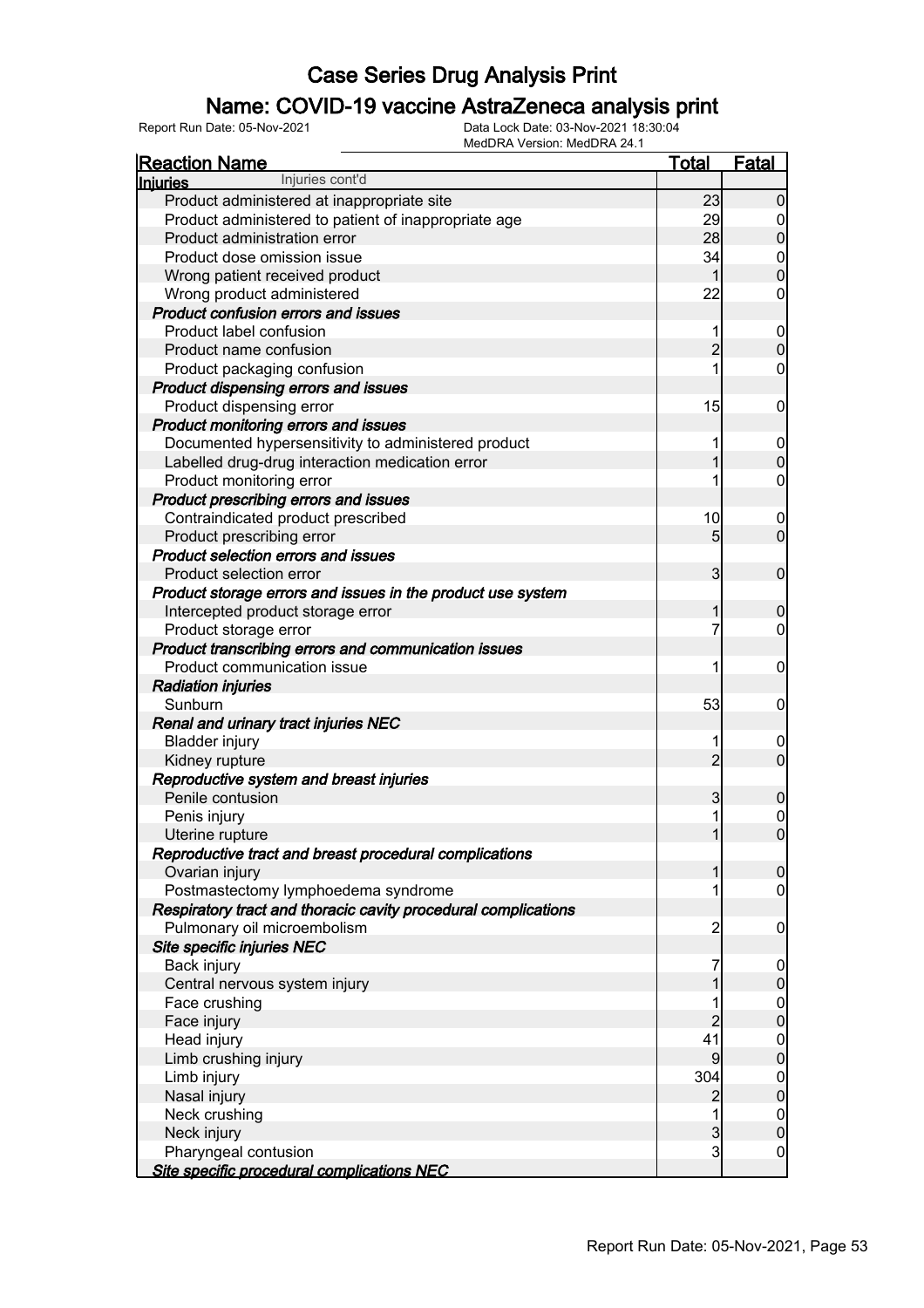### Name: COVID-19 vaccine AstraZeneca analysis print

| <b>Reaction Name</b>                                    | <u>Total</u>   | <b>Fatal</b>                     |
|---------------------------------------------------------|----------------|----------------------------------|
| Injuries cont'd<br><b>Injuries</b>                      |                |                                  |
| Axillary web syndrome                                   | 3              | 0                                |
| <b>Skin injuries NEC</b>                                |                |                                  |
| Contusion                                               | 3320           | $\mathbf 0$                      |
| Hair injury                                             |                | 0                                |
| Nail injury                                             |                | $\mathbf 0$                      |
| Scar                                                    | 43             | 0                                |
| Scratch                                                 | 6              | $\mathbf{0}$                     |
| Skin abrasion                                           | 5              | $\mathbf 0$                      |
| Skin injury                                             | 22             | $\mathbf{0}$                     |
| Skin laceration                                         | 3              | $\mathbf{0}$                     |
| Skin pressure mark                                      |                | $\mathbf 0$                      |
| Skin wound                                              |                | $\overline{0}$                   |
| Subcutaneous haematoma                                  | 3              | 0                                |
| Skin procedural complications                           |                |                                  |
| Dermal filler overcorrection                            | 1              | $\overline{0}$                   |
| Recall phenomenon                                       | $\overline{2}$ | $\overline{0}$                   |
| Skull fractures, facial bone fractures and dislocations |                |                                  |
| <b>Skull fracture</b>                                   |                | $\mathbf 0$                      |
| Spinal cord injuries NEC                                |                |                                  |
| Prevertebral soft tissue swelling of cervical space     |                | 0                                |
| Spinal cord injury                                      | 5              | $\mathbf 0$                      |
| Spinal cord injury sacral                               |                | $\overline{0}$                   |
| Spinal cord injury thoracic                             |                | 0                                |
| Spinal fractures and dislocations                       |                |                                  |
|                                                         |                |                                  |
| Spinal compression fracture                             | 3<br>8         | $\overline{0}$<br>$\overline{0}$ |
| Spinal fracture                                         |                |                                  |
| Stoma complications                                     |                |                                  |
| Gastrointestinal stoma complication                     |                | 0                                |
| Stoma obstruction                                       | 1              | $\mathbf 0$                      |
| Stoma site haemorrhage                                  |                | $\mathbf 0$                      |
| Stoma site pain                                         | $\overline{c}$ | $\mathbf 0$                      |
| Stoma site rash                                         | 1              | $\overline{0}$                   |
| <b>Thermal burns</b>                                    |                |                                  |
| Airway burns                                            |                | 0                                |
| Burn oesophageal                                        | 1              | $\boldsymbol{0}$                 |
| Burn of internal organs                                 | $\overline{4}$ | 0                                |
| Burn oral cavity                                        | 11             | $\overline{0}$                   |
| Burns second degree                                     | 11             | $\pmb{0}$                        |
| Cold burn                                               | 3              | $\boldsymbol{0}$                 |
| Thermal burn                                            | 52             | $\overline{0}$                   |
| Thermal burns of eye                                    | 47             | $\boldsymbol{0}$                 |
| Thoracic cage fractures and dislocations                |                |                                  |
| <b>Rib fracture</b>                                     | 1              | $\mathbf 0$                      |
| <b>Transplantation complications</b>                    |                |                                  |
| Transplant failure                                      | 1              | $\overline{0}$                   |
| <b>Underdoses NEC</b>                                   |                |                                  |
| Intentional underdose                                   | 1              | $\overline{0}$                   |
| Underdose                                               | 10             | $\mathbf 0$                      |
| Vaccination related complications                       |                |                                  |
| Adverse event following immunisation                    | 4              | $\boldsymbol{0}$                 |
| Post vaccination syndrome                               | 5              | $\overline{0}$                   |
| Reaction to previous exposure to any vaccine            | 1              | $\mathbf 0$                      |
| Vaccination complication                                | 105            | $\mathbf 0$                      |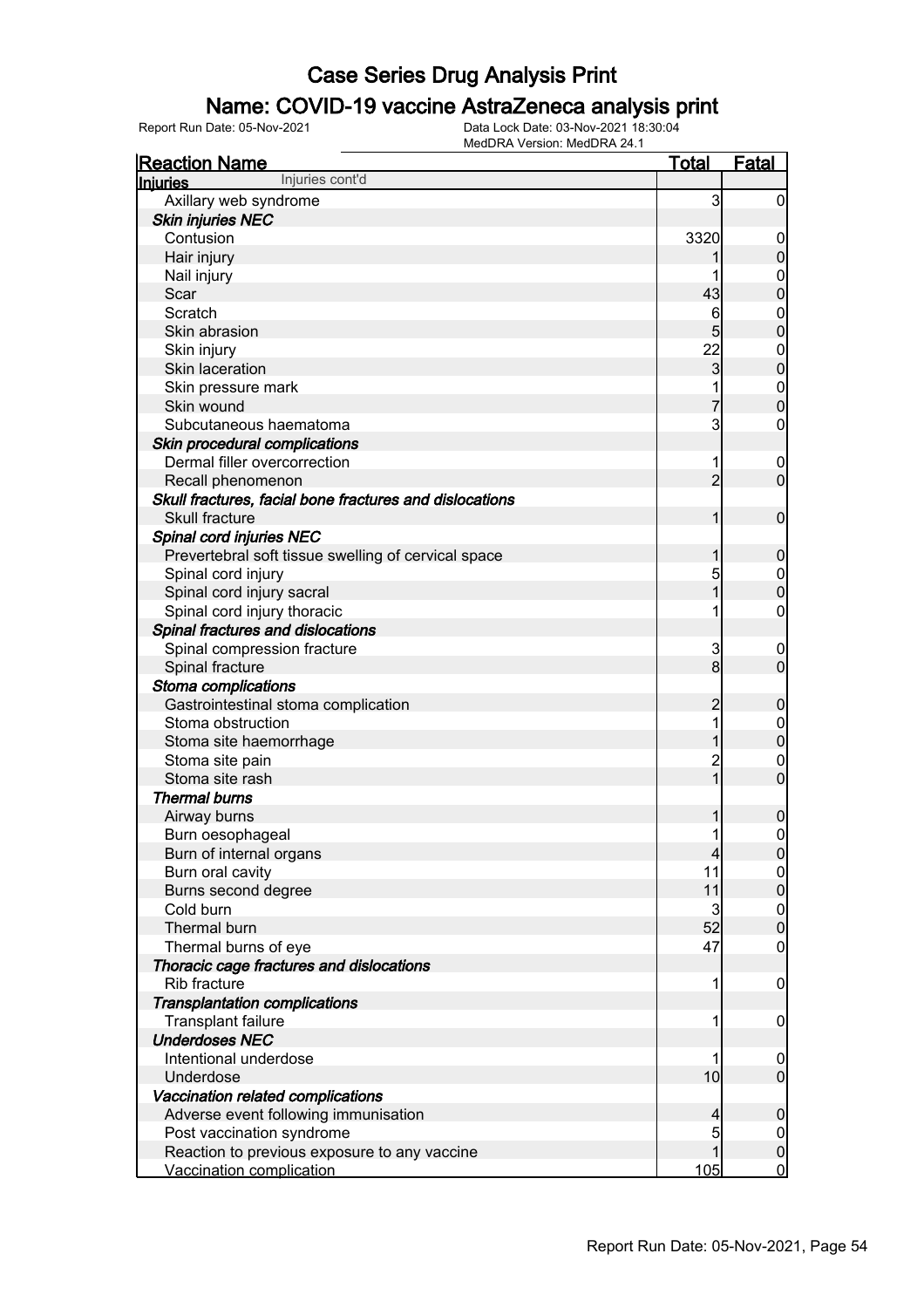# **Name: COVID-19 vaccine AstraZeneca analysis print**<br>Report Run Date: 05-Nov-2021<br>Data Lock Date: 03-Nov-2021 18:30:04

Data Lock Date: 03-Nov-2021 18:30:04

MedDRA Version: MedDRA 24.1 Reaction Name Total Fatal

<u>Injuries</u> Injuries SOC TOTAL 9009 1 Injuries cont'd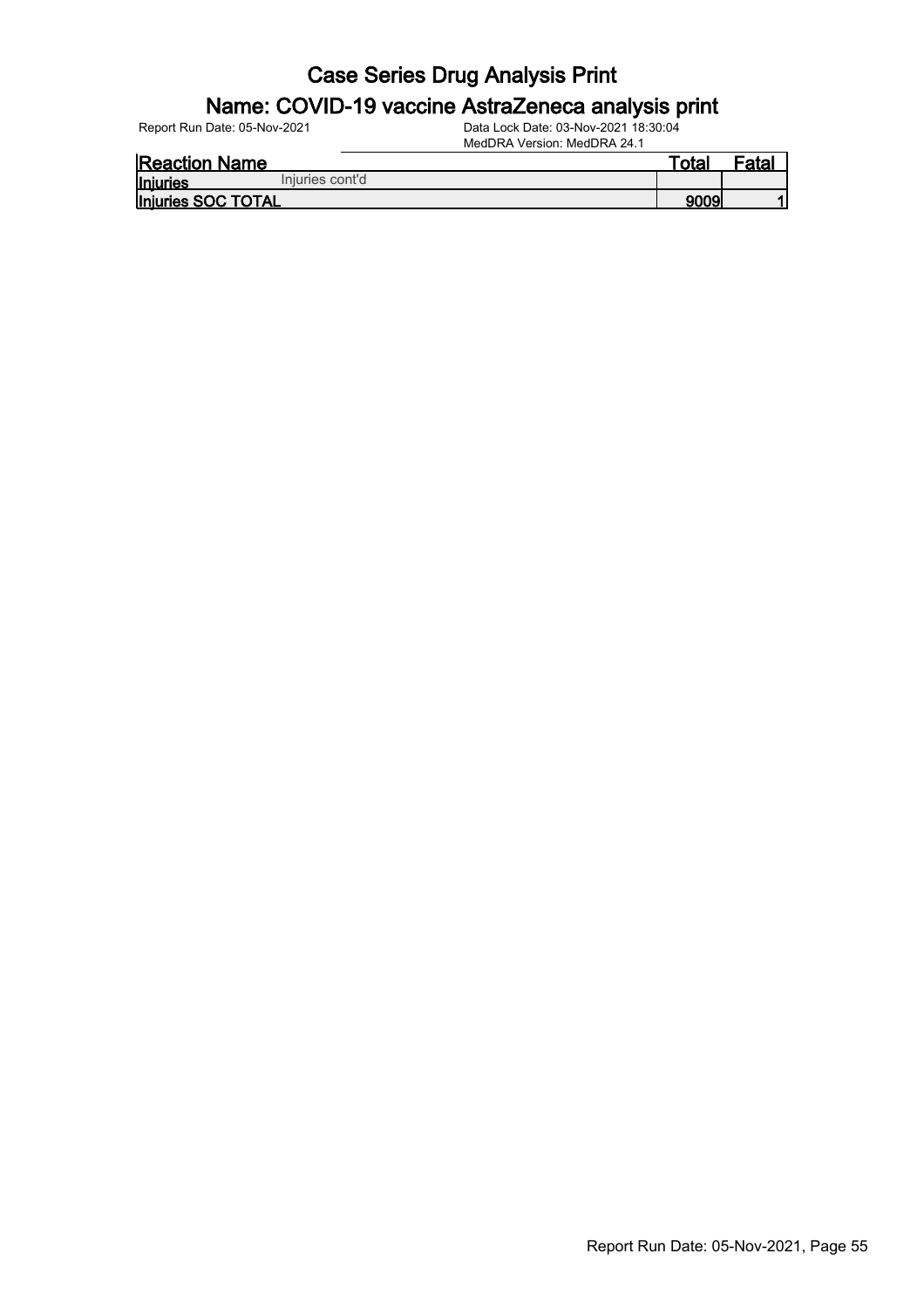#### Name: COVID-19 vaccine AstraZeneca analysis print

| <b>Reaction Name</b>                                     | Total                                   | <u>Fatal</u>                     |
|----------------------------------------------------------|-----------------------------------------|----------------------------------|
| Investigations                                           |                                         |                                  |
| <b>Adrenal cortex tests</b>                              |                                         |                                  |
| <b>Blood cortisol</b>                                    | 1                                       | 0                                |
| Cortisol decreased                                       | 3                                       | 0                                |
| <b>Cortisol increased</b>                                | $\overline{2}$                          | $\overline{0}$                   |
| Adrenal medulla tests                                    |                                         |                                  |
| Epinephrine increased                                    | 1                                       | 0                                |
| Norepinephrine increased                                 | $\overline{2}$                          | 0                                |
| Auditory and vestibular diagnostic procedures            |                                         |                                  |
| Acoustic stimulation tests                               | 8                                       | $\overline{0}$                   |
| Audiogram                                                | 1                                       | $\mathbf 0$                      |
| <b>Autoimmunity analyses</b>                             |                                         |                                  |
| Anti-sperm antibody                                      |                                         | 0                                |
| Antimitochondrial antibody positive                      | $\overline{c}$                          | 0                                |
| Antineutrophil cytoplasmic antibody positive             | 1                                       | $\overline{0}$                   |
| Antinuclear antibody                                     |                                         | $\mathbf{0}$                     |
| Antinuclear antibody positive                            | 3                                       | $\overline{0}$                   |
| Antiphospholipid antibodies                              | 3                                       | $\mathbf{0}$                     |
| Antiphospholipid antibodies positive                     | 3                                       | $\overline{0}$                   |
| Cold agglutinins positive                                | $\overline{c}$                          | $\mathbf{0}$                     |
| DNA antibody negative                                    | $\overline{1}$                          | $\overline{0}$                   |
| DNA antibody positive                                    | 1                                       | $\mathbf{0}$                     |
| Rheumatoid factor                                        | 3                                       | $\overline{0}$                   |
| Rheumatoid factor increased                              | 3                                       | $\mathbf{0}$                     |
| Smooth muscle antibody                                   |                                         | $\overline{0}$                   |
| Bacteria identification and serology (excl mycobacteria) |                                         |                                  |
| <b>Bacterial test</b>                                    |                                         | $\mathbf 0$                      |
| Staphylococcus test positive                             | 1                                       | $\mathbf 0$                      |
| Treponema test positive                                  |                                         | $\overline{0}$                   |
| <b>Blood counts NEC</b>                                  |                                         |                                  |
| Full blood count                                         | 21                                      | $\boldsymbol{0}$                 |
| Full blood count abnormal                                | 12                                      | $\mathbf 0$                      |
| Full blood count decreased                               | 3                                       | $\overline{0}$                   |
| Full blood count increased                               | 1                                       | $\mathbf 0$                      |
| Blood gas and acid base analyses                         |                                         |                                  |
| Blood gases                                              | 1                                       | $\mathbf 0$                      |
| Blood gases abnormal                                     | 1                                       |                                  |
| Blood lactic acid                                        | 4                                       | 0 <br>$\overline{0}$             |
| Blood lactic acid increased                              | $\overline{5}$                          | $\overline{0}$                   |
| Blood pH                                                 | 17                                      | $\mathbf 0$                      |
| Blood pH increased                                       | 14                                      | $\overline{0}$                   |
| Carbon dioxide increased                                 | 1                                       | $\mathbf 0$                      |
| Oxygen consumption                                       | $\overline{2}$                          | $\mathbf 0$                      |
| Oxygen saturation                                        | 25                                      |                                  |
| Oxygen saturation abnormal                               | $\overline{2}$                          | $\overline{0}$<br>$\overline{0}$ |
|                                                          | 191                                     |                                  |
| Oxygen saturation decreased<br>Oxygen saturation normal  |                                         | $\mathbf{0}$<br>$\overline{0}$   |
| PO2 decreased                                            |                                         |                                  |
|                                                          |                                         | $\boldsymbol{0}$                 |
| Blood grouping and cross-matching analyses               |                                         |                                  |
| Blood group O                                            | $\overline{\mathbf{c}}$<br>$\mathbf{1}$ | $\boldsymbol{0}$                 |
| <b>Blood grouping</b>                                    |                                         | $\mathbf 0$                      |
| Rhesus antigen negative                                  | 1                                       | $\mathbf 0$                      |
| Bone marrow and immune tissue imaging procedures         |                                         |                                  |
| Scan lymph nodes                                         | $\overline{2}$                          | $\overline{0}$                   |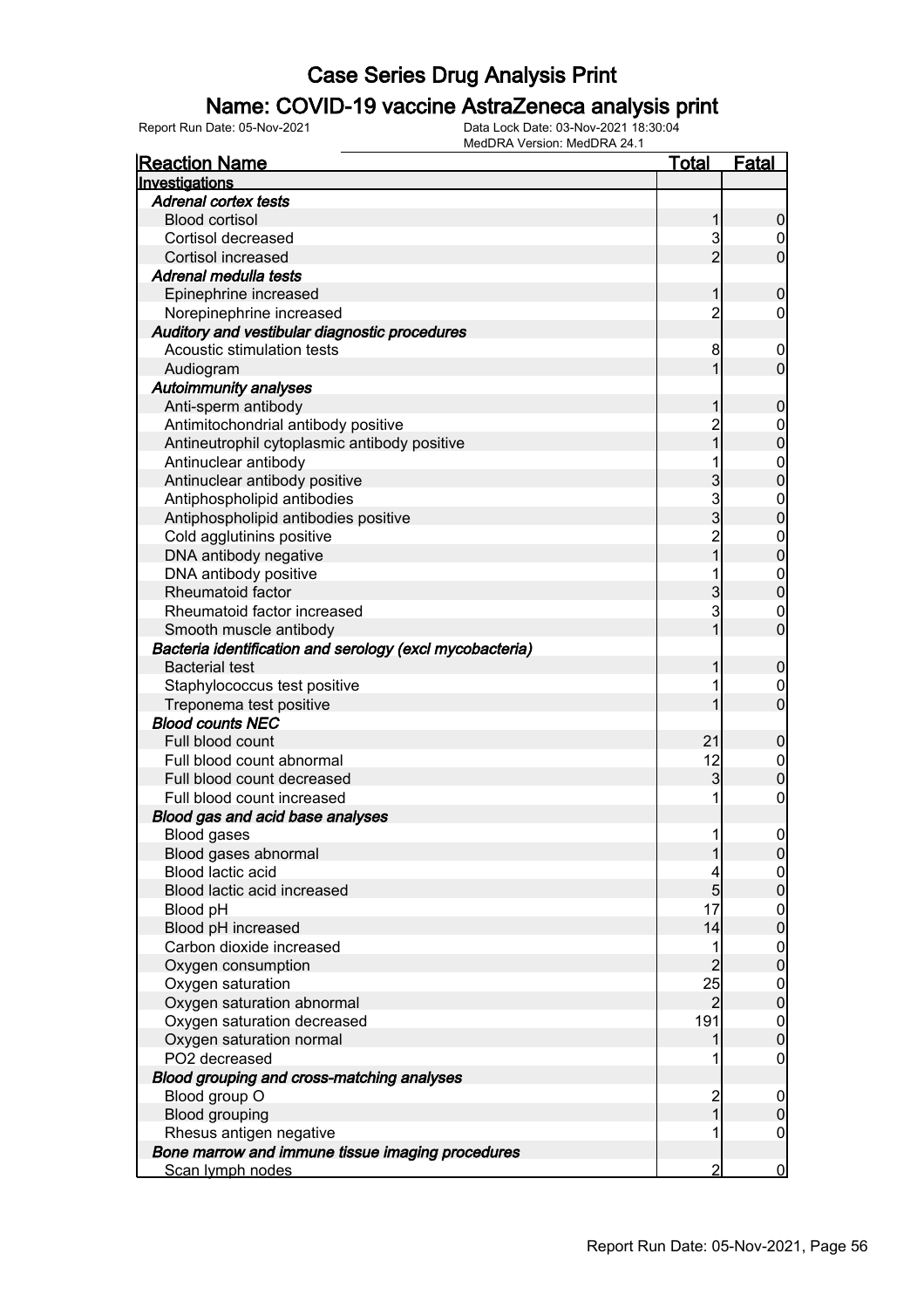### Name: COVID-19 vaccine AstraZeneca analysis print

| <b>Reaction Name</b>                             | Total           | <b>Fatal</b>                     |
|--------------------------------------------------|-----------------|----------------------------------|
| Investigations cont'd<br>Investigations          |                 |                                  |
| Carbohydrate tolerance analyses (incl diabetes)  |                 |                                  |
| Blood glucose                                    | 20              | $\overline{0}$                   |
| Blood glucose abnormal                           | 20              | $\mathbf 0$                      |
| Blood glucose decreased                          | 42              |                                  |
| Blood glucose fluctuation                        | 34              | $0\atop 0$                       |
| Blood glucose increased                          | 189             | $\mathbf 0$                      |
| Glycosylated haemoglobin increased               | 2               | $\overline{0}$                   |
| Cardiac auscultatory investigations              |                 |                                  |
| Cardiac murmur                                   | 36              | $\boldsymbol{0}$                 |
| Heart sounds                                     | 18              | $\mathbf 0$                      |
| Heart sounds abnormal                            | 8 <sup>1</sup>  | $\overline{0}$                   |
| Cardiac function diagnostic procedures           |                 |                                  |
| Cardiac monitoring                               | 1               | $\boldsymbol{0}$                 |
| Central venous pressure                          | 1               | $0\atop 0$                       |
| Echocardiogram                                   | $\mathbf{3}$    |                                  |
| Ejection fraction decreased                      | $\overline{2}$  | $0$<br>0                         |
| Myocardial strain imaging                        | 20 <sup>°</sup> |                                  |
| Stroke volume decreased                          | $\overline{c}$  | $\mathbf{0}$                     |
| Venous pressure jugular increased                | $\overline{1}$  | $\overline{0}$                   |
| Cardiac imaging procedures                       |                 |                                  |
| Magnetic resonance imaging heart                 | 1               | $\boldsymbol{0}$                 |
| Cell marker analyses                             |                 |                                  |
| Carbohydrate antigen 15-3                        | 1               | $\boldsymbol{0}$                 |
| Carcinoembryonic antigen increased               | 2<br>1          | $0\atop 0$                       |
| Prostatic specific antigen decreased             |                 |                                  |
| Prostatic specific antigen increased             | 3               | $\begin{matrix}0\\0\end{matrix}$ |
| Tumour marker increased                          | 1               |                                  |
| Central nervous system histopathology procedures |                 |                                  |
| Biopsy brain                                     | 1               | $\boldsymbol{0}$                 |
| Central nervous system imaging procedures        |                 |                                  |
| Brain scan abnormal                              |                 | $\boldsymbol{0}$                 |
| Computerised tomogram head                       | 27              | $0\atop 0$                       |
| Magnetic resonance imaging head                  | 46              |                                  |
| Magnetic resonance imaging head abnormal         |                 | $\begin{matrix}0\\0\end{matrix}$ |
| Scan brain                                       | 1               |                                  |
| Cerebrospinal fluid tests (excl microbiology)    |                 |                                  |
| CSF cell count abnormal                          | 1               | $\boldsymbol{0}$                 |
| CSF oligoclonal band present                     |                 | $\overline{0}$                   |
| CSF pressure                                     |                 | $\pmb{0}$                        |
| CSF protein increased<br>CSF test abnormal       |                 | $\boldsymbol{0}$<br>$\mathbf 0$  |
| CSF white blood cell count increased             |                 |                                  |
| Xanthochromia                                    |                 | $\mathbf 0$<br>$\overline{0}$    |
| <b>Chemistry analyses NEC</b>                    |                 |                                  |
| Histamine abnormal                               | 4               | $\boldsymbol{0}$                 |
| Histamine level                                  | 3               | $\overline{0}$                   |
| Histamine level increased                        |                 | $\pmb{0}$                        |
| Inflammatory marker decreased                    |                 | $\mathbf 0$                      |
| Inflammatory marker increased                    | 12              | $\mathbf 0$                      |
| Serum serotonin increased                        |                 | 0                                |
| <b>Cholesterol analyses</b>                      |                 |                                  |
| Blood cholesterol increased                      | 18              | $\mathbf 0$                      |
| Low density lipoprotein                          | 1               | $\overline{0}$                   |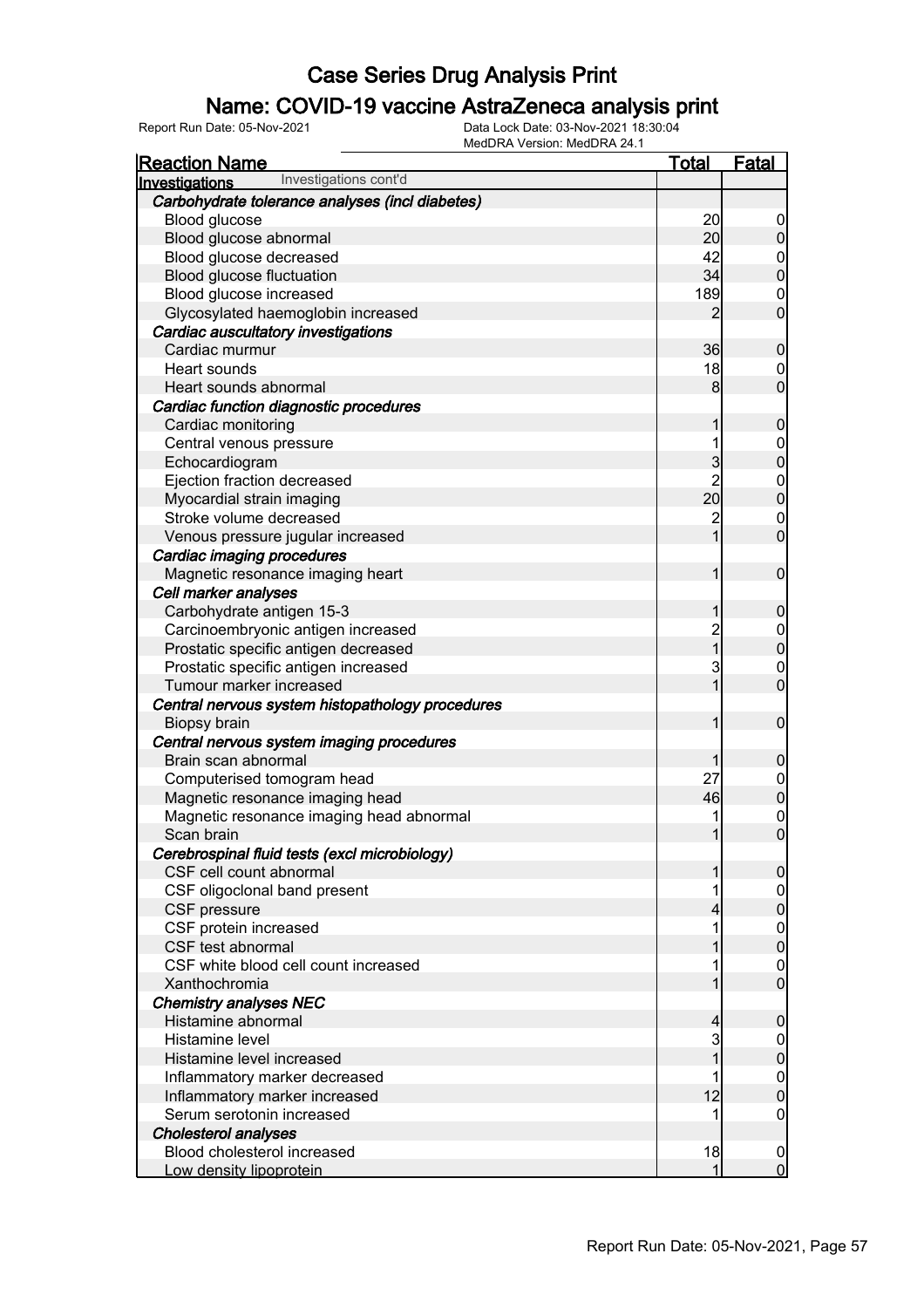### Name: COVID-19 vaccine AstraZeneca analysis print

| <b>Reaction Name</b>                            | <u>Total</u>                               | <b>Fatal</b>                     |
|-------------------------------------------------|--------------------------------------------|----------------------------------|
| Investigations cont'd<br>Investigations         |                                            |                                  |
| Low density lipoprotein increased               | 1                                          | $\overline{0}$                   |
| Very low density lipoprotein decreased          | 1                                          | $\overline{0}$                   |
| Coagulation and bleeding analyses               |                                            |                                  |
| ADAMTS13 activity abnormal                      | 1                                          | $\boldsymbol{0}$                 |
| Activated partial thromboplastin time           | 1                                          |                                  |
| Activated partial thromboplastin time abnormal  | $\overline{2}$                             | $0$ 0                            |
| Activated partial thromboplastin time prolonged | 123                                        |                                  |
| Anti factor VIII antibody positive              | 1                                          | $0\atop 0$                       |
| Anti-platelet factor 4 antibody positive        | 1                                          |                                  |
| <b>Bleeding time</b>                            | 10                                         | $0\atop 0$                       |
| Bleeding time abnormal                          |                                            |                                  |
| Bleeding time prolonged                         | $\frac{3}{6}$                              | $0$ 0                            |
| Bleeding time shortened                         |                                            |                                  |
| Blood fibrinogen abnormal                       | $\begin{array}{c} 2 \\ 2 \\ 7 \end{array}$ | $0$<br>0                         |
| Blood fibrinogen decreased                      |                                            |                                  |
| Blood fibrinogen increased                      | $\overline{2}$                             | $0$ 0                            |
| Blood thromboplastin                            | 1                                          |                                  |
| Blood thromboplastin abnormal                   | 1                                          | $\begin{matrix}0\\0\end{matrix}$ |
| Clot retraction                                 | 1                                          |                                  |
| Coagulation factor                              | 1                                          | $\begin{matrix}0\\0\end{matrix}$ |
| Coagulation factor VIII level decreased         | 5                                          |                                  |
| Coagulation test abnormal                       | $\overline{1}$                             | $\begin{matrix}0\\0\end{matrix}$ |
| Coagulation time                                | 9                                          |                                  |
| Coagulation time prolonged                      | 14                                         | $0\atop 0$                       |
| Coagulation time shortened                      | 4                                          |                                  |
| Fibrin D dimer                                  | 1                                          | $0\atop 0$                       |
| Fibrin D dimer decreased                        | 1                                          |                                  |
| Fibrin D dimer increased                        | 66                                         | $\begin{matrix}0\\0\end{matrix}$ |
| Heparin-induced thrombocytopenia test positive  | 1                                          | $\mathbf{0}$                     |
| International normalised ratio                  | 3                                          | $\overline{0}$                   |
| International normalised ratio abnormal         | 11                                         |                                  |
| International normalised ratio decreased        | 44                                         | $0$<br>0                         |
| International normalised ratio fluctuation      | 5                                          |                                  |
| International normalised ratio increased        | 88                                         | $0\atop 0$                       |
| Prothrombin level increased                     | 1                                          | $\mathbf 0$                      |
| Prothrombin time                                | 1                                          | 0                                |
| Prothrombin time prolonged                      | 1                                          | 이                                |
| Thrombin time                                   | 1                                          | $\mathsf{O}\xspace$              |
| Thrombin time abnormal                          | $\overline{c}$                             | $\mathbf 0$                      |
| Digestive enzymes                               |                                            |                                  |
| Amylase increased                               | 1                                          | $\boldsymbol{0}$                 |
| Lipase increased                                | 1                                          | $\boldsymbol{0}$                 |
| Pancreatic enzymes increased                    | 1                                          | $\mathbf 0$                      |
| <b>ECG</b> investigations                       |                                            |                                  |
| Cardiac telemetry                               | 1                                          | $\boldsymbol{0}$                 |
| Electrocardiogram                               | 8                                          | $\pmb{0}$                        |
| Electrocardiogram P wave abnormal               | 1                                          | $\boldsymbol{0}$                 |
| Electrocardiogram QT prolonged                  | 4                                          | $\overline{0}$                   |
| Electrocardiogram ST segment depression         | 1                                          | $\boldsymbol{0}$                 |
| Electrocardiogram ST segment elevation          |                                            | $\mathbf 0$                      |
| Electrocardiogram ST-T segment abnormal         | 6                                          | $\boldsymbol{0}$                 |
| Electrocardiogram T wave inversion              | 4                                          | $\pmb{0}$                        |
| Electrocardiogram abnormal                      | 21                                         | $\overline{0}$                   |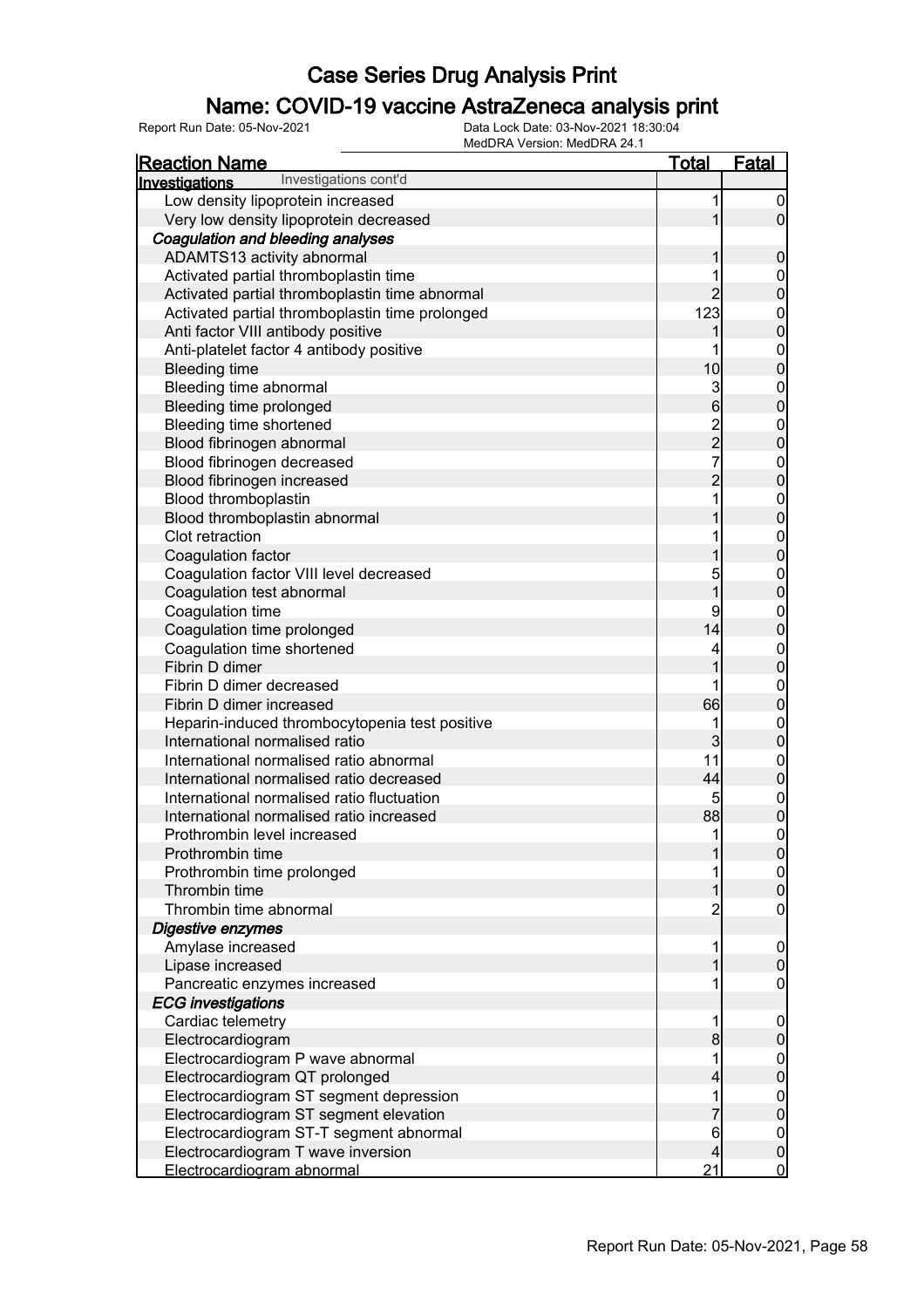### Name: COVID-19 vaccine AstraZeneca analysis print

| <b>Reaction Name</b>                                   | <u>Total</u>   | <b>Fatal</b>     |
|--------------------------------------------------------|----------------|------------------|
| Investigations cont'd<br>Investigations                |                |                  |
| Electrocardiogram change                               | $\overline{c}$ | $\mathbf 0$      |
| Electrocardiogram normal                               | 1              | $\mathbf 0$      |
| Exercise electrocardiogram                             | 1              | $\overline{0}$   |
| <b>Endocrine analyses and imaging NEC</b>              |                |                  |
| Hormone level abnormal                                 | 58             | $\boldsymbol{0}$ |
| <b>Faecal analyses NEC</b>                             |                |                  |
| Faecal calprotectin                                    | 1              | $\mathbf 0$      |
| Faecal calprotectin increased                          | 9              | $\mathbf 0$      |
| Occult blood                                           | 1              | $\overline{0}$   |
| Stool analysis abnormal                                | $\overline{c}$ | $\boldsymbol{0}$ |
| <b>Fertility analyses</b>                              |                |                  |
| Semen analysis abnormal                                | 1              | $\mathbf{0}$     |
| Semen volume decreased                                 | $\overline{2}$ | $\mathbf 0$      |
| Sperm concentration                                    | 1              | $\mathbf 0$      |
| Spermatozoa abnormal                                   | 1              | $\overline{0}$   |
| Foetal and neonatal diagnostic procedures              |                |                  |
| Foetal heart rate                                      | 1              | $\mathbf 0$      |
| Foetal heart rate abnormal                             | 1              | $\mathbf 0$      |
| <b>Fungus identification and serology</b>              |                |                  |
| Fungal test                                            | 1              | $\boldsymbol{0}$ |
| Gastrointestinal and abdominal imaging procedures      |                |                  |
| <b>Barium swallow</b>                                  | 1              | $\mathbf 0$      |
| Computerised tomogram abdomen                          | 4              | $\mathbf 0$      |
| Stomach scan                                           | 1              | $\boldsymbol{0}$ |
| Gastrointestinal function diagnostic procedures        |                |                  |
| Gastric pH                                             |                | $\boldsymbol{0}$ |
| Gastric pH decreased                                   | 2<br>2         | $\mathbf 0$      |
| Gastrointestinal stoma output increased                | 1              | $\mathbf 0$      |
| Swallow study                                          | 3              | $\overline{0}$   |
| Gastrointestinal, pancreatic and APUD hormone analyses |                |                  |
| <b>Blood gastrin</b>                                   | 1              | $\mathbf 0$      |
| Blood gastrin normal                                   | 1              | $\mathbf{0}$     |
| <b>Blood insulin</b>                                   | 4              | $\mathbf 0$      |
| Blood insulin abnormal                                 | 1              | $\mathbf{0}$     |
| Blood insulin decreased                                | $\overline{c}$ | $\overline{0}$   |
| Blood insulin increased                                | 3              | 0                |
| <b>Haematological analyses NEC</b>                     |                |                  |
| Blood viscosity abnormal                               | 1              | $\overline{0}$   |
| Blood viscosity decreased                              | 1              | $\pmb{0}$        |
| Blood viscosity increased                              |                | $\boldsymbol{0}$ |
| Haematology test abnormal                              | $\frac{3}{2}$  | $\overline{0}$   |
| Plasma viscosity abnormal                              | 1              | $\boldsymbol{0}$ |
| Red blood cell sedimentation rate                      |                | $\mathbf 0$      |
| Red blood cell sedimentation rate abnormal             |                | $\boldsymbol{0}$ |
| Red blood cell sedimentation rate increased            | 11             | $\overline{0}$   |
| Heart rate and pulse investigations                    |                |                  |
| Brachial pulse decreased                               | 1              | $\mathbf 0$      |
| Carotid pulse                                          |                | $\mathbf 0$      |
| Femoral pulse                                          |                | $\overline{0}$   |
| Heart rate                                             | 1103           | $\boldsymbol{0}$ |
| Heart rate abnormal                                    | 63             | $\overline{0}$   |
| Heart rate decreased                                   | 136            | $\mathbf 0$      |
| <b>Heart rate increased</b>                            | 2087           | $\mathbf 0$      |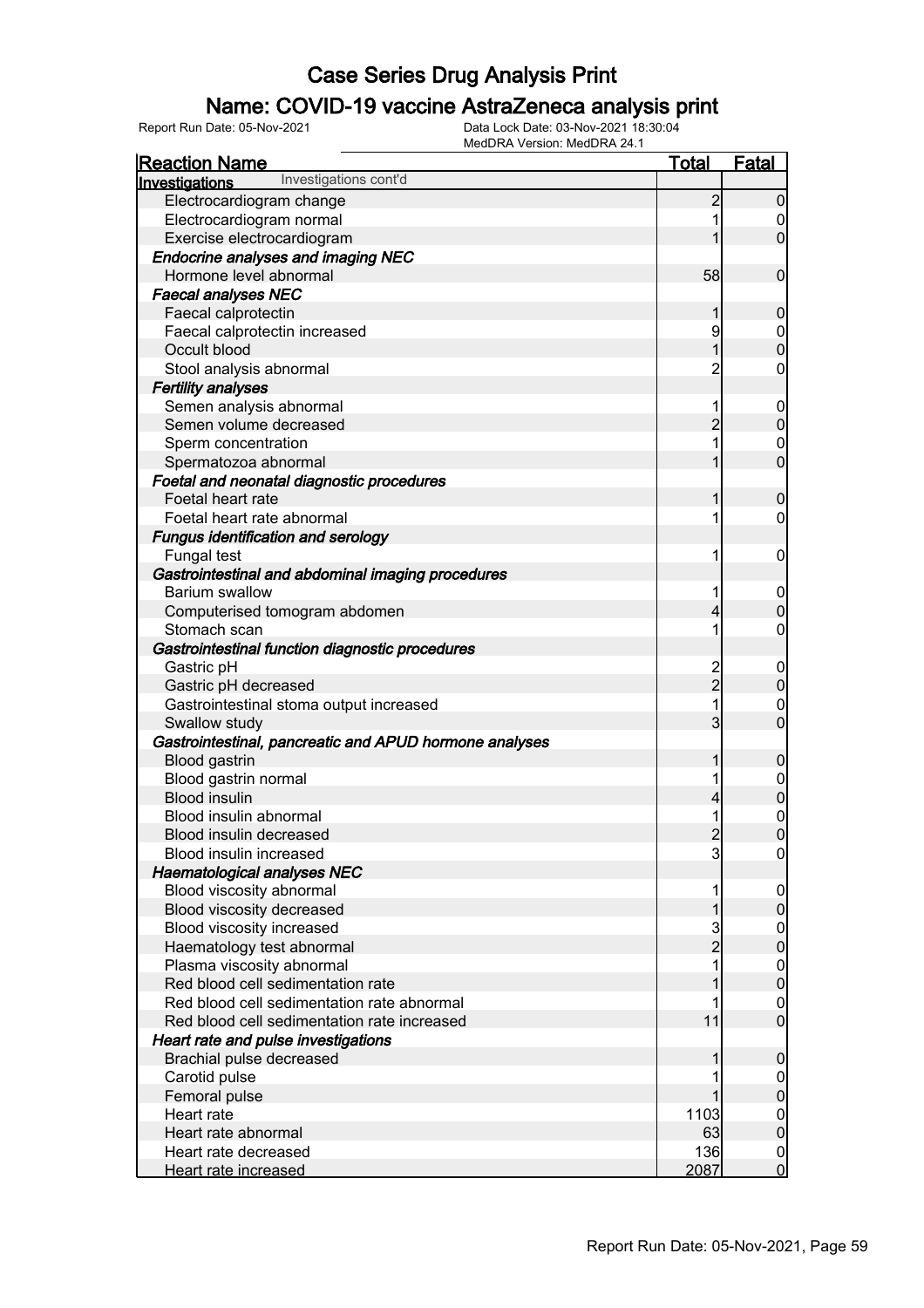### Name: COVID-19 vaccine AstraZeneca analysis print

| <b>Reaction Name</b>                      | <u>Total</u>   | <b>Fatal</b>                     |
|-------------------------------------------|----------------|----------------------------------|
| Investigations cont'd<br>Investigations   |                |                                  |
| Heart rate irregular                      | 242            | $\overline{0}$                   |
| Heart rate variability decreased          |                | $\pmb{0}$                        |
| Heart rate variability increased          |                | $\boldsymbol{0}$                 |
| Maximum heart rate                        |                | $\overline{0}$                   |
| Maximum heart rate decreased              |                |                                  |
| Maximum heart rate increased              |                | 0<br>0                           |
| Orthostatic heart rate response increased |                |                                  |
| Popliteal pulse                           |                | $0\atop 0$                       |
| Pulse abnormal                            | 29             |                                  |
| Pulse absent                              | 4              | $0\atop 0$                       |
| Pulse pressure increased                  | 3              |                                  |
| Pulse waveform abnormal                   |                | $0\atop 0$                       |
| Radial pulse                              |                | $\mathbf{0}$                     |
| Sinus rhythm                              | 8              | $\overline{0}$                   |
| <b>Histopathology procedures NEC</b>      |                |                                  |
| <b>Biopsy</b>                             | 1              | $\boldsymbol{0}$                 |
| Smear test                                | 1              | $\boldsymbol{0}$                 |
| Imaging procedures NEC                    |                |                                  |
| Computerised tomogram                     | 7              | $\mathbf 0$                      |
| Computerised tomogram normal              | 1              | $\mathbf 0$                      |
| Magnetic resonance imaging                | $\overline{c}$ |                                  |
| Magnetic resonance imaging abnormal       | $\overline{1}$ | $0\atop 0$                       |
| Magnetic resonance imaging whole body     |                |                                  |
| Scan                                      |                | $\begin{matrix}0\\0\end{matrix}$ |
| Ultrasound scan                           |                | $\mathbf{0}$                     |
| X-ray                                     | 1              | $\overline{0}$                   |
| Immunoglobulin analyses                   |                |                                  |
| Blood immunoglobulin A increased          | 1              | $\boldsymbol{0}$                 |
| Blood immunoglobulin E                    |                | $\boldsymbol{0}$                 |
| Blood immunoglobulin E increased          | $\overline{c}$ | $\mathbf 0$                      |
| Blood immunoglobulin G                    | 1              |                                  |
| Blood immunoglobulin M                    | 1              | $0\atop 0$                       |
| Blood immunoglobulin M increased          |                | $\mathbf{0}$                     |
| Immunoglobulins decreased                 | $\frac{2}{2}$  | $\overline{0}$                   |
| Immunology analyses NEC                   |                |                                  |
| Antibody test                             | $\overline{a}$ | 0                                |
| Antibody test abnormal                    | $\overline{7}$ | $\overline{0}$                   |
| Antibody test negative                    | 15             | $\overline{0}$                   |
| Antibody test positive                    | 1              |                                  |
| Immunology test                           | 12             | $0\atop 0$                       |
| Immunology test normal                    | 1              |                                  |
| Mast cell degranulation present           | 1              | $0$<br>0                         |
| Tryptase increased                        | 1              | $\mathbf 0$                      |
| Immunology skin tests NEC                 |                |                                  |
| Allergy alert test                        |                | $\mathbf 0$                      |
| Skin test positive                        | $\frac{3}{7}$  | $\boldsymbol{0}$                 |
| <b>Investigations NEC</b>                 |                |                                  |
| <b>APACHE II score</b>                    | 1              | $\boldsymbol{0}$                 |
| <b>Blood test</b>                         | 53             | $\boldsymbol{0}$                 |
| Blood test abnormal                       | 93             | $\mathbf 0$                      |
| Laboratory test                           | 1              | $\boldsymbol{0}$                 |
| Laboratory test abnormal                  | 1              | $\pmb{0}$                        |
| Polymerase chain reaction positive        | $\overline{2}$ | $\overline{0}$                   |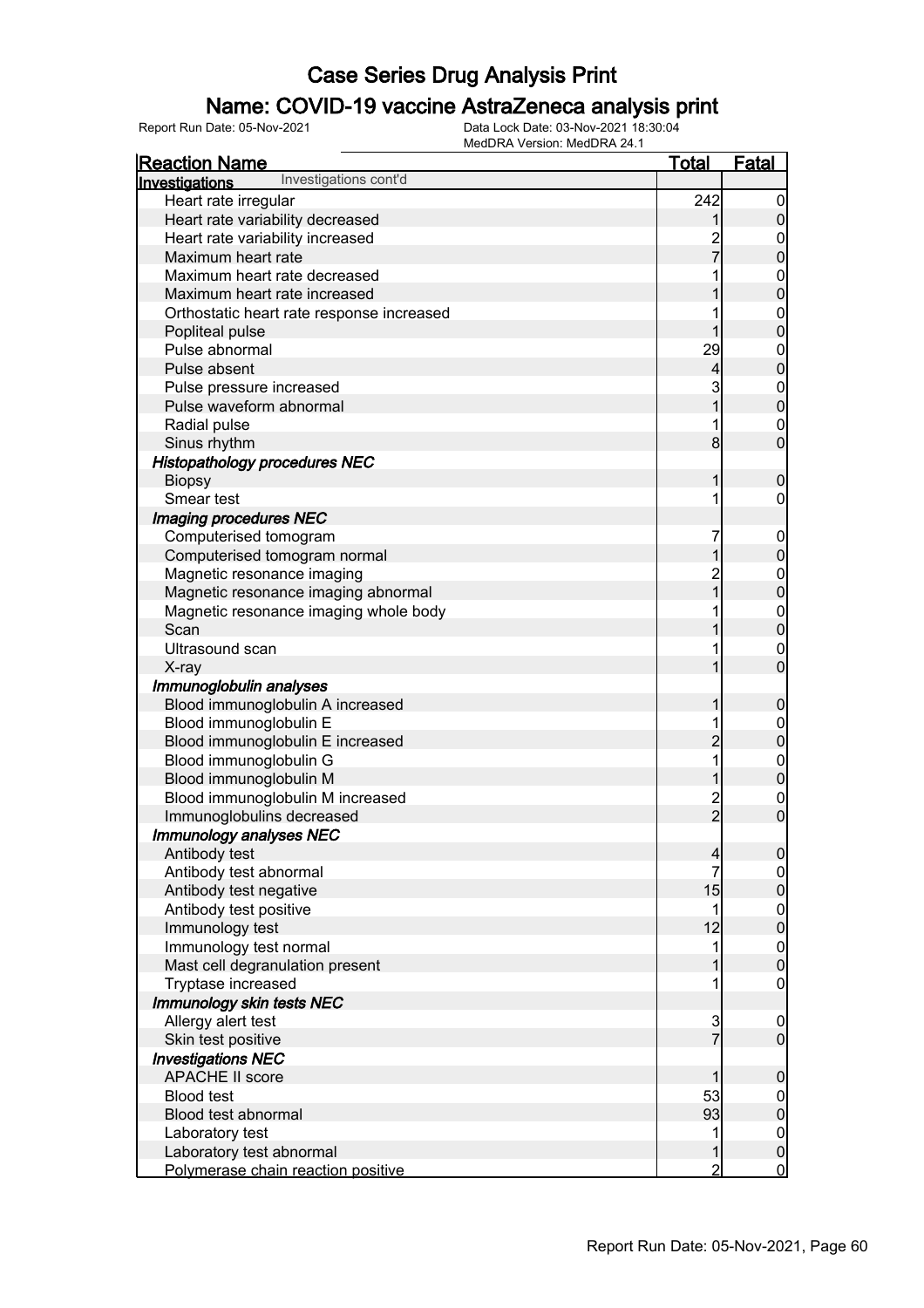### Name: COVID-19 vaccine AstraZeneca analysis print

| <b>Reaction Name</b>                                        | <u>Total</u>   | <b>Fatal</b>                   |
|-------------------------------------------------------------|----------------|--------------------------------|
| Investigations cont'd<br>Investigations                     |                |                                |
| Quality of life decreased                                   | 4              | $\mathbf 0$                    |
| <b>Liver function analyses</b>                              |                |                                |
| Alanine aminotransferase decreased                          | 1              | $\mathbf 0$                    |
| Alanine aminotransferase increased                          | 32             | $\mathbf{0}$                   |
| Ammonia                                                     | 1              | $\mathbf 0$                    |
| Aspartate aminotransferase                                  |                | $\mathbf{0}$                   |
| Aspartate aminotransferase increased                        | 4              | $\overline{0}$                 |
| <b>Bile output</b>                                          | 4              | $\mathbf{0}$                   |
| <b>Blood bilirubin</b>                                      | 1              | $\overline{0}$                 |
| Blood bilirubin increased                                   | 6              | $\mathbf{0}$                   |
| Gamma-glutamyltransferase increased                         | 5              | $\overline{0}$                 |
| Hepatic enzyme abnormal                                     | 1              | $\mathbf{0}$                   |
| Hepatic enzyme increased                                    | 14             | $\overline{0}$                 |
| Liver function test                                         | 3              | $\mathbf{0}$                   |
| Liver function test abnormal                                | 53             | $\overline{0}$                 |
| Liver function test increased                               | 16             | $\mathbf{0}$                   |
| Transaminases increased                                     | 12             | $\overline{0}$                 |
| <b>Metabolism tests NEC</b>                                 |                |                                |
| Blood ketone body                                           | 10             | $\boldsymbol{0}$               |
| Blood ketone body increased                                 | 1              | $\overline{0}$                 |
| Blood uric acid increased                                   | 4              | $\overline{0}$                 |
| Brain natriuretic peptide increased                         | 1              |                                |
| Ubiquinone                                                  | 4              | $0\atop 0$                     |
| Ubiquinone decreased                                        |                |                                |
| Urine ketone body present                                   | $\frac{2}{2}$  | $\mathbf{0}$<br>$\overline{0}$ |
|                                                             |                |                                |
| Microbiology and serology tests NEC<br><b>Blood culture</b> | $\overline{c}$ |                                |
|                                                             | 1              | $\boldsymbol{0}$               |
| Blood culture negative                                      | 1              | $\mathbf{0}$                   |
| Septic screen                                               |                | $\overline{0}$                 |
| Serology test                                               | 1              | $\boldsymbol{0}$               |
| Mineral and electrolyte analyses                            |                |                                |
| Blood calcium                                               | $\overline{c}$ | $\boldsymbol{0}$               |
| Blood calcium increased                                     |                | $\mathbf 0$                    |
| Blood cyanide                                               |                | $\mathbf{0}$                   |
| <b>Blood iron</b>                                           | 11             | $\overline{0}$                 |
| Blood iron decreased                                        | 27             | 이                              |
| Blood iron increased                                        | $\overline{4}$ | $\overline{0}$                 |
| Blood magnesium decreased                                   | 3              | $\boldsymbol{0}$               |
| Blood phosphorus abnormal                                   | 1              | $\mathbf 0$                    |
| Blood phosphorus decreased                                  | 7              | $\boldsymbol{0}$               |
| Blood phosphorus increased                                  | 4              | $\overline{0}$                 |
| Blood potassium decreased                                   | 11             | $\mathbf{0}$                   |
| Blood potassium increased                                   | 9              | $\mathbf 0$                    |
| Blood sodium                                                | $\overline{2}$ | $\boldsymbol{0}$               |
| Blood sodium decreased                                      | $\overline{5}$ | $\mathbf 0$                    |
| Blood zinc increased                                        | 1              | $\boldsymbol{0}$               |
| Serum ferritin                                              | 1              | $\mathbf 0$                    |
| Serum ferritin decreased                                    | $\frac{3}{5}$  | $\boldsymbol{0}$               |
| Serum ferritin increased                                    |                | $\mathbf 0$                    |
| Sweat test                                                  | $\mathbf{3}$   | $\mathbf{0}$                   |
| Urine copper                                                | $\overline{1}$ | $\overline{0}$                 |
| Musculoskeletal and soft tissue imaging procedures          |                |                                |
| Bone densitometry                                           | 1              | $\overline{0}$                 |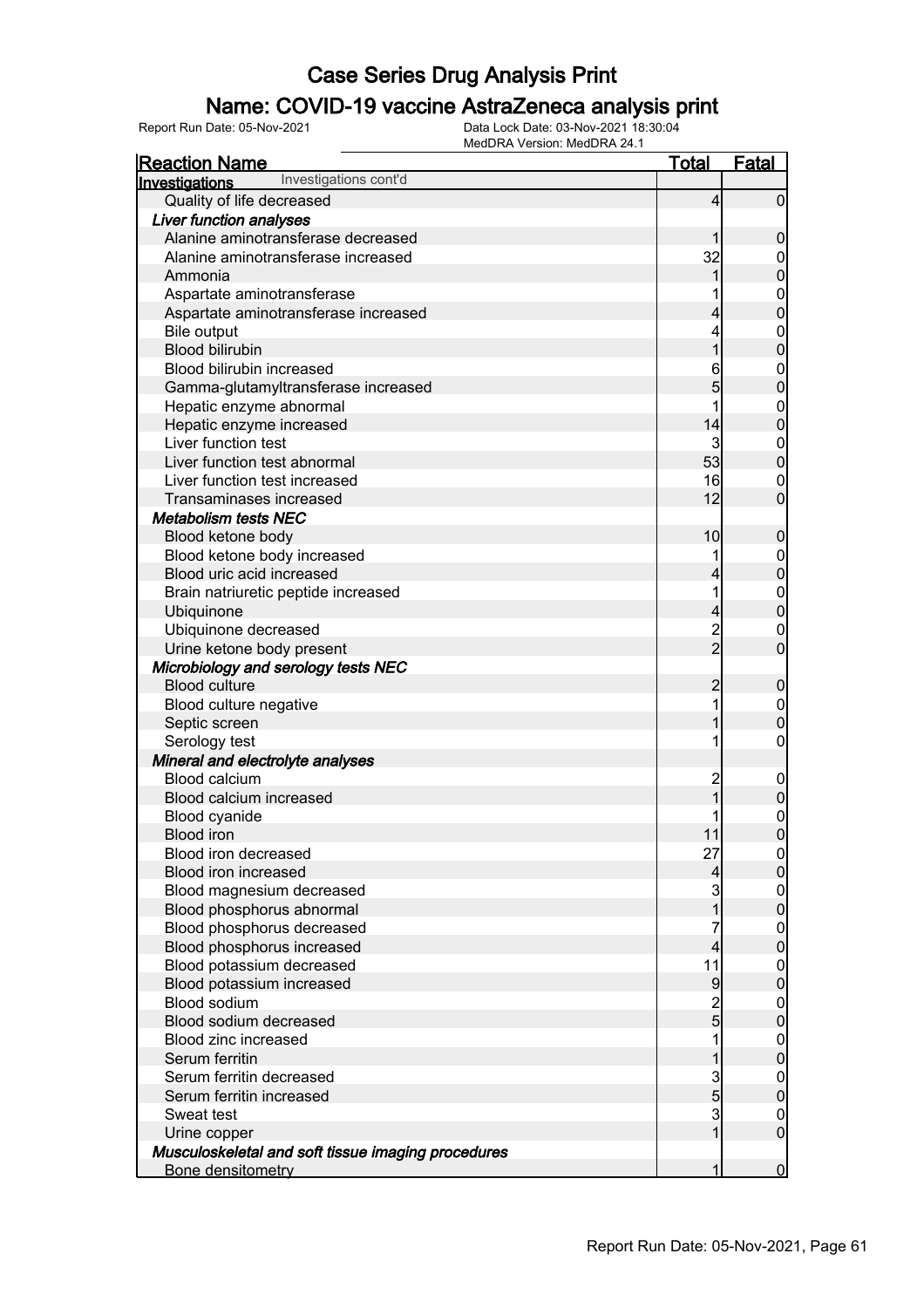### Name: COVID-19 vaccine AstraZeneca analysis print

| <b>Reaction Name</b>                                    | <u>Total</u>   | <b>Fatal</b>                         |
|---------------------------------------------------------|----------------|--------------------------------------|
| Investigations cont'd<br><b>Investigations</b>          |                |                                      |
| Discogram abnormal                                      | 1              | $\overline{0}$                       |
| Magnetic resonance imaging neck                         | 1              | $\pmb{0}$                            |
| Skull X-ray                                             | 11             | $\mathbf{0}$                         |
| X-ray limb                                              | $\overline{c}$ | $\overline{0}$                       |
| X-ray of pelvis and hip                                 | $\overline{2}$ | 0                                    |
| Musculoskeletal and soft tissue tests NEC               |                |                                      |
| Swollen joint count                                     | $\overline{c}$ | $\mathbf 0$                          |
| Swollen joint count increased                           | $\overline{4}$ | $\mathbf 0$                          |
| Tender joint count                                      | 4              | $\boldsymbol{0}$                     |
| Mycobacteria identification and serology                |                |                                      |
| Interferon gamma release assay positive                 | $\overline{2}$ | $\boldsymbol{0}$                     |
| Neurologic diagnostic procedures                        |                |                                      |
| Coma scale abnormal                                     | 20             | $\boldsymbol{0}$                     |
| Electroencephalogram abnormal                           | 1              | $\mathbf 0$                          |
| Electromyogram abnormal                                 | 3              | $\mathbf{0}$                         |
| Hoover's sign of leg paresis                            | $\overline{1}$ | $\mathbf{0}$                         |
| Joint position sense decreased                          | $\overline{c}$ | $\mathbf{0}$                         |
| Lumbar puncture                                         | 19             | $\mathbf{0}$                         |
| Nerve conduction studies abnormal                       | $\overline{c}$ | $\mathbf{0}$                         |
| Neurotransmitter level altered                          |                | $\mathbf{0}$                         |
| Sensory level abnormal                                  |                | $\mathbf 0$                          |
| Sleep study normal                                      | 1              | $\overline{0}$                       |
| Ophthalmic function diagnostic procedures               |                |                                      |
| Corneal reflex decreased                                | 2<br>7         | $\boldsymbol{0}$                     |
| Intraocular pressure increased                          |                | $\mathbf{0}$                         |
| Intraocular pressure test                               | 8              | $\mathbf{0}$                         |
| Pupillary light reflex tests abnormal                   | 1              | $\mathbf{0}$                         |
| Retinal function test abnormal                          |                | $\overline{0}$                       |
| Visual tracking test                                    |                | $\mathbf 0$                          |
| <b>Parathyroid analyses</b>                             |                |                                      |
| Blood parathyroid hormone decreased                     | 1              | $\mathbf 0$                          |
| Physical examination procedures and organ system status |                |                                      |
| Body height decreased                                   | 1              | $\mathbf 0$                          |
| Body surface area                                       | 3              | $\overline{0}$                       |
| Body surface area decreased                             | 1              | $\mathbf 0$                          |
| Body temperature                                        | 1031           | 0                                    |
| Body temperature abnormal                               | 88             | $\overline{0}$                       |
| Body temperature decreased                              | 138            | $\overline{0}$                       |
| Body temperature fluctuation                            | 188            |                                      |
| Body temperature increased                              | 1154           | $\begin{matrix} 0 \\ 0 \end{matrix}$ |
| Body temperature normal                                 | $\mathbf{3}$   | $\boldsymbol{0}$                     |
| <b>Breath sounds</b>                                    | $\mathbf{3}$   | $\mathbf 0$                          |
| Breath sounds abnormal                                  | 7              |                                      |
| Dermatologic examination abnormal                       | $\mathbf 1$    | $0$<br>0                             |
| General physical condition abnormal                     | 4              | $\boldsymbol{0}$                     |
| Grip strength                                           | 12             | $\overline{0}$                       |
| Grip strength decreased                                 | 36             | $\boldsymbol{0}$                     |
| Head lag                                                | 19             | $\overline{0}$                       |
| Lymph node palpable                                     | 6              |                                      |
| Male genital examination abnormal                       | $\overline{1}$ | $\begin{matrix} 0 \\ 0 \end{matrix}$ |
| Menstruation normal                                     | $\mathbf{3}$   | $\overline{0}$                       |
| Muscle strength abnormal                                | $6 \mid$       | $\mathbf 0$                          |
| Neurological examination                                | 1              | $\overline{0}$                       |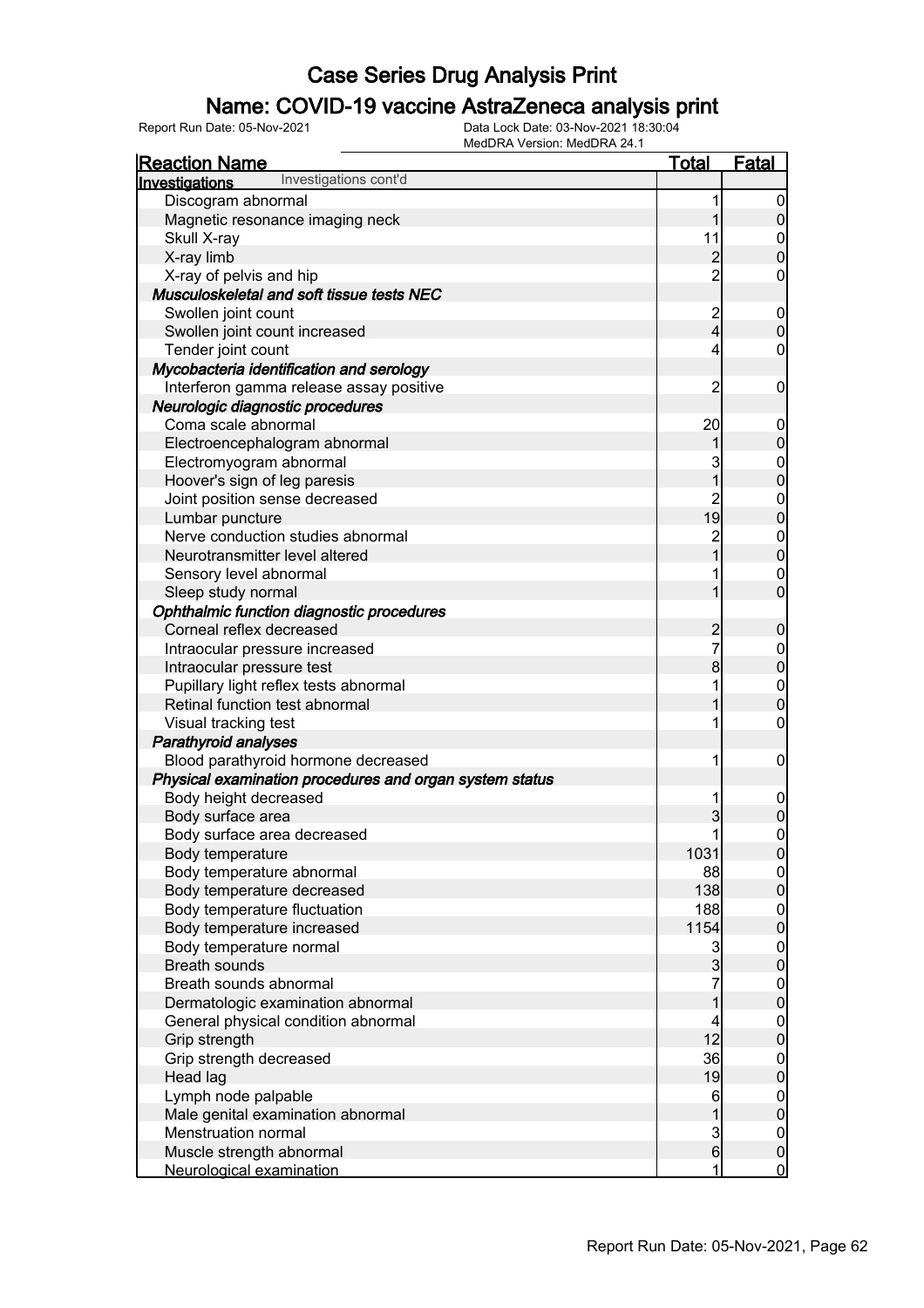### Name: COVID-19 vaccine AstraZeneca analysis print

| <b>Reaction Name</b>                           | <u>Total</u>                               | <b>Fatal</b>                     |
|------------------------------------------------|--------------------------------------------|----------------------------------|
| Investigations cont'd<br><b>Investigations</b> |                                            |                                  |
| Neurological examination normal                | 1                                          | $\mathbf 0$                      |
| Ophthalmological examination                   | 3                                          | $\overline{0}$                   |
| Palpatory finding abnormal                     | 1                                          | $\mathbf 0$                      |
| Product residue present                        | 3                                          | $\mathbf{0}$                     |
| Psoriasis area severity index decreased        | 1                                          | $\mathbf{0}$                     |
| Psoriasis area severity index increased        |                                            |                                  |
| Respiratory rate                               | 14                                         | $0\atop 0$                       |
| Respiratory rate decreased                     | 32                                         | $\mathbf{0}$                     |
| Respiratory rate increased                     | 80                                         | $\overline{0}$                   |
| Skin temperature                               | 178                                        |                                  |
| Temperature difference of extremities          | 8                                          | $0$<br>0                         |
| Urological examination                         | 1                                          |                                  |
| Vital signs measurement                        | 1                                          | $0$<br>0                         |
| Weight decreased                               | 226                                        | $\mathbf 0$                      |
| Weight increased                               | 66                                         | $\overline{0}$                   |
| Pituitary analyses anterior                    |                                            |                                  |
| Blood corticotrophin                           | 1                                          | $\boldsymbol{0}$                 |
| Blood follicle stimulating hormone increased   | $\overline{c}$                             |                                  |
| Blood prolactin increased                      | $\overline{1}$                             | $0\atop 0$                       |
| Blood thyroid stimulating hormone              |                                            |                                  |
| Blood thyroid stimulating hormone decreased    | 5                                          | $0\atop 0$                       |
| Blood thyroid stimulating hormone increased    | 4                                          | $\mathbf 0$                      |
| <b>Platelet analyses</b>                       |                                            |                                  |
| Platelet count                                 | 3                                          | $\mathbf 0$                      |
| Platelet count abnormal                        | $\overline{3}$                             | $\mathbf 0$                      |
| Platelet count decreased                       | 335                                        | 1                                |
| Platelet count increased                       |                                            | $\mathbf 0$                      |
| Platelet count normal                          |                                            | $\mathbf{0}$                     |
| Platelet morphology abnormal                   |                                            | $\overline{0}$                   |
| Plateletcrit                                   | 1                                          | $\mathbf 0$                      |
| <b>Protein analyses NEC</b>                    |                                            |                                  |
| Blood albumin abnormal                         | 1                                          | $\boldsymbol{0}$                 |
| C-reactive protein                             | 1                                          | $\mathbf 0$                      |
| C-reactive protein abnormal                    | 3                                          |                                  |
| C-reactive protein decreased                   | 1                                          | $\begin{matrix}0\\0\end{matrix}$ |
| C-reactive protein increased                   | 39                                         | 0                                |
| Protein total                                  | $\overline{c}$                             | 0                                |
| Protein total abnormal                         |                                            | $\overline{0}$                   |
| Protein total increased                        |                                            | $\overline{0}$                   |
| Zinc sulphate turbidity increased              |                                            | $\mathbf 0$                      |
| Red blood cell analyses                        |                                            |                                  |
| Haematocrit                                    | 10                                         | $\mathbf 0$                      |
| Haematocrit decreased                          | 1                                          | $\pmb{0}$                        |
| Haematocrit increased                          |                                            | $\boldsymbol{0}$                 |
| Haemoglobin                                    | 3<br>7                                     | $\overline{0}$                   |
| Haemoglobin decreased                          | 19                                         | $\boldsymbol{0}$                 |
| Haemoglobin increased                          | $\overline{c}$                             | $\overline{0}$                   |
| Mean cell haemoglobin concentration            |                                            | $\boldsymbol{0}$                 |
| Mean cell volume abnormal                      |                                            | $\overline{0}$                   |
| Red blood cell count                           | $\begin{array}{c} 2 \\ 3 \\ 2 \end{array}$ | $\mathbf 0$                      |
| Red blood cell count decreased                 |                                            | $\mathbf 0$                      |
| Red blood cell count increased                 | 1                                          | $\mathbf 0$                      |
| Red blood cell elliptocytes present            | 1                                          | $\overline{0}$                   |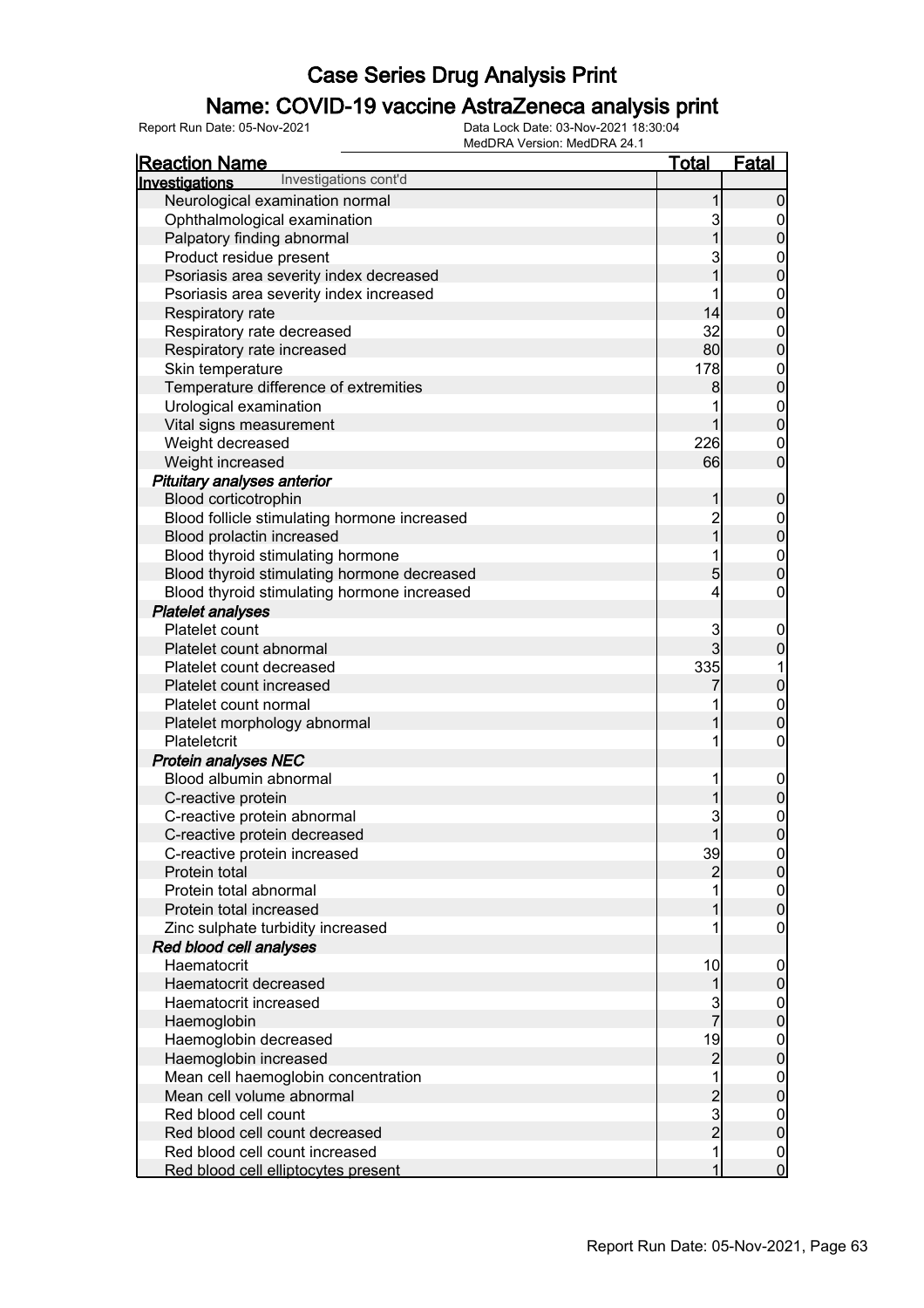### Name: COVID-19 vaccine AstraZeneca analysis print

| <b>Reaction Name</b>                                                  | <u>Total</u>            | <b>Fatal</b>                         |
|-----------------------------------------------------------------------|-------------------------|--------------------------------------|
| Investigations cont'd<br><b>Investigations</b>                        |                         |                                      |
| Red blood cell morphology abnormal                                    | 1                       | $\boldsymbol{0}$                     |
| Red blood cell target cells present                                   | 1                       | $\overline{0}$                       |
| <b>Renal function analyses</b>                                        |                         |                                      |
| Blood creatine increased                                              | 1                       | 0                                    |
| Blood creatinine abnormal                                             | 1                       | $\mathbf 0$                          |
| Blood creatinine decreased                                            | $\overline{2}$          | $\mathbf 0$                          |
| Blood creatinine increased                                            | 3                       | $\mathbf{0}$                         |
| Blood urea                                                            |                         | $\overline{0}$                       |
| Blood urea increased                                                  | 1                       | $\mathbf 0$                          |
| Glomerular filtration rate decreased                                  | 6                       | $\overline{0}$                       |
| Reproductive hormone analyses                                         |                         |                                      |
| 17 ketosteroids urine decreased                                       | 1                       | $\mathbf 0$                          |
| Anti-Muellerian hormone level decreased                               | 4                       | $\mathbf{0}$                         |
| Blood oestrogen                                                       | 1                       | $\mathbf 0$                          |
| Blood oestrogen increased                                             |                         | $\mathbf{0}$                         |
| Blood testosterone decreased                                          | 2                       | $\overline{0}$                       |
| Blood testosterone increased                                          | 1                       | $\mathbf{0}$                         |
| Dihydrotestosterone decreased                                         |                         | $\overline{0}$                       |
| False negative pregnancy test                                         | 4                       | $\mathbf{0}$                         |
| Female sex hormone level                                              | 1                       | $\overline{0}$                       |
| Human chorionic gonadotropin decreased                                |                         | $\mathbf{0}$                         |
| Oestradiol                                                            | $\overline{2}$          | $\overline{0}$                       |
| Oestradiol decreased                                                  | 1                       | $\mathbf{0}$                         |
| Oestriol                                                              | 1                       | $\overline{0}$                       |
| Pregnancy test                                                        | 17                      | $\mathbf{0}$                         |
| Pregnancy test false positive                                         | $\overline{c}$          | $\overline{0}$                       |
| Pregnancy test negative                                               | $\overline{2}$          | 0                                    |
| Reproductive organ and breast histopathology procedures               |                         |                                      |
| Biopsy breast                                                         | 1                       | $\mathbf{0}$                         |
| Biopsy vagina                                                         | 1                       | $\mathbf 0$                          |
| Smear cervix                                                          | 1                       | 0                                    |
| Reproductive organ and breast imaging procedures                      |                         |                                      |
| Mammogram                                                             | 1                       | $\mathbf 0$                          |
| Ultrasound scan vagina normal                                         | 1                       | $\overline{0}$                       |
| Respiratory and pulmonary function diagnostic procedures              |                         |                                      |
| Forced expiratory volume                                              | $\overline{2}$<br>1     | 0                                    |
| Forced expiratory volume decreased                                    | 14                      | $\overline{0}$                       |
| Forced expiratory volume increased<br>Forced expiratory volume normal | 1                       | $\mathsf{O}\xspace$                  |
| Forced vital capacity decreased                                       | $\overline{c}$          | $0$<br>0                             |
| Fractional exhaled nitric oxide normal                                | $\overline{1}$          |                                      |
| Maximal voluntary ventilation                                         | $\overline{c}$          | $0$<br>0                             |
| Peak expiratory flow rate                                             | $\overline{\mathbf{1}}$ |                                      |
| Peak expiratory flow rate decreased                                   | 7                       | $0\atop 0$                           |
| Pulmonary function test                                               |                         |                                      |
| Pulmonary function test decreased                                     | $\frac{3}{5}$           | $0\atop 0$                           |
| Slow vital capacity                                                   | 1                       |                                      |
| Total lung capacity decreased                                         | $\overline{7}$          | $\begin{matrix} 0 \\ 0 \end{matrix}$ |
| Respiratory tract and thoracic histopathology procedures              |                         |                                      |
| Sputum abnormal                                                       | 3                       | $\boldsymbol{0}$                     |
| Respiratory tract and thoracic imaging procedures                     |                         |                                      |
| Chest X-ray                                                           | 21                      | $\mathbf 0$                          |
| Computerised tomogram thorax                                          | 4                       | $\overline{0}$                       |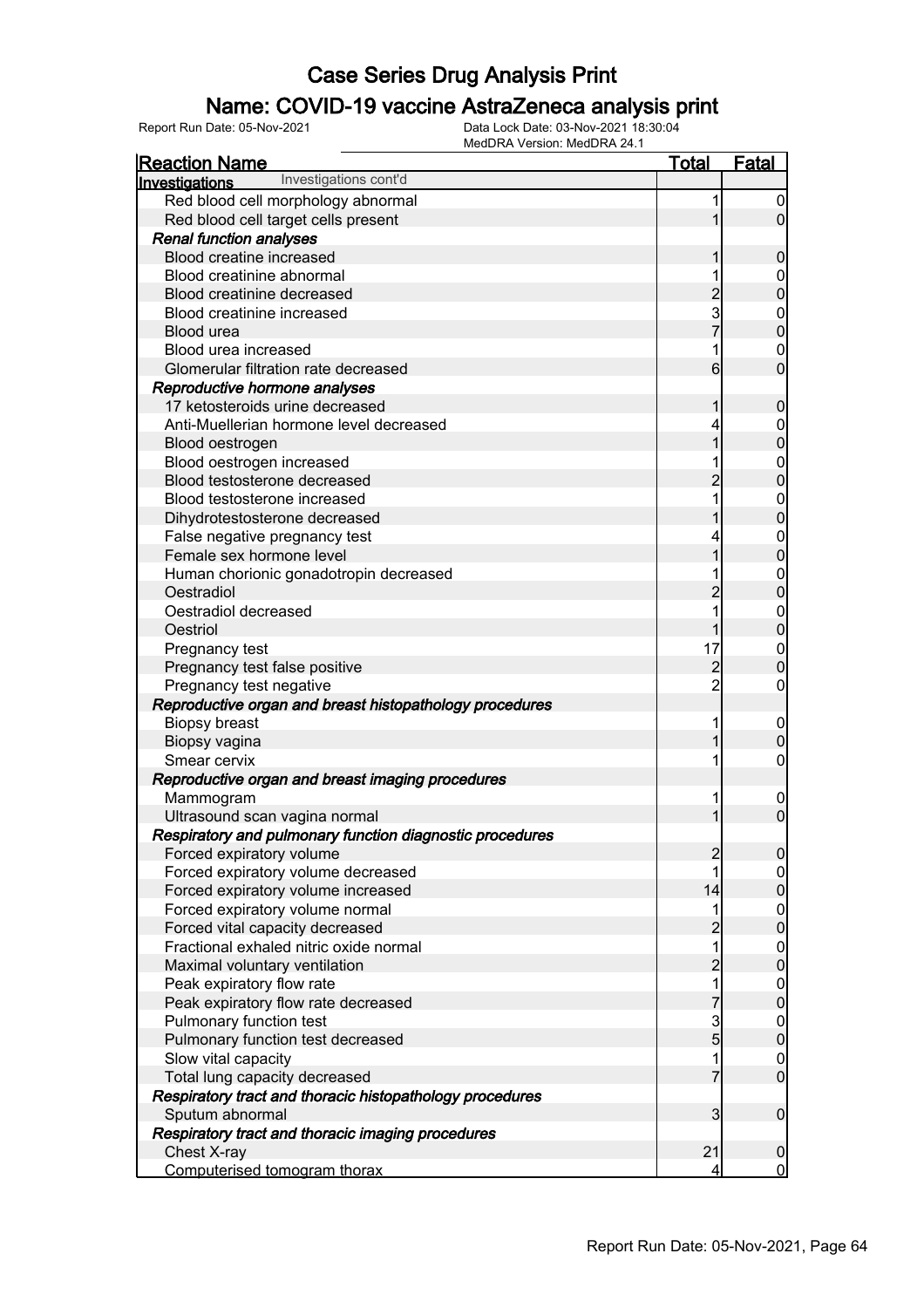### Name: COVID-19 vaccine AstraZeneca analysis print

| <u>Reaction Name</u>                         | <b>Total</b>   | <b>Fatal</b>                         |
|----------------------------------------------|----------------|--------------------------------------|
| Investigations cont'd<br>Investigations      |                |                                      |
| Laryngoscopy                                 | 1              | $\boldsymbol{0}$                     |
| Ventilation/perfusion scan                   |                | $\overline{0}$                       |
| Skeletal and cardiac muscle analyses         |                |                                      |
| Blood creatine phosphokinase increased       | 8              | $\mathbf 0$                          |
| Muscle enzyme increased                      | 1              | $\pmb{0}$                            |
| Myocardial necrosis marker                   |                |                                      |
| Myocardial necrosis marker increased         | 1              | $0\atop 0$                           |
| Troponin                                     |                |                                      |
| Troponin I increased                         | $\frac{2}{3}$  | $0\atop 0$                           |
| <b>Troponin T</b>                            | 1              |                                      |
| Troponin T increased                         | 1              | $0\atop 0$                           |
| Troponin increased                           | 7              | $\boldsymbol{0}$                     |
| Skin histopathology procedures               |                |                                      |
| Biopsy skin                                  | 1              | $\mathbf 0$                          |
| <b>Special sense investigations NEC</b>      |                |                                      |
| Olfactory test                               | 1              | $\mathbf 0$                          |
| Therapeutic drug monitoring analyses         |                |                                      |
| Analgesic drug level                         | 17             | $\mathbf 0$                          |
| Analgesic drug level increased               | 1              | $\pmb{0}$                            |
| Analgesic drug level therapeutic             |                |                                      |
| Anticoagulation drug level above therapeutic | 3              | $0\atop 0$                           |
| Anticoagulation drug level below therapeutic | 4              |                                      |
| Anticoagulation drug level increased         | 1              | $0\atop 0$                           |
| Antidepressant drug level decreased          |                | $\mathbf 0$                          |
| Drug level increased                         | 1              | $\overline{0}$                       |
| <b>Thyroid analyses</b>                      |                |                                      |
| Anti-thyroid antibody                        | 1              | $\mathbf 0$                          |
| Thyroid function test abnormal               | 5              | $\boldsymbol{0}$                     |
| Thyroxine                                    | 1              | $\overline{0}$                       |
| Thyroxine abnormal                           | 1              | $\boldsymbol{0}$                     |
| Thyroxine increased                          | $\overline{c}$ | $\overline{0}$                       |
| Tri-iodothyronine decreased                  | $\overline{7}$ | $\boldsymbol{0}$                     |
| Tissue enzyme analyses NEC                   |                |                                      |
| Blood alkaline phosphatase decreased         | 1              | $\boldsymbol{0}$                     |
| Blood alkaline phosphatase increased         | $\overline{3}$ | $\boldsymbol{0}$                     |
| Blood lactate dehydrogenase                  | 1              | 0                                    |
| Blood lactate dehydrogenase increased        |                | $\mathbf 0$                          |
| Lactate dehydrogenase urine increased        |                | 0                                    |
| <b>Toxicology laboratory analyses</b>        |                |                                      |
| Blood aluminium                              | 1              | $\mathbf 0$                          |
| Blood arsenic normal                         |                | $\pmb{0}$                            |
| <b>Blood cannabinoids</b>                    |                |                                      |
| Blood carbon monoxide increased              | 3              | $0\atop 0$                           |
| <b>Blood lead</b>                            | 1              | $\begin{matrix} 0 \\ 0 \end{matrix}$ |
| Drug screen positive                         | 4              |                                      |
| Heavy metal test                             |                | 0                                    |
| Triglyceride analyses                        |                |                                      |
| <b>Blood triglycerides</b>                   | 1              | $\mathbf 0$                          |
| Blood triglycerides increased                |                | $\overline{0}$                       |
| <b>Urinalysis NEC</b>                        |                |                                      |
| <b>Blood urine</b>                           | 38             | $\mathbf 0$                          |
| Blood urine present                          | 89             | $\overline{0}$                       |
| Cells in urine                               | 2              | $\overline{0}$                       |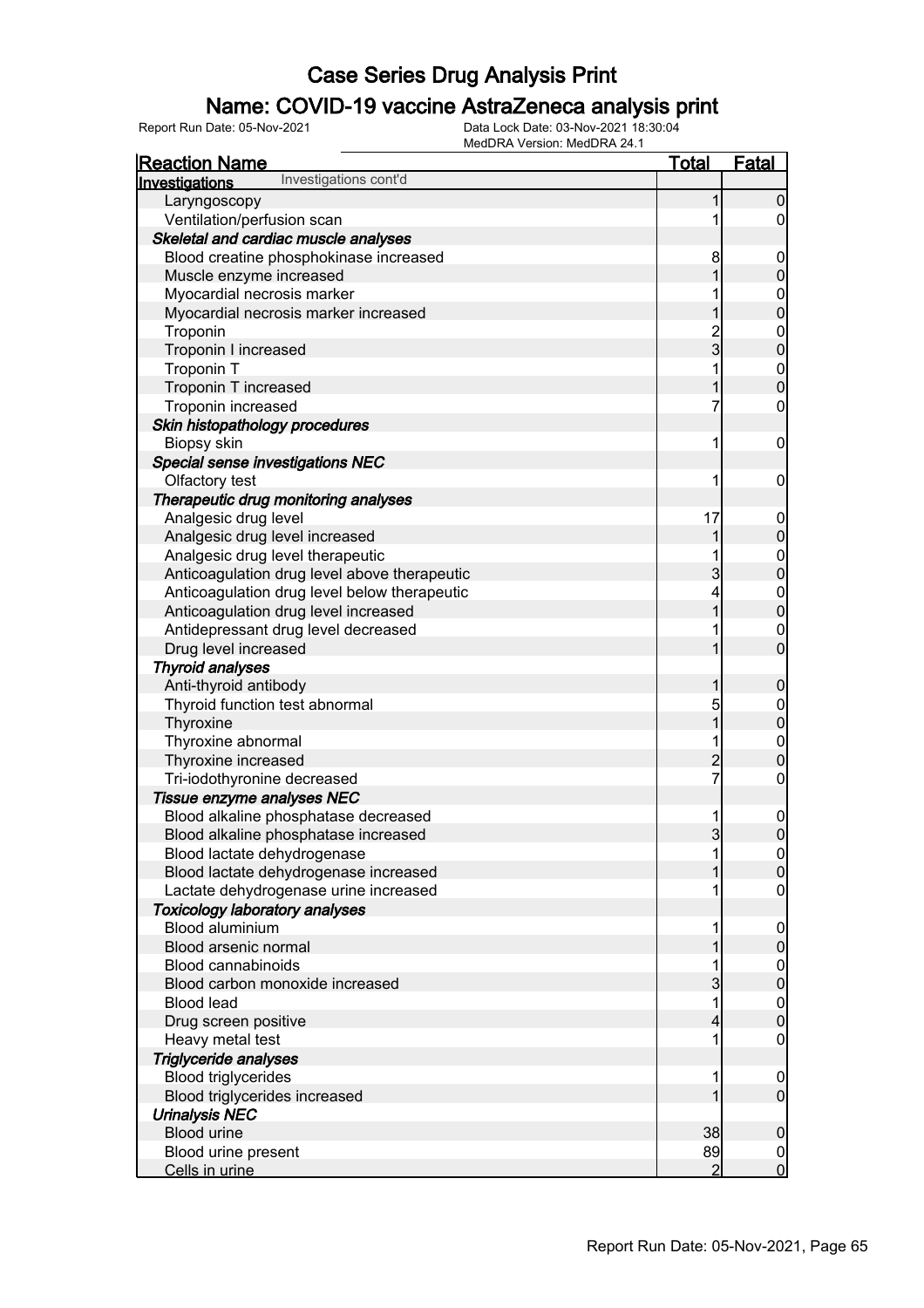### Name: COVID-19 vaccine AstraZeneca analysis print

| <u>Reaction Name</u>                                                                                                                                                                     | <u>Total</u>                        | <b>Fatal</b>                         |
|------------------------------------------------------------------------------------------------------------------------------------------------------------------------------------------|-------------------------------------|--------------------------------------|
| Investigations cont'd<br>Investigations                                                                                                                                                  |                                     |                                      |
| Crystal urine                                                                                                                                                                            | 4                                   | 0                                    |
| Glucose urine                                                                                                                                                                            |                                     |                                      |
| Haemoglobin urine                                                                                                                                                                        |                                     | $\mathbf 0$                          |
| Medication crystals in urine present                                                                                                                                                     |                                     | 0                                    |
| Protein urine                                                                                                                                                                            | 3                                   | $\mathbf 0$                          |
| Protein urine present                                                                                                                                                                    |                                     | 0                                    |
| Red blood cells urine                                                                                                                                                                    |                                     | $\mathbf{0}$                         |
| Urea urine increased                                                                                                                                                                     |                                     | 0                                    |
| Urine analysis                                                                                                                                                                           |                                     | $\mathbf{0}$                         |
| Urine analysis abnormal                                                                                                                                                                  | 16                                  | 0                                    |
| Urine analysis normal                                                                                                                                                                    | 3                                   | $\mathbf{0}$                         |
| White blood cells urine positive                                                                                                                                                         |                                     | 0                                    |
| pH urine                                                                                                                                                                                 | 10                                  | $\mathbf{0}$                         |
| pH urine decreased                                                                                                                                                                       | $\overline{c}$                      | O                                    |
| pH urine increased                                                                                                                                                                       | 3                                   | 0                                    |
| Urinary tract function analyses NEC                                                                                                                                                      |                                     |                                      |
| Urine output                                                                                                                                                                             | 47                                  | $\mathbf 0$                          |
| Urine output decreased                                                                                                                                                                   | 18                                  | 0                                    |
| Urine output increased                                                                                                                                                                   | 11                                  | 0                                    |
| Urinary tract histopathology procedures                                                                                                                                                  |                                     |                                      |
| Biopsy kidney                                                                                                                                                                            | 1                                   | 0                                    |
| Urinary tract imaging procedures                                                                                                                                                         |                                     |                                      |
| Cystoscopy                                                                                                                                                                               | 3                                   | $\mathbf 0$                          |
| Ultrasound kidney                                                                                                                                                                        |                                     | 0                                    |
| Vascular auscultatory investigations                                                                                                                                                     |                                     |                                      |
| Abdominal bruit                                                                                                                                                                          |                                     | 0                                    |
| Carotid bruit                                                                                                                                                                            | 1                                   | 0                                    |
| Vascular imaging procedures NEC                                                                                                                                                          |                                     |                                      |
| Arteriogram carotid                                                                                                                                                                      | 1                                   | $\mathbf 0$                          |
| Venogram                                                                                                                                                                                 |                                     | 0                                    |
| Vascular tests NEC (incl blood pressure)                                                                                                                                                 |                                     |                                      |
| Blood pressure abnormal                                                                                                                                                                  | 15                                  | 0                                    |
| Blood pressure decreased                                                                                                                                                                 | 101                                 |                                      |
| Blood pressure diastolic                                                                                                                                                                 |                                     | $\mathbf 0$<br>$\overline{0}$        |
| Blood pressure diastolic decreased                                                                                                                                                       | 1                                   | $\mathbf{0}$                         |
| Blood pressure diastolic increased                                                                                                                                                       | 4                                   |                                      |
| Blood pressure difference of extremities                                                                                                                                                 |                                     | U<br>0                               |
| Blood pressure increased                                                                                                                                                                 | 334                                 | 0                                    |
| Blood pressure measurement                                                                                                                                                               | 115                                 | $\mathbf 0$                          |
| Blood pressure normal                                                                                                                                                                    | 5                                   | 0                                    |
| Blood pressure systolic                                                                                                                                                                  |                                     | $\mathbf 0$                          |
| Blood pressure systolic abnormal                                                                                                                                                         |                                     | 0                                    |
| Blood pressure systolic increased                                                                                                                                                        | 5                                   |                                      |
| Capillary nail refill test                                                                                                                                                               |                                     | $\mathbf 0$<br>0                     |
|                                                                                                                                                                                          | 1                                   | 0                                    |
| Pulmonary arterial pressure abnormal<br>Virus identification and serology                                                                                                                |                                     |                                      |
|                                                                                                                                                                                          |                                     |                                      |
| Blood HIV RNA increased                                                                                                                                                                  | 1                                   | 0                                    |
|                                                                                                                                                                                          |                                     |                                      |
|                                                                                                                                                                                          |                                     |                                      |
|                                                                                                                                                                                          |                                     |                                      |
|                                                                                                                                                                                          |                                     |                                      |
|                                                                                                                                                                                          |                                     |                                      |
| Coronavirus test<br>Cytomegalovirus test<br>Epstein-Barr virus antibody positive<br>HIV antibody negative<br>Hepatitis B core antibody positive<br>Hepatitis B surface antibody positive | 42<br>1<br>$\overline{c}$<br>1<br>1 | 0<br>0<br>0<br>0<br>0<br>$\mathbf 0$ |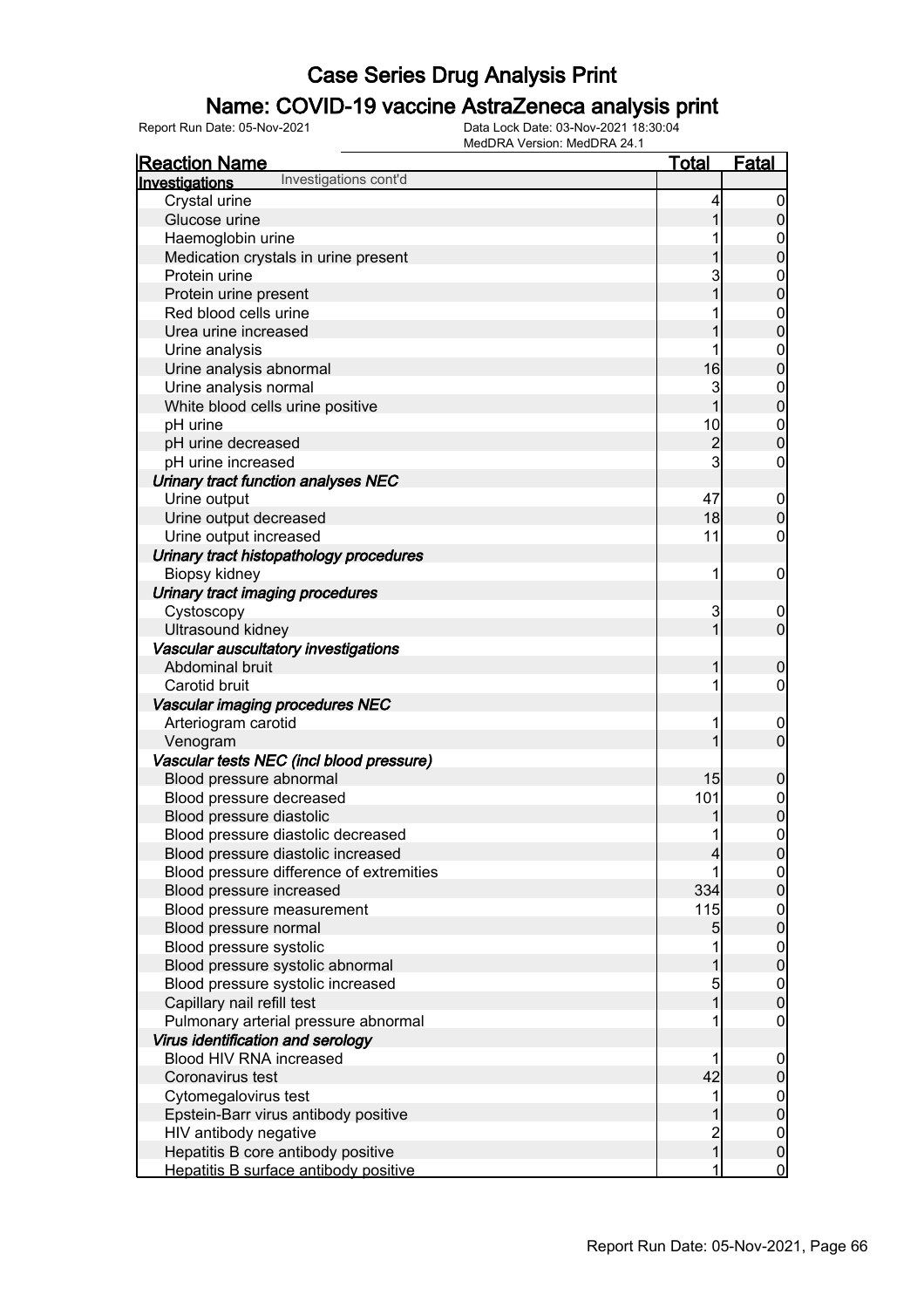### Name: COVID-19 vaccine AstraZeneca analysis print

| <u>Reaction Name</u>                         | Total                   | <u>Fatal</u>                         |
|----------------------------------------------|-------------------------|--------------------------------------|
| Investigations cont'd<br>Investigations      |                         |                                      |
| Herpes virus test                            | 1                       | $\Omega$                             |
| Human papilloma virus test positive          | 1                       | $\overline{0}$                       |
| SARS-CoV-1 test positive                     |                         | $\pmb{0}$                            |
| SARS-CoV-2 RNA                               | 1                       | $\mathbf{0}$                         |
| SARS-CoV-2 antibody test                     | 9                       | $\mathbf 0$                          |
| SARS-CoV-2 antibody test negative            | 34                      |                                      |
| SARS-CoV-2 antibody test positive            | 8                       | $\begin{matrix}0\\0\end{matrix}$     |
| SARS-CoV-2 test                              | 30                      |                                      |
| SARS-CoV-2 test false negative               | 5                       | $0\atop 0$                           |
| SARS-CoV-2 test false positive               | 4                       |                                      |
| SARS-CoV-2 test negative                     | 18 <sup>1</sup>         | $0\atop 0$                           |
| SARS-CoV-2 test positive                     | 109                     |                                      |
| Varicella virus test positive                |                         | $0\atop 0$                           |
| Viral load                                   | 1                       |                                      |
| Viral test                                   | 4                       | $\begin{matrix}0\\0\end{matrix}$     |
| Viral test positive                          | 1                       | $\boldsymbol{0}$                     |
| Vitamin analyses                             |                         |                                      |
| <b>Blood folate</b>                          | 3                       | $\boldsymbol{0}$                     |
| Blood folate abnormal                        | 1                       | $\mathbf 0$                          |
| Blood folate decreased                       | 11                      |                                      |
| Vitamin B12                                  | $\overline{c}$          | 0<br>0                               |
| Vitamin B12 abnormal                         | $\overline{\mathbf{1}}$ |                                      |
| Vitamin B12 decreased                        | $6\overline{6}$         | $0\atop 0$                           |
| Vitamin D                                    |                         |                                      |
| Vitamin D decreased                          | $\frac{3}{5}$           | $\begin{matrix}0\\0\end{matrix}$     |
| Vitamin D increased                          | 1                       | $\pmb{0}$                            |
| Water and electrolyte analyses NEC           |                         |                                      |
| Blood electrolytes decreased                 |                         | $\mathbf 0$                          |
| <b>Blood osmolarity</b>                      | $\frac{2}{1}$           | $\mathbf 0$                          |
| Volume blood                                 | 7                       | $\boldsymbol{0}$                     |
| White blood cell analyses                    |                         |                                      |
| CD4 lymphocytes decreased                    | 1                       | $\boldsymbol{0}$                     |
| Differential white blood cell count abnormal | 1                       | $\pmb{0}$                            |
| Eosinophil count abnormal                    | 1                       |                                      |
| Eosinophil count decreased                   | 1                       | $\begin{matrix}0\\0\end{matrix}$     |
| Eosinophil count increased                   | 8                       | 0                                    |
| Lymphocyte count                             | $\overline{3}$          | $\overline{0}$                       |
| Lymphocyte count abnormal                    | 1                       | $\boldsymbol{0}$                     |
| Lymphocyte count decreased                   | $6 \overline{6}$        | $\overline{0}$                       |
| Lymphocyte count increased                   | $\mathbf{3}$            |                                      |
| Monocyte count increased                     | $\overline{1}$          | $\begin{matrix} 0 \\ 0 \end{matrix}$ |
| Mononuclear cell count abnormal              | 1                       | $\boldsymbol{0}$                     |
| Neutrophil count                             | 4                       | $\overline{0}$                       |
| Neutrophil count abnormal                    | 1                       | $\mathbf{0}$                         |
| Neutrophil count decreased                   | 19                      | $\overline{0}$                       |
| Neutrophil count increased                   | 1                       | $\boldsymbol{0}$                     |
| Neutrophil toxic granulation present         |                         | $\overline{0}$                       |
| Plasma cells increased                       | 1                       | $\mathbf 0$                          |
| White blood cell count                       | 21                      | $\overline{0}$                       |
| White blood cell count decreased             | 34                      | $\mathbf 0$                          |
| White blood cell count increased             | 14                      | $\pmb{0}$                            |
| <b>Investigations SOC TOTAL</b>              | <u> 11139 </u>          | 1                                    |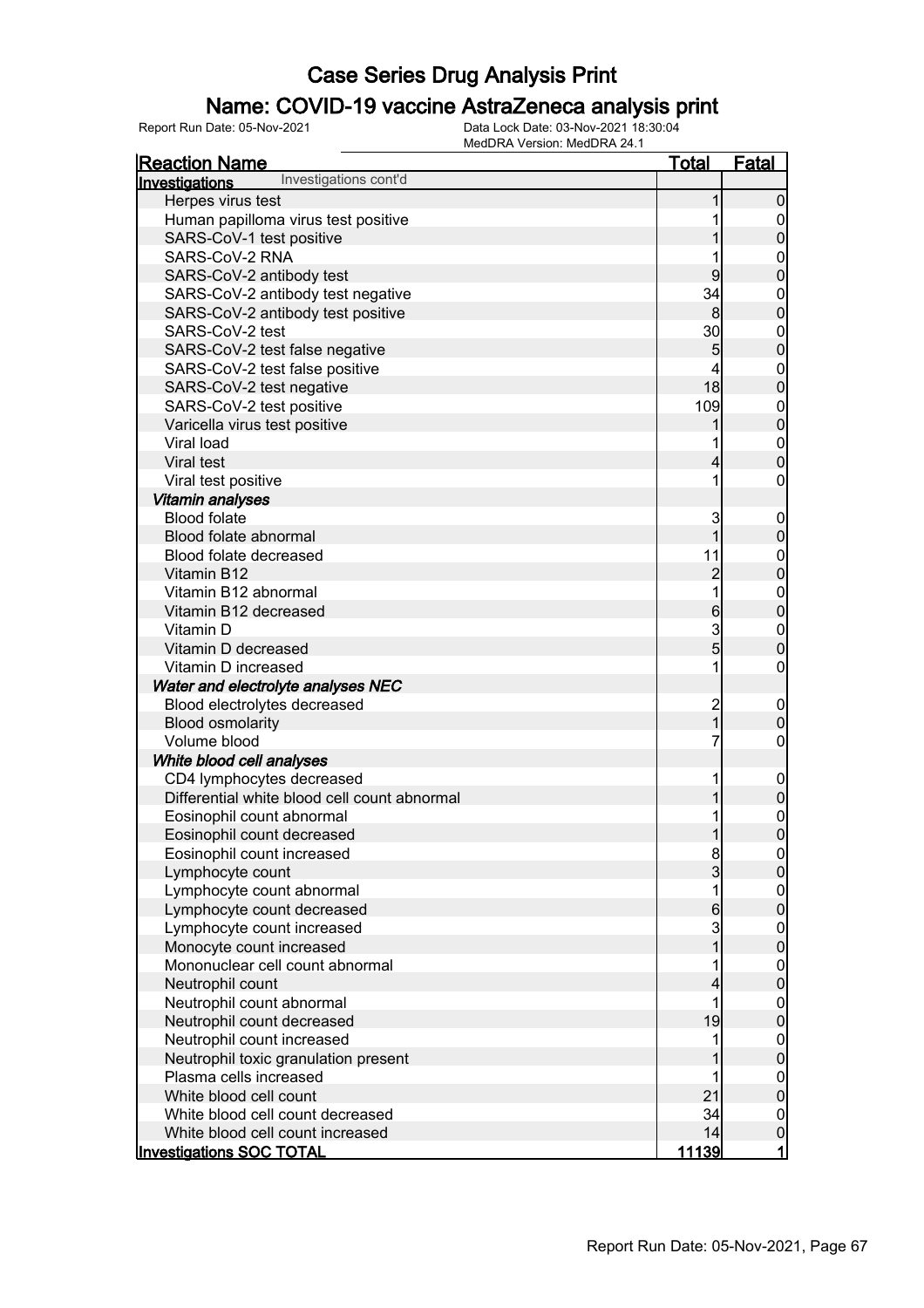### Name: COVID-19 vaccine AstraZeneca analysis print

| <b>Reaction Name</b>                                                  | <b>Total</b>            | <b>Fatal</b>                          |
|-----------------------------------------------------------------------|-------------------------|---------------------------------------|
| <b>Metabolic disorders</b>                                            |                         |                                       |
| Appetite disorders                                                    |                         |                                       |
| Appetite disorder                                                     | 37                      | $\boldsymbol{0}$                      |
| Decreased appetite                                                    | 6442                    | 0                                     |
| Diet refusal                                                          | $\overline{c}$          | $\boldsymbol{0}$                      |
| Eating disorder symptom                                               | 1                       | $\mathbf 0$                           |
| Food craving                                                          | 25                      | $\overline{0}$                        |
| Food refusal                                                          | 42                      | $\mathbf 0$                           |
| Hyperphagia                                                           | $\overline{9}$          | $\overline{0}$                        |
| Hypophagia                                                            | 37                      | $\mathbf 0$                           |
| Increased appetite                                                    | 60                      | $\overline{0}$                        |
| Salt craving                                                          | 4                       | 0                                     |
| Calcium metabolism disorders                                          |                         |                                       |
| Hypercalcaemia                                                        | $\overline{\mathbf{c}}$ | $\boldsymbol{0}$                      |
| Hypocalcaemia                                                         | $\bf{8}$                | $\mathbf 0$                           |
| Tetany                                                                |                         | 0                                     |
| Copper metabolism disorders                                           |                         |                                       |
| Copper deficiency                                                     |                         | $\boldsymbol{0}$                      |
| Diabetes mellitus (incl subtypes)                                     |                         |                                       |
| Diabetes mellitus                                                     | 111                     | $\boldsymbol{0}$                      |
| Diabetes mellitus inadequate control                                  | 29                      | $\boldsymbol{0}$                      |
| Increased insulin requirement                                         |                         | $\boldsymbol{0}$                      |
| Insulin resistant diabetes                                            |                         | $\overline{0}$                        |
| Steroid diabetes                                                      |                         | $\mathbf 0$                           |
| Type 1 diabetes mellitus                                              | 25                      | $\overline{0}$                        |
| Type 2 diabetes mellitus                                              | 5                       | 0                                     |
| <b>Diabetic complications NEC</b>                                     |                         |                                       |
| Diabetic ketoacidosis                                                 | 38                      |                                       |
| Diabetic ketosis                                                      | 5                       | $\begin{array}{c} 2 \\ 0 \end{array}$ |
| Euglycaemic diabetic ketoacidosis                                     |                         | 0                                     |
| Diabetic complications neurological                                   |                         |                                       |
| Hyperglycaemic hyperosmolar nonketotic syndrome                       | 1                       | $\boldsymbol{0}$                      |
| Disorders of purine metabolism                                        |                         |                                       |
| Gout                                                                  | 181                     | $\mathbf 0$                           |
| Electrolyte imbalance NEC                                             |                         |                                       |
| Electrolyte imbalance                                                 | 3                       | $\overline{0}$                        |
| Fluid imbalance                                                       |                         | 0                                     |
| Hyperosmolar state                                                    |                         | $\overline{0}$                        |
| Fat soluble vitamin deficiencies and disorders                        |                         |                                       |
| Vitamin D deficiency                                                  | 16                      | $\boldsymbol{0}$                      |
| Fluid intake decreased                                                |                         |                                       |
| Fluid intake reduced                                                  | 10                      | $\boldsymbol{0}$                      |
| Fluid intake increased                                                |                         |                                       |
| Polydipsia                                                            | 14                      | $\mathbf 0$                           |
| Food malabsorption and intolerance syndromes (excl sugar intolerance) |                         |                                       |
| Alcohol intolerance                                                   | 14                      | $\overline{0}$                        |
| Dairy intolerance                                                     | 4                       | $\mathbf 0$                           |
| Food intolerance                                                      | 19                      | $\overline{0}$                        |
| Gluten sensitivity                                                    | 4                       | $\mathbf 0$                           |
| Histamine intolerance                                                 | 4                       | $\mathbf 0$                           |
| <b>General nutritional disorders NEC</b>                              |                         |                                       |
| Abnormal loss of weight                                               | 73                      | $\overline{0}$                        |
| Abnormal weight gain                                                  | 36                      | $\boldsymbol{0}$                      |
| <b>Cachexia</b>                                                       | $\overline{2}$          | $\overline{0}$                        |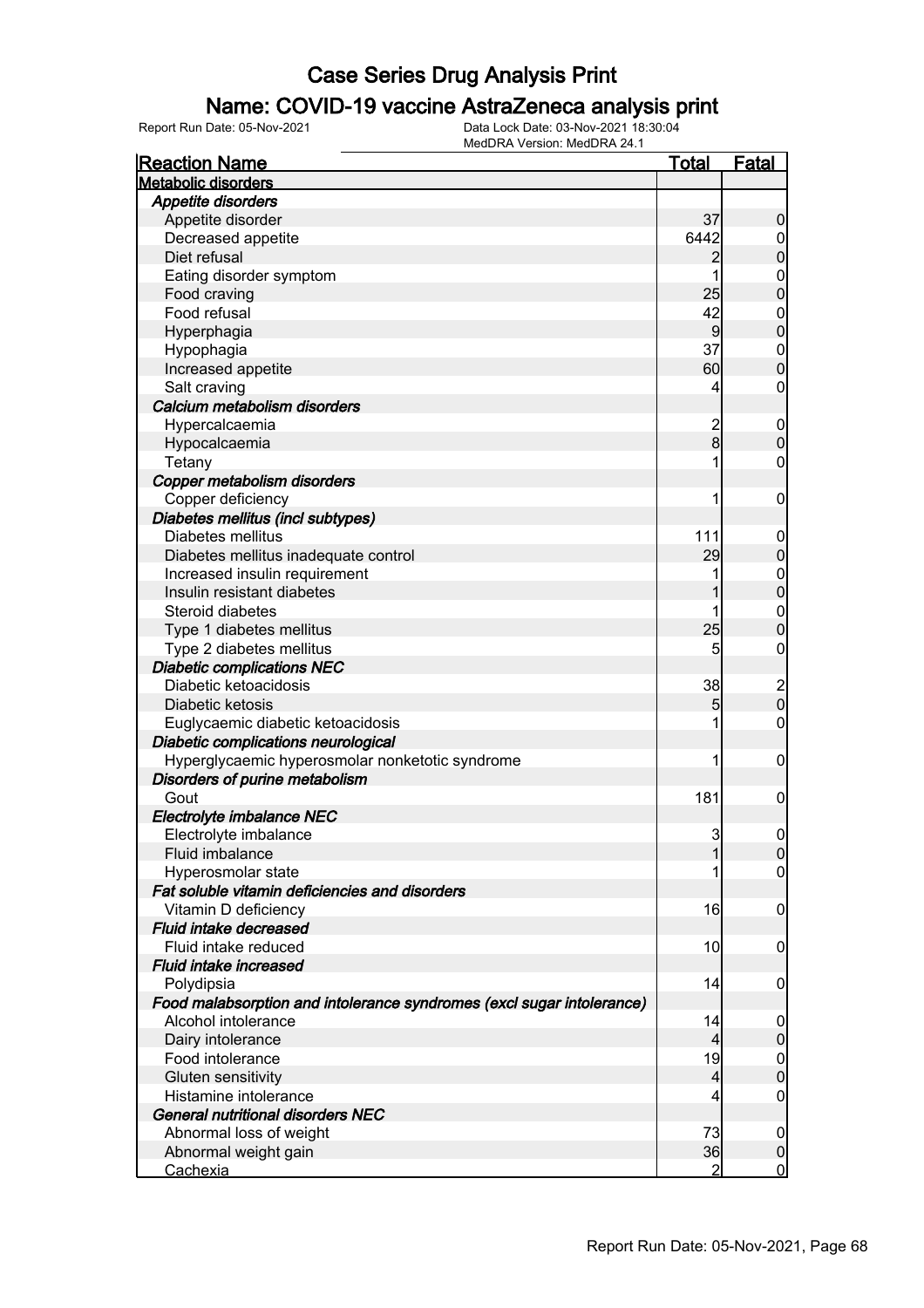### Name: COVID-19 vaccine AstraZeneca analysis print

| <b>Reaction Name</b>                           | <u>Total</u>    | Fatal                            |
|------------------------------------------------|-----------------|----------------------------------|
| Metabolic disorders Metabolic disorders cont'd |                 |                                  |
| Feeding disorder                               | 209             | $\overline{0}$                   |
| Food aversion                                  | 57              | 0                                |
| Neonatal insufficient breast milk syndrome     | 4               | $\boldsymbol{0}$                 |
| Obesity                                        |                 | $\mathbf 0$                      |
| Overfeeding of infant                          |                 | $\overline{0}$                   |
| Overweight                                     | $\overline{c}$  | $\mathbf 0$                      |
| Poor feeding infant                            | 18              | $\overline{0}$                   |
| Starvation                                     |                 | $\boldsymbol{0}$                 |
| Underweight                                    | $\overline{2}$  | $\overline{0}$                   |
| Weight loss poor                               | 4               | $\mathbf 0$                      |
|                                                |                 |                                  |
| <b>Hyperglycaemic conditions NEC</b>           |                 |                                  |
| Glucose tolerance impaired                     | 3               | $\mathbf 0$                      |
| Hyperglycaemia                                 | 129             | $\mathbf 0$                      |
| Insulin resistance                             | 9               | $\mathbf 0$                      |
| Metabolic syndrome                             |                 | $\mathbf 0$                      |
| <b>Hyperlipidaemias NEC</b>                    |                 |                                  |
| Hyperlipidaemia                                | 4               | $\mathbf 0$                      |
| <b>Hypoglycaemic conditions NEC</b>            |                 |                                  |
| Hyperinsulinaemic hypoglycaemia                | 1               | $\boldsymbol{0}$                 |
| Hypoglycaemia                                  | 104             | $\mathbf 0$                      |
| Hypoglycaemia unawareness                      | $\overline{c}$  | $\overline{0}$                   |
| Postprandial hypoglycaemia                     | $\overline{2}$  | $\boldsymbol{0}$                 |
| Iron deficiencies                              |                 |                                  |
| Iron deficiency                                | 16              | $\mathbf 0$                      |
| <i><b>Iron excess</b></i>                      |                 |                                  |
| Iron overload                                  | 1               | $\mathbf 0$                      |
| Lipid metabolism and deposit disorders NEC     |                 |                                  |
| Lipoedema                                      | 1               | $\mathbf 0$                      |
| Magnesium metabolism disorders                 |                 |                                  |
| Hypomagnesaemia                                | 1               | $\mathbf 0$                      |
| Metabolic acidoses (excl diabetic acidoses)    |                 |                                  |
| Hyperlactacidaemia                             | $\overline{c}$  | $\mathbf 0$                      |
| Ketoacidosis                                   | $\overline{1}$  | $\pmb{0}$                        |
| Ketosis                                        | 5               | $\mathbf 0$                      |
| Lactic acidosis                                | $\overline{3}$  | $\overline{0}$                   |
| Metabolic acidosis                             | 13              | $\overline{0}$                   |
| <b>Metabolic disorders NEC</b>                 |                 |                                  |
| Hypometabolism                                 |                 | $\overline{0}$                   |
| Metabolic disorder                             | $\overline{2}$  | $\overline{0}$                   |
| Mixed acid-base disorders                      |                 |                                  |
| Acidosis                                       | 5 <sub>5</sub>  | $\mathbf 0$                      |
| Phosphorus metabolism disorders                |                 |                                  |
| Hypophosphataemia                              | $\overline{2}$  | $\mathbf 0$                      |
| Potassium imbalance                            |                 |                                  |
| Hyperkalaemia                                  | $6 \overline{}$ | $\mathbf 0$                      |
| Hypokalaemia                                   | 6               | $\overline{0}$                   |
| Hypokalaemic syndrome                          | $\overline{2}$  | $\overline{0}$                   |
| Protein metabolism disorders NEC               |                 |                                  |
|                                                | 1               | $\mathbf 0$                      |
| Hypoalbuminaemia                               |                 |                                  |
| Sodium imbalance                               |                 |                                  |
| Hypernatraemia                                 | 3               | $\mathbf 0$                      |
| Hyponatraemia                                  | 29              | $\overline{0}$<br>$\overline{1}$ |
| Hyponatraemic syndrome                         | 4               |                                  |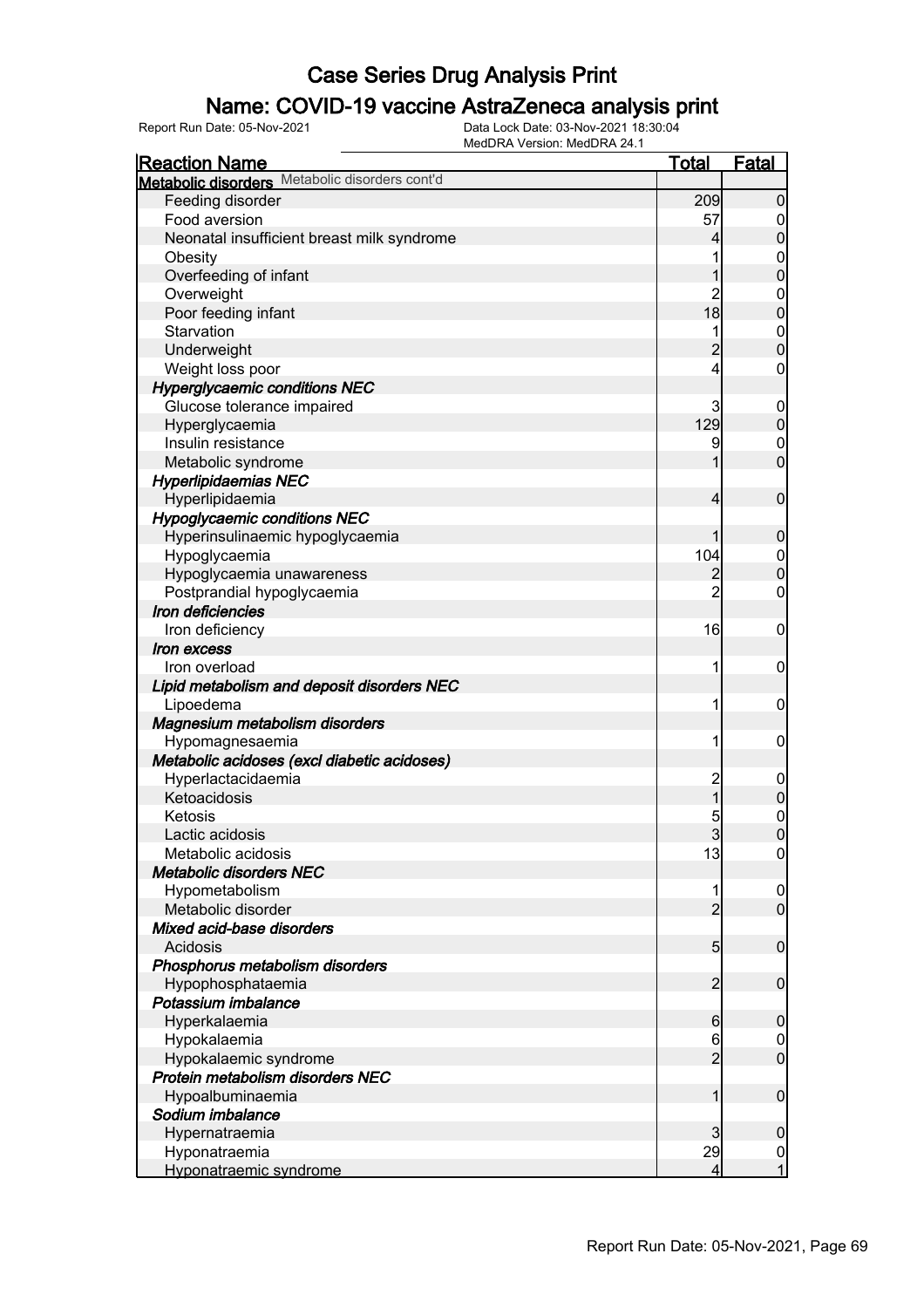### Name: COVID-19 vaccine AstraZeneca analysis print

| <b>Reaction Name</b>                           | Total | <b>Fatal</b> |
|------------------------------------------------|-------|--------------|
| Metabolic disorders Metabolic disorders cont'd |       |              |
| Sugar intolerance (excl glucose intolerance)   |       |              |
| Lactose intolerance                            | 6     |              |
| Total fluid volume decreased                   |       |              |
| Dehydration                                    | 688   |              |
| Hypovolaemia                                   |       |              |
| Total fluid volume increased                   |       |              |
| Fluid retention                                | 94    |              |
| Hypervolaemia                                  | 12    |              |
| <b>Vitamin deficiencies NEC</b>                |       |              |
| Hypovitaminosis                                | 3     |              |
| Water soluble vitamin deficiencies             |       |              |
| Folate deficiency                              | 12    |              |
| Vitamin B12 deficiency                         | 15    |              |
| <b>Metabolic disorders SOC TOTAL</b>           | 8761  |              |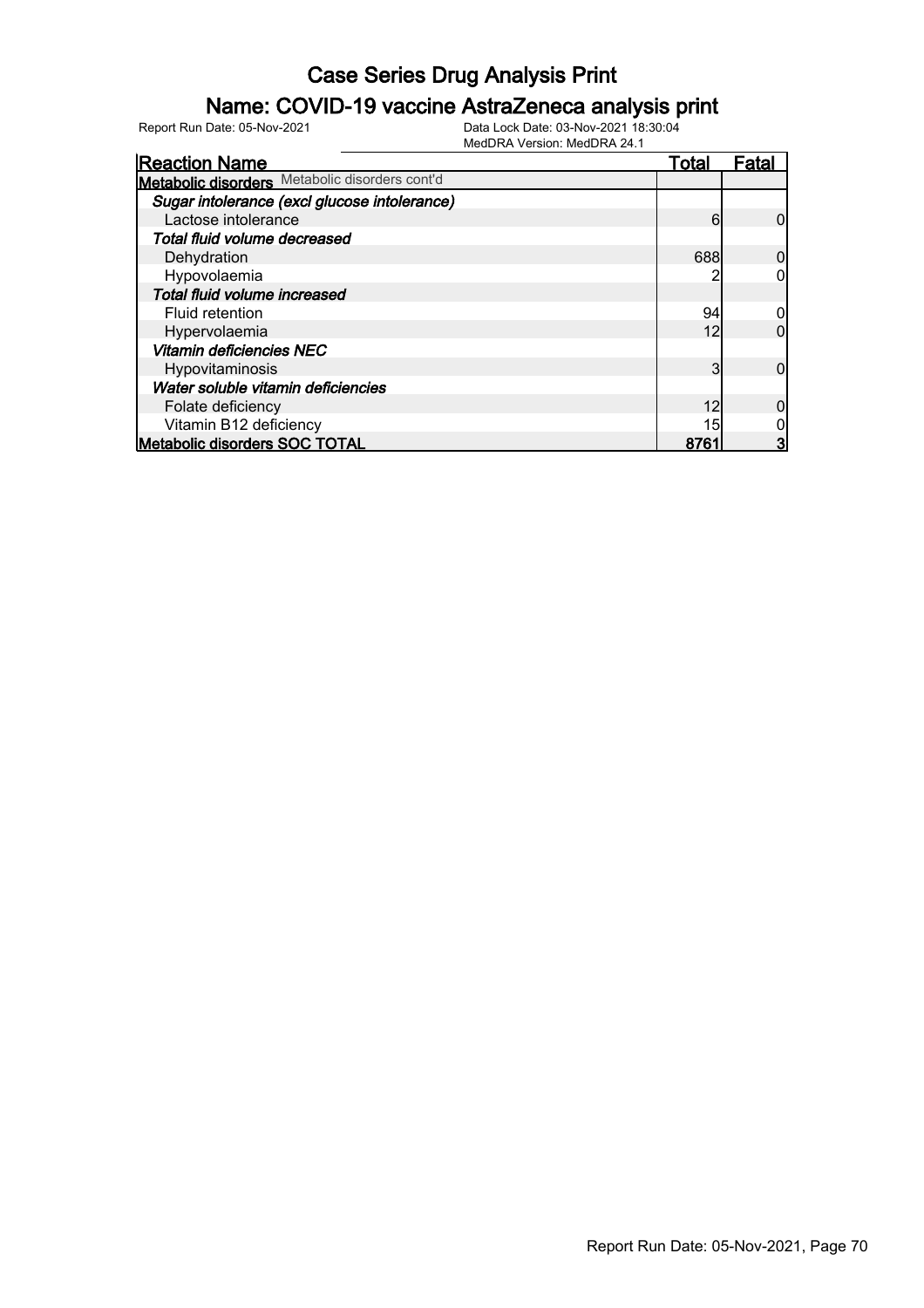#### Name: COVID-19 vaccine AstraZeneca analysis print

| <b>Reaction Name</b>                    | <u>Total</u>        | <b>Fatal</b>                       |
|-----------------------------------------|---------------------|------------------------------------|
| Muscle & tissue disorders               |                     |                                    |
| <b>Arthropathies NEC</b>                |                     |                                    |
| Arthritis                               | 578                 | $\boldsymbol{0}$                   |
| Arthritis enteropathic                  |                     | $\overline{0}$                     |
| Arthropathy                             | 39                  | $\mathbf 0$                        |
| Autoimmune arthritis                    | 11                  | $\mathbf{0}$                       |
| Haemarthrosis                           | 9                   | $\overline{0}$                     |
| Oligoarthritis                          | 1                   | $\mathbf{0}$                       |
| Palindromic rheumatism                  |                     | $\overline{0}$                     |
| Polyarthritis                           | 19                  |                                    |
| Rheumatic fever                         | $\bf{8}$            | $\begin{matrix}0\\0\end{matrix}$   |
| Sacroiliitis                            | 4                   |                                    |
| Seronegative arthritis                  | $\overline{3}$      | $\begin{matrix}0\\0\end{matrix}$   |
| Sympathetic posterior cervical syndrome | 1                   | $\mathbf 0$                        |
| <b>Bone disorders NEC</b>               |                     |                                    |
| Bone disorder                           | 3                   | $\boldsymbol{0}$                   |
| Bone erosion                            | $\overline{1}$      | $\mathbf 0$                        |
| Bone loss                               |                     | $\mathbf{0}$                       |
| <b>Exostosis</b>                        | 2259                | $\overline{0}$                     |
| Jaw disorder                            |                     | $\mathbf{0}$                       |
| Medial tibial stress syndrome           |                     | $\overline{0}$                     |
| Osteitis                                | 12                  |                                    |
| Osteonecrosis                           | $\overline{2}$      | $0\atop 0$                         |
| Osteonecrosis of jaw                    | 4                   | $\mathbf{0}$                       |
| Osteosclerosis                          | $\overline{2}$      | $\overline{0}$                     |
| Spinal disorder                         | $\overline{2}$      | $\mathbf 0$                        |
| Bone related signs and symptoms         |                     |                                    |
| Bone pain                               | 1079                | $\boldsymbol{0}$                   |
| Bone swelling                           | 8                   | $\pmb{0}$                          |
| Coccydynia                              | 8                   |                                    |
| Pain in jaw                             | 619                 | $\mathbf{0}$<br>$\mathbf 0$        |
| Pubic pain                              |                     |                                    |
|                                         | 260                 | $\mathbf 0$<br>$\overline{0}$      |
| Spinal pain<br><b>Bursal disorders</b>  |                     |                                    |
| <b>Bursitis</b>                         | 198                 | $\mathbf 0$                        |
|                                         |                     |                                    |
| Cartilage disorders                     |                     |                                    |
| Chondritis                              | 1<br>$\overline{2}$ | 0                                  |
| Chondropathy                            |                     | $\overline{0}$                     |
| Costochondritis                         | 86                  | $\mathbf 0$                        |
| Osteochondrosis                         | 1                   | $\boldsymbol{0}$<br>$\overline{0}$ |
| Polychondritis                          | 1                   |                                    |
| <b>Connective tissue disorders NEC</b>  |                     |                                    |
| Collagen disorder                       | 2<br>3              | $\mathbf 0$                        |
| Connective tissue disorder              |                     | $\overline{0}$                     |
| Eosinophilic fasciitis                  | $\overline{1}$      | $\mathbf 0$                        |
| Mixed connective tissue disease         | 1                   | $\boldsymbol{0}$                   |
| Morphoea                                | $\overline{3}$      | $\mathbf 0$                        |
| Polymyalgia rheumatica                  | 96                  | $\boldsymbol{0}$                   |
| Reynold's syndrome                      | $6 \,$              | $\mathbf 0$                        |
| Scleroderma                             |                     | $\mathbf{0}$                       |
| Sjogren's syndrome                      | $\overline{3}$      | $\mathbf 0$                        |
| Systemic scleroderma                    | 1                   | $\mathbf 0$                        |
| Crystal arthropathic disorders          |                     |                                    |
| Chondrocalcinosis pyrophosphate         | 4                   | $\bf{0}$                           |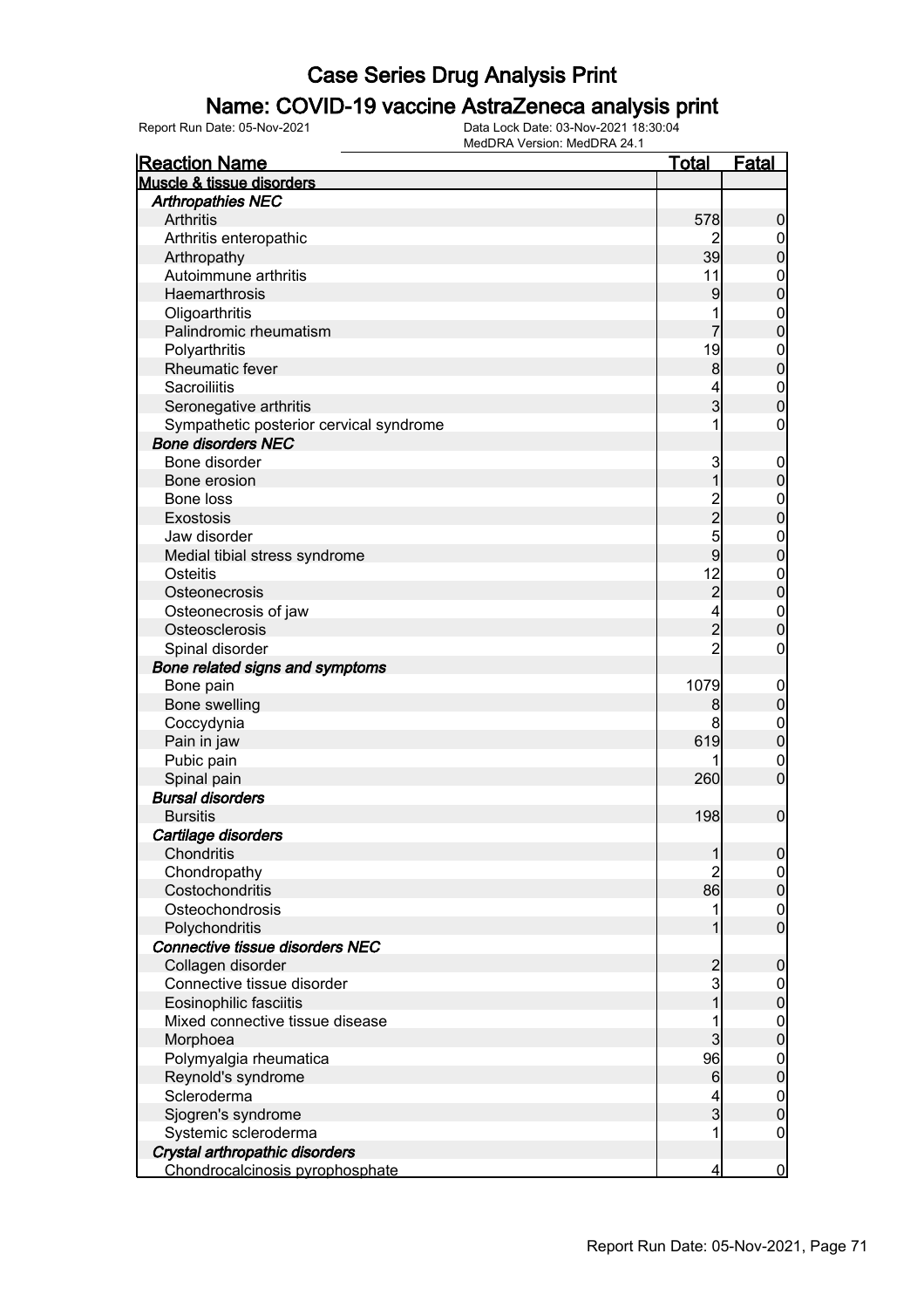### Name: COVID-19 vaccine AstraZeneca analysis print

| <b>Reaction Name</b>                                                  | <u>Total</u>   | <b>Fatal</b>                   |
|-----------------------------------------------------------------------|----------------|--------------------------------|
| Muscle & tissue disorders <sup>le &amp; tissue disorders cont'd</sup> |                |                                |
| Gouty tophus                                                          | 1              | $\mathbf 0$                    |
| <b>Epiphyseal disorders</b>                                           |                |                                |
| Epiphyses premature fusion                                            |                | $\mathbf 0$                    |
| <b>Extremity deformities</b>                                          |                |                                |
| Acquired claw toe                                                     |                | $\mathbf 0$                    |
| Finger deformity                                                      | 3              | $\overline{0}$                 |
| Foot deformity                                                        | 5              | $\overline{0}$                 |
| Hand deformity                                                        | 4              | $\mathbf 0$                    |
| Knee deformity                                                        | 1              | $\overline{0}$                 |
| Limb deformity                                                        | 8              | $\mathbf 0$                    |
| Wrist deformity                                                       | $\overline{2}$ | $\overline{0}$                 |
| <b>Fractures NEC</b>                                                  |                |                                |
| Osteoporotic fracture                                                 | 3              | $\mathbf 0$                    |
| Pathological fracture                                                 |                | 0                              |
| Intervertebral disc disorders NEC                                     |                |                                |
| Intervertebral disc degeneration                                      | 3              | $\mathbf 0$                    |
| Intervertebral disc protrusion                                        | 10             | $\overline{0}$                 |
| Joint related disorders NEC                                           |                |                                |
| Ankle impingement                                                     | 1              | $\mathbf 0$                    |
| Femoroacetabular impingement                                          |                | $\mathbf 0$                    |
| Hypermobility syndrome                                                | $\frac{2}{3}$  | $\overline{0}$                 |
| Joint ankylosis                                                       |                |                                |
| Joint contracture                                                     | $\frac{2}{1}$  | $\mathbf{0}$<br>$\overline{0}$ |
|                                                                       |                |                                |
| Joint instability                                                     | 3<br>6         | $\mathbf{0}$<br>$\overline{0}$ |
| Joint laxity                                                          |                |                                |
| Joint lock                                                            | 60             | $\mathbf{0}$<br>$\overline{0}$ |
| <b>Ligament laxity</b>                                                |                |                                |
| Patellofemoral pain syndrome                                          |                | $\overline{0}$                 |
| Periarthritis                                                         | 426            | $\overline{0}$                 |
| Rotator cuff syndrome                                                 | 88             | $\mathbf 0$                    |
| Temporomandibular joint syndrome                                      | 22             | $\mathbf 0$                    |
| Joint related signs and symptoms                                      |                |                                |
| Arthralgia                                                            | 22900          | $\mathbf 0$                    |
| Jaw clicking                                                          | 5              | $\mathbf 0$                    |
| Joint effusion                                                        | 9              | $\mathbf 0$                    |
| Joint noise                                                           | 51             | 0                              |
| Joint range of motion decreased                                       | 6              | $\overline{0}$                 |
| Joint stiffness                                                       | 467            | $\boldsymbol{0}$               |
| Joint swelling                                                        | 1040           | $\overline{0}$                 |
| Joint vibration                                                       | 6              | $\mathbf{0}$                   |
| Joint warmth                                                          | 38             | $\overline{0}$                 |
| Loose body in joint                                                   |                | 0                              |
| <b>Ligament disorders</b>                                             |                |                                |
| Ligament pain                                                         | 11             | $\mathbf 0$                    |
| Lupus erythematosus (incl subtypes)                                   |                |                                |
| Lupus-like syndrome                                                   |                | $\boldsymbol{0}$               |
| Systemic lupus erythematosus                                          | 37             | $\mathbf 0$                    |
| Metabolic bone disorders                                              |                |                                |
| Dwarfism                                                              |                | $\mathbf 0$                    |
| Osteopenia                                                            |                | $\mathbf 0$                    |
| Osteoporosis                                                          | 12             | $\overline{0}$                 |
| Muscle infections and inflammations                                   |                |                                |
| <b>Autoimmune myositis</b>                                            |                | $\mathbf 0$                    |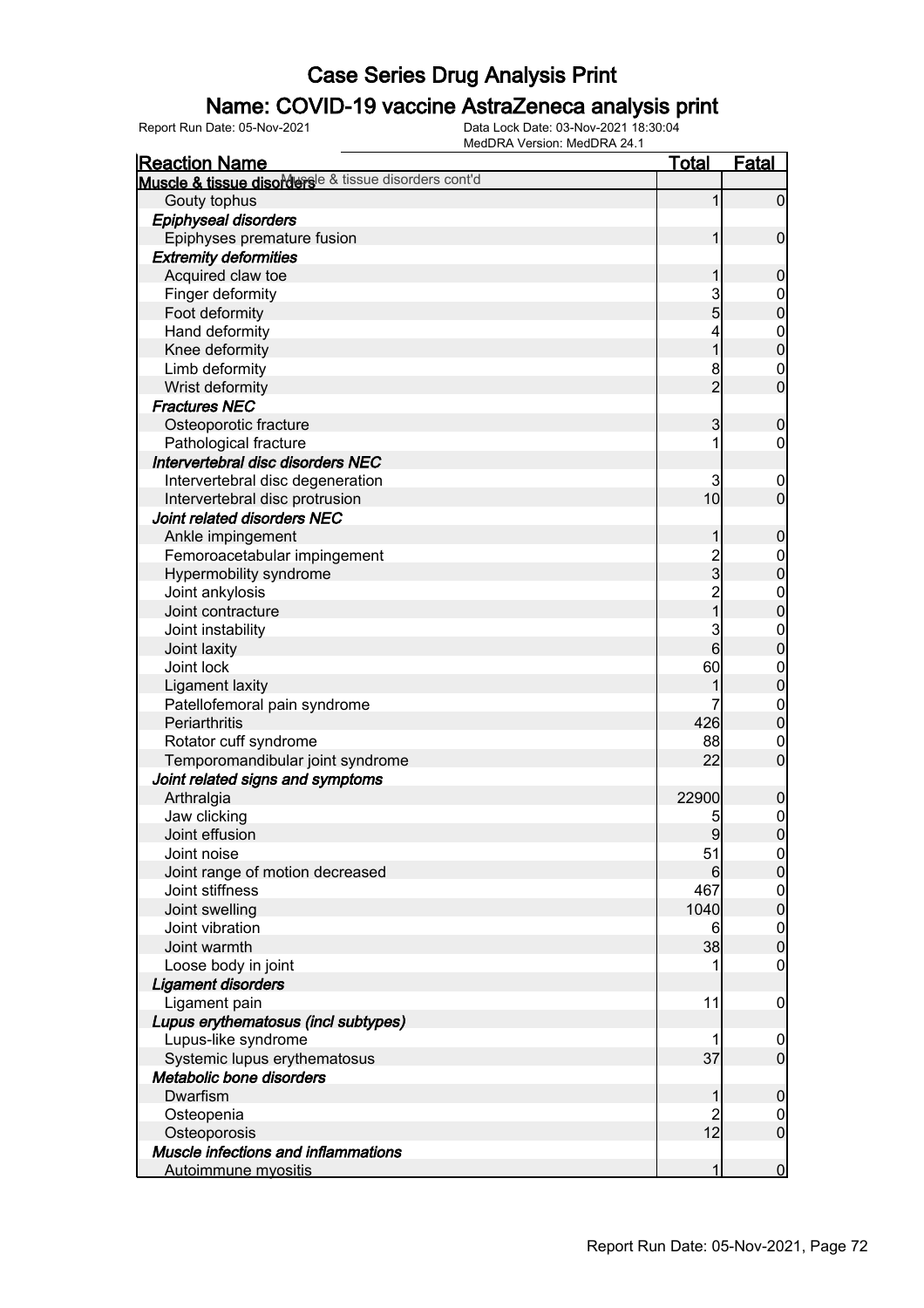### Name: COVID-19 vaccine AstraZeneca analysis print

| <b>Reaction Name</b>                                                                  | <b>Total</b>                          | <b>Fatal</b>                     |
|---------------------------------------------------------------------------------------|---------------------------------------|----------------------------------|
| Muscle & tissue disordersle & tissue disorders cont'd                                 |                                       |                                  |
| <b>Myositis</b>                                                                       | 52                                    | $\boldsymbol{0}$                 |
| Polymyositis                                                                          | $\overline{4}$                        | $\overline{0}$                   |
| Muscle pains                                                                          |                                       |                                  |
| Fibromyalgia                                                                          | 295                                   | $\boldsymbol{0}$                 |
| Myalgia                                                                               | 26717                                 |                                  |
| Myalgia intercostal                                                                   | $\overline{3}$                        | $\begin{matrix}0\\0\end{matrix}$ |
| Myofascial pain syndrome                                                              | 26                                    | $\mathbf 0$                      |
| Muscle related signs and symptoms NEC                                                 |                                       |                                  |
| Haematoma muscle                                                                      | 3                                     | $\mathbf{0}$                     |
| Muscle atrophy                                                                        | 37                                    | $\overline{0}$                   |
| Muscle discomfort                                                                     | 20                                    |                                  |
| Muscle disorder                                                                       | 12                                    | $0\atop 0$                       |
| Muscle fatigue                                                                        | 1004                                  |                                  |
| Muscle haemorrhage                                                                    | 5                                     | $\begin{matrix}0\\0\end{matrix}$ |
| Muscle hypertrophy                                                                    | 1                                     |                                  |
| Muscle mass                                                                           | 12                                    | $\begin{matrix}0\\0\end{matrix}$ |
| Muscle oedema                                                                         | $\overline{2}$                        |                                  |
| Muscle spasms                                                                         | 3512                                  | $\begin{matrix}0\\0\end{matrix}$ |
| Muscle swelling                                                                       | 32                                    | $\begin{matrix}0\\0\end{matrix}$ |
| Muscle tightness                                                                      | 195                                   |                                  |
| Muscle twitching                                                                      | 584                                   | $\mathbf 0$                      |
| <b>Muscle tone abnormalities</b>                                                      |                                       |                                  |
| Muscle rigidity                                                                       | 53                                    |                                  |
| Nuchal rigidity                                                                       | 17                                    | $0\atop 0$                       |
| <b>Torticollis</b>                                                                    | 13                                    | $\begin{matrix}0\\0\end{matrix}$ |
| <b>Trismus</b>                                                                        | 55                                    |                                  |
| Muscle weakness conditions                                                            |                                       |                                  |
| Muscular weakness                                                                     | 2193                                  | $\mathbf 0$                      |
| Sarcopenia                                                                            | 1                                     | $\pmb{0}$                        |
| Musculoskeletal and connective tissue conditions NEC                                  |                                       |                                  |
| Back disorder                                                                         | 3                                     | $0\atop 0$                       |
| <b>Extremity contracture</b>                                                          | $\overline{2}$                        |                                  |
| Infantile back arching                                                                | 1                                     | $\begin{matrix}0\\0\end{matrix}$ |
| Limb mass                                                                             | 18                                    |                                  |
| Mandibular mass                                                                       | 1                                     | $\overline{0}$                   |
| <b>Mastication disorder</b>                                                           | 9                                     | <sup>o</sup>                     |
| Mobility decreased                                                                    | 161                                   | $\overline{0}$                   |
| Muscle contracture                                                                    | $\overline{4}$                        | $\overline{0}$                   |
| Musculoskeletal disorder                                                              | $\overline{3}$                        | $\mathbf 0$                      |
| Musculoskeletal stiffness                                                             | 2368                                  | $\overline{0}$                   |
| Posture abnormal                                                                      | $\overline{2}$                        | $\mathbf 0$                      |
| Somatic dysfunction                                                                   | 1                                     | $\mathbf 0$                      |
| Weight bearing difficulty                                                             | 13                                    | $\boldsymbol{0}$                 |
| Winged scapula                                                                        | 1                                     | $\overline{0}$                   |
| Musculoskeletal and connective tissue deformities of skull, face and<br>buccal cavity |                                       |                                  |
| Facial asymmetry                                                                      | $\mathbf{3}$                          | 0                                |
| Head deformity                                                                        | 1                                     | 0                                |
| Musculoskeletal and connective tissue infections and inflammations NEC                |                                       |                                  |
| Connective tissue inflammation                                                        | $\overline{4}$                        | $\mathbf 0$                      |
| Dactylitis                                                                            | $\overline{3}$                        | $\boldsymbol{0}$                 |
| Dupuytren's contracture                                                               | $\begin{array}{c} 2 \\ 1 \end{array}$ | $\overline{0}$                   |
| <b>Fasciitis</b>                                                                      |                                       | $\overline{0}$                   |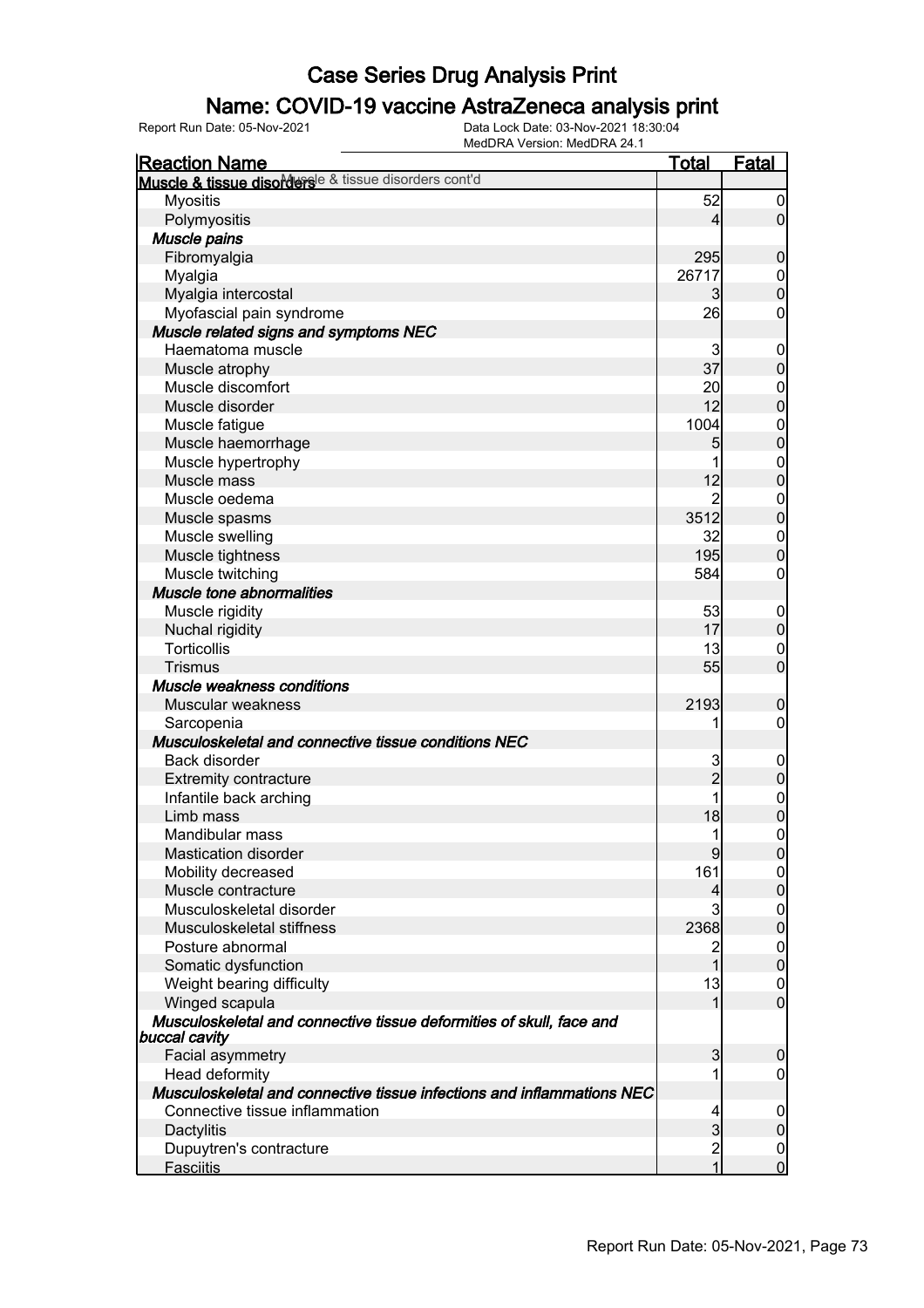### Name: COVID-19 vaccine AstraZeneca analysis print

| <b>Reaction Name</b>                                      | <u>Total</u>    | <b>Fatal</b>     |
|-----------------------------------------------------------|-----------------|------------------|
| Muscle & tissue disorderse & tissue disorders cont'd      |                 |                  |
| <b>Plantar fasciitis</b>                                  | 14              | $\overline{0}$   |
| Musculoskeletal and connective tissue pain and discomfort |                 |                  |
| Amplified musculoskeletal pain syndrome                   |                 | $\boldsymbol{0}$ |
| Back pain                                                 | 5850            | $\overline{0}$   |
| Flank pain                                                | 91              | $\boldsymbol{0}$ |
| Growing pains                                             | 8 <sup>1</sup>  | $\overline{0}$   |
| Limb discomfort                                           | 2352            | $\mathbf{0}$     |
| Musculoskeletal chest pain                                | 422             | $\overline{0}$   |
| Musculoskeletal discomfort                                | 155             | $\mathbf{0}$     |
| Musculoskeletal pain                                      | 161             | $\overline{0}$   |
| Neck pain                                                 | 3115            | $\mathbf{0}$     |
| Pain in extremity                                         | 22076           | $\overline{0}$   |
| Rheumatic disorder                                        | 28              | $\mathbf 0$      |
| Sacral pain                                               | $6 \overline{}$ | $\mathbf 0$      |
| <b>Myopathies</b>                                         |                 |                  |
| Compartment syndrome                                      | 5 <sub>5</sub>  | $\boldsymbol{0}$ |
| Muscle necrosis                                           | 1               | $\mathbf 0$      |
| Myopathy                                                  | $6 \mid$        | $\overline{0}$   |
| Rhabdomyolysis                                            | 9               |                  |
| Osteoarthropathies                                        |                 |                  |
| Nodal osteoarthritis                                      |                 | $\mathbf 0$      |
| Osteoarthritis                                            | 95              | $\overline{0}$   |
| Spinal osteoarthritis                                     | 9               | 0                |
| <b>Psoriatic arthropathies</b>                            |                 |                  |
| Psoriatic arthropathy                                     | 31              | $\boldsymbol{0}$ |
| <b>Rheumatoid arthropathies</b>                           |                 |                  |
| Felty's syndrome                                          |                 | $\mathbf 0$      |
| Juvenile idiopathic arthritis                             | $\overline{2}$  | $\mathbf 0$      |
| Rheumatoid arthritis                                      | 194             | $\boldsymbol{0}$ |
| Rheumatoid nodule                                         | 1               | $\overline{0}$   |
| Still's disease                                           | 6               | $\boldsymbol{0}$ |
| Soft tissue disorders NEC                                 |                 |                  |
| Axillary mass                                             | 82              | $\mathbf 0$      |
| Clubbing                                                  |                 | $\overline{0}$   |
| Fistula                                                   | 3               | $\overline{0}$   |
| Groin pain                                                | 229             | 0                |
| Neck mass                                                 | 25              | $\overline{0}$   |
| Soft tissue disorder                                      | $\mathbf{3}$    | $\overline{0}$   |
| Soft tissue mass                                          | $\overline{3}$  | $\mathbf 0$      |
| Soft tissue swelling                                      | $\overline{7}$  | $\overline{0}$   |
| Spine and neck deformities                                |                 |                  |
| Kyphosis                                                  | $6\phantom{.0}$ | $\boldsymbol{0}$ |
| Scoliosis                                                 | 4               | $\overline{0}$   |
| Spinal stenosis                                           | $\overline{2}$  | $\overline{0}$   |
| Spondyloarthropathies                                     |                 |                  |
| Ankylosing spondylitis                                    | 32              | $\boldsymbol{0}$ |
| Arthritis reactive                                        | 62              | $\overline{0}$   |
| Axial spondyloarthritis                                   | $\overline{c}$  | $\mathbf 0$      |
| Spondylitis                                               | 7               | $\boldsymbol{0}$ |
| <b>Synovial disorders</b>                                 |                 |                  |
| Synovial cyst                                             | 12              | $\mathbf 0$      |
| Synovitis                                                 | 19              | $\boldsymbol{0}$ |
| <u>Tendon disorders</u>                                   |                 |                  |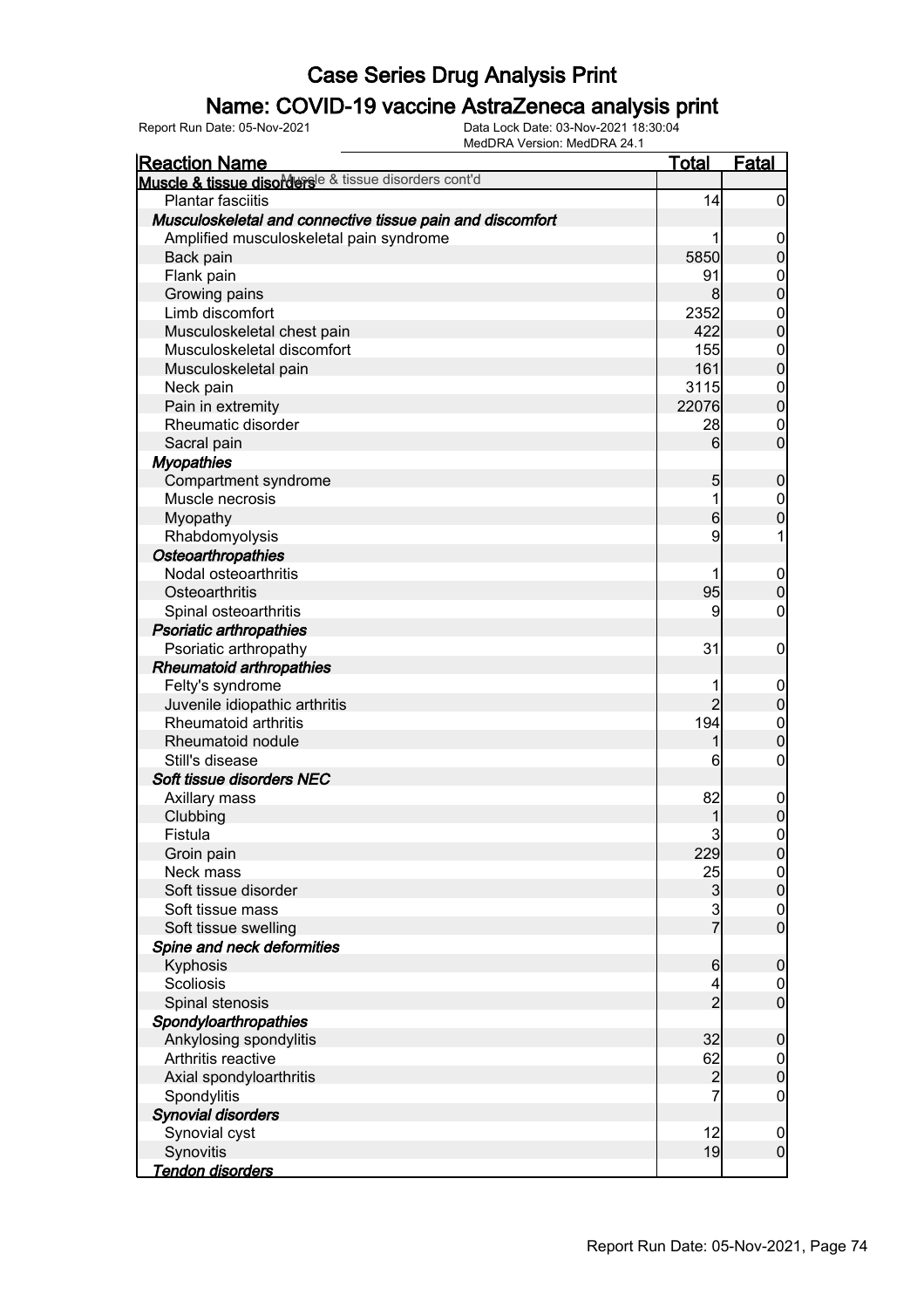### Name: COVID-19 vaccine AstraZeneca analysis print

| <b>Reaction Name</b>                                  | Total | ⊦ata |
|-------------------------------------------------------|-------|------|
| Muscle & tissue disordersle & tissue disorders cont'd |       |      |
| Enthesopathy                                          |       |      |
| Tendon discomfort                                     |       |      |
| Tendon disorder                                       |       |      |
| Tendon pain                                           | 44    |      |
| Tendon sheath disorder                                |       |      |
| <b>Tendonitis</b>                                     | 101   |      |
| Tenosynovitis                                         |       |      |
| Tenosynovitis stenosans                               |       |      |
| Trigger finger                                        | 35    |      |
| Muscle & tissue disorders SOC TOTAL                   | 156   |      |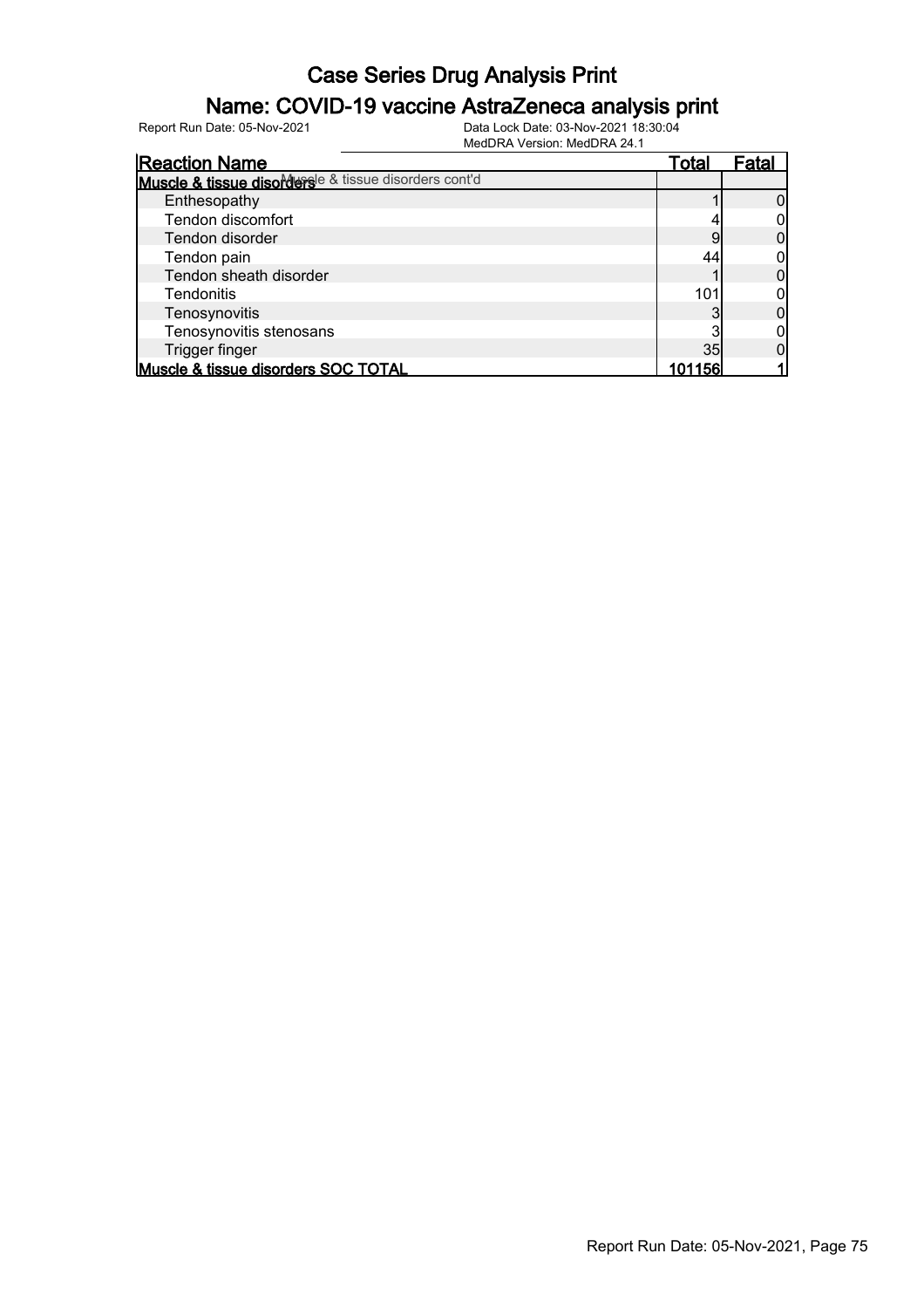#### Name: COVID-19 vaccine AstraZeneca analysis print

| <b>Reaction Name</b>                              | <u>Total</u>   | <b>Fatal</b>     |
|---------------------------------------------------|----------------|------------------|
| <b>Neoplasms</b>                                  |                |                  |
| Anal canal neoplasms malignant                    |                |                  |
| Anal cancer                                       | 1              | $\mathbf 0$      |
| Aural neoplasms benign                            |                |                  |
| Benign ear neoplasm                               |                | $\mathbf 0$      |
| <b>B-cell lymphomas NEC</b>                       |                |                  |
| B-cell lymphoma                                   |                | 0                |
| Follicular lymphoma                               | $\overline{2}$ | 0                |
| Bile duct neoplasms malignant                     |                |                  |
| Bile duct cancer                                  | 1              | $\overline{0}$   |
| Cholangiocarcinoma                                |                | $\mathbf 0$      |
| <b>Bladder neoplasms malignant</b>                |                |                  |
| <b>Bladder cancer</b>                             |                | $\mathbf 0$      |
| Bone neoplasms malignant (excl sarcomas)          |                |                  |
| Bone cancer                                       | 2              | $\mathbf 0$      |
| Breast and nipple neoplasms benign                |                |                  |
| Benign breast neoplasm                            | 3              | 0                |
| Fibroadenoma of breast                            |                | 0                |
| Breast and nipple neoplasms malignant             |                |                  |
| Breast cancer                                     | 55             | $\overline{0}$   |
| Breast cancer female                              |                | 0                |
| Breast cancer in situ                             |                | $\mathbf 0$      |
| Breast cancer male                                | 3              | 0                |
| Breast cancer metastatic                          |                | $\mathbf 0$      |
| Breast cancer stage I                             |                | 0                |
| Breast cancer stage III                           | 3              | $\mathbf{0}$     |
| Breast cancer stage IV                            |                | 0                |
| Intraductal proliferative breast lesion           |                | 0                |
| Cardiovascular neoplasms benign                   |                |                  |
| Haemangioma                                       | 6              | 0                |
| Central nervous system neoplasms malignant NEC    |                |                  |
| Brain cancer metastatic                           | 2              | 0                |
| Brain neoplasm malignant                          | $\overline{2}$ | $\overline{0}$   |
| Cervix neoplasms benign                           |                |                  |
| Cervix warts                                      |                | $\mathbf 0$      |
| Cervix neoplasms malignant                        |                |                  |
| Cervix carcinoma                                  | 3              | 0                |
| Colorectal neoplasms malignant                    |                |                  |
| Colon cancer                                      |                | $\mathbf 0$      |
| Colorectal cancer                                 | 3              | 0                |
| Endocrine neoplasms benign NEC                    |                |                  |
| Pituitary tumour benign                           | $\overline{2}$ | 0                |
| Endocrine neoplasms malignant and unspecified NEC |                |                  |
| Neuroendocrine tumour                             | 1              | 0                |
| Endometrial neoplasms malignant                   |                |                  |
| Clear cell endometrial carcinoma                  |                | $\boldsymbol{0}$ |
| Endometrial cancer                                | $\overline{2}$ | $\mathbf 0$      |
| Gastrointestinal neoplasms benign NEC             |                |                  |
| Gastrointestinal tract adenoma                    | 1              | $\mathbf 0$      |
| Gastrointestinal neoplasms malignant NEC          |                |                  |
| Gastrointestinal carcinoma                        | 6              | $\mathbf 0$      |
| Glial tumours malignant                           |                |                  |
| Glioblastoma                                      | 4              | $\boldsymbol{0}$ |
| Glioblastoma multiforme                           | 1              | $\overline{0}$   |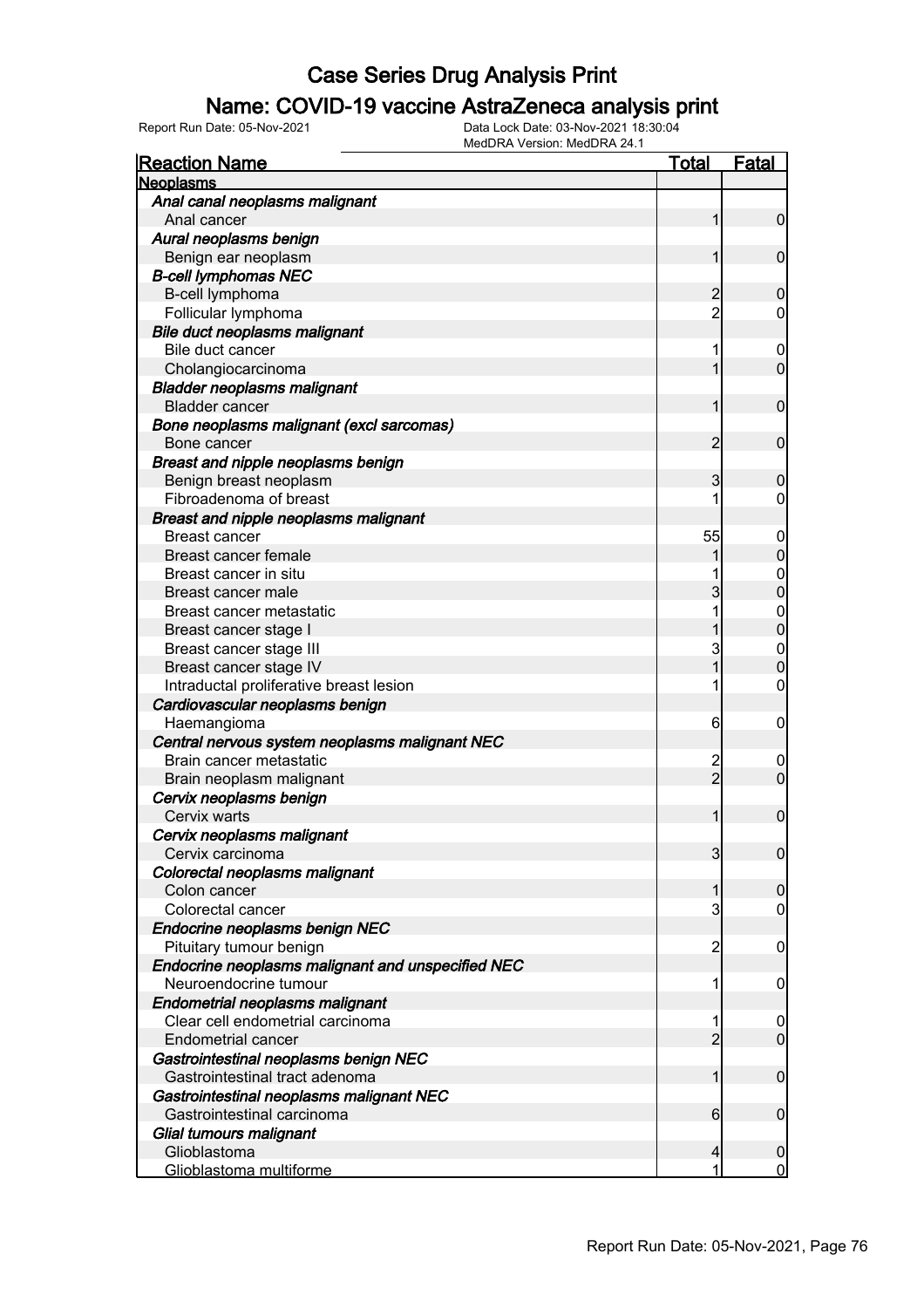### Name: COVID-19 vaccine AstraZeneca analysis print

| <b>Reaction Name</b>                                                         | <b>Total</b>   | <b>Fatal</b>     |
|------------------------------------------------------------------------------|----------------|------------------|
| Neoplasms cont'd<br><b>Neoplasms</b>                                         |                |                  |
| Haematologic neoplasms NEC                                                   |                |                  |
| Benign lymph node neoplasm                                                   | 1              | $\overline{0}$   |
| Haematological malignancy                                                    | $\overline{2}$ | $\overline{0}$   |
| Systemic mastocytosis                                                        | 1              | $\overline{0}$   |
| <b>Hepatic neoplasms malignant</b>                                           |                |                  |
| Hepatocellular carcinoma                                                     | $\overline{4}$ | $\boldsymbol{0}$ |
| Hepatobiliary neoplasms malignancy unspecified                               |                |                  |
| Hepatic neoplasm                                                             | 1              | $\mathbf 0$      |
| Hepatoblastomas                                                              |                |                  |
| Hepatoblastoma                                                               | 1              | $\mathbf 0$      |
| <b>Hodgkin's disease NEC</b>                                                 |                |                  |
| Hodgkin's disease                                                            | $\overline{c}$ | $\mathbf 0$      |
| Leiomyosarcomas                                                              |                |                  |
| Pleomorphic leiomyosarcoma                                                   | 1              | $\mathbf 0$      |
| Leukaemias NEC                                                               |                |                  |
| Leukaemia                                                                    | 3              | $\boldsymbol{0}$ |
| Leukaemia recurrent                                                          | 1              | $\mathbf 0$      |
| Leukaemias acute myeloid                                                     |                |                  |
| Acute myeloid leukaemia                                                      | $\overline{4}$ | 1                |
| Leukaemias chronic lymphocytic                                               |                |                  |
| Chronic lymphocytic leukaemia                                                | 7              | $\mathbf 0$      |
| Leukaemias chronic myeloid                                                   |                |                  |
| Chronic myeloid leukaemia                                                    | 1              | $\mathbf 0$      |
| Leukaemias myeloid NEC                                                       |                |                  |
| Myeloid leukaemia                                                            | 1              | $\mathbf 0$      |
| Lip and oral cavity neoplasms benign                                         |                |                  |
| Papillary cystadenoma lymphomatosum                                          | 1              | $\mathbf 0$      |
| Lip and oral cavity neoplasms malignant                                      |                |                  |
| Lip and/or oral cavity cancer                                                | 1              | $\mathbf 0$      |
| Squamous cell carcinoma of the oral cavity                                   | $\overline{2}$ | $\mathbf 0$      |
| <b>Lymphomas unspecified NEC</b>                                             |                |                  |
| Lymphoma                                                                     | 20             | $\mathbf 0$      |
| Lymphoproliferative disorders NEC (excl leukaemias and lymphomas)            |                |                  |
| Epstein Barr virus positive mucocutaneous ulcer                              | 1              | $\boldsymbol{0}$ |
| Histiocytic necrotising lymphadenitis                                        | $\mathbf{1}$   | $\overline{0}$   |
| Lymphoproliferative disorder                                                 | 1              | $\overline{0}$   |
| Lymphoproliferative disorder in remission                                    | 1              | $\overline{0}$   |
| Mediastinal neoplasms malignancy unspecified NEC                             |                |                  |
| Good syndrome                                                                | $\overline{4}$ | $\boldsymbol{0}$ |
| Metastases to specified sites                                                |                |                  |
| Metastases to bone                                                           | $\overline{c}$ | $\mathbf 0$      |
| Metastases to central nervous system                                         | 1              | 1                |
| Metastases to liver                                                          | 1              | $\mathbf 0$      |
| Metastases to lung                                                           | 1              | 1                |
| Metastases to unknown and unspecified sites                                  |                |                  |
| Metastasis                                                                   | 4              | 1                |
| Myelodysplastic syndromes                                                    |                |                  |
| Myelodysplastic syndrome                                                     | 1              | $\mathbf 0$      |
| Myeloproliferative disorders (excl leukaemias)<br>Essential thrombocythaemia | $\overline{c}$ |                  |
|                                                                              |                | $\mathbf 0$      |
| Neoplasms benign site unspecified NEC<br>Fibroma                             | 1              | $\mathbf 0$      |
| <b>Neoplasms malignant site unspecified NEC</b>                              |                |                  |
|                                                                              |                |                  |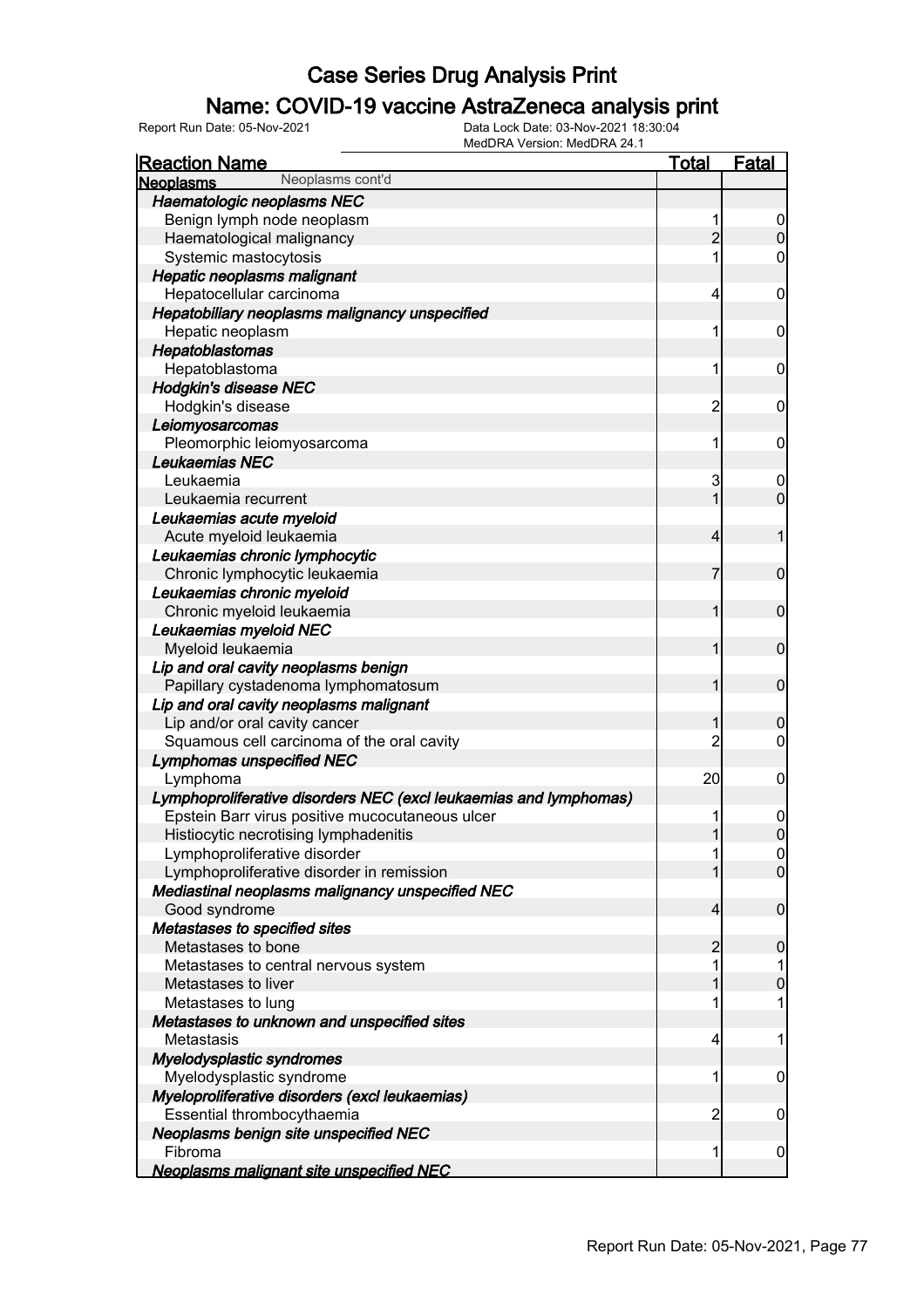### Name: COVID-19 vaccine AstraZeneca analysis print

| <u>Reaction Name</u>                                                  | <b>Total</b>    | Fatal          |
|-----------------------------------------------------------------------|-----------------|----------------|
| Neoplasms cont'd<br><b>Neoplasms</b>                                  |                 |                |
| Adenocarcinoma                                                        | $\overline{c}$  | 0              |
| Malignant neoplasm progression                                        | $\overline{1}$  | $\overline{0}$ |
| Metastatic neoplasm                                                   | 3               |                |
| Neoplasm malignant                                                    | 12              | $\overline{2}$ |
| Squamous cell carcinoma                                               | 4               | $\mathbf 0$    |
| Neoplasms unspecified malignancy and site unspecified NEC             |                 |                |
| Neoplasm                                                              | 1               | 0              |
| Neoplasm recurrence                                                   | 8               | $\overline{0}$ |
| Nervous system neoplasms unspecified malignancy NEC                   |                 |                |
| Brain neoplasm                                                        | 7               |                |
| Meningioma                                                            | 5               | 0              |
| Schwannoma                                                            | 1               | $\overline{0}$ |
| Neuromas                                                              |                 |                |
| Acoustic neuroma                                                      | $5\overline{)}$ | $\mathbf 0$    |
| Non-Hodgkin's lymphomas NEC                                           |                 |                |
| Cutaneous lymphoma                                                    | 1               | $\mathbf 0$    |
| Non-Hodgkin's lymphoma                                                |                 | 0              |
| Non-small cell neoplasms malignant of the respiratory tract cell type |                 |                |
| specified                                                             |                 |                |
| Lung adenocarcinoma                                                   | 1               | 1              |
| Ocular neoplasms benign                                               |                 |                |
| Eye naevus                                                            | 4               | 0              |
| Oesophageal neoplasms malignant                                       |                 |                |
| Oesophageal cancer metastatic                                         | 6               | 0              |
| Oesophageal carcinoma                                                 | 4               | $\mathbf 0$    |
| Oesophageal squamous cell carcinoma                                   | 1               | 0              |
| Oncologic complications and emergencies                               |                 |                |
| Cancer fatigue                                                        | 4               | 0              |
| Cancer pain                                                           | $\overline{2}$  | $\mathbf 0$    |
| Intracranial tumour haemorrhage                                       | 1               | 0              |
| Oropharyngeal, nasopharyngeal and tonsillar neoplasms malignant and   |                 |                |
| unspecified                                                           |                 |                |
| <b>Tonsil cancer</b>                                                  | 3               | 0              |
| Ovarian neoplasms malignant (excl germ cell)                          |                 |                |
| Ovarian cancer                                                        | 10              | 0              |
| Ovarian cancer recurrent                                              |                 | υ              |
| Ovarian cancer stage IV                                               |                 | 0              |
| Pancreatic neoplasms malignant (excl islet cell and carcinoid)        |                 |                |
| Pancreatic carcinoma                                                  | 5               | 0              |
| Pancreatic carcinoma metastatic                                       |                 | $\mathbf 0$    |
| Paranasal sinus and nasal cavity neoplasms malignant and unspecified  |                 |                |
| Nasal cavity cancer                                                   | 1               | 0              |
| Penile neoplasms malignant                                            |                 |                |
| Penile cancer                                                         |                 | 0              |
| Plasma cell myelomas                                                  |                 |                |
| Plasma cell myeloma                                                   | 3               | 0              |
| Plasmacytoma                                                          | 1               | 0              |
| Plasma cell neoplasms NEC                                             |                 |                |
| Hypergammaglobulinaemia benign monoclonal                             | 2               | 0              |
| Prostatic neoplasms malignant                                         |                 |                |
| Prostate cancer                                                       | 8               | $\mathbf 0$    |
| Renal neoplasms malignant                                             |                 |                |
| Clear cell renal cell carcinoma                                       | 2               | 0              |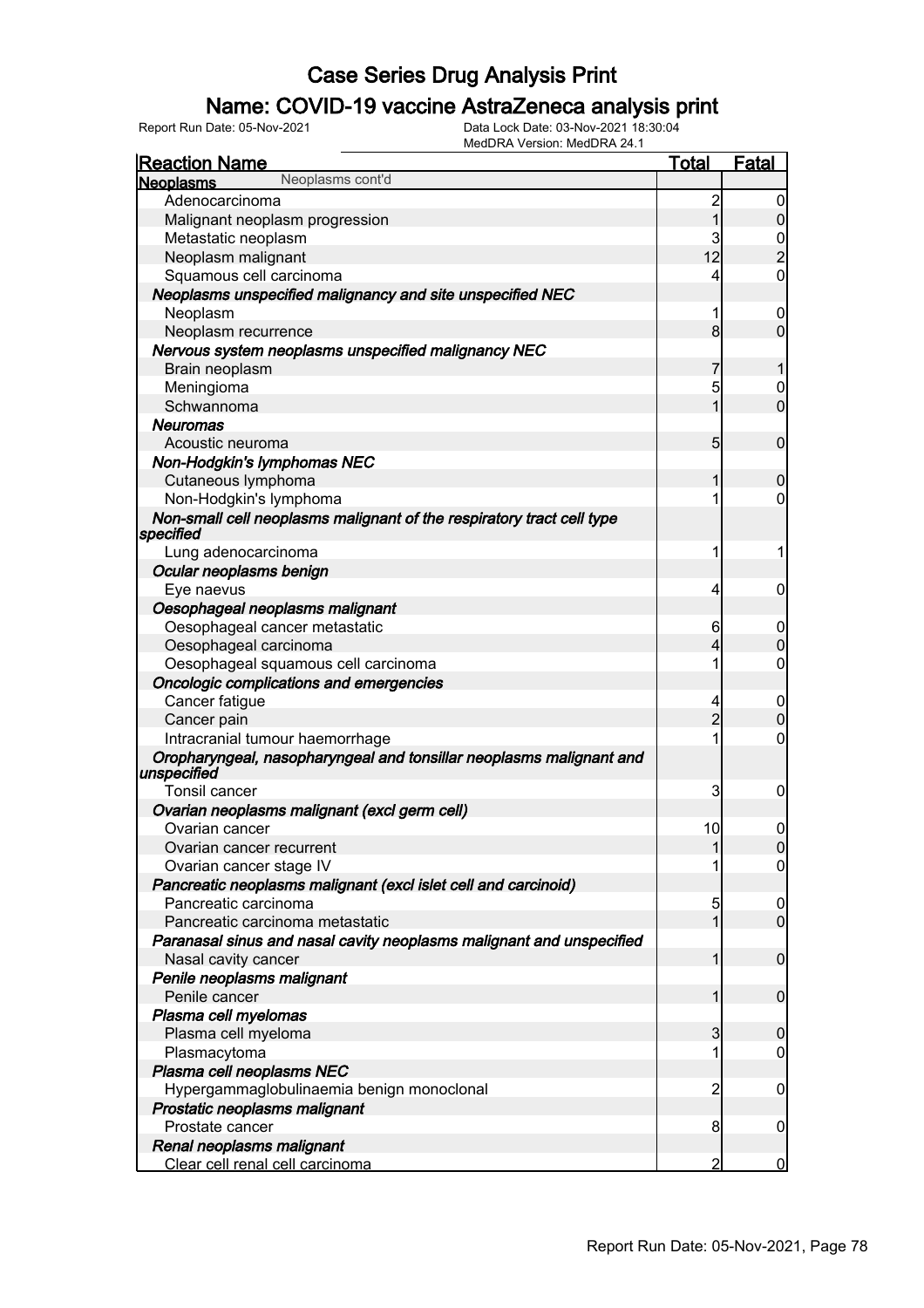### Name: COVID-19 vaccine AstraZeneca analysis print

| Neoplasms cont'd<br><b>Neoplasms</b><br>Metastatic renal cell carcinoma<br>1<br>$\overline{2}$<br>Renal cancer<br>Reproductive neoplasms female benign NEC<br>Benign hydatidiform mole<br>1<br>Reproductive neoplasms male benign NEC<br>Testicle adenoma<br>2<br>Respiratory tract and pleural neoplasms malignancy unspecified NEC<br>Maxillofacial sinus neoplasm<br>Respiratory tract and pleural neoplasms malignant cell type unspecified<br>NEC |
|--------------------------------------------------------------------------------------------------------------------------------------------------------------------------------------------------------------------------------------------------------------------------------------------------------------------------------------------------------------------------------------------------------------------------------------------------------|
|                                                                                                                                                                                                                                                                                                                                                                                                                                                        |
|                                                                                                                                                                                                                                                                                                                                                                                                                                                        |
|                                                                                                                                                                                                                                                                                                                                                                                                                                                        |
|                                                                                                                                                                                                                                                                                                                                                                                                                                                        |
|                                                                                                                                                                                                                                                                                                                                                                                                                                                        |
|                                                                                                                                                                                                                                                                                                                                                                                                                                                        |
|                                                                                                                                                                                                                                                                                                                                                                                                                                                        |
|                                                                                                                                                                                                                                                                                                                                                                                                                                                        |
|                                                                                                                                                                                                                                                                                                                                                                                                                                                        |
|                                                                                                                                                                                                                                                                                                                                                                                                                                                        |
| Bronchial carcinoma<br>5                                                                                                                                                                                                                                                                                                                                                                                                                               |
| 1<br>Lung cancer metastatic                                                                                                                                                                                                                                                                                                                                                                                                                            |
| Lung neoplasm malignant<br>14                                                                                                                                                                                                                                                                                                                                                                                                                          |
| Throat cancer<br>1                                                                                                                                                                                                                                                                                                                                                                                                                                     |
| Respiratory tract small cell carcinomas                                                                                                                                                                                                                                                                                                                                                                                                                |
| Small cell lung cancer<br>1                                                                                                                                                                                                                                                                                                                                                                                                                            |
| Salivary gland neoplasms malignant                                                                                                                                                                                                                                                                                                                                                                                                                     |
| Salivary gland cancer stage 0<br>1                                                                                                                                                                                                                                                                                                                                                                                                                     |
| Salivary gland cancer stage III<br>1                                                                                                                                                                                                                                                                                                                                                                                                                   |
| Skin melanomas (excl ocular)                                                                                                                                                                                                                                                                                                                                                                                                                           |
| Acral lentiginous melanoma stage III<br>1                                                                                                                                                                                                                                                                                                                                                                                                              |
| Malignant melanoma<br>4                                                                                                                                                                                                                                                                                                                                                                                                                                |
| 3<br>Malignant melanoma in situ                                                                                                                                                                                                                                                                                                                                                                                                                        |
| 1<br>Metastatic malignant melanoma                                                                                                                                                                                                                                                                                                                                                                                                                     |
| Skin neoplasms benign                                                                                                                                                                                                                                                                                                                                                                                                                                  |
| Acrochordon<br>7                                                                                                                                                                                                                                                                                                                                                                                                                                       |
| Anogenital warts<br>4                                                                                                                                                                                                                                                                                                                                                                                                                                  |
| 18<br>Haemangioma of skin                                                                                                                                                                                                                                                                                                                                                                                                                              |
| Melanocytic naevus<br>5                                                                                                                                                                                                                                                                                                                                                                                                                                |
| $\overline{2}$<br>Seborrhoeic keratosis                                                                                                                                                                                                                                                                                                                                                                                                                |
| 30 <sub>l</sub><br>Skin papilloma                                                                                                                                                                                                                                                                                                                                                                                                                      |
| Skin neoplasms malignant and unspecified (excl melanoma)                                                                                                                                                                                                                                                                                                                                                                                               |
| Basal cell carcinoma<br>6                                                                                                                                                                                                                                                                                                                                                                                                                              |
| Bowen's disease<br>1                                                                                                                                                                                                                                                                                                                                                                                                                                   |
| 1<br>Neoplasm skin                                                                                                                                                                                                                                                                                                                                                                                                                                     |
| Skin cancer<br>8                                                                                                                                                                                                                                                                                                                                                                                                                                       |
| Squamous cell carcinoma of skin<br>1                                                                                                                                                                                                                                                                                                                                                                                                                   |
| Soft tissue neoplasms benign NEC                                                                                                                                                                                                                                                                                                                                                                                                                       |
| Knuckle pads<br>1                                                                                                                                                                                                                                                                                                                                                                                                                                      |
| 10<br>Lipoma                                                                                                                                                                                                                                                                                                                                                                                                                                           |
| Thyroid neoplasms benign                                                                                                                                                                                                                                                                                                                                                                                                                               |
| Benign neoplasm of thyroid gland<br>1                                                                                                                                                                                                                                                                                                                                                                                                                  |
| Thyroid adenoma<br>1                                                                                                                                                                                                                                                                                                                                                                                                                                   |
| Uterine neoplasms benign                                                                                                                                                                                                                                                                                                                                                                                                                               |
| Uterine leiomyoma<br>17                                                                                                                                                                                                                                                                                                                                                                                                                                |
| Uterine neoplasms malignant NEC                                                                                                                                                                                                                                                                                                                                                                                                                        |
| Uterine cancer                                                                                                                                                                                                                                                                                                                                                                                                                                         |
| 4                                                                                                                                                                                                                                                                                                                                                                                                                                                      |
| Vulval neoplasms malignant<br>Squamous cell carcinoma of the vulva<br>1                                                                                                                                                                                                                                                                                                                                                                                |
| Vulval cancer                                                                                                                                                                                                                                                                                                                                                                                                                                          |
| 465<br><b>Neoplasms SOC TOTAL</b>                                                                                                                                                                                                                                                                                                                                                                                                                      |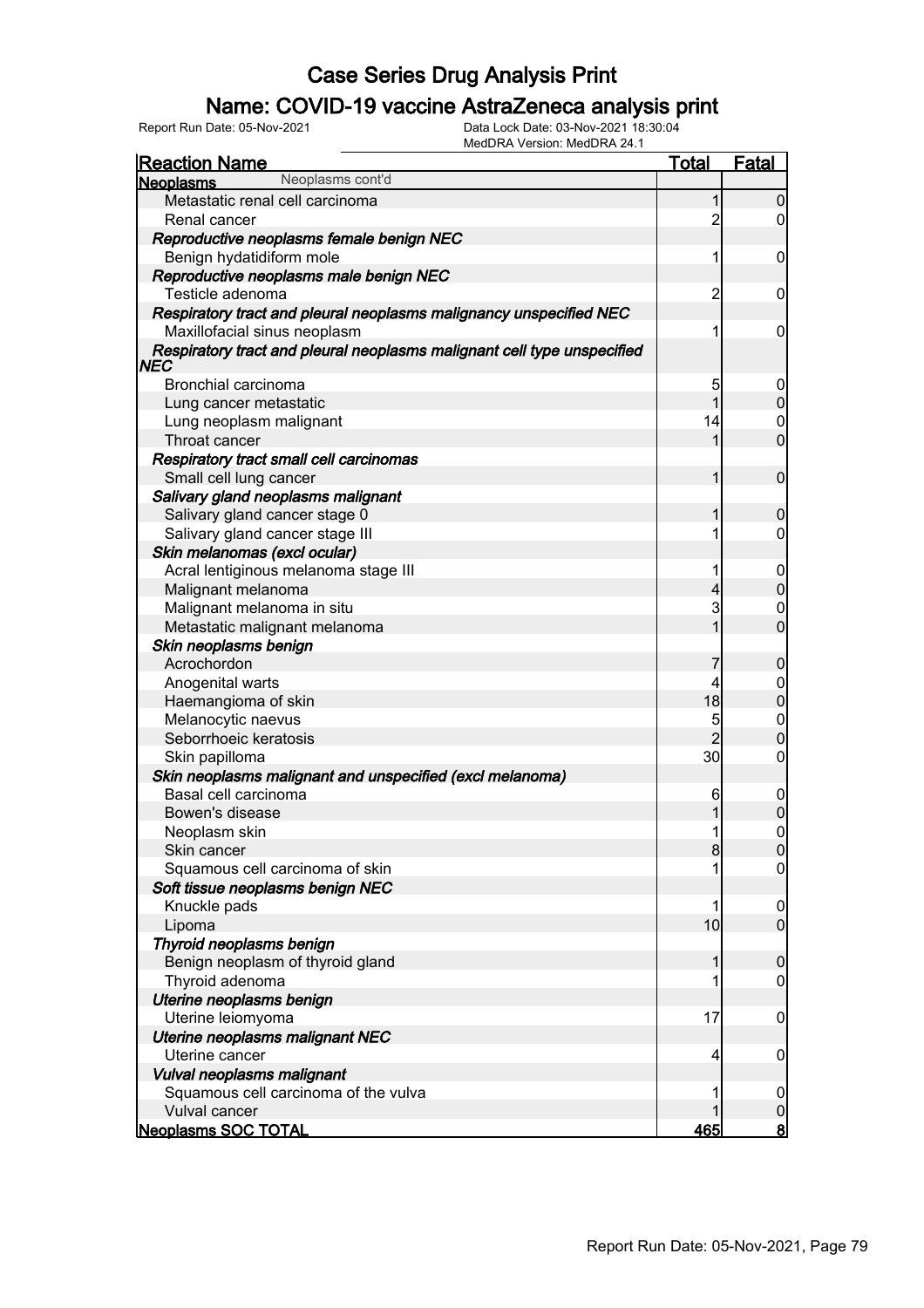#### Name: COVID-19 vaccine AstraZeneca analysis print

| <b>Reaction Name</b>                                              | Total                   | <u>Fatal</u>                       |
|-------------------------------------------------------------------|-------------------------|------------------------------------|
| Nervous system disorders                                          |                         |                                    |
| <b>Abnormal reflexes</b>                                          |                         |                                    |
| Areflexia                                                         | 35                      | 0                                  |
| Extensor plantar response                                         | 3                       | $\overline{0}$                     |
| Hyperreflexia                                                     | 9                       | $\overline{0}$                     |
| Hyporeflexia                                                      | 22                      |                                    |
| Poor sucking reflex                                               | 4                       | $\begin{matrix}0\\0\end{matrix}$   |
| Reflexes abnormal                                                 | 1                       | $\mathbf 0$                        |
| Abnormal sleep-related events                                     |                         |                                    |
| Sleep paralysis                                                   | 25                      | 0                                  |
| Absence seizures                                                  |                         |                                    |
| Petit mal epilepsy                                                | 42                      | 0                                  |
| Acute polyneuropathies                                            |                         |                                    |
| Acute motor axonal neuropathy                                     | 6                       | $\boldsymbol{0}$                   |
| Acute polyneuropathy                                              | 3                       | $\mathbf 0$                        |
| Guillain-Barre syndrome                                           | 448                     | 4                                  |
| Miller Fisher syndrome                                            | 26                      | $\overline{0}$                     |
| Subacute inflammatory demyelinating polyneuropathy                | 4                       | $\mathbf 0$                        |
| Alzheimer's disease (incl subtypes)                               |                         |                                    |
| Dementia Alzheimer's type                                         | 1                       | $\overline{0}$                     |
| Mixed dementia                                                    | 1                       | $\overline{0}$                     |
| Autonomic nervous system disorders                                |                         |                                    |
| Autonomic nervous system imbalance                                | 21                      | $\boldsymbol{0}$                   |
| Autonomic neuropathy                                              |                         | $\boldsymbol{0}$                   |
| Horner's syndrome                                                 | $\frac{2}{2}$           | $\overline{0}$                     |
| Orthostatic intolerance                                           | $\overline{7}$          | $\mathbf 0$                        |
| Central nervous system aneurysms and dissections                  |                         |                                    |
| Carotid artery aneurysm                                           | 1                       | $\overline{0}$                     |
| Carotid artery dissection                                         | 1                       | $\mathbf 0$                        |
| Intracranial aneurysm                                             | 3                       | 1                                  |
| Vertebral artery dissection                                       | $\overline{3}$          | $\overline{0}$                     |
| Central nervous system haemorrhages and cerebrovascular accidents |                         |                                    |
| Basal ganglia haemorrhage                                         | 3                       | $\mathbf 0$                        |
| Basal ganglia stroke                                              | 1                       | $\mathbf 0$                        |
| Basilar artery occlusion                                          |                         | 0                                  |
| Basilar artery thrombosis                                         | 4                       | 1                                  |
| Brain stem haemorrhage                                            |                         | 1                                  |
| Brain stem infarction                                             | 5                       |                                    |
| Brain stem stroke                                                 | $\frac{2}{8}$           | $\frac{2}{2}$                      |
| Brain stem thrombosis                                             | 1                       |                                    |
| Carotid artery occlusion                                          | $\overline{3}$          | $\begin{matrix}0\\0\end{matrix}$   |
| Carotid artery thrombosis                                         | 10                      |                                    |
| Cerebellar haemorrhage                                            | $\overline{5}$          | $\boldsymbol{0}$<br>$\overline{0}$ |
| Cerebellar infarction                                             | 6                       |                                    |
| Cerebellar stroke                                                 | 11                      | $\mathbf{0}$<br>$\mathbf 0$        |
|                                                                   | 11                      |                                    |
| Cerebral artery embolism                                          | $\overline{\mathbf{4}}$ | $\mathbf{0}$<br>$\mathbf 0$        |
| Cerebral artery occlusion                                         | 15                      |                                    |
| Cerebral artery thrombosis<br>Cerebral haematoma                  | 13                      | $\mathbf 0$                        |
|                                                                   |                         |                                    |
| Cerebral haemorrhage                                              | 174                     | 46                                 |
| Cerebral infarction                                               | 96                      | $\overline{5}$                     |
| Cerebral ischaemia                                                | 4                       | $\frac{0}{3}$                      |
| Cerebral thrombosis                                               | 37                      |                                    |
| Cerebral vascular occlusion                                       | $\overline{c}$          | $\overline{0}$                     |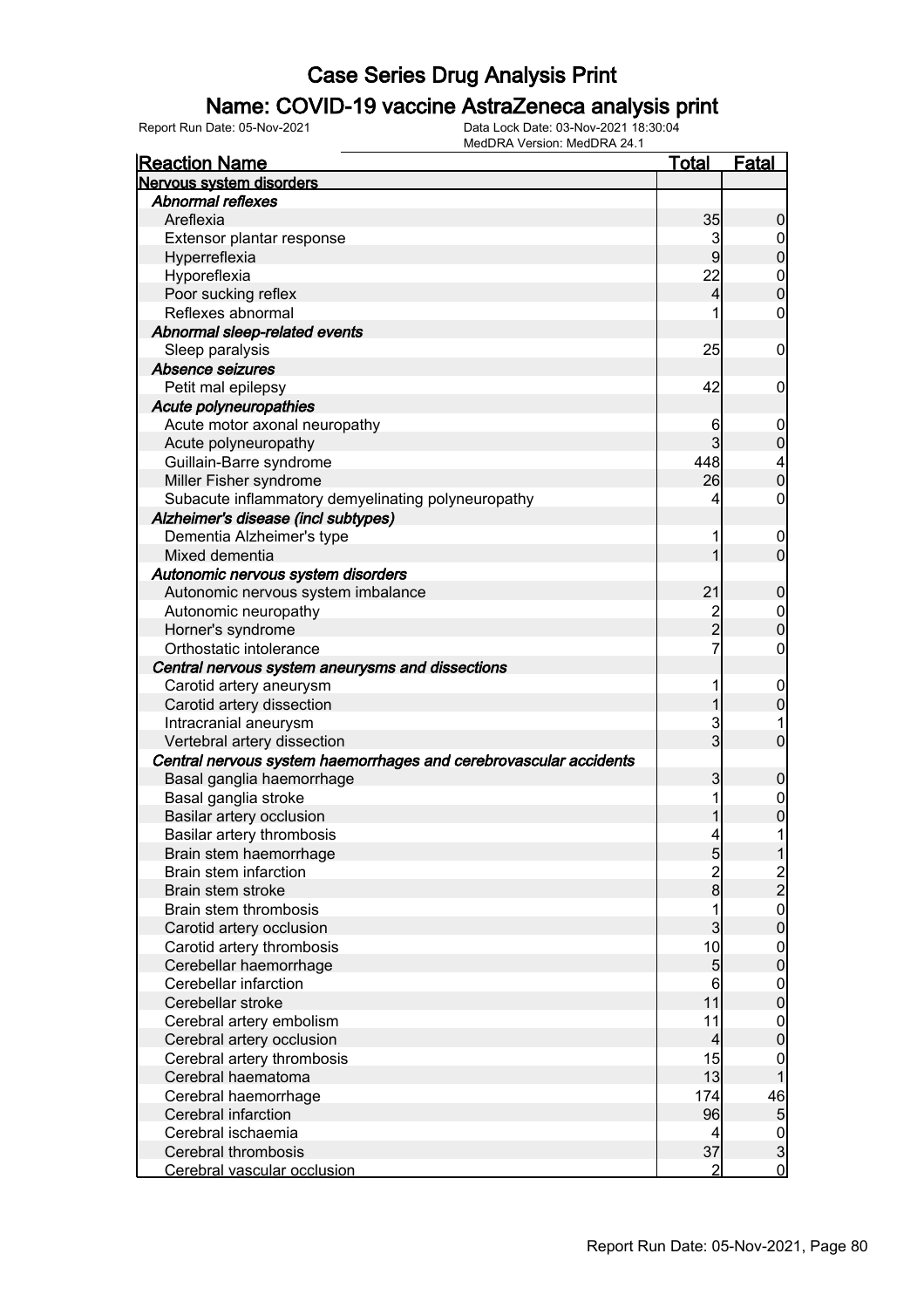### Name: COVID-19 vaccine AstraZeneca analysis print

| <b>Reaction Name</b>                               | <u>Total</u>    | <b>Fatal</b>     |
|----------------------------------------------------|-----------------|------------------|
| Nervous system disordersus system disorders cont'd |                 |                  |
| Cerebrovascular accident                           | 1231            | 46               |
| Embolic stroke                                     | 20              | $\Omega$         |
| Haemorrhage intracranial                           | 58              | 15               |
| Haemorrhagic cerebral infarction                   | $\overline{3}$  | 1                |
| Haemorrhagic stroke                                | 46              | 7                |
| Haemorrhagic transformation stroke                 | 7               |                  |
| Internal capsule infarction                        |                 | 3<br>0           |
| Intracranial haematoma                             | 8               | 1                |
| Intraventricular haemorrhage                       | $6\phantom{1}6$ | $\mathbf 0$      |
| Ischaemic cerebral infarction                      | $\overline{2}$  |                  |
| Ischaemic stroke                                   | 153             | $\frac{0}{7}$    |
| Lacunar infarction                                 | 5               | $\boldsymbol{0}$ |
| Lacunar stroke                                     | 24              | $\overline{0}$   |
| Pseudostroke                                       | 1               | $\boldsymbol{0}$ |
| Spinal cord haematoma                              |                 | $\overline{0}$   |
| Spinal cord infarction                             | 1               | $\mathbf{0}$     |
| Spinal stroke                                      | 3               | $\overline{0}$   |
| Stroke in evolution                                | 1               |                  |
| Subarachnoid haemorrhage                           | 115             | $\frac{0}{7}$    |
| Thalamic infarction                                | 1               | $\mathbf{0}$     |
| Thalamus haemorrhage                               | 9               | $\overline{0}$   |
| Thrombotic stroke                                  | 14              | $\boldsymbol{0}$ |
| Vertebral artery occlusion                         | 1               | $\overline{0}$   |
| Vertebral artery thrombosis                        | 1               | $\boldsymbol{0}$ |
| Central nervous system inflammatory disorders NEC  |                 |                  |
| Arachnoiditis                                      | 4               | $\mathbf 0$      |
| Central nervous system inflammation                | 15              | 0                |
| Neurosarcoidosis                                   | 4               | 0                |
| Central nervous system vascular disorders NEC      |                 |                  |
| Brain hypoxia                                      | 1               | $\mathbf 0$      |
| Brain stem microhaemorrhage                        |                 | $\pmb{0}$        |
| Carotid arteriosclerosis                           | 1               | $\mathbf{0}$     |
| Carotid artery stenosis                            | 4               | $\overline{0}$   |
| Central nervous system vasculitis                  | 3               |                  |
| Cerebral amyloid angiopathy                        | $5\overline{)}$ | $0\atop 0$       |
| Cerebral arteriosclerosis                          | $\overline{c}$  | ΟJ               |
| Cerebral arteritis                                 | 1               | $\overline{0}$   |
| Cerebral congestion                                | 3               | 0                |
| Cerebral microangiopathy                           | 1               | 0                |
| Cerebral microhaemorrhage                          | 4               | $\mathbf 0$      |
| Cerebral small vessel ischaemic disease            | $\overline{3}$  | 0                |
| Cerebral vasoconstriction                          | $\overline{c}$  | $\boldsymbol{0}$ |
| Cerebrovascular disorder                           | 4               | 0                |
| Cerebrovascular insufficiency                      | 1               | $\boldsymbol{0}$ |
| Dural arteriovenous fistula                        |                 | 0                |
| Internal carotid artery deformity                  | 1               | $\mathbf 0$      |
| Reversible cerebral vasoconstriction syndrome      | 4               | $\mathbf 0$      |
| Cerebrovascular venous and sinus thrombosis        |                 |                  |
| Cerebral venous sinus thrombosis                   | 210             | 21               |
| Cerebral venous thrombosis                         | 53              |                  |
| Superior sagittal sinus thrombosis                 | 32              | $\frac{5}{3}$    |
| Transverse sinus thrombosis                        | 8               | 0                |
| Cervical spinal cord and nerve root disorders      |                 |                  |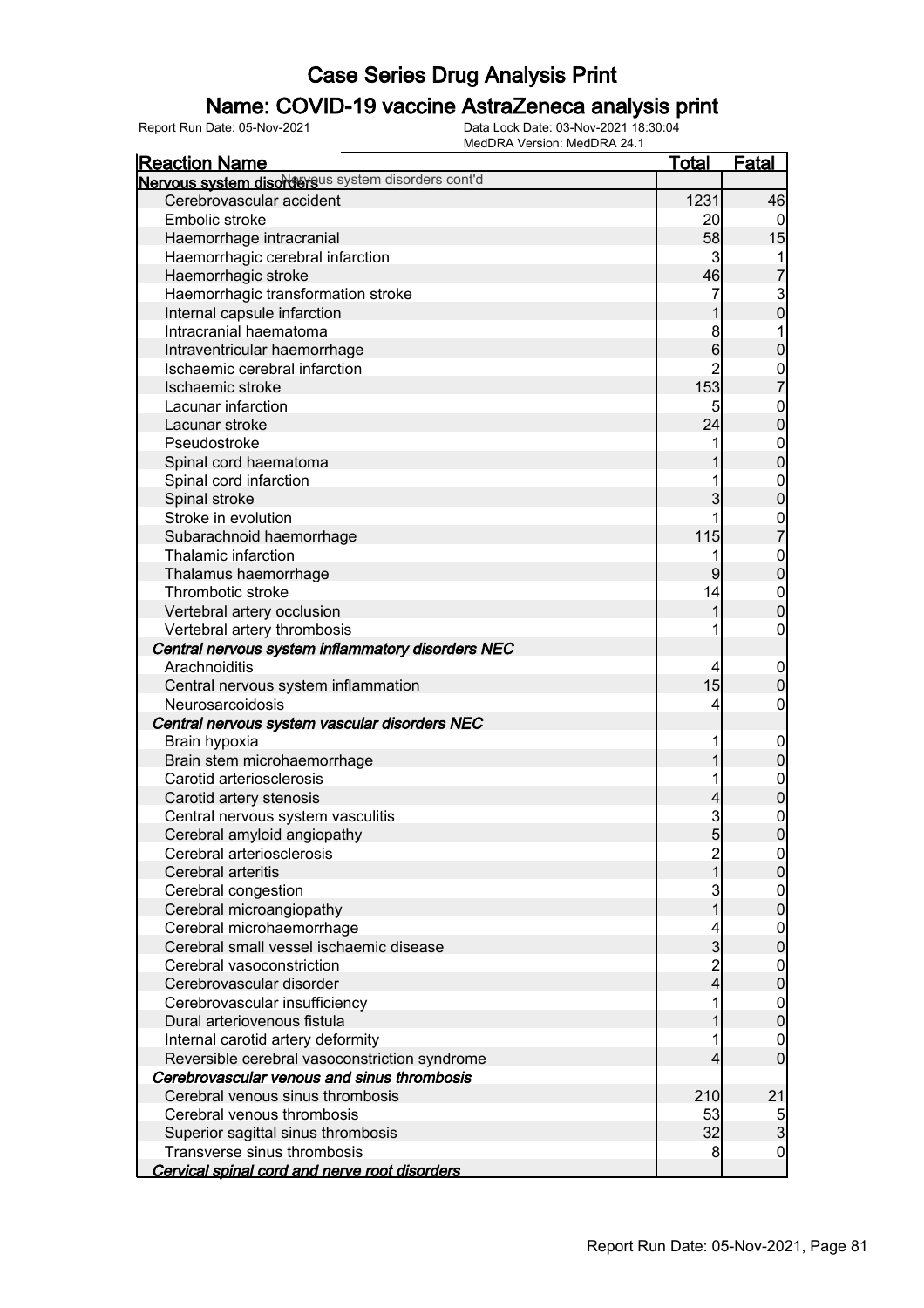### Name: COVID-19 vaccine AstraZeneca analysis print

| <b>Reaction Name</b>                                      | <b>Total</b>            | <b>Fatal</b>     |
|-----------------------------------------------------------|-------------------------|------------------|
| Nervous system disordersus system disorders cont'd        |                         |                  |
| Cervical radiculopathy                                    | 4                       | $\boldsymbol{0}$ |
| Cervicobrachial syndrome                                  | $6 \overline{}$         | $\overline{0}$   |
| <b>Choreiform movements</b>                               |                         |                  |
| Chorea                                                    | 3                       | $\mathbf 0$      |
| Choreoathetosis                                           |                         | 0                |
| Sydenham's chorea                                         |                         | $\overline{0}$   |
| Chronic polyneuropathies                                  |                         |                  |
| Chronic inflammatory demyelinating polyradiculoneuropathy | 7                       | $\mathbf 0$      |
| Demyelinating polyneuropathy                              | 11                      | $\mathbf 0$      |
| Diabetic neuropathy                                       | $\overline{c}$          | $\mathbf 0$      |
| Polyneuropathy chronic                                    | $\overline{2}$          | $\mathbf 0$      |
| Coma states                                               |                         |                  |
| Coma                                                      | 22                      | $\mathbf 0$      |
| Diabetic coma                                             | 3                       | $\boldsymbol{0}$ |
| Hypoglycaemic coma                                        | $\overline{2}$          | $\mathbf 0$      |
| Coordination and balance disturbances                     |                         |                  |
| Ataxia                                                    | 50                      | $\boldsymbol{0}$ |
| Balance disorder                                          | 936                     | $\pmb{0}$        |
| Cerebellar ataxia                                         | 4                       | $\mathbf 0$      |
| Cerebellar syndrome                                       | $\overline{2}$          | $\pmb{0}$        |
| Coordination abnormal                                     | 134                     | $\boldsymbol{0}$ |
| Dysdiadochokinesis                                        |                         | $\mathbf 0$      |
| Dysstasia                                                 | 118                     | $\mathbf 0$      |
| Hand-eye coordination impaired                            |                         | $\boldsymbol{0}$ |
| Nystagmus                                                 | 23                      | $\mathbf 0$      |
| <b>Cortical dysfunction NEC</b>                           |                         |                  |
| Agraphia                                                  |                         | $\boldsymbol{0}$ |
| Alexia                                                    | 7                       | $\mathbf 0$      |
| Aphasia                                                   | 176                     | $\mathbf 0$      |
| Apraxia                                                   | 4                       | $\mathbf 0$      |
| Dysgraphia                                                | 7                       | $\boldsymbol{0}$ |
| <b>Dyslexia</b>                                           | $\overline{c}$          | $\mathbf 0$      |
| Dyspraxia                                                 | $\bf{8}$                | $\boldsymbol{0}$ |
| Neurologic neglect syndrome                               | 3                       | $\overline{0}$   |
| Visuospatial deficit                                      | $\overline{2}$          | $\pmb{0}$        |
| Cranial nerve disorders NEC                               |                         |                  |
| Cranial nerve disorder                                    | $\overline{\mathbf{c}}$ | $\overline{0}$   |
| Cranial nerve paralysis                                   | $\overline{1}$          | $\overline{0}$   |
| Neurovascular conflict                                    |                         | $\overline{0}$   |
| Paresis cranial nerve                                     | $\overline{2}$          | $\overline{0}$   |
| Dementia (excl Alzheimer's type)                          |                         |                  |
| Dementia                                                  | 32                      | $\boldsymbol{0}$ |
| Dementia with Lewy bodies                                 |                         | $\mathbf 0$      |
| Frontotemporal dementia                                   |                         | $\pmb{0}$        |
| Senile dementia                                           |                         | $\mathbf 0$      |
| Vascular dementia                                         | $5\overline{)}$         | $\overline{0}$   |
| <b>Demyelinating disorders NEC</b>                        |                         |                  |
| Acute disseminated encephalomyelitis                      | 14                      | $\mathbf 0$      |
| Clinically isolated syndrome                              | 3                       | $\overline{0}$   |
| Demyelination                                             | 26                      | $\pmb{0}$        |
| Neuromyelitis optica spectrum disorder                    | 5                       | $\boldsymbol{0}$ |
| Disturbances in consciousness NEC                         |                         |                  |
| Altered state of consciousness                            | 18                      | $\overline{0}$   |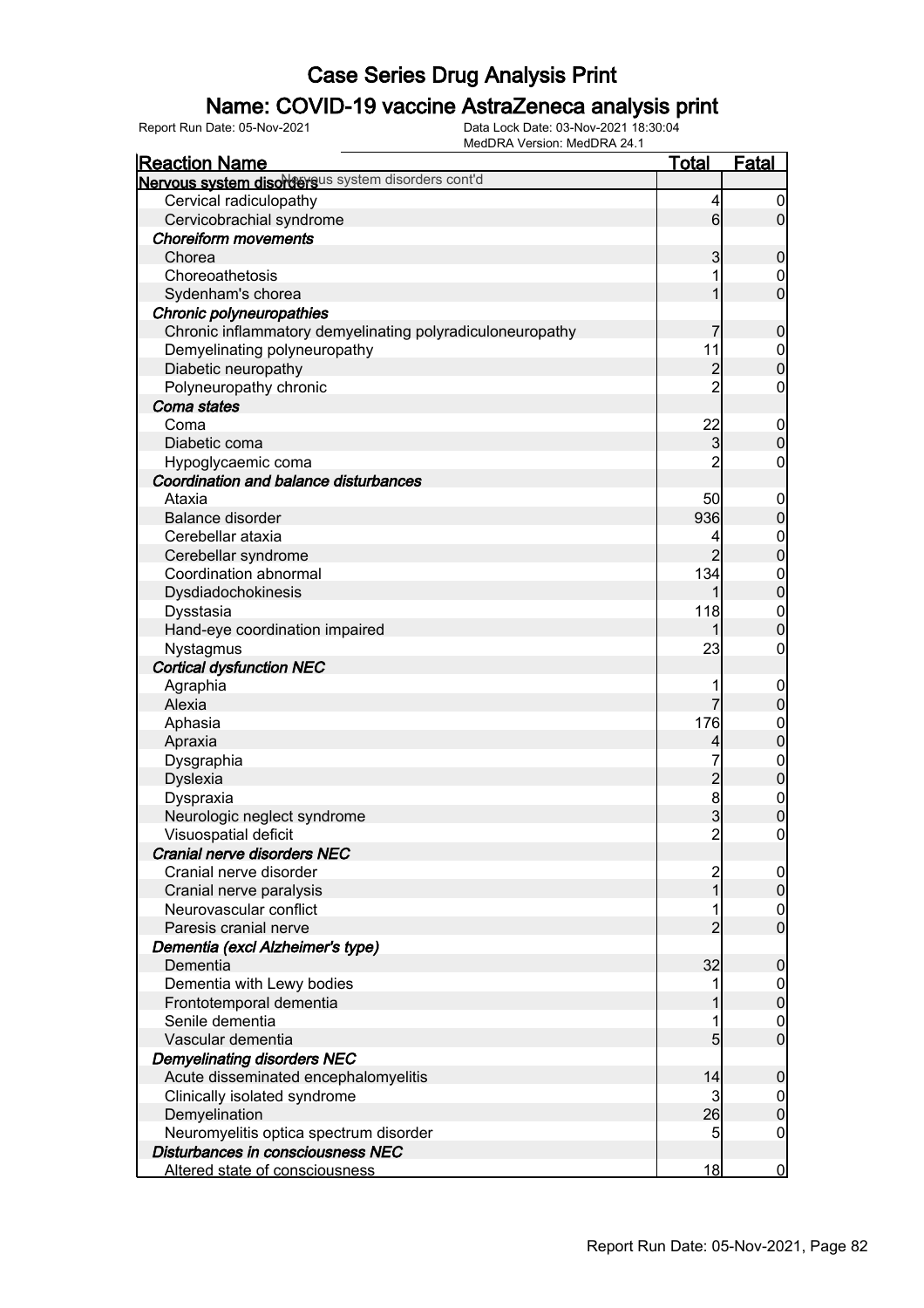### Name: COVID-19 vaccine AstraZeneca analysis print

| <b>Reaction Name</b>                                                                                                                                                                                                                                                                                                                                                                                                                                                                                                                                                                                                                                          | <u>Total</u>                                                                                                   | Fatal            |
|---------------------------------------------------------------------------------------------------------------------------------------------------------------------------------------------------------------------------------------------------------------------------------------------------------------------------------------------------------------------------------------------------------------------------------------------------------------------------------------------------------------------------------------------------------------------------------------------------------------------------------------------------------------|----------------------------------------------------------------------------------------------------------------|------------------|
| Nervous system disordersus system disorders cont'd                                                                                                                                                                                                                                                                                                                                                                                                                                                                                                                                                                                                            |                                                                                                                |                  |
| <b>Consciousness fluctuating</b>                                                                                                                                                                                                                                                                                                                                                                                                                                                                                                                                                                                                                              | 4                                                                                                              | $\boldsymbol{0}$ |
| Depressed level of consciousness                                                                                                                                                                                                                                                                                                                                                                                                                                                                                                                                                                                                                              | 91                                                                                                             | $\mathbf 0$      |
| Hypoglycaemic unconsciousness                                                                                                                                                                                                                                                                                                                                                                                                                                                                                                                                                                                                                                 |                                                                                                                | $\boldsymbol{0}$ |
| Lethargy                                                                                                                                                                                                                                                                                                                                                                                                                                                                                                                                                                                                                                                      | 4941                                                                                                           | $\boldsymbol{0}$ |
| Loss of consciousness                                                                                                                                                                                                                                                                                                                                                                                                                                                                                                                                                                                                                                         | 1080                                                                                                           | $\overline{0}$   |
| Postictal state                                                                                                                                                                                                                                                                                                                                                                                                                                                                                                                                                                                                                                               | 1                                                                                                              | $\boldsymbol{0}$ |
| Sedation                                                                                                                                                                                                                                                                                                                                                                                                                                                                                                                                                                                                                                                      | 17                                                                                                             | $\overline{0}$   |
| Somnolence                                                                                                                                                                                                                                                                                                                                                                                                                                                                                                                                                                                                                                                    | 1952                                                                                                           | $\boldsymbol{0}$ |
| Stupor                                                                                                                                                                                                                                                                                                                                                                                                                                                                                                                                                                                                                                                        | 9                                                                                                              | $\overline{0}$   |
| Syncope                                                                                                                                                                                                                                                                                                                                                                                                                                                                                                                                                                                                                                                       | 2512                                                                                                           | 0                |
| Disturbances in sleep phase rhythm                                                                                                                                                                                                                                                                                                                                                                                                                                                                                                                                                                                                                            |                                                                                                                |                  |
| Advanced sleep phase                                                                                                                                                                                                                                                                                                                                                                                                                                                                                                                                                                                                                                          | 1                                                                                                              | $\mathbf 0$      |
| Circadian rhythm sleep disorder                                                                                                                                                                                                                                                                                                                                                                                                                                                                                                                                                                                                                               | 6                                                                                                              | $\mathbf 0$      |
| Delayed sleep phase                                                                                                                                                                                                                                                                                                                                                                                                                                                                                                                                                                                                                                           |                                                                                                                | $\boldsymbol{0}$ |
| Irregular sleep phase                                                                                                                                                                                                                                                                                                                                                                                                                                                                                                                                                                                                                                         | 4                                                                                                              | $\overline{0}$   |
| Irregular sleep wake rhythm disorder                                                                                                                                                                                                                                                                                                                                                                                                                                                                                                                                                                                                                          |                                                                                                                | $\mathbf 0$      |
| Non-24-hour sleep-wake disorder                                                                                                                                                                                                                                                                                                                                                                                                                                                                                                                                                                                                                               |                                                                                                                | $\overline{0}$   |
| Dyskinesias and movement disorders NEC                                                                                                                                                                                                                                                                                                                                                                                                                                                                                                                                                                                                                        |                                                                                                                |                  |
| Akathisia                                                                                                                                                                                                                                                                                                                                                                                                                                                                                                                                                                                                                                                     | 10                                                                                                             | $\boldsymbol{0}$ |
| Akinesia                                                                                                                                                                                                                                                                                                                                                                                                                                                                                                                                                                                                                                                      |                                                                                                                | $\boldsymbol{0}$ |
| <b>Ballismus</b>                                                                                                                                                                                                                                                                                                                                                                                                                                                                                                                                                                                                                                              |                                                                                                                | $\overline{0}$   |
| Bradykinesia                                                                                                                                                                                                                                                                                                                                                                                                                                                                                                                                                                                                                                                  | 33                                                                                                             | $\boldsymbol{0}$ |
| <b>Clumsiness</b>                                                                                                                                                                                                                                                                                                                                                                                                                                                                                                                                                                                                                                             | 53                                                                                                             | $\overline{0}$   |
| Dyskinesia                                                                                                                                                                                                                                                                                                                                                                                                                                                                                                                                                                                                                                                    | 119                                                                                                            | $\boldsymbol{0}$ |
| Extrapyramidal disorder                                                                                                                                                                                                                                                                                                                                                                                                                                                                                                                                                                                                                                       | 18                                                                                                             | $\overline{0}$   |
| Fine motor delay                                                                                                                                                                                                                                                                                                                                                                                                                                                                                                                                                                                                                                              | 3                                                                                                              | $\boldsymbol{0}$ |
| Fine motor skill dysfunction                                                                                                                                                                                                                                                                                                                                                                                                                                                                                                                                                                                                                                  | 20                                                                                                             | $\mathbf 0$      |
| Hyperkinesia                                                                                                                                                                                                                                                                                                                                                                                                                                                                                                                                                                                                                                                  | 27                                                                                                             | $\boldsymbol{0}$ |
|                                                                                                                                                                                                                                                                                                                                                                                                                                                                                                                                                                                                                                                               |                                                                                                                | $\overline{0}$   |
|                                                                                                                                                                                                                                                                                                                                                                                                                                                                                                                                                                                                                                                               |                                                                                                                | $\boldsymbol{0}$ |
|                                                                                                                                                                                                                                                                                                                                                                                                                                                                                                                                                                                                                                                               |                                                                                                                | $\mathbf 0$      |
|                                                                                                                                                                                                                                                                                                                                                                                                                                                                                                                                                                                                                                                               |                                                                                                                | $\boldsymbol{0}$ |
|                                                                                                                                                                                                                                                                                                                                                                                                                                                                                                                                                                                                                                                               |                                                                                                                | $\mathbf 0$      |
|                                                                                                                                                                                                                                                                                                                                                                                                                                                                                                                                                                                                                                                               |                                                                                                                | $\boldsymbol{0}$ |
|                                                                                                                                                                                                                                                                                                                                                                                                                                                                                                                                                                                                                                                               |                                                                                                                |                  |
|                                                                                                                                                                                                                                                                                                                                                                                                                                                                                                                                                                                                                                                               |                                                                                                                | 0                |
|                                                                                                                                                                                                                                                                                                                                                                                                                                                                                                                                                                                                                                                               |                                                                                                                | $\overline{0}$   |
|                                                                                                                                                                                                                                                                                                                                                                                                                                                                                                                                                                                                                                                               |                                                                                                                | $\boldsymbol{0}$ |
|                                                                                                                                                                                                                                                                                                                                                                                                                                                                                                                                                                                                                                                               |                                                                                                                | $\overline{0}$   |
|                                                                                                                                                                                                                                                                                                                                                                                                                                                                                                                                                                                                                                                               |                                                                                                                |                  |
|                                                                                                                                                                                                                                                                                                                                                                                                                                                                                                                                                                                                                                                               |                                                                                                                | $\boldsymbol{0}$ |
|                                                                                                                                                                                                                                                                                                                                                                                                                                                                                                                                                                                                                                                               |                                                                                                                | $\overline{0}$   |
|                                                                                                                                                                                                                                                                                                                                                                                                                                                                                                                                                                                                                                                               |                                                                                                                | $\boldsymbol{0}$ |
|                                                                                                                                                                                                                                                                                                                                                                                                                                                                                                                                                                                                                                                               |                                                                                                                | $\boldsymbol{0}$ |
|                                                                                                                                                                                                                                                                                                                                                                                                                                                                                                                                                                                                                                                               |                                                                                                                |                  |
|                                                                                                                                                                                                                                                                                                                                                                                                                                                                                                                                                                                                                                                               |                                                                                                                |                  |
|                                                                                                                                                                                                                                                                                                                                                                                                                                                                                                                                                                                                                                                               |                                                                                                                | $\pmb{0}$        |
|                                                                                                                                                                                                                                                                                                                                                                                                                                                                                                                                                                                                                                                               |                                                                                                                | $\boldsymbol{0}$ |
|                                                                                                                                                                                                                                                                                                                                                                                                                                                                                                                                                                                                                                                               |                                                                                                                | $\mathbf 0$      |
|                                                                                                                                                                                                                                                                                                                                                                                                                                                                                                                                                                                                                                                               |                                                                                                                | $\mathbf 0$      |
|                                                                                                                                                                                                                                                                                                                                                                                                                                                                                                                                                                                                                                                               |                                                                                                                |                  |
|                                                                                                                                                                                                                                                                                                                                                                                                                                                                                                                                                                                                                                                               |                                                                                                                | $\overline{0}$   |
|                                                                                                                                                                                                                                                                                                                                                                                                                                                                                                                                                                                                                                                               |                                                                                                                |                  |
| Hypokinesia<br>Meige's syndrome<br>Motor dysfunction<br>Movement disorder<br>Psychomotor hyperactivity<br>Tardive dyskinesia<br><b>Dystonias</b><br>Dystonia<br>Dystonic tremor<br>Opisthotonus<br>Writer's cramp<br><b>Encephalitis NEC</b><br><b>Bickerstaff's encephalitis</b><br>Encephalitis autoimmune<br>Limbic encephalitis<br>Noninfective encephalitis<br><b>Encephalopathies NEC</b><br>Autoimmune encephalopathy<br>Encephalopathy<br>Hypertensive encephalopathy<br>Hypoxic-ischaemic encephalopathy<br>Posterior reversible encephalopathy syndrome<br>Encephalopathies toxic and metabolic<br>Hepatic encephalopathy<br>Eye movement disorders | 97<br>1<br>20<br>107<br>41<br>22<br>3<br>1<br>1<br>3<br>1<br>11<br>5<br>9<br>1<br>3<br>$\overline{\mathbf{c}}$ |                  |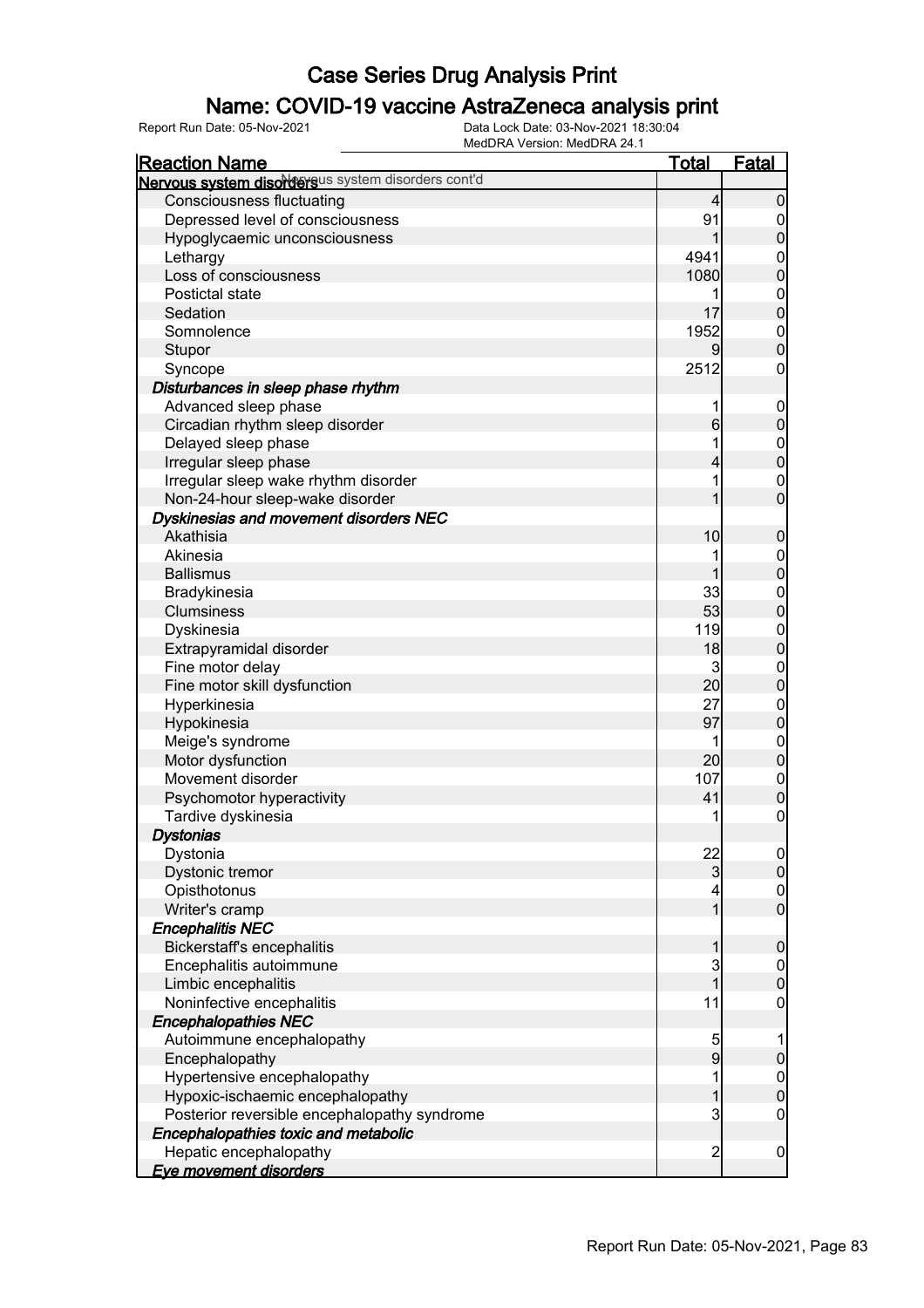### Name: COVID-19 vaccine AstraZeneca analysis print

| <b>Reaction Name</b>                               | <b>Total</b>    | Fatal            |
|----------------------------------------------------|-----------------|------------------|
| Nervous system disordersus system disorders cont'd |                 |                  |
| Illrd nerve disorder                               | 1               | $\boldsymbol{0}$ |
| Illrd nerve paralysis                              | $6 \,$          | $\pmb{0}$        |
| Illrd nerve paresis                                |                 | $\boldsymbol{0}$ |
| IVth nerve paralysis                               |                 | $\overline{0}$   |
| Microvascular cranial nerve palsy                  | $\overline{c}$  | $\mathbf 0$      |
| VIth nerve paralysis                               | $\overline{9}$  | $\overline{0}$   |
| <b>Facial cranial nerve disorders</b>              |                 |                  |
| Bell's palsy                                       | 587             | $\boldsymbol{0}$ |
| Facial nerve disorder                              | 8               | $\boldsymbol{0}$ |
| Facial paralysis                                   | 348             | $\mathbf 0$      |
| Facial paresis                                     | 168             | $\mathbf{0}$     |
| Facial spasm                                       | 43              | $\overline{0}$   |
| Oculofacial paralysis                              |                 | 0                |
| Generalised tonic-clonic seizures                  |                 |                  |
| Generalised tonic-clonic seizure                   | 100             | $\mathbf 0$      |
| Glossopharyngeal nerve disorders                   |                 |                  |
|                                                    |                 |                  |
| Glossopharyngeal neuralgia<br><b>Headaches NEC</b> | 1               | $\mathbf 0$      |
|                                                    |                 |                  |
| Cervicogenic headache                              | 6               | $\mathbf 0$      |
| Chronic paroxysmal hemicrania<br>Cluster headache  |                 | $\pmb{0}$        |
|                                                    | 747             | $\mathbf{0}$     |
| Cold-stimulus headache                             | 90 <sub>l</sub> | $\overline{0}$   |
| Drug withdrawal headache                           | 17              | $0\atop 0$       |
| <b>Exertional headache</b>                         | 12              |                  |
| External compression headache                      | 5               | $\boldsymbol{0}$ |
| Headache                                           | 80863           | $\mathbf 0$      |
| Medication overuse headache                        | 19              | $\boldsymbol{0}$ |
| New daily persistent headache                      | 19              | $\mathbf 0$      |
| Occipital neuralgia                                | 27              | $\mathbf{0}$     |
| Ophthalmoplegic migraine                           | 1               | $\mathbf 0$      |
| Post-traumatic headache                            | 3               | $0$ 0            |
| Primary cough headache                             | $\overline{2}$  |                  |
| Primary headache associated with sexual activity   | 13              | $0\atop 0$       |
| Sinus headache                                     | 956             |                  |
| <b>Tension headache</b>                            | 1517            | $\mathbf 0$      |
| Thunderclap headache                               | 49              | 0                |
| Vascular headache                                  | 80              | $\overline{0}$   |
| <b>Hydrocephalic conditions</b>                    |                 |                  |
| Hydrocephalus                                      | 17              | $\mathbf 0$      |
| Hypoglossal nerve disorders                        |                 |                  |
| Tongue paralysis                                   | $6 \,$          | $\mathbf 0$      |
| Increased intracranial pressure disorders          |                 |                  |
| <b>Brain compression</b>                           | 4               | $\mathbf 0$      |
| Brain oedema                                       | 32              | $\mathbf{1}$     |
| Cerebrospinal fluid circulation disorder           | 6               | $0\atop 0$       |
| Cytotoxic oedema                                   |                 |                  |
| Idiopathic intracranial hypertension               | 7               | $\overline{0}$   |
| Intracranial pressure increased                    | 27              | $\mathbf 0$      |
| Vasogenic cerebral oedema                          |                 | $\mathbf 0$      |
| Intellectual disabilities                          |                 |                  |
| Intellectual disability                            | 11              | $\mathbf 0$      |
| Lumbar spinal cord and nerve root disorders        |                 |                  |
| Lumbar radiculopathy                               | 4               | $\overline{0}$   |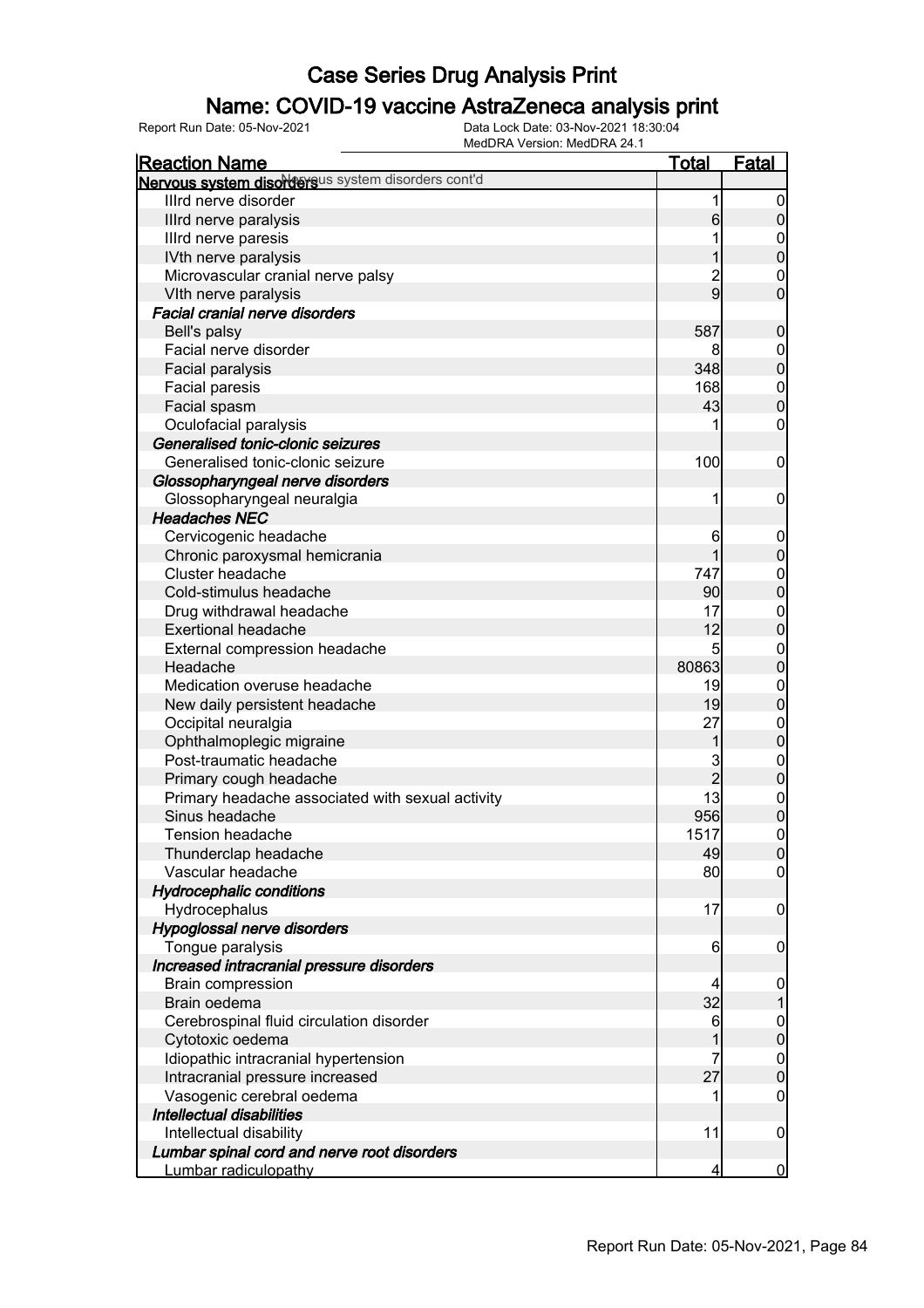### Name: COVID-19 vaccine AstraZeneca analysis print

| <b>Reaction Name</b>                               | <b>Total</b>                            | <b>Fatal</b>                         |
|----------------------------------------------------|-----------------------------------------|--------------------------------------|
| Nervous system disordersus system disorders cont'd |                                         |                                      |
| Sciatica                                           | 222                                     | $\overline{0}$                       |
| Memory loss (excl dementia)                        |                                         |                                      |
| Amnesia                                            | 408                                     | $\mathbf 0$                          |
| Memory impairment                                  | 374                                     | $\overline{0}$                       |
| Retrograde amnesia                                 |                                         | $\mathbf 0$                          |
| Transient global amnesia                           | 25                                      | $\boldsymbol{0}$                     |
| <b>Meningitis NEC</b>                              |                                         |                                      |
| Meningitis noninfective                            | 1                                       | $\mathbf 0$                          |
| Mental impairment (excl dementia and memory loss)  |                                         |                                      |
| Cognitive disorder                                 | 198                                     | 1                                    |
| Disturbance in attention                           | 736                                     | $\boldsymbol{0}$                     |
| Judgement impaired                                 |                                         | $\mathbf 0$                          |
| Mental impairment                                  | 141                                     | $\mathbf 0$                          |
| Migraine headaches                                 |                                         |                                      |
| Basilar migraine                                   | 5                                       | $\boldsymbol{0}$                     |
| Hemiplegic migraine                                | 49                                      | $\boldsymbol{0}$                     |
| Migraine                                           | 7584                                    | $\mathbf 0$                          |
| Migraine with aura                                 | 392                                     | $\boldsymbol{0}$                     |
| Migraine without aura                              | 47                                      | $\mathbf 0$                          |
| Ophthalmic migraine                                | 13                                      | $\mathbf{0}$                         |
| Retinal migraine                                   | 87                                      | $\mathbf 0$                          |
| Status migrainosus                                 | 5                                       | $\mathbf{0}$                         |
| Typical aura without headache                      | 18                                      | $\mathbf 0$                          |
| Vestibular migraine                                | 40                                      | $\boldsymbol{0}$                     |
| Mixed cranial nerve disorders                      |                                         |                                      |
| <b>Bulbar palsy</b>                                | 3                                       | $\mathbf 0$                          |
| <b>Mononeuropathies</b>                            |                                         |                                      |
| Carpal tunnel syndrome                             | 41                                      | $\mathbf 0$                          |
| Cubital tunnel syndrome                            |                                         | $\pmb{0}$                            |
| Diabetic mononeuropathy                            |                                         |                                      |
| Long thoracic nerve palsy                          | 1                                       | 0                                    |
| Meralgia paraesthetica                             | 3                                       |                                      |
| Mononeuritis                                       | 4                                       | $0$<br>0                             |
| Mononeuropathy                                     | 3                                       | $\boldsymbol{0}$                     |
| Nerve compression                                  | 55                                      | $\overline{0}$                       |
| Peripheral nerve lesion                            | 1                                       | 0                                    |
| Peroneal nerve palsy                               | 18                                      | $\overline{0}$                       |
| Piriformis syndrome                                | 4                                       |                                      |
| Radial nerve palsy                                 |                                         | $0\atop 0$                           |
| Sciatic nerve neuropathy                           | $\begin{array}{c}\n2 \\ 3\n\end{array}$ |                                      |
| Ulnar nerve palsy                                  |                                         | $\begin{matrix} 0 \\ 0 \end{matrix}$ |
| <b>Ulnar neuritis</b>                              | 4                                       | $\boldsymbol{0}$                     |
| Ulnar tunnel syndrome                              | 1                                       | $\overline{0}$                       |
| Motor neurone diseases                             |                                         |                                      |
| Amyotrophic lateral sclerosis                      |                                         | $\boldsymbol{0}$                     |
| Lower motor neurone lesion                         |                                         | $\overline{0}$                       |
| Motor neurone disease                              | 4                                       | $\overline{0}$                       |
| Multiple sclerosis acute and progressive           |                                         |                                      |
| <b>Band sensation</b>                              | 6                                       | $\mathbf 0$                          |
| Multiple sclerosis                                 | 54                                      | $\overline{0}$                       |
| Multiple sclerosis pseudo relapse                  | $\overline{c}$                          | $\pmb{0}$                            |
| Multiple sclerosis relapse                         | 61                                      | $\mathbf 0$                          |
| Progressive multiple sclerosis                     | 1                                       | $\overline{0}$                       |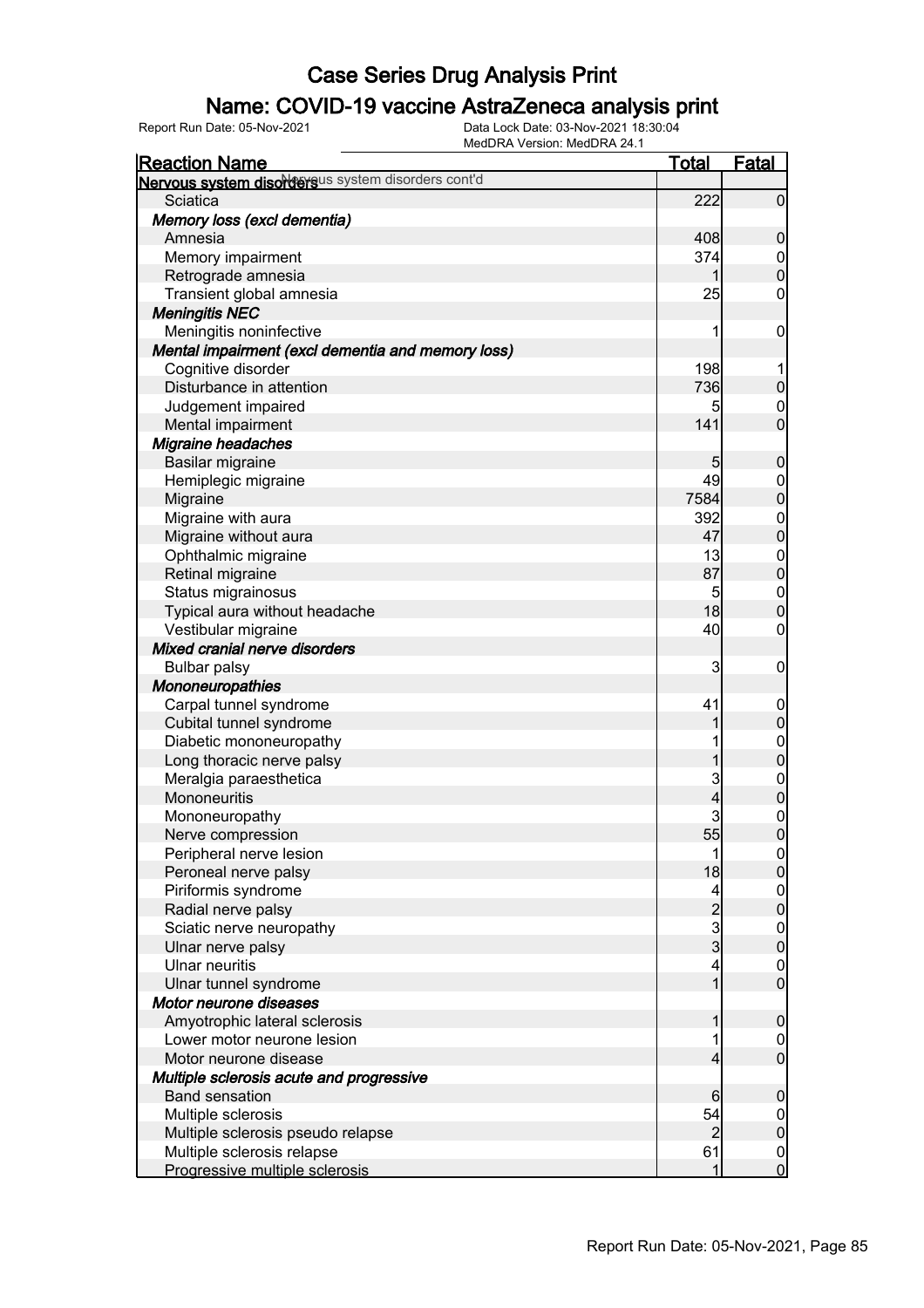### Name: COVID-19 vaccine AstraZeneca analysis print

| <b>Reaction Name</b>                               | <b>Total</b>            | <b>Fatal</b>                           |
|----------------------------------------------------|-------------------------|----------------------------------------|
| Nervous system disordersus system disorders cont'd |                         |                                        |
| Relapsing multiple sclerosis                       | 1                       | $\mathbf 0$                            |
| Tumefactive multiple sclerosis                     | 1                       | $\overline{0}$                         |
| Uhthoff's phenomenon                               | $\overline{c}$          | 0                                      |
| Muscle tone abnormal                               |                         |                                        |
| Drop attacks                                       | $\overline{c}$          | $\mathbf 0$                            |
| Hypertonia                                         | 5                       | $\mathbf 0$                            |
| Hypotonia                                          | 41                      |                                        |
| Serotonin syndrome                                 | 1                       | $0\atop 0$                             |
| Stiff leg syndrome                                 | 10                      | $\mathbf 0$                            |
| Stiff person syndrome                              |                         | $\mathbf 0$                            |
|                                                    |                         |                                        |
| Myelitis (incl infective)                          | 94                      | $\mathbf 0$                            |
| Myelitis transverse                                |                         |                                        |
| Narcolepsy and hypersomnia                         |                         |                                        |
| Cataplexy                                          | 1                       | $\boldsymbol{0}$                       |
| Hypersomnia                                        | 221                     | $\mathbf 0$                            |
| Narcolepsy                                         | 21                      | $\overline{0}$                         |
| Nervous system cysts and polyps                    |                         |                                        |
| Pineal gland cyst                                  | 1                       | $\mathbf 0$                            |
| Nervous system disorders NEC                       |                         |                                        |
| Brain stem syndrome                                | $\overline{c}$          | $\boldsymbol{0}$                       |
| Central nervous system lesion                      | 6                       | $0\atop 0$                             |
| Cerebral disorder                                  |                         |                                        |
| Microglial nodules                                 |                         | $0\atop 0$                             |
| Nervous system disorder                            | 73                      |                                        |
| Neurotoxicity                                      | 4                       | $\mathbf 0$                            |
| Psychomotor skills impaired                        | 4                       | $\overline{0}$                         |
| Neurologic visual problems NEC                     |                         |                                        |
| Hemianopia                                         | 9                       | $\boldsymbol{0}$                       |
| Hemianopia homonymous                              | 3                       | $\boldsymbol{0}$                       |
| Quadrantanopia                                     | 1                       | $\overline{0}$                         |
| <b>Tunnel vision</b>                               | 22                      | $\mathbf 0$                            |
| <b>Neurological signs and symptoms NEC</b>         |                         |                                        |
| Agitation neonatal                                 |                         | $\boldsymbol{0}$                       |
| Clonus                                             | $\overline{2}$          | $\overline{0}$                         |
| <b>Dizziness</b>                                   | 22394                   | $\mathbf 0$                            |
| Dizziness exertional                               | 100                     | 0                                      |
| Dizziness postural                                 | 2146                    |                                        |
| Drooling                                           | 25                      | $\begin{bmatrix} 0 \\ 0 \end{bmatrix}$ |
| Exaggerated startle response                       | 4                       |                                        |
| Fontanelle bulging                                 | $\overline{\mathbf{4}}$ | $\begin{matrix} 0 \\ 0 \end{matrix}$   |
| <b>Head discomfort</b>                             | 749                     |                                        |
| Hyporesponsive to stimuli                          | $\overline{4}$          | $0\atop 0$                             |
| Inability to crawl                                 |                         |                                        |
| Infant irritability                                | $\frac{2}{6}$           | $0\atop 0$                             |
| Intracranial hypotension                           |                         |                                        |
| Meningism                                          | $\frac{3}{3}$           | $0\atop 0$                             |
|                                                    | 34                      |                                        |
| Myoclonus                                          |                         | $0$<br>0                               |
| Neurological decompensation                        | 4                       |                                        |
| Neurological symptom                               | 130                     | $0\atop 0$                             |
| Patient elopement                                  | 3                       |                                        |
| Persistent postural-perceptual dizziness           | 40                      | $\boldsymbol{0}$                       |
| Pleocytosis                                        | $\overline{4}$          | $\pmb{0}$                              |
| Presyncope                                         | 607                     | $\overline{0}$                         |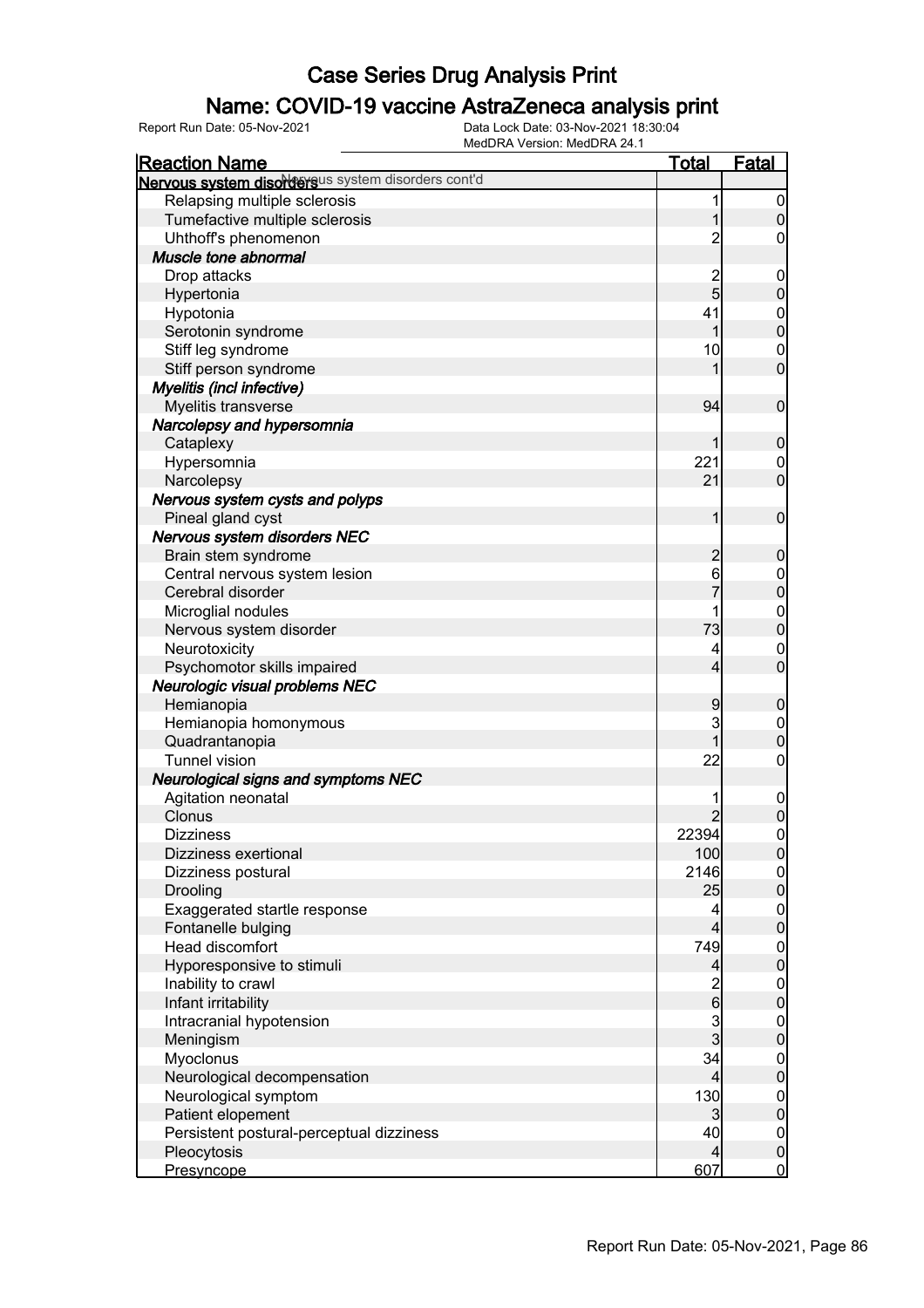### Name: COVID-19 vaccine AstraZeneca analysis print

| <b>Reaction Name</b>                               | <u>Total</u>   | <u>Fatal</u>     |
|----------------------------------------------------|----------------|------------------|
| Nervous system disordersus system disorders cont'd |                |                  |
| Sensory overload                                   | 11             | $\overline{0}$   |
| Slow response to stimuli                           | 8              | 0                |
| Spontaneous cerebrospinal fluid leak syndrome      |                | $\overline{0}$   |
| Tongue biting                                      | 10             | $\mathbf 0$      |
| Unresponsive to stimuli                            | 106            | $\overline{0}$   |
| <b>Neuromuscular disorders NEC</b>                 |                |                  |
| Hypotonic-hyporesponsive episode                   | 1              | $\boldsymbol{0}$ |
| Muscle contractions involuntary                    | 38             | $\mathbf 0$      |
| Muscle spasticity                                  | 32             | $\overline{0}$   |
| Neuromuscular pain                                 | 6              | $\mathbf{0}$     |
| Neuromyopathy                                      | $\overline{3}$ | $\overline{0}$   |
| Neuromyotonia                                      | 1              | $\mathbf 0$      |
| Sensorimotor disorder                              | 1              | $\overline{0}$   |
| Neuromuscular junction dysfunction                 |                |                  |
| Myasthenia gravis                                  | 17             | $\mathbf 0$      |
| Myasthenia gravis crisis                           | 3              | 0                |
| <b>Olfactory nerve disorders</b>                   |                |                  |
| Anosmia                                            | 336            | $\mathbf 0$      |
| Hyposmia                                           | 11             | $\overline{0}$   |
| Parosmia                                           | 402            | 0                |
| <b>Optic nerve disorders NEC</b>                   |                |                  |
| Optic neuritis                                     | 57             | $\mathbf 0$      |
| Paraesthesias and dysaesthesias                    |                |                  |
| Anaesthesia                                        | 3              | $\mathbf 0$      |
| Burning feet syndrome                              | 30             | $\overline{0}$   |
| <b>Burning sensation</b>                           | 1009           | $\mathbf{0}$     |
| Burning sensation mucosal                          | $\mathbf{3}$   | $\overline{0}$   |
| Dysaesthesia                                       | 16             | $\mathbf{0}$     |
| Formication                                        | 81             | $\overline{0}$   |
| Hand-arm vibration syndrome                        | 3              | $\mathbf{0}$     |
| Hemianaesthesia                                    | 5              | $\overline{0}$   |
| Hemiparaesthesia                                   | 3              |                  |
| Hyperaesthesia                                     | 274            | $0\atop 0$       |
| Hypoaesthesia                                      | 5962           | $\mathbf 0$      |
| Lhermitte's sign                                   | $\overline{4}$ | $\overline{0}$   |
| Paraesthesia                                       | 9648           | 0                |
| Reversed hot-cold sensation                        |                | $\overline{0}$   |
| Paralysis and paresis (excl cranial nerve)         |                |                  |
| Diplegia                                           | 36             | $\mathbf 0$      |
| Gait spastic                                       | 1              | $\overline{0}$   |
| Hemiparesis                                        | 117            | $\overline{0}$   |
| Hemiplegia                                         | 45             | $\boldsymbol{0}$ |
| Monoparesis                                        | 109            | $\overline{0}$   |
| Monoplegia                                         | 138            | $\mathbf{0}$     |
| Paralysis                                          | 334            |                  |
| Paraparesis                                        | 6              | $\boldsymbol{0}$ |
| Paraplegia                                         | $\mathbf{3}$   | $\overline{0}$   |
| Paresis                                            | 8              | $\boldsymbol{0}$ |
| Peripheral nerve palsy                             | $\overline{1}$ | $\overline{0}$   |
| Postictal paralysis                                |                | $\mathbf{0}$     |
| Quadriparesis                                      | $\frac{3}{3}$  | $\overline{0}$   |
| Quadriplegia                                       | $\mathbf{3}$   | $\boldsymbol{0}$ |
| Parkinson's disease and parkinsonism               |                |                  |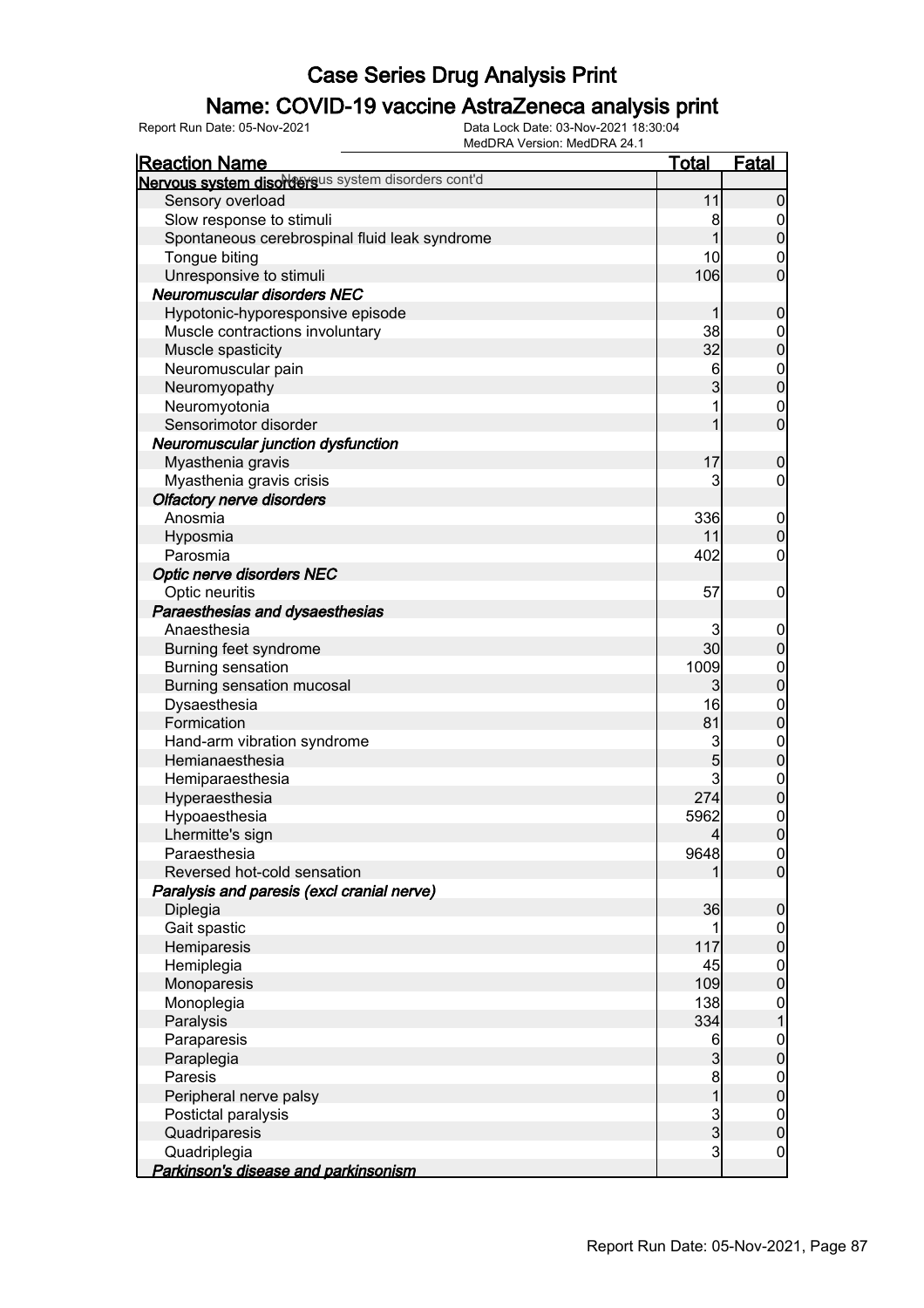#### Name: COVID-19 vaccine AstraZeneca analysis print

| <u>Reaction Name</u>                                            | <u>Total</u>    | <b>Fatal</b>                                   |
|-----------------------------------------------------------------|-----------------|------------------------------------------------|
| Nervous system disordersus system disorders cont'd              |                 |                                                |
| Freezing phenomenon                                             | 159             | $\overline{0}$                                 |
| Parkinson's disease                                             | 17              | $\mathbf 0$                                    |
| Parkinsonism                                                    | 12              |                                                |
| Reduced facial expression                                       | 8               | $0\atop 0$                                     |
| Vascular parkinsonism                                           | 1               | $\boldsymbol{0}$                               |
| Partial complex seizures                                        |                 |                                                |
| Dreamy state                                                    | 21              | $\boldsymbol{0}$                               |
| Focal dyscognitive seizures                                     | $\overline{7}$  | $\mathbf 0$                                    |
| Temporal lobe epilepsy                                          | 5               | $\mathbf 0$                                    |
| Partial simple seizures NEC                                     |                 |                                                |
| Autonomic seizure                                               | 1               | $\boldsymbol{0}$                               |
| Simple partial seizures                                         | $\overline{7}$  | $\overline{0}$                                 |
| <b>Peripheral neuropathies NEC</b>                              |                 |                                                |
| Autoimmune neuropathy                                           |                 | $\boldsymbol{0}$                               |
| Axonal neuropathy                                               | 2<br>2<br>1     |                                                |
| <b>Brachial plexopathy</b>                                      |                 | $0$ 0                                          |
| Ischaemic neuropathy                                            |                 |                                                |
| Neuralgic amyotrophy                                            | $\frac{2}{9}$   | $0$<br>0                                       |
| <b>Neuritis</b>                                                 | 17              |                                                |
| Neuropathy peripheral                                           | 259             | $0$<br>0                                       |
| Peripheral motor neuropathy                                     |                 |                                                |
| Peripheral sensorimotor neuropathy                              | $\frac{2}{3}$   | $0$<br>0                                       |
| Peripheral sensory neuropathy                                   | 18              |                                                |
| Polyneuropathy                                                  | 14              | $0\atop 0$                                     |
| Small fibre neuropathy                                          |                 |                                                |
| Thoracic outlet syndrome                                        | $\frac{3}{2}$   | $\begin{matrix} 0 \\ 0 \end{matrix}$           |
| Seizures and seizure disorders NEC                              |                 |                                                |
| Acute encephalitis with refractory, repetitive partial seizures | 1               | $\boldsymbol{0}$                               |
| Alcoholic seizure                                               | 1               |                                                |
| Atonic seizures                                                 | 12              | $0$ 0                                          |
| Change in seizure presentation                                  | 7               |                                                |
| Clonic convulsion                                               | 10              | $\begin{matrix}0\\0\end{matrix}$               |
| Convulsive threshold lowered                                    | 1               |                                                |
| Drug withdrawal convulsions                                     |                 | $\begin{matrix}0\\0\end{matrix}$               |
| Epilepsy                                                        | 337             | 1                                              |
| Epileptic aura                                                  | $\overline{2}$  | 0                                              |
| Febrile convulsion                                              | 92              | 이                                              |
| Hypoglycaemic seizure                                           | $\mathbf 1$     | $\overline{0}$                                 |
| Migraine-triggered seizure                                      |                 | $\boldsymbol{0}$                               |
| Myoclonic epilepsy                                              | $\frac{2}{5}$   | $\mathbf 0$                                    |
| Partial seizures                                                | 59              | $\boldsymbol{0}$                               |
| Psychogenic seizure                                             | $5\overline{)}$ | $\overline{0}$                                 |
| Seizure                                                         | 1345            |                                                |
| Seizure anoxic                                                  | $\mathbf{3}$    | $\begin{smallmatrix} 3 \\ 0 \end{smallmatrix}$ |
| Seizure cluster                                                 | 9               |                                                |
| Seizure like phenomena                                          | $\overline{c}$  | $\begin{array}{c}\n0 \\ 0 \\ 0\n\end{array}$   |
| Status epilepticus                                              | 28              |                                                |
| Tonic clonic movements                                          | $\mathbf{3}$    |                                                |
| Tonic convulsion                                                | 38              | $\mathbf 0$                                    |
| <b>Sensory abnormalities NEC</b>                                |                 |                                                |
| Ageusia                                                         | 1090            | $\boldsymbol{0}$                               |
| Allodynia                                                       | 63              | $\mathbf 0$                                    |
| Aura                                                            | 25              | $\overline{0}$                                 |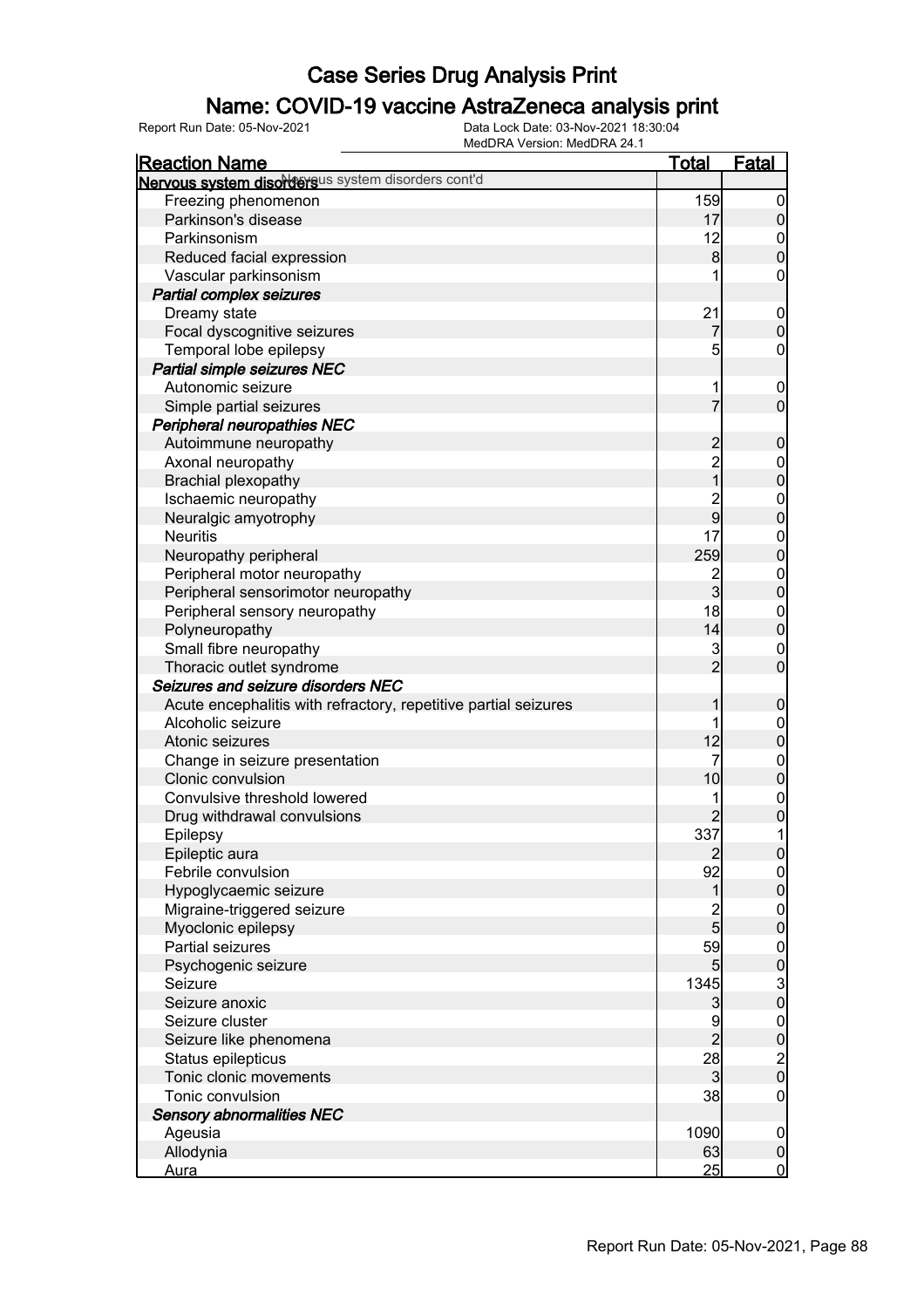### Name: COVID-19 vaccine AstraZeneca analysis print

| <b>Reaction Name</b>                               | <u>Total</u>             | <b>Fatal</b>                    |
|----------------------------------------------------|--------------------------|---------------------------------|
| Nervous system disordersus system disorders cont'd |                          |                                 |
| Central pain syndrome                              | $\overline{c}$           | $\mathbf 0$                     |
| Complex regional pain syndrome                     | 13                       | $\overline{0}$                  |
| Decreased vibratory sense                          | 1                        | $\mathbf 0$                     |
| Dysgeusia                                          | 2007                     | $\mathbf 0$                     |
| Electric shock sensation                           | 106                      | $\mathbf 0$                     |
| Hypogeusia                                         | 7                        |                                 |
| Intercostal neuralgia                              | $\overline{c}$           | $0$<br>0                        |
| Loss of proprioception                             | 6                        | $\boldsymbol{0}$                |
| Neuralgia                                          | 1437                     | $\mathbf 0$                     |
| Persistent genital arousal disorder                | 2                        | $\boldsymbol{0}$                |
| Phantom limb syndrome                              | 18                       | $\mathbf 0$                     |
| Post herpetic neuralgia                            | 12                       | $\boldsymbol{0}$                |
| Restless arm syndrome                              | 15                       | $\mathbf 0$                     |
| Restless legs syndrome                             | 400                      | $\boldsymbol{0}$                |
| Sensory disturbance                                | 156                      | $\mathbf 0$                     |
| Sensory loss                                       | 242                      |                                 |
| Taste disorder                                     | 512                      | $\boldsymbol{0}$<br>$\mathbf 0$ |
|                                                    |                          |                                 |
| Vibratory sense increased<br>Visual perseveration  | 5<br>1                   | $\overline{0}$<br>$\mathbf 0$   |
|                                                    |                          |                                 |
| <b>Sleep disturbances NEC</b>                      |                          |                                 |
| Microsleep                                         | 3                        | $\boldsymbol{0}$                |
| Periodic limb movement disorder                    | 1                        | $\mathbf 0$                     |
| Sleep deficit                                      | 52                       | $\mathbf 0$                     |
| Sudden onset of sleep                              | 1                        | $\mathbf 0$                     |
| Speech and language abnormalities                  |                          |                                 |
| Dysarthria                                         | 449                      | $\mathbf 0$                     |
| Incoherent                                         | 20                       | $\pmb{0}$                       |
| Language disorder                                  | 3                        | $\boldsymbol{0}$                |
| Muscle tension dysphonia                           | 1                        | $\mathbf 0$                     |
| Repetitive speech                                  |                          | $\boldsymbol{0}$                |
| Slow speech                                        | 40                       | $\mathbf 0$                     |
| Speech disorder                                    | 120                      | $\boldsymbol{0}$                |
| Speech disorder developmental                      | 1                        | $\mathbf 0$                     |
| Spinal cord and nerve root disorders NEC           |                          |                                 |
| Cauda equina syndrome                              | $6 \mid$                 | $\pmb{0}$                       |
| Myelopathy                                         | 6                        | $\overline{0}$                  |
| Radicular pain                                     | 1                        | $\overline{0}$                  |
| Radiculitis brachial                               | 27                       | $\boldsymbol{0}$                |
| Radiculopathy                                      | $\mathbf{3}$             | $\mathbf 0$                     |
| Spinal cord disorder                               |                          | $\boldsymbol{0}$                |
| Spinal cord ischaemia                              |                          | $\overline{0}$                  |
| Spinal cord oedema                                 |                          | $\mathbf{0}$                    |
| Subacute combined cord degeneration                |                          | $\overline{0}$                  |
| <b>Structural brain disorders NEC</b>              |                          |                                 |
| Brain injury                                       | 39                       | 3                               |
| Cerebral mass effect                               | 10                       | $\boldsymbol{0}$                |
| Encephalomalacia                                   | 1                        | $\mathbf 0$                     |
| Intracranial mass                                  | 4                        | $\mathbf 0$                     |
| White matter lesion                                | $5\overline{)}$          | $\overline{0}$                  |
| Transient cerebrovascular events                   |                          |                                 |
| Transient ischaemic attack                         | 491                      | $\overline{2}$                  |
| Tremor (excl congenital)                           |                          |                                 |
| <b>Action tremor</b>                               | $\overline{\mathcal{L}}$ | $\mathbf 0$                     |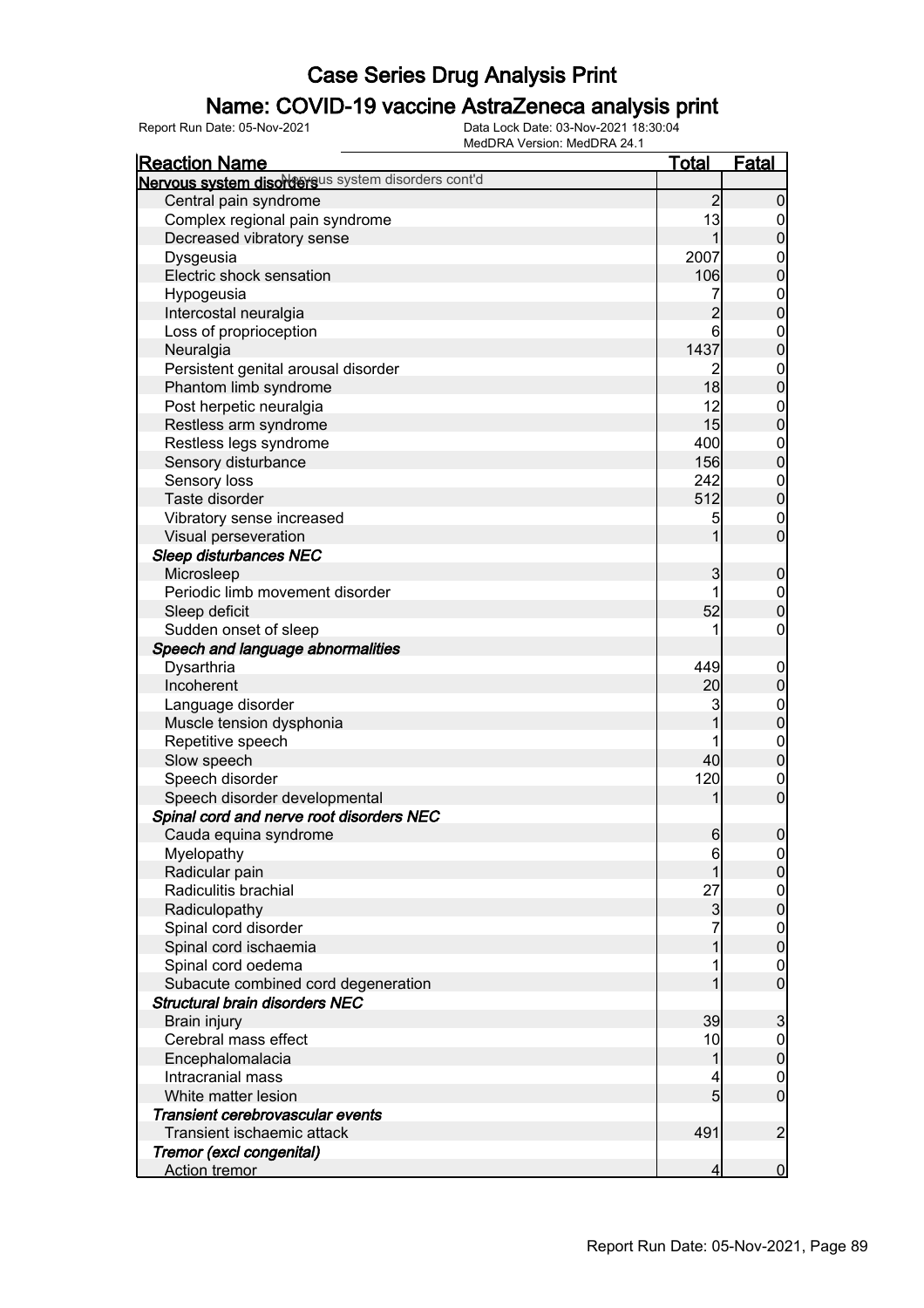### Name: COVID-19 vaccine AstraZeneca analysis print

| <b>Reaction Name</b>                               | <u>Total</u> | <b>Fatal</b> |
|----------------------------------------------------|--------------|--------------|
| Nervous system disordersus system disorders cont'd |              |              |
| Asterixis                                          |              |              |
| <b>Essential tremor</b>                            |              |              |
| Head titubation                                    | 25           |              |
| Intention tremor                                   |              |              |
| Postural tremor                                    |              |              |
| Resting tremor                                     |              |              |
| Tremor                                             | 9760         |              |
| <b>Trigeminal disorders</b>                        |              |              |
| Numb chin syndrome                                 | 3            |              |
| Trigeminal nerve disorder                          | 6            |              |
| Trigeminal neuralgia                               | 146          |              |
| <b>Trigeminal neuritis</b>                         |              |              |
| <b>Trigeminal palsy</b>                            |              |              |
| Vagus nerve disorders                              |              |              |
| Vagus nerve paralysis                              |              |              |
| Vocal cord paralysis                               |              |              |
| <b>Vertigos NEC</b>                                |              |              |
| Vertigo CNS origin                                 |              |              |
| Nervous system disorders SOC TOTAL                 | 178130       | <u> 1981</u> |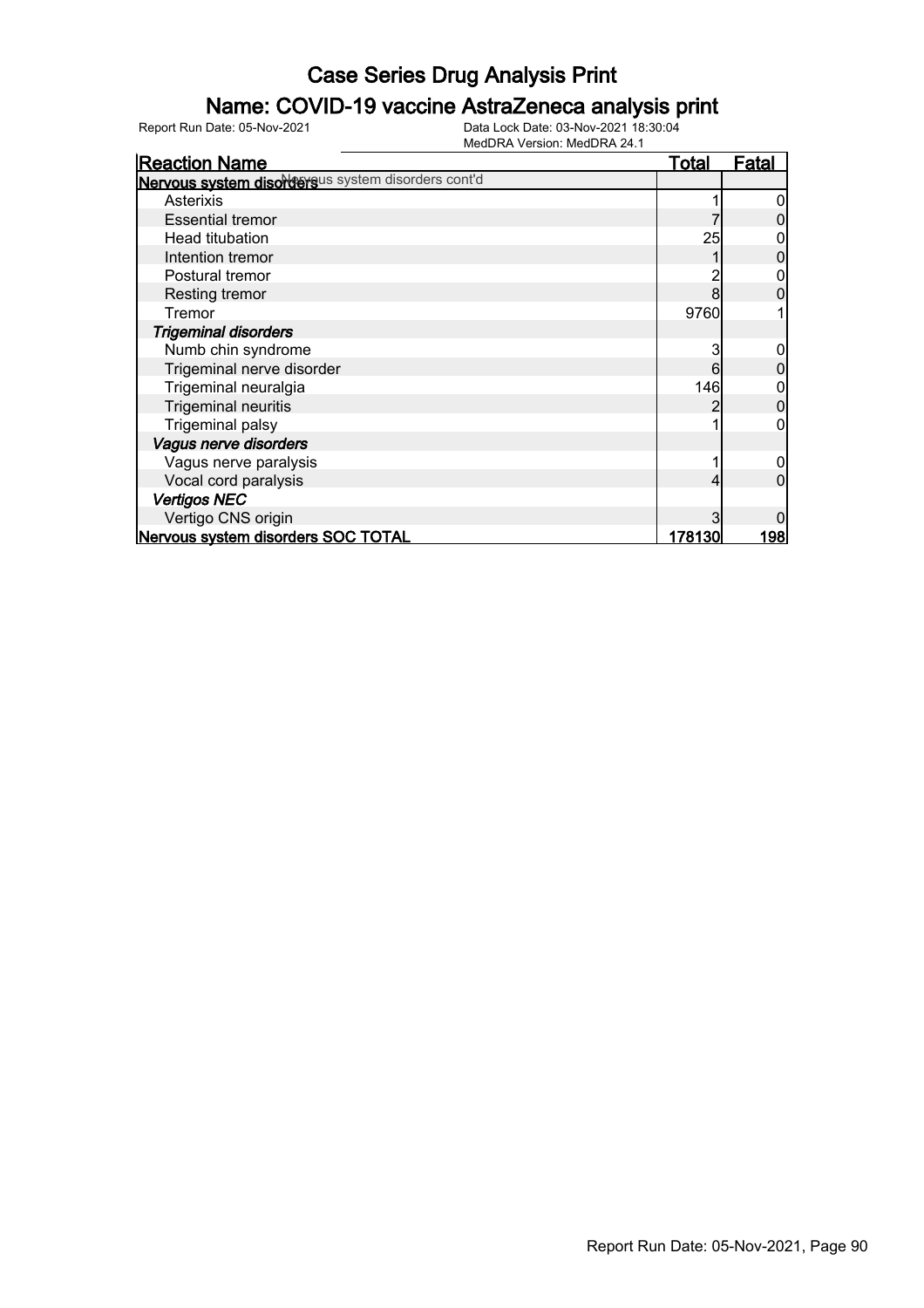### Name: COVID-19 vaccine AstraZeneca analysis print

| <b>Reaction Name</b>                              | Total          | <u>Fatal</u>     |
|---------------------------------------------------|----------------|------------------|
| <b>Pregnancy conditions</b>                       |                |                  |
| Abortion related conditions and complications     |                |                  |
| Anembryonic gestation                             | 1              | $\overline{0}$   |
| Abortions not specified as induced or spontaneous |                |                  |
| Abortion missed                                   |                | $\mathbf 0$      |
| <b>Abortions spontaneous</b>                      |                |                  |
| Abortion spontaneous                              | 213            | $\mathbf 0$      |
| <b>Foetal complications NEC</b>                   |                |                  |
| Foetal hypokinesia                                | 1              | $\mathbf 0$      |
| Haemorrhage foetal                                | 1              | 0                |
| Foetal position and presentation abnormalities    |                |                  |
| Face presentation                                 | 1              | 0                |
| Gestational age and weight conditions             |                |                  |
| Low birth weight baby                             | 1              | 0                |
| Premature baby                                    | 1              | $\mathbf 0$      |
| Haemorrhagic complications of pregnancy           |                |                  |
| Haemorrhage in pregnancy                          | 1              | $\mathbf 0$      |
| High risk pregnancies                             |                |                  |
| Pregnancy of unknown location                     | 1              | $\mathbf 0$      |
| Hypertension associated disorders of pregnancy    |                |                  |
| Pre-eclampsia                                     | 2              | $\mathbf 0$      |
| Labour onset and length abnormalities             |                |                  |
| Precipitate labour                                | 1              | 0                |
| Premature labour                                  | 3              | $\mathbf 0$      |
| Premature rupture of membranes                    | 1              | $\overline{0}$   |
| Prolonged labour                                  | 1              | $\mathbf 0$      |
| <b>Maternal complications of delivery NEC</b>     |                |                  |
| Traumatic delivery                                | 1              | $\mathbf 0$      |
| <b>Maternal complications of labour NEC</b>       |                |                  |
| Uterine contractions abnormal                     | 1              | 0                |
| <b>Maternal complications of pregnancy NEC</b>    |                |                  |
| <b>Biochemical pregnancy</b>                      | 3              | $\boldsymbol{0}$ |
| Decidual cast                                     | 3              | $\mathbf 0$      |
| Ectopic pregnancy                                 | 8              | $\mathbf{0}$     |
| Hyperemesis gravidarum                            | $\overline{c}$ | $\overline{0}$   |
| Morning sickness                                  | $\overline{2}$ | $\mathbf 0$      |
| Pelvic girdle pain                                | $\overline{2}$ | 0                |
| Preterm premature rupture of membranes            | 1              | $\overline{0}$   |
| Somatic symptom disorder of pregnancy             | 1              | $\overline{0}$   |
| <b>Multiple pregnancies</b>                       |                |                  |
| Twin pregnancy                                    | $\overline{2}$ | $\mathbf 0$      |
| Normal pregnancy, labour and delivery             |                |                  |
| Labour pain                                       | 1              | $\boldsymbol{0}$ |
| Pregnancy                                         | 25             | $\mathbf 0$      |
| Uterine contractions during pregnancy             | 1              | $\overline{0}$   |
| Pregnancy complicated by maternal disorders       |                |                  |
| <b>Gestational diabetes</b>                       | 6              | 0                |
| Peripartum cardiomyopathy                         | 1              | 0                |
| Stillbirth and foetal death                       |                |                  |
| Stillbirth                                        | 3              | 3                |
| <b>Umbilical cord complications</b>               |                |                  |
| Umbilical cord around neck                        | 1              | $\mathbf 0$      |
| Unintended pregnancies                            |                |                  |
| Pregnancy after post coital contraception         | 2              | $\overline{0}$   |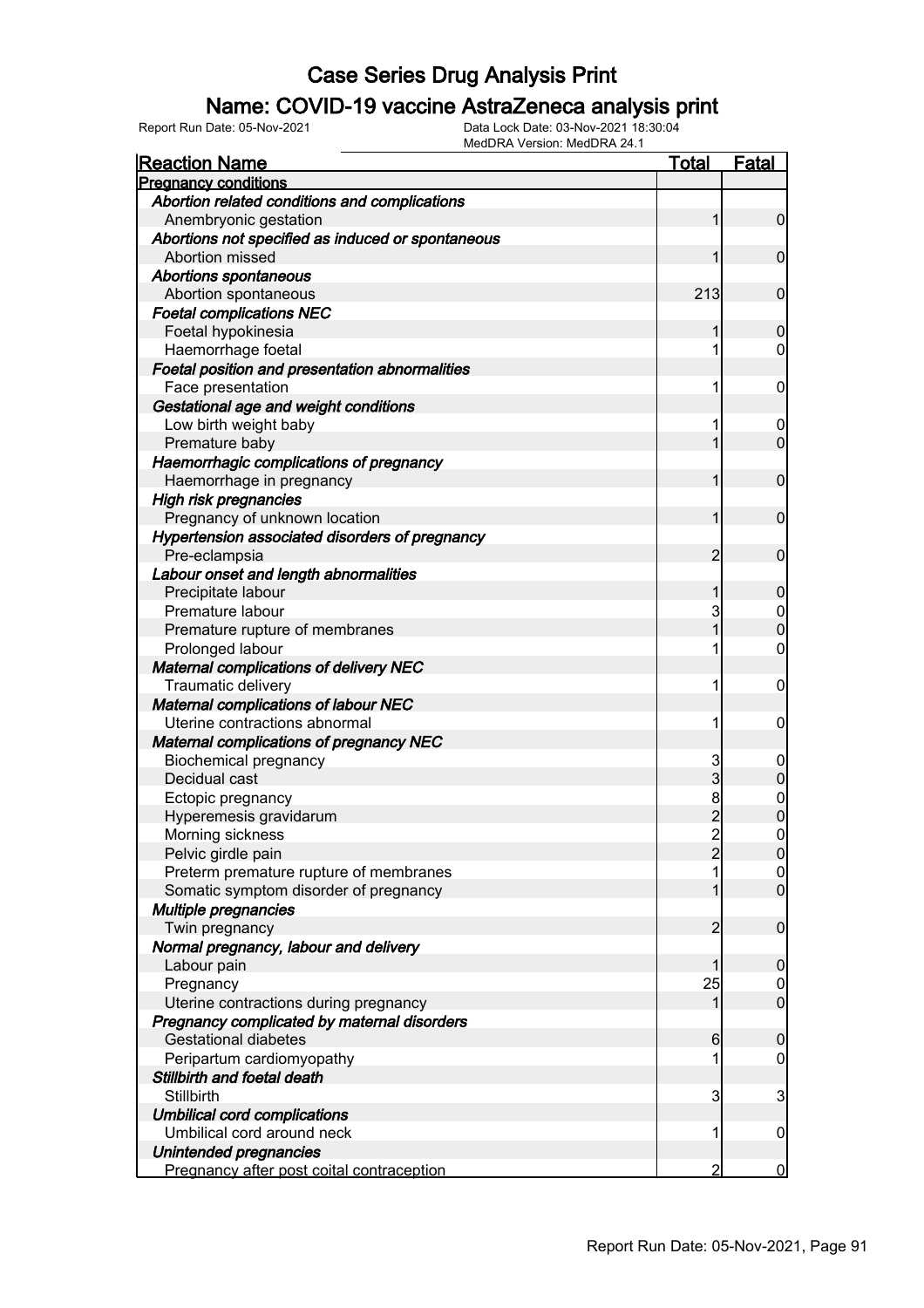### Name: COVID-19 vaccine AstraZeneca analysis print

Report Run Date: 05-Nov-2021 Data Lock Date: 03-Nov-2021 18:30:04

MedDRA Version: MedDRA 24.1

| <b>Reaction Name</b>                            | Total | Fatal |
|-------------------------------------------------|-------|-------|
| Pregnancy conditions regnancy conditions cont'd |       |       |
| Pregnancy on contraceptive                      |       |       |
| Pregnancy with implant contraceptive            |       |       |
| Unintended pregnancy                            |       |       |
| <b>Pregnancy conditions SOC TOTAL</b>           | ?∩⊿   |       |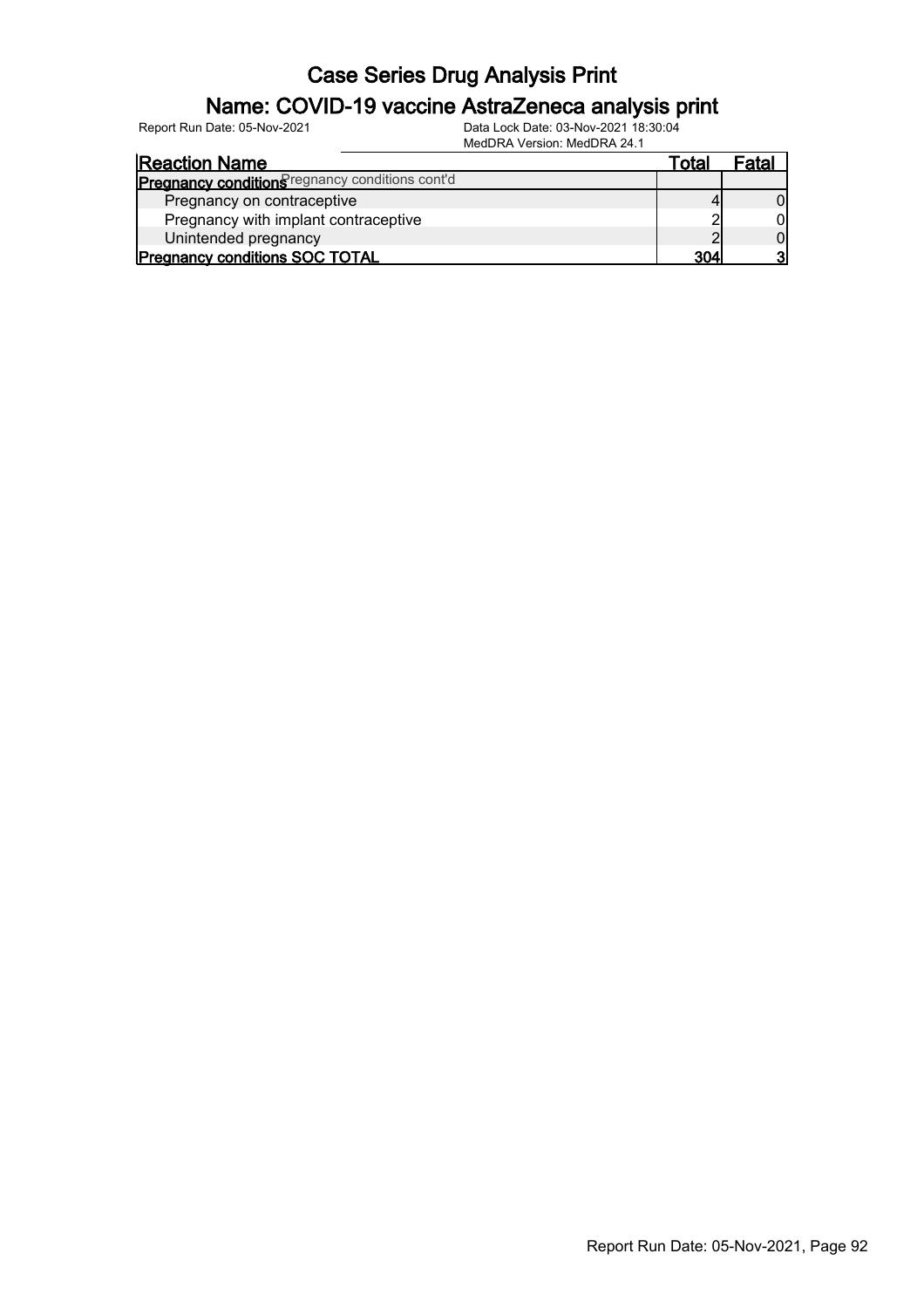### Name: COVID-19 vaccine AstraZeneca analysis print

| <u>Reaction Name</u>                            | Total          | <u>Fatal</u>     |
|-------------------------------------------------|----------------|------------------|
| Counterfeit, falsified and substandard products |                |                  |
| Suspected counterfeit product                   | 2              | $\mathbf 0$      |
| Device electrical issues                        |                |                  |
| Device electrical impedance issue               | 1              | 0                |
| Device incompatibility issues                   |                |                  |
| Patient-device incompatibility                  | 1              | 0                |
| <b>Device issues NEC</b>                        |                |                  |
| Device expulsion                                | 3              | 0                |
| Device issue                                    | 4              | 0                |
| Device leakage                                  | $\overline{2}$ | 0                |
| <b>Device malfunction events NEC</b>            |                |                  |
| Device occlusion                                |                | 0                |
| Oversensing                                     | 34             | 0                |
| Stent malfunction                               |                | 0                |
| Thrombosis in device                            | 65             |                  |
| Undersensing                                    |                | 0                |
| Device physical property and chemical issues    |                |                  |
| Needle issue                                    | 11             | 0                |
| Syringe issue                                   | 1              | 0                |
| Manufacturing facilities and equipment issues   |                |                  |
| Manufacturing equipment issue                   | 1              | 0                |
| Product contamination and sterility issues      |                |                  |
| Product contamination                           | 1              | 0                |
| Suspected product contamination                 |                | 0                |
| Product distribution and storage issues         |                |                  |
| Product temperature excursion issue             | 5              | 0                |
| <b>Product label issues</b>                     |                |                  |
| Product barcode issue                           | 1              | 0                |
| Product label issue                             | 2              | 0                |
| <b>Product packaging issues</b>                 |                |                  |
| Product container issue                         | 2              | 0                |
| <b>Product physical issues</b>                  |                |                  |
| Liquid product physical issue                   | 1              | 0                |
| Product after taste                             | 8              | 0                |
| Product colour issue                            | 4              | 0                |
| Product leakage                                 | $\mathbf 1$    | 0                |
| Product odour abnormal                          |                | $\overline{0}$   |
| Product physical issue                          | $\frac{3}{2}$  | 0                |
| Product taste abnormal                          | 8              | 0                |
| <b>Product quality issues NEC</b>               |                |                  |
| Product formulation issue                       | 1              | $\boldsymbol{0}$ |
| Product origin unknown                          | 3              | 0                |
| Product quality issue                           | $\overline{2}$ | 0                |
| Suspected product quality issue                 | $\overline{2}$ | $\mathbf 0$      |
| Product supply and availability issues          |                |                  |
| Product availability issue                      |                | $\boldsymbol{0}$ |
| <b>null SOC TOTAL</b>                           | 182            | $\mathbf{1}$     |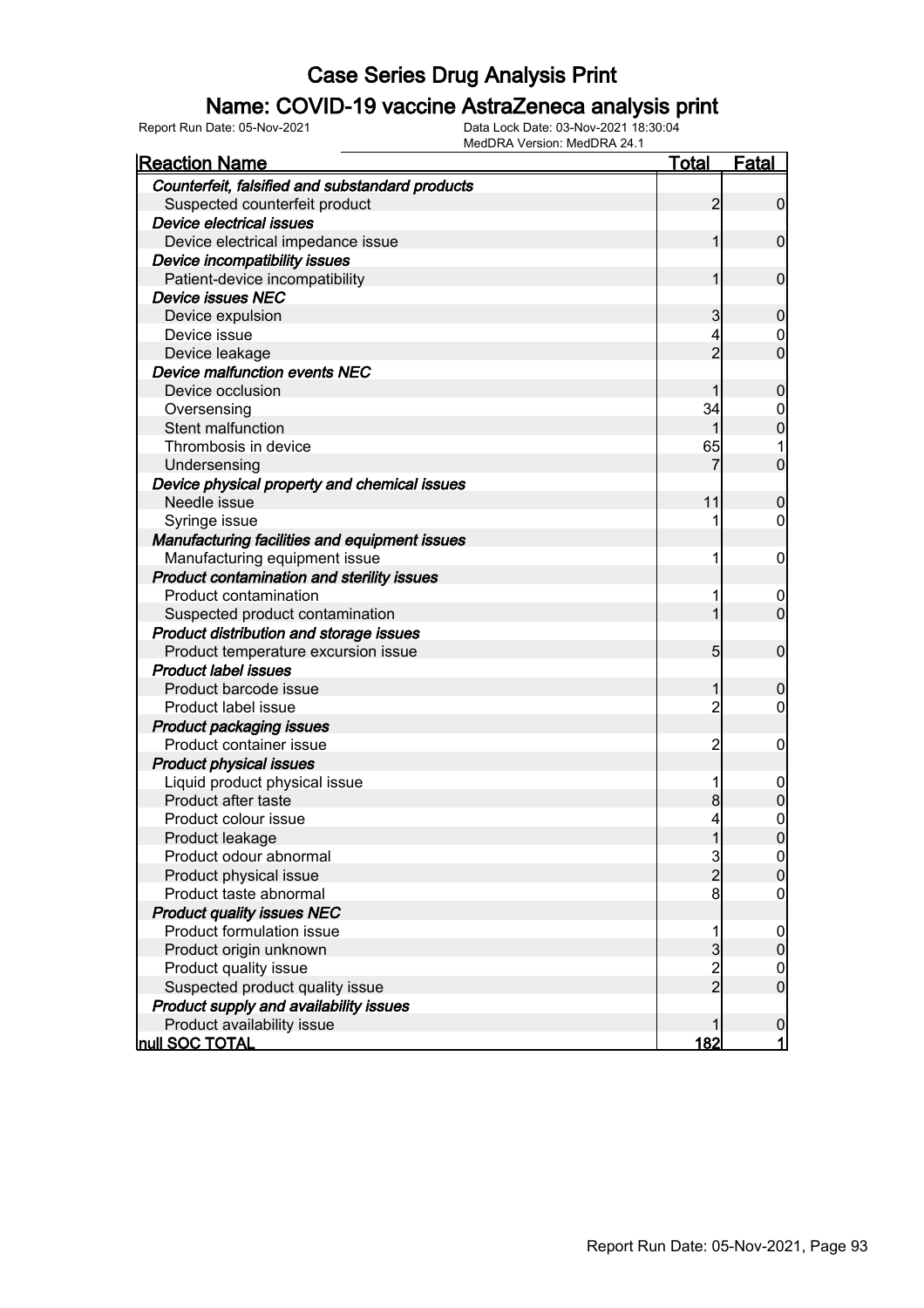### Name: COVID-19 vaccine AstraZeneca analysis print

| <b>Reaction Name</b>                                      | <b>Total</b>     | <b>Fatal</b>                       |
|-----------------------------------------------------------|------------------|------------------------------------|
| <b>Psychiatric disorders</b>                              |                  |                                    |
| <b>Abnormal behaviour NEC</b>                             |                  |                                    |
| Abnormal behaviour                                        | 25               | $\boldsymbol{0}$                   |
| Behaviour disorder                                        | 1                | $\overline{0}$                     |
| <b>Breath holding</b>                                     | 5                | $\mathbf 0$                        |
| Sexually inappropriate behaviour                          | 1                | $\mathbf 0$                        |
| Staring                                                   | 13               | $\overline{0}$                     |
| Abnormal food elimination                                 |                  |                                    |
| Self-induced vomiting                                     | 1                | $\mathbf 0$                        |
| Adjustment disorders                                      |                  |                                    |
| Adjustment disorder                                       | 1                | $\mathbf 0$                        |
| Adjustment disorder with depressed mood                   | 6                | $\overline{0}$                     |
| Adjustment disorder with mixed anxiety and depressed mood | $\overline{2}$   | $\overline{0}$                     |
| <b>Affect alterations NEC</b>                             |                  |                                    |
| Affect lability                                           | 13               | $\boldsymbol{0}$                   |
| <b>Blunted affect</b>                                     | 1                |                                    |
| <b>Constricted affect</b>                                 | 12               | $\boldsymbol{0}$<br>$\overline{0}$ |
| <b>Flat affect</b>                                        | 10               |                                    |
|                                                           | 18               | $\mathbf 0$<br>$\overline{0}$      |
| Inappropriate affect                                      |                  |                                    |
| Amnestic symptoms                                         |                  |                                    |
| Paramnesia                                                | 6                | $\mathbf 0$                        |
| <b>Anxiety disorders NEC</b>                              |                  |                                    |
| Anxiety disorder                                          | $\overline{4}$   | $\mathbf 0$                        |
| Generalised anxiety disorder                              | 4                | $\overline{0}$                     |
| <b>Neurosis</b>                                           | 1                | $\overline{0}$                     |
| <b>Anxiety symptoms</b>                                   |                  |                                    |
| Agitation                                                 | 204              | $\mathbf 0$                        |
| Anxiety                                                   | 1252             | $\mathbf 0$                        |
| Immunisation anxiety related reaction                     | 1                | $\mathbf 0$                        |
| <b>Nervousness</b>                                        | 599              | $\mathbf{0}$                       |
| Procedural anxiety                                        | 1                | $\overline{0}$                     |
| <b>Stress</b>                                             | 158              | $\mathbf 0$                        |
| Tension                                                   | 72               | $\overline{0}$                     |
| Attention deficit and disruptive behaviour disorders      |                  |                                    |
| Attention deficit hyperactivity disorder                  | 20               | $\mathbf 0$                        |
| <b>Behaviour and socialisation disturbances</b>           |                  |                                    |
| Aggression                                                | 16               | 0                                  |
| Antisocial behaviour                                      | $\overline{c}$   | $\overline{0}$                     |
| Asocial behaviour                                         | $\overline{1}$   | $\pmb{0}$                          |
| Attention-seeking behaviour                               | 1                | $\boldsymbol{0}$                   |
| Aversion                                                  | 1                | $\overline{0}$                     |
| <b>Disinhibition</b>                                      | 2<br>1           | $\boldsymbol{0}$                   |
| Homicidal ideation                                        |                  | $\mathbf 0$                        |
| Impatience                                                | $\overline{c}$   | $\boldsymbol{0}$                   |
| Indifference                                              | 10               | $\pmb{0}$                          |
| Paranoia                                                  | 42               | $\boldsymbol{0}$                   |
| Personality change                                        | 10               | $\mathbf 0$                        |
| Social avoidant behaviour                                 | 6                | $\boldsymbol{0}$                   |
| Soliloquy                                                 | $\mathbf{3}$     | $\pmb{0}$                          |
| Violence-related symptom                                  | $\overline{3}$   | $\mathbf 0$                        |
| <b>Bipolar disorders</b>                                  |                  |                                    |
| Bipolar I disorder                                        | 8                | $\mathbf 0$                        |
| Bipolar disorder                                          | $6 \overline{6}$ | $\mathbf 0$                        |
| Cognitive and attention disorders and disturbances NEC    |                  |                                    |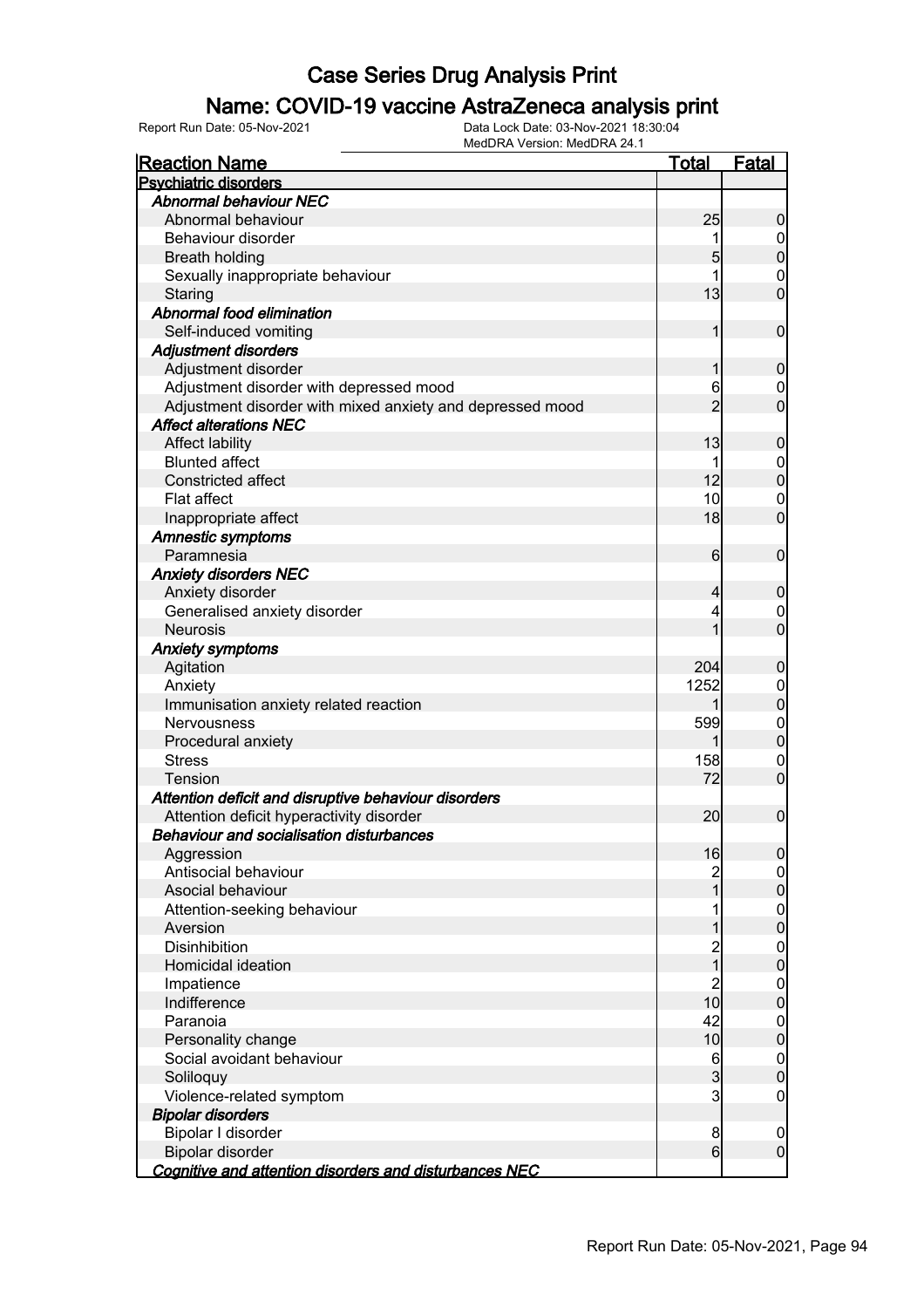### Name: COVID-19 vaccine AstraZeneca analysis print

| <b>Reaction Name</b>                                          | <b>Total</b>            | <b>Fatal</b>     |
|---------------------------------------------------------------|-------------------------|------------------|
| Psychiatric disorders <sup>Psychiatric disorders cont'd</sup> |                         |                  |
| Change in sustained attention                                 | 1                       | $\overline{0}$   |
| Daydreaming                                                   | 15                      | $\overline{0}$   |
| Distractibility                                               | $\overline{2}$          | $\overline{0}$   |
| Mental fatigue                                                | 483                     | 0                |
| <b>Communications disorders</b>                               |                         |                  |
| Communication disorder                                        | 6                       | $\mathbf 0$      |
| Mutism                                                        | $6 \mid$                | $\overline{0}$   |
| Speech sound disorder                                         | 2                       | 0                |
| <b>Confusion and disorientation</b>                           |                         |                  |
| Confusional state                                             | 2139                    | $\mathbf 0$      |
| Disorientation                                                | 727                     | $\overline{0}$   |
| Decreased physical activity levels                            |                         |                  |
| Catatonia                                                     | $\overline{\mathbf{3}}$ | $\mathbf 0$      |
| Deliria                                                       |                         |                  |
| Delirium                                                      | 481                     | $\boldsymbol{0}$ |
| Delirium febrile                                              | 3                       | 0                |
| <b>Delusional disorders</b>                                   |                         |                  |
| Alice in wonderland syndrome                                  | 3                       | $\boldsymbol{0}$ |
| <b>Delusional symptoms</b>                                    |                         |                  |
| Delusion                                                      | 55                      | $\mathbf 0$      |
| Delusion of parasitosis                                       | 3                       | $\mathbf 0$      |
| Mixed delusion                                                |                         | $\mathbf 0$      |
| Thought withdrawal                                            |                         | $\mathbf 0$      |
| <b>Dementia NEC</b>                                           |                         |                  |
| Pseudodementia                                                | 1                       | $\boldsymbol{0}$ |
| Depressive disorders                                          |                         |                  |
| Agitated depression                                           | 3                       | $\mathbf 0$      |
| Childhood depression                                          |                         | $\boldsymbol{0}$ |
| Depression                                                    | 670                     | $\mathbf 0$      |
| Depression suicidal                                           | 16                      | $\boldsymbol{0}$ |
| Major depression                                              | 24                      | $\overline{0}$   |
| Menopausal depression                                         | $\overline{\mathbf{c}}$ | $\mathbf 0$      |
| Mixed anxiety and depressive disorder                         | $\overline{2}$          | $\overline{0}$   |
| <b>Dissociative states</b>                                    |                         |                  |
| Depersonalisation/derealisation disorder                      | 20                      | $\overline{0}$   |
| Dissociation                                                  | 77                      | 0                |
| Dissociative amnesia                                          | 1                       | $\overline{0}$   |
| Dissociative disorder                                         |                         | 0                |
| Disturbances in initiating and maintaining sleep              |                         |                  |
| Initial insomnia                                              | 42                      | $\overline{0}$   |
| Insomnia                                                      | 3094                    | $\boldsymbol{0}$ |
| Middle insomnia                                               | 72                      | $\overline{0}$   |
| Terminal insomnia                                             | 27                      | $\overline{0}$   |
| <b>Dyssomnias</b>                                             |                         |                  |
| Dyssomnia                                                     | $5\overline{)}$         | $\mathbf 0$      |
| Poor quality sleep                                            | 664                     | 0                |
| <b>Eating disorders NEC</b>                                   |                         |                  |
| <b>Binge eating</b>                                           |                         | $\overline{0}$   |
| Eating disorder                                               | 17                      | $\pmb{0}$        |
| Pica                                                          |                         | $\overline{0}$   |
| Selective eating disorder                                     | $\overline{2}$          | $\overline{0}$   |
| <b>Emotional and mood disturbances NEC</b>                    |                         |                  |
| Anger                                                         | 89                      | $\overline{0}$   |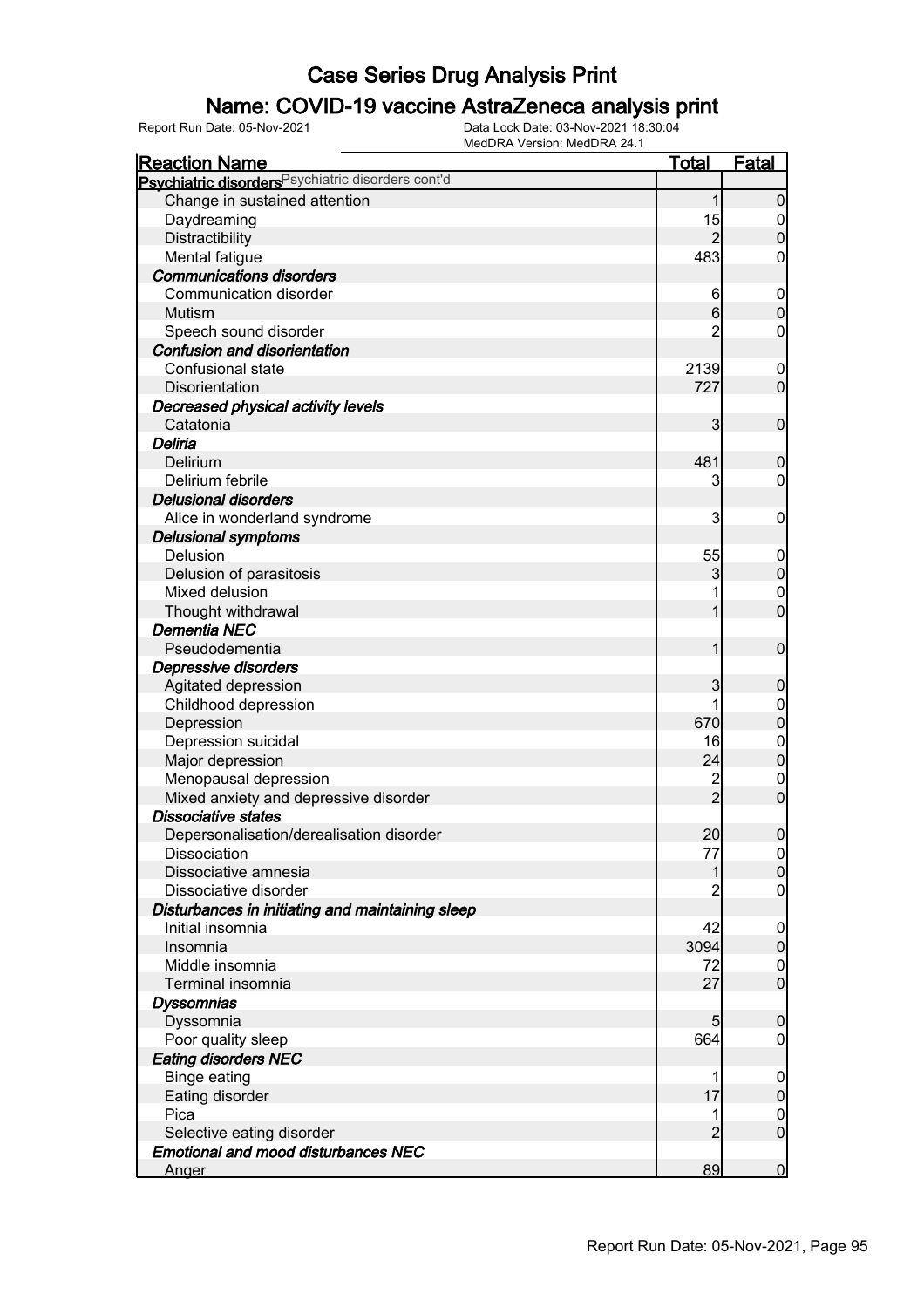### Name: COVID-19 vaccine AstraZeneca analysis print

| <b>Reaction Name</b>                                          | <u>Total</u>   | <b>Fatal</b>     |
|---------------------------------------------------------------|----------------|------------------|
| Psychiatric disorders <sup>Psychiatric disorders cont'd</sup> |                |                  |
| Dysphoria                                                     | $\overline{2}$ | 0                |
| <b>Emotional disorder</b>                                     | 101            | $\boldsymbol{0}$ |
| <b>Emotional distress</b>                                     | 83             | 0                |
| <b>Emotional poverty</b>                                      | $\overline{2}$ | $\mathbf 0$      |
| Euphoric mood                                                 | 68             | $\mathbf 0$      |
| Frustration tolerance decreased                               | 15             | $\boldsymbol{0}$ |
| Irritability                                                  | 318            | 0                |
| Mood altered                                                  | 86             | $\overline{0}$   |
| <b>Factitious disorders</b>                                   |                |                  |
| Factitious disorder                                           | $\overline{4}$ | $\mathbf 0$      |
| Fear symptoms and phobic disorders (incl social phobia)       |                |                  |
| Acrophobia                                                    | $\overline{c}$ | $\mathbf 0$      |
| Agoraphobia                                                   | 4              | $\mathbf 0$      |
| Fear                                                          | 65             | $\mathbf 0$      |
| Fear of death                                                 | 18             | $\mathbf 0$      |
| Fear of disease                                               | $\overline{2}$ | $\mathbf 0$      |
| Fear of eating                                                |                | $\boldsymbol{0}$ |
| Fear of falling                                               | $\overline{4}$ | $\mathbf 0$      |
| Fear of injection                                             | $\overline{c}$ | $\mathbf 0$      |
| Fear of open spaces                                           | $\overline{1}$ | $\mathbf 0$      |
| Fear-related avoidance of activities                          | $\overline{c}$ | $\mathbf{0}$     |
| Performance fear                                              | _<br>1         | $\mathbf 0$      |
| Phobia                                                        | 3              | $\mathbf{0}$     |
| Phonophobia                                                   | 4              | $\pmb{0}$        |
| Social anxiety disorder                                       |                | $\boldsymbol{0}$ |
| Social fear                                                   |                | $\mathbf 0$      |
| Thanatophobia                                                 |                | 0                |
| <b>Fluctuating mood symptoms</b>                              |                |                  |
| Mood swings                                                   | 131            | $\mathbf 0$      |
| Hallucinations (excl sleep-related)                           |                |                  |
| Hallucination                                                 | 934            | $\mathbf 0$      |
| Hallucination, auditory                                       | 49             | $\mathbf 0$      |
| Hallucination, olfactory                                      | 14             | $\boldsymbol{0}$ |
| Hallucination, tactile                                        |                | $\overline{0}$   |
| Hallucination, visual                                         | 57             | $\overline{0}$   |
| Hallucinations, mixed                                         | $\overline{9}$ | 0                |
| Somatic hallucination                                         |                | 0                |
| Impulse control disorders                                     |                |                  |
| Clinomania                                                    |                | $\overline{0}$   |
| Impulse-control disorder                                      | $\overline{2}$ | $\boldsymbol{0}$ |
| Impulsive behaviour                                           | $\overline{2}$ | $\overline{0}$   |
| Intermittent explosive disorder                               | $\overline{1}$ | $\overline{0}$   |
| Increased physical activity levels                            |                |                  |
| <b>Restlessness</b>                                           | 489            | $\mathbf 0$      |
| Infancy, childhood and adolescence psychiatric disorders NEC  |                |                  |
| Emotional disorder of childhood                               | 1              | $\mathbf 0$      |
| Learning disorders                                            |                |                  |
| Reading disorder                                              | 1              | $\mathbf 0$      |
| <b>Mental disorders NEC</b>                                   |                |                  |
| Mental disorder                                               | 29             | $\mathbf 0$      |
| Mental status changes                                         | 4              | $\boldsymbol{0}$ |
| Mental disorders due to a general medical condition NEC       |                |                  |
| Mental disorder due to a general medical condition            | 1              | $\mathbf 0$      |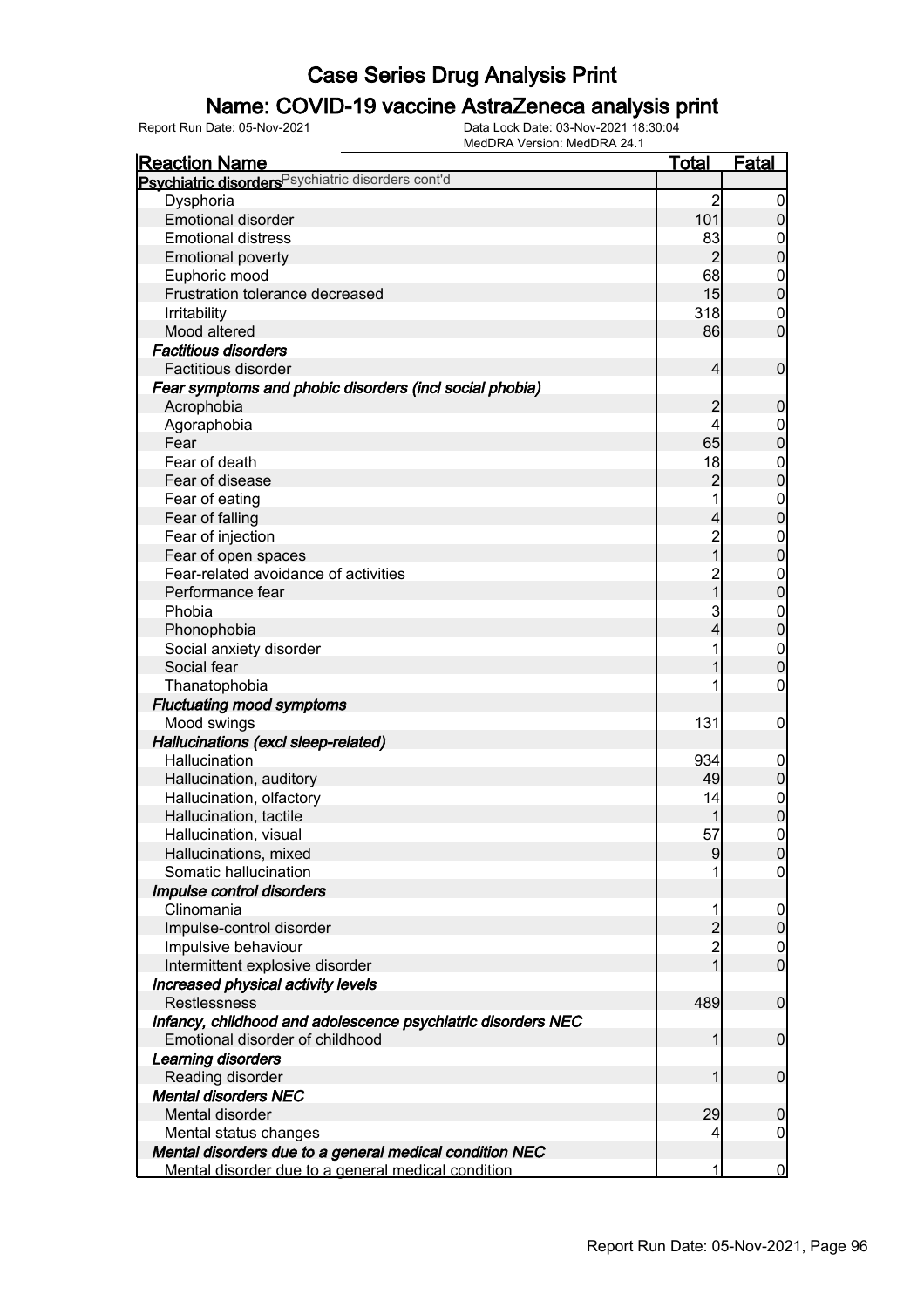### Name: COVID-19 vaccine AstraZeneca analysis print

| <u>Reaction Name</u>                                          | <b>Total</b>                                     | <b>Fatal</b>     |
|---------------------------------------------------------------|--------------------------------------------------|------------------|
| Psychiatric disorders <sup>Psychiatric disorders cont'd</sup> |                                                  |                  |
| Neuropsychiatric symptoms                                     | $\overline{2}$                                   | $\overline{0}$   |
| Mood alterations with depressive symptoms                     |                                                  |                  |
| Anhedonia                                                     | $\overline{4}$                                   | $\mathbf 0$      |
| Decreased interest                                            | 17                                               | 0                |
| Depressed mood                                                | 684                                              | $\mathbf 0$      |
| Depressive symptom                                            | $\overline{c}$                                   | $\mathbf{0}$     |
| Feeling guilty                                                | 1                                                | $\overline{0}$   |
| Feeling of despair                                            | 19                                               | $\boldsymbol{0}$ |
| Negative thoughts                                             | 10                                               | $\overline{0}$   |
| Sense of a foreshortened future                               | 3                                                | $\boldsymbol{0}$ |
| <b>Tearfulness</b>                                            | 104                                              | $\mathbf 0$      |
| Mood alterations with manic symptoms                          |                                                  |                  |
| Hypomania                                                     | 1                                                | $\mathbf 0$      |
| Mania                                                         | 31                                               | 0                |
| Mood disorders NEC                                            |                                                  |                  |
| Affective disorder                                            | 4                                                | $\mathbf 0$      |
| Apathy                                                        | 76                                               | $\pmb{0}$        |
| Laziness                                                      | 2                                                | $\mathbf{0}$     |
| Listless                                                      | 124                                              | $\overline{0}$   |
| Mood disorder due to a general medical condition              |                                                  | $\mathbf 0$      |
| Substance-induced mood disorder                               | 1                                                | $\overline{0}$   |
| Narcolepsy and associated conditions                          |                                                  |                  |
| Hypnagogic hallucination                                      | $\overline{4}$                                   | $\mathbf 0$      |
| Sleep attacks                                                 | $\overline{2}$                                   | $\mathbf 0$      |
| Obsessive-compulsive disorders and symptoms                   |                                                  |                  |
| Body dysmorphic disorder                                      |                                                  | $\mathbf 0$      |
| Compulsive shopping                                           | $\begin{array}{c}\n 2 \\  2 \\  3\n \end{array}$ | $\pmb{0}$        |
| Dermatillomania                                               |                                                  | $\boldsymbol{0}$ |
| Obsessive thoughts                                            |                                                  | $\overline{0}$   |
| Obsessive-compulsive disorder                                 | 2<br>1                                           | $\mathbf 0$      |
| Obsessive-compulsive symptom                                  |                                                  | $\mathbf 0$      |
| Orgasmic disorders and disturbances                           |                                                  |                  |
| Anorgasmia                                                    | 6                                                | $\mathbf 0$      |
| Female orgasmic disorder                                      |                                                  | $\mathbf{0}$     |
| Orgasm abnormal                                               | 1                                                | $\overline{0}$   |
| Orgasmic sensation decreased                                  | $\overline{4}$                                   | 0                |
| Premature ejaculation                                         | $\overline{3}$                                   | $\overline{0}$   |
| Panic attacks and disorders                                   |                                                  |                  |
| Limited symptom panic attack                                  | 1                                                | $\boldsymbol{0}$ |
| Panic attack                                                  | 338                                              | $\overline{0}$   |
| Panic disorder                                                | 8                                                | $\pmb{0}$        |
| Panic reaction                                                | 41                                               | $\boldsymbol{0}$ |
| Paraphilias and paraphilic disorders                          |                                                  |                  |
| Fetishism                                                     | $\overline{2}$                                   | $\mathbf 0$      |
| Parasomnias                                                   |                                                  |                  |
| Abnormal dreams                                               | 368                                              | $\mathbf 0$      |
| Abnormal sleep-related event                                  | $\overline{2}$                                   | $\pmb{0}$        |
| Confusional arousal                                           | 3                                                | $\overline{0}$   |
| Exploding head syndrome                                       | 6                                                | $\pmb{0}$        |
| Nightmare                                                     | 455                                              | $\mathbf 0$      |
| Parasomnia                                                    | 1                                                | $\pmb{0}$        |
| Rapid eye movements sleep abnormal                            | 4                                                | $\overline{0}$   |
| Sleep inertia                                                 | 1                                                | $\overline{0}$   |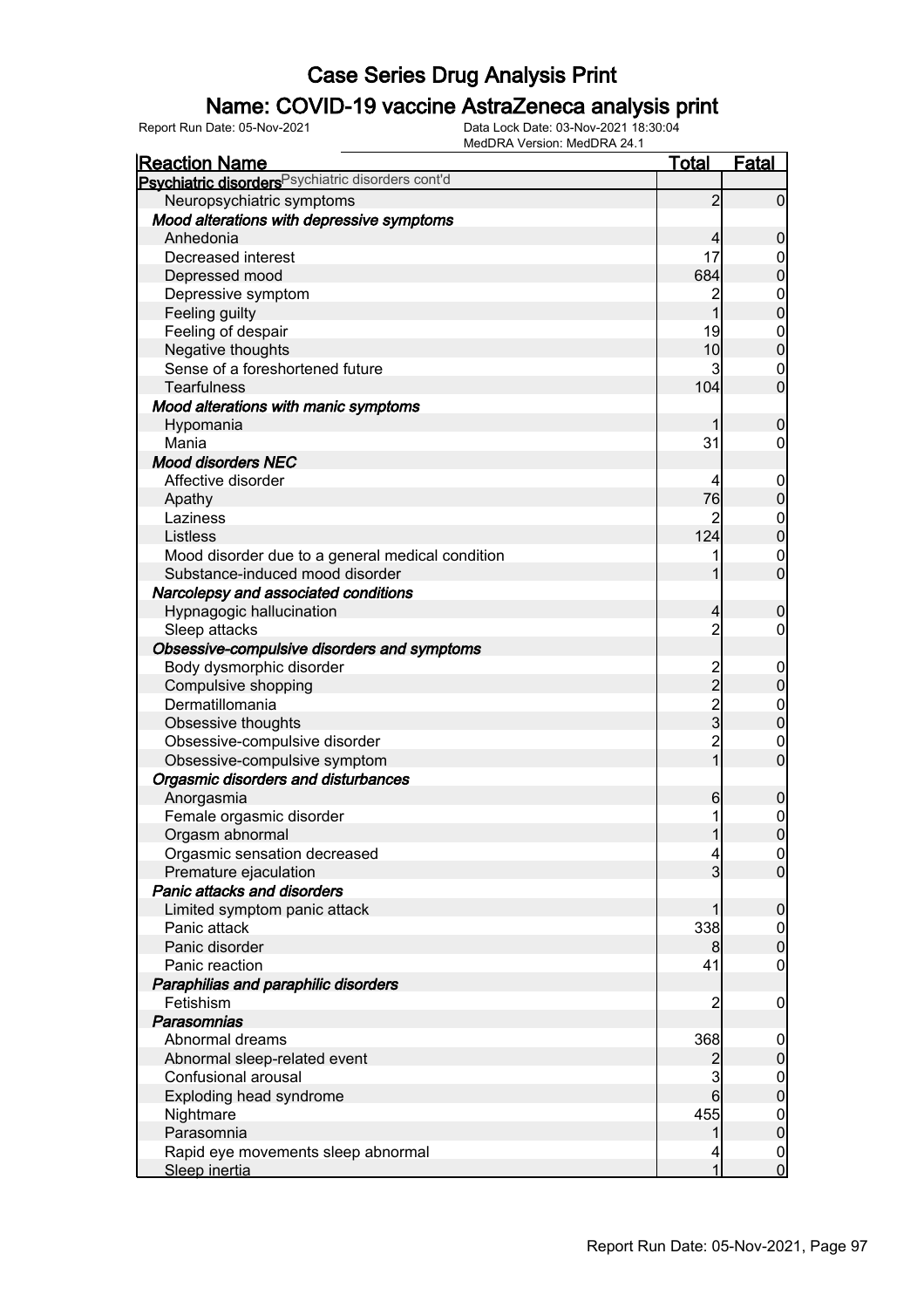### Name: COVID-19 vaccine AstraZeneca analysis print

| <b>Reaction Name</b>                                           | <b>Total</b>   | <b>Fatal</b>     |
|----------------------------------------------------------------|----------------|------------------|
| Psychiatric disorders Psychiatric disorders cont'd             |                |                  |
| Sleep talking                                                  | 16             | $\boldsymbol{0}$ |
| Sleep terror                                                   | 59             | $\overline{0}$   |
| Sleep-related eating disorder                                  | $\overline{2}$ | 0                |
| Somnambulism                                                   | 11             | $\overline{0}$   |
| <b>Perception disturbances NEC</b>                             |                |                  |
| Autoscopy                                                      | 27             | $\boldsymbol{0}$ |
| Deja vu                                                        | 4              | $\mathbf 0$      |
| Delusional perception                                          | $\overline{2}$ | $\overline{0}$   |
| Derealisation                                                  | 15             | $\boldsymbol{0}$ |
| Flashback                                                      | $\overline{2}$ | $\overline{0}$   |
| Illusion                                                       | 11             | $\boldsymbol{0}$ |
| Imperception                                                   |                | $\overline{0}$   |
| Near death experience                                          |                | $\mathbf{0}$     |
| Pseudohallucination                                            | 1              | $\overline{0}$   |
| Time perception altered                                        | 5              | 0                |
| Pervasive developmental disorders NEC                          |                |                  |
| Autism spectrum disorder                                       | 4              | $\boldsymbol{0}$ |
|                                                                |                |                  |
| Psychiatric elimination disorders                              |                |                  |
| <b>Enuresis</b>                                                | 59             | $\mathbf 0$      |
| <b>Psychiatric symptoms NEC</b>                                |                |                  |
| Decreased eye contact                                          | $\overline{3}$ | $\mathbf 0$      |
| Helplessness                                                   |                | $\mathbf 0$      |
| Hypervigilance                                                 | 13             | $\mathbf 0$      |
| Psychiatric symptom                                            | 11             | $\overline{0}$   |
| Psychological trauma                                           | 5              | 0                |
| <b>Psychotic disorder NEC</b>                                  |                |                  |
| Acute psychosis                                                | 5              | $\mathbf 0$      |
| Psychotic behaviour                                            | $\overline{2}$ | $\mathbf 0$      |
| Psychotic disorder                                             | 45             | $\mathbf 0$      |
| Psychotic symptom                                              | 1              | $\overline{0}$   |
| Rebound psychosis                                              |                | $\mathbf 0$      |
| Schizoaffective and schizophreniform disorders                 |                |                  |
| Schizoaffective disorder                                       | 1              | $\boldsymbol{0}$ |
| Schizophrenia NEC                                              |                |                  |
| Schizophrenia                                                  | 1              | $\mathbf 0$      |
| Sexual arousal disorders                                       |                |                  |
| Disturbance in sexual arousal                                  | 5              | $\overline{0}$   |
| Sexual desire disorders                                        |                |                  |
| <b>Excessive masturbation</b>                                  |                | $\overline{0}$   |
| Hypersexuality                                                 |                | $\mathbf 0$      |
| Libido decreased                                               | 25             | $\overline{0}$   |
| Libido disorder                                                | 1              | $\overline{0}$   |
| Libido increased                                               |                | $\overline{0}$   |
| Loss of libido                                                 | 51             | $\overline{0}$   |
| <b>Sexual dysfunction NEC</b>                                  |                |                  |
| Genito-pelvic pain/penetration disorder                        |                | $\mathbf 0$      |
| <b>Sleep disorders NEC</b>                                     |                |                  |
| Sleep disorder                                                 | 430            |                  |
| Sleep disorder due to a general medical condition              |                | 0                |
| Sleep disorder due to general medical condition, insomnia type | 3              | $\overline{0}$   |
| Somatic symptom disorders                                      |                |                  |
| <b>Conversion disorder</b>                                     | 32             | $\mathbf 0$      |
| Habit cough                                                    | 39             | $\mathbf 0$      |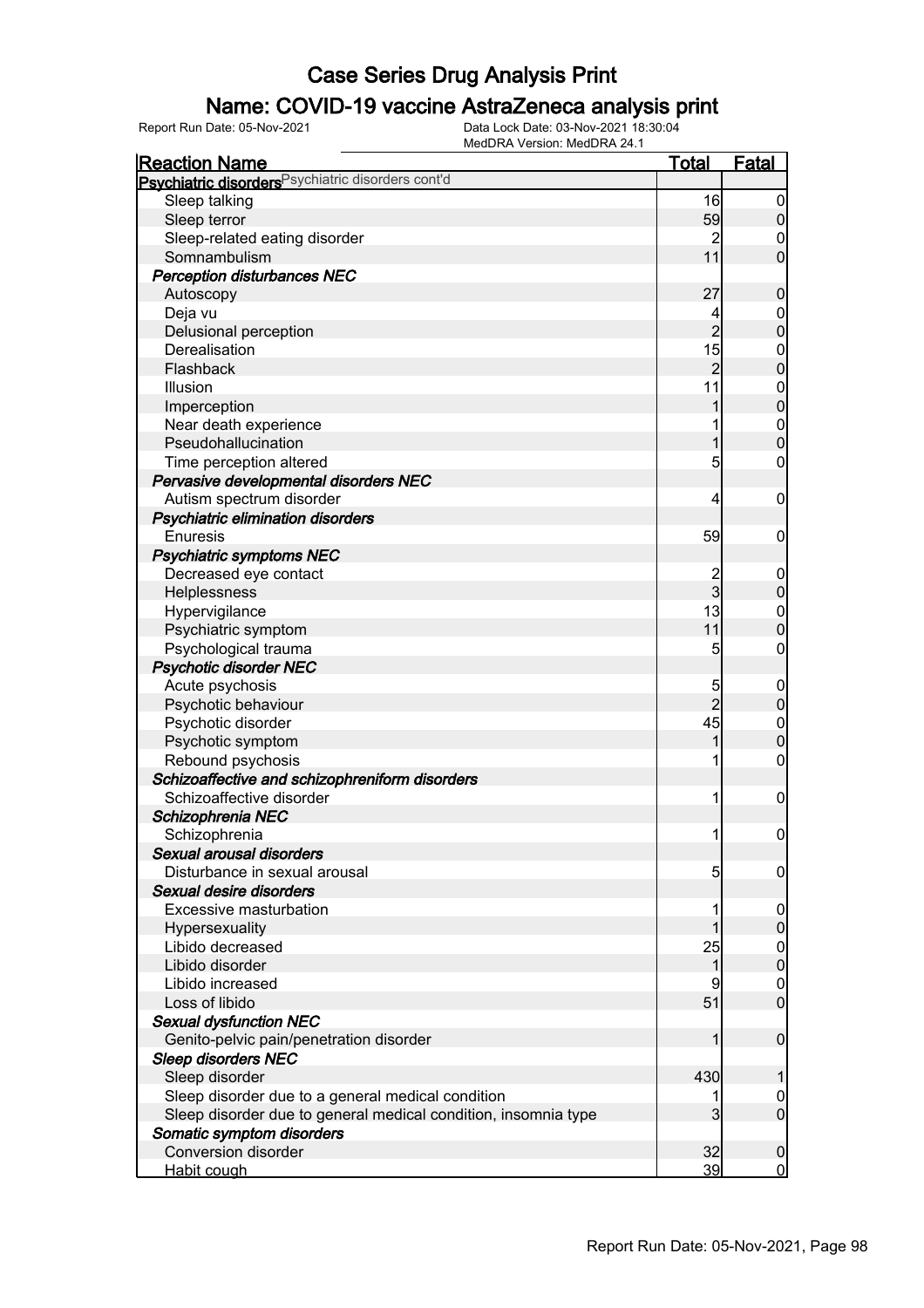### Name: COVID-19 vaccine AstraZeneca analysis print

| <b>Reaction Name</b>                               | <u>Total</u>    | <u>Fatal</u>                         |
|----------------------------------------------------|-----------------|--------------------------------------|
| Psychiatric disorders Psychiatric disorders cont'd |                 |                                      |
| Illness anxiety disorder                           | 1               | $\mathbf 0$                          |
| Psychogenic tremor                                 | $\overline{c}$  | 0                                    |
| Somatic symptom disorder                           | $\overline{1}$  | $\mathbf 0$                          |
| Speech and language usage disturbances             |                 |                                      |
| Disorganised speech                                | 21              | $\boldsymbol{0}$                     |
| Logorrhoea                                         | 3               | $\mathbf{0}$                         |
| Pedantic speech                                    |                 | $\mathbf{0}$                         |
| Poverty of speech                                  |                 | $\mathbf{0}$                         |
| Verbigeration                                      |                 | $\overline{0}$                       |
| Speech articulation and rhythm disturbances        |                 |                                      |
| Dysphemia                                          | 34              | $\boldsymbol{0}$                     |
| Lack of spontaneous speech                         | 3               | 0                                    |
| <b>Stereotypies and automatisms</b>                |                 |                                      |
| <b>Bruxism</b>                                     | 35              | $\mathbf 0$                          |
| Head banging                                       | 47              | $\mathbf 0$                          |
| Waxy flexibility                                   | $\overline{c}$  | $\boldsymbol{0}$                     |
| <b>Stress disorders</b>                            |                 |                                      |
| Acute stress disorder                              | $\overline{c}$  | $\mathbf 0$                          |
| <b>Burnout syndrome</b>                            | 13              | $\mathbf 0$                          |
| Hyperarousal                                       | 3               | $\boldsymbol{0}$                     |
| Post-traumatic stress disorder                     | 14              | $\overline{0}$                       |
| Substance related and addictive disorders          |                 |                                      |
| Alcohol abuse                                      | $\overline{c}$  | $\boldsymbol{0}$                     |
| Alcohol use disorder                               | 3               |                                      |
| Alcoholic hangover                                 | $\overline{1}$  | $\mathbf{0}$<br>$\overline{0}$       |
| Alcoholism                                         |                 |                                      |
|                                                    | 3<br>2          | $\mathbf{0}$<br>$\overline{0}$       |
| Dependence                                         | 1               |                                      |
| Drug abuse                                         |                 | $\mathbf{0}$<br>$\overline{0}$       |
| Drug dependence                                    | 1               |                                      |
| Nicotine dependence<br>Substance abuse             | $\overline{2}$  | $\boldsymbol{0}$<br>$\overline{0}$   |
|                                                    |                 |                                      |
| Suicidal and self-injurious behaviour              |                 |                                      |
| Completed suicide                                  | 6               |                                      |
| Intentional self-injury                            | 9               | $\mathbf{0}$                         |
| Self-injurious ideation                            | $\overline{3}$  | $\mathbf 0$                          |
| Suicidal behaviour                                 | $\mathbf{3}$    | $\Omega$                             |
| Suicidal ideation                                  | 119             | 0                                    |
| Suicide attempt                                    | 31              | $\begin{matrix} 0 \\ 0 \end{matrix}$ |
| Suicide threat                                     | 1               |                                      |
| <b>Thinking disturbances</b>                       |                 |                                      |
| Bradyphrenia                                       | 91              | $\boldsymbol{0}$                     |
| Confabulation                                      | 1               | $\boldsymbol{0}$                     |
| Illogical thinking                                 | 1               | $\mathbf 0$                          |
| Impaired reasoning                                 | $\frac{3}{6}$   | $\boldsymbol{0}$                     |
| Intrusive thoughts                                 |                 | $\mathbf 0$                          |
| Morbid thoughts                                    | $\overline{5}$  | $\boldsymbol{0}$                     |
| Tachyphrenia                                       | 23              | $\mathbf 0$                          |
| Thinking abnormal                                  | 31              | $\boldsymbol{0}$                     |
| Thought blocking                                   | 6               | $\overline{0}$                       |
| <b>Tic disorders</b>                               |                 |                                      |
| Secondary tic                                      | $\overline{2}$  | $\pmb{0}$                            |
| <b>Tic</b>                                         | 20 <sub>l</sub> | $\frac{0}{\mathsf{i}}$               |
| Psychiatric disorders SOC TOTAL                    | <u>17646</u>    |                                      |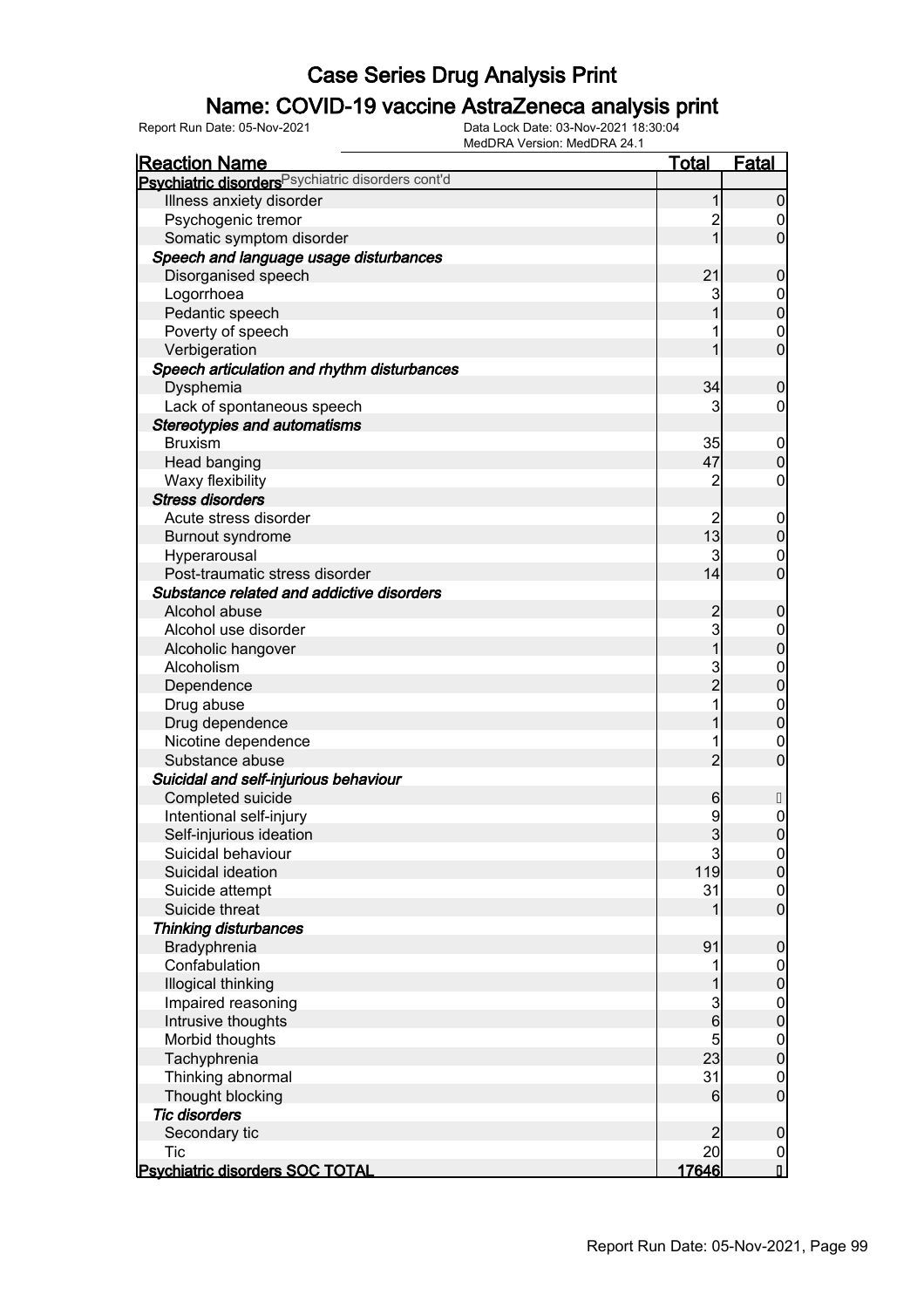#### Name: COVID-19 vaccine AstraZeneca analysis print

| <b>Reaction Name</b>                        | <u>Total</u>                   | <u>Fatal</u>                    |
|---------------------------------------------|--------------------------------|---------------------------------|
| Renal & urinary disorders                   |                                |                                 |
| <b>Bladder and urethral symptoms</b>        |                                |                                 |
| <b>Bladder discomfort</b>                   | 8                              | $\boldsymbol{0}$                |
| <b>Bladder irritation</b>                   | 7                              | $\overline{0}$                  |
| <b>Bladder pain</b>                         | 63                             | $\mathbf 0$                     |
| Bladder spasm                               | 1                              | $\mathbf{0}$                    |
| Dysuria                                     | 87                             | $\overline{0}$                  |
| Incontinence                                | 86                             | $\mathbf{0}$                    |
| Micturition disorder                        | 4                              | $\overline{0}$                  |
| Micturition frequency decreased             | 1                              | $\mathbf{0}$                    |
| Micturition urgency                         | 102                            | $\overline{0}$                  |
| Mixed incontinence                          |                                | $\mathbf{0}$                    |
| Pollakiuria                                 | 293                            | $\overline{0}$                  |
| Stress urinary incontinence                 | 1                              | $\mathbf{0}$                    |
| Urethral pain                               | 6                              | $\overline{0}$                  |
| Urge incontinence                           |                                |                                 |
| Urinary hesitation                          | $\frac{2}{7}$                  | $0\atop 0$                      |
| Urinary incontinence                        | 128                            | $\mathbf{0}$                    |
| Urinary retention                           | 96                             | $\overline{0}$                  |
| Urine flow decreased                        | 22                             | $\mathbf 0$                     |
| <b>Bladder disorders NEC</b>                |                                |                                 |
| <b>Bladder dilatation</b>                   | 1                              | $\mathbf 0$                     |
| Bladder disorder                            | 22                             | $\mathbf 0$                     |
| <b>Bladder prolapse</b>                     | 1                              | $\mathbf 0$                     |
| Urinary bladder haemorrhage                 | 16                             |                                 |
| Urinary bladder rupture                     | 1                              | $\boldsymbol{0}$                |
| <b>Bladder infections and inflammations</b> |                                |                                 |
|                                             | 1                              |                                 |
| Cystitis haemorrhagic                       | 8                              | $\mathbf 0$<br>$\boldsymbol{0}$ |
| Cystitis interstitial                       | 3                              |                                 |
| Cystitis noninfective                       | 1                              | $\mathbf 0$<br>$\overline{0}$   |
| Lupus cystitis                              |                                |                                 |
| Genital and urinary tract disorders NEC     | 11                             |                                 |
| Urinary tract disorder                      | 1                              | $\mathbf 0$                     |
| Urogenital haemorrhage                      |                                | $\boldsymbol{0}$                |
| Glomerulonephritis and nephrotic syndrome   |                                |                                 |
| Anti-glomerular basement membrane disease   | 1                              | $\boldsymbol{0}$                |
| Focal segmental glomerulosclerosis          | $\overline{2}$<br>$\mathbf{1}$ | 0                               |
| Glomerulonephritis                          |                                | $\overline{0}$                  |
| Glomerulonephritis membranoproliferative    | 1                              | $\overline{0}$                  |
| Glomerulonephritis membranous               | $\frac{2}{6}$                  | $\boldsymbol{0}$                |
| Glomerulonephritis minimal lesion           |                                | $\overline{0}$                  |
| IgA nephropathy                             | 4                              | $\mathbf 0$                     |
| Nephrotic syndrome                          | 17                             | $\mathbf{0}$                    |
| Myoneurogenic bladder disorders             |                                |                                 |
| Atonic urinary bladder                      | 1                              | $\mathbf 0$                     |
| Automatic bladder                           | 1                              | $\overline{0}$                  |
| <b>Bladder dysfunction</b>                  | 13                             | $\mathbf 0$                     |
| Hypertonic bladder                          | 15                             | $\mathbf{0}$                    |
| Loss of bladder sensation                   | 12                             | $\overline{0}$                  |
| Neurogenic bladder                          | 4                              | $\boldsymbol{0}$                |
| <b>Nephritis NEC</b>                        |                                |                                 |
| Lupus nephritis                             | $\frac{2}{7}$                  | $\mathbf 0$                     |
| Nephritis                                   |                                | $\pmb{0}$                       |
| Tubulointerstitial nephritis                | $6 \overline{}$                | $\overline{0}$                  |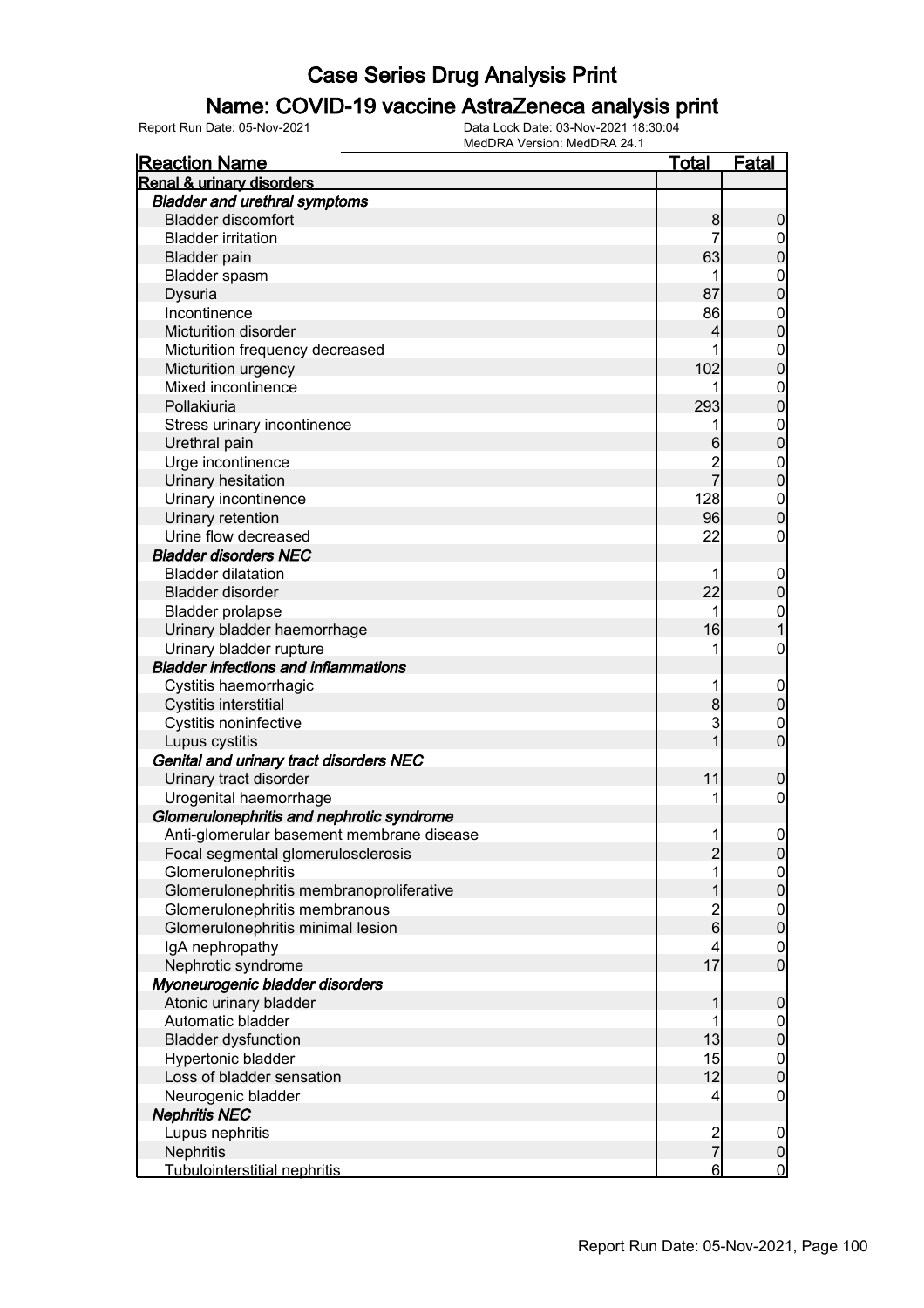### Name: COVID-19 vaccine AstraZeneca analysis print

| <b>Reaction Name</b>                                            | <b>Total</b>   | <b>Fatal</b>     |
|-----------------------------------------------------------------|----------------|------------------|
| Renal & urinary disorders & urinary disorders cont'd            |                |                  |
| <b>Nephropathies and tubular disorders NEC</b>                  |                |                  |
| Nephropathy                                                     | $\overline{c}$ | $\mathbf 0$      |
| <b>Renal disorders NEC</b>                                      |                |                  |
| Oedematous kidney                                               |                | $\mathbf 0$      |
| Renal disorder                                                  | 14             | $\mathbf 0$      |
| Renal haemorrhage                                               | 3              | 0                |
| Renal failure and impairment                                    |                |                  |
| Acute kidney injury                                             | 69             |                  |
| Anuria                                                          | 5              | $\boldsymbol{0}$ |
| Chronic kidney disease                                          | 10             | $\mathbf 0$      |
| End stage renal disease                                         |                | $\mathbf 0$      |
| Oliguria                                                        | 11             |                  |
| Renal failure                                                   | 45             | $\frac{0}{2}$    |
| Renal impairment                                                | 25             | $\mathbf 0$      |
| Renal injury                                                    |                | $\mathbf 0$      |
| Renal hypertension and related conditions                       |                |                  |
| Hypertensive nephropathy                                        |                | $\mathbf 0$      |
| <b>Renal lithiasis</b>                                          |                |                  |
| Nephrolithiasis                                                 | 21             | $\mathbf 0$      |
| Renal obstructive disorders                                     |                |                  |
| Hydronephrosis                                                  |                | $\mathbf 0$      |
| Renal structural abnormalities and trauma                       |                |                  |
| Kidney enlargement                                              |                | $\boldsymbol{0}$ |
| Renal atrophy                                                   | $\overline{c}$ | 0                |
| Renal vascular and ischaemic conditions                         |                |                  |
| Renal artery occlusion                                          |                | $\mathbf 0$      |
| Renal artery thrombosis                                         |                | $\boldsymbol{0}$ |
| Renal cortical necrosis                                         |                | $\mathbf 0$      |
| Renal embolism                                                  |                | $\mathbf 0$      |
| Renal infarct                                                   | 17             |                  |
| Renal ischaemia                                                 |                | $\mathbf 0$      |
| Renal tubular injury                                            |                | $\boldsymbol{0}$ |
| Renal vascular thrombosis                                       | $\overline{2}$ | $\mathbf 0$      |
| Renal vasculitis                                                |                | $\mathbf{0}$     |
| Renal vein embolism                                             | 1              | $\mathbf 0$      |
| Renal vein occlusion                                            | $\mathbf{3}$   | 0                |
| Renal vein thrombosis                                           | 9              | $\overline{0}$   |
| Structural and obstructive urethral disorders (excl congenital) |                |                  |
| Urethral spasm                                                  |                | $\mathbf 0$      |
| Urethral stenosis                                               |                | 0                |
| <b>Ureteric disorders NEC</b>                                   |                |                  |
| Ureteral disorder                                               | $\overline{c}$ | $\mathbf 0$      |
| Urinary abnormalities                                           |                |                  |
| Chromaturia                                                     | 106            | $\mathbf 0$      |
| Glycosuria                                                      |                | $\mathbf 0$      |
| Haematinuria                                                    |                | $\overline{0}$   |
| Haematuria                                                      | 63             | $\pmb{0}$        |
| Microalbuminuria                                                |                | $\overline{0}$   |
| Proteinuria                                                     | 11             | $\boldsymbol{0}$ |
| Urine abnormality                                               | 21             | $\mathbf 0$      |
| Urine odour abnormal                                            | 21             | $\mathbf 0$      |
| Urinary tract signs and symptoms NEC                            |                |                  |
| Costovertebral angle tenderness                                 |                | $\mathbf 0$      |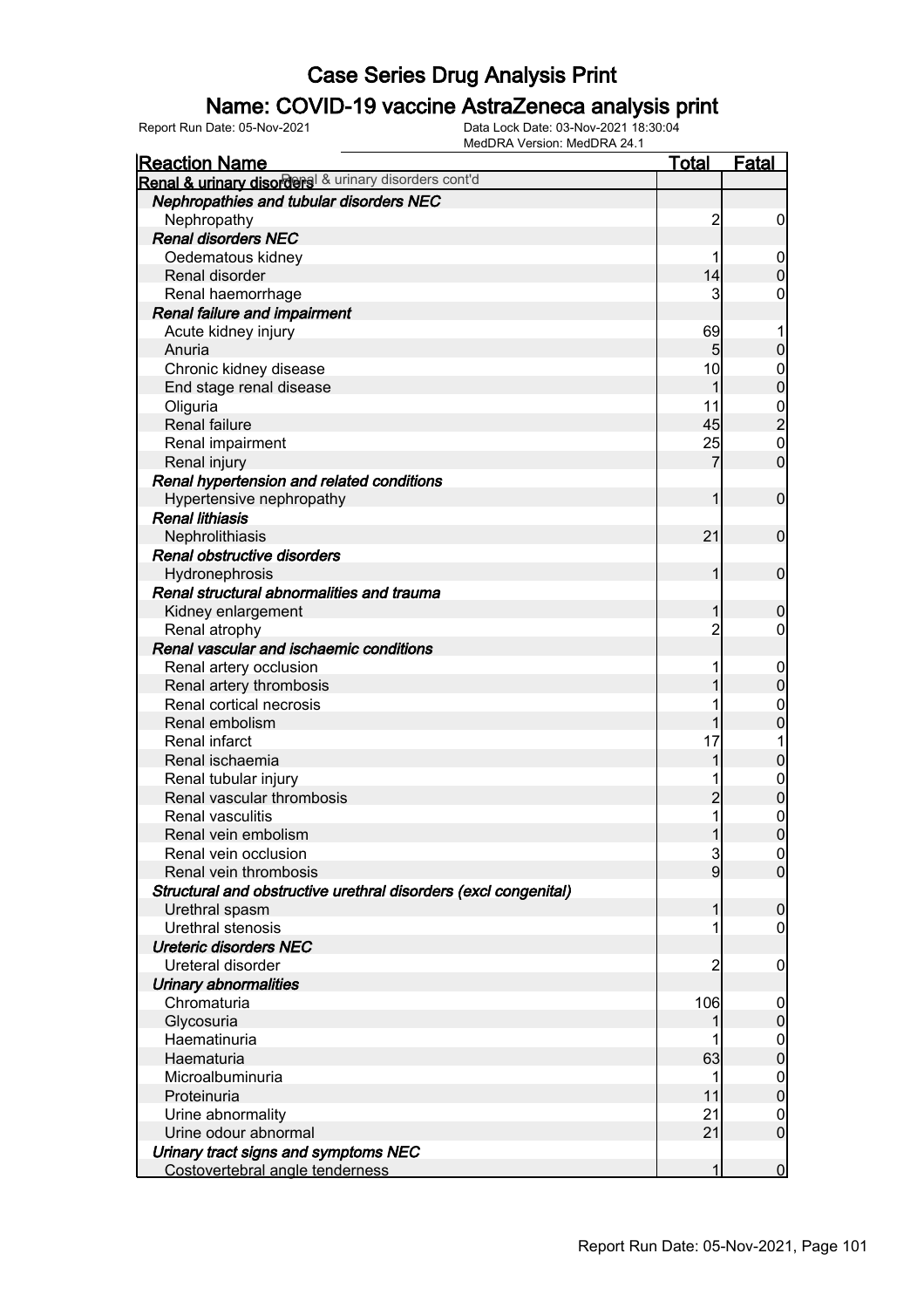### Name: COVID-19 vaccine AstraZeneca analysis print

| <b>Reaction Name</b>                                 | Total | Fatal |
|------------------------------------------------------|-------|-------|
| Renal & urinary disorders & urinary disorders cont'd |       |       |
| Haemorrhage urinary tract                            | 58    |       |
| Nocturia                                             | 22    |       |
| Pneumaturia                                          |       |       |
| Polyuria                                             | 33    |       |
| Renal colic                                          |       |       |
| Renal pain                                           | 934   |       |
| Urinary tract discomfort                             |       |       |
| Urinary tract pain                                   | 15    |       |
| Renal & urinary disorders SOC TOTAL                  | 2633  |       |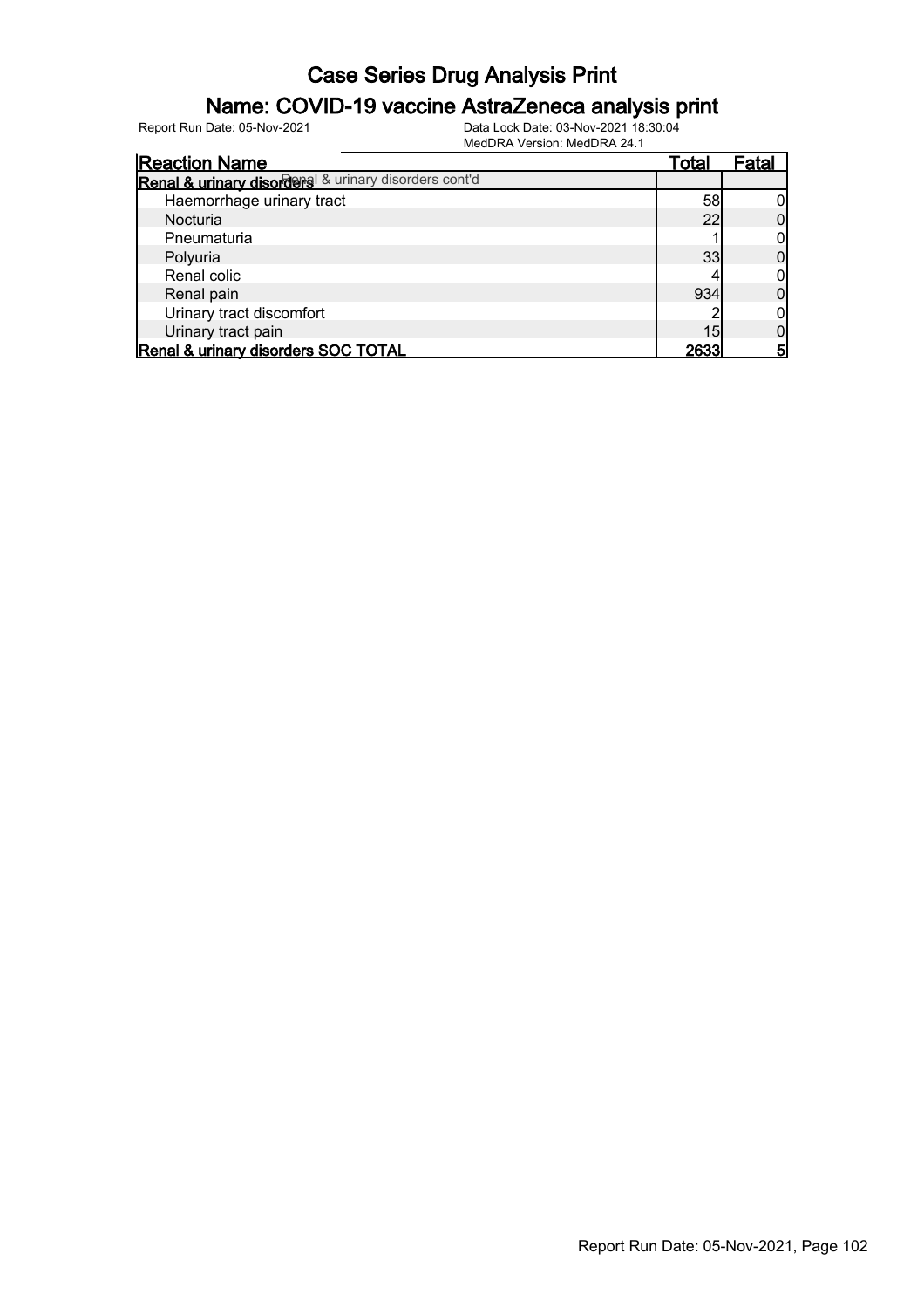#### Name: COVID-19 vaccine AstraZeneca analysis print

| <b>Reaction Name</b>                                  | Total                   | <b>Fatal</b>                         |
|-------------------------------------------------------|-------------------------|--------------------------------------|
| Reproductive & breast disorders                       |                         |                                      |
| Benign and malignant breast neoplasms                 |                         |                                      |
| <b>Breast cyst</b>                                    | 12                      | $\mathbf 0$                          |
| <b>Breast disorders NEC</b>                           |                         |                                      |
| Anisomastia                                           |                         | $\mathbf 0$                          |
| <b>Breast disorder</b>                                |                         | 0                                    |
| <b>Breast enlargement</b>                             | 11                      | $\boldsymbol{0}$                     |
| <b>Breast mass</b>                                    | 69                      | $\mathbf 0$                          |
| Gynaecomastia                                         | 9                       | $\mathbf 0$                          |
| Mammary duct ectasia                                  |                         | $\mathbf 0$                          |
| Nipple disorder                                       |                         | $\overline{0}$                       |
| <b>Breast infections and inflammations</b>            |                         |                                      |
| <b>Breast inflammation</b>                            | 4                       | $\boldsymbol{0}$                     |
| Nipple inflammation                                   |                         | 0                                    |
| <b>Breast signs and symptoms</b>                      |                         |                                      |
| Breast discharge                                      | 9                       | $\overline{0}$                       |
| <b>Breast discolouration</b>                          |                         | $\boldsymbol{0}$                     |
| <b>Breast discomfort</b>                              | 12                      | 0                                    |
| Breast engorgement                                    | 6                       | $\mathbf 0$                          |
| Breast haemorrhage                                    |                         | $\mathbf{0}$                         |
| <b>Breast induration</b>                              |                         | $\mathbf 0$                          |
| Breast oedema                                         |                         | $\mathbf 0$                          |
| Breast pain                                           | 481                     | $\boldsymbol{0}$                     |
| <b>Breast swelling</b>                                | 70                      | $\mathbf 0$                          |
| <b>Breast tenderness</b>                              | 75                      | $\mathbf 0$                          |
| Nipple exudate bloody                                 |                         | $\mathbf 0$                          |
| Nipple pain                                           | 38                      | $\boldsymbol{0}$                     |
| Nipple swelling                                       | 4                       | 0                                    |
| <b>Cervix disorders NEC</b>                           |                         |                                      |
| Cervical friability                                   |                         | $\overline{0}$                       |
| Cervix haemorrhage uterine                            |                         | $\boldsymbol{0}$                     |
| Ectropion of cervix                                   | 1                       | 0                                    |
| Cervix neoplasms                                      |                         |                                      |
| Cervical polyp                                        | 1                       | $\mathbf 0$                          |
| Erection and ejaculation conditions and disorders     |                         |                                      |
| Ejaculation delayed                                   | $\overline{2}$          | $\overline{0}$                       |
| Ejaculation disorder                                  | $\mathbf{3}$            | $\overline{0}$                       |
| Ejaculation failure                                   | 5                       | $\overline{0}$                       |
| Erectile dysfunction                                  | 89                      | $\pmb{0}$                            |
| <b>Erection increased</b>                             | $6\phantom{.}6$         |                                      |
| Organic erectile dysfunction                          | 20                      | $0$<br>0                             |
| Painful ejaculation                                   | 1                       |                                      |
| Painful erection                                      | $\overline{\mathbf{c}}$ | $\begin{matrix} 0 \\ 0 \end{matrix}$ |
| Priapism                                              | 3                       |                                      |
| Retrograde ejaculation                                | $\overline{4}$          | $\boldsymbol{0}$<br>$\overline{0}$   |
| Spontaneous penile erection                           | $\overline{2}$          | $\boldsymbol{0}$                     |
| Fallopian tube and ovary infections and inflammations |                         |                                      |
| Noninfective oophoritis                               | 1                       |                                      |
| <b>Lactation disorders</b>                            |                         | $\mathbf 0$                          |
| Galactorrhoea                                         |                         |                                      |
| Lactation disorder                                    | $\frac{3}{2}$           | $\mathbf 0$<br>$\pmb{0}$             |
|                                                       | 6                       |                                      |
| Lactation puerperal increased<br>Suppressed lactation | 27                      | $\mathbf 0$<br>$\overline{0}$        |
| <u>Menopausal effects NEC</u>                         |                         |                                      |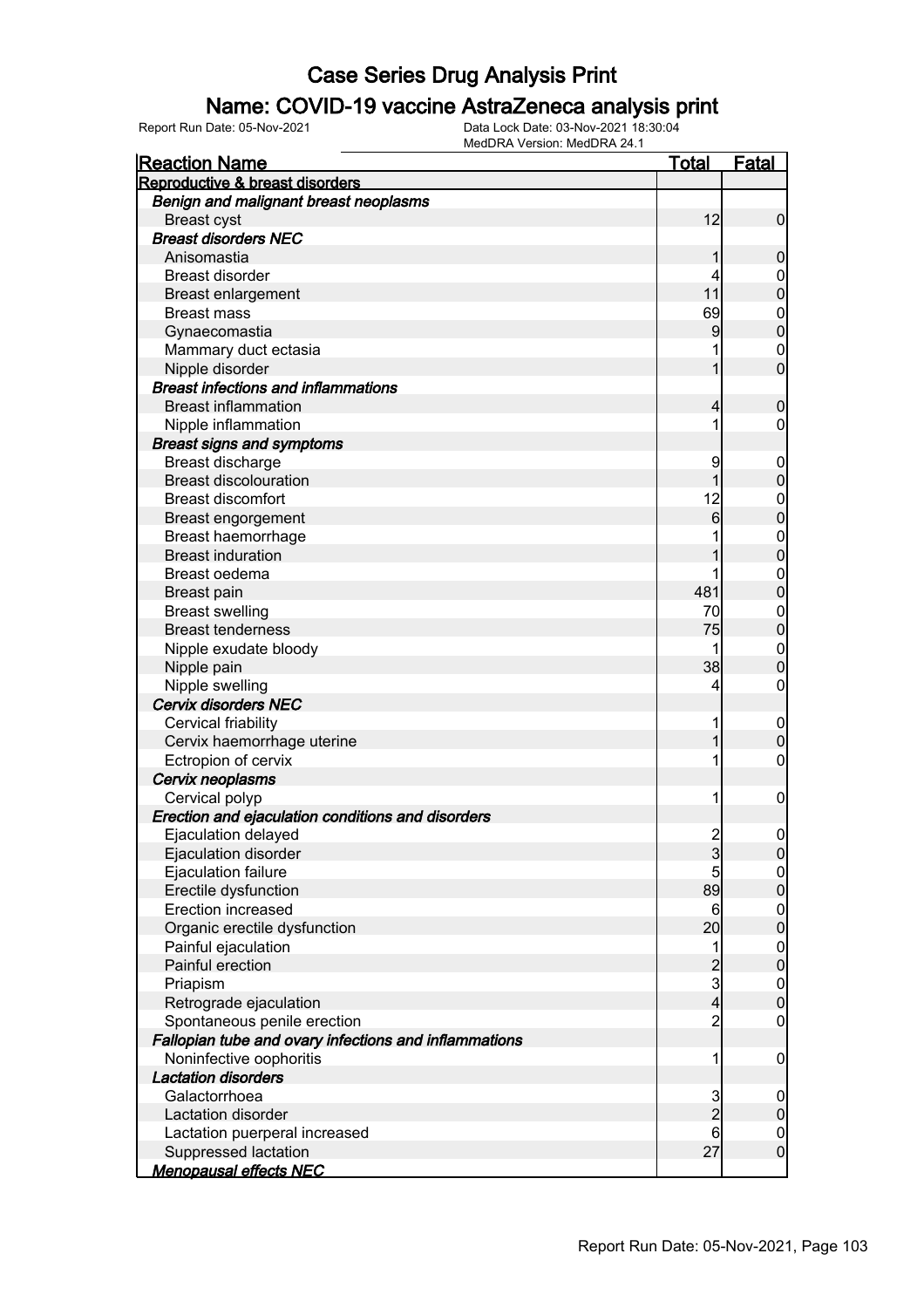### Name: COVID-19 vaccine AstraZeneca analysis print

| <b>Reaction Name</b>                                        | <b>Total</b>                               | <u>Fatal</u>                         |
|-------------------------------------------------------------|--------------------------------------------|--------------------------------------|
| Reproductive & breas conservative & breast disorders cont'd |                                            |                                      |
| Artificial menopause                                        | $\overline{c}$                             | $\mathbf 0$                          |
| Menopausal disorder                                         | $\mathbf{3}$                               | $\overline{0}$                       |
| Menopausal symptoms                                         | 58                                         | $\mathbf 0$                          |
| Menopause delayed                                           | 5                                          | $\mathbf 0$                          |
| Premature menopause                                         | 45                                         | $\overline{0}$                       |
| Menopausal effects on the genitourinary tract               |                                            |                                      |
| Atrophic vulvovaginitis                                     | 1                                          | $\boldsymbol{0}$                     |
| Postmenopausal haemorrhage                                  | 294                                        | $\boldsymbol{0}$                     |
| <b>Menstruation and uterine bleeding NEC</b>                |                                            |                                      |
| Abnormal uterine bleeding                                   | 7                                          | $\boldsymbol{0}$                     |
| Abnormal withdrawal bleeding                                | $5\overline{)}$                            | $\mathbf 0$                          |
| Dysmenorrhoea                                               | 1355                                       |                                      |
| Intermenstrual bleeding                                     | 669                                        | $0$ 0                                |
| Menstrual discomfort                                        | 13                                         |                                      |
| Menstrual disorder                                          | 1447                                       | $0$<br>0                             |
| Menstruation irregular                                      | 2191                                       |                                      |
| Premenstrual dysphoric disorder                             | 6                                          | $0$<br>0                             |
| Premenstrual headache                                       | 8                                          |                                      |
| Premenstrual pain                                           | 80                                         | $0$<br>0                             |
| Premenstrual syndrome                                       | 53                                         |                                      |
| Retrograde menstruation                                     | $\overline{4}$                             | $0\atop 0$                           |
| Withdrawal bleed                                            | 13                                         | $\boldsymbol{0}$                     |
| Menstruation with decreased bleeding                        |                                            |                                      |
| Amenorrhoea                                                 | 575                                        | $\boldsymbol{0}$                     |
| Hypomenorrhoea                                              | 416                                        | $\mathbf 0$                          |
| Menstruation delayed                                        | 3102                                       | $\mathbf 0$                          |
| Oligomenorrhoea                                             | 109                                        | $\overline{0}$                       |
| Menstruation with increased bleeding                        |                                            |                                      |
| Heavy menstrual bleeding                                    | 4493                                       | $\boldsymbol{0}$                     |
| Menometrorrhagia                                            | 17                                         | $\mathbf 0$                          |
| Polymenorrhoea                                              | 652                                        | $\overline{0}$                       |
| Ovarian and fallopian tube cysts and neoplasms              |                                            |                                      |
| Ovarian cyst                                                | 28                                         | $\mathbf 0$                          |
| Ovarian cyst ruptured                                       | $\overline{c}$                             |                                      |
| Polycystic ovaries                                          | 41                                         | $\begin{matrix} 0 \\ 0 \end{matrix}$ |
| Ovarian and fallopian tube disorders NEC                    |                                            |                                      |
| Fallopian tube spasm                                        | 1                                          | $\overline{0}$                       |
| Ovarian adhesion                                            | 1                                          | $\overline{0}$                       |
| Ovarian enlargement                                         |                                            | $\pmb{0}$                            |
| Ovarian failure                                             | $\begin{array}{c} 2 \\ 2 \\ 5 \end{array}$ | $\boldsymbol{0}$                     |
| Ovarian haemorrhage                                         |                                            | $\mathbf 0$                          |
| Ovarian hyperstimulation syndrome                           | 1                                          | $\boldsymbol{0}$                     |
| Ovarian necrosis                                            | 1                                          | $\mathbf 0$                          |
| Ovarian oedema                                              | 1                                          | $\boldsymbol{0}$                     |
| Ovarian vein thrombosis                                     | $\overline{c}$                             | $\mathbf 0$                          |
| Ovulation pain                                              | 53                                         | $\mathbf 0$                          |
| Premature ovulation                                         | 8                                          | $\overline{0}$                       |
| Pelvic prolapse conditions                                  |                                            |                                      |
| Vaginal prolapse                                            | $\overline{2}$                             | $\boldsymbol{0}$                     |
| Pelvis and broad ligament disorders NEC                     |                                            |                                      |
| Adnexa uteri pain                                           | 40                                         | $\boldsymbol{0}$                     |
| Pelvic haematoma                                            | 1                                          | $\overline{0}$                       |
| Pelvic haemorrhage                                          | 27                                         | $\overline{0}$                       |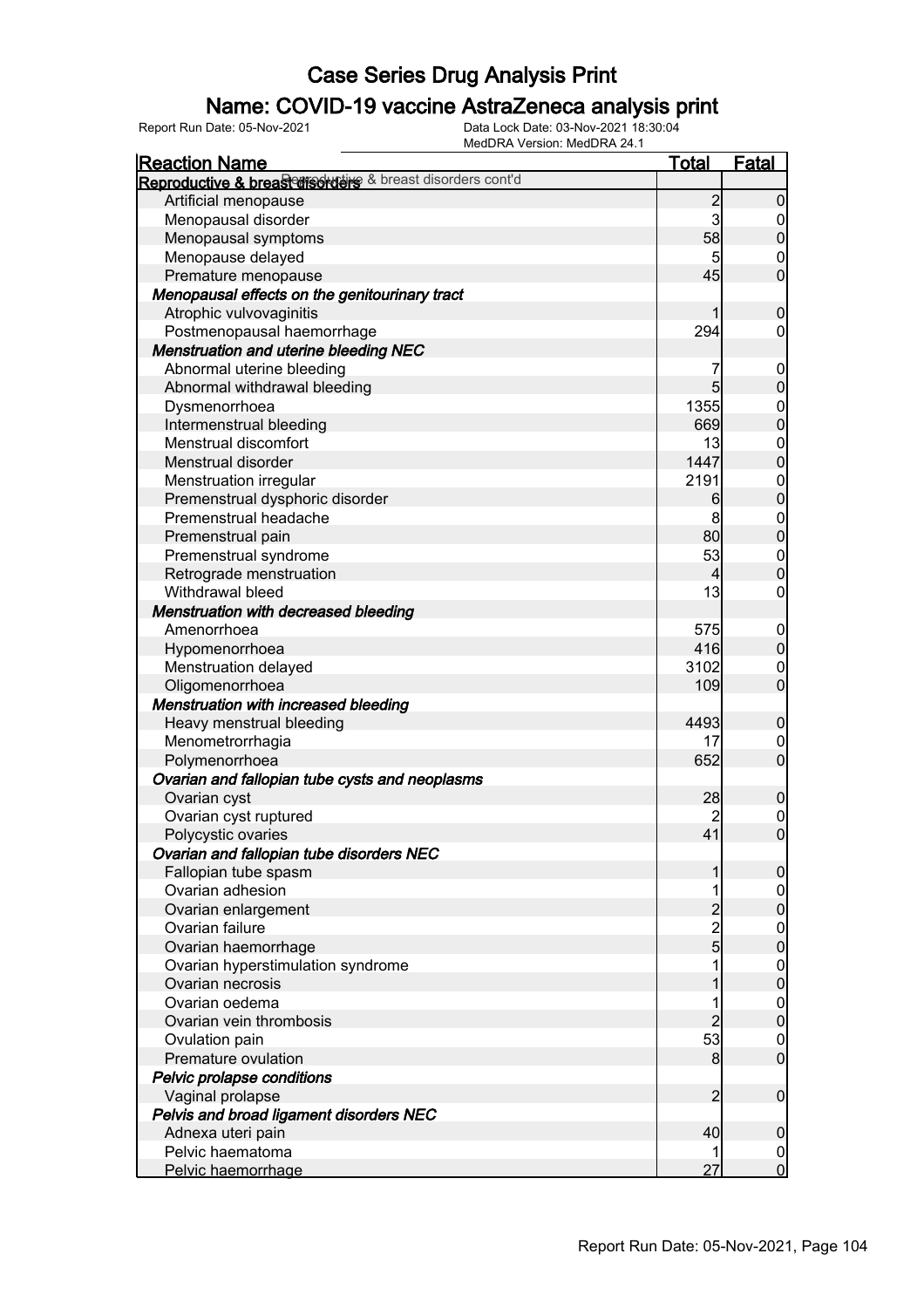### Name: COVID-19 vaccine AstraZeneca analysis print

| <b>Reaction Name</b>                                        | <b>Total</b>            | <b>Fatal</b>     |
|-------------------------------------------------------------|-------------------------|------------------|
| Reproductive & breas conservative & breast disorders cont'd |                         |                  |
| Pelvic organ prolapse                                       | 1                       | $\mathbf 0$      |
| Penile and scrotal infections and inflammations             |                         |                  |
| Balanoposthitis                                             | 4                       | $\mathbf 0$      |
| Penile disorders NEC (excl erection and ejaculation)        |                         |                  |
| Penile blister                                              | 6                       | $\mathbf 0$      |
| Penile burning sensation                                    |                         | $\mathbf 0$      |
| Penile curvature                                            | 4                       | $\boldsymbol{0}$ |
| Penile discharge                                            | 4                       | $\overline{0}$   |
| Penile erosion                                              |                         |                  |
| Penile exfoliation                                          |                         | $0\atop 0$       |
| Penile haemorrhage                                          | 7                       |                  |
| Penile oedema                                               | 3                       | $0\atop 0$       |
| Penile pain                                                 |                         | $\boldsymbol{0}$ |
| Penile size reduced                                         | $\frac{2}{2}$           | $\overline{0}$   |
| Penis disorder                                              | 10                      | $\mathbf 0$      |
| Peyronie's disease                                          | 4                       | $\mathbf 0$      |
| Prostate and seminal vesicles infections and inflammations  |                         |                  |
| <b>Prostatitis</b>                                          | 6                       | $\mathbf 0$      |
| Prostatic neoplasms and hypertrophy                         |                         |                  |
| Benign prostatic hyperplasia                                | $\overline{2}$          | $\mathbf 0$      |
| Prostatic signs, symptoms and disorders NEC                 |                         |                  |
| Prostatic pain                                              | 1                       | $\boldsymbol{0}$ |
| Prostatism                                                  | 1                       | 0                |
| Prostatomegaly                                              | 3                       | $\overline{0}$   |
| Reproductive tract disorders NEC (excl neoplasms)           |                         |                  |
| Female genital tract fistula                                | 1                       | $\boldsymbol{0}$ |
| <b>Genital blister</b>                                      | 5                       | $\mathbf 0$      |
| Genital dysaesthesia                                        | 1                       | $\overline{0}$   |
| Genital haemorrhage                                         | 31                      | $\mathbf{0}$     |
| Genital hyperaesthesia                                      | 1                       | $\overline{0}$   |
| Genital hypoaesthesia                                       |                         |                  |
| <b>Genital lesion</b>                                       | $\frac{2}{2}$           | $0\atop 0$       |
| Genital paraesthesia                                        | 5                       |                  |
| Genital ulceration                                          | 13                      | $0\atop 0$       |
| Perineal disorder                                           | $\overline{2}$          | $\overline{0}$   |
| Varicose veins pelvic                                       | 1                       | $\overline{0}$   |
| Reproductive tract infections and inflammations NEC         |                         |                  |
| Genital tract inflammation                                  | $\overline{2}$          | $\overline{0}$   |
| Reproductive tract neoplasms NEC                            |                         |                  |
| Genital cyst                                                | $\overline{2}$          | $\mathbf 0$      |
| Reproductive tract signs and symptoms NEC                   |                         |                  |
| Genital burning sensation                                   | 8                       | $\boldsymbol{0}$ |
| Genital discomfort                                          | 3                       | $\overline{0}$   |
| Genital erythema                                            | $\mathbf 1$             | $\mathbf 0$      |
| Genital pain                                                | 3                       |                  |
| Genital rash                                                | $6\phantom{a}$          | $0\atop 0$       |
| <b>Genital swelling</b>                                     | $\overline{\mathbf{c}}$ | $\boldsymbol{0}$ |
| Pelvic discomfort                                           | $\overline{4}$          | $\mathbf 0$      |
| Pelvic pain                                                 | 169                     | $\overline{0}$   |
| Perineal pain                                               | $\overline{2}$          | $\pmb{0}$        |
| Pruritus genital                                            | 9                       | $\boldsymbol{0}$ |
| <b>Scrotal disorders NEC</b>                                |                         |                  |
| Scrotal dermatitis                                          | 1                       | $\overline{0}$   |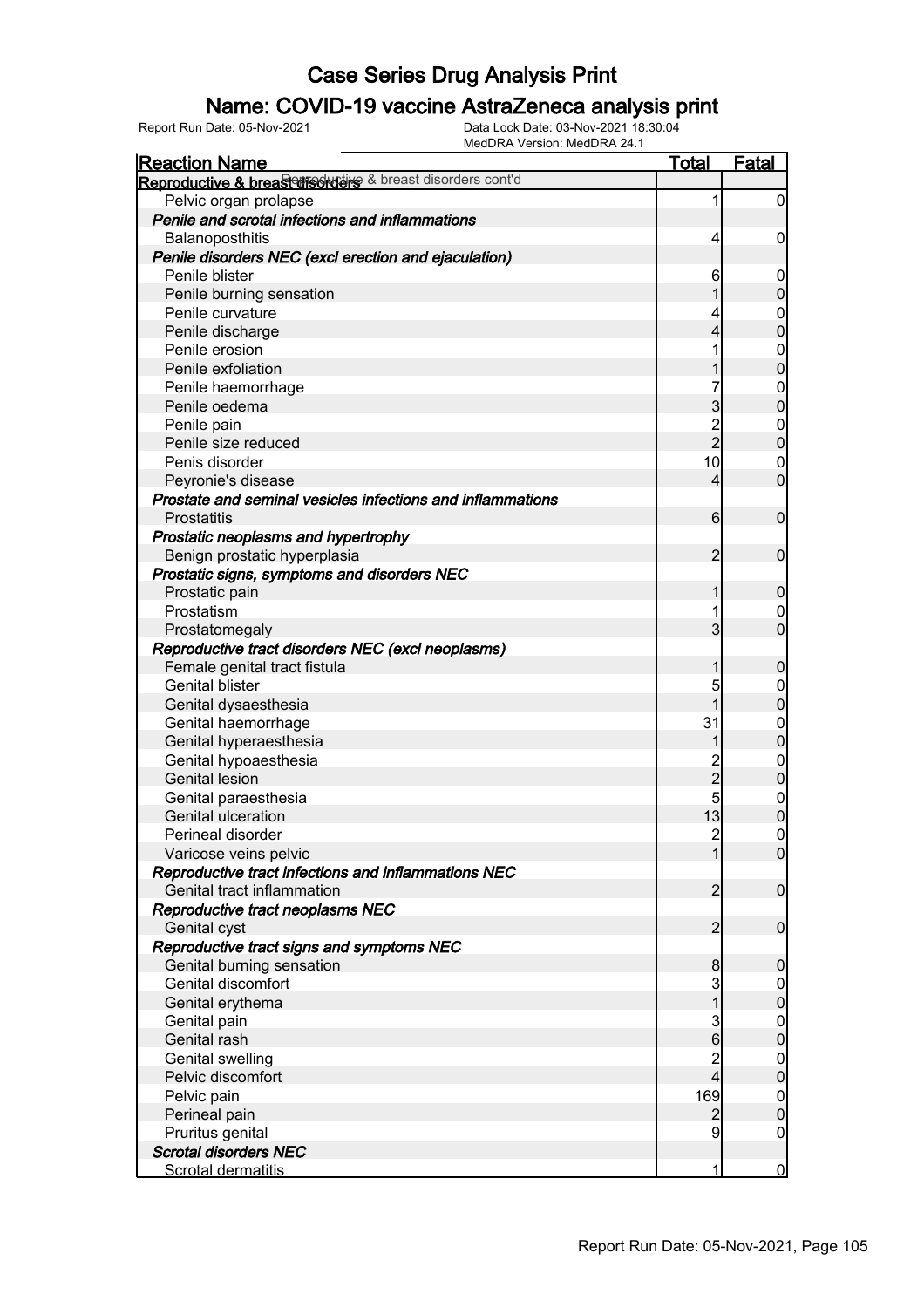### Name: COVID-19 vaccine AstraZeneca analysis print

| <b>Reaction Name</b>                                      | <b>Total</b>        | <b>Fatal</b>                   |
|-----------------------------------------------------------|---------------------|--------------------------------|
| Reproductive & breast disorders & breast disorders cont'd |                     |                                |
| Scrotal oedema                                            | 1                   | $\boldsymbol{0}$               |
| Scrotal pain                                              | 19                  | $\boldsymbol{0}$               |
| Scrotal swelling                                          | $\overline{5}$      | $\mathbf 0$                    |
| Varicocele                                                |                     | 0                              |
| Sexual function and fertility disorders NEC               |                     |                                |
| Dyspareunia                                               | 7                   | $\mathbf 0$                    |
| Female sexual dysfunction                                 | 1                   | $\mathbf 0$                    |
| Infertility                                               | 11                  | $\boldsymbol{0}$               |
| Infertility female                                        | $6\phantom{.}6$     | $\mathbf 0$                    |
| Infertility male                                          | 3                   | $\boldsymbol{0}$               |
| Male sexual dysfunction                                   | $\overline{2}$      | $\overline{0}$                 |
| Sexual dysfunction                                        | 14                  | $\mathbf 0$                    |
| Spermatogenesis and semen disorders                       |                     |                                |
| Aspermia                                                  | $\overline{2}$      | $\mathbf 0$                    |
| Haematospermia                                            | 17                  | $\mathbf 0$                    |
| Semen discolouration                                      | $\overline{c}$      | $\mathbf 0$                    |
| <b>Testicular and epididymal disorders NEC</b>            |                     |                                |
| Testicular atrophy                                        | 1                   | $\mathbf 0$                    |
| Testicular disorder                                       | 8                   | $\boldsymbol{0}$               |
| <b>Testicular mass</b>                                    |                     | $\boldsymbol{0}$               |
| Testicular oedema                                         | $\overline{2}$      | $\mathbf 0$                    |
| Testicular pain                                           | 107                 | $\boldsymbol{0}$               |
| <b>Testicular retraction</b>                              | 3                   | $\pmb{0}$                      |
| <b>Testicular swelling</b>                                | 23                  | $\mathbf 0$                    |
| Testis discomfort                                         | 6                   | $\overline{0}$                 |
| Testicular and epididymal infections and inflammations    |                     |                                |
| Orchitis noninfective                                     | 1                   | $\mathbf 0$                    |
|                                                           |                     |                                |
| Testicular and epididymal neoplasms                       | 1                   |                                |
| Epididymal cyst                                           |                     | $\mathbf 0$<br>$\mathbf 0$     |
| <b>Testicular cyst</b><br><b>Uterine disorders NEC</b>    |                     |                                |
| Adenomyosis                                               | 13                  |                                |
|                                                           |                     | $\mathbf 0$                    |
| Endometrial hyperplasia                                   |                     | $\mathbf 0$                    |
| <b>Endometrial thickening</b>                             | 83                  | $\mathbf{0}$<br>$\overline{0}$ |
| Endometriosis                                             |                     |                                |
| Metrorrhoea                                               | 1<br>$\overline{2}$ | $\frac{0}{0}$                  |
| Uterine enlargement                                       |                     |                                |
| Uterine haemorrhage                                       | 69                  | $0$<br>0                       |
| Uterine pain                                              | 10                  |                                |
| <b>Uterine neoplasms</b>                                  |                     |                                |
| Uterine cyst                                              | 1                   | $\boldsymbol{0}$               |
| Uterine polyp                                             | 4                   | $\mathbf 0$                    |
| Uterine tone disorders                                    |                     |                                |
| Uterine spasm                                             | 23                  | $\mathbf 0$                    |
| Vaginal and vulval infections and inflammations           |                     |                                |
| Vulvovaginal inflammation                                 | $\overline{2}$      | $\mathbf 0$                    |
| Vulvovaginal cysts and neoplasms                          |                     |                                |
| Bartholin's cyst                                          | $\overline{c}$      | $\mathbf 0$                    |
| Vaginal cyst                                              | 14                  | $\mathbf 0$                    |
| Vulva cyst                                                |                     | $\mathbf 0$                    |
| <b>Vulvovaginal disorders NEC</b>                         |                     |                                |
| Vaginal disorder                                          |                     | $\mathbf 0$                    |
| Vaginal haemorrhage                                       | 1270                | $\overline{0}$                 |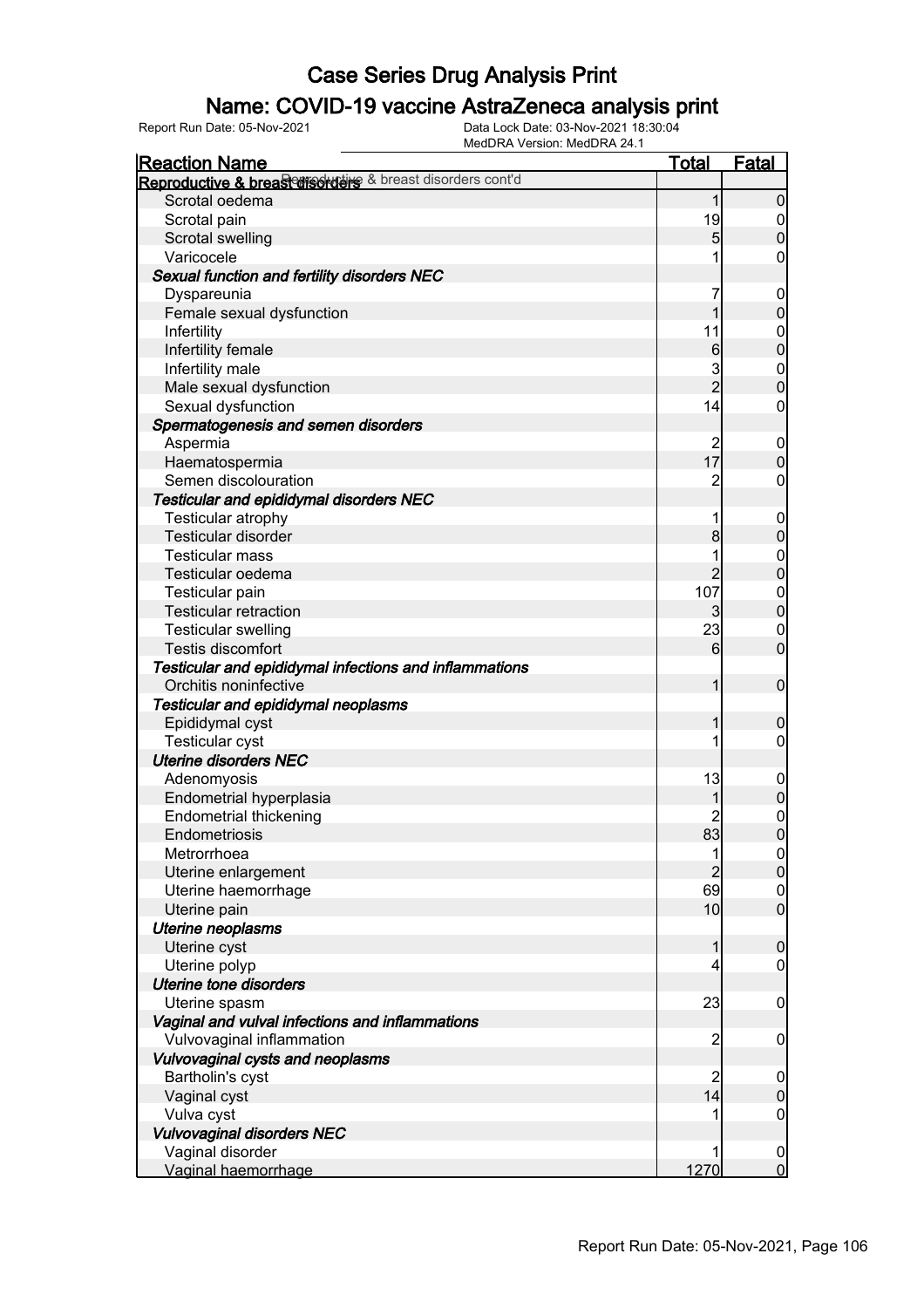### Name: COVID-19 vaccine AstraZeneca analysis print

| <b>Reaction Name</b>                                        | <u>Total</u> | <u>Fatal</u> |
|-------------------------------------------------------------|--------------|--------------|
| Reproductive & breas conservative & breast disorders cont'd |              |              |
| Vaginal ulceration                                          |              |              |
| Vulval disorder                                             | 3            |              |
| Vulval haemorrhage                                          | 32           |              |
| Vulval ulceration                                           |              | 0            |
| Vulvovaginal ulceration                                     |              |              |
| Vulvovaginal signs and symptoms                             |              |              |
| Clitoral engorgement                                        |              |              |
| Coital bleeding                                             |              |              |
| Enlarged clitoris                                           |              |              |
| Labia enlarged                                              | 2            | 0            |
| Vaginal discharge                                           | 88           | 0            |
| Vaginal lesion                                              |              | 0            |
| Vaginal odour                                               | 5            | 0            |
| Vulval oedema                                               |              | 0            |
| Vulvovaginal burning sensation                              | 9            | 0            |
| Vulvovaginal discomfort                                     | 8            | 0            |
| Vulvovaginal dryness                                        | 12           | 0            |
| Vulvovaginal erythema                                       |              | 0            |
| Vulvovaginal pain                                           | 36           | 0            |
| Vulvovaginal pruritus                                       | 12           | 0            |
| Vulvovaginal rash                                           |              |              |
| Vulvovaginal swelling                                       |              | 0            |
| Reproductive & breast disorders SOC TOTAL                   | 19167        | 0            |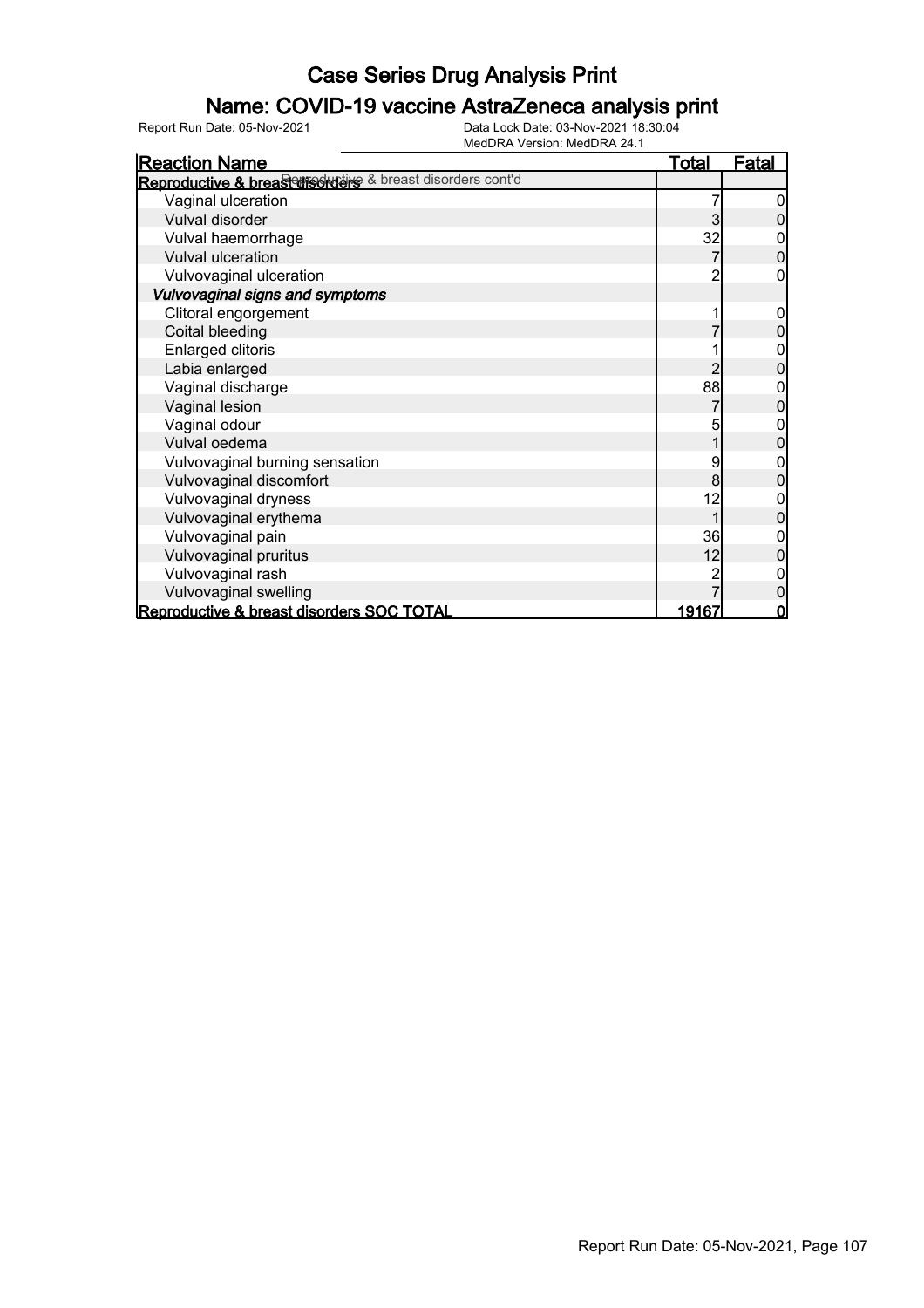### Name: COVID-19 vaccine AstraZeneca analysis print

| <b>Reaction Name</b>                                                                                                                                                                                              | <u>Total</u>                                               | <b>Fatal</b>                                                                                                                                       |
|-------------------------------------------------------------------------------------------------------------------------------------------------------------------------------------------------------------------|------------------------------------------------------------|----------------------------------------------------------------------------------------------------------------------------------------------------|
| <b>Respiratory disorders</b>                                                                                                                                                                                      |                                                            |                                                                                                                                                    |
| <b>Breathing abnormalities</b>                                                                                                                                                                                    |                                                            |                                                                                                                                                    |
| Apnoea                                                                                                                                                                                                            | 13                                                         | 0                                                                                                                                                  |
| Apnoeic attack                                                                                                                                                                                                    |                                                            | $\overline{0}$                                                                                                                                     |
| Cheyne-Stokes respiration                                                                                                                                                                                         | $\overline{2}$                                             | 0                                                                                                                                                  |
| Dyspnoea                                                                                                                                                                                                          | 7427                                                       | $\boldsymbol{0}$                                                                                                                                   |
| Dyspnoea at rest                                                                                                                                                                                                  | 15                                                         | $\mathbf{0}$                                                                                                                                       |
| Dyspnoea exertional                                                                                                                                                                                               | 59                                                         | $\mathbf{0}$                                                                                                                                       |
| Dyspnoea paroxysmal nocturnal                                                                                                                                                                                     |                                                            | $\mathbf 0$                                                                                                                                        |
| Grunting                                                                                                                                                                                                          | $\overline{2}$                                             | $\mathbf{0}$                                                                                                                                       |
| Hyperventilation                                                                                                                                                                                                  | 98                                                         | $\overline{0}$                                                                                                                                     |
| Hypopnoea                                                                                                                                                                                                         | 227                                                        | $\mathbf{0}$                                                                                                                                       |
| Hypoventilation                                                                                                                                                                                                   |                                                            | $\mathbf 0$                                                                                                                                        |
| Irregular breathing                                                                                                                                                                                               | 26                                                         | $\mathbf{0}$                                                                                                                                       |
| Mouth breathing                                                                                                                                                                                                   | 8                                                          | $\overline{0}$                                                                                                                                     |
| Orthopnoea                                                                                                                                                                                                        | $\mathsf{3}$                                               | $\mathbf{0}$                                                                                                                                       |
| Respiration abnormal                                                                                                                                                                                              | 107                                                        | $\overline{0}$                                                                                                                                     |
| Respiratory arrest                                                                                                                                                                                                | 26                                                         | $\boldsymbol{0}$                                                                                                                                   |
| Respiratory distress                                                                                                                                                                                              | 11                                                         | $\overline{0}$                                                                                                                                     |
| Respiratory fatigue                                                                                                                                                                                               | 7                                                          | $\mathbf{0}$                                                                                                                                       |
| Sleep apnoea syndrome                                                                                                                                                                                             | 31                                                         | $\overline{0}$                                                                                                                                     |
| Tachypnoea                                                                                                                                                                                                        | 36                                                         | $\boldsymbol{0}$                                                                                                                                   |
| <b>Bronchial conditions NEC</b>                                                                                                                                                                                   |                                                            |                                                                                                                                                    |
| Bronchial haemorrhage                                                                                                                                                                                             | 1                                                          | $\boldsymbol{0}$                                                                                                                                   |
| <b>Bronchial secretion retention</b>                                                                                                                                                                              | 1                                                          | $\overline{0}$                                                                                                                                     |
| <b>Bronchiectasis</b>                                                                                                                                                                                             | 16                                                         | 0                                                                                                                                                  |
| Bronchospasm and obstruction                                                                                                                                                                                      |                                                            |                                                                                                                                                    |
| Aspirin-exacerbated respiratory disease                                                                                                                                                                           | 1                                                          | $\mathbf 0$                                                                                                                                        |
| Asthma                                                                                                                                                                                                            | 616                                                        | $\pmb{0}$                                                                                                                                          |
| Asthma exercise induced                                                                                                                                                                                           | 3                                                          | $\boldsymbol{0}$                                                                                                                                   |
| Asthma late onset                                                                                                                                                                                                 | $\overline{3}$                                             | $\mathbf 0$                                                                                                                                        |
| Asthma-chronic obstructive pulmonary disease overlap syndrome                                                                                                                                                     |                                                            | $\mathbf{0}$                                                                                                                                       |
| Asthmatic crisis                                                                                                                                                                                                  | $\frac{2}{5}$                                              | $\overline{0}$                                                                                                                                     |
| Bronchial oedema                                                                                                                                                                                                  | 1                                                          | $\boldsymbol{0}$                                                                                                                                   |
| <b>Bronchitis chronic</b>                                                                                                                                                                                         |                                                            | $\overline{0}$                                                                                                                                     |
| Bronchospasm                                                                                                                                                                                                      | 18                                                         | $\overline{0}$                                                                                                                                     |
| Chronic obstructive pulmonary disease                                                                                                                                                                             | 50                                                         | 4                                                                                                                                                  |
| Cough variant asthma                                                                                                                                                                                              | 9                                                          | $\overline{0}$                                                                                                                                     |
| Obstructive airways disorder                                                                                                                                                                                      | $\overline{2}$                                             | $\overline{0}$                                                                                                                                     |
| Reversible airways obstruction                                                                                                                                                                                    |                                                            | $\mathbf 0$                                                                                                                                        |
| Wheezing                                                                                                                                                                                                          | 628                                                        | $\overline{0}$                                                                                                                                     |
| Conditions associated with abnormal gas exchange                                                                                                                                                                  |                                                            |                                                                                                                                                    |
| Asphyxia                                                                                                                                                                                                          | 3                                                          | $\mathbf 0$                                                                                                                                        |
|                                                                                                                                                                                                                   |                                                            |                                                                                                                                                    |
|                                                                                                                                                                                                                   |                                                            |                                                                                                                                                    |
|                                                                                                                                                                                                                   |                                                            |                                                                                                                                                    |
|                                                                                                                                                                                                                   |                                                            |                                                                                                                                                    |
|                                                                                                                                                                                                                   |                                                            |                                                                                                                                                    |
|                                                                                                                                                                                                                   |                                                            |                                                                                                                                                    |
|                                                                                                                                                                                                                   |                                                            |                                                                                                                                                    |
|                                                                                                                                                                                                                   |                                                            |                                                                                                                                                    |
|                                                                                                                                                                                                                   |                                                            |                                                                                                                                                    |
|                                                                                                                                                                                                                   |                                                            |                                                                                                                                                    |
|                                                                                                                                                                                                                   |                                                            |                                                                                                                                                    |
| Hypercapnia<br>Hypoxia<br>Coughing and associated symptoms<br>Allergic cough<br>Cough<br>Haemoptysis<br>Productive cough<br>Sputum discoloured<br>Sputum increased<br>Sputum retention<br>Diaphragmatic disorders | 70<br>8<br>3931<br>143<br>201<br>14<br>$\overline{c}$<br>1 | $\boldsymbol{0}$<br>$\overline{1}$<br>$\mathbf 0$<br>$\mathbf 0$<br>$\overline{0}$<br>$\mathbf{0}$<br>$\overline{0}$<br>$\mathbf 0$<br>$\mathbf 0$ |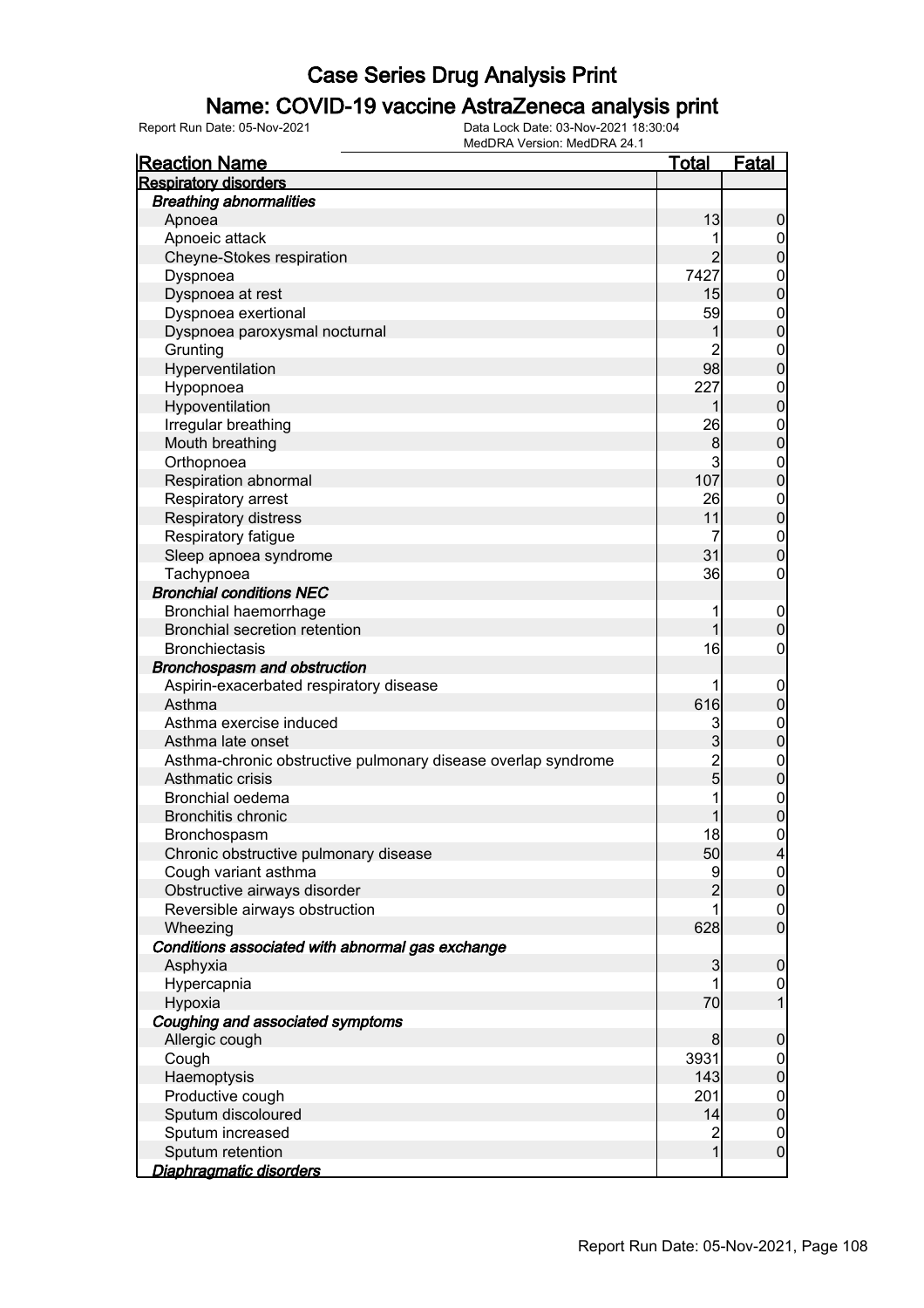### Name: COVID-19 vaccine AstraZeneca analysis print

| <b>Reaction Name</b>                                                                 | <u>Total</u>         | <b>Fatal</b>     |
|--------------------------------------------------------------------------------------|----------------------|------------------|
| Respiratory disorders espiratory disorders cont'd                                    |                      |                  |
| Diaphragmatic paralysis                                                              | 1                    | 0                |
| Diaphragmatic spasm                                                                  | $\overline{2}$       | 0                |
| Laryngeal and adjacent sites disorders NEC (excl infections and                      |                      |                  |
| neoplasms)                                                                           |                      |                  |
| Reflux laryngitis                                                                    | 3                    | 0                |
| Vocal cord disorder                                                                  | 6                    | 0                |
| Vocal cord dysfunction                                                               | 5                    | 0                |
| Vocal cord thickening                                                                | $\overline{2}$       | 0                |
| Laryngeal spasm, oedema and obstruction                                              |                      |                  |
| Epiglottic oedema                                                                    |                      | 0                |
| Laryngeal oedema                                                                     | 3                    | $\boldsymbol{0}$ |
| Laryngospasm                                                                         | 3                    | 0                |
| Stridor                                                                              | 21                   | 0                |
| Lower respiratory tract inflammatory and immunologic conditions<br><b>Alveolitis</b> | $\overline{c}$       | $\mathbf 0$      |
| Autoimmune lung disease                                                              | 1                    | 0                |
| Eosinophilic pneumonia                                                               | $\overline{c}$       | 0                |
| Hypersensitivity pneumonitis                                                         | 1                    | 0                |
| Pneumonitis                                                                          | 34                   | 1                |
|                                                                                      | 2                    | 0                |
| Pulmonary sarcoidosis                                                                | 1                    | 0                |
| Pulmonary vasculitis<br>Lower respiratory tract signs and symptoms                   |                      |                  |
|                                                                                      | 47                   |                  |
| Hiccups                                                                              |                      | $\mathbf 0$<br>0 |
| Lower respiratory tract congestion                                                   | 4<br>7               |                  |
| Lung opacity                                                                         | 48                   | 0                |
| Pleuritic pain                                                                       |                      | 0                |
| Pulmonary haemorrhage                                                                | 7<br>228             | 1                |
| Pulmonary pain                                                                       |                      | 0                |
| Rales<br><b>Mediastinal disorders</b>                                                | 2                    | 0                |
|                                                                                      |                      |                  |
| Pulmonary hilum mass                                                                 | 1                    | 0                |
| Nasal congestion and inflammations                                                   |                      |                  |
| Nasal congestion<br>Nasal inflammation                                               | 469                  | $\mathbf 0$      |
|                                                                                      |                      | $\overline{0}$   |
| Rhinitis allergic                                                                    | 27                   | $\overline{0}$   |
| Rhinitis perennial                                                                   |                      | $\overline{0}$   |
| <b>Nasal disorders NEC</b>                                                           |                      |                  |
| Epistaxis                                                                            | 2254                 | 0                |
| Intranasal hypoaesthesia                                                             | 1                    | 0                |
| Nasal crusting                                                                       | 6                    | $\overline{0}$   |
| Nasal cyst                                                                           | 2<br>7               | $\boldsymbol{0}$ |
| Nasal disorder                                                                       |                      | $\overline{0}$   |
| Nasal dryness<br>Nasal mucosal discolouration                                        | 68                   | $\boldsymbol{0}$ |
|                                                                                      | 1                    | $\overline{0}$   |
| Nasal odour                                                                          | $\overline{c}$<br>15 | $\boldsymbol{0}$ |
| Nasal oedema                                                                         |                      | $\overline{0}$   |
| Nasal polyps                                                                         | 1                    | $\boldsymbol{0}$ |
| Nasal pruritus                                                                       | 12                   | $\overline{0}$   |
| Nasal septum deviation                                                               | 1                    | $\boldsymbol{0}$ |
| Nasal septum perforation                                                             |                      | $\overline{0}$   |
| Nasal ulcer                                                                          | 4                    | $\boldsymbol{0}$ |
| <b>Neonatal hypoxic conditions</b>                                                   |                      |                  |
| Gasping syndrome                                                                     | 2                    | $\overline{0}$   |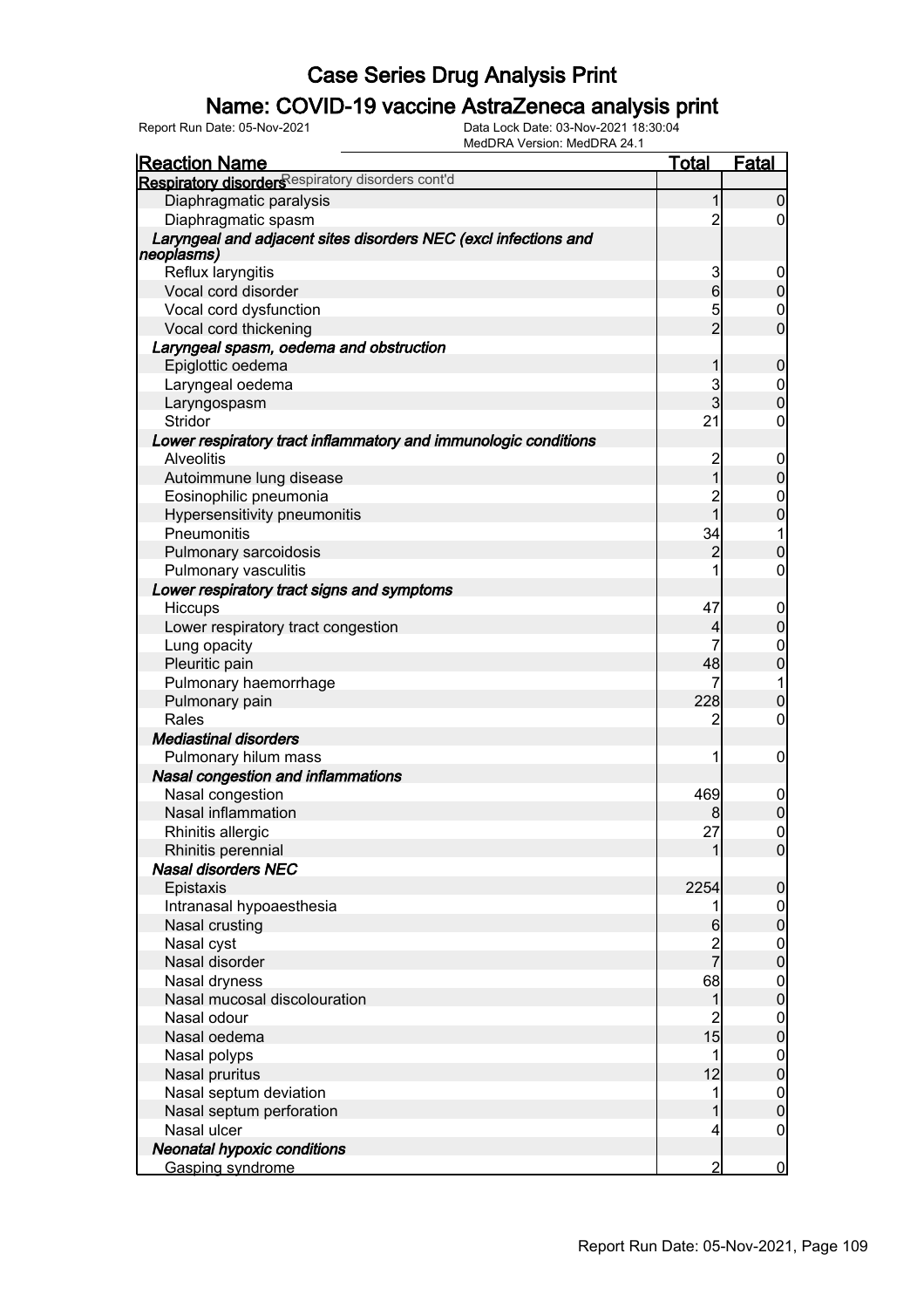### Name: COVID-19 vaccine AstraZeneca analysis print

| <b>Reaction Name</b>                                      | <u>Total</u>   | <b>Fatal</b>                     |
|-----------------------------------------------------------|----------------|----------------------------------|
| Respiratory disorders espiratory disorders cont'd         |                |                                  |
| Paranasal sinus disorders (excl infections and neoplasms) |                |                                  |
| Allergic sinusitis                                        |                | $\mathbf 0$                      |
| Paranasal sinus haemorrhage                               | $\frac{2}{5}$  | $\pmb{0}$                        |
| Paranasal sinus hypersecretion                            |                |                                  |
| Paranasal sinus inflammation                              | 4              | $0\atop 0$                       |
| Sinonasal obstruction                                     | 11             | $\boldsymbol{0}$                 |
| Sinus congestion                                          | 90             | $\overline{0}$                   |
| Sinus disorder                                            | 16             | $\mathbf 0$                      |
| Sinus polyp                                               | 3              | $\overline{0}$                   |
| Parenchymal lung disorders NEC                            |                |                                  |
| Atelectasis                                               | 7              | $\boldsymbol{0}$                 |
| Cystic lung disease                                       |                |                                  |
| Emphysema                                                 | 4              | $0\atop 0$                       |
| Idiopathic pulmonary fibrosis                             | 3              |                                  |
| Interstitial lung disease                                 | 23             | $\frac{0}{2}$                    |
| Lung consolidation                                        | 9              |                                  |
| Lung cyst                                                 |                | $\begin{matrix}0\\0\end{matrix}$ |
| Lung induration                                           |                |                                  |
| Lung infiltration                                         | $\overline{2}$ | $0\atop 0$                       |
| Pulmonary alveolar haemorrhage                            |                |                                  |
| Pulmonary calcification                                   |                | $0\atop 0$                       |
| Pulmonary cavitation                                      | 3              | $\mathbf 0$                      |
| Pulmonary fibrosis                                        | 10             | $\overline{0}$                   |
| Pharyngeal disorders (excl infections and neoplasms)      |                |                                  |
| Oropharyngeal swelling                                    | $\overline{c}$ | $\boldsymbol{0}$                 |
| Pharyngeal erythema                                       | 5              |                                  |
| Pharyngeal haemorrhage                                    | $\mathbf{1}$   | $0\atop 0$                       |
| Pharyngeal hypoaesthesia                                  | 40             |                                  |
| Pharyngeal inflammation                                   | 1              | $0\atop 0$                       |
| Pharyngeal oedema                                         | 13             |                                  |
| Pharyngeal paraesthesia                                   | 36             | $0\atop 0$                       |
| Pharyngeal swelling                                       | 291            |                                  |
| Pharyngeal ulceration                                     | 15             | $0\atop 0$                       |
| Tonsillar disorder                                        |                | $\mathbf{0}$                     |
| Tonsillar erythema                                        | 7              | $\overline{0}$                   |
| Tonsillar haemorrhage                                     | 1              | 0                                |
| Tonsillar hypertrophy                                     | 64             | $\overline{0}$                   |
| <b>Tonsillar inflammation</b>                             | 4              |                                  |
| <b>Tonsillar ulcer</b>                                    | $\overline{2}$ | $0\atop 0$                       |
| Tonsillolith                                              |                | $\boldsymbol{0}$                 |
| <b>Pleural conditions NEC</b>                             |                |                                  |
| Pleural thickening                                        | 1              | $\mathbf 0$                      |
| <b>Pleural infections and inflammations</b>               |                |                                  |
| Lupus pleurisy                                            | 2              | $\boldsymbol{0}$                 |
| Pleurisy                                                  | 52             | $\overline{0}$                   |
| Pneumothorax and pleural effusions NEC                    |                |                                  |
| Haemothorax                                               | 1              | $\boldsymbol{0}$                 |
| Pleural effusion                                          | 47             |                                  |
| Pneumothorax                                              | 11             | $\mathbf 0$                      |
| Pneumothorax spontaneous                                  |                | $\mathbf 0$                      |
| <b>Pulmonary hypertensions</b>                            |                |                                  |
| Pulmonary hypertension                                    | 6              | 1                                |
| <b>Pulmonary oedemas</b>                                  |                |                                  |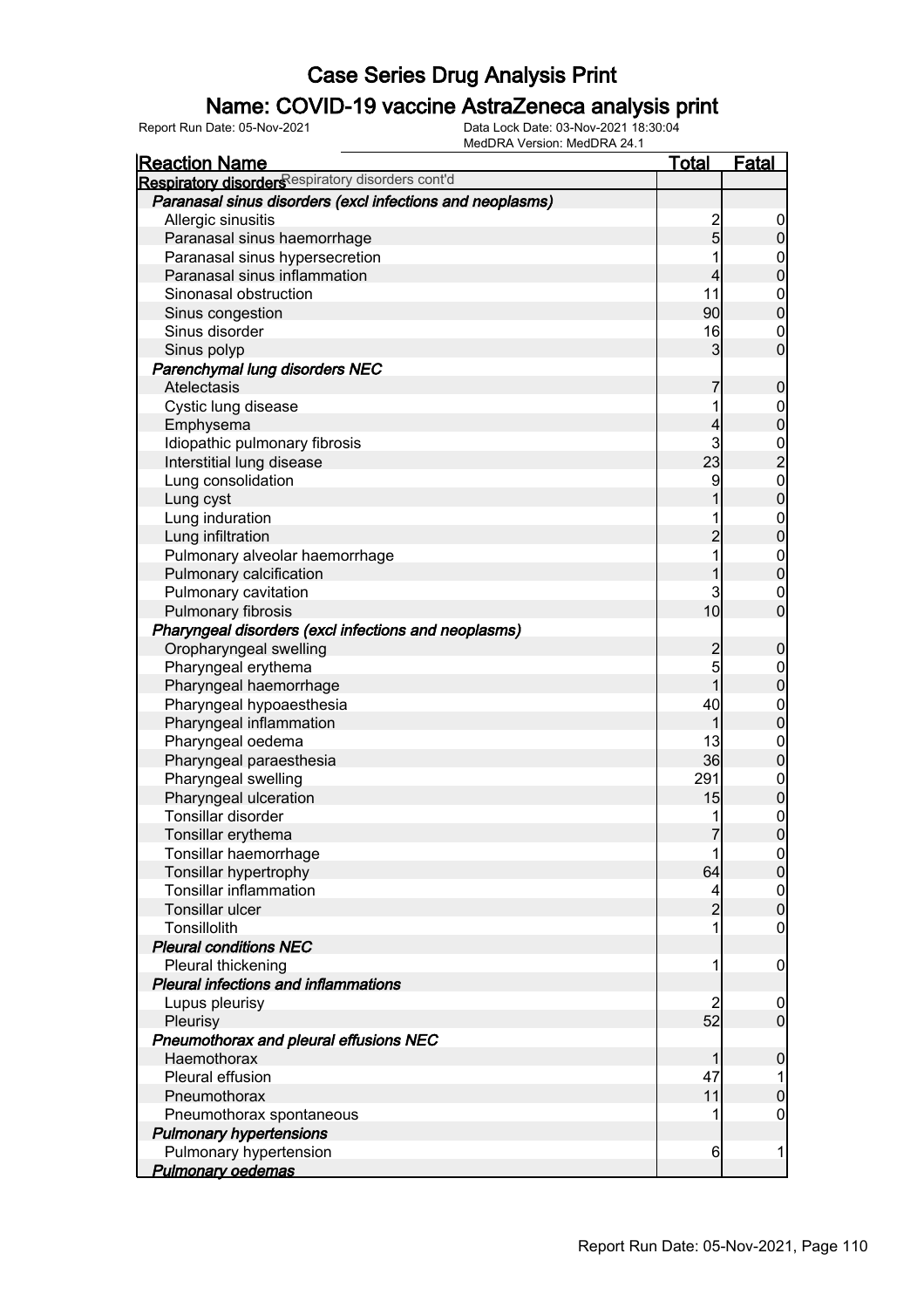### Name: COVID-19 vaccine AstraZeneca analysis print

| <b>Reaction Name</b>                               | <u>Total</u>   | Fatal                                 |
|----------------------------------------------------|----------------|---------------------------------------|
| Respiratory disorders espiratory disorders cont'd  |                |                                       |
| Acute lung injury                                  | 1              | $\overline{0}$                        |
| Acute pulmonary oedema                             | $\mathbf{3}$   | $\boldsymbol{0}$                      |
| Acute respiratory distress syndrome                | 1              | $\boldsymbol{0}$                      |
| Pulmonary congestion                               | 22             | $\overline{0}$                        |
| Pulmonary oedema                                   | 39             |                                       |
| Pulmonary thrombotic and embolic conditions        |                |                                       |
| Pulmonary artery thrombosis                        | $\overline{c}$ | 0                                     |
| Pulmonary embolism                                 | 1640           | 107                                   |
| Pulmonary infarction                               | 15             |                                       |
| Pulmonary thrombosis                               | 25             |                                       |
| Pulmonary venous thrombosis                        | 4              | 0                                     |
| <b>Respiratory failures (excl neonatal)</b>        |                |                                       |
| Acute respiratory failure                          | 3              |                                       |
| Respiratory failure                                | 26             | $\overline{3}$                        |
| <b>Respiratory signs and symptoms NEC</b>          |                |                                       |
| Allergic respiratory symptom                       | 11             | $\boldsymbol{0}$                      |
| Diaphragmalgia                                     | 15             |                                       |
| Nasal flaring                                      | 1              | $0$ 0                                 |
| Painful respiration                                | 9              |                                       |
| Pleural rub                                        | $\overline{1}$ | $0$<br>0                              |
| Respiratory symptom                                | 22             |                                       |
| Suffocation feeling                                | 5              | $\begin{matrix} 0 \\ 0 \end{matrix}$  |
| Use of accessory respiratory muscles               | $\overline{2}$ | $\boldsymbol{0}$                      |
| <b>Respiratory tract disorders NEC</b>             |                |                                       |
| Aspiration                                         | 10             |                                       |
| Chronic respiratory disease                        | $\overline{2}$ | $\begin{array}{c} 2 \\ 1 \end{array}$ |
| Lung disorder                                      | 10             |                                       |
| Pulmonary mass                                     | $\overline{9}$ | $0\atop 0$                            |
| Respiratory disorder                               | 10             |                                       |
| Respiratory tract congestion                       | 10             | $0$<br>0                              |
| Respiratory tract haemorrhage                      | $\overline{c}$ |                                       |
| Respiratory tract irritation                       | 10             | $0\atop 0$                            |
| Respiratory tract oedema                           | 3              | $\mathbf 0$                           |
| Thoracic musculoskeletal disorders                 |                |                                       |
| Respiratory muscle weakness                        | $\overline{2}$ | $\mathbf 0$                           |
| Tracheal disorders (excl infections and neoplasms) |                |                                       |
| <b>Tracheal fistula</b>                            | 1              | 0                                     |
| Tracheal pain                                      | 4              | $\overline{0}$                        |
| Upper respiratory tract signs and symptoms         |                |                                       |
| Aphonia                                            | 113            | $\boldsymbol{0}$                      |
| Catarrh                                            | 66             | $\boldsymbol{0}$                      |
| Choking                                            | 21             | $\overline{0}$                        |
| Choking sensation                                  | 11             |                                       |
| Dry throat                                         | 258            | $0\atop 0$                            |
| Dysphonia                                          | 168            |                                       |
| Increased upper airway secretion                   | $\overline{4}$ | $\begin{matrix} 0 \\ 0 \end{matrix}$  |
| Increased viscosity of upper respiratory secretion | 21             |                                       |
| Laryngeal pain                                     | 1              | $0\atop 0$                            |
| Nasal discharge discolouration                     | $\overline{c}$ | $\boldsymbol{0}$                      |
| Nasal discomfort                                   | 113            | $\overline{0}$                        |
| Nasal obstruction                                  | $\overline{2}$ | $\boldsymbol{0}$                      |
| Oropharyngeal blistering                           | 27             | $\mathbf 0$                           |
| Oropharyngeal discomfort                           | 38             | $\overline{0}$                        |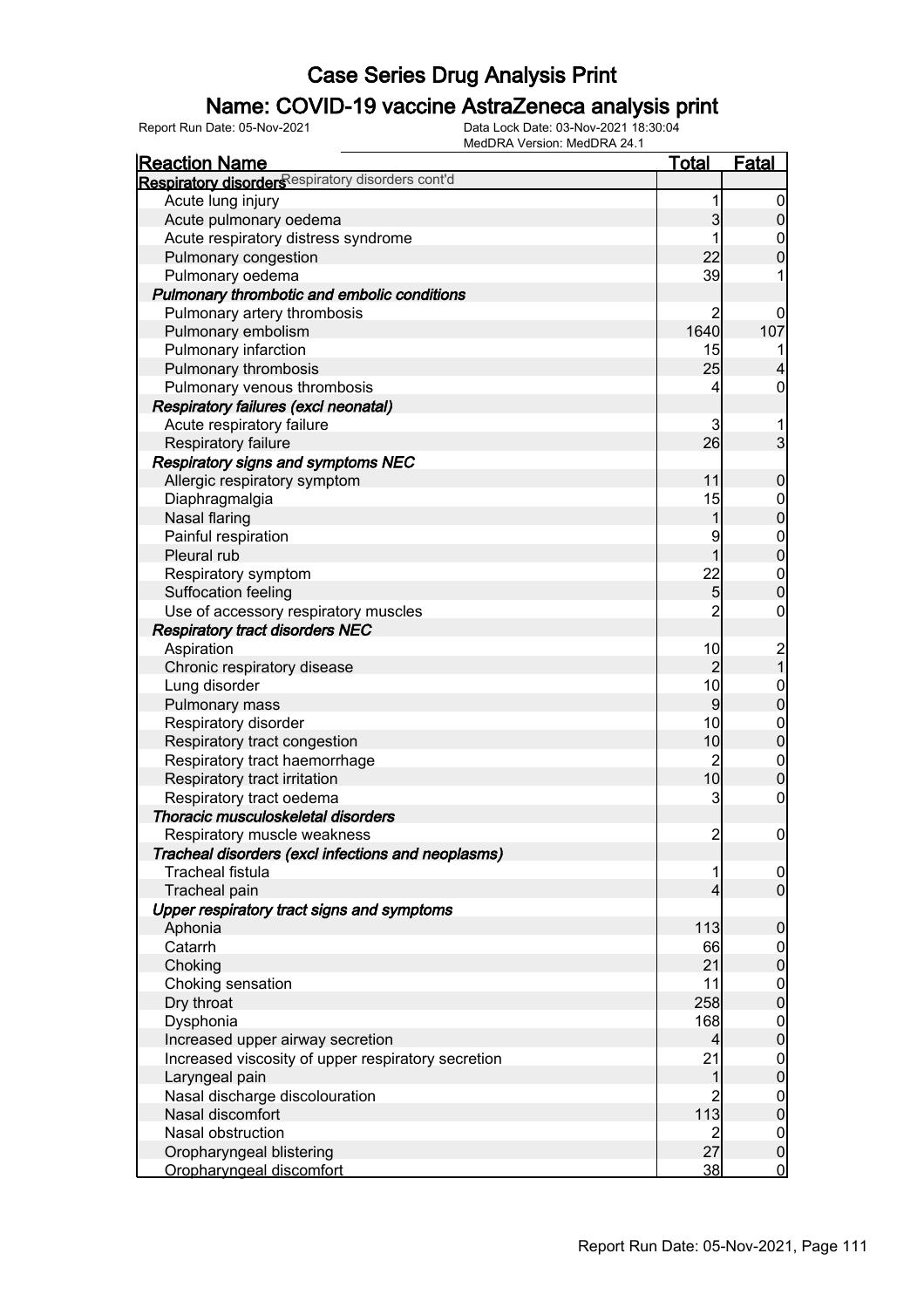### Name: COVID-19 vaccine AstraZeneca analysis print

| <b>Reaction Name</b>                              | <b>Total</b> | <b>Fatal</b> |
|---------------------------------------------------|--------------|--------------|
| Respiratory disorders espiratory disorders cont'd |              |              |
| Oropharyngeal pain                                | 4198         |              |
| Oropharyngeal plaque                              |              |              |
| Paranasal sinus discomfort                        | 76           |              |
| Rhinalgia                                         | 34           |              |
| Rhinorrhoea                                       | 1668         |              |
| Sinus pain                                        | 599          |              |
| Sneezing                                          | 509          | 0            |
| Snoring                                           |              |              |
| Throat clearing                                   |              |              |
| Throat irritation                                 | 21           |              |
| <b>Throat lesion</b>                              |              |              |
| Throat tightness                                  | 224          |              |
| Upper airway obstruction                          |              | 0            |
| Upper respiratory tract congestion                |              |              |
| Upper-airway cough syndrome                       | 26           |              |
| Yawning                                           | 71           |              |
| Vascular pulmonary disorders NEC                  |              |              |
| Pulmonary artery occlusion                        |              |              |
| Pulmonary vascular disorder                       |              |              |
| <b>Respiratory disorders SOC TOTAL</b>            | 28351        | 131          |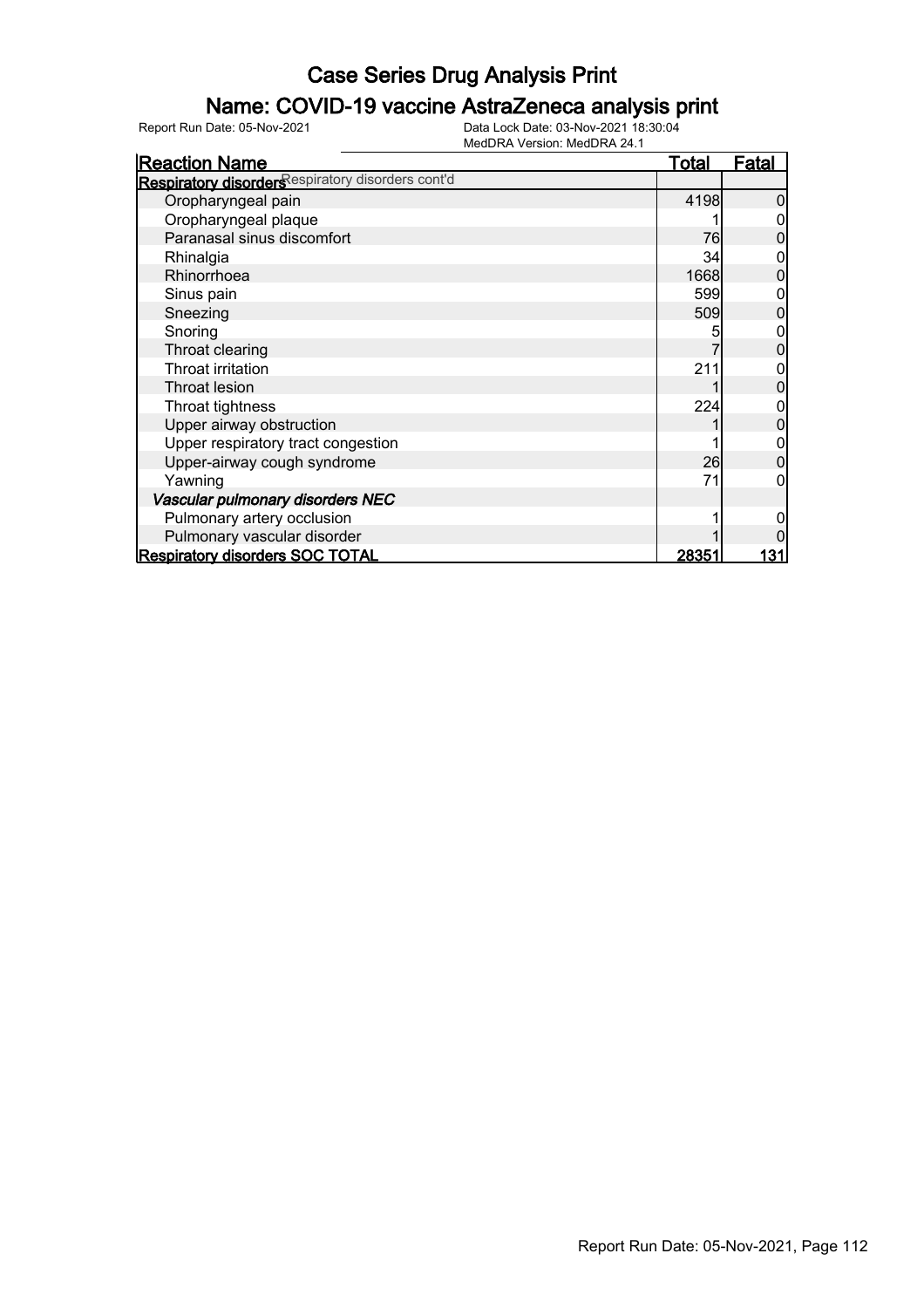#### Name: COVID-19 vaccine AstraZeneca analysis print

| <b>Reaction Name</b>                   | <u>Total</u>   | <b>Fatal</b>     |
|----------------------------------------|----------------|------------------|
| <b>Skin disorders</b>                  |                |                  |
| Acnes                                  |                |                  |
| Acne                                   | 145            | 0                |
| Acne cystic                            | 11             | 0                |
| Dermatitis acneiform                   | 10             | $\overline{0}$   |
| <b>Alopecias</b>                       |                |                  |
| Alopecia                               | 405            | 0                |
| Alopecia areata                        | 38             | $\mathbf 0$      |
| Alopecia scarring                      | 2              | $\mathbf{0}$     |
| Alopecia totalis                       |                | $\boldsymbol{0}$ |
| Alopecia universalis                   | 2<br>3         | 0                |
| Androgenetic alopecia                  | $\overline{c}$ | $\mathbf{0}$     |
| Diffuse alopecia                       | 5              | $\overline{0}$   |
| Hypotrichosis                          |                | $\mathbf{0}$     |
| Madarosis                              |                | 0                |
| Angioedemas                            |                |                  |
| Angioedema                             | 348            | 0                |
| Circumoral oedema                      |                | $\mathbf 0$      |
| Idiopathic angioedema                  | 3              | $\overline{0}$   |
| Apocrine and eccrine gland disorders   |                |                  |
| Anhidrosis                             |                | 0                |
| Cold sweat                             | 1713           | 0                |
| Hidradenitis                           |                | 0                |
| Hyperhidrosis                          | 9206           | $\boldsymbol{0}$ |
| Hypohidrosis                           | 6              | 0                |
| <b>Miliaria</b>                        | 220            | $\mathbf{0}$     |
| Night sweats                           | 1902           | $\overline{0}$   |
| Sweat discolouration                   | 3              | $\mathbf{0}$     |
| Sweat gland disorder                   |                | $\overline{0}$   |
| <b>Bullous conditions</b>              |                |                  |
| Autoimmune blistering disease          |                | 0                |
| <b>Blister</b>                         | 621            | $\mathbf 0$      |
| <b>Blister rupture</b>                 |                | $\overline{0}$   |
| <b>Blood blister</b>                   | 111            | $\mathbf{0}$     |
| Bullous haemorrhagic dermatosis        |                | 0                |
| Dermatitis bullous                     | 15             | 0                |
| Dermatitis herpetiformis               | 2              | U                |
| Erythema multiforme                    | 39             | $\overline{0}$   |
| Linear IgA disease                     |                | 0                |
| Oedema blister                         |                | $\mathbf 0$      |
| Pemphigoid                             | 35             | $\mathbf 0$      |
| Pemphigus                              | 7              | $\mathbf 0$      |
| Stevens-Johnson syndrome               | 7              | 0                |
| Toxic epidermal necrolysis             | $\overline{c}$ | $\mathbf 0$      |
| Connective tissue disorders            |                |                  |
| Chronic cutaneous lupus erythematosus  | 1              | $\mathbf 0$      |
| Cutaneous lupus erythematosus          |                | 0                |
| Dermatomyositis                        | 3              | $\mathbf 0$      |
| Subacute cutaneous lupus erythematosus |                | $\overline{0}$   |
| Dermal and epidermal conditions NEC    |                |                  |
| Acute febrile neutrophilic dermatosis  | 3              | 0                |
| Dermatosis                             |                | $\mathbf 0$      |
| Dry skin                               | 450            | $\pmb{0}$        |
| Koebner phenomenon                     | 1              | $\overline{0}$   |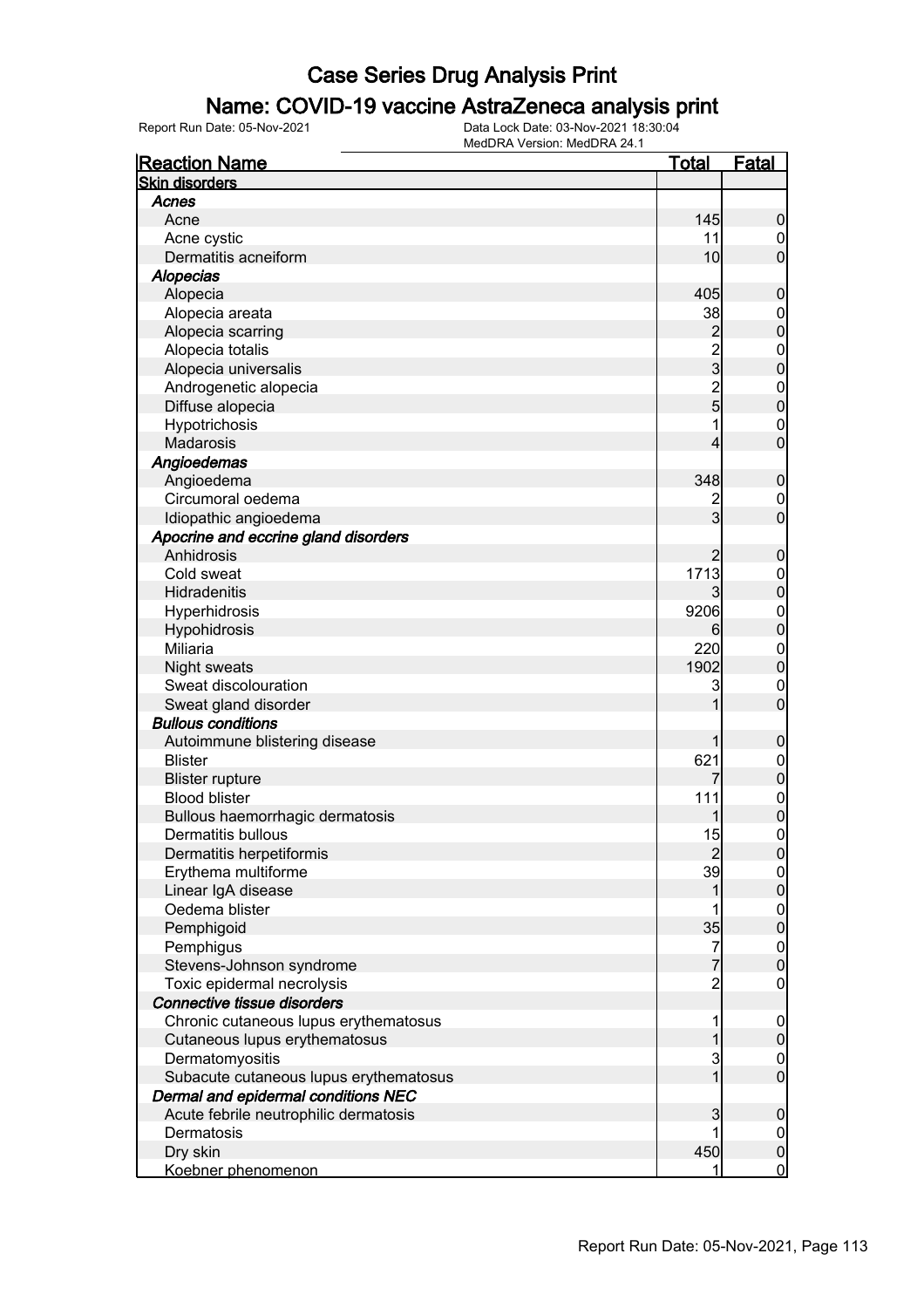#### Name: COVID-19 vaccine AstraZeneca analysis print

| <b>Reaction Name</b>                           | <b>Total</b>                               | <b>Fatal</b>                |
|------------------------------------------------|--------------------------------------------|-----------------------------|
| Skin disorders cont'd<br><b>Skin disorders</b> |                                            |                             |
| Macule                                         | 13                                         | $\mathbf 0$                 |
| Myxoid cyst                                    |                                            | $\mathbf 0$                 |
| Neutrophilic dermatosis                        |                                            | $\mathbf 0$                 |
| Pain of skin                                   | 935                                        | $\boldsymbol{0}$            |
| Papule                                         | 125                                        | $\mathbf 0$                 |
| Scab                                           | 28                                         | $\mathbf 0$                 |
| Scar pain                                      | 18                                         | $\mathbf 0$                 |
| Sensitive skin                                 | 593                                        | $\mathbf{0}$                |
| Skin burning sensation                         | 577                                        | $\mathbf 0$                 |
| Skin discolouration                            | 207                                        | $\mathbf{0}$                |
| Skin discomfort                                | 6                                          | $\mathbf 0$                 |
| Skin disorder                                  | 41                                         | $\mathbf{0}$                |
| <b>Skin fissures</b>                           | 15                                         | $\mathbf 0$                 |
| Skin fragility                                 | $\overline{2}$                             | $\mathbf{0}$                |
| Skin indentation                               | 16                                         | $\mathbf 0$                 |
| Skin induration                                | 16                                         | $\mathbf{0}$                |
| Skin laxity                                    | 1                                          | $\mathbf 0$                 |
| Skin lesion                                    | 59                                         | $\mathbf{0}$                |
| Skin necrosis                                  | 6                                          | $\mathbf 0$                 |
| Skin odour abnormal                            | 51                                         |                             |
|                                                | $\mathbf{3}$                               | $\mathbf{0}$<br>$\mathbf 0$ |
| Skin plaque<br>Skin reaction                   | 272                                        |                             |
| Skin sensitisation                             | 89                                         | $\mathbf{0}$                |
|                                                |                                            | $\mathbf 0$                 |
| Skin swelling                                  | 100                                        | $\mathbf{0}$                |
| Skin texture abnormal                          | $\overline{2}$                             | $\mathbf 0$                 |
| Skin tightness                                 | 40                                         | $\mathbf{0}$                |
| Skin warm                                      | 581                                        | $\pmb{0}$                   |
| Skin weeping                                   | 8                                          | $\mathbf{0}$                |
| Sticky skin                                    | 9                                          | $\pmb{0}$                   |
| Target skin lesion                             | $\frac{2}{2}$                              | $\mathbf{0}$                |
| Transient acantholytic dermatosis              |                                            | $\mathbf 0$                 |
| Yellow skin                                    | 32                                         | $\boldsymbol{0}$            |
| Dermatitis and eczema                          |                                            |                             |
| Autoimmune dermatitis                          | 2                                          | $\mathbf 0$                 |
| <b>Dermatitis</b>                              | 189                                        | $\boldsymbol{0}$            |
| Dermatitis allergic                            | 315                                        | 0                           |
| Dermatitis atopic                              | 38                                         | 0                           |
| Dermatitis contact                             | 34                                         | $\overline{0}$              |
| Dermatitis diaper                              | $\mathbf{3}$                               | $\overline{0}$              |
| Dyshidrotic eczema                             | 21                                         | $\boldsymbol{0}$            |
| Eczema                                         | 359                                        | $\mathbf 0$                 |
| Eczema asteatotic                              | 18                                         | $\boldsymbol{0}$            |
| Eczema nummular                                | 5                                          | $\mathbf 0$                 |
| Eczema weeping                                 | $\frac{2}{7}$                              | $\boldsymbol{0}$            |
| Hand dermatitis                                |                                            | $\overline{0}$              |
| Intertrigo                                     |                                            | $\boldsymbol{0}$            |
| Neurodermatitis                                | $\begin{array}{c} 3 \\ 2 \\ 5 \end{array}$ | $\overline{0}$              |
| Perioral dermatitis                            |                                            | $\boldsymbol{0}$            |
| Prurigo                                        | $\overline{1}$                             | $\mathbf 0$                 |
| Rebound eczema                                 | 1                                          | $\overline{0}$              |
| Seborrhoeic dermatitis                         | 11                                         | $\mathbf 0$                 |
| Skin irritation                                | 156                                        | $\overline{0}$              |
| Stasis dermatitis                              | 7                                          | $\mathbf 0$                 |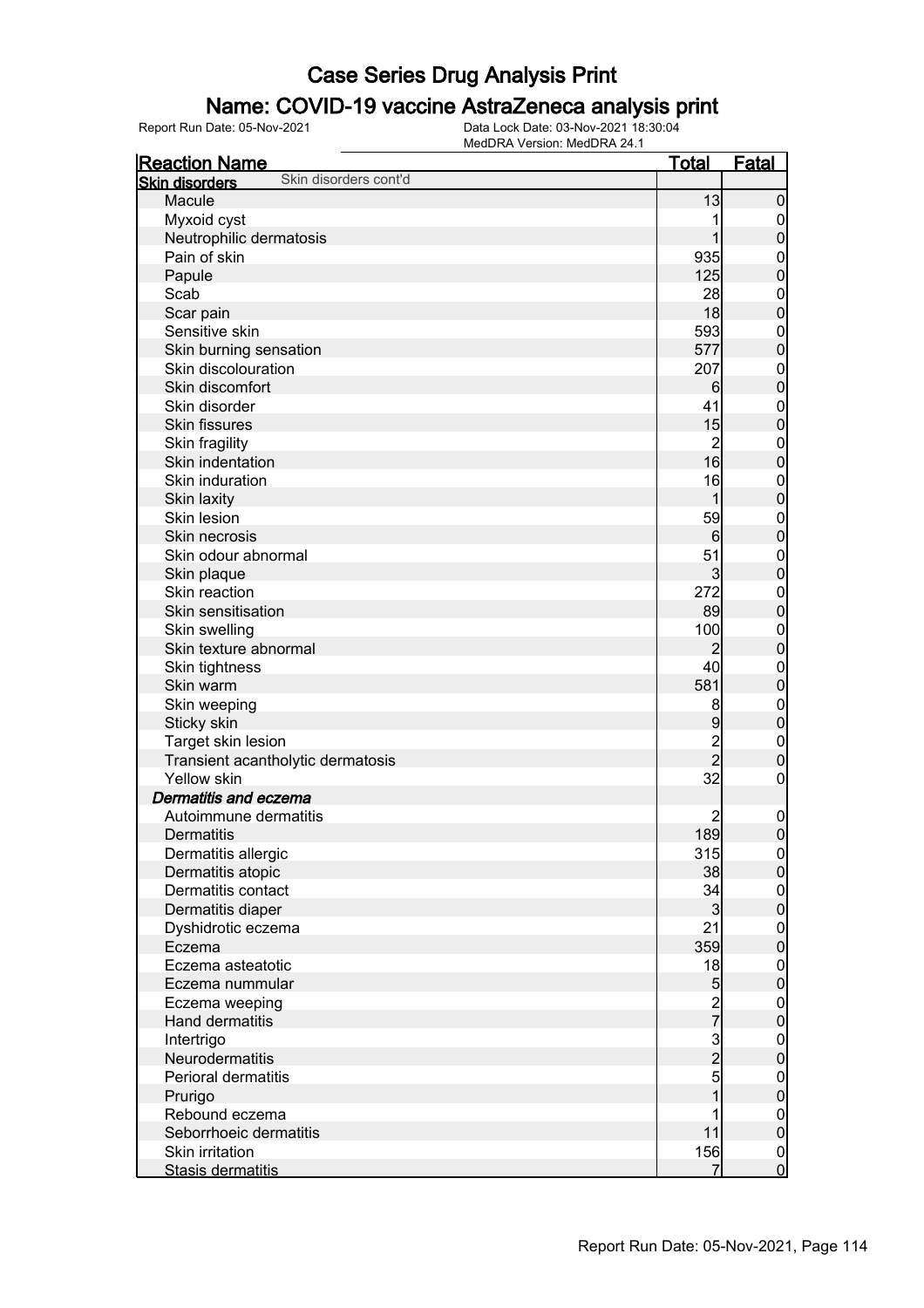### Name: COVID-19 vaccine AstraZeneca analysis print

| <b>Reaction Name</b>                                            | <b>Total</b>   | <u>Fatal</u>     |
|-----------------------------------------------------------------|----------------|------------------|
| Skin disorders cont'd<br><b>Skin disorders</b>                  |                |                  |
| <b>Urticarial dermatitis</b>                                    | 1              | $\overline{0}$   |
| Dermatitis ascribed to specific agent                           |                |                  |
| Drug eruption                                                   | 37             | $\overline{0}$   |
| Drug reaction with eosinophilia and systemic symptoms           | 12             | $\boldsymbol{0}$ |
| Fixed eruption                                                  | 7              | 0                |
| Palmar-plantar erythrodysaesthesia syndrome                     | $\mathbf{3}$   | $\overline{0}$   |
| Erythemas                                                       |                |                  |
| Erythema                                                        | 3371           | $\mathbf 0$      |
| Erythema ab igne                                                | 1              | $\mathbf 0$      |
| Palmar erythema                                                 | 7              | $\overline{0}$   |
| Plantar erythema                                                | 3              | 0                |
| <b>Exfoliative conditions</b>                                   |                |                  |
| Dermatitis exfoliative                                          | $\overline{c}$ | $\mathbf 0$      |
| Dermatitis exfoliative generalised                              | $\overline{9}$ | $\boldsymbol{0}$ |
| <b>Exfoliative rash</b>                                         | 18             | $\mathbf 0$      |
| Skin exfoliation                                                | 177            | $\overline{0}$   |
| Granulomatous and deep cutaneous inflammatory conditions        |                |                  |
| Granuloma annulare                                              | $\overline{7}$ | $\boldsymbol{0}$ |
| Granuloma skin                                                  | 1              | 0                |
| <b>Hyperkeratoses</b>                                           |                |                  |
| Hyperkeratosis                                                  | $\overline{c}$ | $\mathbf 0$      |
| <b>Hyperpigmentation disorders</b>                              |                |                  |
| Chloasma                                                        | $\overline{c}$ | $\mathbf 0$      |
| <b>Ephelides</b>                                                | $\overline{1}$ | $\boldsymbol{0}$ |
| Melanoderma                                                     | $\overline{c}$ | $\boldsymbol{0}$ |
| Skin hyperpigmentation                                          | 10             | $\overline{0}$   |
| Solar lentigo                                                   | 7              | $\boldsymbol{0}$ |
| <b>Hypertrichoses</b>                                           |                |                  |
| Hypertrichosis                                                  | 4              | $\boldsymbol{0}$ |
| <b>Hypopigmentation disorders</b>                               |                |                  |
| Skin depigmentation                                             | 10             | $\mathbf 0$      |
| Skin hypopigmentation                                           | $\overline{3}$ | $\mathbf 0$      |
| Vitiligo                                                        | 32             | $\mathbf 0$      |
| Lipodystrophies                                                 |                |                  |
| Lipoatrophy                                                     | $\overline{2}$ | $\mathbf 0$      |
| Lipohypertrophy                                                 | $\overline{2}$ | 0                |
| Progressive facial hemiatrophy                                  |                | $\overline{0}$   |
| Nail and nail bed conditions (excl infections and infestations) |                |                  |
| Anonychia                                                       | 1              | $\overline{0}$   |
| Ingrowing nail                                                  | $\overline{c}$ | $\pmb{0}$        |
| Nail bed bleeding                                               | 1              | $\mathbf 0$      |
| Nail bed disorder                                               | $\overline{2}$ | $\overline{0}$   |
| Nail bed inflammation                                           | 1              | $\boldsymbol{0}$ |
| Nail bed tenderness                                             | $\overline{2}$ | $\overline{0}$   |
| Nail discolouration                                             | 14             | $\boldsymbol{0}$ |
| Nail disorder                                                   | $\mathbf{3}$   | $\overline{0}$   |
| Nail growth abnormal                                            | $\overline{c}$ | $\boldsymbol{0}$ |
| Nail hypertrophy                                                | $\overline{1}$ | $\overline{0}$   |
| Nail necrosis                                                   |                | $\boldsymbol{0}$ |
| Nail pigmentation                                               | $\overline{2}$ | $\overline{0}$   |
| Nail pitting                                                    | 1              | $\overline{0}$   |
| Nail ridging                                                    | $\bf{8}$       | $\mathbf 0$      |
| Onychalgia                                                      | 6              | $\overline{0}$   |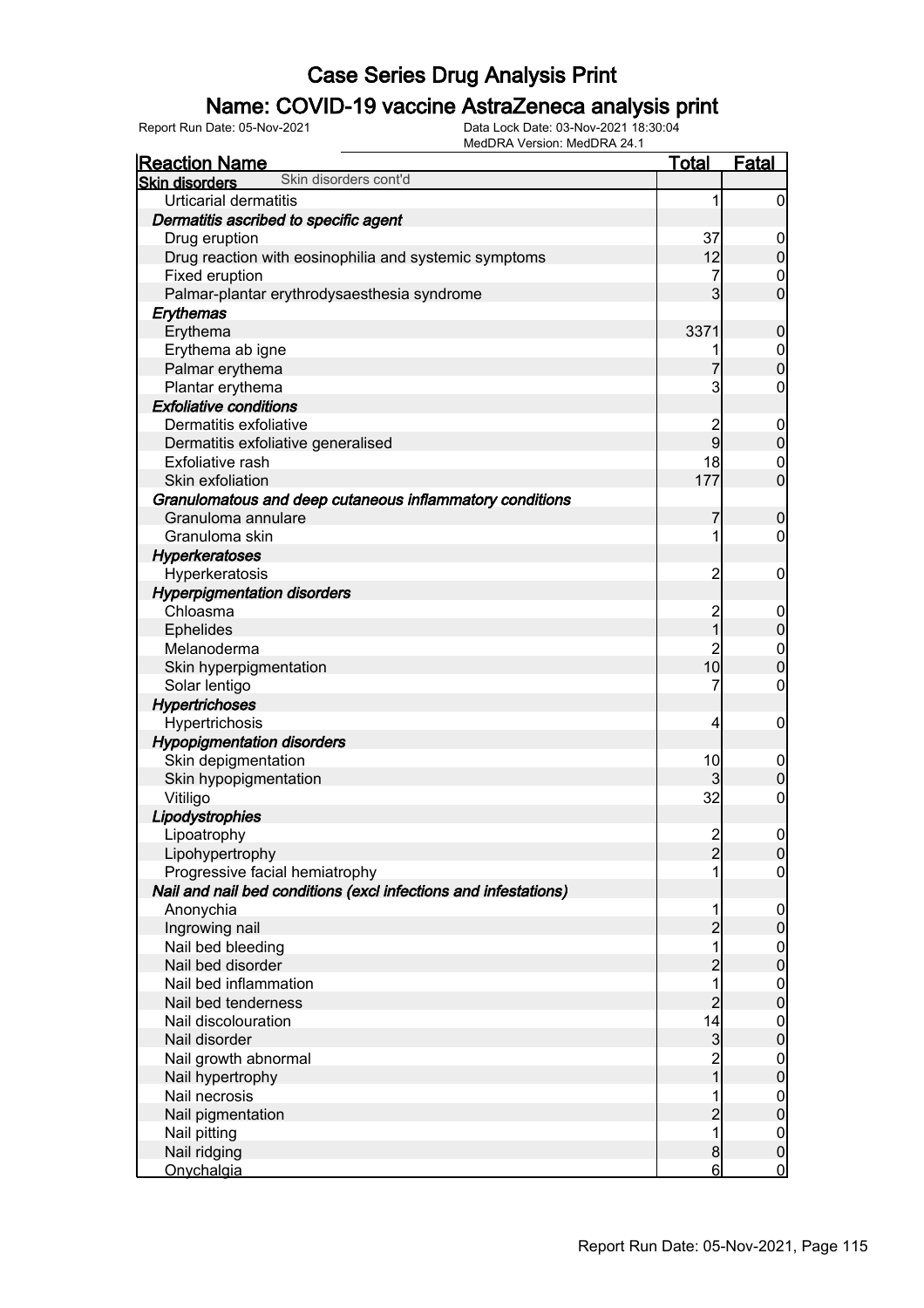### Name: COVID-19 vaccine AstraZeneca analysis print

| <u>Reaction Name</u>                            | <u>Total</u>   | <u>Fatal</u>                         |
|-------------------------------------------------|----------------|--------------------------------------|
| Skin disorders cont'd<br><b>Skin disorders</b>  |                |                                      |
| Onychoclasis                                    | 9              | $\boldsymbol{0}$                     |
| Onycholysis                                     | 4              |                                      |
| Onychomadesis                                   | $\overline{4}$ | $\begin{matrix} 0 \\ 0 \end{matrix}$ |
| Splinter haemorrhages                           | 5              | 0                                    |
| <b>Panniculitides</b>                           |                |                                      |
| Erythema nodosum                                | 37             | $\boldsymbol{0}$                     |
| Panniculitis                                    | 4              | $\overline{0}$                       |
| Papulosquamous conditions                       |                |                                      |
| Erythema annulare                               | 2              | $\mathbf 0$                          |
| Lichen planus                                   | 33             |                                      |
| Lichen sclerosus                                |                | $\begin{matrix}0\\0\end{matrix}$     |
| Lichen striatus                                 | 1              |                                      |
| Parapsoriasis                                   | $\overline{2}$ | $\begin{matrix}0\\0\end{matrix}$     |
| Pityriasis lichenoides et varioliformis acuta   | $\overline{1}$ |                                      |
| Pityriasis rosea                                | 67             | $\begin{matrix}0\\0\end{matrix}$     |
| Pityriasis rubra pilaris                        | $\overline{2}$ | $\mathbf 0$                          |
| Photosensitivity and photodermatosis conditions |                |                                      |
| Photodermatosis                                 | 2              | $\boldsymbol{0}$                     |
| Photosensitivity reaction                       | 168            | $\overline{0}$                       |
| Polymorphic light eruption                      | 6              |                                      |
| Solar dermatitis                                | 1              | $\begin{matrix}0\\0\end{matrix}$     |
| <b>Pigmentation changes NEC</b>                 |                |                                      |
| <b>Pigmentation disorder</b>                    | 17             | $\boldsymbol{0}$                     |
| <b>Pilar disorders NEC</b>                      |                |                                      |
| Hair colour changes                             | 13             | $\mathbf 0$                          |
| Hair disorder                                   | 1              |                                      |
| Hair growth abnormal                            |                | $0\atop 0$                           |
| Hair texture abnormal                           | 10             |                                      |
| Piloerection                                    | 100            | $\begin{matrix}0\\0\end{matrix}$     |
| Pseudofolliculitis                              | 1              |                                      |
| Trichodynia                                     | 6              | $\begin{matrix}0\\0\end{matrix}$     |
| <b>Trichorrhexis</b>                            | 5              | $\pmb{0}$                            |
| <b>Pruritus NEC</b>                             |                |                                      |
| Itching scar                                    | 5              | $\mathbf{0}$                         |
| <b>Pruritus</b>                                 | 8221           | $\overline{0}$                       |
| Pruritus allergic                               | 1              |                                      |
| Senile pruritus                                 | 1              | $\begin{matrix} 0 \\ 0 \end{matrix}$ |
| <b>Psoriatic conditions</b>                     |                |                                      |
| Dermatitis psoriasiform                         | $\overline{c}$ | $\mathbf 0$                          |
| Erythrodermic psoriasis                         | 1              | $\mathbf 0$                          |
| Guttate psoriasis                               | 29             | $\mathbf 0$                          |
| Nail psoriasis                                  | 1              |                                      |
| Palmoplantar pustulosis                         | $\overline{2}$ | $0\atop 0$                           |
| Psoriasis                                       | 231            |                                      |
| Pustular psoriasis                              | $6 \mid$       | $\begin{matrix} 0 \\ 0 \end{matrix}$ |
| Purpura and related conditions                  |                |                                      |
| Ecchymosis                                      | 5              | $\mathbf 0$                          |
| Henoch-Schonlein purpura                        | 18             | $\boldsymbol{0}$                     |
| Petechiae                                       | 371            | $\mathbf 0$                          |
| Purpura                                         | 144            | $\boldsymbol{0}$                     |
| <b>Pustular conditions</b>                      |                |                                      |
| Acute generalised exanthematous pustulosis      | 1              | $\boldsymbol{0}$                     |
| Rash follicular                                 | 4              | $\overline{0}$                       |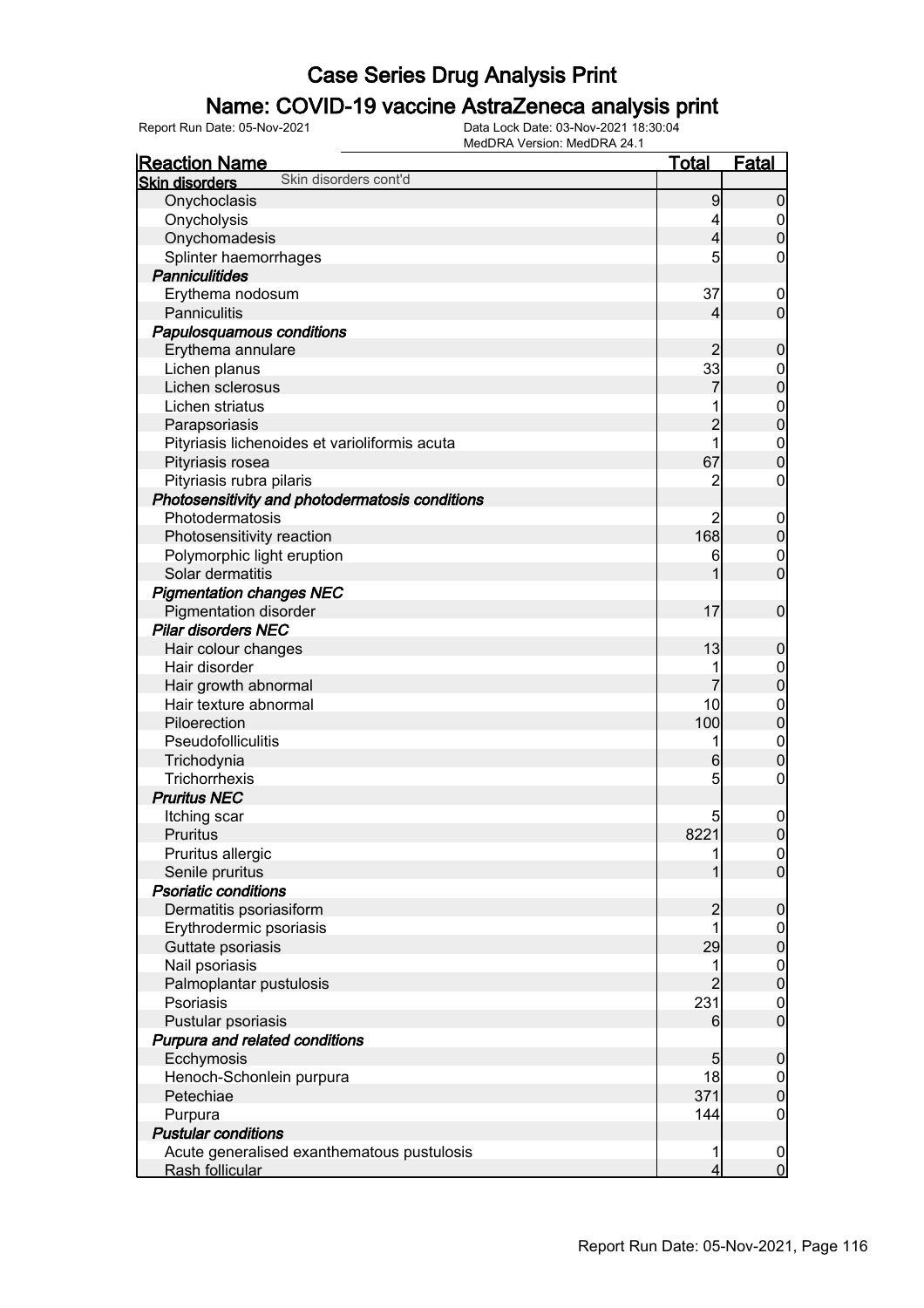### Name: COVID-19 vaccine AstraZeneca analysis print

| Skin disorders cont'd<br><b>Skin disorders</b><br>Rashes, eruptions and exanthems NEC<br><b>Butterfly rash</b><br>8<br>Rash<br>9021<br>Rash erythematous<br>2244<br>Rash macular<br>760<br>Rash maculo-papular<br>69<br>Rash morbilliform<br>47<br>568<br>Rash papular<br>Rash pruritic<br>1942<br>Rash rubelliform<br>Rash scarlatiniform<br>2<br>103<br>Rash vesicular<br>Systemic lupus erythematosus rash<br>9<br>Rosaceas<br>Erythematotelangiectatic rosacea<br>3<br>Granulomatous rosacea<br>Papulopustular rosacea<br>48<br>Rosacea<br><b>Scaly conditions</b><br>Dandruff<br>13<br>Pityriasis<br>Sebaceous gland disorders<br>Sebaceous glands overactivity<br>15<br>Seborrhoea<br>Skin and subcutaneous conditions NEC<br>Cellulite<br>3<br>11<br>Cutaneous symptom<br>Skin discharge<br>43<br>Skin mass |
|--------------------------------------------------------------------------------------------------------------------------------------------------------------------------------------------------------------------------------------------------------------------------------------------------------------------------------------------------------------------------------------------------------------------------------------------------------------------------------------------------------------------------------------------------------------------------------------------------------------------------------------------------------------------------------------------------------------------------------------------------------------------------------------------------------------------|
|                                                                                                                                                                                                                                                                                                                                                                                                                                                                                                                                                                                                                                                                                                                                                                                                                    |
|                                                                                                                                                                                                                                                                                                                                                                                                                                                                                                                                                                                                                                                                                                                                                                                                                    |
|                                                                                                                                                                                                                                                                                                                                                                                                                                                                                                                                                                                                                                                                                                                                                                                                                    |
|                                                                                                                                                                                                                                                                                                                                                                                                                                                                                                                                                                                                                                                                                                                                                                                                                    |
|                                                                                                                                                                                                                                                                                                                                                                                                                                                                                                                                                                                                                                                                                                                                                                                                                    |
|                                                                                                                                                                                                                                                                                                                                                                                                                                                                                                                                                                                                                                                                                                                                                                                                                    |
|                                                                                                                                                                                                                                                                                                                                                                                                                                                                                                                                                                                                                                                                                                                                                                                                                    |
|                                                                                                                                                                                                                                                                                                                                                                                                                                                                                                                                                                                                                                                                                                                                                                                                                    |
|                                                                                                                                                                                                                                                                                                                                                                                                                                                                                                                                                                                                                                                                                                                                                                                                                    |
|                                                                                                                                                                                                                                                                                                                                                                                                                                                                                                                                                                                                                                                                                                                                                                                                                    |
|                                                                                                                                                                                                                                                                                                                                                                                                                                                                                                                                                                                                                                                                                                                                                                                                                    |
|                                                                                                                                                                                                                                                                                                                                                                                                                                                                                                                                                                                                                                                                                                                                                                                                                    |
|                                                                                                                                                                                                                                                                                                                                                                                                                                                                                                                                                                                                                                                                                                                                                                                                                    |
|                                                                                                                                                                                                                                                                                                                                                                                                                                                                                                                                                                                                                                                                                                                                                                                                                    |
|                                                                                                                                                                                                                                                                                                                                                                                                                                                                                                                                                                                                                                                                                                                                                                                                                    |
|                                                                                                                                                                                                                                                                                                                                                                                                                                                                                                                                                                                                                                                                                                                                                                                                                    |
|                                                                                                                                                                                                                                                                                                                                                                                                                                                                                                                                                                                                                                                                                                                                                                                                                    |
|                                                                                                                                                                                                                                                                                                                                                                                                                                                                                                                                                                                                                                                                                                                                                                                                                    |
|                                                                                                                                                                                                                                                                                                                                                                                                                                                                                                                                                                                                                                                                                                                                                                                                                    |
|                                                                                                                                                                                                                                                                                                                                                                                                                                                                                                                                                                                                                                                                                                                                                                                                                    |
|                                                                                                                                                                                                                                                                                                                                                                                                                                                                                                                                                                                                                                                                                                                                                                                                                    |
|                                                                                                                                                                                                                                                                                                                                                                                                                                                                                                                                                                                                                                                                                                                                                                                                                    |
|                                                                                                                                                                                                                                                                                                                                                                                                                                                                                                                                                                                                                                                                                                                                                                                                                    |
|                                                                                                                                                                                                                                                                                                                                                                                                                                                                                                                                                                                                                                                                                                                                                                                                                    |
|                                                                                                                                                                                                                                                                                                                                                                                                                                                                                                                                                                                                                                                                                                                                                                                                                    |
|                                                                                                                                                                                                                                                                                                                                                                                                                                                                                                                                                                                                                                                                                                                                                                                                                    |
|                                                                                                                                                                                                                                                                                                                                                                                                                                                                                                                                                                                                                                                                                                                                                                                                                    |
|                                                                                                                                                                                                                                                                                                                                                                                                                                                                                                                                                                                                                                                                                                                                                                                                                    |
|                                                                                                                                                                                                                                                                                                                                                                                                                                                                                                                                                                                                                                                                                                                                                                                                                    |
|                                                                                                                                                                                                                                                                                                                                                                                                                                                                                                                                                                                                                                                                                                                                                                                                                    |
|                                                                                                                                                                                                                                                                                                                                                                                                                                                                                                                                                                                                                                                                                                                                                                                                                    |
| Skin and subcutaneous tissue ulcerations                                                                                                                                                                                                                                                                                                                                                                                                                                                                                                                                                                                                                                                                                                                                                                           |
| Diabetic foot<br>2                                                                                                                                                                                                                                                                                                                                                                                                                                                                                                                                                                                                                                                                                                                                                                                                 |
| Diabetic ulcer                                                                                                                                                                                                                                                                                                                                                                                                                                                                                                                                                                                                                                                                                                                                                                                                     |
| Ischaemic skin ulcer                                                                                                                                                                                                                                                                                                                                                                                                                                                                                                                                                                                                                                                                                                                                                                                               |
| Pyoderma gangrenosum                                                                                                                                                                                                                                                                                                                                                                                                                                                                                                                                                                                                                                                                                                                                                                                               |
| 56<br>Skin erosion                                                                                                                                                                                                                                                                                                                                                                                                                                                                                                                                                                                                                                                                                                                                                                                                 |
| Skin ulcer<br>31                                                                                                                                                                                                                                                                                                                                                                                                                                                                                                                                                                                                                                                                                                                                                                                                   |
| Vasculitic ulcer<br>1                                                                                                                                                                                                                                                                                                                                                                                                                                                                                                                                                                                                                                                                                                                                                                                              |
| Skin cysts and polyps                                                                                                                                                                                                                                                                                                                                                                                                                                                                                                                                                                                                                                                                                                                                                                                              |
| Dermal cyst<br>23                                                                                                                                                                                                                                                                                                                                                                                                                                                                                                                                                                                                                                                                                                                                                                                                  |
| <b>Skin dystrophies</b>                                                                                                                                                                                                                                                                                                                                                                                                                                                                                                                                                                                                                                                                                                                                                                                            |
| Keloid scar<br>3                                                                                                                                                                                                                                                                                                                                                                                                                                                                                                                                                                                                                                                                                                                                                                                                   |
| Skin wrinkling<br>4                                                                                                                                                                                                                                                                                                                                                                                                                                                                                                                                                                                                                                                                                                                                                                                                |
| Skin haemorrhages                                                                                                                                                                                                                                                                                                                                                                                                                                                                                                                                                                                                                                                                                                                                                                                                  |
| 21<br>Haemorrhage subcutaneous                                                                                                                                                                                                                                                                                                                                                                                                                                                                                                                                                                                                                                                                                                                                                                                     |
| Mucocutaneous haemorrhage<br>3                                                                                                                                                                                                                                                                                                                                                                                                                                                                                                                                                                                                                                                                                                                                                                                     |
| 50<br>Skin haemorrhage                                                                                                                                                                                                                                                                                                                                                                                                                                                                                                                                                                                                                                                                                                                                                                                             |
| Skin hyperplasias and hypertrophies                                                                                                                                                                                                                                                                                                                                                                                                                                                                                                                                                                                                                                                                                                                                                                                |
| Skin hypertrophy<br>$\mathbf{3}$                                                                                                                                                                                                                                                                                                                                                                                                                                                                                                                                                                                                                                                                                                                                                                                   |
| Skin hypoplasias and atrophies                                                                                                                                                                                                                                                                                                                                                                                                                                                                                                                                                                                                                                                                                                                                                                                     |
| Skin atrophy<br>11                                                                                                                                                                                                                                                                                                                                                                                                                                                                                                                                                                                                                                                                                                                                                                                                 |
| Skin striae<br>13                                                                                                                                                                                                                                                                                                                                                                                                                                                                                                                                                                                                                                                                                                                                                                                                  |
| Skin injuries and mechanical dermatoses                                                                                                                                                                                                                                                                                                                                                                                                                                                                                                                                                                                                                                                                                                                                                                            |
| Decubitus ulcer<br>5                                                                                                                                                                                                                                                                                                                                                                                                                                                                                                                                                                                                                                                                                                                                                                                               |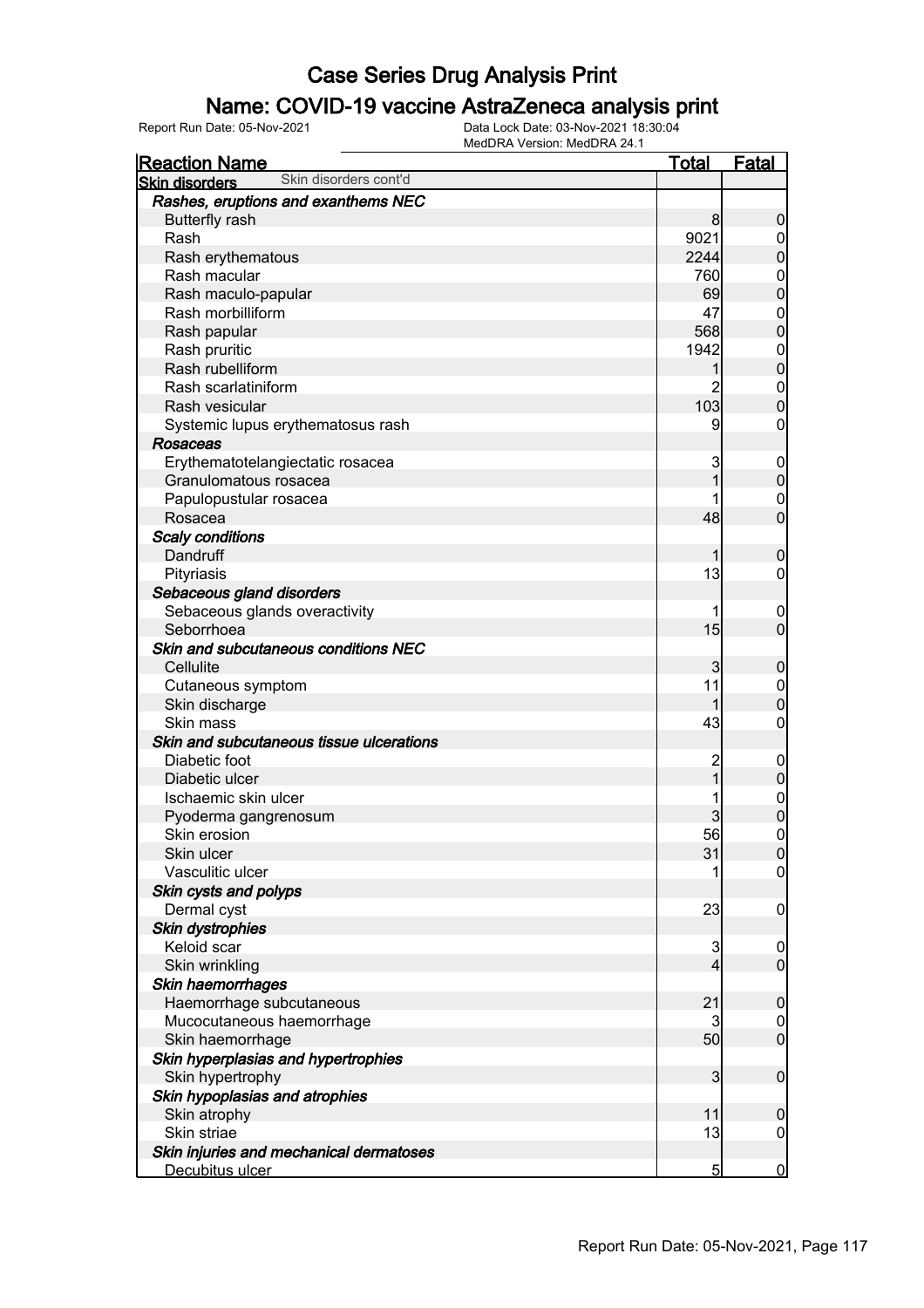### Name: COVID-19 vaccine AstraZeneca analysis print

| <b>Reaction Name</b>                           | <u>Total</u> | <b>Fatal</b>                         |
|------------------------------------------------|--------------|--------------------------------------|
| Skin disorders cont'd<br><b>Skin disorders</b> |              |                                      |
| Needle track marks                             | $\mathbf{3}$ | $\overline{0}$                       |
| Skin preneoplastic conditions NEC              |              |                                      |
| Actinic keratosis                              | 3            | 0                                    |
| Leukoplakia                                    |              | 0                                    |
| Skin vascular conditions NEC                   |              |                                      |
| Angiodermatitis                                | 1            | $\mathbf 0$                          |
| Haemangioma-thrombocytopenia syndrome          | 1            | $\mathbf 0$                          |
| Skin oedema                                    | 3            | 0                                    |
| Skin vasculitides                              |              |                                      |
| Capillaritis                                   |              | $\mathbf 0$                          |
| <b>Cutaneous vasculitis</b>                    | 13           | $\overline{0}$                       |
| Hypersensitivity vasculitis                    | 4            | $\begin{matrix} 0 \\ 0 \end{matrix}$ |
| Nodular vasculitis                             |              |                                      |
| Vasculitic rash                                | 28           | 0                                    |
| Skin vasomotor conditions                      |              |                                      |
| Livedo reticularis                             | 60           | $\mathbf 0$                          |
| Telangiectasia and related conditions          |              |                                      |
| Spider naevus                                  | 5            | 0                                    |
| Telangiectasia                                 | 4            | $\overline{0}$                       |
| <b>Urticarias</b>                              |              |                                      |
| Chronic spontaneous urticaria                  | 5            | $\mathbf 0$                          |
| Cold urticaria                                 | 10           | 0                                    |
| Idiopathic urticaria                           | 10           | 0                                    |
| Mechanical urticaria                           | 7            | $\mathbf 0$                          |
| Solar urticaria                                | 1            | $\overline{0}$                       |
| Urticaria                                      | 2540         | $\mathbf{0}$                         |
| Urticaria chronic                              | 44           | $\overline{0}$                       |
| Urticaria contact                              | 3            | $\mathbf 0$                          |
| Urticaria papular                              | 3            | $\overline{0}$                       |
| Urticaria pigmentosa                           |              | $\mathbf 0$                          |
| Urticaria thermal                              |              | 0                                    |
| Urticarial vasculitis                          | 5            | $\mathbf 0$                          |
| <b>Skin disorders SOC TOTAL</b>                | 51627        | $\overline{0}$                       |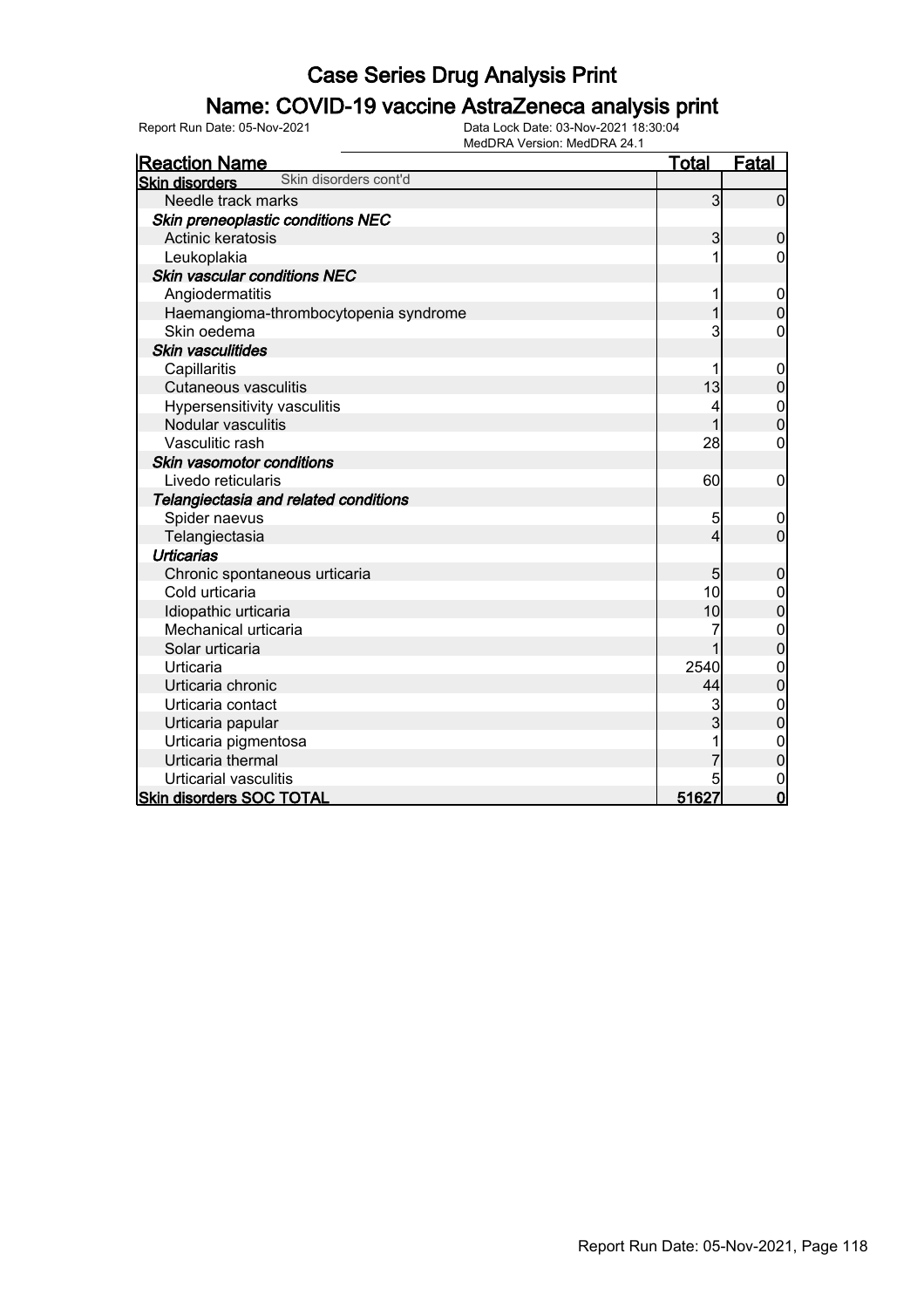### Name: COVID-19 vaccine AstraZeneca analysis print

| <b>Reaction Name</b>                                    | <b>Total</b>   | <b>Fatal</b>     |
|---------------------------------------------------------|----------------|------------------|
| Social circumstances                                    |                |                  |
| Age related issues                                      |                |                  |
| Childhood                                               | 1              | $\boldsymbol{0}$ |
| Menarche                                                | 3              | $\boldsymbol{0}$ |
| Menopause                                               | 69             | $\overline{0}$   |
| Postmenopause                                           | 18             | 0                |
| Alcohol product use                                     |                |                  |
| Alcoholic                                               | 4              | $\boldsymbol{0}$ |
| Crime victims                                           |                |                  |
| Victim of abuse                                         | 1              | $\boldsymbol{0}$ |
| <b>Criminal activity</b>                                |                |                  |
| Chemical submission                                     | 1              | $\mathbf 0$      |
| Verbal abuse                                            | 1              | $\mathbf 0$      |
| <b>Dependents</b>                                       |                |                  |
| Sick relative                                           | 1              | $\boldsymbol{0}$ |
| Dietary and nutritional issues                          |                |                  |
| Inadequate diet                                         | 1              | $\boldsymbol{0}$ |
| Kosher diet                                             |                | $\mathbf 0$      |
| <b>Disability issues</b>                                |                |                  |
| Bedridden                                               | 98             | $\boldsymbol{0}$ |
| Breast prosthesis user                                  | $\overline{c}$ | $\mathbf 0$      |
| Dependence on oxygen therapy                            | 1              | $0\atop 0$       |
| <b>Disability</b>                                       |                |                  |
| Hearing aid user                                        | 2<br>1         | $\mathbf{0}$     |
| Hearing disability                                      |                | $\overline{0}$   |
| Housebound                                              | $\overline{2}$ | $\boldsymbol{0}$ |
| Immobile                                                | 56             | $\overline{0}$   |
| Immobilisation prolonged                                | 4              | $\mathbf{0}$     |
| Impaired driving ability                                | 4              | $\overline{0}$   |
| Impaired work ability                                   | 30             | $\mathbf{0}$     |
| Loss of personal independence in daily activities       | 11             | $\overline{0}$   |
| Paralytic disability                                    | 1              | $0$<br>0         |
| Physical disability                                     | 3              |                  |
| Sight disability                                        | 22             | $\mathbf{0}$     |
| Sitting disability                                      | 3              | $\overline{0}$   |
| Walking aid user                                        | $\overline{2}$ | $\mathbf 0$      |
| Walking disability                                      | 7              | 0                |
| Wheelchair user                                         | $\overline{2}$ | $\overline{0}$   |
| <b>Educational issues</b>                               |                |                  |
| <b>Educational problem</b>                              | 1              | $\mathbf 0$      |
| Illiteracy                                              | $\overline{3}$ | $\overline{0}$   |
| <b>Employment issues</b>                                |                |                  |
| Job dissatisfaction                                     | $\overline{c}$ | $\mathbf 0$      |
| Retirement                                              | 5              | $\overline{0}$   |
| Stress at work                                          | 1              | $\mathbf 0$      |
| Unemployment                                            | 1              | $\mathbf 0$      |
| <b>Family and partner issues</b>                        |                |                  |
| Homosexual parent                                       | 1              | $\mathbf 0$      |
| Partner stress                                          | 1              | $\overline{0}$   |
| Non-occupational and unspecified environmental problems |                |                  |
| Food contamination                                      | 1              | $\mathbf 0$      |
| Water pollution                                         | 4              | $\mathbf 0$      |
| Pregnancy related circumstances                         |                |                  |
| <b>Breast feeding</b>                                   | 8              | $\bf{0}$         |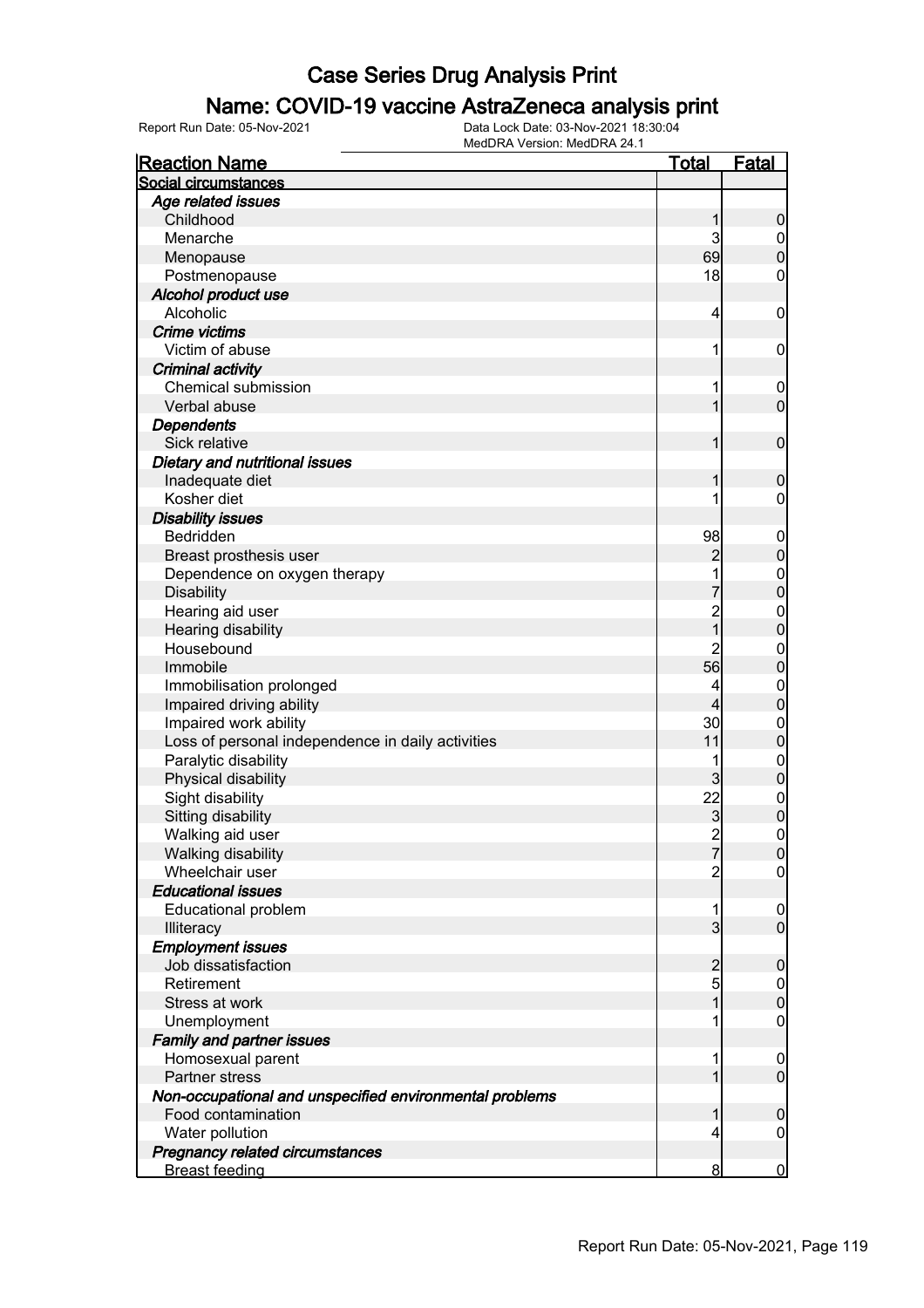### Name: COVID-19 vaccine AstraZeneca analysis print

| <b>Reaction Name</b>                            | Total | Fatal |
|-------------------------------------------------|-------|-------|
| Social circumstances ocial circumstances cont'd |       |       |
| <b>Sexuality issues</b>                         |       |       |
| Anal sex                                        |       |       |
| Homosexuality                                   |       |       |
| Social issues NEC                               |       |       |
| Blood donor                                     |       |       |
| Contraindication to medical treatment           |       |       |
| Contraindication to vaccination                 |       |       |
| Convalescent                                    |       |       |
| Hair dye user                                   |       |       |
| Impaired quality of life                        | 6     |       |
| Refusal of vaccination                          |       |       |
| Tanning                                         |       |       |
| Tattoo                                          |       |       |
| Tobacco use                                     |       |       |
| Non-tobacco user                                | 5     |       |
| Tobacco user                                    |       |       |
| Social circumstances SOC TOTAL                  | 415   |       |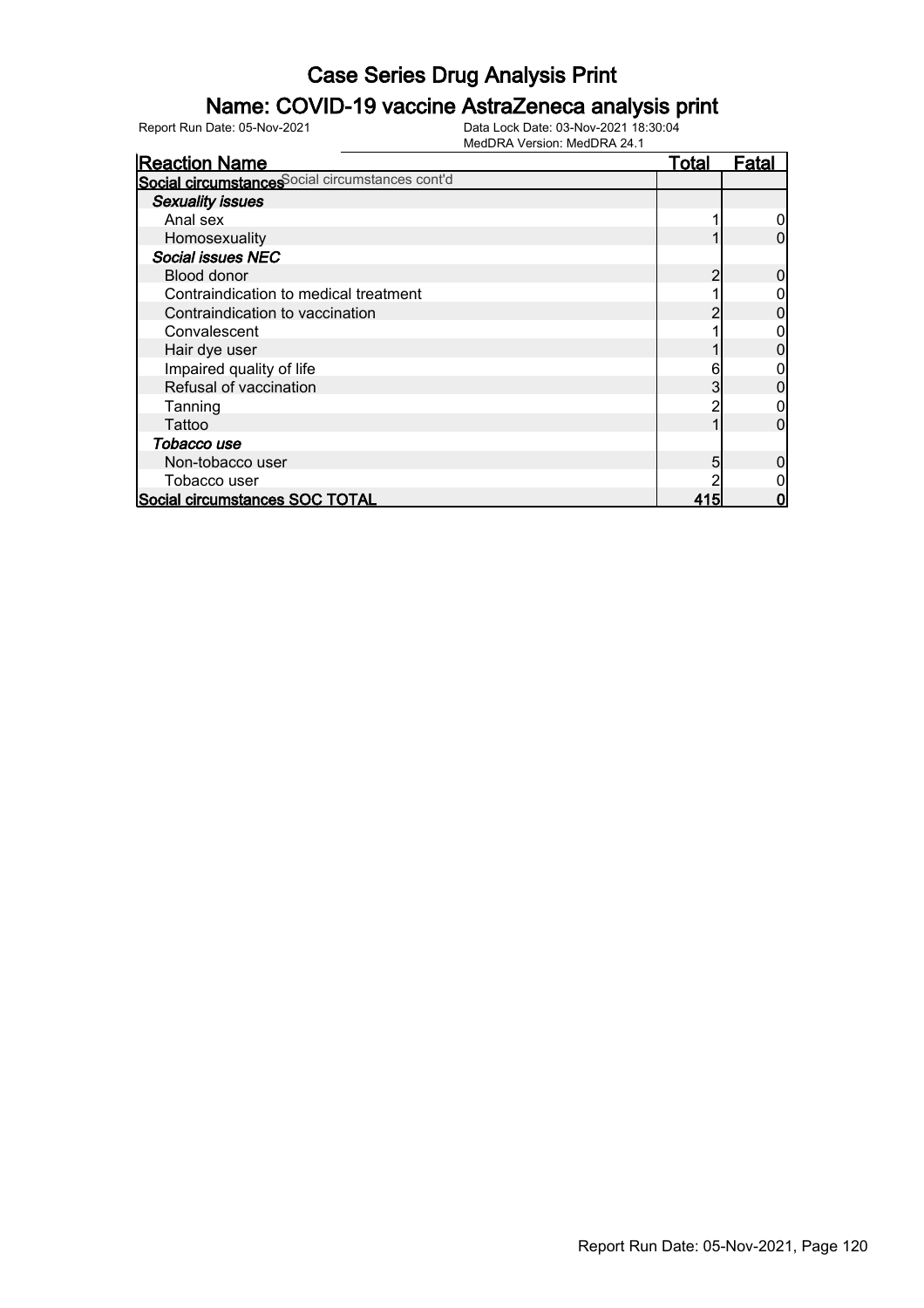#### Name: COVID-19 vaccine AstraZeneca analysis print

| <b>Reaction Name</b>                                 | <u>Total</u>   | <b>Fatal</b>        |
|------------------------------------------------------|----------------|---------------------|
| Surgical & medical procedures                        |                |                     |
| Anaesthesia and allied procedures                    |                |                     |
| Local anaesthesia                                    | 3              | 0                   |
| Nerve block                                          | 5              | $\overline{0}$      |
| Analgesia supportive care                            |                |                     |
| Analgesic therapy                                    | 1              | 0                   |
| Antiinfective therapies                              |                |                     |
| Antibiotic therapy                                   | $\overline{c}$ | 0                   |
| COVID-19 treatment                                   | $\overline{7}$ | $\overline{0}$      |
| Arterial therapeutic procedures (excl aortic)        |                |                     |
| Cerebral revascularisation                           | 1              | $\mathbf 0$         |
| Coronary artery bypass                               | $\overline{2}$ | $\mathbf 0$         |
| Autonomic nerve therapeutic procedures               |                |                     |
| Vagotomy                                             | 3              | 0                   |
| Biliary tract and gallbladder therapeutic procedures |                |                     |
| Cholecystectomy                                      | 1              | 0                   |
| Cholelithotomy                                       | 1              | $\overline{0}$      |
| <b>Blood and blood product treatment</b>             |                |                     |
| Photopheresis                                        | 1              | $\mathbf 0$         |
| Transfusion                                          | 1              | $\mathbf 0$         |
| <b>Breast therapeutic procedures NEC</b>             |                |                     |
| Axillary lymphadenectomy                             | 1              |                     |
|                                                      |                | 0                   |
| Bronchial and pulmonary therapeutic procedures       |                |                     |
| Airway secretion clearance therapy                   | 1              | 0<br>$\overline{0}$ |
| Antitussive therapy                                  | 1              |                     |
| Cardiac device therapeutic procedures                |                |                     |
| Cardiac pacemaker insertion                          | 2              | $\mathbf 0$         |
| Pacemaker generated rhythm                           | 1              | $\mathbf 0$         |
| Cardiac therapeutic procedures NEC                   |                |                     |
| Pericardial excision                                 | $\overline{2}$ | 0                   |
| Cardiac valve therapeutic procedures                 |                |                     |
| Aortic valve replacement                             | 1              | 0                   |
| Heart valve replacement                              | 1              | $\mathbf 0$         |
| <b>Chemotherapies</b>                                |                |                     |
| Chemotherapy toxicity attenuation                    | 1              | $\mathbf 0$         |
| Contraceptive methods female                         |                |                     |
| Contraception                                        | 3              | 0                   |
| Contraceptive diaphragm                              | $\mathbf{3}$   | $\overline{0}$      |
| Intrauterine contraception                           | 1              | $\boldsymbol{0}$    |
| Oral contraception                                   | $\overline{2}$ | $\mathbf 0$         |
| Corneal and scleral therapeutic procedures           |                |                     |
| Corneal transplant                                   | 1              | $\mathbf 0$         |
| Dental and gingival therapeutic procedures           |                |                     |
| Dental care                                          | 1              | $\mathbf 0$         |
| Tooth extraction                                     | 1              | $\mathbf 0$         |
| Tooth restoration                                    | 3              | $\mathbf 0$         |
| Dietary and nutritional therapies                    |                |                     |
| Fluid replacement                                    | 1              | $\mathbf 0$         |
| Gluten free diet                                     | 1              | $\pmb{0}$           |
| Medical diet                                         | 6              | $\boldsymbol{0}$    |
| Mineral supplementation                              | 1              | $\mathbf 0$         |
| Nothing by mouth order                               | 8              | $\overline{0}$      |
| <b>External ear therapeutic procedures</b>           |                |                     |
| Cerumen removal                                      | $\overline{2}$ | $\overline{0}$      |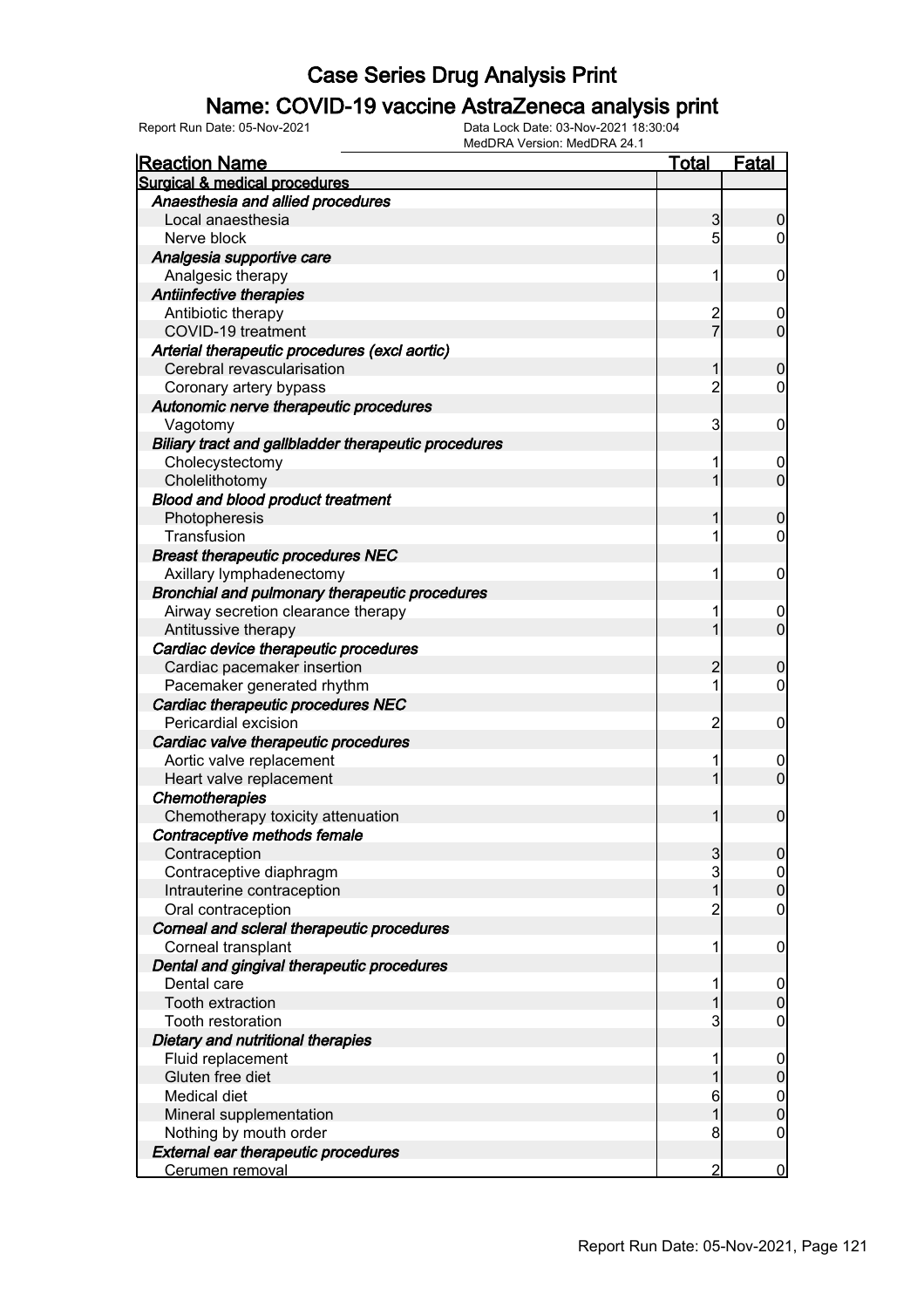### Name: COVID-19 vaccine AstraZeneca analysis print

| <b>Reaction Name</b>                                    | <b>Total</b>   | <b>Fatal</b>                  |
|---------------------------------------------------------|----------------|-------------------------------|
| Surgical & medical proceed exemplical procedures cont'd |                |                               |
| Eye therapeutic procedures NEC                          |                |                               |
| Eye irrigation                                          | 3              | $\boldsymbol{0}$              |
| <b>Facial therapeutic procedures</b>                    |                |                               |
| Face lift                                               | 3              | $\mathbf 0$                   |
| Fallopian tube therapeutic procedures                   |                |                               |
| Fallopian tube operation                                | 1              | $\mathbf 0$                   |
| <b>Fascial and bursal therapeutic procedures</b>        |                |                               |
| Bursa removal                                           | 1              | $\mathbf 0$                   |
| Fertility and fertilisation interventions female        |                |                               |
| Ovulation induction                                     | 2              | $\mathbf 0$                   |
| Gastric therapeutic procedures                          |                |                               |
| Antacid therapy                                         | 1              | $\mathbf 0$                   |
| Gastrointestinal therapeutic procedures NEC             |                |                               |
| Intestinal resection                                    |                | $\overline{0}$                |
| Prophylaxis against gastrointestinal ulcer              |                | $\mathbf 0$                   |
| Prophylaxis of nausea and vomiting                      | 28             | 0                             |
| Gynaecological therapeutic procedures NEC               |                |                               |
| Gynaecological disorder prophylaxis                     |                | 0                             |
| Menstrual cycle management                              | $\overline{3}$ | $\mathbf 0$                   |
| Haematological therapeutic procedures NEC               |                |                               |
| Anticoagulant therapy                                   | 2              | $\boldsymbol{0}$              |
| Haemofiltration                                         |                | $\mathbf 0$                   |
| Thrombosis prophylaxis                                  |                | $\mathbf 0$                   |
| Head, neck and oral cavity therapeutic procedures NEC   |                |                               |
| Neck lift                                               |                | $\mathbf 0$                   |
|                                                         |                |                               |
| Hormonal therapeutic procedures NEC                     | 6              | $\boldsymbol{0}$              |
| Hormone replacement therapy                             |                |                               |
| Hormone therapy                                         | 9              | $\mathbf 0$<br>$\overline{0}$ |
| Steroid therapy                                         |                |                               |
| <b>Immunisations</b>                                    |                |                               |
| COVID-19 immunisation<br>Immunisation                   | 220<br>110     | $\boldsymbol{0}$              |
|                                                         |                | $\mathbf 0$<br>$\overline{0}$ |
| Tuberculosis immunisation<br>Induced abortions          |                |                               |
|                                                         |                |                               |
| Abortion induced                                        | 5 <sub>5</sub> | $\overline{0}$                |
| Iris and ciliary body therapeutic procedures            |                |                               |
| Pupil constriction procedure                            | 1              | $\overline{0}$                |
| Joint therapeutic procedures                            |                |                               |
| Hip surgery                                             | 1              | $\mathbf 0$                   |
| Joint injection                                         | 5              | $\overline{0}$                |
| Joint stabilisation                                     | $\overline{2}$ | $\mathbf 0$                   |
| Knee operation                                          | $\frac{2}{2}$  | $\boldsymbol{0}$              |
| Shoulder operation                                      |                | $\overline{0}$                |
| Large intestine therapeutic procedures                  |                |                               |
| Appendicectomy                                          | 8              | $\boldsymbol{0}$              |
| Colectomy                                               |                | 0                             |
| Limb therapeutic procedures                             |                |                               |
| Arm amputation                                          |                | $\mathbf 0$                   |
| Foot amputation                                         |                | $\pmb{0}$                     |
| Leg amputation                                          | 5              | $\overline{0}$                |
| Limb immobilisation                                     | 27             | $\pmb{0}$                     |
| Limb operation                                          | 13             | $\overline{0}$                |
| Limb reattachment surgery                               | 1              | $\overline{0}$                |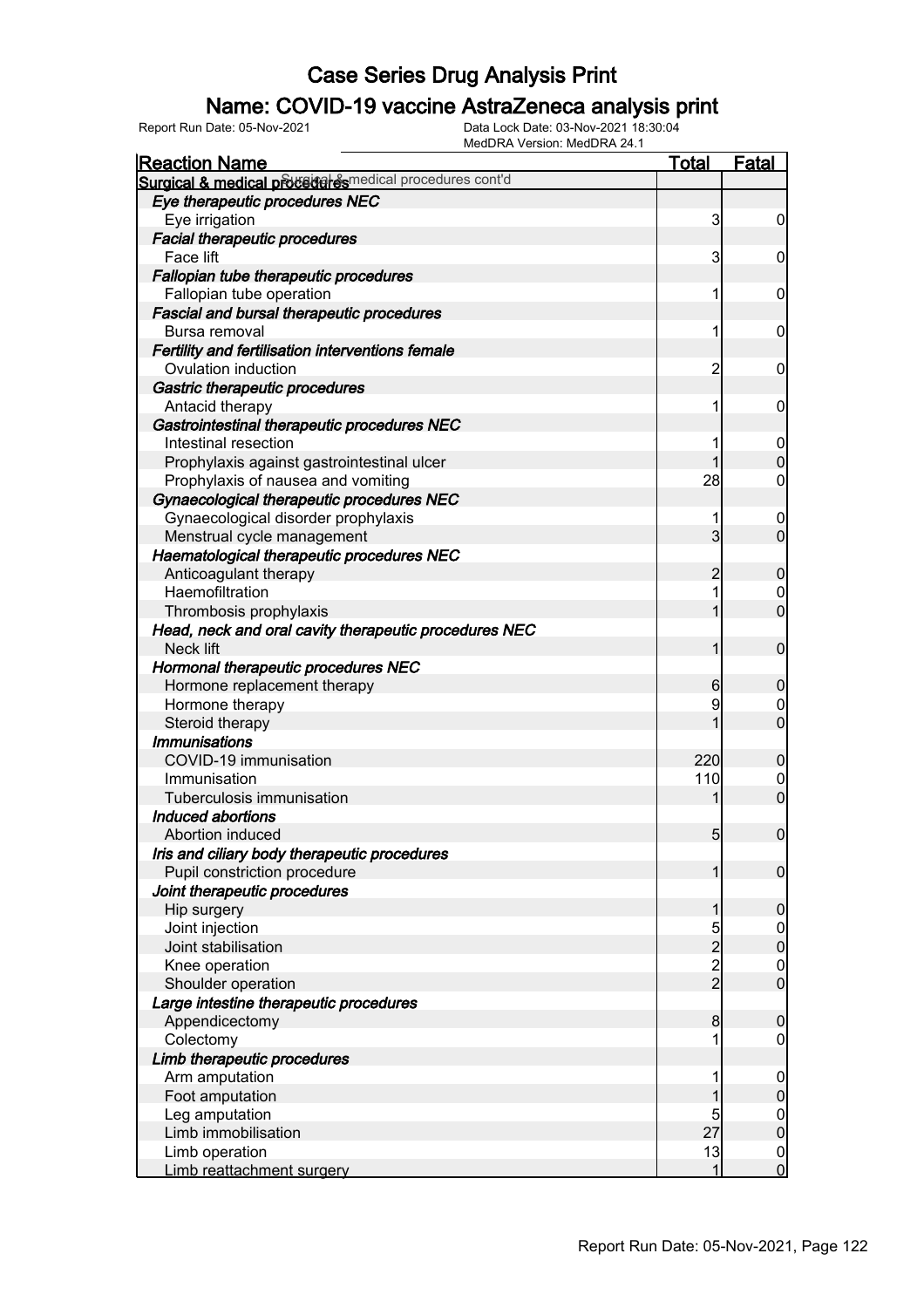### Name: COVID-19 vaccine AstraZeneca analysis print

| <b>Reaction Name</b>                                       | <b>Total</b>            | <b>Fatal</b>                    |
|------------------------------------------------------------|-------------------------|---------------------------------|
| Surgical & medical proceeder esmedical procedures cont'd   |                         |                                 |
| Toe amputation                                             | $\overline{5}$          | $\overline{0}$                  |
| <b>Mastectomies</b>                                        |                         |                                 |
| Breast conserving surgery                                  | $\overline{c}$          | 0                               |
| Muscle therapeutic procedures                              |                         |                                 |
| Muscle relaxant therapy                                    | 3                       | $\mathbf 0$                     |
| Nail therapeutic procedures                                |                         |                                 |
| Nail operation                                             | 2                       | $\mathbf 0$                     |
| Nasal therapeutic procedures                               |                         |                                 |
| Nasal irrigation                                           | 1                       | $\mathbf 0$                     |
| Nervous system therapeutic procedures NEC                  |                         |                                 |
| Central nervous system stimulation                         | 3                       | $\boldsymbol{0}$                |
| Multiple sclerosis relapse prophylaxis                     | 1                       | $\overline{0}$                  |
| Neurological rehabilitation                                |                         | 0                               |
| Orbit and globe therapeutic procedures                     |                         |                                 |
| Eye muscle operation                                       | 1                       | $\boldsymbol{0}$                |
| <b>Patient positioning</b>                                 |                         |                                 |
| Prone position                                             | 1                       | $\mathbf 0$                     |
| Peripheral nerve therapeutic procedures                    |                         |                                 |
| Carpal tunnel decompression                                | 1                       | $\mathbf 0$                     |
| Phototherapies                                             |                         |                                 |
| UV light therapy                                           | 1                       | $\mathbf 0$                     |
| Prophylactic procedures NEC                                |                         |                                 |
| Anaphylaxis prophylaxis                                    | 3                       | $\boldsymbol{0}$                |
| Reproductive system disorder prophylaxis                   | 1                       | $\mathbf 0$                     |
| <b>Psychiatric therapies</b>                               |                         |                                 |
| Antidepressant therapy                                     |                         | $\mathbf 0$                     |
| Psychotherapy                                              |                         | 0                               |
| Renal therapeutic procedures                               |                         |                                 |
| <b>Dialysis</b>                                            |                         | $\mathbf 0$                     |
| Respiratory tract therapeutic procedures NEC               |                         |                                 |
| Respiratory therapy                                        |                         | $\mathbf 0$                     |
| Skin and subcutaneous tissue therapeutic procedures NEC    |                         |                                 |
| Dermal filler injection                                    |                         | $\mathbf 0$                     |
| <b>Skin lesion excisions</b>                               |                         |                                 |
| Skin neoplasm excision                                     | 1                       | $\mathbf 0$                     |
| Tattoo excision                                            |                         | 0                               |
| Skull and brain therapeutic procedures                     |                         |                                 |
| <b>Brain operation</b>                                     |                         | $\mathbf 0$                     |
| Small intestine therapeutic procedures                     |                         |                                 |
| lleostomy                                                  | $\overline{\mathbf{3}}$ | $\mathbf 0$                     |
| Spine and spinal cord therapeutic procedures               |                         |                                 |
| Spinal operation                                           |                         | $\mathbf 0$                     |
| Testicular and scrotal therapeutic procedures              |                         |                                 |
| Testes exploration                                         |                         | $\boldsymbol{0}$                |
| <b>Therapeutic procedures NEC</b><br>Anaphylaxis treatment | 4                       | $\boldsymbol{0}$                |
| Antiallergic therapy                                       |                         |                                 |
| <b>Bed rest</b>                                            | 24                      | $\mathbf 0$<br>$\overline{0}$   |
| Catheter management                                        | 4                       |                                 |
| Catheter placement                                         | $\overline{2}$          | $\boldsymbol{0}$<br>$\mathbf 0$ |
| Continuous passive motion machine therapy                  |                         | $\boldsymbol{0}$                |
| Fatigue management                                         |                         | $\mathbf 0$                     |
| Heat therapy                                               | 3                       | $\mathbf 0$                     |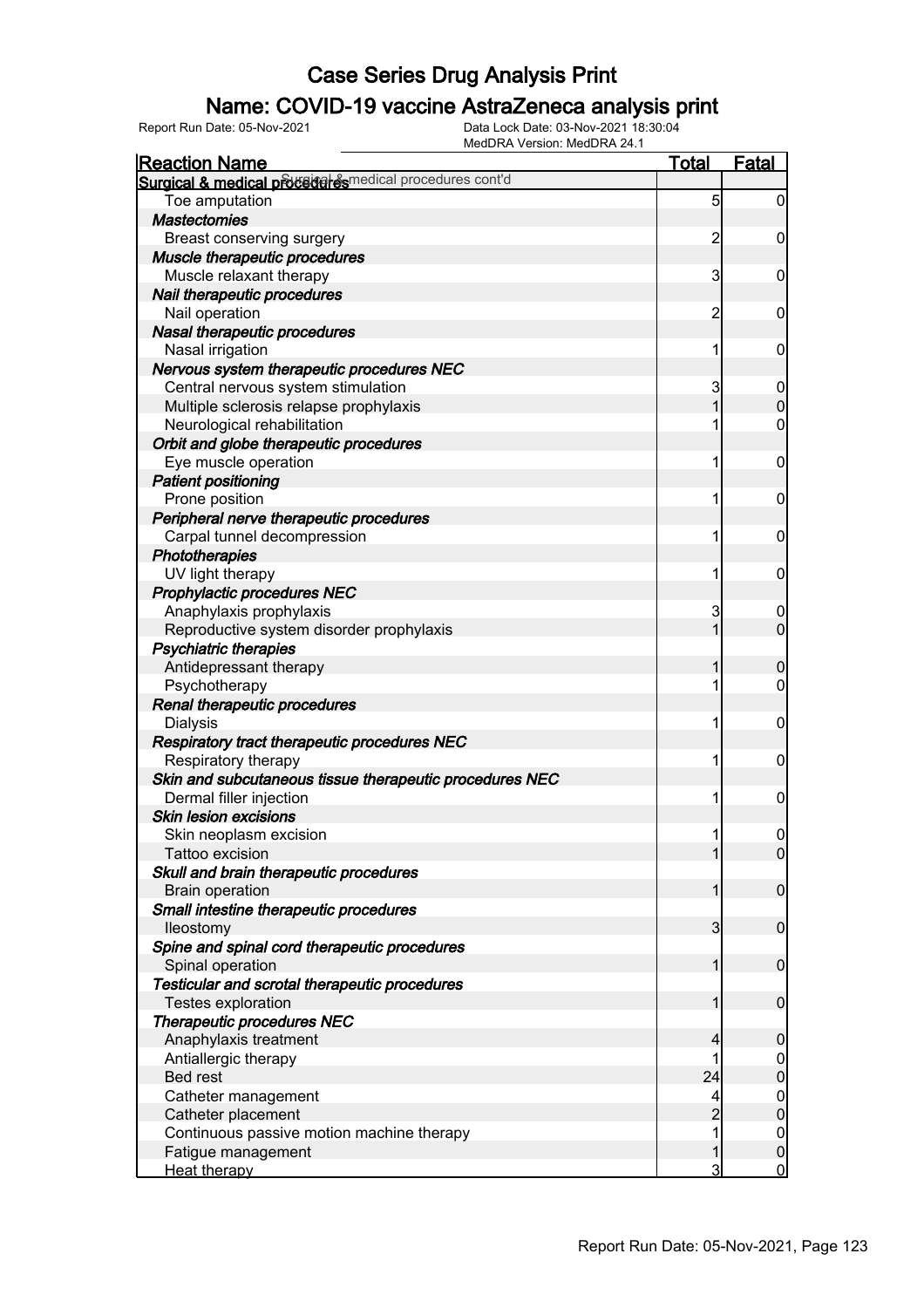### Name: COVID-19 vaccine AstraZeneca analysis print

| <b>Reaction Name</b>                                     | <b>Total</b>                               | <b>Fatal</b>                         |
|----------------------------------------------------------|--------------------------------------------|--------------------------------------|
| Surgical & medical proceduares medical procedures cont'd |                                            |                                      |
| Hospitalisation                                          | 32                                         | $\boldsymbol{0}$                     |
| Immobilisation bandage                                   |                                            | 0                                    |
| Injection                                                | 53                                         | $\overline{0}$                       |
| Interchange of vaccine products                          | 30                                         | $\boldsymbol{0}$                     |
| Localised alternating hot and cold therapy               | 6                                          | $\mathbf 0$                          |
| Macrophage activation                                    |                                            | $\mathbf{0}$                         |
| Magnetic therapy                                         |                                            | $\overline{0}$                       |
| Manipulation                                             | 1                                          | $\boldsymbol{0}$                     |
| Mass excision                                            | 10                                         | $\overline{0}$                       |
| <b>Medication dilution</b>                               | 3                                          | $\boldsymbol{0}$                     |
| Occupational therapy                                     | 1                                          | $\overline{0}$                       |
| Physical fitness training                                | 4                                          |                                      |
| Physiotherapy                                            | $\overline{1}$                             | $0\atop 0$                           |
| Product used for unknown indication                      | $\overline{c}$                             | $\boldsymbol{0}$                     |
| Promotion of wound healing                               | $\overline{1}$                             | $\overline{0}$                       |
| Self-medication                                          |                                            |                                      |
| Smoking cessation therapy                                |                                            | $0\atop 0$                           |
| Specialist consultation                                  |                                            |                                      |
| Stoma care                                               |                                            | $0\atop 0$                           |
| Surgery                                                  | 1                                          | $\boldsymbol{0}$                     |
| Therapeutic hypothermia                                  |                                            | $\overline{0}$                       |
| Therapy change                                           | $\begin{array}{c} 2 \\ 2 \\ 1 \end{array}$ | $\boldsymbol{0}$                     |
| Transgender operation                                    |                                            | $\overline{0}$                       |
| Tumour excision                                          |                                            | $\mathbf 0$                          |
| Wound treatment                                          | 1                                          | $\overline{0}$                       |
| Tonsillar therapeutic procedures                         |                                            |                                      |
| Tonsillectomy                                            | 1                                          | $\mathbf 0$                          |
| Tracheal therapeutic procedures                          |                                            |                                      |
| Tracheostomy                                             | 1                                          | $\mathbf 0$                          |
| <b>Tumour vaccine therapies</b>                          |                                            |                                      |
| Tumour vaccine therapy                                   | 1                                          | $\mathbf 0$                          |
| Uterine therapeutic procedures                           |                                            |                                      |
| <b>Endometrial ablation</b>                              | 6                                          | $\boldsymbol{0}$                     |
| Hysterectomy                                             | 1                                          | $\boldsymbol{0}$                     |
| Vascular therapeutic procedures NEC                      |                                            |                                      |
| Clamping of blood vessel                                 | 1                                          | 0                                    |
| Thrombectomy                                             | $\mathbf{3}$                               | $\overline{0}$                       |
| Thromboembolectomy                                       | 1                                          |                                      |
| Thrombolysis                                             | $\overline{2}$                             | $\begin{matrix} 0 \\ 0 \end{matrix}$ |
| Vascular graft                                           | 1                                          | $\mathbf 0$                          |
| Venous therapeutic procedures                            |                                            |                                      |
| Phlebotomy                                               | $\overline{2}$                             | $\mathbf 0$                          |
| Surgical & medical procedures SOC TOTAL                  | 803                                        | $\overline{0}$                       |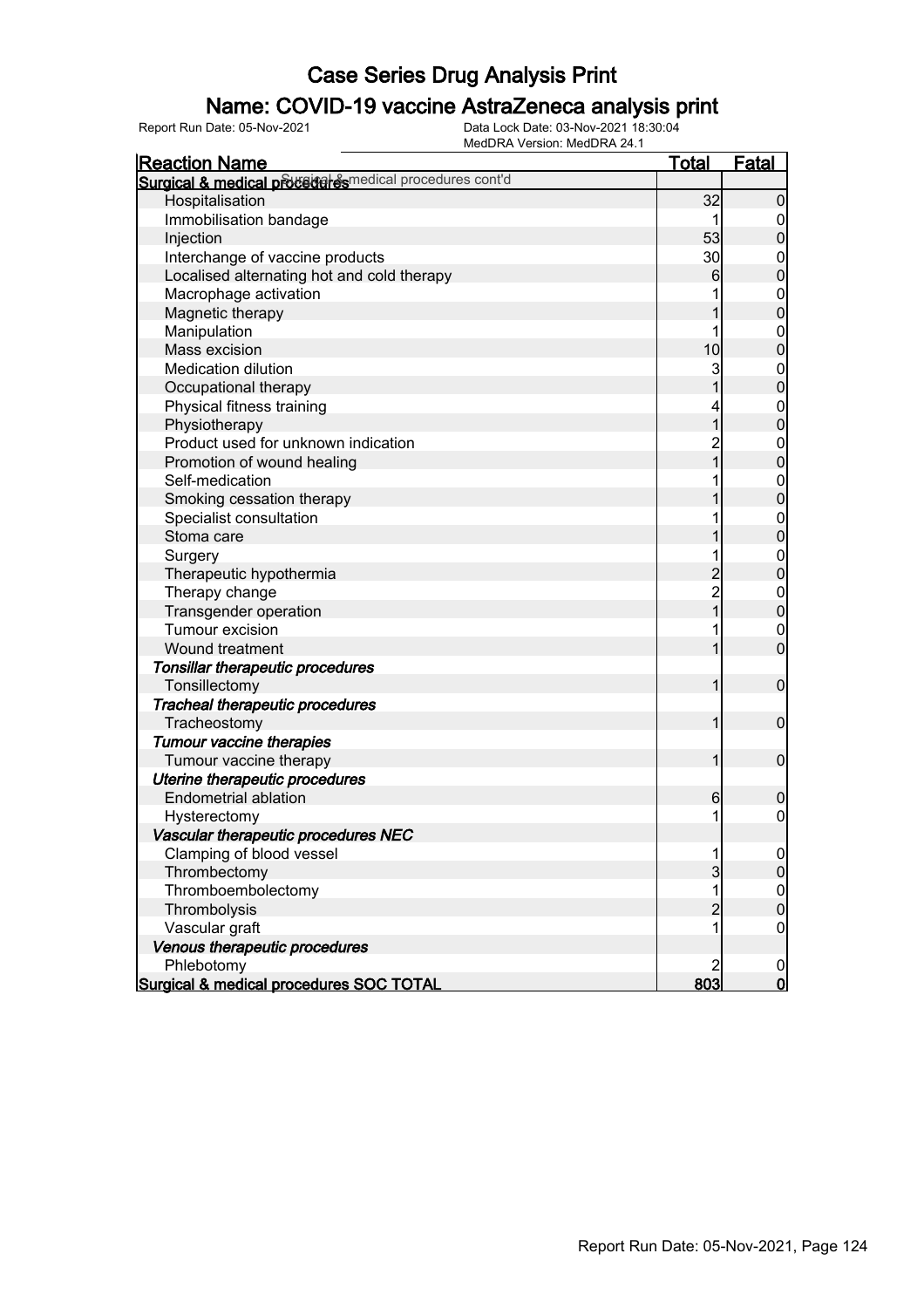### Name: COVID-19 vaccine AstraZeneca analysis print

| <b>Reaction Name</b>                        | <u>Total</u>                  | <b>Fatal</b>                         |
|---------------------------------------------|-------------------------------|--------------------------------------|
| <b>Vascular disorders</b>                   |                               |                                      |
| Accelerated and malignant hypertension      |                               |                                      |
| Accelerated hypertension                    | 1                             | $\boldsymbol{0}$                     |
| Hypertensive crisis                         | 15                            | $\mathbf 0$                          |
| Hypertensive emergency                      | $\overline{2}$                | $\overline{0}$                       |
| Hypertensive urgency                        | 4                             |                                      |
| Malignant hypertension                      | 4                             | $\begin{matrix}0\\0\end{matrix}$     |
| Tyramine reaction                           | 1                             | 0                                    |
| Aneurysms and dissections non-site specific |                               |                                      |
| Aneurysm                                    | 13                            | 1                                    |
| Aneurysm ruptured                           | 1                             | $\pmb{0}$                            |
| Artery dissection                           | 4                             | $\mathbf 0$                          |
| Venous aneurysm                             | 1                             | $\overline{0}$                       |
| Aortic aneurysms and dissections            |                               |                                      |
| Acute aortic syndrome                       | 1                             | $\mathbf 0$                          |
| Aortic aneurysm                             | 7                             | 0                                    |
| Aortic aneurysm rupture                     | 1                             | 1                                    |
| Aortic dissection                           | 4                             | 1                                    |
| Aortic intramural haematoma                 | 1                             | $\mathbf 0$                          |
| Penetrating aortic ulcer                    | 1                             | $\mathbf 0$                          |
| Aortic embolism and thrombosis              |                               |                                      |
| Aortic embolus                              | 25                            | 1                                    |
| Aortic thrombosis                           | 12                            | $\overline{2}$                       |
| Aortic infections and inflammations         |                               |                                      |
| Aortitis                                    | 2                             | $\mathbf 0$                          |
| Aortic necrosis and vascular insufficiency  |                               |                                      |
| Aortic occlusion                            | 1                             | $\mathbf 0$                          |
| Aortic stenosis                             | 4                             | $\mathbf 0$                          |
| Arterial infections and inflammations       |                               |                                      |
| Arteritis                                   | 5                             | $\overline{0}$                       |
| Giant cell arteritis                        | 59                            | $\mathbf 0$                          |
| <b>Blood pressure disorders NEC</b>         |                               |                                      |
| Blood pressure fluctuation                  | 24                            | $\boldsymbol{0}$                     |
| Labile blood pressure                       | 4                             | $\mathbf 0$                          |
| Bruising, ecchymosis and purpura            |                               |                                      |
| Achenbach syndrome                          | 10                            | $\boldsymbol{0}$                     |
| Circulatory collapse and shock              |                               |                                      |
| Circulatory collapse                        | 126                           | $\begin{matrix} 2 \\ 0 \end{matrix}$ |
| Distributive shock                          | $\frac{2}{2}$                 |                                      |
| Hypoperfusion                               | $\overline{1}$                | $0\atop 0$                           |
| Hypovolaemic shock                          |                               |                                      |
| Neurogenic shock                            | 10                            | $0\atop 0$                           |
| Peripheral circulatory failure<br>Shock     | $\overline{\mathbf{4}}$<br>57 |                                      |
|                                             |                               | $\mathbf 1$                          |
| Shock haemorrhagic                          | 1<br>6                        | $\mathbf 0$<br>$\boldsymbol{0}$      |
| Shock symptom<br><b>Haemorrhages NEC</b>    |                               |                                      |
| Bloody discharge                            | 16                            |                                      |
| Haematoma                                   | 114                           | $\boldsymbol{0}$<br>$\mathbf 0$      |
| Haemorrhage                                 | 1417                          |                                      |
| Internal haemorrhage                        | 31                            | $\frac{3}{0}$                        |
| Venous haemorrhage                          | 8                             | $\boldsymbol{0}$                     |
| Lymphangiopathies                           |                               |                                      |
| Lymphangiopathy                             | 1                             | $\overline{0}$                       |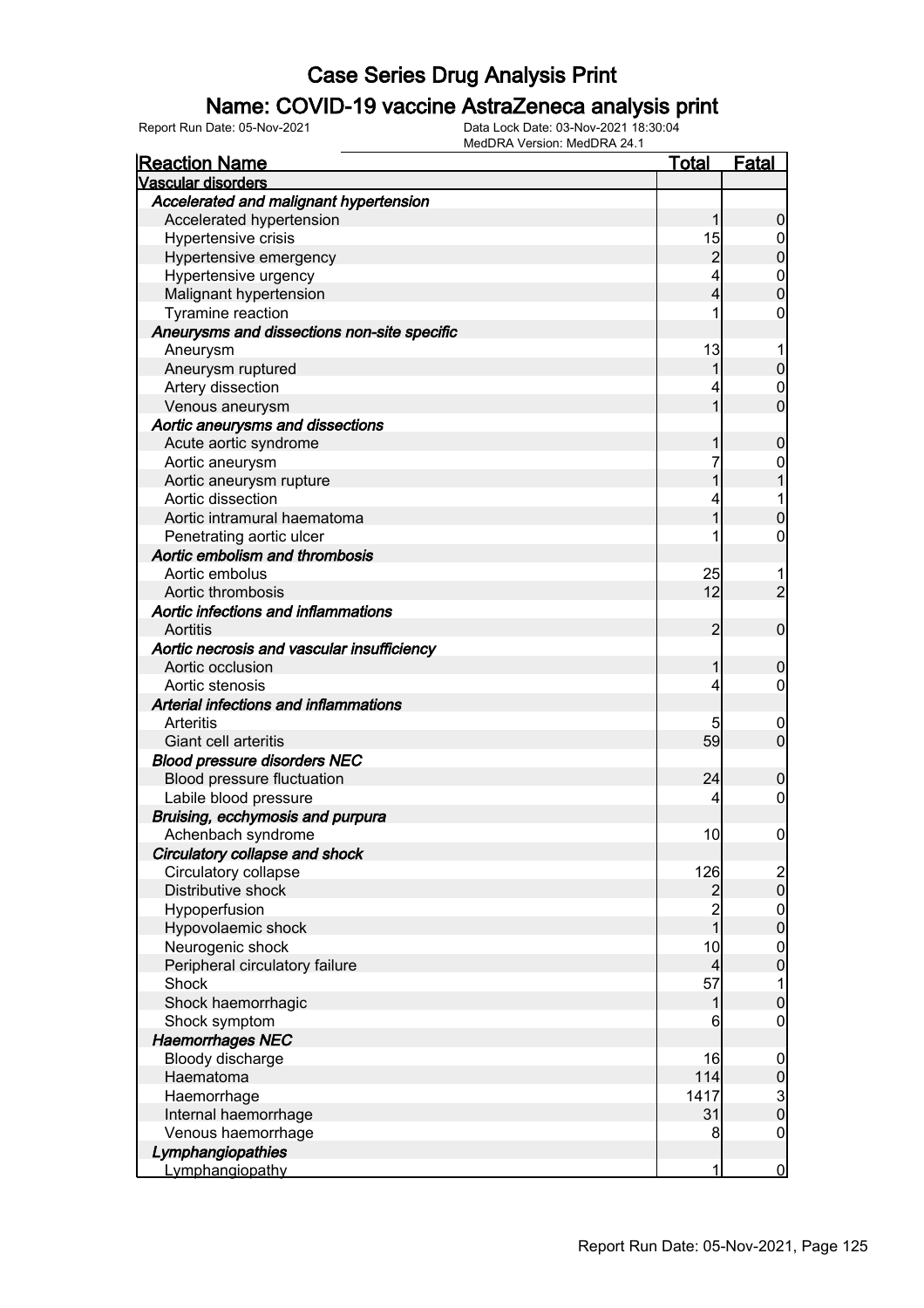### Name: COVID-19 vaccine AstraZeneca analysis print

| <b>Reaction Name</b>                                      | <b>Total</b>   | <b>Fatal</b>     |
|-----------------------------------------------------------|----------------|------------------|
| Vascular disorders cont'd<br>Vascular disorders           |                |                  |
| Lymphocele                                                | $\overline{c}$ | 0                |
| Lymphorrhoea                                              | 1              | 0                |
| Lymphoedemas                                              |                |                  |
| Lymphoedema                                               | 74             | 0                |
| Non-site specific embolism and thrombosis                 |                |                  |
| Air embolism                                              |                | $\mathbf 0$      |
| Arterial thrombosis                                       | 30             |                  |
| Atheroembolism                                            | 1              |                  |
| Embolism                                                  | 255            | $\frac{0}{3}$    |
| Embolism arterial                                         | 3              | $\mathbf 0$      |
| Embolism venous                                           | 13             |                  |
| Microembolism                                             | 3              | $\mathbf{0}$     |
| Paradoxical embolism                                      |                | 0                |
| Post thrombotic syndrome                                  | 3              | 0                |
| Thrombophlebitis migrans                                  | $\overline{2}$ | 0                |
| Thrombosis                                                | 1796           | 37               |
| Venous thrombosis                                         | 36             | $\mathbf 0$      |
| Non-site specific necrosis and vascular insufficiency NEC |                |                  |
| Arterial occlusive disease                                | 16             | 0                |
| Arterial spasm                                            | $\overline{c}$ | $\boldsymbol{0}$ |
| Arterial stenosis                                         | 1              | $\mathbf 0$      |
| Arteriosclerosis                                          | 7              | $\mathbf 0$      |
| Haemorrhagic infarction                                   | 1              | $\overline{0}$   |
| Infarction                                                | 13             | $\mathbf 0$      |
| Ischaemia                                                 | 15             | $\overline{0}$   |
| Peripheral venous disease                                 | 10             | $\mathbf{0}$     |
| Vascular compression                                      | $\overline{c}$ | $\overline{0}$   |
| Vascular occlusion                                        | $\overline{3}$ | $\boldsymbol{0}$ |
| Vasospasm                                                 | 13             | $\overline{0}$   |
| Non-site specific vascular disorders NEC                  |                |                  |
| Angiopathy                                                | 5              | 0                |
| Arterial rupture                                          | 1              | $\boldsymbol{0}$ |
| Capillary disorder                                        |                | $\mathbf 0$      |
| Capillary fragility                                       | 11             | $\mathbf{0}$     |
| <b>Collateral circulation</b>                             | 1              | $\overline{0}$   |
| Haemodynamic instability                                  | $\overline{a}$ | $\Omega$         |
| Hyperaemia                                                | $\overline{2}$ | $\overline{0}$   |
| Neovascularisation                                        | 1              | $\mathbf 0$      |
| Superficial vein prominence                               | 6              | $\overline{0}$   |
| Vascular pain                                             | 133            | $\mathbf{0}$     |
| Vascular rupture                                          | $\overline{2}$ | $\overline{0}$   |
| Vascular wall discolouration                              | 1              | $\mathbf{0}$     |
| Vasodilatation                                            | 120            | $\overline{0}$   |
| Vein collapse                                             | $\overline{c}$ | $\mathbf{0}$     |
| Vein discolouration                                       | 8              | $\overline{0}$   |
| Vein disorder                                             | 25             | $\mathbf 0$      |
| Vein rupture                                              | 16             | $\overline{0}$   |
| Peripheral aneurysms and dissections                      |                |                  |
| Peripheral artery aneurysm                                | $\overline{2}$ | $\boldsymbol{0}$ |
| Peripheral embolism and thrombosis                        |                |                  |
| Axillary vein thrombosis                                  |                | $\mathbf 0$      |
| Blue toe syndrome                                         | 39             | $\frac{0}{9}$    |
| Deep vein thrombosis                                      | 1231           |                  |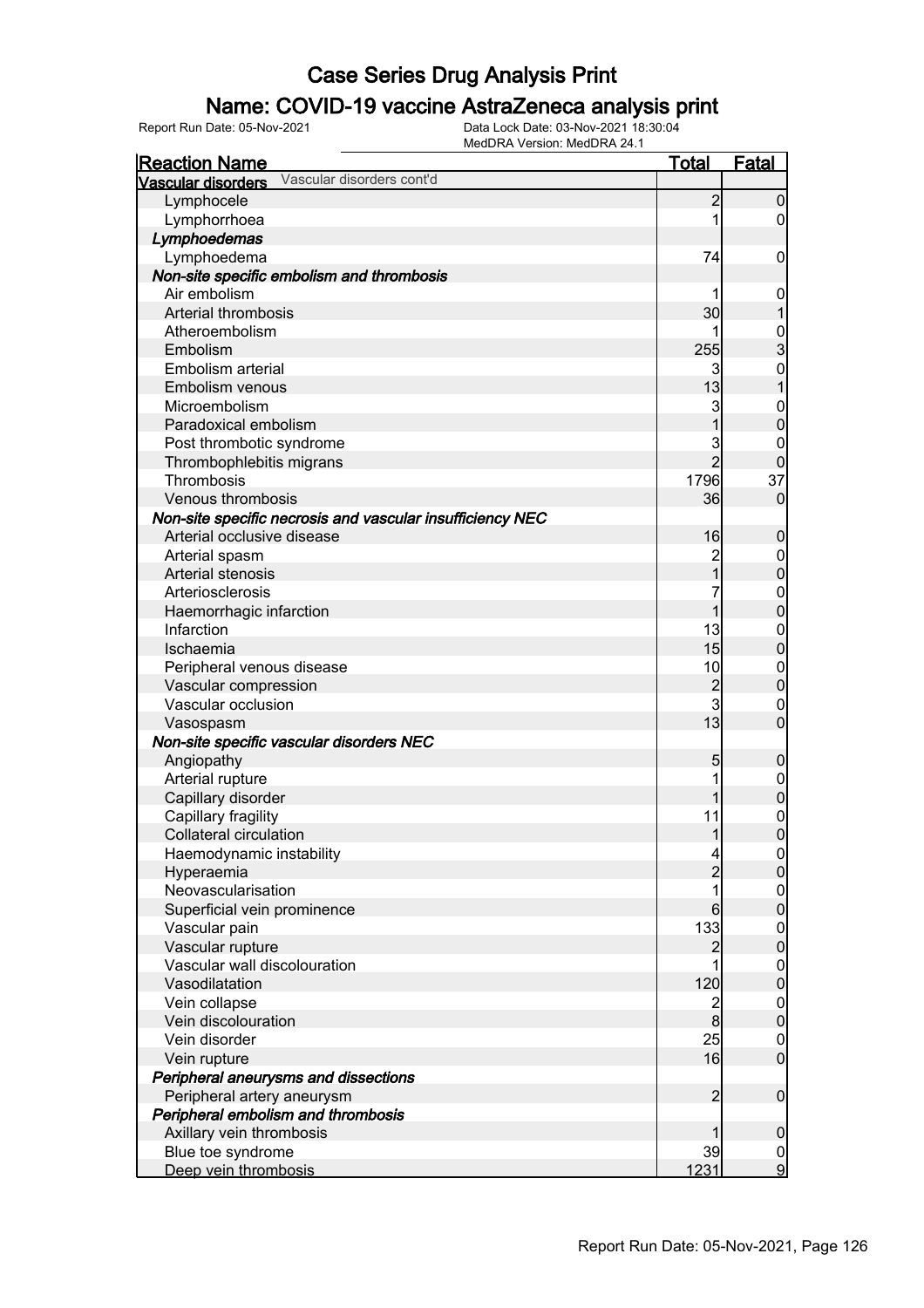### Name: COVID-19 vaccine AstraZeneca analysis print

| <u>Reaction Name</u>                                             | <u>Total</u>   | <b>Fatal</b>                   |
|------------------------------------------------------------------|----------------|--------------------------------|
| Vascular disorders cont'd<br><b>Vascular disorders</b>           |                |                                |
| Femoral artery embolism                                          |                | 0                              |
| Iliac artery embolism                                            | $\frac{2}{2}$  | 0                              |
| Jugular vein thrombosis                                          | 25             | 0                              |
| Pelvic venous thrombosis                                         | 23             |                                |
| Peripheral artery thrombosis                                     | 18             | $\mathbf{0}$                   |
| Peripheral embolism                                              | 9              | 0                              |
| Peripheral vein thrombus extension                               | 1              | $\mathbf{0}$                   |
| Subclavian artery embolism                                       | $\overline{2}$ | 0                              |
| Subclavian artery thrombosis                                     | 1              | $\mathbf{0}$                   |
| Subclavian vein thrombosis                                       | 3              | 0                              |
| Superficial vein thrombosis                                      | 70             | $\mathbf 0$                    |
| Thrombophlebitis                                                 | 140            | $\overline{0}$                 |
| Venous thrombosis limb                                           | 4              | 0                              |
| Peripheral vascular disorders NEC                                |                |                                |
| Cyanosis                                                         | 110            | $\mathbf 0$                    |
| Erythromelalgia                                                  |                | $\overline{0}$                 |
| Flushing                                                         | 700            |                                |
| Hot flush                                                        | 2189           | $\mathbf{0}$<br>$\overline{0}$ |
|                                                                  | 7              |                                |
| Peripheral vascular disorder                                     |                | 0                              |
| Peripheral vasoconstriction, necrosis and vascular insufficiency |                |                                |
| Dry gangrene                                                     | $\frac{2}{3}$  | $\mathbf 0$                    |
| <b>Extremity necrosis</b>                                        |                | 0                              |
| Iliac artery occlusion                                           | 2<br>7         | $\mathbf 0$                    |
| Intermittent claudication                                        |                | 0                              |
| Ischaemic limb pain                                              | 5              | $\mathbf{0}$                   |
| Jugular vein occlusion                                           | $\overline{2}$ | 0                              |
| Peripheral arterial occlusive disease                            | 5              | $\mathbf{0}$                   |
| Peripheral artery occlusion                                      | 9              | 0                              |
| Peripheral coldness                                              | 1298           | $\frac{0}{2}$                  |
| Peripheral ischaemia                                             | 34             |                                |
| Poor peripheral circulation                                      | 56             | $\mathbf{0}$                   |
| Raynaud's phenomenon                                             | 147            | $\overline{0}$                 |
| <b>Phlebitis NEC</b>                                             |                |                                |
| <b>Phlebitis</b>                                                 | 61             | 0                              |
| Phlebitis superficial                                            | 13             | $\overline{0}$                 |
| Site specific embolism and thrombosis NEC                        |                |                                |
| Brachiocephalic vein thrombosis                                  | 1              | $\boldsymbol{0}$               |
| Site specific necrosis and vascular insufficiency NEC            |                |                                |
| Superior vena cava syndrome                                      | 1              | 0                              |
| Site specific vascular disorders NEC                             |                |                                |
| Aortic dilatation                                                |                | 0                              |
| Aortic rupture                                                   |                | 0                              |
| Pallor                                                           | 420            | 0                              |
| Plethoric face                                                   |                | $\overline{0}$                 |
| Varicose veins NEC                                               |                |                                |
| Bleeding varicose vein                                           | 2              | 0                              |
| Spider vein                                                      | 20             | 0                              |
| Varicophlebitis                                                  | 10             | 0                              |
| Varicose ulceration                                              |                | 0                              |
| Varicose vein                                                    | 153            | 0                              |
| Varicose vein ruptured                                           | 1              | 0                              |
| Vascular hypertensive disorders NEC                              |                |                                |
| Diastolic hypertension                                           | 5              | $\bf{0}$                       |